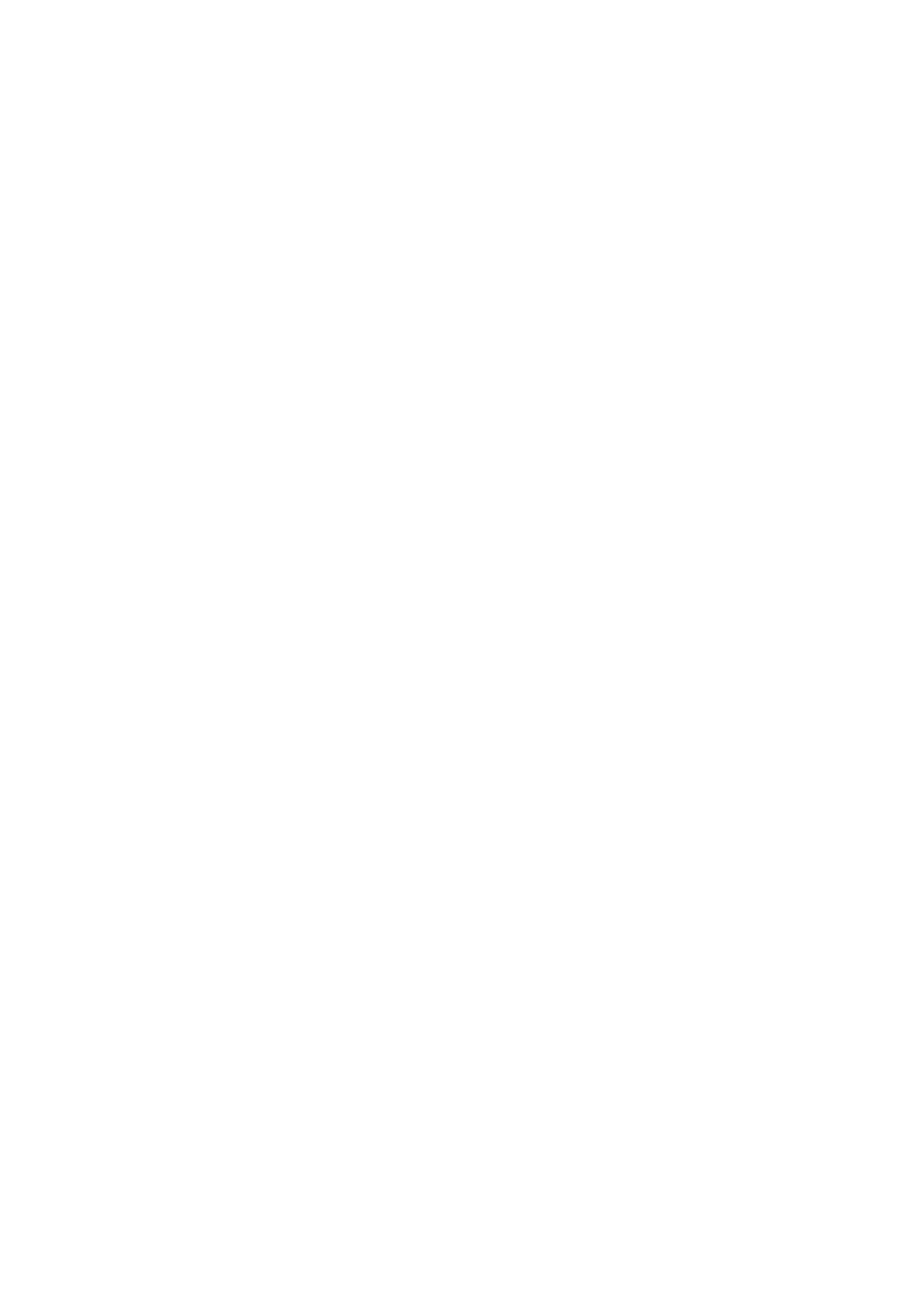# Western Australia

# Workers' Compensation and Injury Management Regulations 1982

# **Contents**

# Part 1 — Preliminary

| 1.   | Citation                                                    | 1              |
|------|-------------------------------------------------------------|----------------|
| 2.   | Commencement                                                |                |
| 2AA. | Notes not part of regulations                               | 1              |
|      | Part 2 – General                                            |                |
| 2A.  | Indexation of redemption amount                             | 2              |
| 3.   | Certain registered bodies specified for definition of       |                |
|      | company (Act s. $5(1)$ )                                    | 2              |
| 3A.  | Instruments under Commonwealth laws prescribed              |                |
|      | for definition of <i>industrial award</i> in Act            | 3              |
| 4A.  | Certain mines, mining operations prescribed for             |                |
|      | definition of <i>mine</i> or <i>mining operation</i> in Act | 3              |
| 4.   | Form of election                                            | 3              |
| 5.   | Determination form for medical panel                        | $\overline{4}$ |
| 6AA. | Form of claim for compensation                              | $\overline{4}$ |
| 6AB. | Relevant document (Act s. $180(1)(j)$ )                     | 4              |
| 6A.  | Form of first certificate of capacity                       | 5              |
| 6B.  | Form for insurer accepting liability                        | 5              |
| 6C.  | Form for insurer disputing liability                        | 5              |
| 6D.  | Form for insurer undecided on liability                     | 5              |
| 6E.  | Form for employer disputing liability                       | 5              |
| 6F.  | Form for employer undecided on liability                    | 6              |
| 7.   | Discontinuance or reduction of weekly payments              | 6              |
| 7A.  | Form of progress certificate of capacity                    | 6              |

As at 01 Jul 2018 Version 08-b0-01 page i Published on www.legislation.wa.gov.au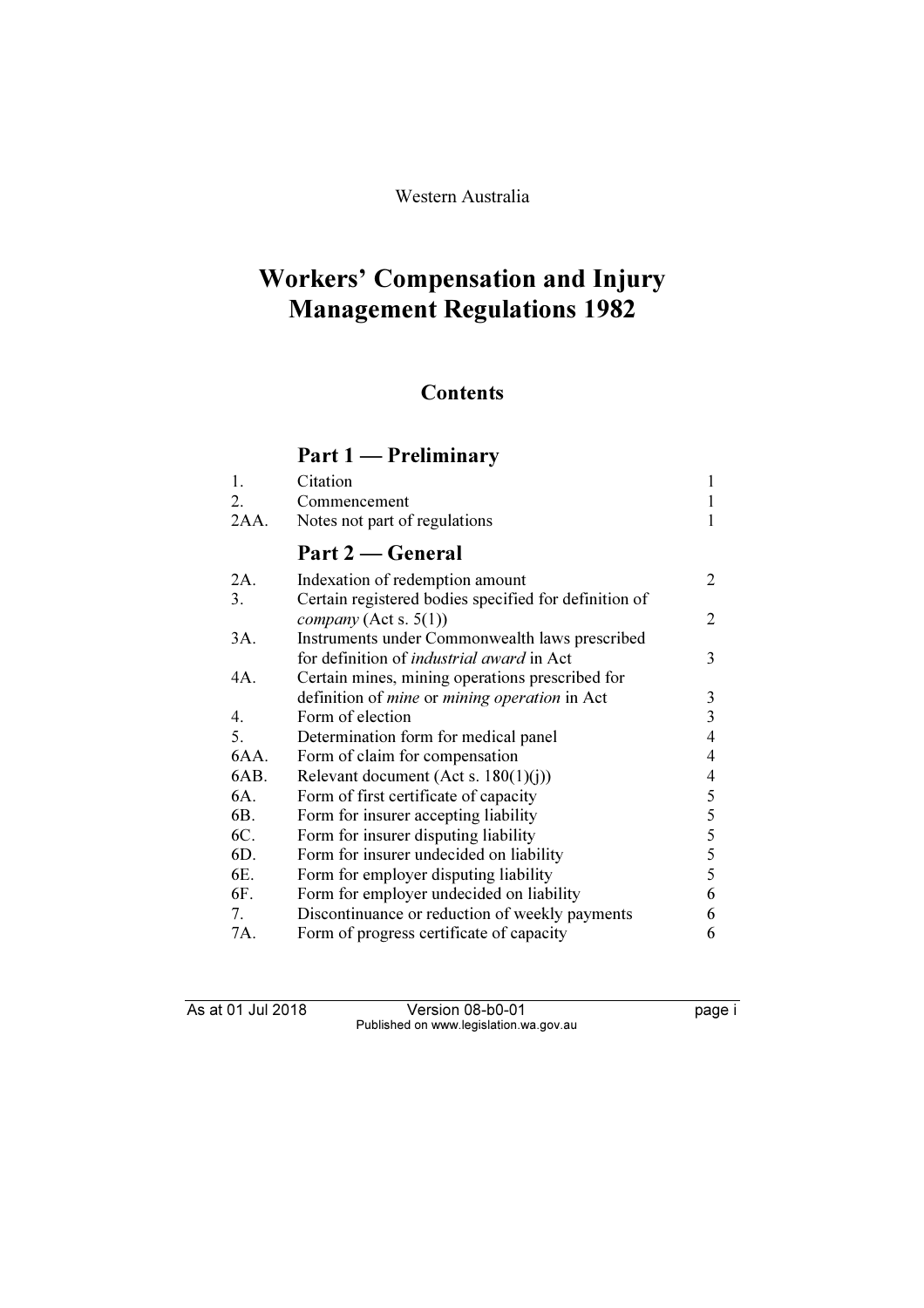| 8.    | Frequency and time of medical examinations          |        |
|-------|-----------------------------------------------------|--------|
|       | (Acts. 66)                                          | $\tau$ |
| 9.    | Compound discount table                             | 8      |
| 9A.   | Discount formula                                    | 8      |
| 10.   | Worker not residing in State                        | 9      |
| 11.   | Payments after death outside State                  | 10     |
| 11A.  | Amount to discharge liability for child's allowance |        |
|       | (Act s. 72J(5))                                     | 11     |
| 12.   | Agreements                                          | 11     |
| 12AA. | Notice of intention to dismiss worker               |        |
|       | (Acts. 84AB)                                        | 14     |
| 12A.  | Contributions to General Account                    | 14     |
| 13.   | Ascertaining amount for reimbursement               |        |
|       | (Act s. 154AC(1))                                   | 14     |
| 13A.  | Prescribed rate of interest (Act s. 222(2), 223(2)  |        |
|       | and $224(2)$ )                                      | 15     |
| 14.   | Insurance requirement (Act s. $160(1)$ )            | 16     |
| 15.   | Statements by approved insurance offices            | 17     |
| 16A.  | Clause 1C notifications and elections (Act Sch. 1)  |        |
|       | cl. 1C, Sch. 8 cl. 10)                              | 17     |
| 17.   | Prescribed allowance (Act Sch. 1 cl. 11(2))         | 19     |
|       | 17AAA. Variation of Amount C (Act Sch. 1 cl. 11(2)) |        |
| 17AA. | Prescribed rate for vehicle running expenses (Act   |        |
|       | Sch. 1 cl. 19(1))                                   | 19     |
| 17AB. | Exceptional circumstances (Act Sch. 1               |        |
|       | cl. $18A(2aa)(c)(ii)$                               | 20     |
| 17AC. | Management plan (Act Sch. 1 cl. 18A(2ac))           | 21     |
| 17AD. | Extending final day                                 | 21     |
| 17AE. | Amount prescribed for funeral expenses (Act Sch.    |        |
|       | 1 cl. $17(2)$ , Sch. 8 cl. $10(1)$ )                | 22     |
| 17AF. | Amount prescribed for child's allowance (Act        |        |
|       | Sch. 1A cl. 5(b))                                   | 23     |
| 17AG. | Amount prescribed for funeral expenses (Act         |        |
|       | Sch. 1A cl. 9(2)(b))                                | 24     |
| 17A.  | Supplementary amount                                | 25     |
| 17B.  | Witness allowances                                  | 26     |
| 18.   | Form of election to receive redemption amount or    |        |
|       | supplementary amount                                | 26     |

page ii Version 08-b0-01 As at 01 Jul 2018 Published on www.legislation.wa.gov.au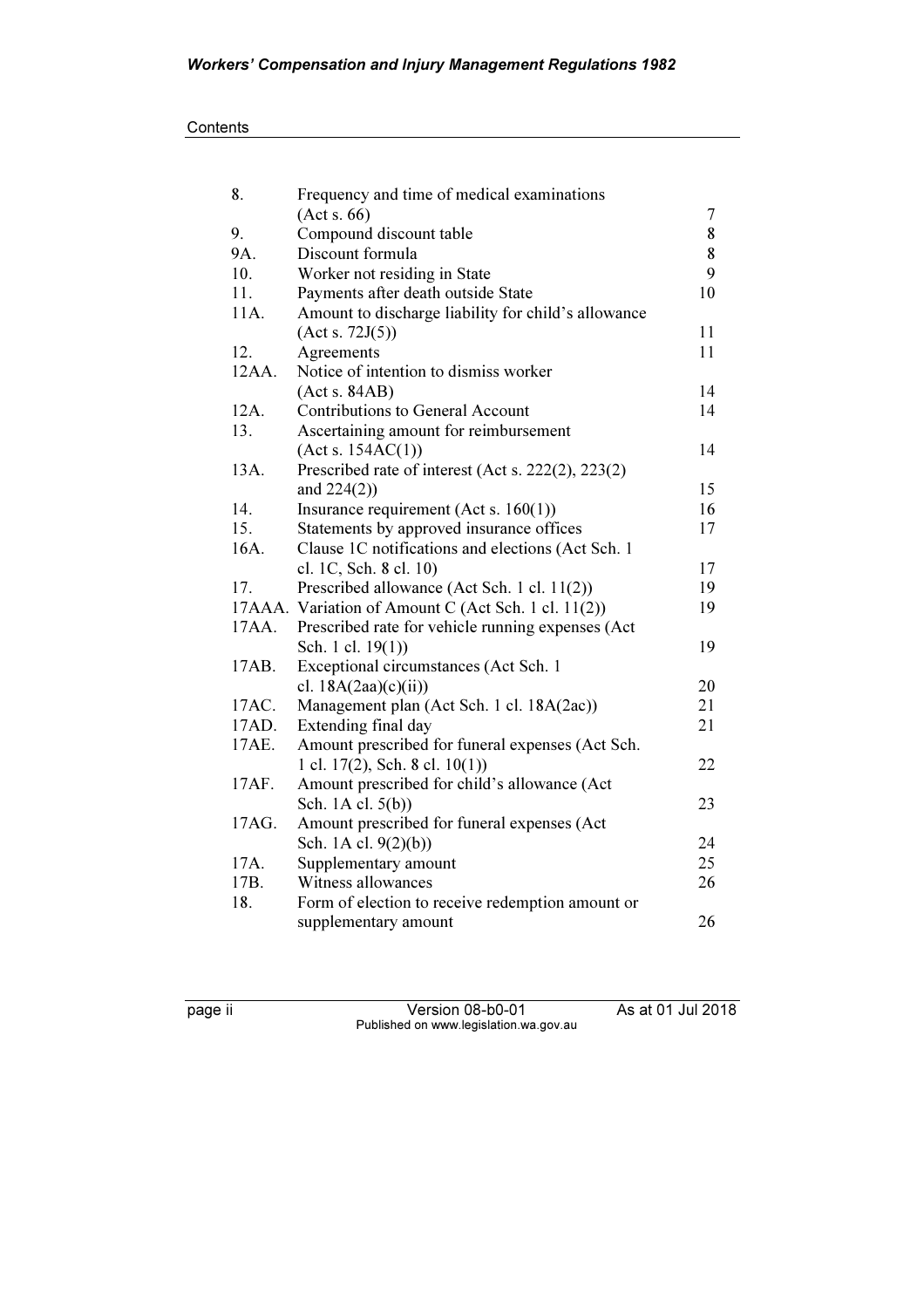|                   | Part 2A – Assessment of costs                      |    |
|-------------------|----------------------------------------------------|----|
| 18A.              | Application of this Part                           | 27 |
| 18 <sub>B</sub> . | Terms used                                         | 27 |
| 18C.              | Application for assessment of costs                | 28 |
| 18D.              | Taxing officer may require application to be given |    |
|                   | to other persons                                   | 28 |
| 18E.              | Taxing officer may require documents or further    |    |
|                   | particulars                                        | 29 |
| 18F.              | Consideration of application                       | 29 |
| 18G.              | Assessment to give effect to order and costs       |    |
|                   | determination                                      | 30 |
| 18H.              | Matters to be considered                           | 30 |
| 18I.              | Cost of assessment                                 | 31 |
| 18J.              | Enforcement of assessment                          | 31 |
| 18K.              | Correction of error                                | 31 |
| 18LA.             | Transitional provision                             | 32 |
|                   | Part 2B — Medical assessment                       |    |
| 18L.              | Terms used                                         | 33 |
| 18M.              | Request for assessment by approved medical         |    |
|                   | specialist of worker's degree of impairment        | 34 |
| 18N.              | Requirement to attend at place specified by        |    |
|                   | approved medical specialist                        | 34 |
| 18O.              | Requirement to produce to approved medical         |    |
|                   | specialist relevant documents and information and  |    |
|                   | give consent                                       | 35 |
| 18P.              | Period for compliance with requirements            | 36 |
| 18Q.              | Requirement for worker to produce requested        |    |
|                   | information                                        | 36 |
| 18R.              | Reports and certificates regarding outcome of      |    |

As at 01 Jul 2018 Version 08-b0-01 page iii Published on www.legislation.wa.gov.au

18U. Period for compliance with requirements 39<br>18V. Requirement for worker to produce requested Requirement for worker to produce requested

18S. Requirement to attend at place specified by

18T. Requirement to produce to approved medical specialist panel relevant documents

assessment 37

approved medical specialist panel 38

and information and give consent 38

information 39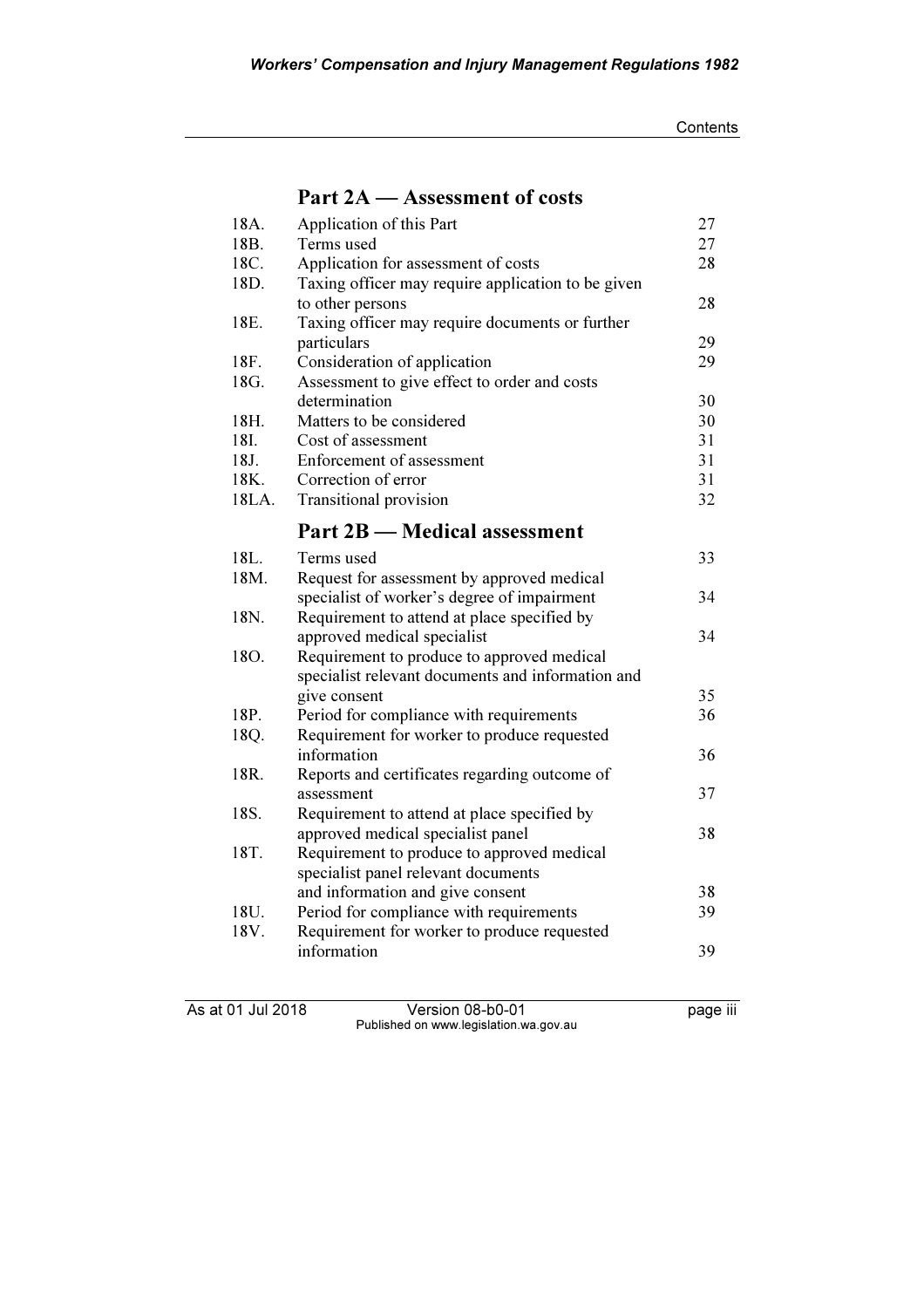| 18W.       | Reports and certificates regarding outcome of                                 |          |
|------------|-------------------------------------------------------------------------------|----------|
|            | assessment                                                                    | 40       |
|            | Part 3 — Noise induced hearing loss                                           |          |
| 19A.       | Terms used                                                                    | 41       |
| 19B.       | Persons approved to carry out audiometric testing                             | 41       |
| 19C.       | Testing procedures                                                            | 42       |
| 19D.       | Notice of audiometric test and testing                                        |          |
| 19E.       | arrangements<br>Calculation of loss of hearing                                | 45<br>46 |
| 19F.       | Report on audiometric test and storage of results                             | 46       |
| 19H.       | Retest of person's hearing                                                    | 47       |
| 19I.       | Prescribed workplaces                                                         | 48       |
|            | Part 3A — Constraints on awards of                                            |          |
|            | common law damages                                                            |          |
|            | Division 1 - 1993 scheme                                                      |          |
| 19IA.      | Guides for assessing degree of disability                                     | 50       |
| 19J.       | Assessment of degree of disability                                            | 50       |
| 19JA.      | Method of referral and notification when Act                                  |          |
|            | s. $93EA(3)$ applies                                                          | 51       |
| 19JB.      | Method of referral and notification when Act                                  |          |
|            | s. $93EB(3)$ applies                                                          | 52       |
| 19K.       | Agreement as to degree of disability                                          | 53       |
| 19L.       | Determination of degree of disability                                         | 53       |
| 19M.       | Election to retain right to seek common law                                   |          |
|            | damages                                                                       | 54       |
| 19N.       | Extension of time to make election under                                      |          |
| 19O.       | Act s. $93E(3)(b)$                                                            | 55<br>58 |
| 19P.       | Application for compensation<br>Notification to workers about elections as to |          |
|            | common law damages                                                            | 58       |
|            |                                                                               |          |
|            | Division $2 - 2004$ scheme                                                    | 59       |
| 20.<br>21. | Recording agreement                                                           | 60       |
| 22.        | Recording assessment<br>Electing to retain right to seek damages              | 61       |
| 23.        | Extending termination day                                                     | 62       |
| 24.        | Expected time for approved medical specialist to                              |          |
|            | give assessment documents                                                     | 64       |
|            |                                                                               |          |

page iv Version 08-b0-01 As at 01 Jul 2018 Published on www.legislation.wa.gov.au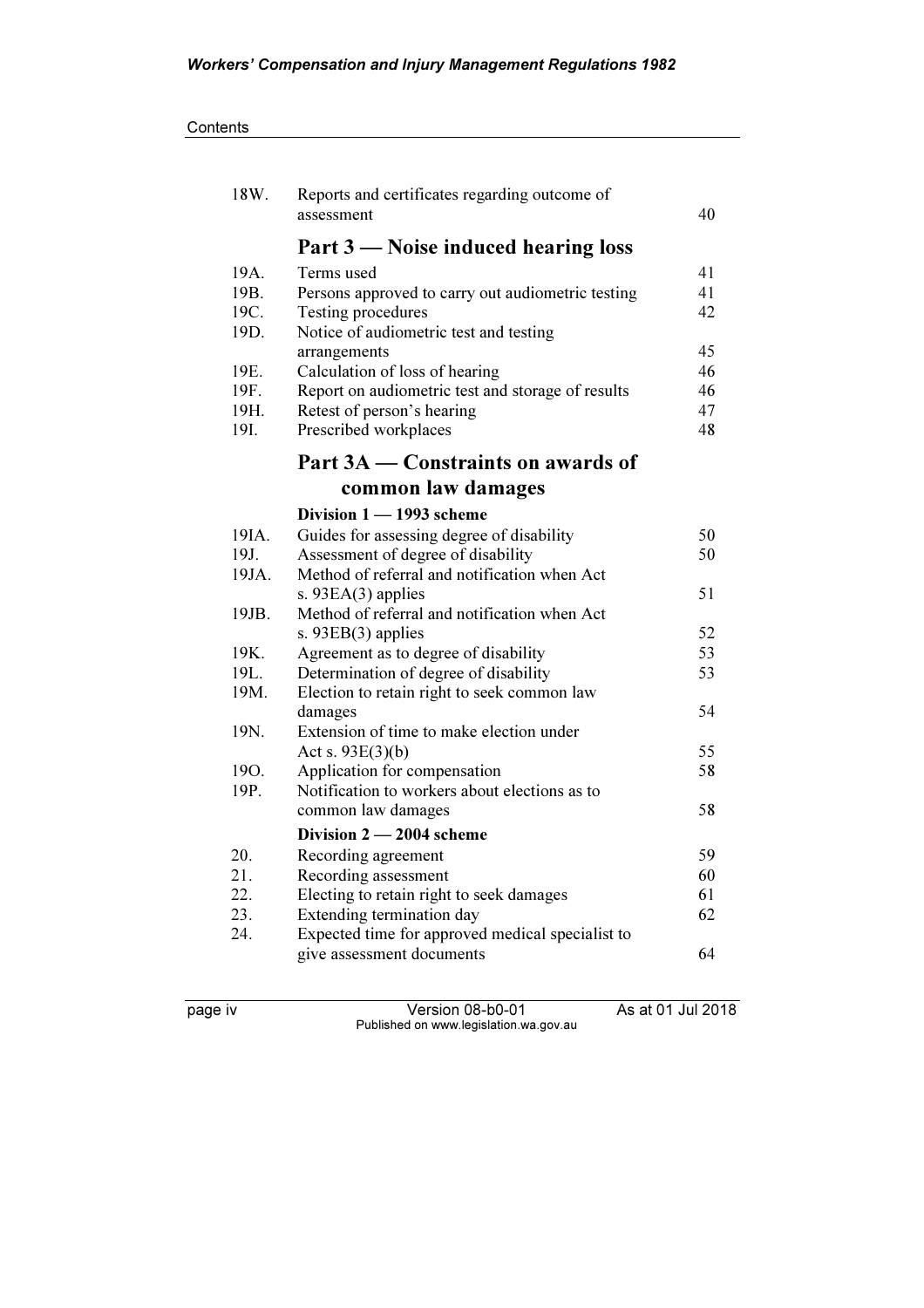| Contents |
|----------|
|----------|

| 25.  | Employer's obligation to notify worker              | 64 |
|------|-----------------------------------------------------|----|
|      | Part 4 – Registered agents                          |    |
|      | Division 1 - Preliminary                            |    |
| 26.  | Terms used                                          | 65 |
| 27.  | Prescribed organisations (Act s. $277(1)(e)$ )      | 66 |
| 27A. | Prescribed classes of persons (Act s. $277(1)(f)$ ) | 66 |
|      | Division 2 — Registration and renewal               |    |
| 28.  | Application for registration                        | 66 |
| 29.  | Registration                                        | 68 |
| 30.  | Indemnity and other conditions of registration      | 69 |
| 31.  | Duration of registration                            | 70 |
| 32.  | Application for renewal of registration             | 71 |
| 33.  | Certificate of registration                         | 71 |
| 34.  | False or misleading information                     | 72 |
|      | Division $3$ — The register                         |    |
| 35.  | Register                                            | 72 |
| 36.  | Removal from register                               | 73 |
|      | Division 4 — Disciplinary powers                    |    |
| 37.  | Restriction on exercise of powers                   | 73 |
| 38.  | Cancellation of registration                        | 74 |
| 39.  | Taking disciplinary action                          | 74 |
| 40.  | Return of certificate of registration               | 74 |
|      | <b>Division 5 — Review</b>                          |    |
| 41.  | Review by SAT                                       | 75 |
|      | <b>Division 6 – Miscellaneous</b>                   |    |
| 42.  | Evidentiary matters                                 | 75 |
|      |                                                     |    |
|      | Part 5 — Injury management                          |    |
| 44.  | Vocational rehabilitation services                  | 77 |
| 44A. | Counselling psychology                              | 80 |
| 44B. | Exercise physiology                                 | 80 |
| 44C. | Acupuncture                                         | 81 |
| 45.  | Insurer to advise of injury management obligations  | 81 |
|      | Part 6 – Specialised retraining                     |    |
|      | programs                                            |    |
| 47.  | Recording agreement                                 | 83 |
|      |                                                     |    |

As at 01 Jul 2018 **Version 08-b0-01 Page v** Published on www.legislation.wa.gov.au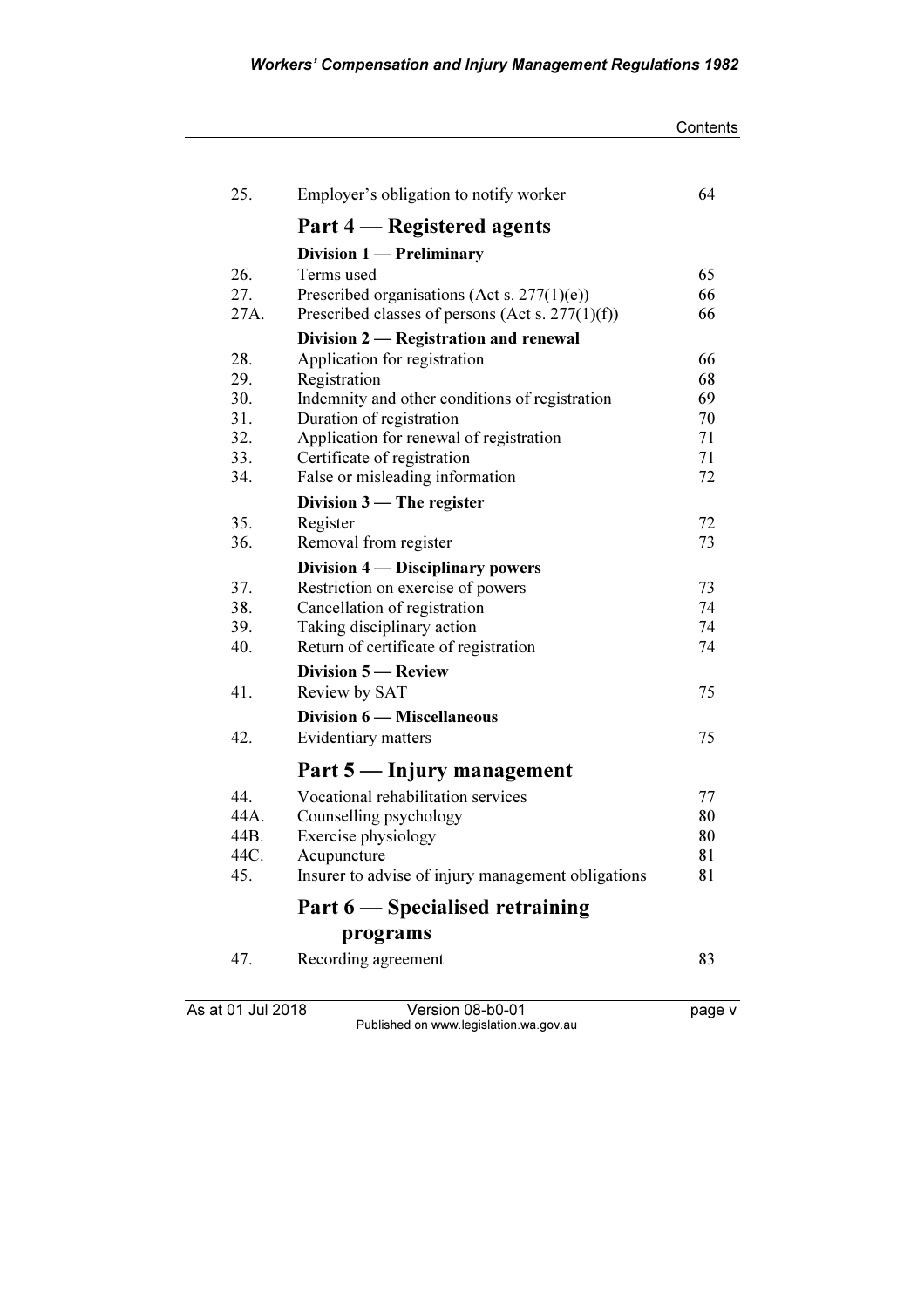| 48. | Extending final day                     | 84  |
|-----|-----------------------------------------|-----|
| 49. | Request for WorkCover to direct payment | 85  |
|     | Part 7 — Infringement notices and       |     |
|     | modified penalties                      |     |
| 50. | Prescribed offences                     | 86  |
| 51. | Prescribed modified penalties           | 86  |
| 52. | Prescribed form of infringement notice  | 86  |
| 53. | Prescribed form of withdrawal of notice | 86  |
|     | <b>Appendix I</b>                       |     |
|     | Appendix II                             |     |
|     | <b>Appendix III</b>                     |     |
|     | <b>Appendix IV — Registered agents</b>  |     |
|     | code of conduct                         |     |
| 1.  | Duties of registered agent              | 223 |
| 2.  | Integrity and diligence                 | 223 |
| 3.  | Confidentiality                         | 224 |
| 4.  | Conflict of interest                    | 224 |
| 5.  | Proceedings                             | 225 |
| 6.  | Advertising                             | 226 |
| 7.  | Withdrawal                              | 226 |
| 8.  | Fees                                    | 227 |
| 9.  | Records                                 | 228 |
| 10. | Trust moneys                            | 228 |
| 11. | Costs                                   | 228 |
|     | Appendix $V$ — Prescribed offences      |     |
|     | and modified penalties                  |     |
|     | <b>Notes</b>                            |     |
|     | Compilation table                       | 233 |

# Defined terms

page vi Version 08-b0-01 As at 01 Jul 2018 Published on www.legislation.wa.gov.au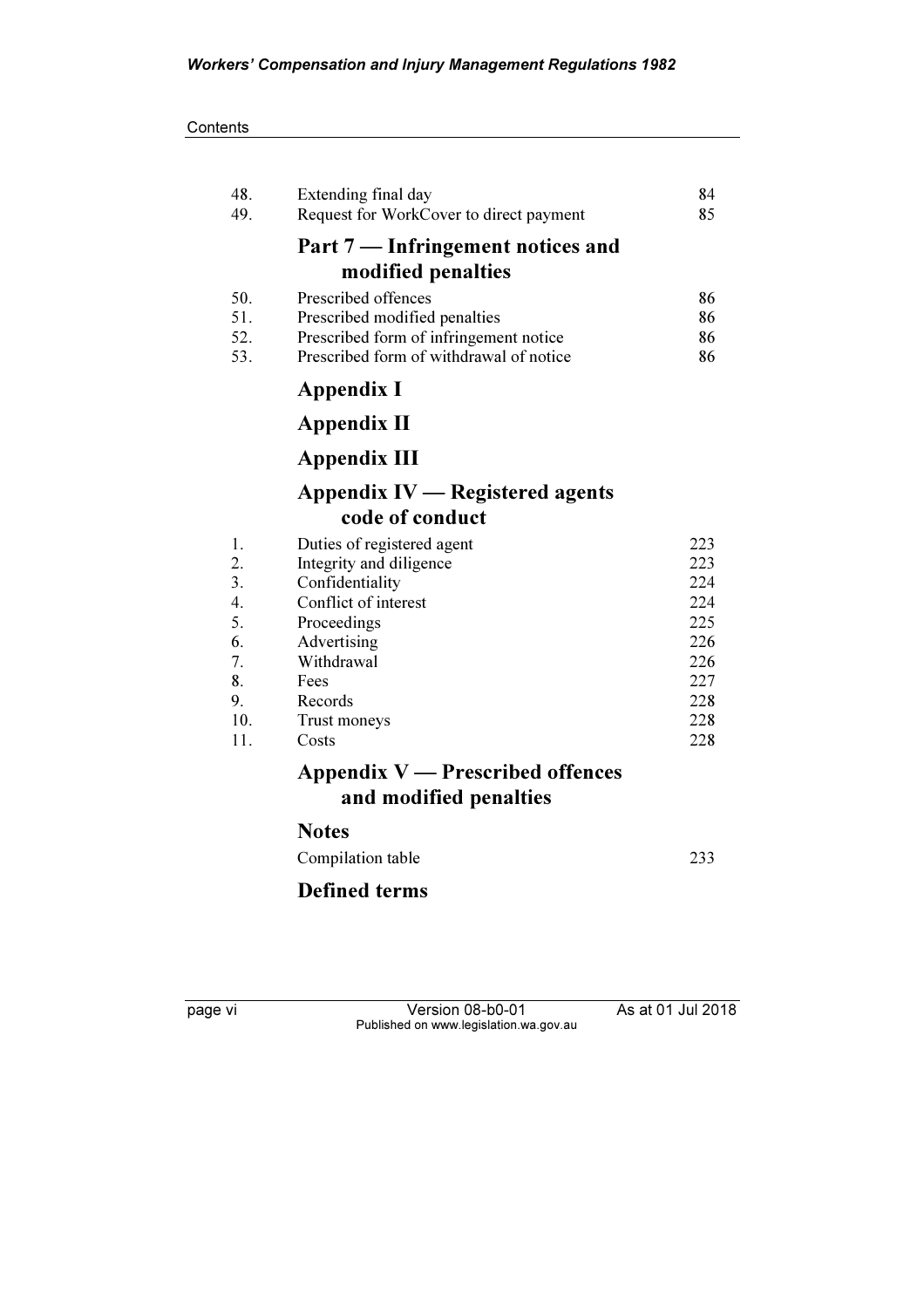Western Australia

Workers' Compensation and Injury Management Act 1981

# Workers' Compensation and Injury Management Regulations 1982

# Part 1 — Preliminary

[Heading inserted: Gazette 26 Feb 1991 p. 933.]

# 1. Citation

 These regulations may be cited as the Workers' Compensation and Injury Management Regulations 1982<sup>1</sup>.

 [Regulation 1 amended: Gazette 8 Mar 1991 p. 1071; 21 Jan 2005 p. 275.]

# 2. Commencement

 These regulations shall come into operation on the date of the coming into operation of the Workers' Compensation and Injury Management Act 1981<sup>1,2</sup>.

# 2AA. Notes not part of regulations

 Notes in these regulations are provided to assist understanding and do not form part of the regulations.

[Regulation 2AA inserted: Gazette 27 Jul 2012 p. 3665.]

As at 01 Jul 2018 Version 08-b0-01 page 1 Published on www.legislation.wa.gov.au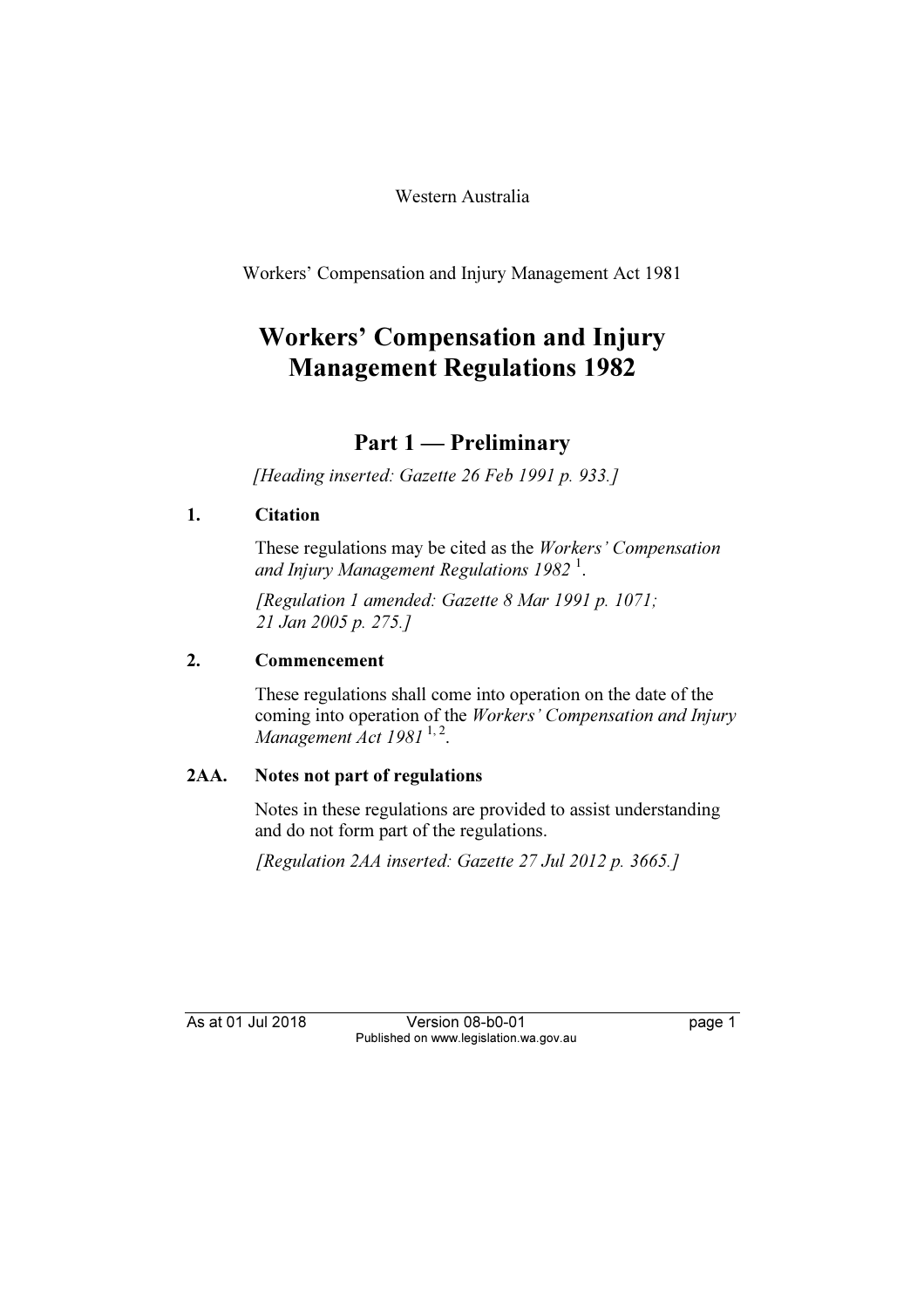r. 2A

# Part 2 — General

[Heading inserted: Gazette 26 Feb 1991 p. 933.]

# 2A. Indexation of redemption amount

- (1) If the minimum award rates that would be relevant to calculating the redemption amount (as defined in Schedule 5 clause 1 of the Act) for a particular financial year are not published, the amount to be calculated for that financial year (the *relevant year*) is to be obtained by varying the amount for the preceding financial year as described in subregulation (2).
- (2) To vary an amount as described in this subregulation, it is varied by the percentage by which the amount that the Australian Statistician published as the wage price index for ordinary time hourly rates of pay excluding bonuses (all sectors) (original) for Western Australia varied between the second-last December quarter before the relevant year commenced and the last December quarter before the relevant year commenced.

[Regulation 2A inserted: Gazette 17 Nov 2000 p. 6309-10; amended: Gazette 28 Oct 2005 p. 4861; 19 Mar 2010 p. 1038; 29 Jun 2018 p. 2443.]

# 3. Certain registered bodies specified for definition of company  $(Act s. 5(1))$

- (1) For the purposes of the definition of *company* in section  $5(1)$  of the Act, the following registered bodies are specified —
	- (a) a registered Australian body that was formed or incorporated in the State;
	- (b) a registered Australian body that was not formed or incorporated in the State and that does not have its head office or principal place of business in the State.
- (2) In this regulation —

registered Australian body has the meaning given by the Corporations Act 2001 of the Commonwealth.

page 2 Version 08-b0-01 As at 01 Jul 2018 Published on www.legislation.wa.gov.au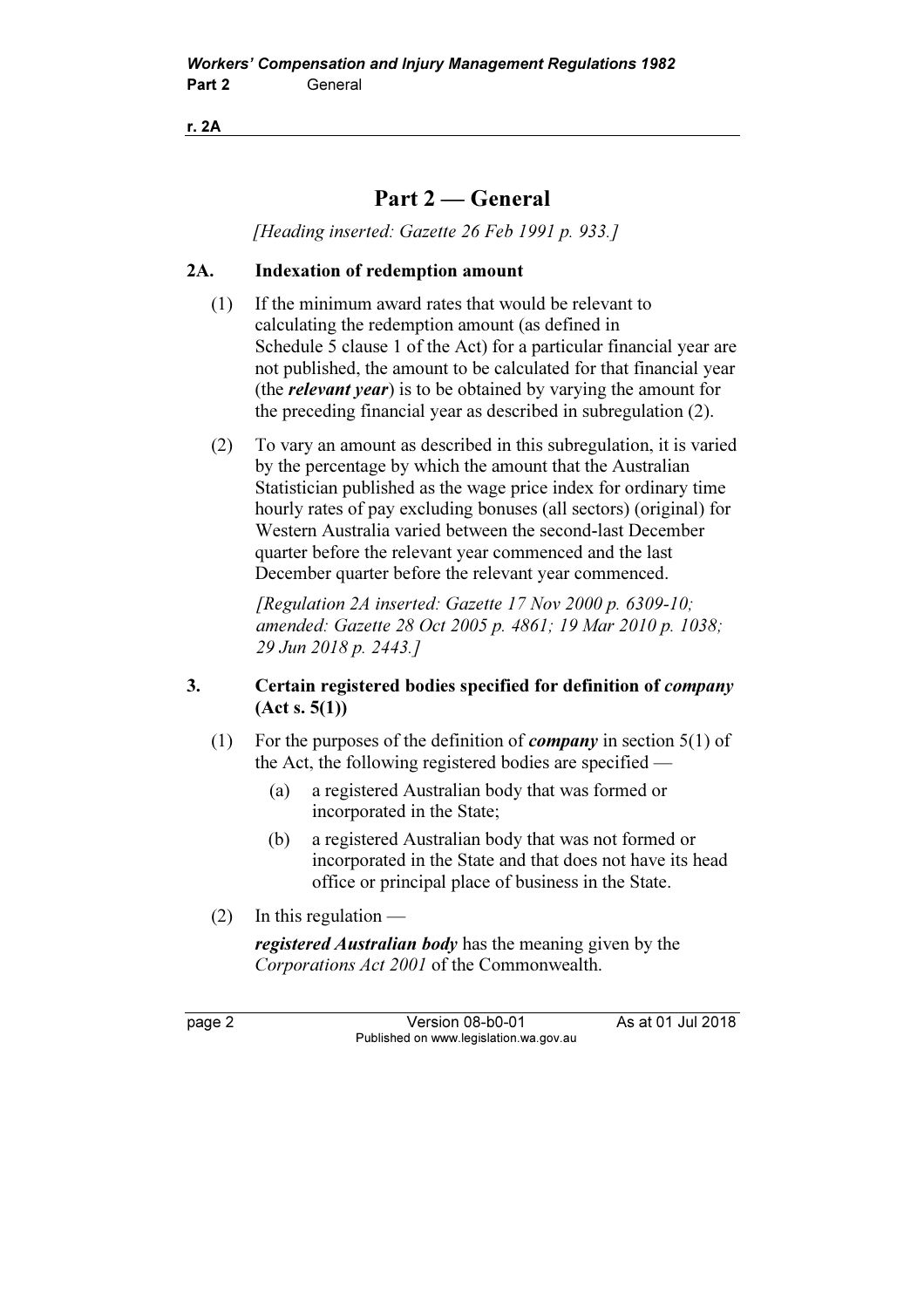[Regulation 3 inserted: Gazette 28 Sep 2001 p. 5357.]

# 3A. Instruments under Commonwealth laws prescribed for definition of industrial award in Act

For the purposes of paragraph (d) of the definition of *industrial* award in section 5(1) of the Act, the following instruments are prescribed —

- (a) a fair work instrument as defined in the Fair Work Act 2009 (Commonwealth) section 12;
- (b) an award-based transitional instrument as defined in the Fair Work (Transitional Provisions and Consequential Amendments) Act 2009 (Commonwealth) Schedule 2 item 2 that continues in existence under Schedule 3 Part 2 of that Act.

[Regulation 3A inserted: Gazette 15 Apr 2016 p. 1185.]

# 4A. Certain mines, mining operations prescribed for definition of mine or mining operation in Act

- (1) The classes of mine that are prescribed for the purposes of the definition of *mine* or *mining operation* in section  $5(1)$  of the Act are those mines that are a mine as defined in the Mines Safety and Inspection Act 1994 section 4(1).
- (2) The classes of mining operation that are prescribed for the purposes of the definition of *mine* or *mining operation* in section 5(1) of the Act are those mining operations that are mining operations as defined in the Mines Safety and Inspection Act 1994 section 4(1).

[Regulation 4A inserted: Gazette 19 Mar 2010 p. 1038-9.]

# 4. Form of election

 (1) The form of election referred to in section 24B of the Act shall be in Form 1 or, in the case of a worker suffering from noise induced hearing loss, Form 2C in Appendix I.

As at 01 Jul 2018 Version 08-b0-01 page 3 Published on www.legislation.wa.gov.au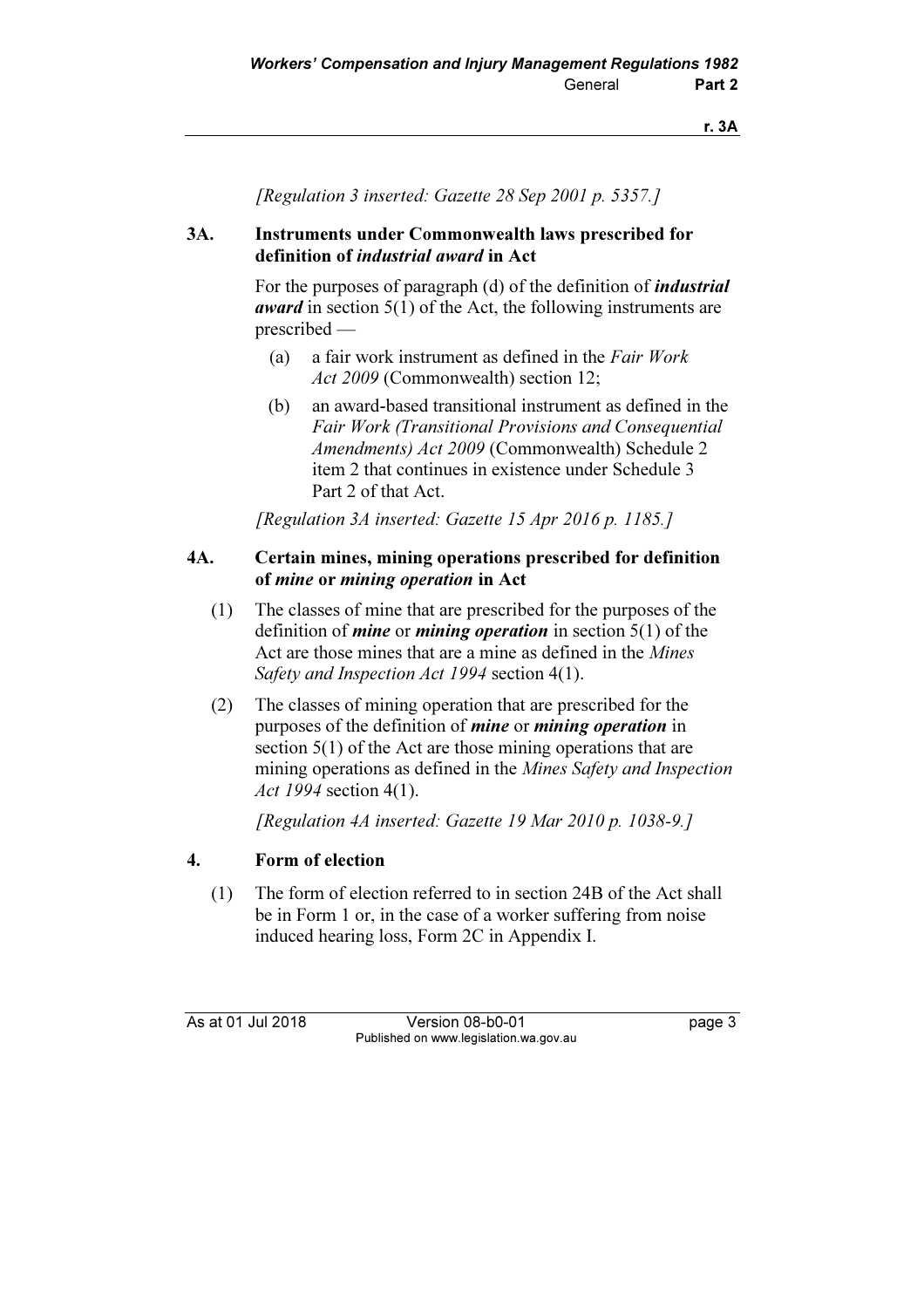(2) The form of election referred to in section 31H of the Act must be in the form of Form 1A in Appendix I or, in the case of a worker suffering from noise induced hearing loss, in the form of Form 2CA in Appendix I.

 [Regulation 4 amended: Gazette 26 Feb 1991 p. 934; 25 Aug 1995 p. 3885; 28 Oct 2005 p. 4862.]

#### 5. Determination form for medical panel

 Pursuant to section 38(2) of the Act, the form of the determination of the medical panel shall, as far as practicable in each case, be as set out in Form 2 in Appendix I.

[6. Deleted: Gazette 15 Oct 1999 p. 4900.]

#### 6AA. Form of claim for compensation

- (1) Form 2B or, in the case of a worker suffering from noise induced hearing loss, Form 2C or Form 2CA, as the case requires, in Appendix I is prescribed for the purposes of a claim made by a worker in accordance with section 178(1)(b) of the Act.
- $(2), (3)$  deleted]

 [Regulation 6AA inserted: Gazette 28 Jun 1991 p. 3291; amended: Gazette 18 Feb 1994 p. 660; 25 Aug 1995 p. 3885; 13 Apr 1999 p. 1531-2; 15 Oct 1999 p. 4900; 28 Oct 2005 p. 4862; 10 Sep 2010 p. 4352; 29 Jun 2018 p. 2443.]

# 6AB. Relevant document (Act s. 180(1)(j))

 A certificate of currency in respect of the employer's insurance policy referred to in section 160(7) of the Act is prescribed under section 180(1)(j) of the Act as a relevant document.

[Regulation 6AB inserted: Gazette 28 Oct 2005 p. 4863.]

page 4 Version 08-b0-01 As at 01 Jul 2018 Published on www.legislation.wa.gov.au

r. 5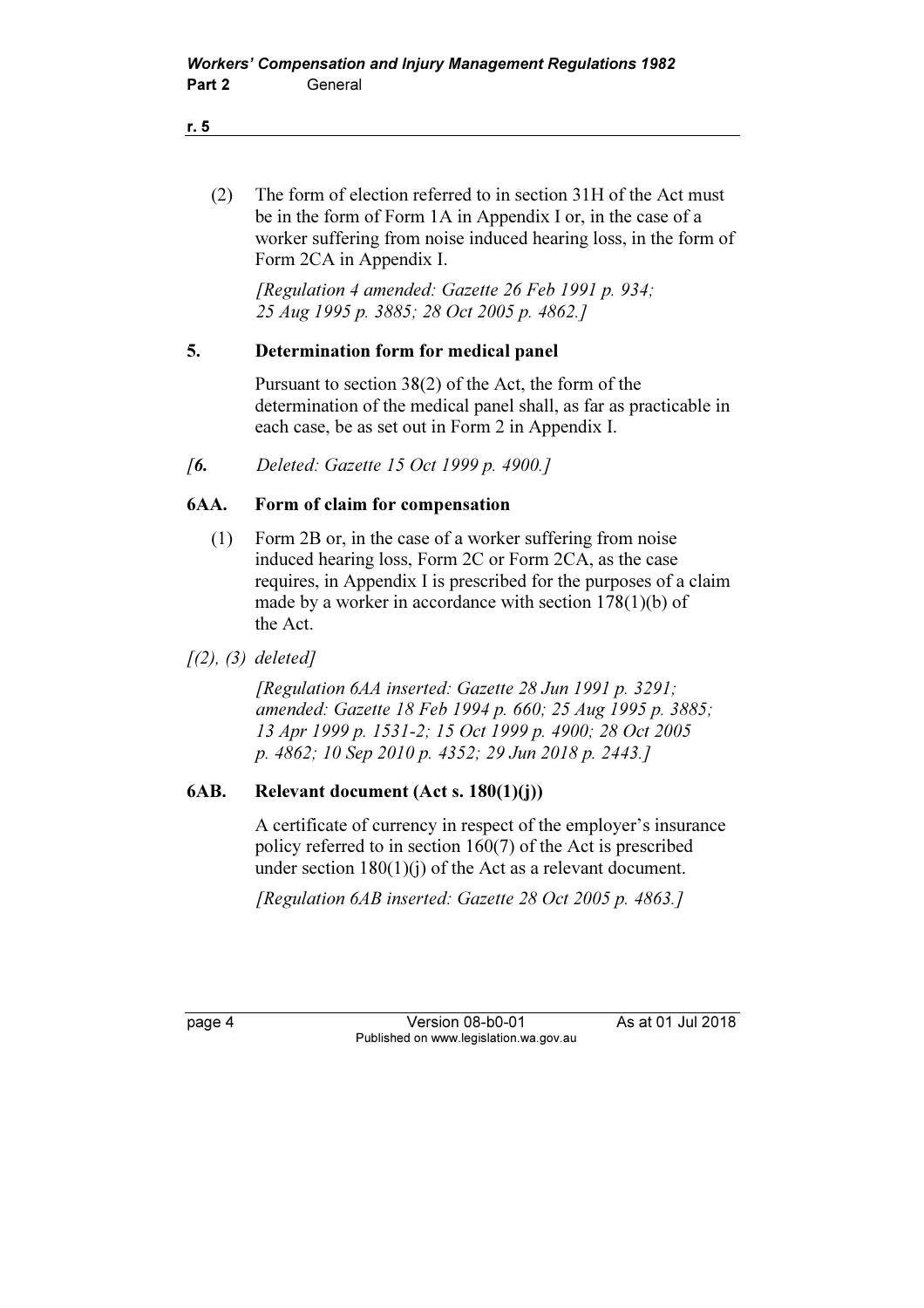#### 6A. Form of first certificate of capacity

- (1) Form 3 in Appendix I is the prescribed form under sections  $57A(1)(b)(i)$  and  $57B(1)(b)(i)$  of the Act.
- (2) In addition to the details prescribed in Form 3 as being necessary to make a valid claim for compensation under sections 57A and 57B, the "Consent authority" is prescribed under section 292(1)(a) as expedient for the purposes of the Act, and must be completed accordingly.

[Regulation 6A inserted: Gazette 8 Mar 1991 p. 1071: amended: Gazette 13 Apr 1999 p. 1532; 28 Oct 2005 p. 4863; 18 Nov 2011 p. 4820; 25 Mar 2014 p. 821.]

#### 6B. Form for insurer accepting liability

 Form 3A in Appendix I is the prescribed form under section 57A(3)(a) of the Act.

[Regulation 6B inserted: Gazette 8 Mar 1991 p. 1071.]

# 6C. Form for insurer disputing liability

 Form 3B in Appendix I is the prescribed form under section 57A(3)(b) of the Act.

[Regulation 6C inserted: Gazette 8 Mar 1991 p. 1071.]

#### 6D. Form for insurer undecided on liability

 Form 3C in Appendix I is the prescribed form under section  $57A(3)(c)$  of the Act.

[Regulation 6D inserted: Gazette 8 Mar 1991 p. 1071.]

# 6E. Form for employer disputing liability

 Form 3D in Appendix I is the prescribed form under section 57B(2)(b) of the Act.

[Regulation 6E inserted: Gazette 8 Mar 1991 p. 1071.]

As at 01 Jul 2018 Version 08-b0-01 page 5 Published on www.legislation.wa.gov.au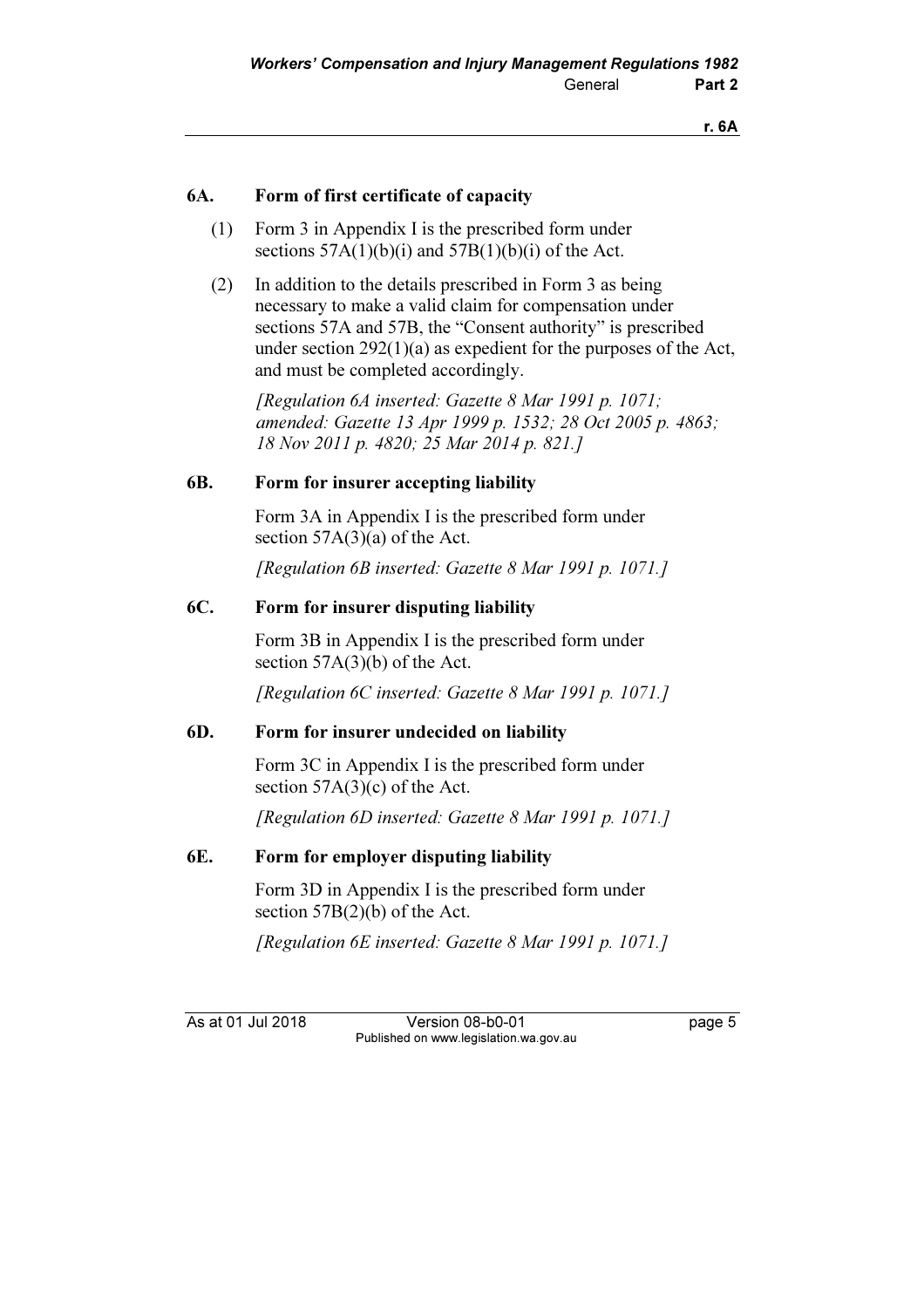r. 6F

#### 6F. Form for employer undecided on liability

 Form 3E in Appendix I is the prescribed form under section 57B(2)(c) of the Act.

[Regulation 6F inserted: Gazette 8 Mar 1991 p. 1071.]

#### 7. Discontinuance or reduction of weekly payments

- (1) The certificate of capacity required by section 61 of the Act, before discontinuance of weekly payments, shall be in the form of Form 4 in Appendix I, or in the form of Form 3 in Appendix I if that form has been marked to indicate that it is to be regarded as both a first and final certificate of capacity.
- (2) Notice to the worker referred to in section 61 of the Act shall be in the form of Form 5 in Appendix I.
- (3) The period commencing on the making of an application for conciliation of a dispute about the intention of an employer to discontinue or reduce weekly payments to a worker and ending when a certificate under section 182H or 182O is issued in respect of the dispute is to be disregarded for the following purposes —
	- (a) calculating the period of notice of the intention of the employer under section 61(1);
	- (b) calculating the time within which the worker may apply for an order of an arbitrator under section 61(3).

 [Regulation 7 amended: Gazette 29 Oct 1993 p. 5930; 13 Apr 1999 p. 1532; 18 Nov 2011 p. 4820; 25 Mar 2014 p. 821.]

### 7A. Form of progress certificate of capacity

 Form 4A in Appendix 1 is prescribed as a certificate for the purposes of section 61(1) of the Act.

[Regulation 7A inserted: Gazette 25 Mar 2014 p. 821.]

page 6 Version 08-b0-01 As at 01 Jul 2018 Published on www.legislation.wa.gov.au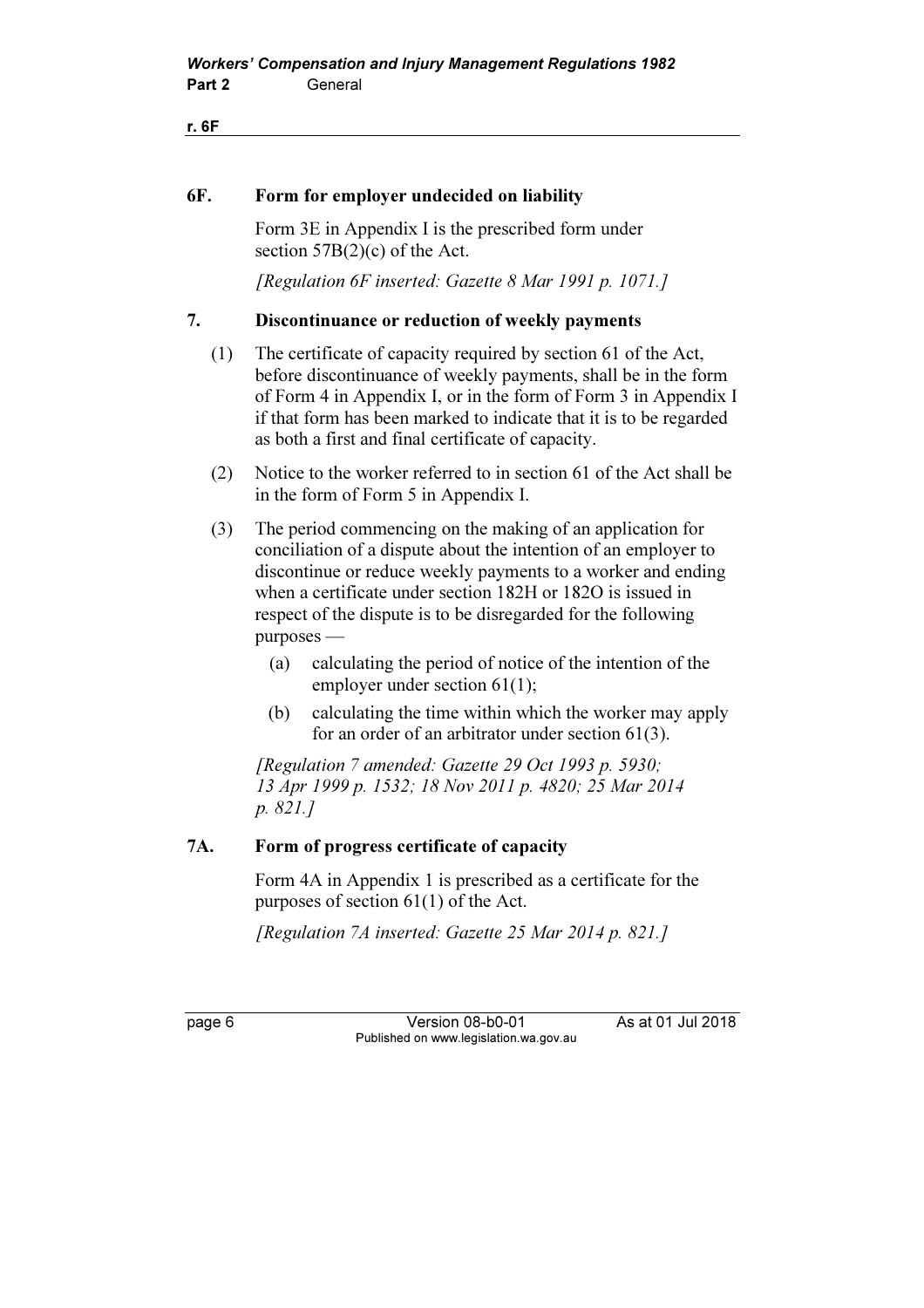#### 8. Frequency and time of medical examinations (Act s. 66)

- (1) A worker who receives a first certificate of capacity (Form 3) under the Act which nominates a medical review of the worker within a period of 14 days from the date the certificate is issued cannot be required, under section 64 or 65 of the Act, to submit himself for examination by a medical practitioner provided by the employer before a period of one month has elapsed from the date the certificate is issued.
- (2) A worker who receives a first certificate of capacity (Form 3) under the Act which does not nominate a medical review of the worker within a period of 14 days from the date the certificate is issued may be required, under section 64 or 65 of the Act, to submit himself for examination by a medical practitioner provided by the employer at any time from the date the certificate is issued.
- (3) A worker who fails to attend a medical review, nominated on a first certificate of capacity in accordance with subregulation (1), may be required, under section 64 or 65 of the Act, to submit himself for examination by a medical practitioner provided by the employer at any time from the date of that non-attendance.
- (4) An employer shall not require a worker to attend an examination under section 64 or 65 of the Act —
	- (a) more frequently than once every 2 weeks; or
	- (b) at any time other than during reasonable hours.
- (5) A worker must not, under section 64 or 65 of the Act, be required to attend medical examinations by more than 3 medical practitioners who are specialists in the same field of medicine.
- (6) Nothing in subregulation (5) limits the number of times a worker may be required to attend a medical examination by a medical practitioner.

 [Regulation 8 inserted: Gazette 13 Apr 1999 p. 1532-3; amended: Gazette 28 Oct 2005 p. 4863-4; 25 Mar 2014 p. 821.]

As at 01 Jul 2018 Version 08-b0-01 page 7 Published on www.legislation.wa.gov.au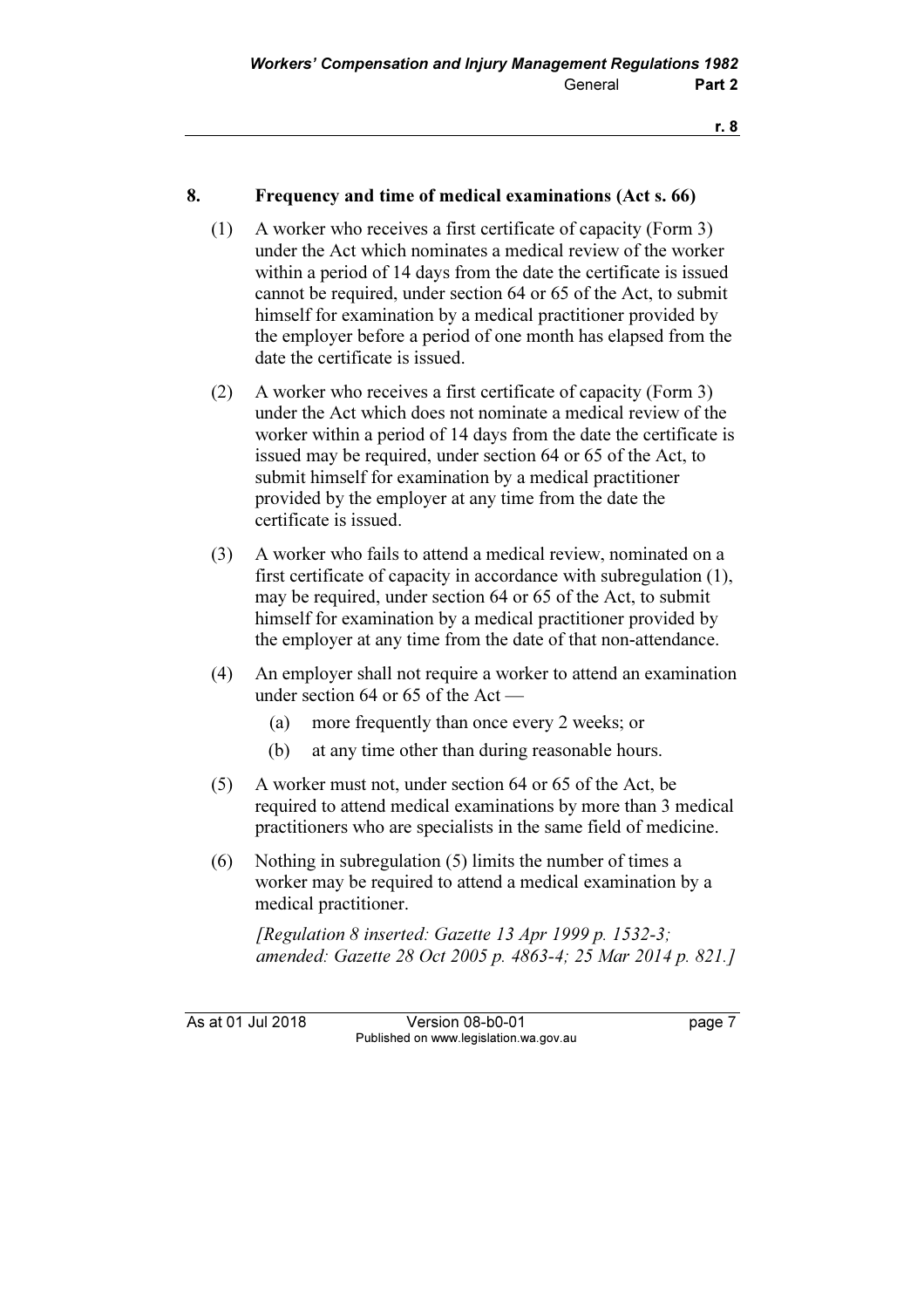#### r. 9

#### [8A. Deleted: Gazette 15 Oct 1999 p. 4890.]

#### 9. Compound discount table

 The compound discount table required to be prescribed by section 68(3) of the Act is set out in Appendix II.

 [Regulation 9 amended: Gazette 2 Sep 1988 p. 3464; 15 Oct 1999 p. 4890.]

#### 9A. Discount formula

 When calculating a lump sum redemption under section 68 of the Act the following formula shall be applied for use in conjunction with a compound discount table as set out in Appendix II.

# DISCOUNT FORMULA UNDER SECTION 68(4)

Discounted sum  $= P x 52 x A$ 

Where —

- $S =$  prescribed amount less the sum of weekly payments made
- $P =$  the weekly payment

$$
T = \frac{S}{P}
$$

 $Y =$  the whole number equal to or next below  $\frac{1}{52}$ T

 $W = T - (52 \times Y)$ 

 $A =$  the present value of \$1.00 per annum payable weekly for Y years and W weeks obtained from the compound discount tables set out in Appendix II.

 [Regulation 9A inserted: Gazette 25 Jul 1986 p. 2484; amended: Gazette 2 Sep 1988 p. 3464.]

page 8 Version 08-b0-01 As at 01 Jul 2018 Published on www.legislation.wa.gov.au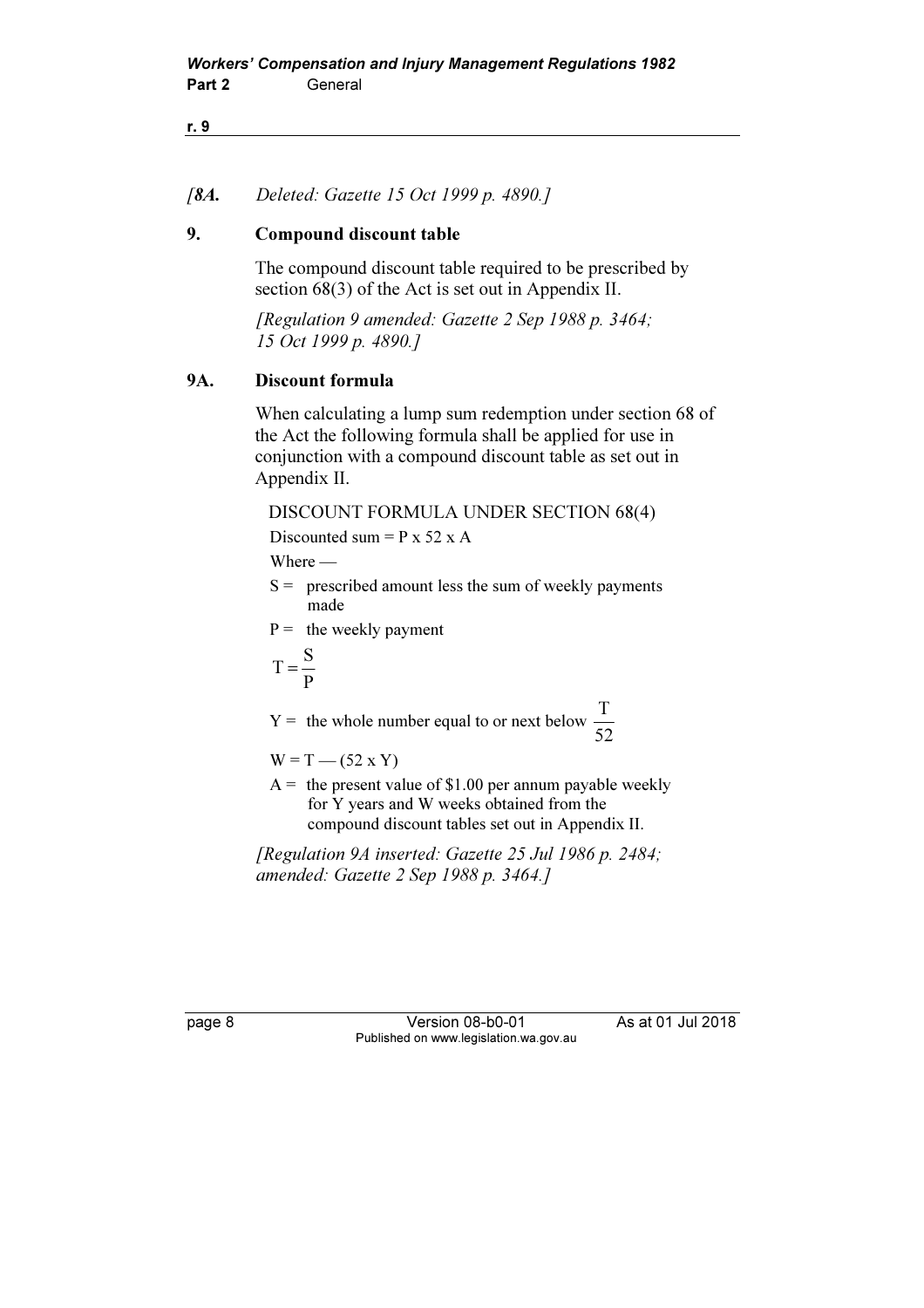#### 10. Worker not residing in State

- (1) For the purposes of section 69, a worker must send to the employer or the employer's insurer a declaration by the worker and a medical practitioner in the form of Appendix I Form 6 —
	- (a) within 3 months after the date on which the worker is no longer residing in the State; and
	- (b) for each subsequent period during which the worker continues to receive weekly payments while not residing in the State, within 3 months after the date of the previous declaration by the worker and a medical practitioner.
- (2) A declaration under subregulation (1) is taken to have been sent to an employer or an employer's insurer at the time it was —
	- (a) delivered personally to the last known business address of the employer or the employer's insurer; or
	- (b) posted to the last known business address of the employer or the employer's insurer; or
	- (c) sent by electronic means to the last known email address or fax number of the employer or the employer's insurer.
- (3) An employer or an employer's insurer who disputes the identity or entitlement, or both, of a worker may apply —
	- (a) under section 182E of the Act for resolution of the dispute by conciliation; and
	- (b) under section 182ZT of the Act for determination of the dispute by arbitration, if the dispute is not resolved by conciliation.

[Regulation 10 inserted: Gazette 4 Oct 2016 p. 4242-3.]

- [**10A.** Deleted: Gazette 18 Nov 2011 p. 4821.]
- [10**B.** Deleted: Gazette 28 Oct 2005 p. 4864.]

As at 01 Jul 2018 Version 08-b0-01 page 9 Published on www.legislation.wa.gov.au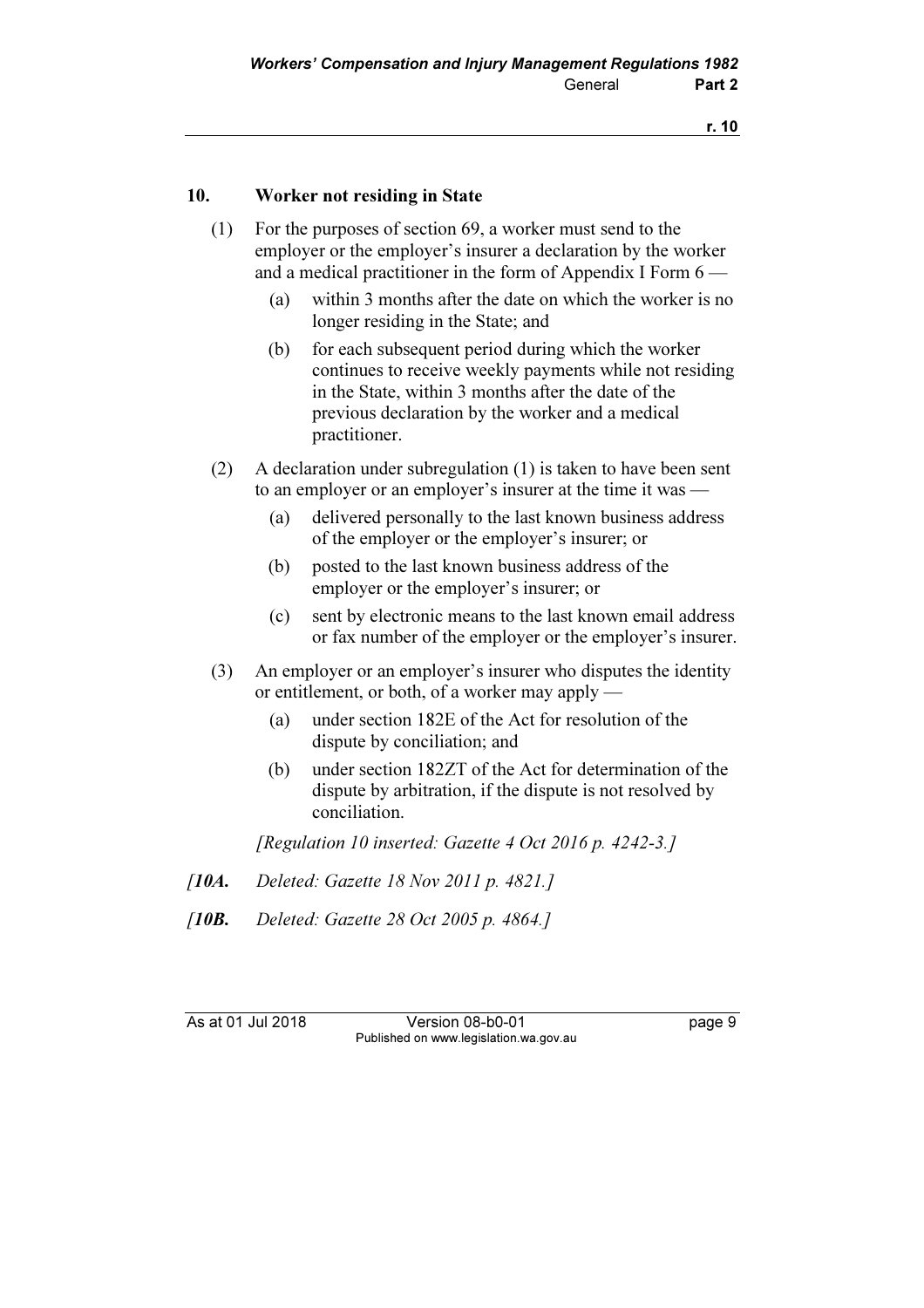r. 11

# 11. Payments after death outside State

- (1) In the event of the death of a worker who dies outside the State and who was receiving or was entitled to receive weekly payments at the date of his death, his representatives shall, for the purpose of obtaining payment of the arrears (if any) due to the worker, forward to the Director a certificate of the death of the worker, and documents showing that they are entitled to such arrears, verified by declaration before a person having authority to administer an oath, with a request for payment of such arrears, specifying the place where and the manner in which the amount is to be remitted to them.
- (2) For the purposes of this regulation the expression representatives means —
	- (a) if the worker leaves a will, the executors of the will; or
	- (b) where the worker dies intestate, the persons who are according to law entitled to his personal estate, and payment of the arrears may be made to the persons without the production of letters of administration.
- (3) On receipt of the certificate of death and the documents mentioned in this regulation, the Director shall examine them, and may, if not satisfied that they are in order, return them to the representatives for correction.
- (4) When the Director is satisfied that the certificate and documents are in order, or when they are returned to him in order, he shall send to the employer a notice requesting him to forward the amount due, and the employer shall thereupon forward the amount to the Director, who shall remit that amount, to the representatives of the worker at the address and in the manner requested by them, such remittance being in all cases at the risk of the representatives.

[Regulation 11 amended: Gazette 18 Feb 1994 p. 661.]

page 10 **Version 08-b0-01** As at 01 Jul 2018 Published on www.legislation.wa.gov.au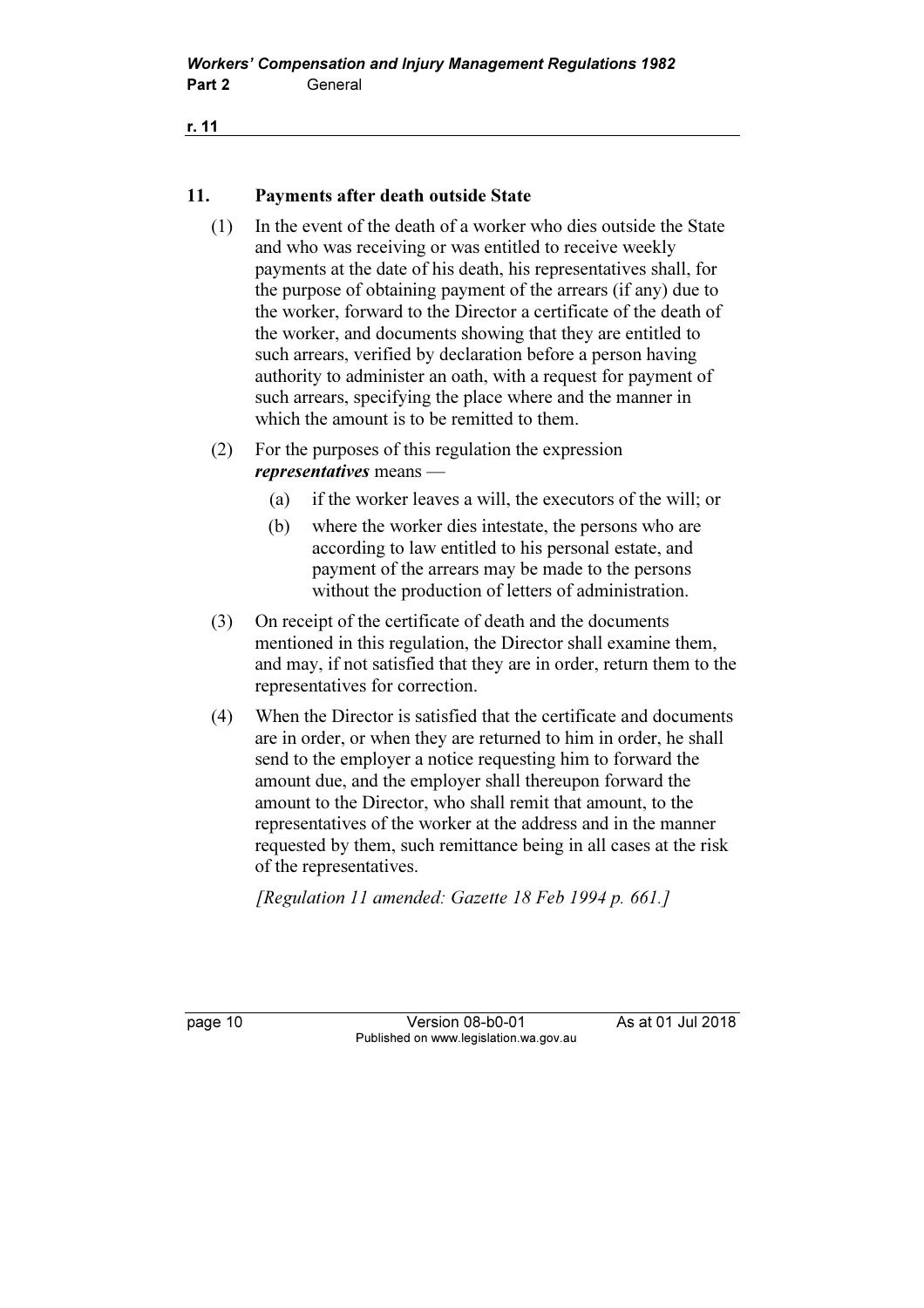r. 11A

# 11A. Amount to discharge liability for child's allowance (Act s. 72J(5))

 $(1)$  In this regulation —

relevant year, in relation to the payment of an amount to WorkCover WA under section 72J(5) of the Act, means the financial year in which the amount is to be paid.

 (2) For the purposes of section 72J(5) of the Act, the amount to be paid to WorkCover WA is to be calculated as follows —

$$
C \times \left(1 + \frac{W}{2}\right) \times \frac{1 - 0.999962^{-N}}{-0.000038}
$$

where —

- C is the child's allowance (as defined in Schedule 1A clause 5 of the Act);
- W is the percentage by which WPI (as defined in regulation 17AF(1)) varied between the second-last December quarter before the relevant year commenced and the last December quarter before the relevant year commenced;
- N is the number of weeks until the child attains the age of 21 years.

[Regulation 11A inserted: Gazette 29 Jun 2018 p. 2443-4.]

# 12. Agreements

- (1) A memorandum of an agreement referred to in section 76 of the Act is sent to the Director in accordance with that section by sending it to the Director as soon as practicable after the agreement has been entered into, with enough copies for the memorandum to be kept in the office of WorkCover WA and a copy to be given to each interested party.
- (1a) A memorandum of an agreement referred to in section 76 of the Act shall be in the form of Form 15C in Appendix I.

As at 01 Jul 2018 Version 08-b0-01 page 11 Published on www.legislation.wa.gov.au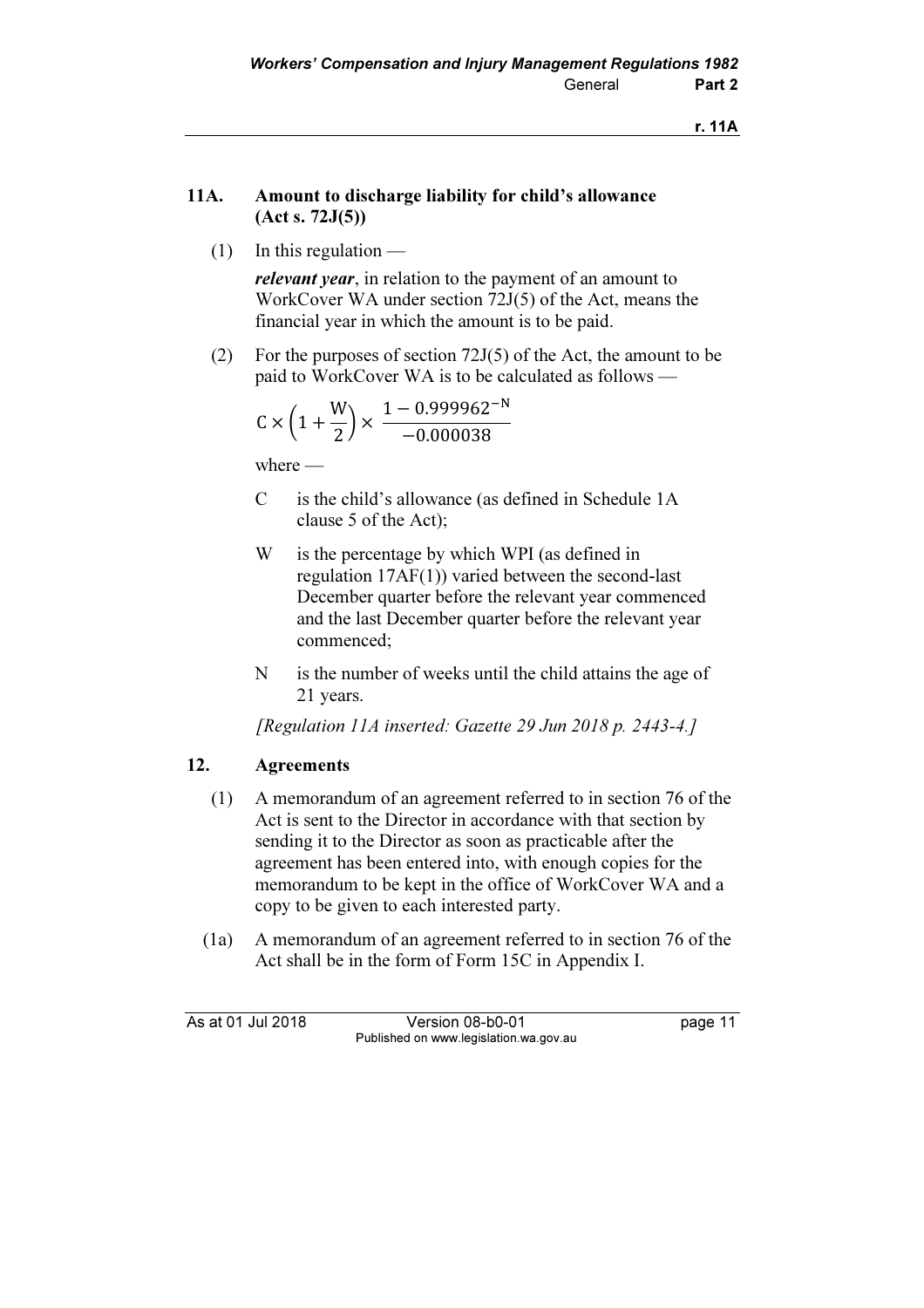r. 12

- (2) The memorandum is to include full particulars of matters for which the agreement provides and, in the case of an agreement as to the compensation that is to be paid under Schedule 2 of the Act, is to identify each item for which the compensation is to be paid and, for each item —
	- (a) if the Act Part III Division 2 applies in respect of the personal injury or noise induced hearing loss that is the subject of the agreement —
		- (i) the percentage loss of the full efficient use of a part or faculty of the body for which compensation is to be paid; and
		- (ii) the amount of compensation;
		- or
	- (b) if the Act Part III Division 2A applies in respect of the personal injury or noise induced hearing loss that is the subject of the agreement —
		- (i) the degree of permanent impairment of a part or faculty of the body for which compensation is to be paid; and
		- (ii) the amount of compensation.
- (3) The memorandum is to be signed by or on behalf of each party to the agreement and if the memorandum sent to the Director is not the original signed memorandum the original is to be produced for inspection by the Director.
- (3a) A memorandum of an agreement lodged for the purposes of a redemption amount under section 67(l) shall be accompanied by Form 15D in Appendix I signed and dated by the worker, as acknowledgment that he/she is aware of the consequences of the recording of the memorandum.
- (4) The notice despatched by the Director to each interested party, under section 76(2) of the Act, is to be in the form of Form 15A in Appendix I.

page 12 **Version 08-b0-01** As at 01 Jul 2018 Published on www.legislation.wa.gov.au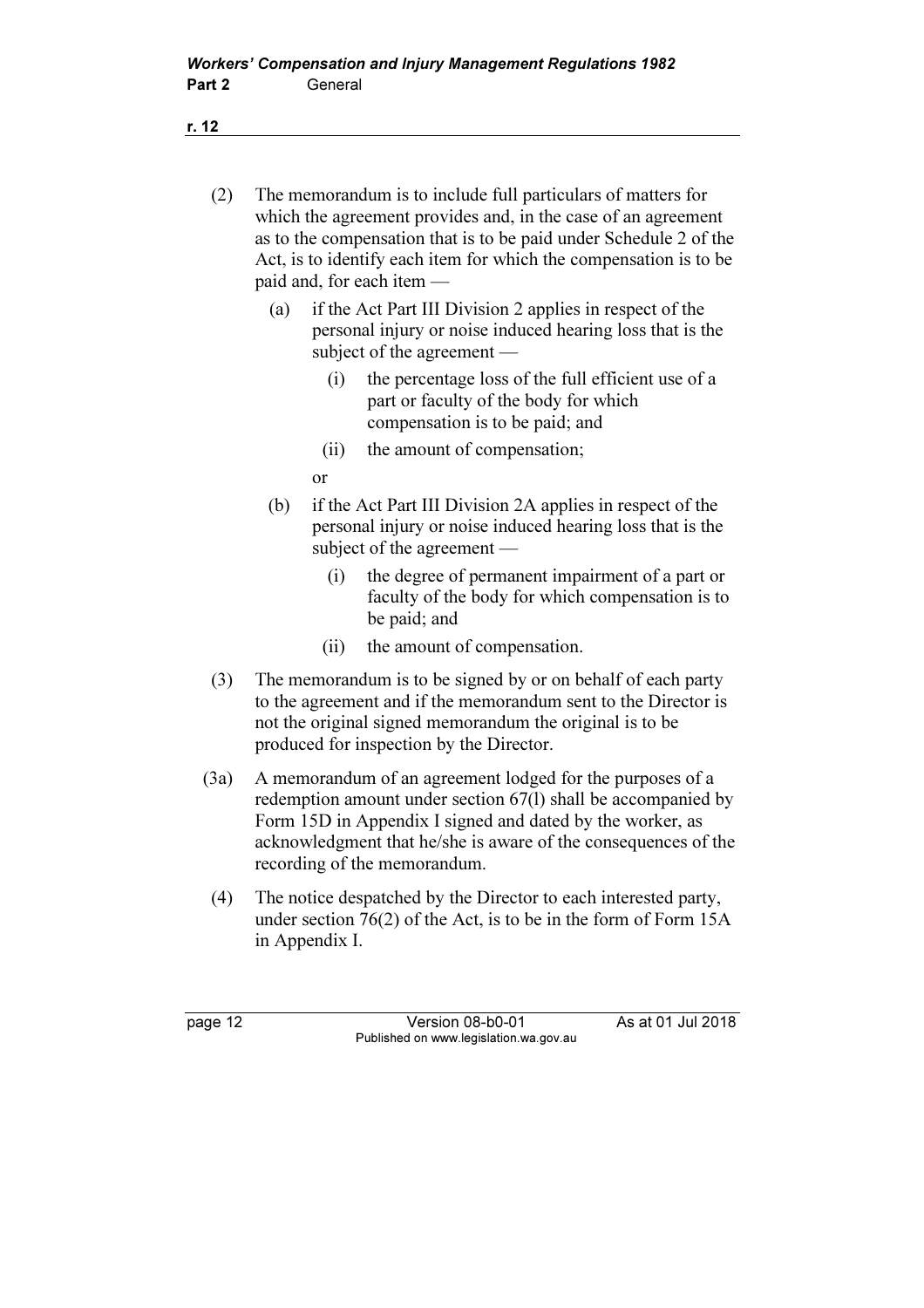- (4a) Where any interested party disputes the genuineness of the memorandum, or the adequacy of the compensation agreed upon or otherwise objects to the recording of the agreement that party shall, within the 7 days allowed in section 76(2), notify the Director by completing Form 15E in Appendix I, and forwarding that completed form to the Director.
- (4b) On receipt of an objection from any party in the manner prescribed in subregulation (4a), the Director shall send to each other party a notice, in the form of Form 15F, informing such parties that the memorandum will not be recorded except with the consent in writing of the objector.
	- (5) If the Director records the memorandum, the Director is to notify each interested party accordingly in the form of Form 15B in Appendix I.
	- (6) The Director may vary or amend a memorandum if all parties first give the Director written consent to make that variation or amendment.
	- (7) For the purpose of providing a statement of benefits paid, under section 67(2) of the Act, Part 4 of the Memorandum of Agreement form (Form 15C), may be used for this purpose.

[Regulation 12 inserted: Gazette 18 Feb 1994 p. 661; amended: Gazette 15 Oct 1999 p. 4906-7; 28 Oct 2005 p. 4864-5; 18 Nov 2011 p. 4821.]

As at 01 Jul 2018 Version 08-b0-01 page 13 Published on www.legislation.wa.gov.au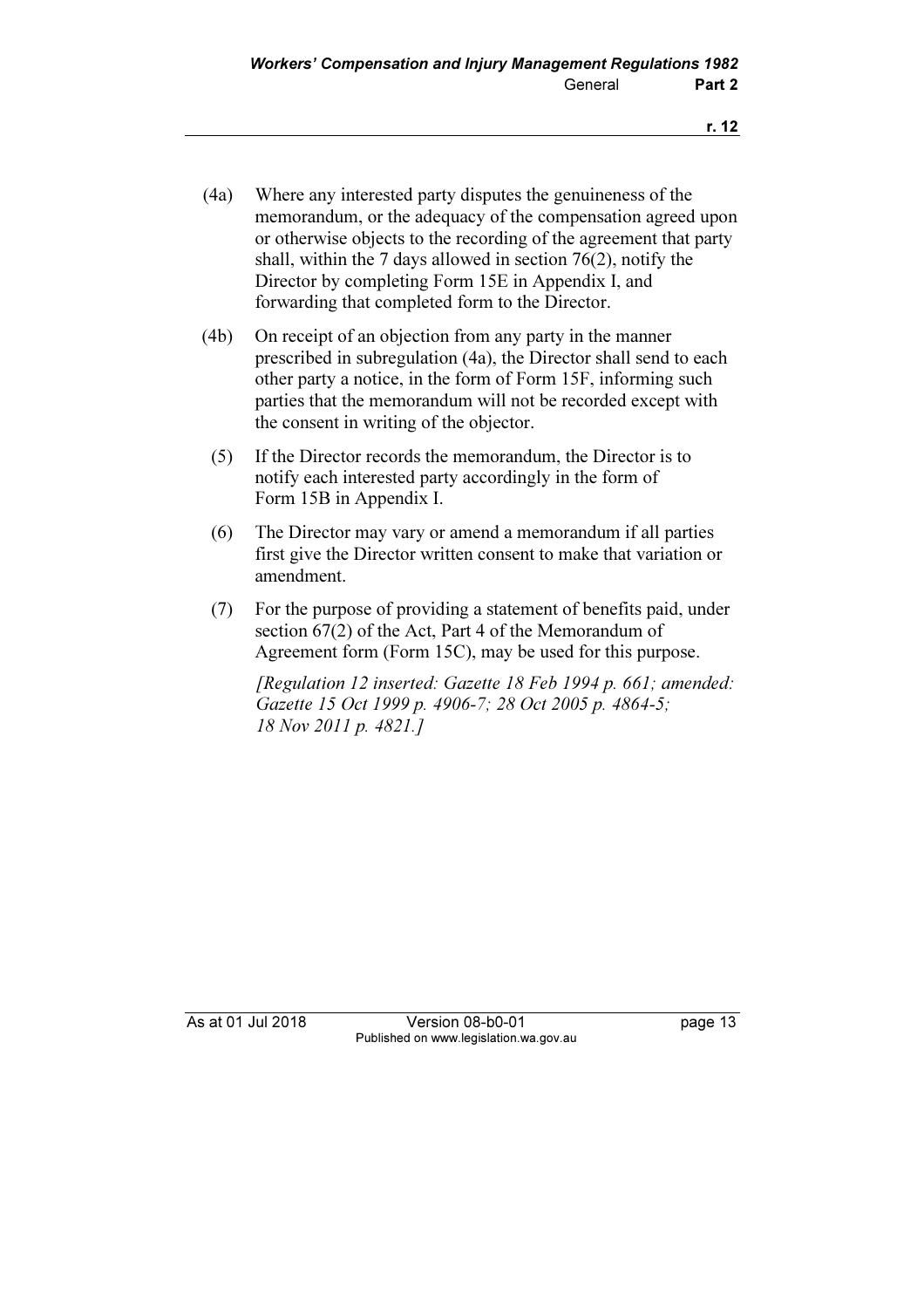r. 12AA

#### 12AA. Notice of intention to dismiss worker (Act s. 84AB)

- (1) This regulation applies to a notice of intention to dismiss a worker to which section 84AB of the Act refers.
- (2) Form 15G in Appendix I is the form prescribed for the notice. [Regulation 12AA inserted: Gazette 28 Oct 2005 p. 4865.]
- [12AB. Deleted: Gazette 28 Oct 2005 p. 4865.]

#### 12A. Contributions to General Account

- (1) The amount prescribed for the purposes of section 109(1) of the Act is \$100 000.
- (2) The amount prescribed for the purposes of section 109(4) of the Act is \$40 000.

 [Regulation 12A inserted: Gazette 22 May 1987 p. 2193; amended: Gazette 2 Sep 1988 p. 3464; 22 Sep 1989 p. 3490-1; 6 Dec 1991 p. 6119; 16 Sep 2003 p. 4103; 28 Oct 2005 p. 4866.]

#### 13. Ascertaining amount for reimbursement (Act s. 154AC(1))

- (1) WorkCover WA may approve an application by an employer for reimbursement under section 154AC(1) of the Act.
- (2) The amount that WorkCover WA is to reimburse to an approved applicant under section 154AC(1) of the Act is to be calculated by subtracting the estimated total cost from the actual total cost.
- $(3)$  In this regulation —

actual total cost, in relation to an award of damages, means the total amount paid on a claim (including all compensation paid in accordance with the Act, any award of damages, legal expenses and miscellaneous expenses associated with the claim, to the extent that these apply) by the insurer or self-insurer, as calculated in accordance with the Insurer/Self-Insurer Electronic Data Specification (Edition Q1), following an award of

page 14 Version 08-b0-01 As at 01 Jul 2018 Published on www.legislation.wa.gov.au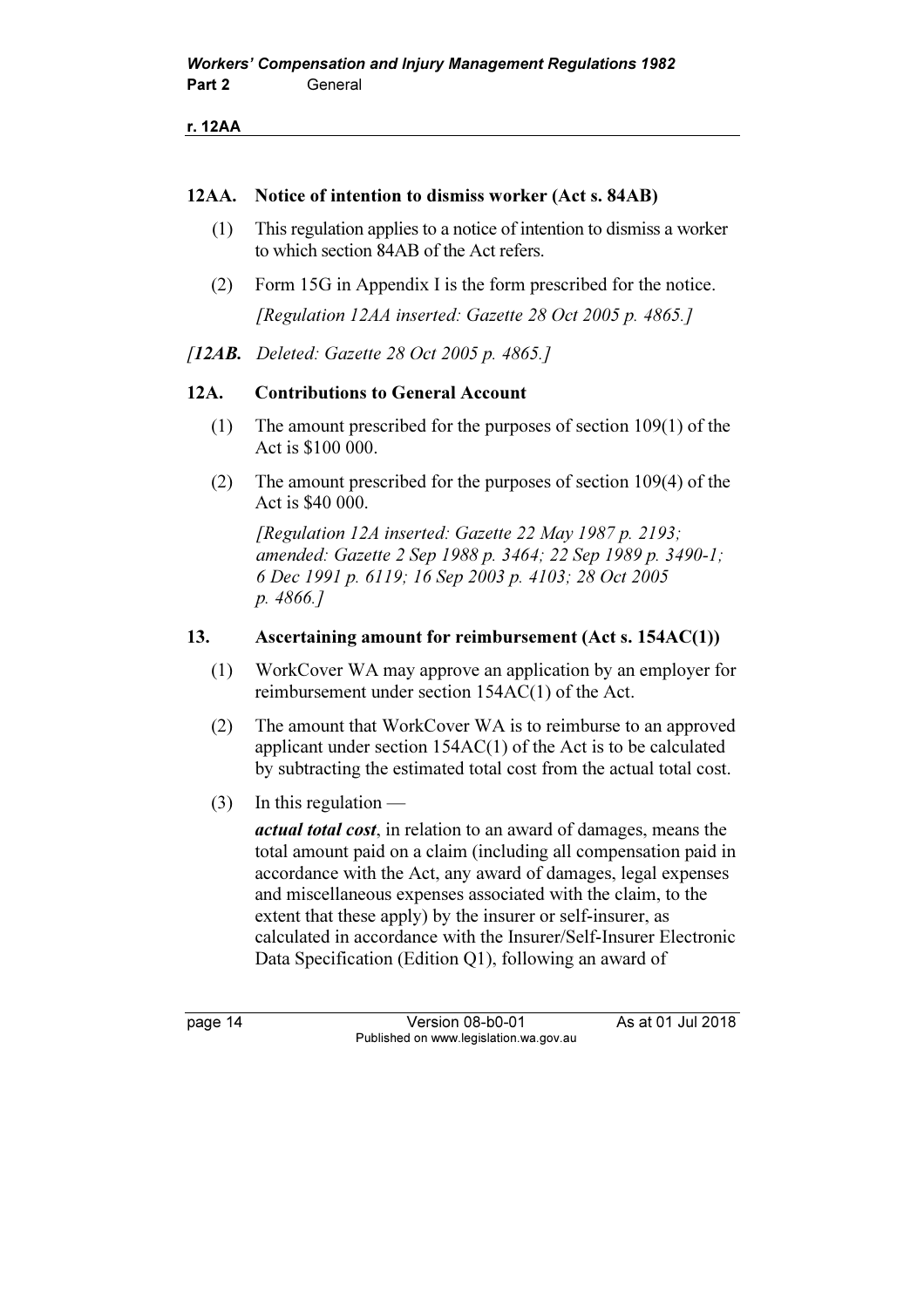damages, as submitted to, and approved and recorded by, WorkCover WA;

estimated total cost, in relation to an award of damages, means the insurer, or self-insurer's, estimate of the total cost of the claim (including the estimated compensation to be paid in accordance with the Act, any award of damages, legal expenses and miscellaneous expenses associated with the claim to the extent that these apply or are likely to apply), estimated in accordance with the Insurer/Self-Insurer Electronic Data Specification (Edition Q1), as at the date of creation of the May 2004 return file recorded by WorkCover WA;

Insurer/Self-Insurer Electronic Data Specification (*Edition Q1*) means Edition Q1, Version 1.4.6 of the Insurer/Self-Insurer Electronic Data Specification, published by WorkCover WA on 29 July 2003 to standardise the information or return requested under section 103A of the Act.

[Regulation 13 inserted: Gazette 26 Oct 2004 p. 4898-9; amended: Gazette 21 Jan 2005 p. 276.]

# 13A. Prescribed rate of interest (Act s. 222(2), 223(2) and 224(2))

- (1) Interest payable under an order made under section 222(1) of the Act must be calculated at a rate of 6% per annum.
- (2) Interest payable under section 223(1) of the Act must be calculated at a rate of 6% per annum.
- (3) Interest payable under section 224(1) of the Act in respect of a sum agreed to be paid must be calculated at a rate of 6% per annum.

[Regulation 13A inserted: Gazette 28 Oct 2005 p. 4866.]

As at 01 Jul 2018 **Version 08-b0-01 Dage 15** Published on www.legislation.wa.gov.au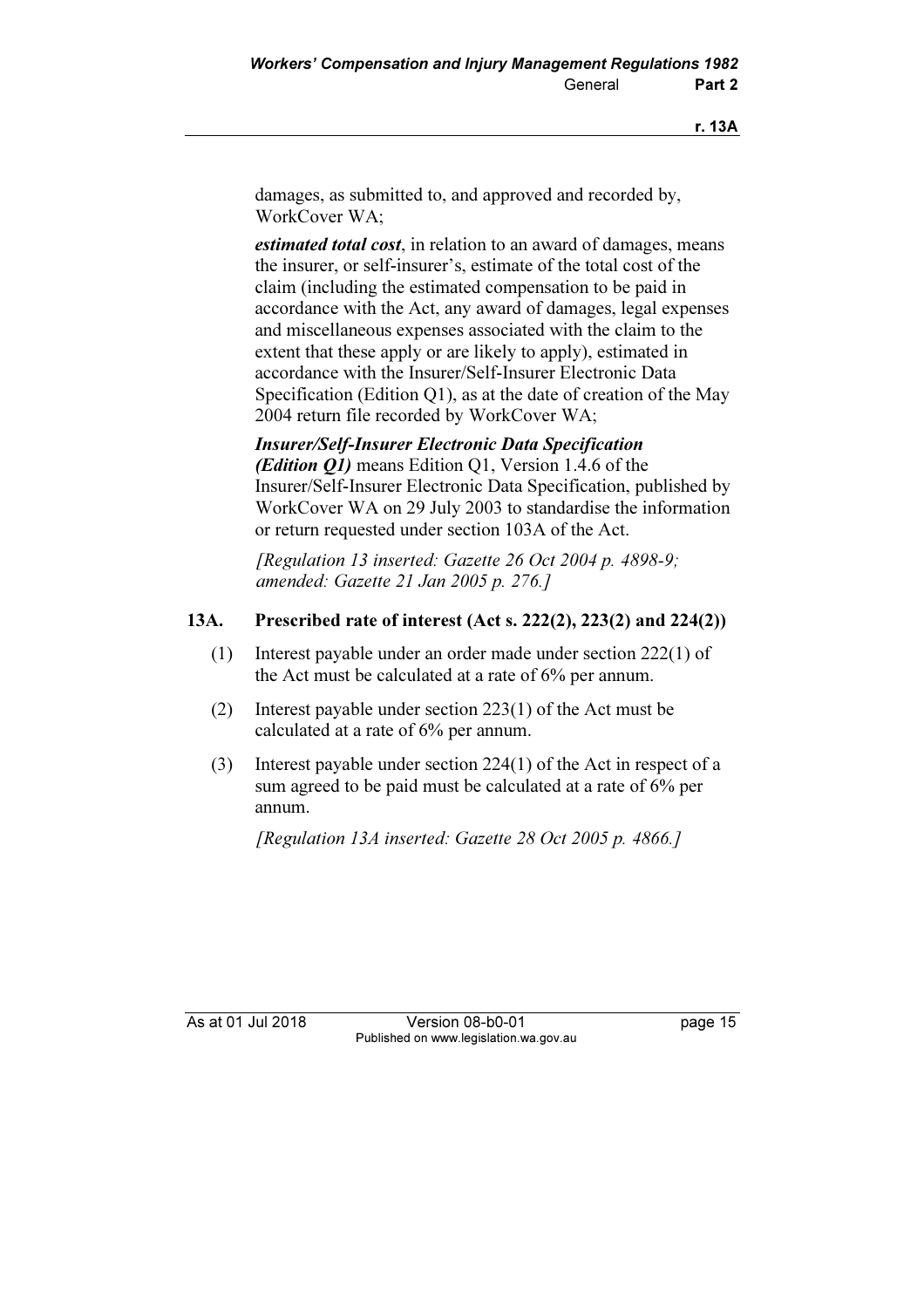r. 14

#### 14. Insurance requirement (Act s. 160(1))

- (1) Section 160(1) of the Act does not require an employer to obtain or keep current a policy of insurance for liability to pay compensation under the Act or damages arising out of —
	- (a) a claim directly or indirectly occasioned by any event happening through or in consequence of —
		- (i) war; or
		- (ii) invasion; or
		- (iii) acts of foreign enemies; or
		- (iv) hostilities whether war be declared or not; or
		- (v) civil war; or
		- (vi) rebellion; or
		- (vii) revolution; or
		- (viii) insurrection; or
		- (ix) military or usurped power;
		- or
	- (b) a claim in respect of
		- (i) pneumoconiosis; or
		- (ii) mesothelioma; or
		- (iii) lung cancer; or
		- (iv) diffuse pleural fibrosis,

 arising from employment in any mine or mining operation; or

- (c) a claim in respect of any other industrial disease for the time being specified by the Minister under section  $151(a)(iii)$  of the Act.
- (2) Section 160(1) of the Act does not require an employer to obtain or keep current a policy of insurance for liability to pay damages arising out of —
	- (a) a claim brought in respect of an injury occurring outside Australia; or

| page 16 | Version 08-b0-01                       | As at 01 Jul 2018 |
|---------|----------------------------------------|-------------------|
|         | Published on www.legislation.wa.gov.au |                   |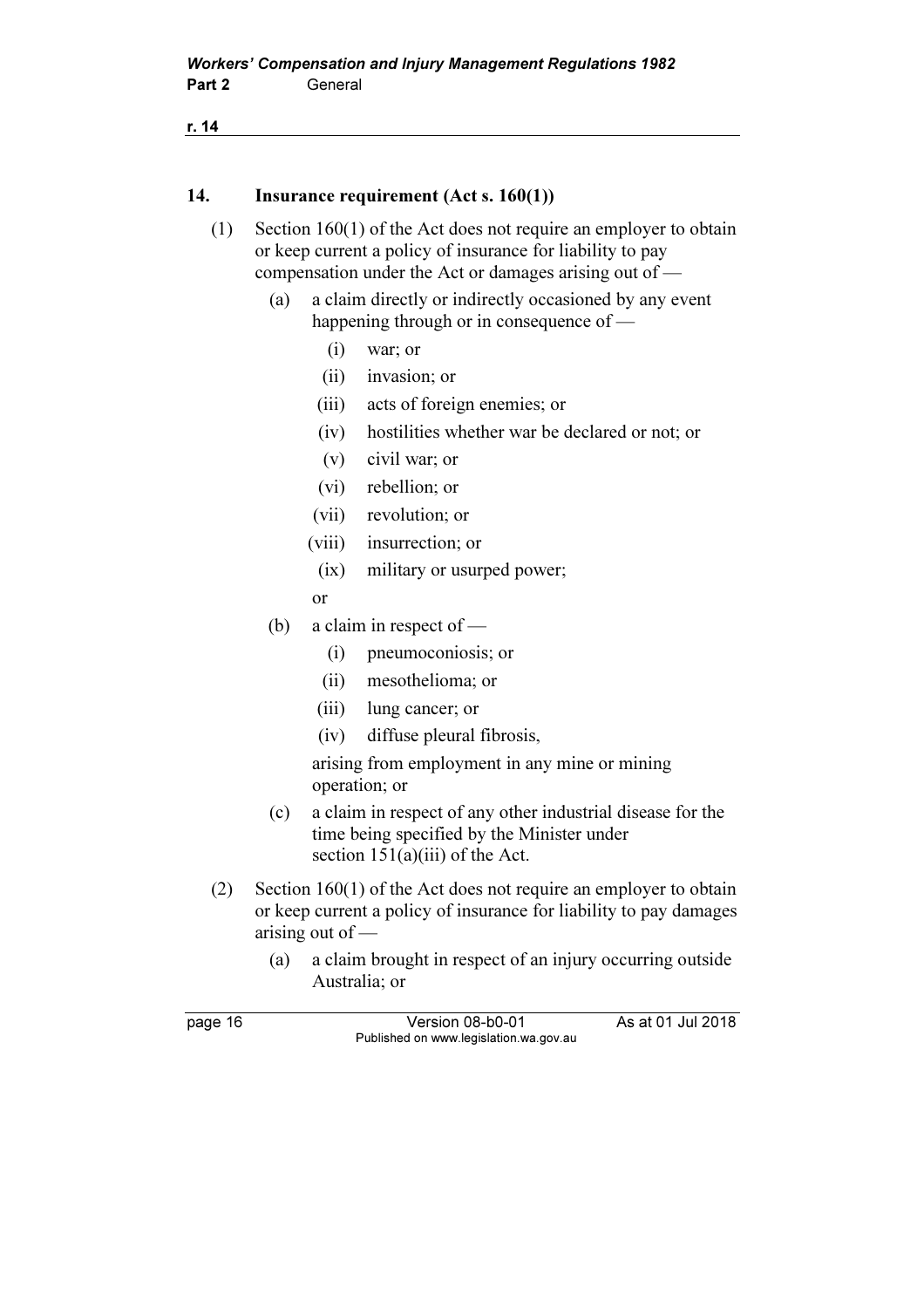- (b) a claim brought outside Australia.
- (3) Section 160(1) of the Act does not require an employer to obtain or keep current a policy of insurance for liability to pay —
	- (a) exemplary or punitive damages; or
	- (b) an aggregate amount of damages exceeding \$50 000 000 arising out of all claims in respect of a single event.

Note for this regulation:

 The Workers' Compensation and Injury Management (Acts of Terrorism) Act 2001 section 6 provides that, in stated circumstances, section 160 of the Act does not require an employer to insure against certain liabilities attributable to acts of terrorism.

[Regulation 14 inserted: Gazette 27 Jul 2012 p. 3665-6.]

#### 15. Statements by approved insurance offices

 The statements required to be transmitted to WorkCover WA under section 171 of the Act shall be in the form of Forms 16 and 17 in Appendix 1.

 [Regulation 15 inserted: Gazette 8 Mar 2002 p. 949; amended: Gazette 16 Sep 2003 p. 4104; 21 Jan 2005 p. 276.]

[16. Deleted: Gazette 28 Oct 2005 p. 4866.]

#### 16A. Clause 1C notifications and elections (Act Sch. 1 cl. 1C, Sch. 8 cl. 10)

- (1A) This regulation applies only if the injury of a worker occurred and the worker died before 1 July 2018.
	- (1) The form of notification for the purposes of the Act Schedule 1 clause 1C(1) must be in the form of Form 29 in Appendix I.
	- (2) The form of notification for the purposes of the Act Schedule 1 clause 1C(4)(a) must be in the form of Form 30 in Appendix I.
	- (3) An election for the purposes of the Act Schedule 1 clause  $1C(2)$ or clause  $1C(4)$  or  $(6)$  must —
		- (a) be made in writing; and

As at 01 Jul 2018 Version 08-b0-01 page 17 Published on www.legislation.wa.gov.au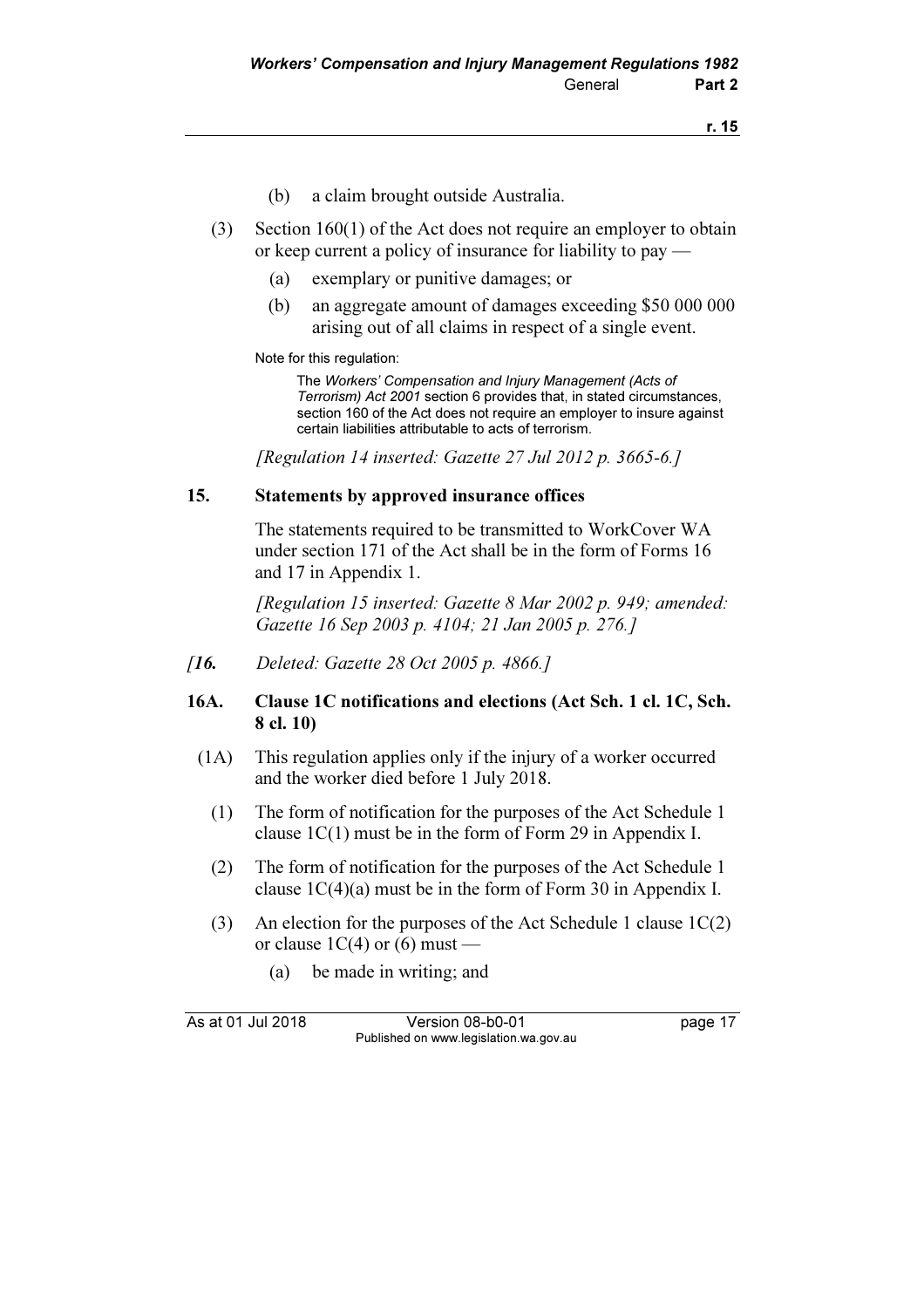| (b) | $\text{specify}$ —                                                                                                                               |                                                                                                                                                                                                                         |
|-----|--------------------------------------------------------------------------------------------------------------------------------------------------|-------------------------------------------------------------------------------------------------------------------------------------------------------------------------------------------------------------------------|
|     | (i)                                                                                                                                              | the name and address of the dependant; and                                                                                                                                                                              |
|     | (ii)                                                                                                                                             | the relationship (child or step-child) of the<br>dependant to the deceased worker; and                                                                                                                                  |
|     | (iii)                                                                                                                                            | the name of the deceased worker, and the address<br>of the deceased worker at the time of death; and                                                                                                                    |
|     | (iv)                                                                                                                                             | whether the dependant elects to receive an<br>apportionment of the notional residual<br>entitlement or a child's allowance under the Act<br>Schedule 1 clause 1A; and                                                   |
|     | (v)                                                                                                                                              | whether the worker died leaving any spouse or de<br>facto partner wholly dependent on the workers'<br>earnings, and whether that spouse or de facto<br>partner is a parent of the dependant making the<br>election; and |
|     | (vi)                                                                                                                                             | that the dependant has been independently<br>advised of the financial consequences of the<br>election, and the name, title, address and phone<br>number of the person who gave that advice; and                         |
|     | (vii)                                                                                                                                            | the date on which the election is made;                                                                                                                                                                                 |
|     | and                                                                                                                                              |                                                                                                                                                                                                                         |
| (c) | be signed by the dependant or, in the case of an election<br>by a person under a legal disability, the parent or<br>guardian of that person; and |                                                                                                                                                                                                                         |
| (d) | include the signature and full name and address of a<br>witness to the signature of the dependant or his or her<br>parent or guardian; and       |                                                                                                                                                                                                                         |
| (e) |                                                                                                                                                  | be given to the Director.                                                                                                                                                                                               |
|     |                                                                                                                                                  | [Regulation 16A inserted: Gazette 28 Oct 2005 p. 4867-8;<br>amended: Gazette 29 Jun 2018 p. 2444.]                                                                                                                      |
|     |                                                                                                                                                  |                                                                                                                                                                                                                         |

r. 17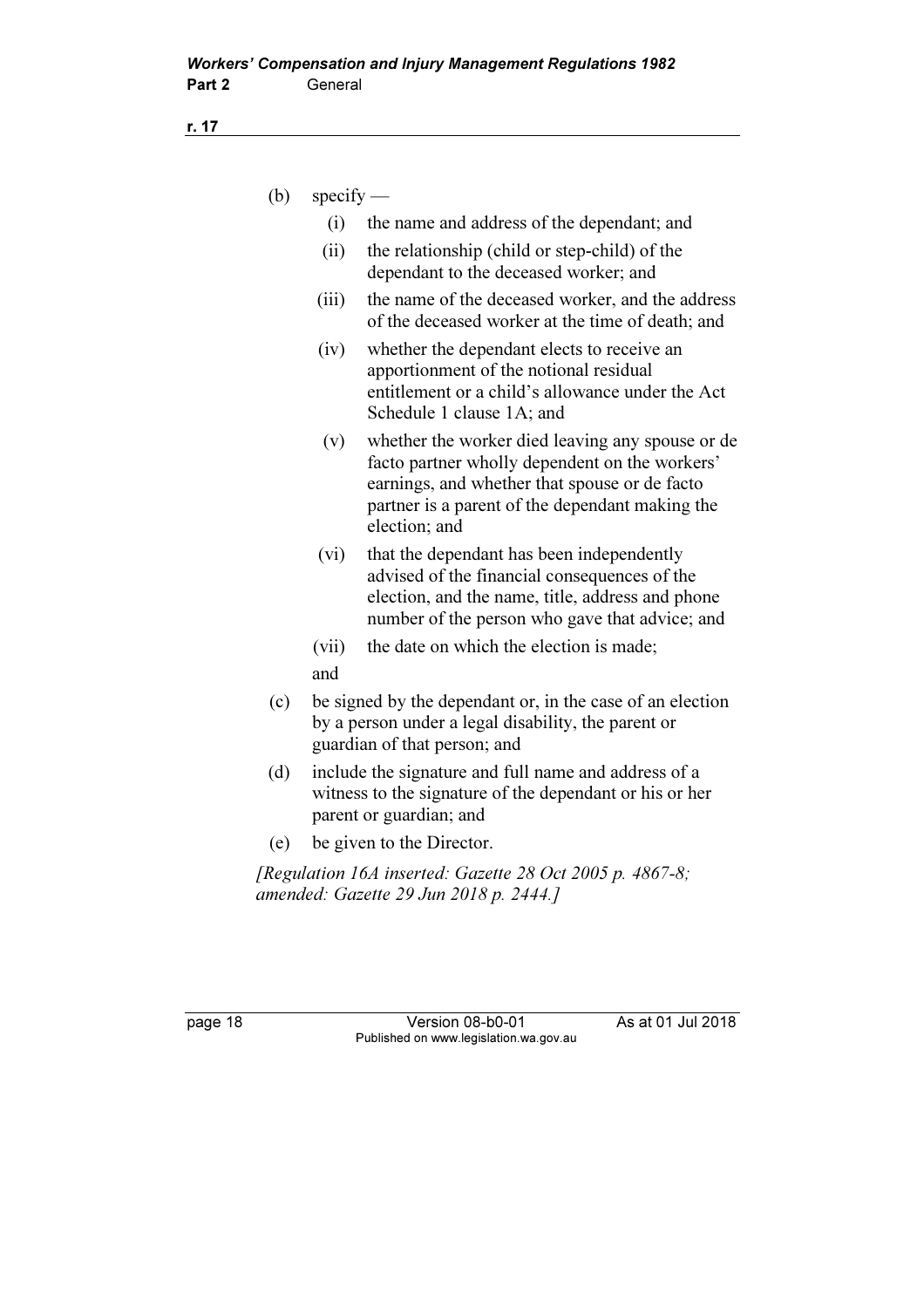### 17. Prescribed allowance (Act Sch. 1 cl. 11(2))

 The Hospital Allowance provided for under the Western Australian Government Health Services (Australian Liquor, Hospitality and Miscellaneous Union) Agreement 2000, or under an industrial award made in replacement of that agreement, is prescribed as an allowance for the purposes of paragraph (c) of the definition of *Amount Aa* in the Act Schedule 1 clause 11(2).

 [Regulation 17 inserted: Gazette 21 Jan 2005 p. 275; amended: Gazette 28 Oct 2005 p. 4868.]

#### 17AAA. Variation of Amount C (Act Sch. 1 cl. 11(2))

For the purposes of the definition of **Amount C** paragraph (b) in the Act Schedule 1 clause  $11(2)$ , the amount is obtained by multiplying by 2 the average of the amounts that the Australian Bureau of Statistics published as the all employees average weekly total earnings in Western Australia for pay periods ending in the months of May and November preceding the financial year.

[Regulation 17AAA inserted: Gazette 14 Dec 2012 p. 6209.]

#### 17AA. Prescribed rate for vehicle running expenses (Act Sch. 1 cl. 19(1))

- (1) For the purposes of the Act Schedule 1 clause 19(1), the prescribed rate for vehicle running expenses (irrespective of engine capacity) is —
	- (a) for the period up to and including 30 June 2005, 34 cents per kilometre; and
	- (b) for a financial year commencing on or after 1 July 2005, the amount per kilometre obtained by —
		- (i) varying the amount applying at the end of the preceding financial year by the percentage by which the March CPI varies from the previous March CPI; and

As at 01 Jul 2018 Version 08-b0-01 page 19 Published on www.legislation.wa.gov.au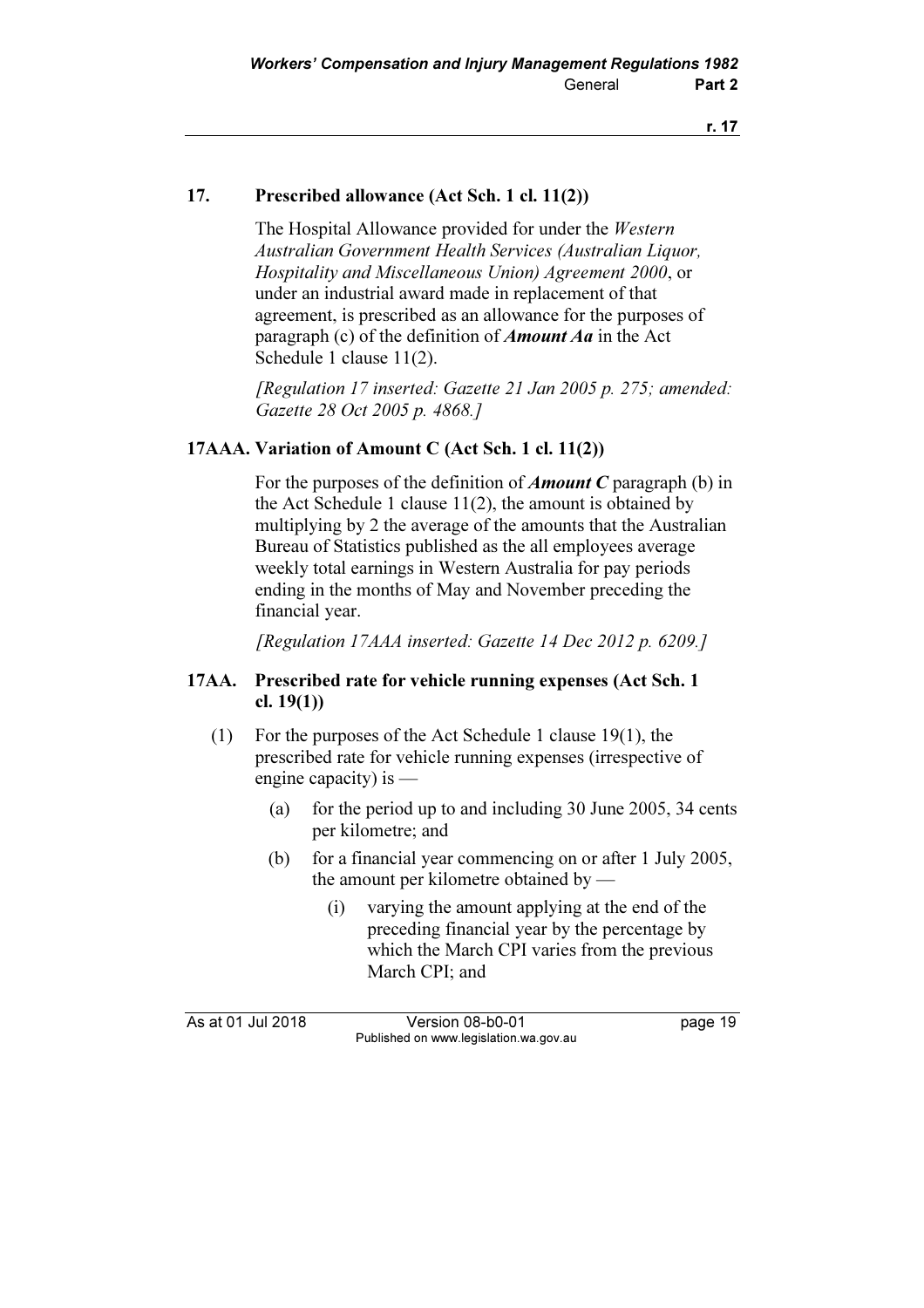r. 17AB

- (ii) rounding the amount to the nearest whole number of cents (with an amount that is.5 of a cent being rounded off to the next highest whole number of cents).
- (2) In this regulation  $-$

**March CPI**, for a financial year, means the index number for the quarter ending on the last 31 March before the financial year commences, as shown in the Consumer Price Index Numbers (All Groups Index) for Perth published by the Commonwealth Statistician under the Census and Statistics Act 1905 of the Commonwealth.

 [Regulation 17AA inserted: Gazette 29 Oct 2004 p. 4939-40; amended: Gazette 28 Oct 2005 p. 4868.]

# 17AB. Exceptional circumstances (Act Sch. 1 cl. 18A(2aa)(c)(ii))

- (1) For the purposes of the Act Schedule 1 clause  $18A(2aa)(c)(ii)$ the circumstances in relation to the medical and associated conditions, treatment and management of a worker are exceptional if operative intervention and reasonable post-operative treatment of a kind related to an MBS item are required to alleviate substantially the consequences of serious impairment and improve the worker's physical condition.
- (2) For the purposes of the Act Schedule 1 clause  $18A(2aa)(c)(ii)$ the applicant must produce the following evidence in writing of the exceptional circumstances —
	- (a) clear medical opinion from a treating specialist that operative intervention and reasonable post-operative treatment of a kind related to an MBS item are required to alleviate the consequences of serious impairment and improve the worker's physical condition; and
	- (b) a management plan provided by the treating specialist that indicates that substantial medical improvement to the worker's physical condition is anticipated as a result

page 20 **Version 08-b0-01** As at 01 Jul 2018 Published on www.legislation.wa.gov.au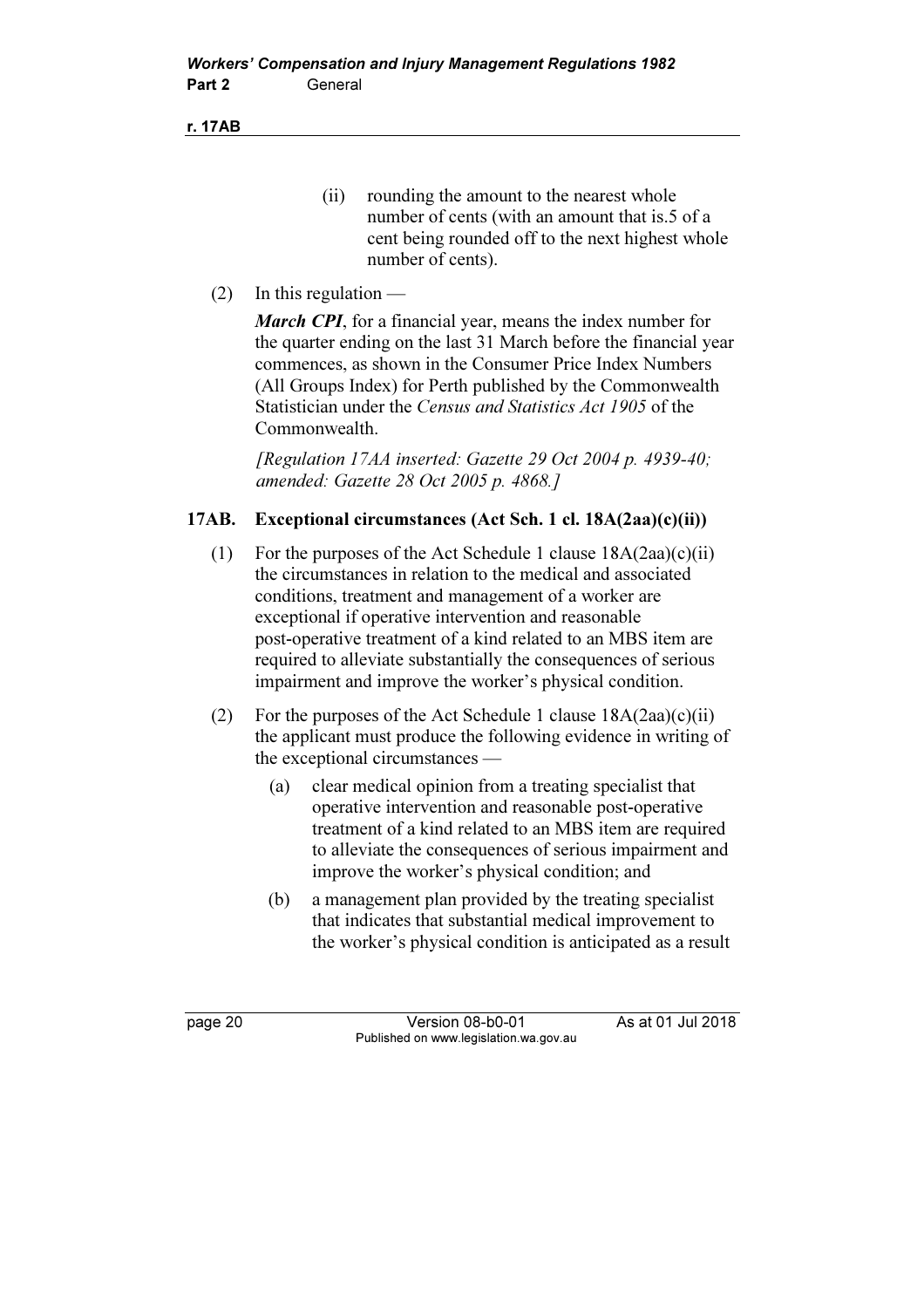of operative intervention and reasonable post-operative treatment.

(3) In this regulation —

**MBS item** means an item specified in the Medicare Benefits Schedule published by the Commonwealth Department of Health and Aged Care;

treating specialist, in relation to an applicant, means a medical practitioner who —

- (a) is treating the applicant; and
- (b) is a specialist in a relevant field of medicine.

 [Regulation 17AB inserted: Gazette 28 Oct 2005 p. 4868-9; amended: Gazette 18 Nov 2011 p. 4821.]

# 17AC. Management plan (Act Sch. 1 cl. 18A(2ac))

 A reference in the Act Schedule 1 clause 18A(2ac) to a management plan is a reference to a management plan produced under regulation 17AB(2)(b).

[Regulation 17AC inserted: Gazette 28 Oct 2005 p. 4870.]

# 17AD. Extending final day

- (1) A worker may apply to the Director to extend the final day under the Act Schedule 1 clause 18B.
- (2) The application is made by
	- (a) lodging with the Director a completed application in the form of Form 31 in Appendix I; and
	- (b) providing to the Director, with the application form, anything that this regulation requires to be provided with the application form.
- (3) When the application form is lodged
	- (a) if the worker has, in writing, requested an approved medical specialist to assess the worker's degree of permanent whole of person impairment, the Director

As at 01 Jul 2018 Version 08-b0-01 page 21 Published on www.legislation.wa.gov.au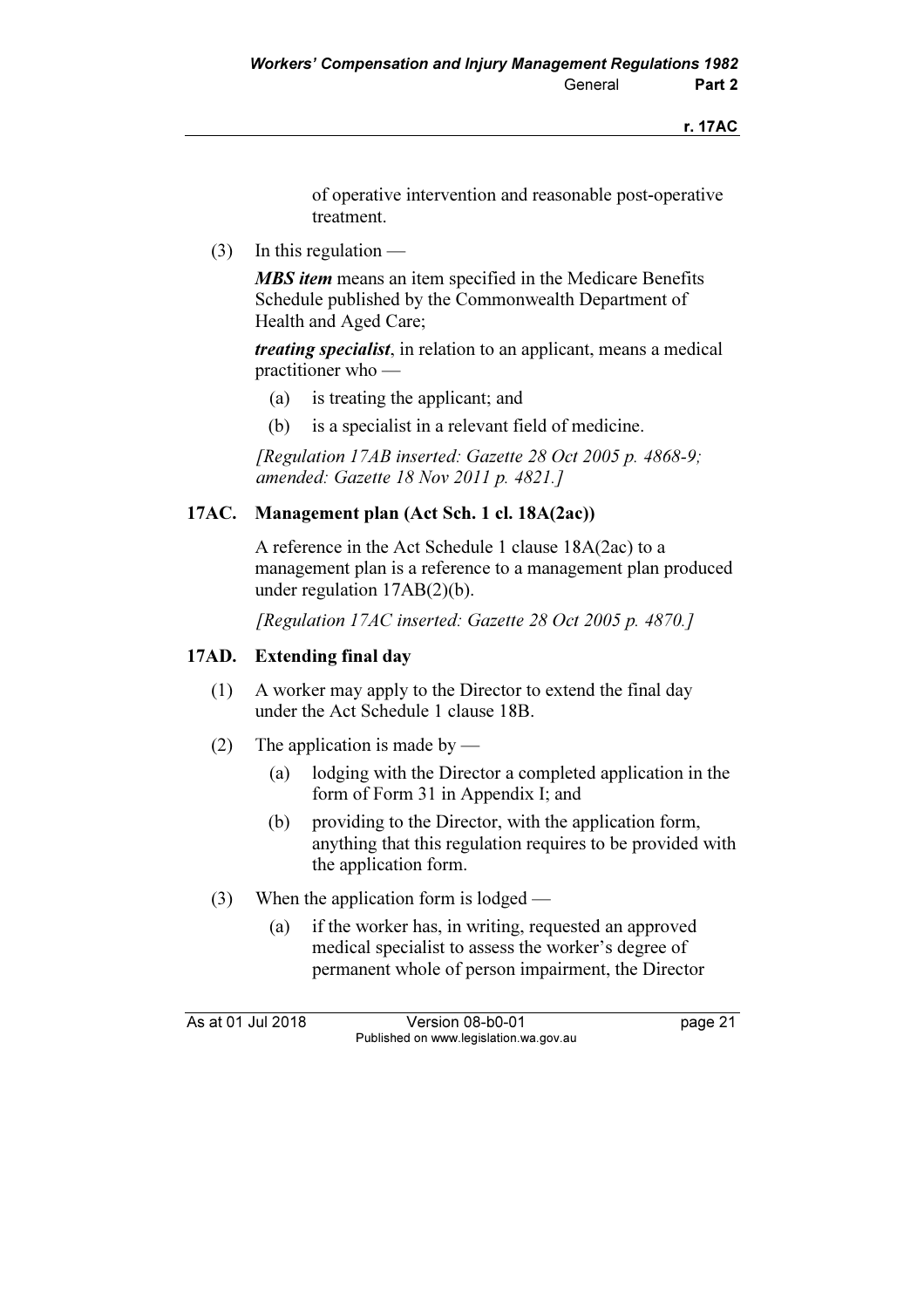#### r. 17AE

must be provided with a copy of the worker's request; and

- (b) if the approved medical specialist has notified the worker, in writing, that more time is or was required to give the worker the documents required to make an application under the Act Schedule 1 clause 18A(1b) before the final day, the Director must be provided with a copy of the notification.
- (4) The Director may, within the limits imposed by the Act Schedule 1 clause 18B(4), extend the final day until a day that the Director, having regard to the further time needed by the approved medical specialist, considers will give the worker a reasonable opportunity to make an application under the Act Schedule 1 clause 18A(1b).

[Regulation 17AD inserted: Gazette 28 Oct 2005 p. 4870-1.]

#### 17AE. Amount prescribed for funeral expenses (Act Sch. 1 cl. 17(2), Sch. 8 cl. 10(1))

- (1A) This regulation applies only if the injury of a worker occurred and the worker died before 1 July 2018.
	- (1) For the purposes of the Act Schedule 1 clause 17(2), the amount prescribed for funeral expenses is —
		- (a) for the period up to and including 30 June 2007,  $$7 547$ ; and
		- (b) for a financial year commencing on or after 1 July 2007, in accordance with section 5A of the Act, the amount obtained by —
			- (i) varying the amount applying at the end of the preceding financial year by the percentage by which the March CPI varies from the previous March CPI; and

page 22 Version 08-b0-01 As at 01 Jul 2018 Published on www.legislation.wa.gov.au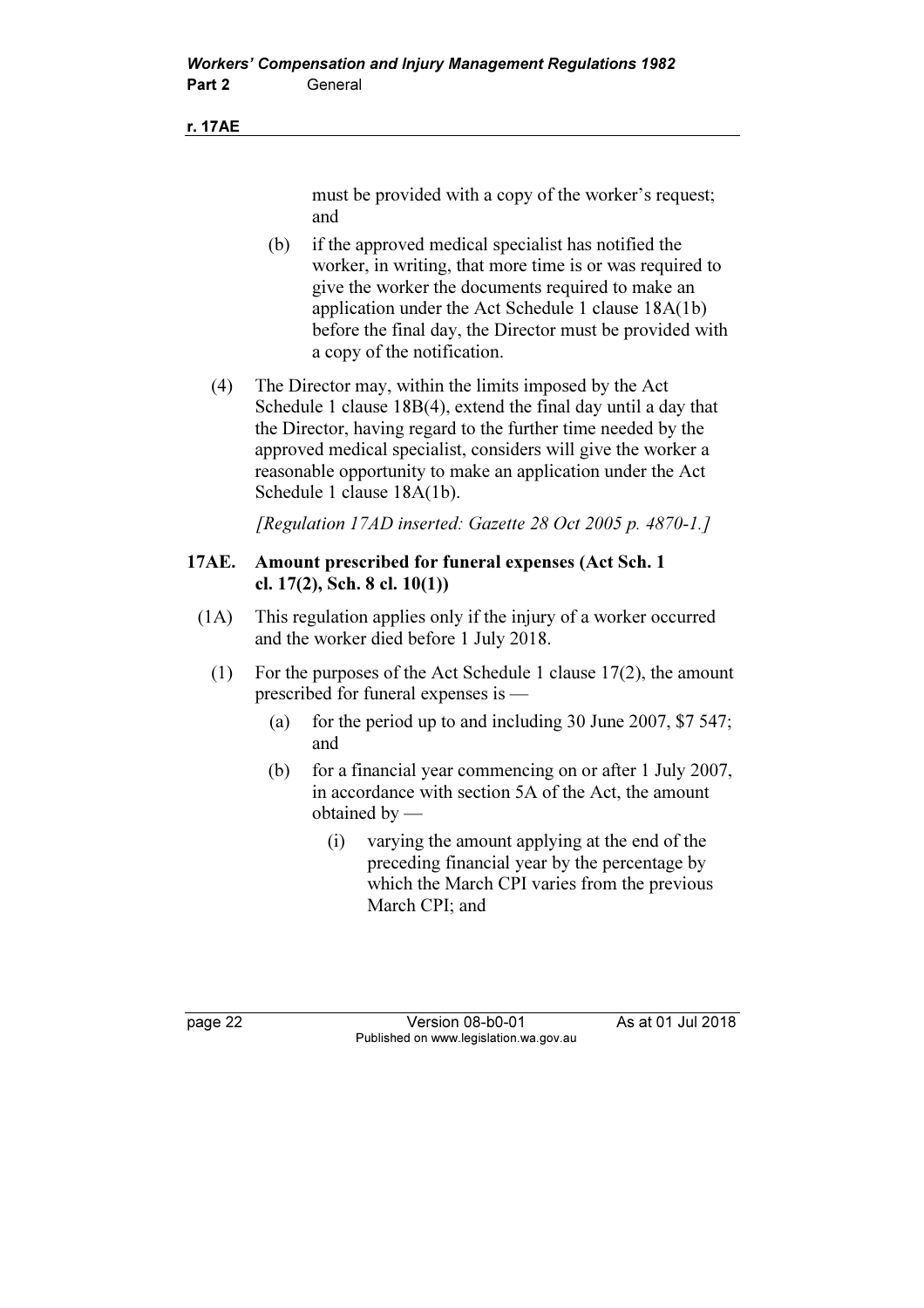- (ii) rounding the amount to the nearest whole number of cents (with an amount that is .5 of a cent being rounded off to the next highest whole number of cents).
- (2) In this regulation  $-$

**March CPI**, for a financial year, means the index number for the quarter ending on the last 31 March before the financial year commences, as shown in the Consumer Price Index Numbers (All Groups Index) for Perth published by the Commonwealth Statistician under the Commonwealth Census and Statistics Act 1905.

[Regulation 17AE inserted: Gazette 4 Aug 2006 p. 2855-6; amended: Gazette 29 Jun 2018 p. 2444.]

# 17AF. Amount prescribed for child's allowance (Act Sch. 1A cl. 5(b))

(1) In this regulation —

WPI means the wage price index for ordinary time hourly rates of pay excluding bonuses (all sectors) (original) for Western Australia published by the Australian Statistician.

- (2) For the purposes of Schedule 1A clause 5(b) of the Act, the child's allowance is —
	- (a) for the financial year commencing on 1 July 2018, the amount of \$135 per week; and
	- (b) for a financial year commencing on or after 1 July 2019 (the *relevant year*), the amount per week determined  $by -$ 
		- (i) varying the amount for the preceding financial year by the percentage by which WPI varied between the second-last December quarter before the relevant year commenced and the last December quarter before the relevant year commenced; and

As at 01 Jul 2018 Version 08-b0-01 page 23 Published on www.legislation.wa.gov.au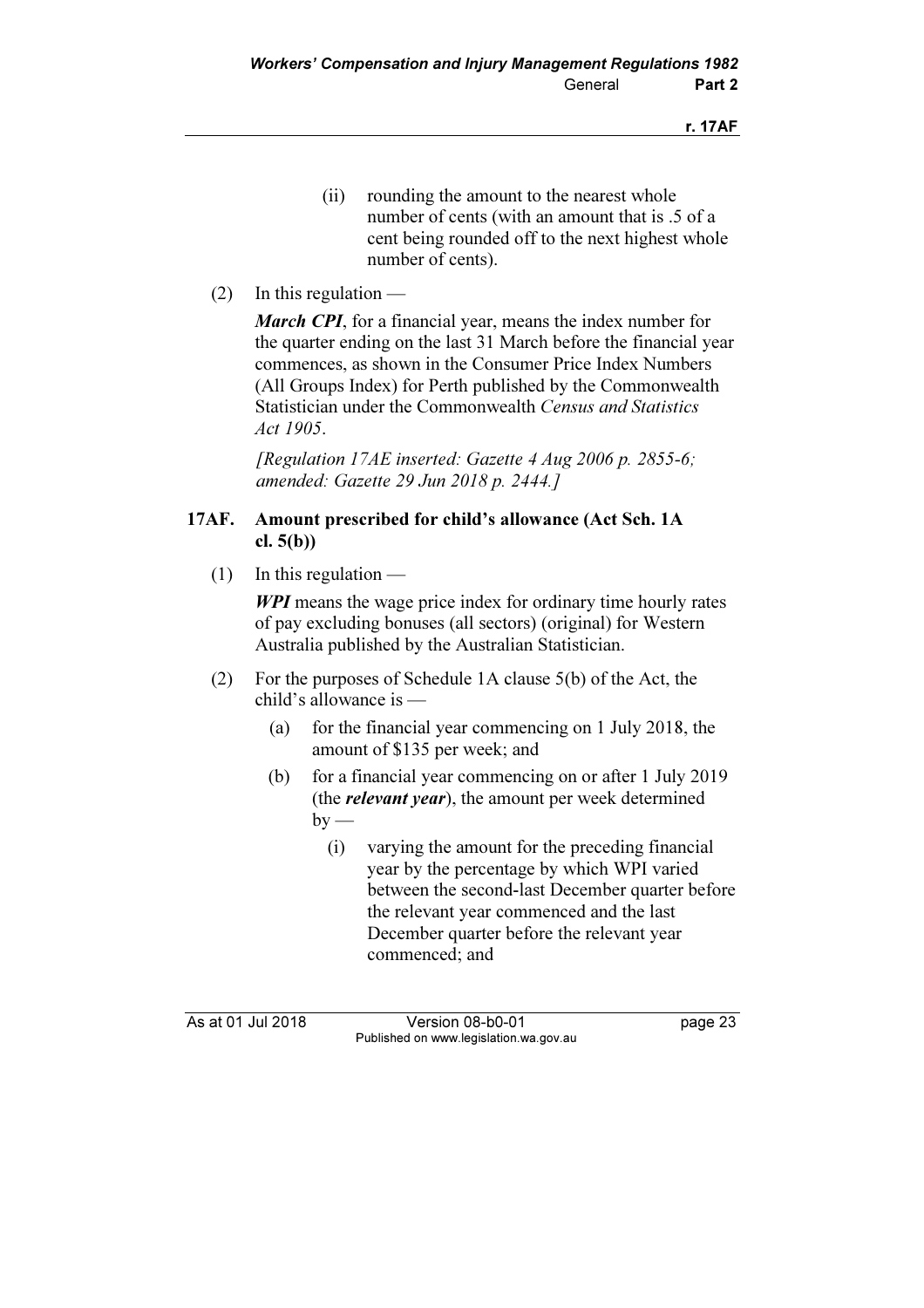r. 17AG

- (ii) rounding the amount to the nearest whole number of dollars (with an amount that is 50 cents more than a whole number being rounded up to the next highest whole number).
- (3) Despite subregulation (2)(b), if the amount determined under that subregulation would result in a decrease in the amount prescribed for the child's allowance, the amount prescribed is the same amount as the amount for the preceding financial year.

[Regulation 17AF inserted: Gazette 29 Jun 2018 p. 2444-5.]

# 17AG. Amount prescribed for funeral expenses (Act Sch. 1A cl.  $9(2)(b)$ )

 $(1)$  In this regulation —

CPI means the all groups consumer price index for Perth published by the Australian Statistician.

- (2) For the purposes of Schedule 1A clause  $9(2)(b)$  of the Act, the amount prescribed for funeral expenses is —
	- (a) for the financial year commencing on 1 July 2018, \$9 903; and
	- (b) for a financial year commencing on or after 1 July 2019 (the *relevant year*), the amount determined by —
		- (i) varying the amount for the preceding financial year by the percentage by which CPI varied between the second-last March quarter before the relevant year commenced and the last March quarter before the relevant year commenced; and
		- (ii) rounding the amount to the nearest whole number of dollars (with an amount that is 50 cents more than a whole number being rounded up to the next highest whole number).
- (3) Despite subregulation (2)(b), if the amount determined under that subregulation would result in a decrease in the amount

page 24 Version 08-b0-01 As at 01 Jul 2018 Published on www.legislation.wa.gov.au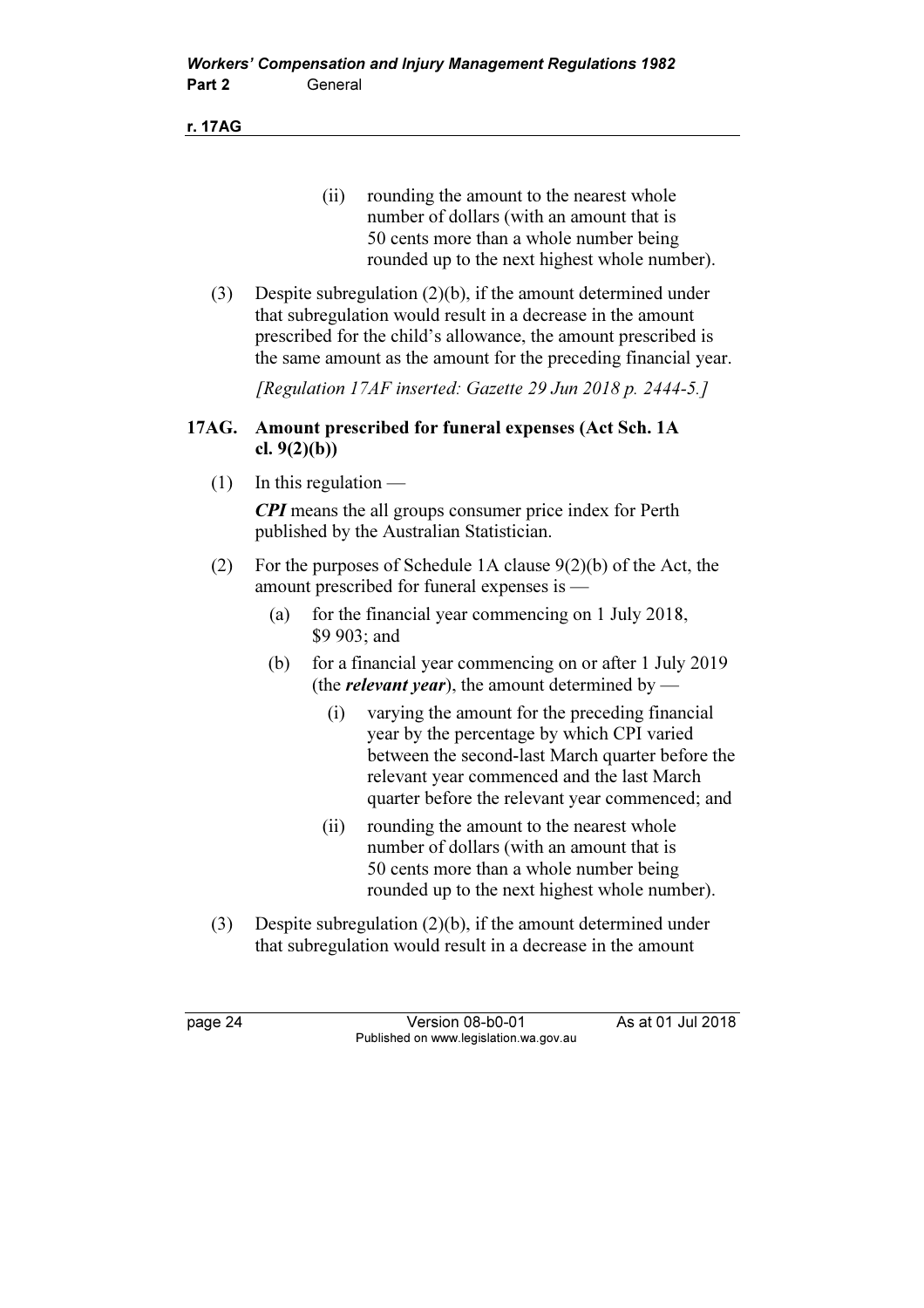prescribed for funeral expenses, the amount prescribed is the same amount as the amount for the preceding financial year.

[Regulation 17AG inserted: Gazette 29 Jun 2018 p. 2445-6.]

# 17A. Supplementary amount

- (1) The supplementary amount referred to in the Schedule 5 clause 1 of the Act is —
	- (a) for the period up to and including  $30$  June  $2008$ 
		- (i) in relation to a worker with a dependant spouse or dependant de facto partner, or both, \$228; and
		- (ii) in relation to a worker without a dependant spouse or dependant de facto partner, \$128;

and

- (b) for a financial year commencing on or after 1 July 2008, in accordance with section 5A of the Act, the amount obtained by —
	- (i) varying the amount applying at the end of the preceding financial year by the percentage by which the March CPI varies from the previous March CPI; and
	- (ii) rounding the amount to the nearest whole number of cents (with an amount that is 0.5 of a cent being rounded off to the next highest whole number of cents).
- (2) In this regulation —

March CPI, for a financial year, means the index number for the quarter ending on the last 31 March before the financial year commences, as shown in the Consumer Price Index Numbers (All Groups Index) for Perth published by the Commonwealth Statistician under the Commonwealth Census and Statistics Act 1905.

[Regulation 17A inserted: Gazette 2 Nov 2007 p. 5933-4.]

As at 01 Jul 2018 Version 08-b0-01 page 25 Published on www.legislation.wa.gov.au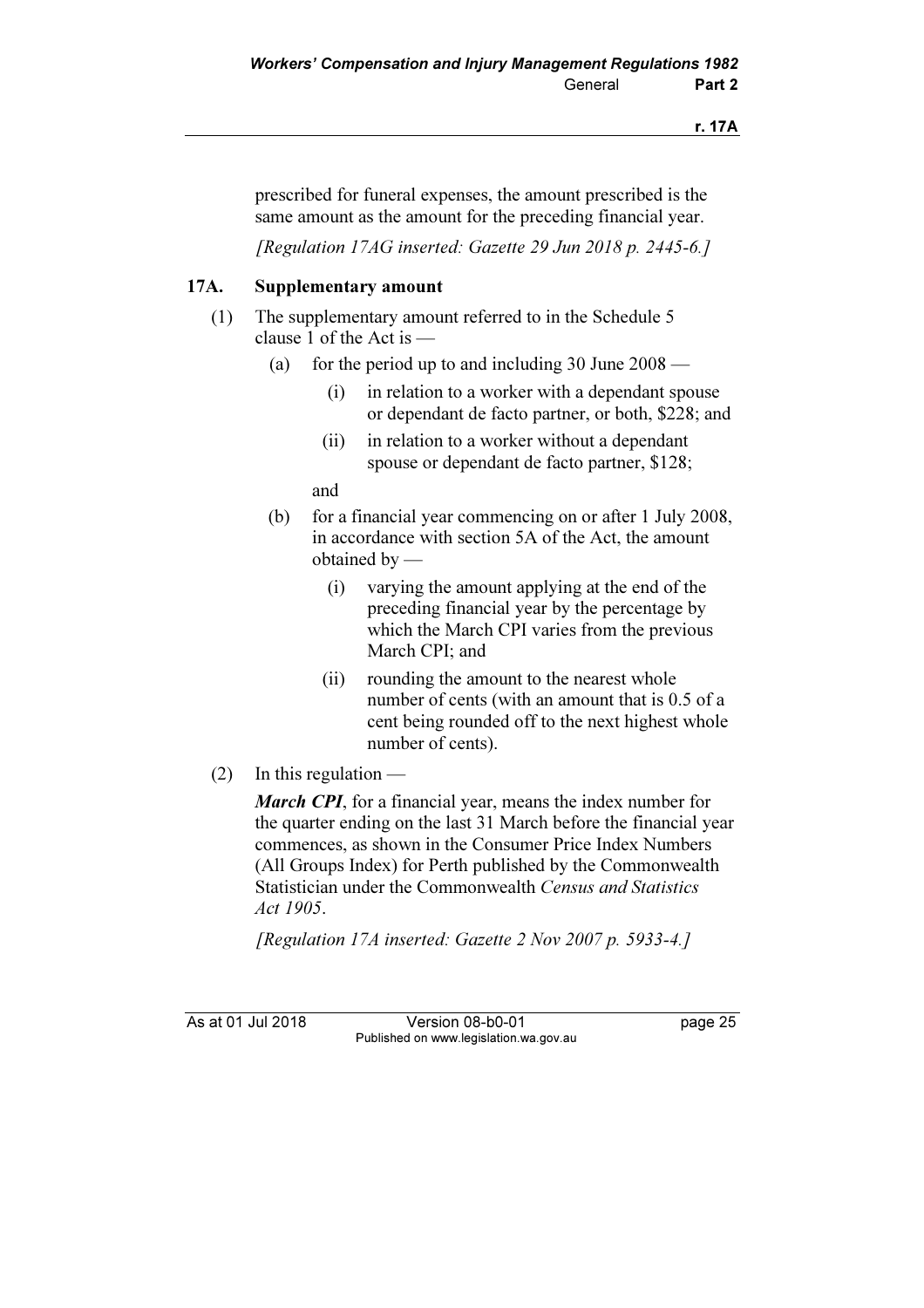r. 17B

#### 17B. Witness allowances

 A person who appears before the Registrar or an arbitrator to give evidence is entitled to any allowance for that appearance set by the Costs Committee established under section 269 of the Act.

 [Regulation 17B inserted: Gazette 28 Oct 2005 p. 4871; amended: Gazette 18 Nov 2011 p. 4821.]

#### 18. Form of election to receive redemption amount or supplementary amount

- (1) The election to receive the redemption amount as a lump sum, referred to in Schedule 5 to the Act shall be in the form of Form 14 in Appendix I.
- (2) The election to receive the supplementary amount, referred to in Schedule 5 to the Act shall be in the form of Form 15 in Appendix I.

[Regulation 18 amended: Gazette 17 Nov 2000 p. 6312.]

page 26 Version 08-b0-01 As at 01 Jul 2018 Published on www.legislation.wa.gov.au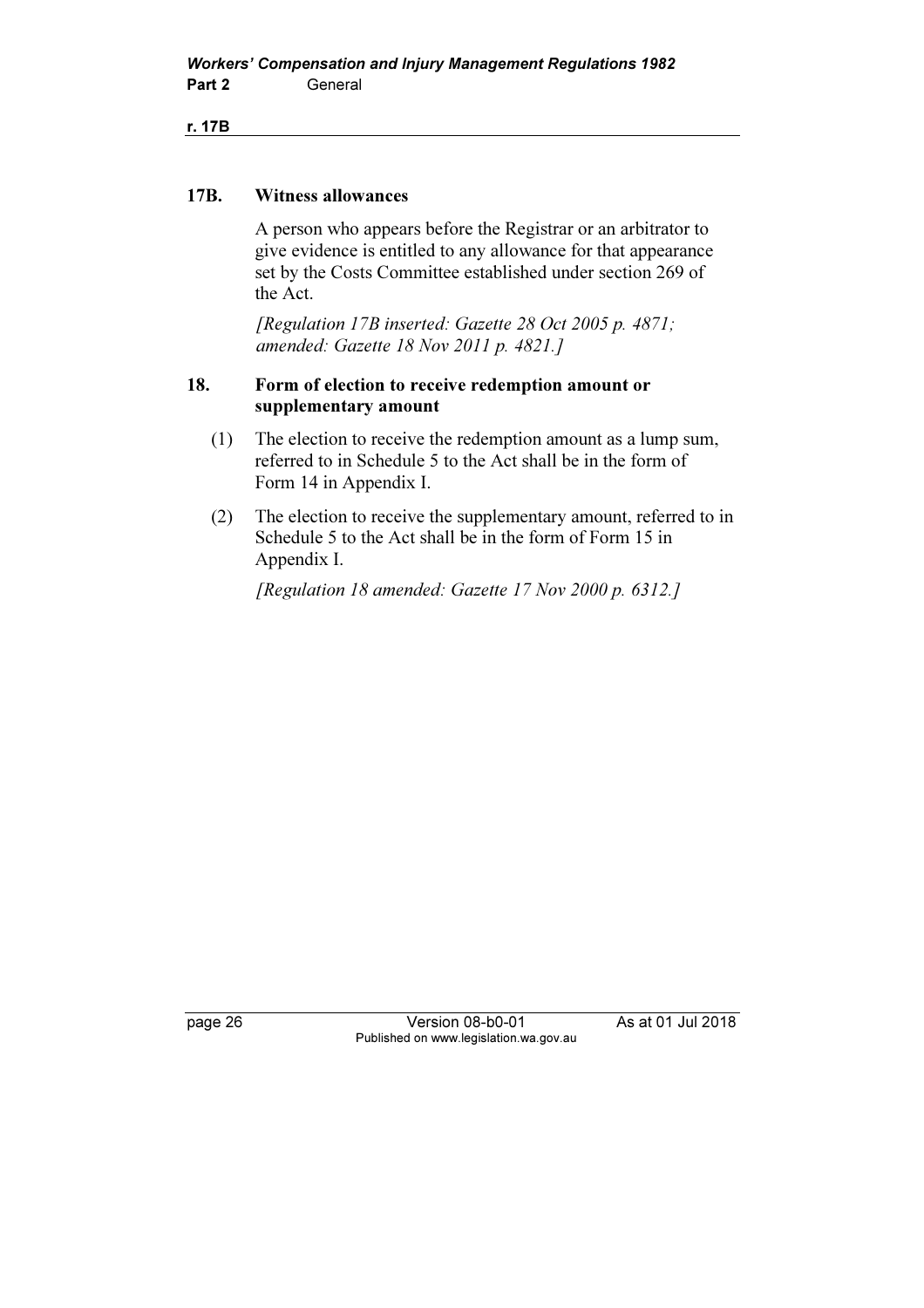r. 18A

# Part 2A — Assessment of costs

[Heading inserted: Gazette 28 Oct 2005 p. 4871.]

#### 18A. Application of this Part

 This Part applies in relation to any costs incurred on or after 14 November 2005 in relation to a proceeding determined, or otherwise dealt with, by a dispute resolution authority.

[Regulation 18A inserted: Gazette 28 Oct 2005 p. 4871.]

#### 18B. Terms used

In this Part —

agent service has the meaning given to that term in section 261 of the Act;

applicant means an applicant for assessment of costs under regulation 18C;

application means an application for assessment of costs under regulation 18C;

commencement day means the day of the coming into operation of the Workers' Compensation and Injury Management Amendment Act 2011 section 6;

dispute resolution authority, in relation to the period commencing on 14 November 2005 and ending on the day before commencement day, has the meaning given in section 5 of the former provisions;

former provisions means the Act as enacted before the commencement day;

legal service has the meaning given to that term in section 261 of the Act;

taxing officer means the Director, the Registrar, a conciliation officer or an arbitrator.

 [Regulation 18B inserted: Gazette 28 Oct 2005 p. 4872; amended: Gazette 18 Nov 2011 p. 4821.]

As at 01 Jul 2018 Version 08-b0-01 page 27 Published on www.legislation.wa.gov.au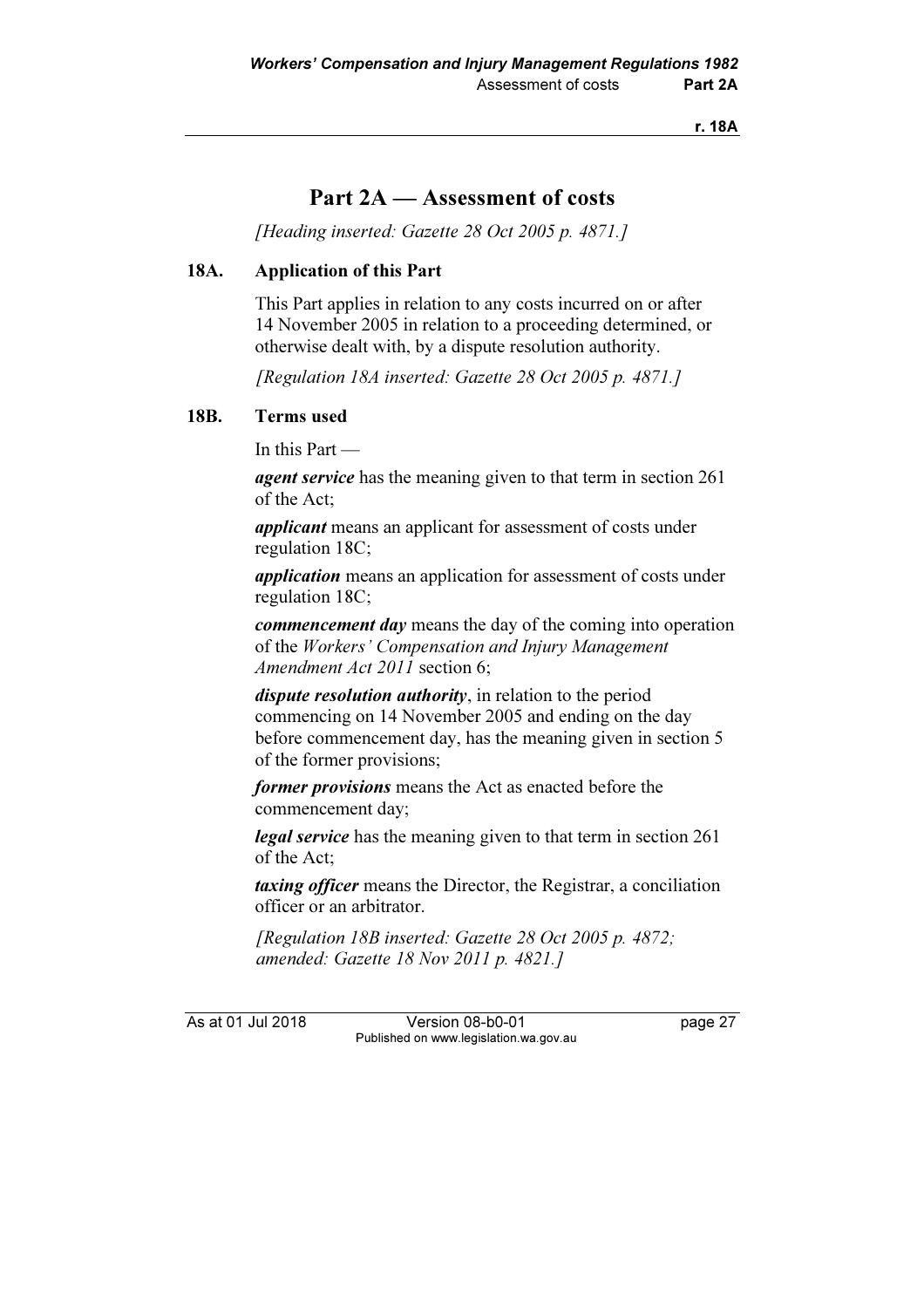```
r. 18C
```
### 18C. Application for assessment of costs

- (1) A person who has paid or is liable to pay, or who is entitled to receive or who has received, costs as a result of an order for the payment of an unspecified amount of costs made by a dispute resolution authority before commencement day may apply under the Workers' Compensation and Injury Management Arbitration Rules 2011 for an assessment of the whole of, or any part of, those costs by a taxing officer.
- (2) A person who has paid or is liable to pay, or who is entitled to receive or has received, costs as a result of an order for the payment of an unspecified amount of costs made by a dispute resolution authority on or after commencement day may apply under the Workers' Compensation and Injury Management Conciliation Rules 2011 or the Workers' Compensation and Injury Management Arbitration Rules 2011, as relevant, for an assessment of the whole of, or any part of, those costs by a taxing officer.

 [Regulation 18C inserted: Gazette 28 Oct 2005 p. 4872; amended: Gazette 18 Nov 2011 p. 4822.]

#### 18D. Taxing officer may require application to be given to other persons

- (1) A taxing officer may, by written notice, require an applicant to give a copy of the application to —
	- (a) a party to the proceeding in respect of which the relevant order for costs was made; or
	- (b) a legal practitioner, agent or other interested party,

specified by the taxing officer.

 (2) The application must be given in accordance with the Workers' Compensation and Injury Management Conciliation Rules 2011 or the Workers' Compensation and Injury Management Arbitration Rules 2011 as relevant.

page 28 Version 08-b0-01 As at 01 Jul 2018 Published on www.legislation.wa.gov.au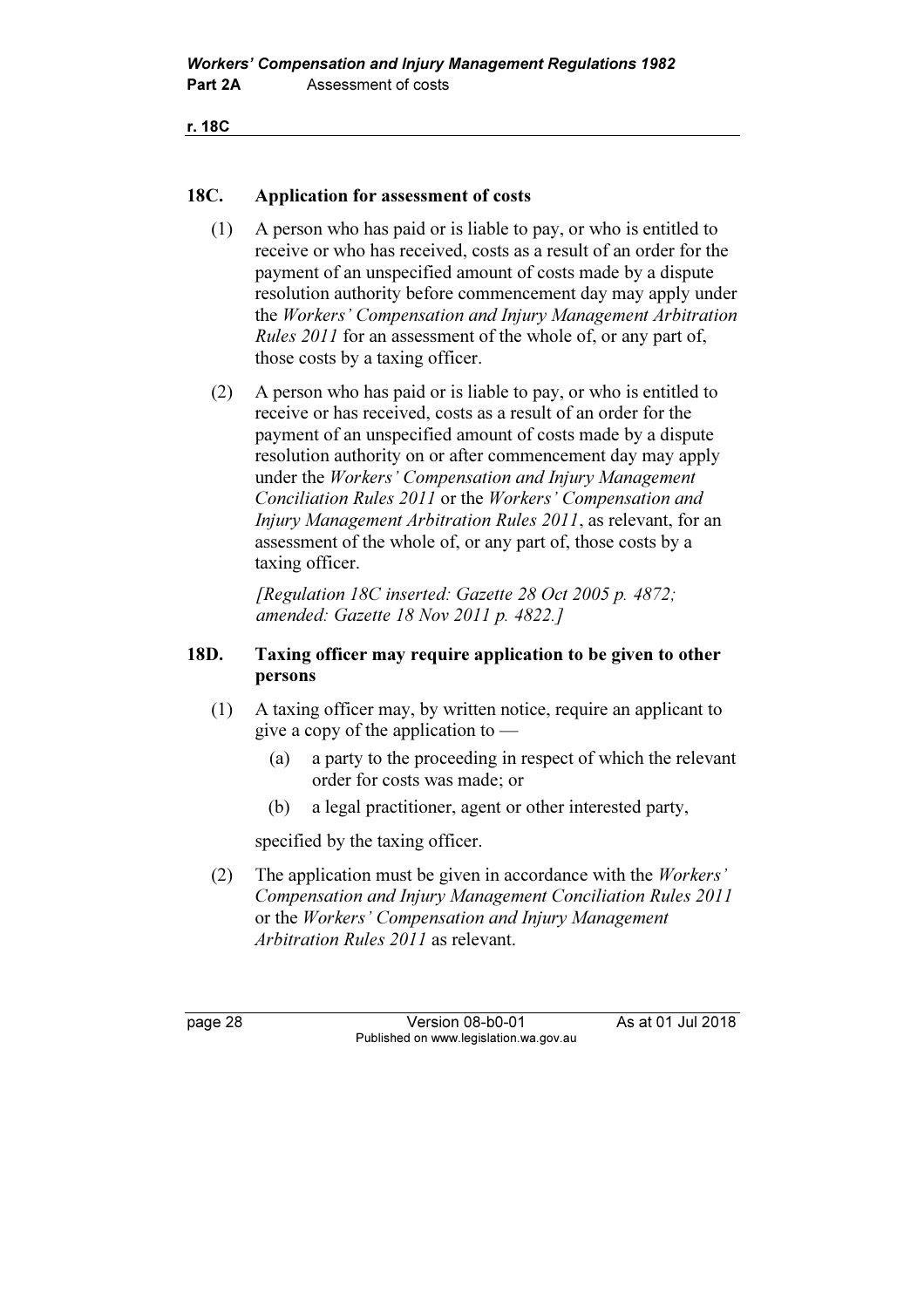(3) If a person fails, without reasonable excuse, to comply with a notice given under subregulation (1) the taxing officer may decline to deal with the application.

 [Regulation 18D inserted: Gazette 28 Oct 2005 p. 4872-3; amended: Gazette 18 Nov 2011 p. 4822.]

### 18E. Taxing officer may require documents or further particulars

- (1) A taxing officer may, by written notice, require a person (including the applicant, a party to the proceeding in which the relevant order for costs was made, the legal practitioner or agent concerned or any other legal practitioner or agent) to produce any relevant documents of or held by the person in respect of the matter.
- (2) A taxing officer may, by written notice, require an applicant to give to the taxing officer further particulars as to any item of costs claimed.
- (3) A notice given under subregulation (1) or (2) must specify the period within which the notice is to be complied with.
- (4) If a person fails, without reasonable excuse, to comply with a notice given under subregulation (1) or (2) the taxing officer may decline to deal with the application or may continue to deal with the application on the basis of the information provided.
- (5) Nothing in this regulation prevents a person from objecting to the production of a document on the grounds of legal professional privilege.

[Regulation 18E inserted: Gazette 28 Oct 2005 p. 4873.]

### 18F. Consideration of application

- (1) A taxing officer must not determine an application unless the taxing officer —
	- (a) has given the applicant and any other party to the proceeding in which the relevant order for costs was

As at 01 Jul 2018 Version 08-b0-01 page 29 Published on www.legislation.wa.gov.au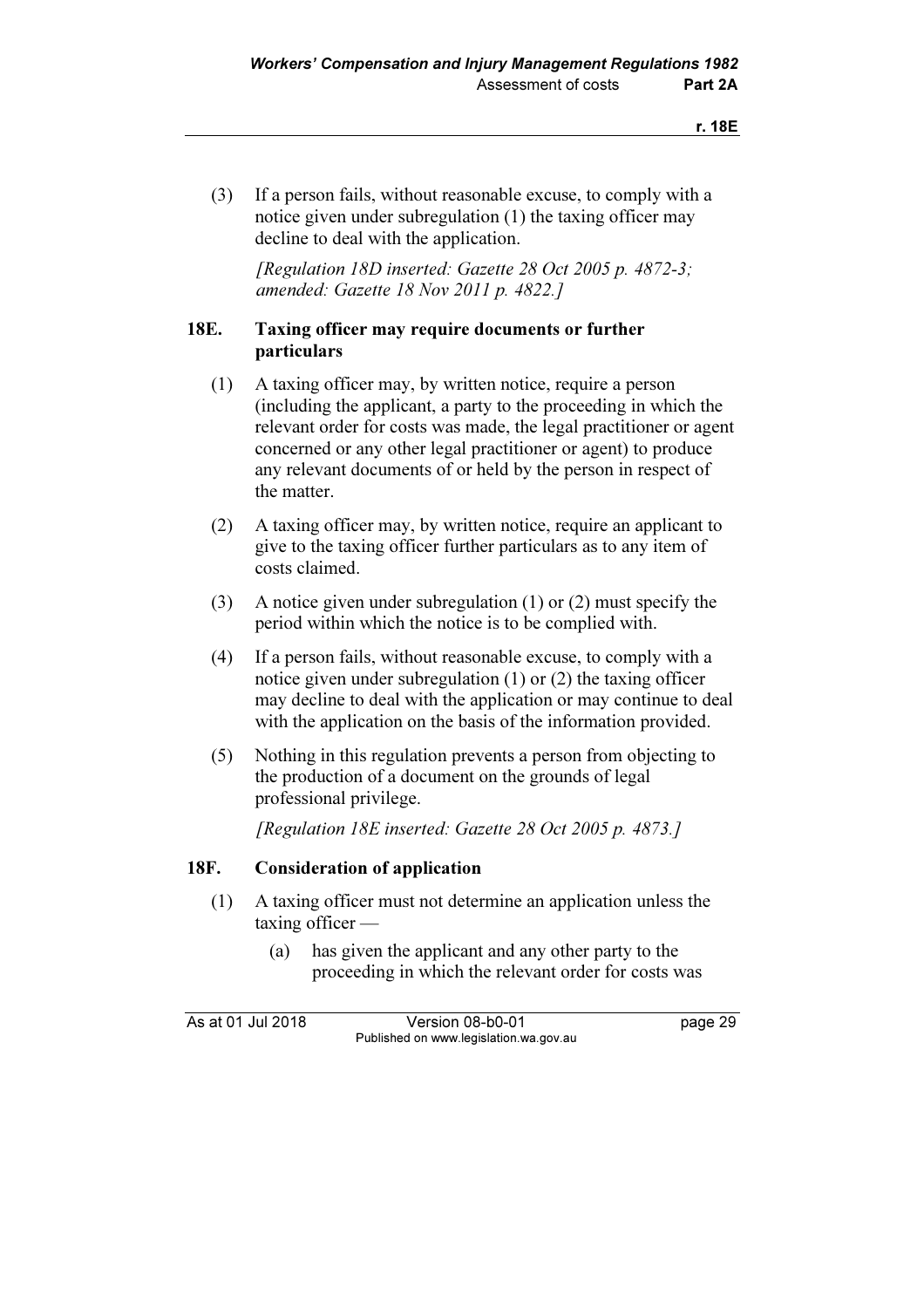r. 18G

made a reasonable opportunity to make oral or written submissions in relation to the application; and

- (b) has given due consideration to any submissions so made.
- (2) In considering an application a taxing officer is not bound by the rules of evidence and may inform himself or herself on any matter in such manner as the taxing officer thinks fit.

[Regulation 18F inserted: Gazette 28 Oct 2005 p. 4874.]

### 18G. Assessment to give effect to order and costs determination

 An assessment of costs must be made in accordance with, and so as to give effect to, orders of the dispute resolution authority and any costs determination published under section 273 of the Act.

[Regulation 18G inserted: Gazette 28 Oct 2005 p. 4874.]

### 18H. Matters to be considered

- (1) When dealing with an application the taxing officer must consider —
	- (a) whether or not it was reasonable to carry out the work to which the costs relate; and
	- (b) what is a fair and reasonable amount of costs for the work concerned.
- (2) In assessing what is a fair and reasonable amount of costs, the taxing officer may have regard to any or all of the following matters —
	- (a) the skill, labour and responsibility displayed on the part of the legal practitioner or agent responsible for the matter;
	- (b) the complexity, novelty or difficulty of the matter;
	- (c) the quality of the work done and whether the level of expertise was appropriate to the nature of the work done;

page 30 **Version 08-b0-01** As at 01 Jul 2018 Published on www.legislation.wa.gov.au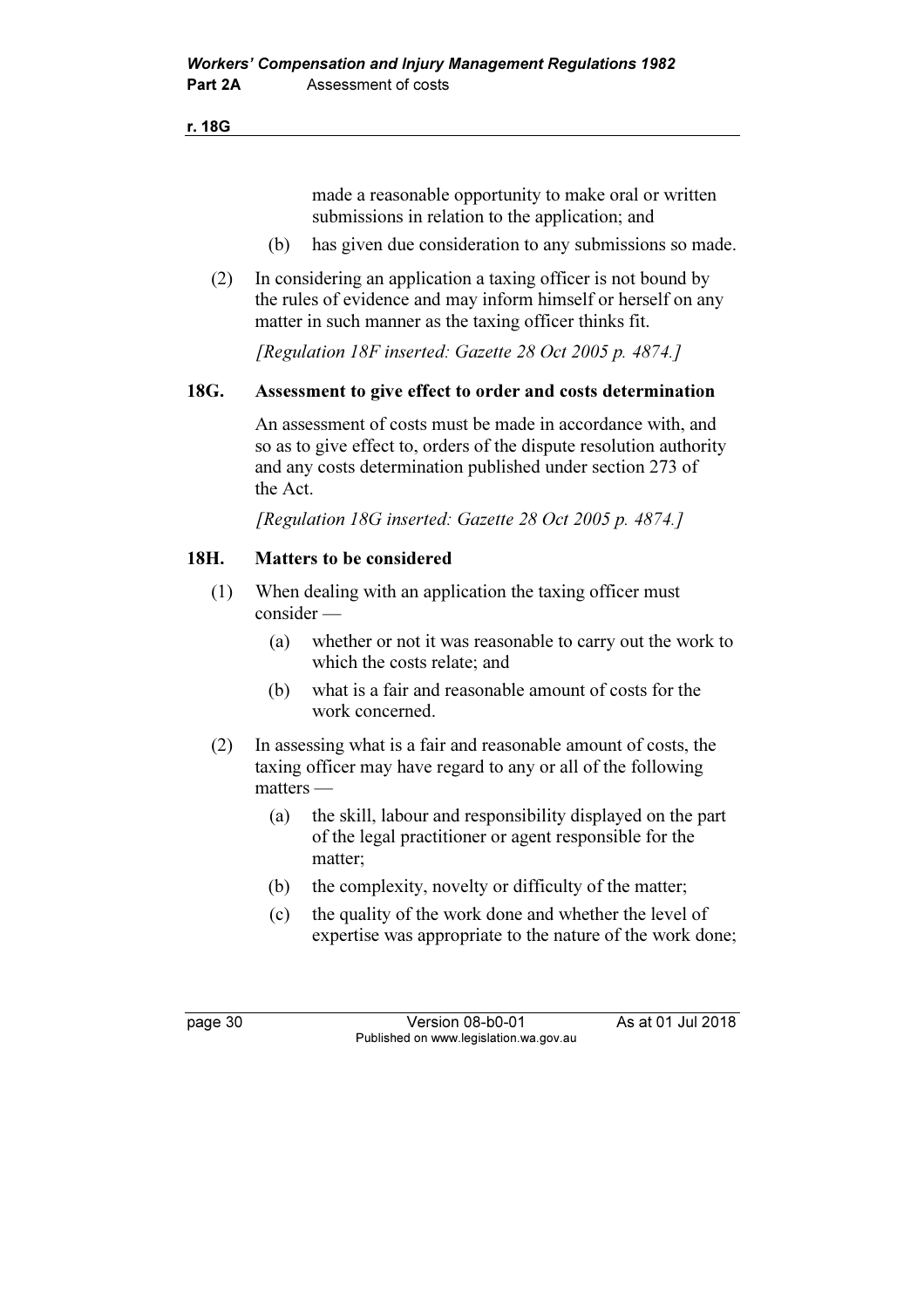- (d) the place where and circumstances in which the legal services or agent services were provided;
- (e) the time within which the work was required to be done;
- (f) the outcome of the matter.
- (3) If the dispute resolution authority has ordered that the costs are to be assessed on a specified basis, the taxing officer must assess the costs on that basis.

[Regulation 18H inserted: Gazette 28 Oct 2005 p. 4874-5.]

### 18I. Cost of assessment

 The costs of and incidental to an assessment are at the discretion of the taxing officer.

[Regulation 18I inserted: Gazette 28 Oct 2005 p. 4875.]

### 18J. Enforcement of assessment

- (1) The taxing officer must issue to each party a certificate that sets out the amount in which costs have been assessed and allowed by the taxing officer.
- (2) The costs are payable under the order made by the dispute resolution authority as to the costs.

[Regulation 18J inserted: Gazette 28 Oct 2005 p. 4875.]

### 18K. Correction of error

 At any time after making a determination a taxing officer who made the determination may, for the purpose of correcting an inadvertent error in the determination —

- (a) make a new determination in substitution for the previous determination; and
- (b) issue a certificate under regulation 18J that sets out the new determination.

[Regulation 18K inserted: Gazette 28 Oct 2005 p. 4876.]

As at 01 Jul 2018 Version 08-b0-01 page 31 Published on www.legislation.wa.gov.au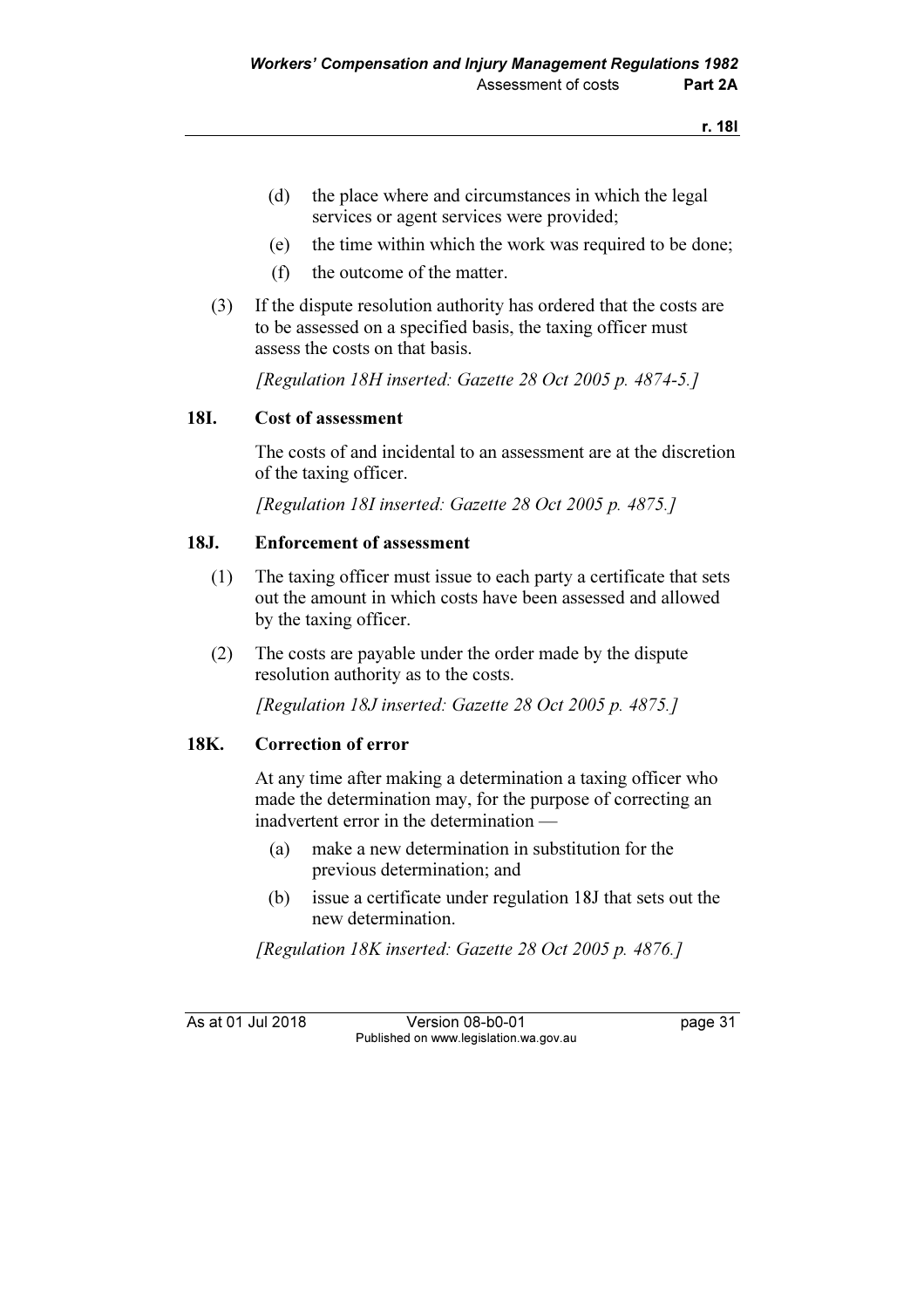r. 18LA

### 18LA. Transitional provision

 $(1)$  In this regulation —

**pending application** means an application for the assessment of costs by a taxing officer —

- (a) made under the Workers' Compensation (DRD) *Rules*  $2005<sup>3</sup>$  before commencement day; and
- (b) which has not been determined by a taxing officer before commencement day.
- (2) A pending application is to be dealt with and determined under this Part as if it were an application made under the Workers' Compensation and Injury Management Arbitration Rules 2011.

[Regulation 18LA inserted: Gazette 18 Nov 2011 p. 4822-3.]

page 32 Version 08-b0-01 As at 01 Jul 2018 Published on www.legislation.wa.gov.au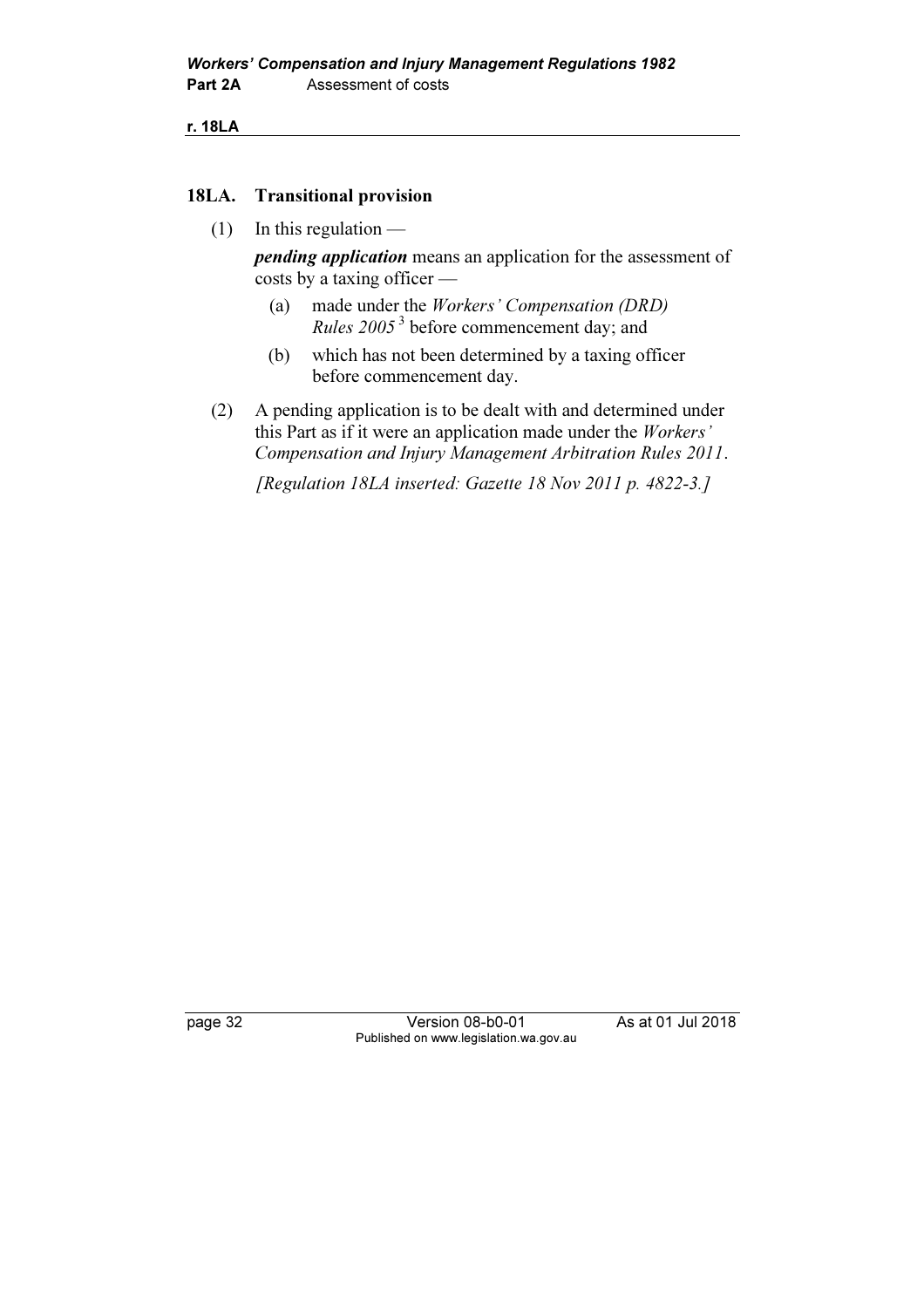r. 18L

# Part 2B — Medical assessment

[Heading inserted: Gazette 28 Oct 2005 p. 4876.]

### 18L. Terms used

In this Part —

prescribed details, in relation to a worker, means —

- (a) the worker's name and address and any other details necessary to identify the worker; and
- (b) details sufficient to enable the worker to be contacted; and
- (c) the worker's date of birth; and
- (d) the date on which the worker's injury occurred; and
- (e) a description of the worker's injury; and
- (f) if a claim for compensation has been made under the Act with respect to the worker's injury — details sufficient to identify the claim, including any claim number that has been given to the claim; and
- (g) the employer's name and address and any other details necessary to identify the employer; and
- (h) details sufficient to enable the employer to be contacted; and
- (i) the insurer's name, if any;

#### relevant provisions of the Act means —

- (a) Part III Division 2A of the Act (which provides for lump sum payments for specified injuries); or
- (b) Part IV Division 2 Subdivision 3 of the Act (which provides for restrictions on awarding, and the amount of, damages); or
- (c) Part IXA of the Act (which provides for specialised retraining programs); or

As at 01 Jul 2018 Version 08-b0-01 page 33 Published on www.legislation.wa.gov.au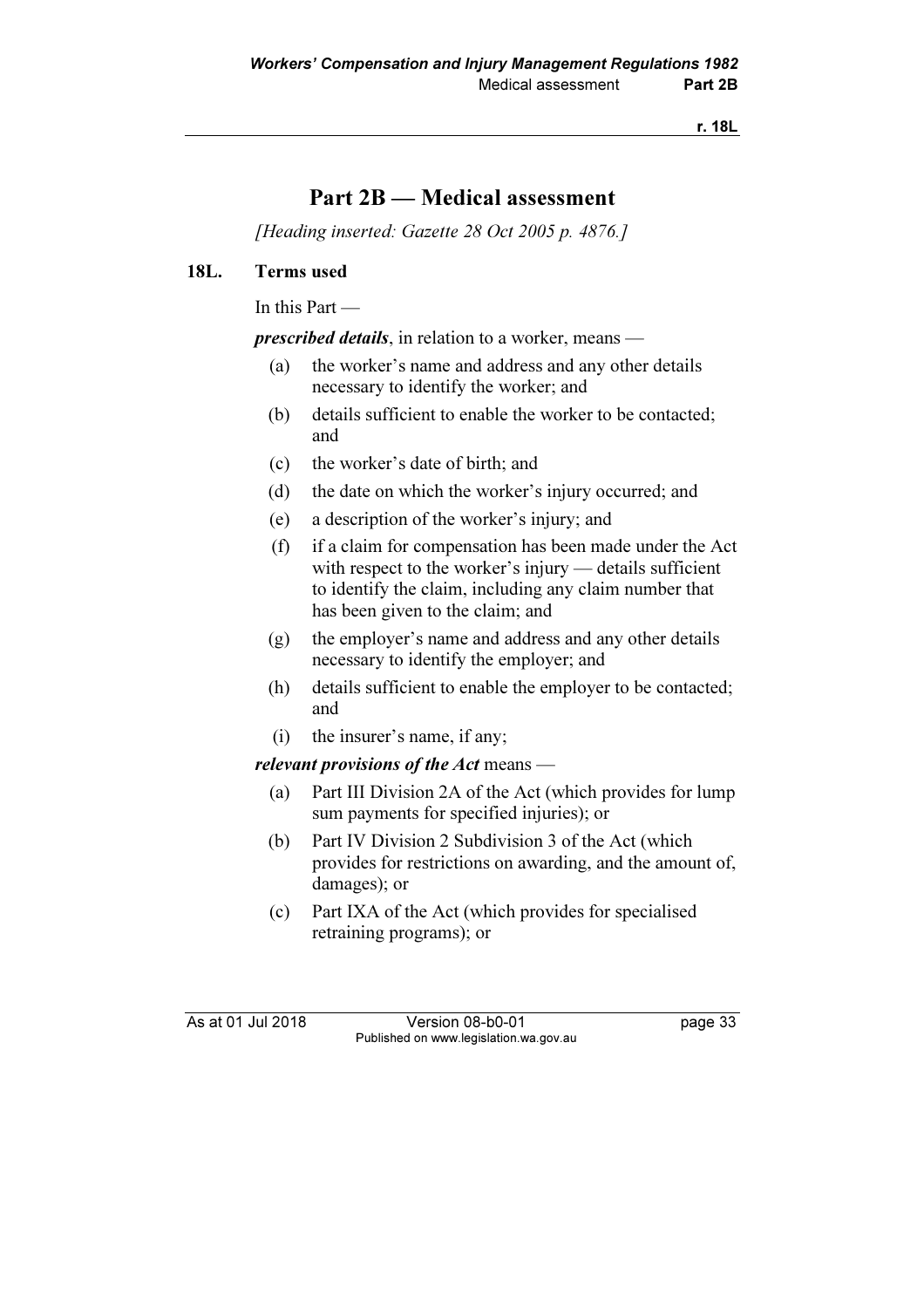r. 18M

(d) (except in regulation  $18R(3)(e)$ ) clause 18A of Schedule 1 to the Act (which provides for additional sums to be allowed for medical expenses).

[Regulation 18L inserted: Gazette 28 Oct 2005 p. 4876-7.]

### 18M. Request for assessment by approved medical specialist of worker's degree of impairment

 For the purposes of section 146A(3) of the Act, a request for a worker's degree of impairment to be assessed by an approved medical specialist has to be given in writing to the approved medical specialist, specifying —

- (a) the prescribed details in relation to the worker; and
- (b) the approved medical specialist's name; and
- (c) the relevant provisions of the Act for the purposes of which the assessment is to be made; and
- (d) the date of the request for the assessment.

[Regulation 18M inserted: Gazette 28 Oct 2005 p. 4877.]

### 18N. Requirement to attend at place specified by approved medical specialist

For the purposes of section  $146G(1)(a)$  of the Act, the requirement for a worker to attend at a place specified by an approved medical specialist —

- (a) has to be given in writing to the worker and sent to the worker's address specified in the request for assessment referred to in regulation 18M; and
- (b) has to specify
	- (i) the prescribed details in relation to the worker; and
	- (ii) the approved medical specialist's name; and
	- (iii) details sufficient to enable the approved medical specialist to be contacted; and

page 34 Version 08-b0-01 As at 01 Jul 2018 Published on www.legislation.wa.gov.au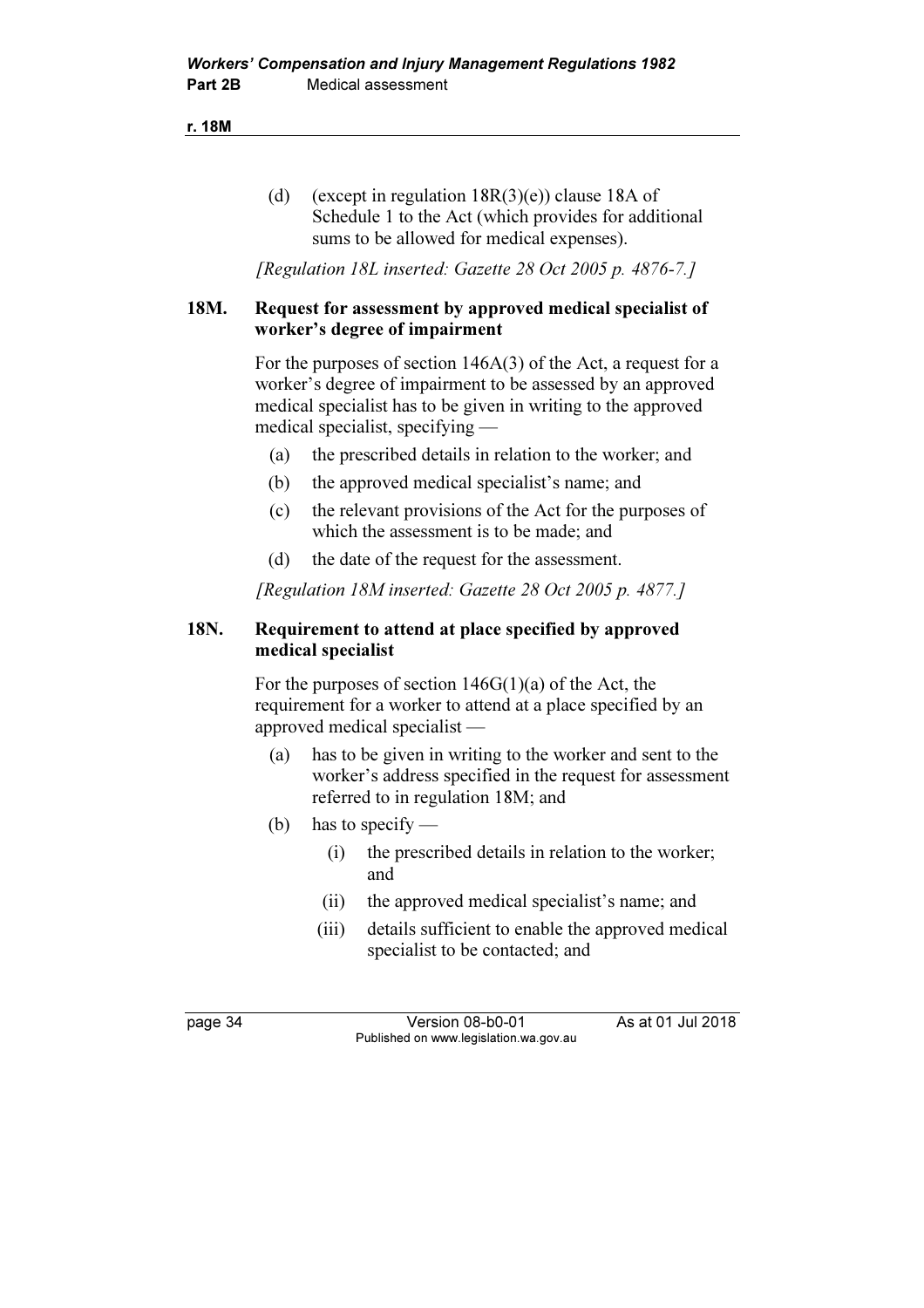- (iv) the relevant provisions of the Act for the purposes of which the assessment is to be made; and
- (v) the time when and the place where the worker is to submit to examination, as required under section  $146G(1)(d)$  of the Act.

[Regulation 18N inserted: Gazette 28 Oct 2005 p. 4878.]

### 18O. Requirement to produce to approved medical specialist relevant documents and information and give consent

- (1) For the purposes of section  $146G(1)(c)(i)$  of the Act, the requirement to produce to an approved medical specialist any relevant document or information has to be given in writing to the worker, the employer, or the employer's insurer, specifying —
	- (a) the prescribed details in relation to the worker; and
	- (b) details of any relevant document or information to which the requirement applies; and
	- (c) the approved medical specialist's name; and
	- (d) details sufficient to enable the approved medical specialist to be contacted; and
	- (e) the relevant provisions of the Act for the purposes of which the assessment is to be made.
- (2) For the purposes of section  $146G(1)(c)(ii)$  of the Act, the requirement to consent to another person who has any relevant document or information producing it to an approved medical specialist has to be given in writing to the worker, the employer, or the employer's insurer, specifying —
	- (a) the prescribed details in relation to the worker; and
	- (b) details of any relevant document or information to which the requirement applies; and
	- (c) the name of the person who has the relevant document or information; and

As at 01 Jul 2018 Version 08-b0-01 page 35 Published on www.legislation.wa.gov.au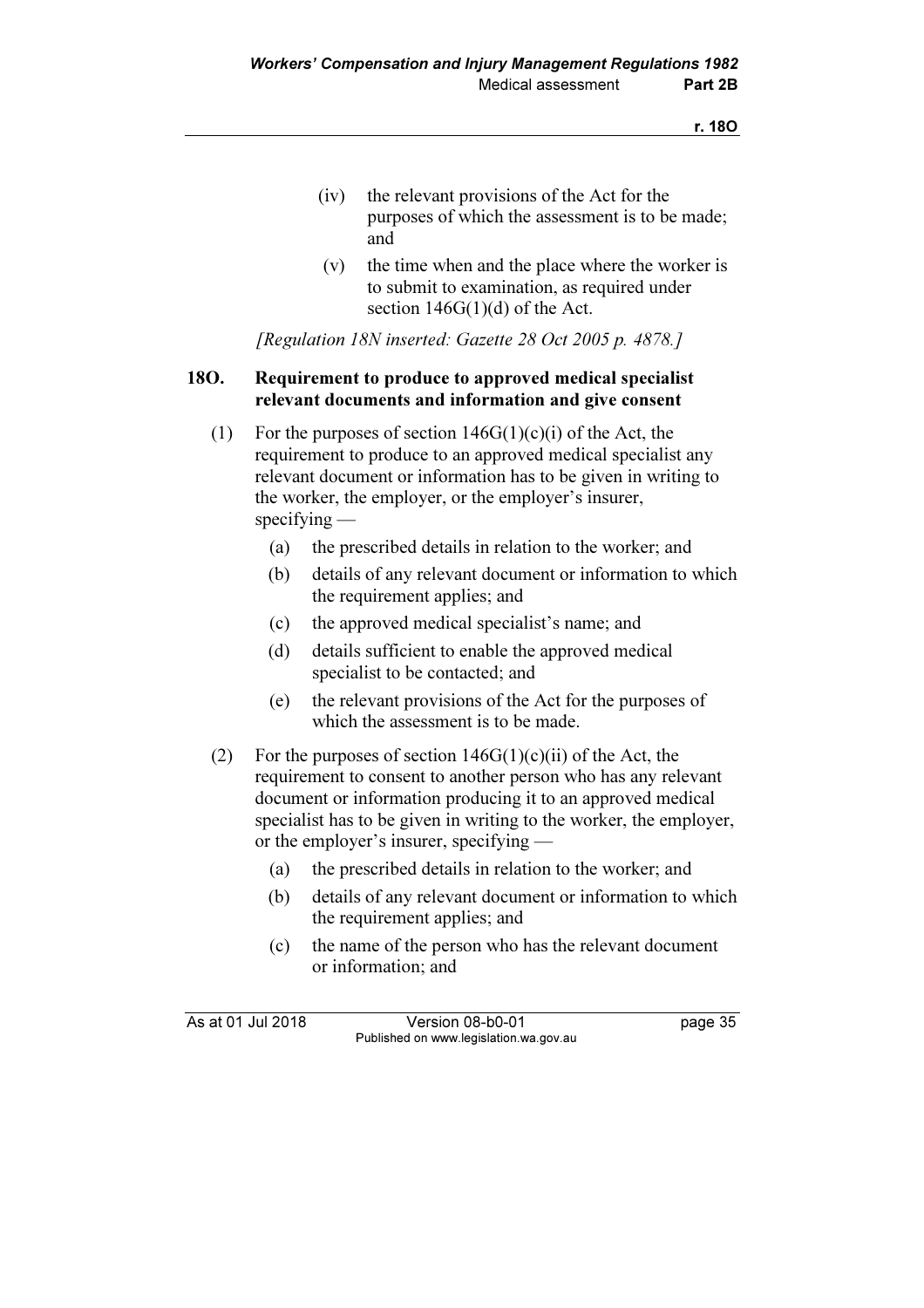- (d) the approved medical specialist's name; and
- (e) details sufficient to enable the approved medical specialist to be contacted; and
- (f) the relevant provisions of the Act for the purposes of which the assessment is to be made.

[Regulation 18O inserted: Gazette 28 Oct 2005 p. 4878-9.]

### 18P. Period for compliance with requirements

 If the time for complying with a requirement referred to in regulation 18O is not specified in the requirement, the requirement has to be complied with within 7 days after the day on which the person who is to comply with the requirement receives it.

[Regulation 18P inserted: Gazette 28 Oct 2005 p. 4879.]

### 18Q. Requirement for worker to produce requested information

- (1) On being requested in writing to do so by the approved medical specialist, a worker who has requested an approved medical specialist to assess his or her degree of impairment is required to produce to the approved medical specialist for use in dealing with the requested assessment, within 7 days after the day on which the worker receives the approved medical specialist's request, any information that —
	- (a) relates to the injury from which the impairment resulted; and
	- (b) is specified in the approved medical specialist's request.
- (2) A request by an approved medical specialist under subregulation (1) has to include —
	- (a) the approved medical specialist's name; and
	- (b) details sufficient to enable the approved medical specialist to be contacted.

page 36 Version 08-b0-01 As at 01 Jul 2018 Published on www.legislation.wa.gov.au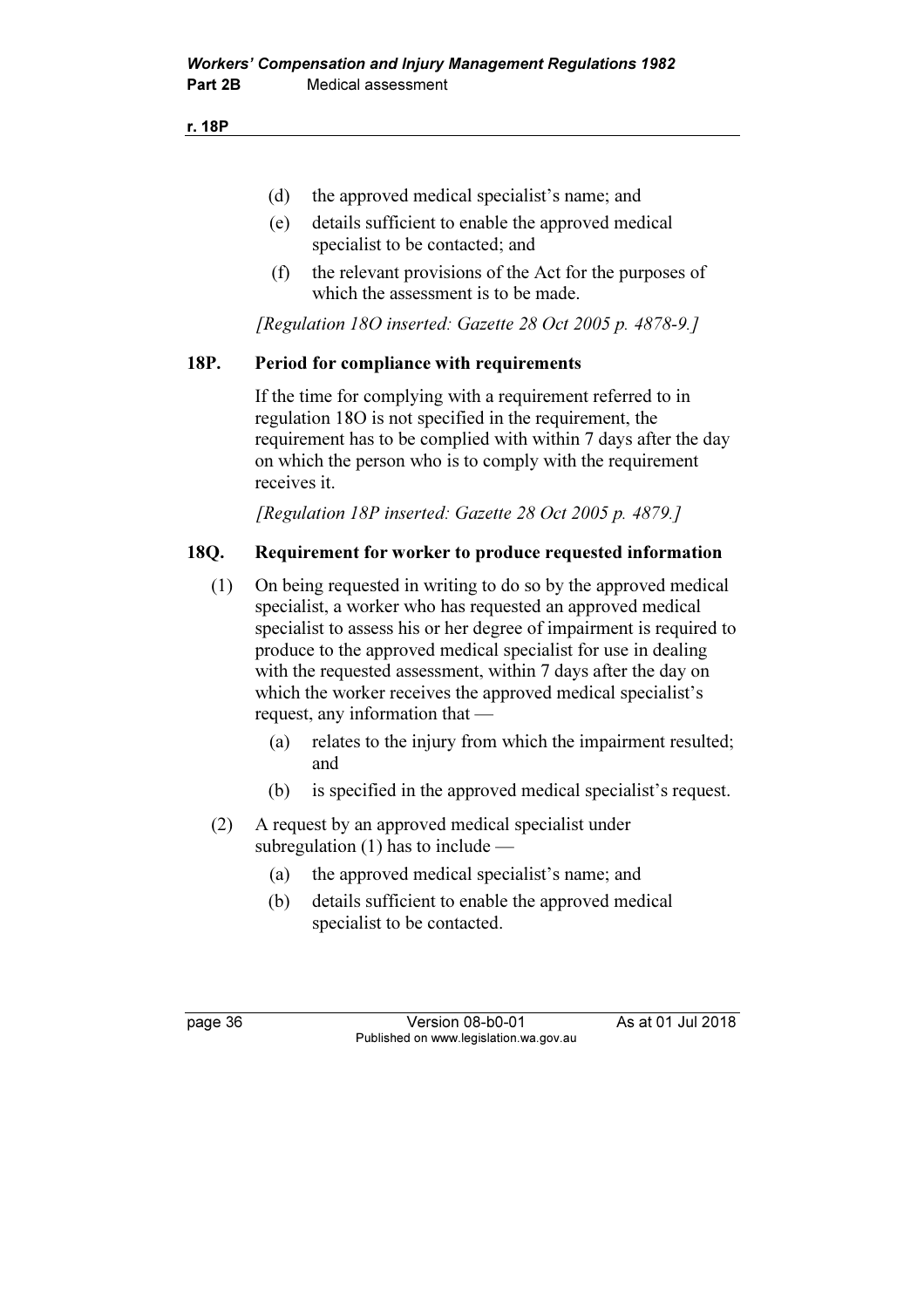- (3) A person who contravenes a requirement under subregulation (1) commits an offence and is liable to a fine of \$2 000.
- (4) Subregulation (1) does not apply to any information that is the subject of a requirement referred to in regulation 18O(1).

[Regulation 18Q inserted: Gazette 28 Oct 2005 p. 4880.]

### 18R. Reports and certificates regarding outcome of assessment

- (1) A report of a worker's degree of impairment given by an approved medical specialist under section 146H(1)(a) of the Act has to include —
	- (a) the prescribed details in relation to the worker; and
	- (b) the approved medical specialist's name; and
	- (c) details sufficient to enable the approved medical specialist to be contacted; and
	- (d) the date of the examination of the worker by, or at the request of, the approved medical specialist; and
	- (e) the relevant provisions of the Act for the purposes of which the assessment was made.
- (2) A certificate specifying a worker's degree of impairment given by an approved medical specialist under section 146H(1)(b) of the Act has to include —
	- (a) the prescribed details in relation to the worker; and
	- (b) the approved medical specialist's name; and
	- (c) details sufficient to enable the approved medical specialist to be contacted; and
	- (d) the date of the examination of the worker by, or at the request of, the approved medical specialist.
- (3) A report given by an approved medical specialist under section  $146H(2)(c)$  of the Act has to include —
	- (a) the prescribed details in relation to the worker; and

As at 01 Jul 2018 Version 08-b0-01 page 37 Published on www.legislation.wa.gov.au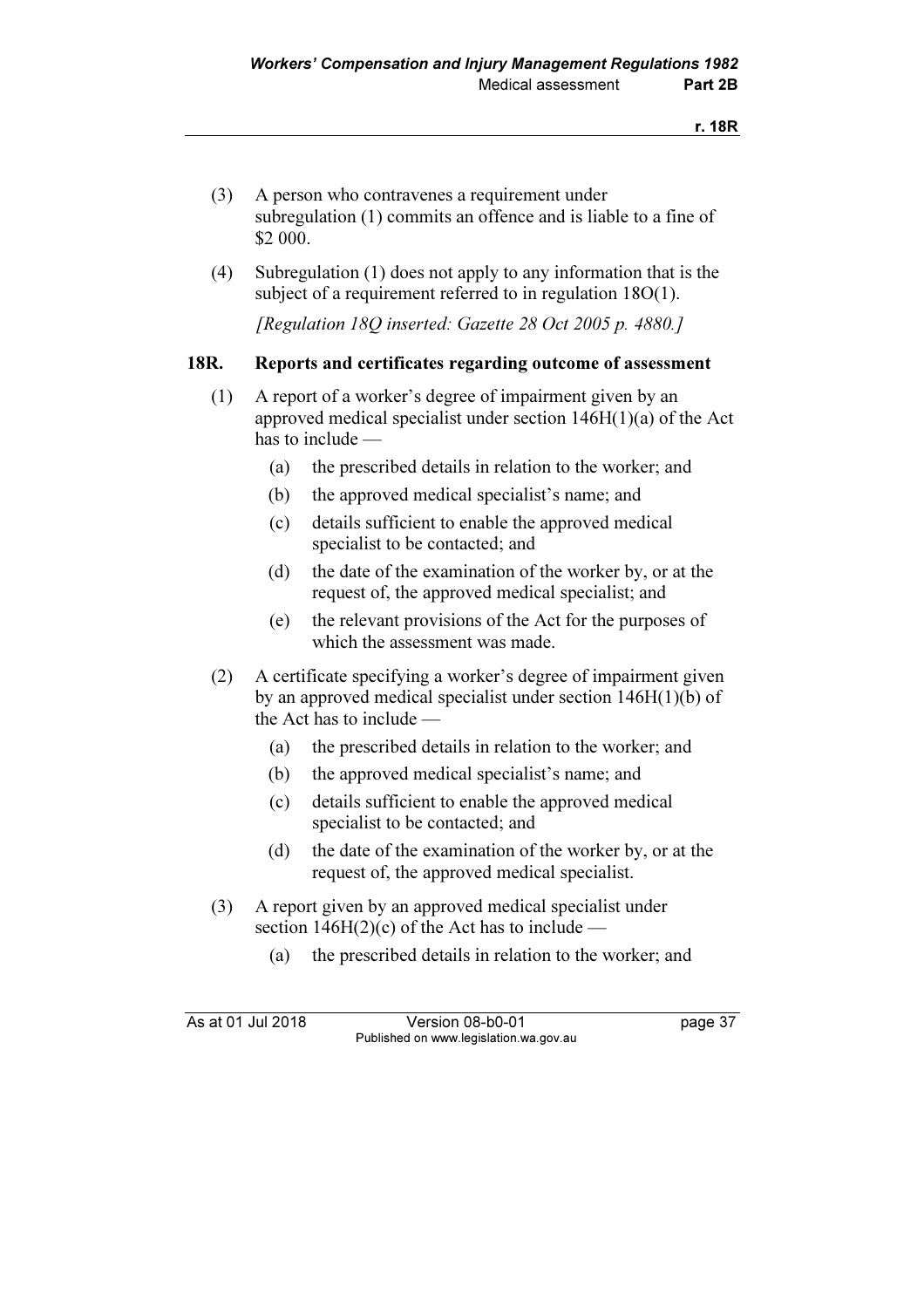r. 18S

- (b) the approved medical specialist's name; and
- (c) details sufficient to enable the approved medical specialist to be contacted; and
- (d) the date of the examination of the worker by, or at the request of, the approved medical specialist; and
- (e) the relevant provisions of the Act for the purposes of which the relevant certificate under section 146H(2) of the Act was given.

[Regulation 18R inserted: Gazette 28 Oct 2005 p. 4880-1.]

### 18S. Requirement to attend at place specified by approved medical specialist panel

 For the purposes of section 146L(2)(a) of the Act, the requirement for a worker to attend at a place specified by an approved medical specialist panel has to be given in writing to the worker, specifying —

- (a) the prescribed details in relation to the worker; and
- (b) the names of the members of the approved medical specialist panel; and
- (c) the time when and the place where the worker is to submit to examination, as required under section  $146L(2)(d)$  of the Act.

[Regulation 18S inserted: Gazette 28 Oct 2005 p. 4882.]

### 18T. Requirement to produce to approved medical specialist panel relevant documents and information and give consent

- (1) For the purposes of section  $146L(2)(c)(i)$  of the Act, the requirement to produce to an approved medical specialist panel any relevant document or information has to be given in writing to the worker, the employer, or the employer's insurer, specifying —
	- (a) the prescribed details in relation to the worker; and

page 38 Version 08-b0-01 As at 01 Jul 2018 Published on www.legislation.wa.gov.au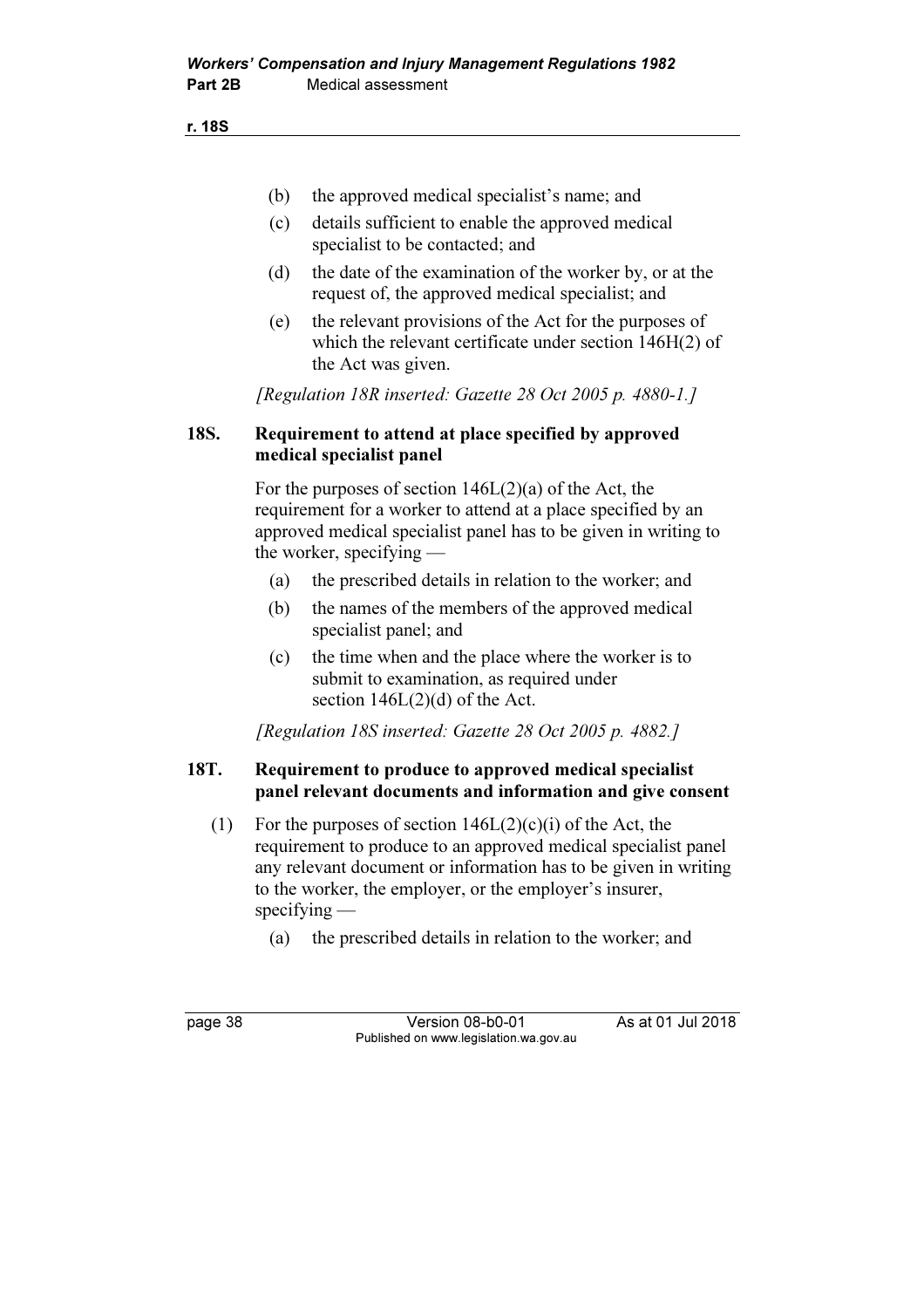- (b) details of any relevant document or information to which the requirement applies; and
- (c) the names of the members of the approved medical specialist panel.
- (2) For the purposes of section  $146L(2)(c)(ii)$  of the Act, the requirement to consent to another person who has any relevant document or information producing it to an approved medical specialist panel has to be given in writing to the worker, the employer, or the employer's insurer, specifying —
	- (a) the prescribed details in relation to the worker; and
	- (b) details of any relevant document or information to which the requirement applies; and
	- (c) the name of the person who has the relevant document or information; and
	- (d) the names of the members of the approved medical specialist panel.

[Regulation 18T inserted: Gazette 28 Oct 2005 p. 4882-3.]

### 18U. Period for compliance with requirements

 If the time for complying with a requirement referred to in regulation 18T is not specified in the requirement, the requirement has to be complied with within 7 days after the day on which the person who is to comply with the requirement receives it.

[Regulation 18U inserted: Gazette 28 Oct 2005 p. 4883.]

### 18V. Requirement for worker to produce requested information

 (1) On being requested to do so by the approved medical specialist panel, a worker in respect of whom a question as to degree of impairment has been referred to an approved medical specialist panel is required to produce to the approved medical specialist panel for use in dealing with the referral, within 7 days after the

As at 01 Jul 2018 Version 08-b0-01 page 39 Published on www.legislation.wa.gov.au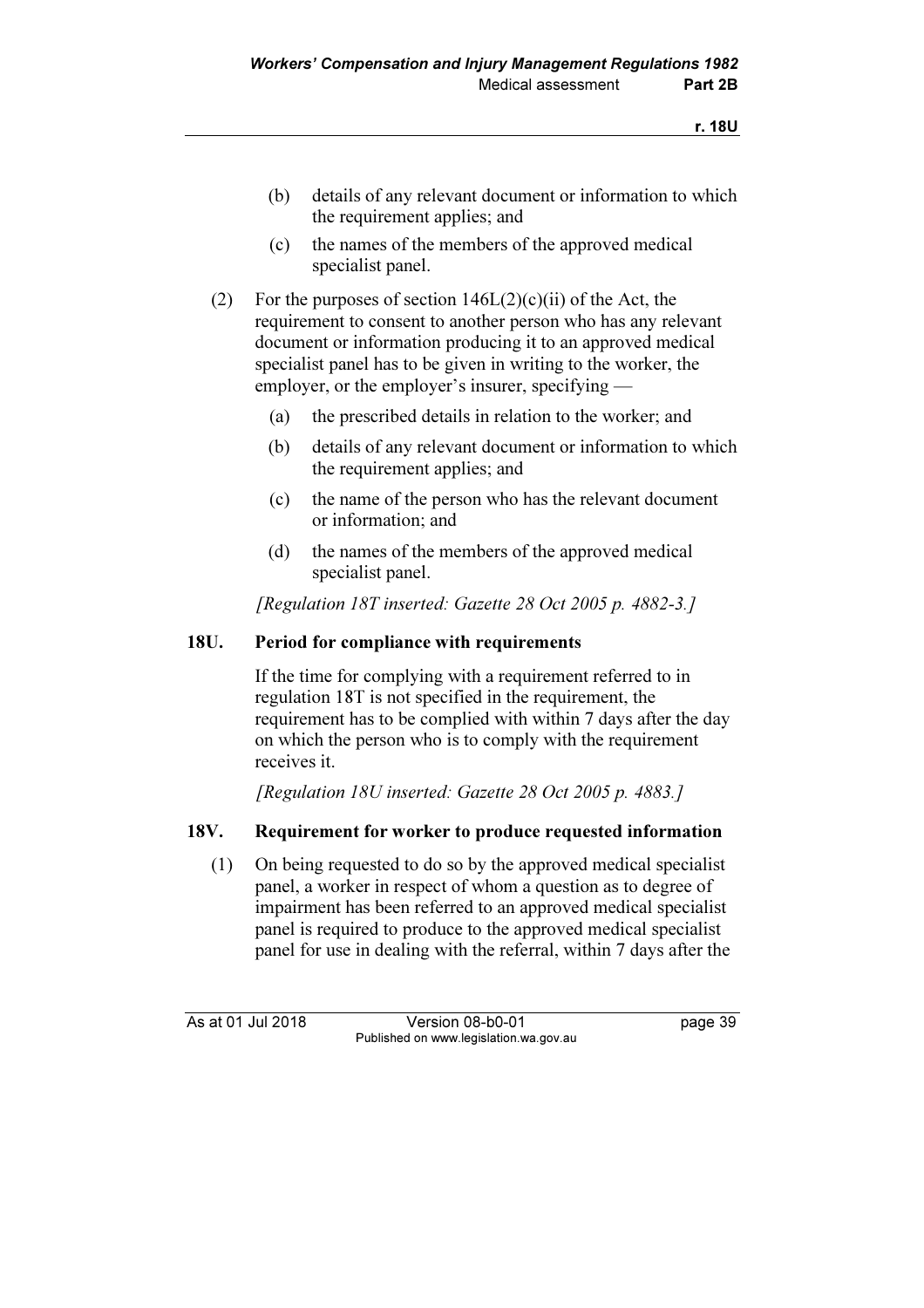#### r. 18W

day on which the worker receives the request, any information  $that -$ 

- (a) relates to the injury from which the impairment resulted; and
- (b) is specified in the approved medical specialist panel's request.
- (2) A request by an approved medical specialist panel under subregulation (1) has to include the names of the members of the approved medical specialist panel.
- (3) A person who contravenes a requirement under subregulation (1) commits an offence and is liable to a fine of \$2 000.
- (4) Subregulation (1) does not apply to any information that is the subject of a requirement referred to in regulation 18T(1).

[Regulation 18V inserted: Gazette 28 Oct 2005 p. 4883-4.]

#### 18W. Reports and certificates regarding outcome of assessment

 A report of a worker's degree of impairment given by an approved medical specialist panel under section 146O(2)(a) of the Act, or a certificate specifying a worker's degree of impairment given by an approved medical specialist panel under section  $146O(2)(b)$  of the Act, has to include –

- (a) the prescribed details in relation to the worker; and
- (b) the names of the members of the approved medical specialist panel; and
- (c) the date of the examination of the worker by, or at the request of, the members of the approved medical specialist panel.

[Regulation 18W inserted: Gazette 28 Oct 2005 p. 4884.]

[19. Deleted: Gazette 8 Mar 2002 p. 949.]

page 40 Version 08-b0-01 As at 01 Jul 2018 Published on www.legislation.wa.gov.au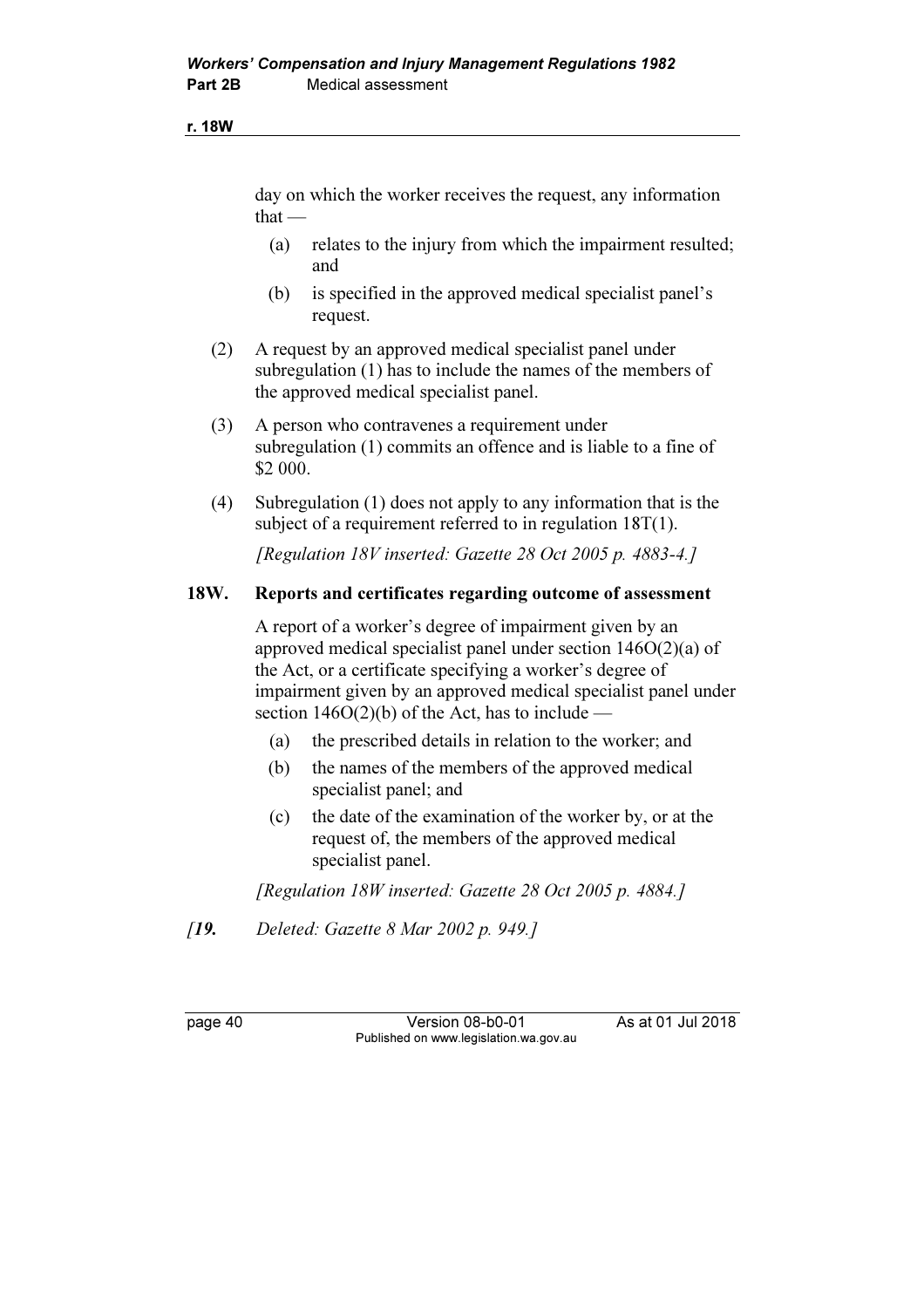r. 19A

## Part 3 — Noise induced hearing loss

[Heading inserted: Gazette 26 Feb 1991 p. 934.]

### 19A. Terms used

In this Part unless the contrary intention appears —

approved means approved in writing by the chief executive officer;

approved medical practitioner means a medical practitioner approved under regulation 19B(1)(a);

approved person means a person approved under regulation 19B;

audiologist means an audiologist approved under regulation 19B(1)(b);

audiometric officer means a person approved under regulation  $19B(1)(c)$ ;

Australian Standard means a standard published by the Standards Association of Australia<sup>4</sup>, as amended from time to time;

clause means a clause in the Act Schedule 7.

[Regulation 19A inserted: Gazette 26 Feb 1991 p. 934; amended: Gazette 21 Jan 2005 p. 276; 28 Oct 2005 p. 4884.]

#### 19B. Persons approved to carry out audiometric testing

- (1) The chief executive officer may approve, either generally or in a particular case, the following persons to carry out audiometric testing —
	- (a) a medical practitioner; and
	- (b) an audiologist who is either a full member or qualified to be a full member of the Audiological Society of Australia; and
	- (c) a person who, in the opinion of the chief executive officer, has appropriate qualifications to enable that

As at 01 Jul 2018 Version 08-b0-01 page 41 Published on www.legislation.wa.gov.au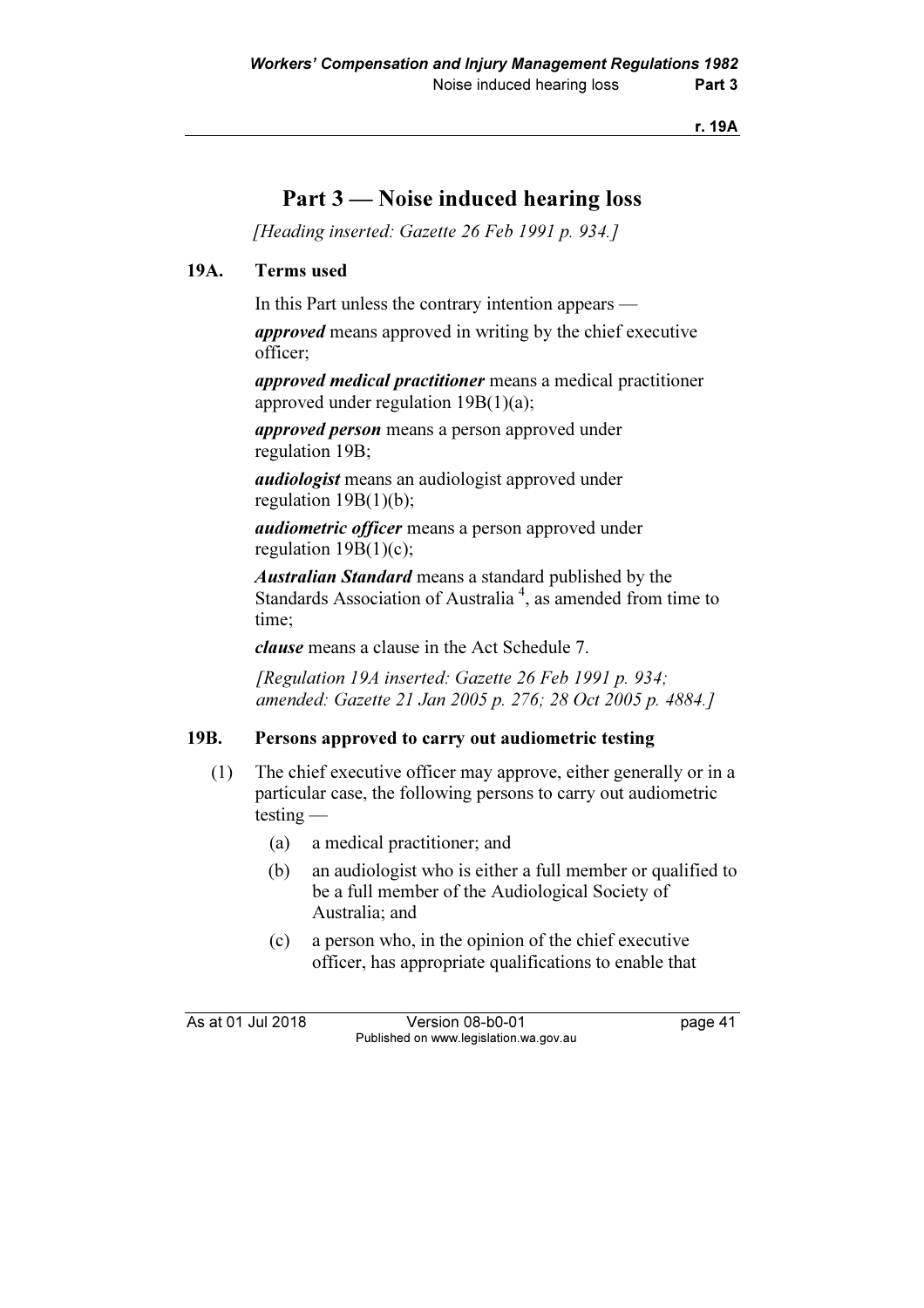r. 19C

person to carry out audiometric testing as an audiometric officer.

- (2) An audiometric test for the purposes of sections 24A and 24B of the Act shall be carried out by a person approved under subregulation  $(1)$ .
- (3) The chief executive officer may at any time cancel an approval given under subregulation (1).
- (4) The chief executive officer shall serve on each person to whom an approval, or cancellation of approval, relates a certificate of approval or notification of cancellation, as the case requires.

[Regulation 19B inserted: Gazette 26 Feb 1991 p. 934; amended: Gazette 21 Jan 2005 p. 276.]

### 19C. Testing procedures

- (1) An approved person shall carry out an audiometric test
	- (a) using an audiometer which meets the standards specified in writing by the chief executive officer; and
	- (b) in an approved hearing booth or other approved testing environment.
- (2) An approved person using an audiometer under subregulation (1) shall —
	- (a) check the audiometer on each day of use, both before and after the series of measurements carried out and after any relocation of the audiometer, to ensure that the audiometer is in satisfactory working order; and
	- (b) ensure that the audiometer has been calibrated at an approved calibration laboratory within the 12 months preceding each day of use and that the audiometric officer has received a copy of the report prepared on that calibration.
- (3) An approved person shall ensure that the background noise levels during the testing of the hearing of a worker do not exceed those values listed in Table 5.1 in Section 5 of

page 42 Version 08-b0-01 As at 01 Jul 2018 Published on www.legislation.wa.gov.au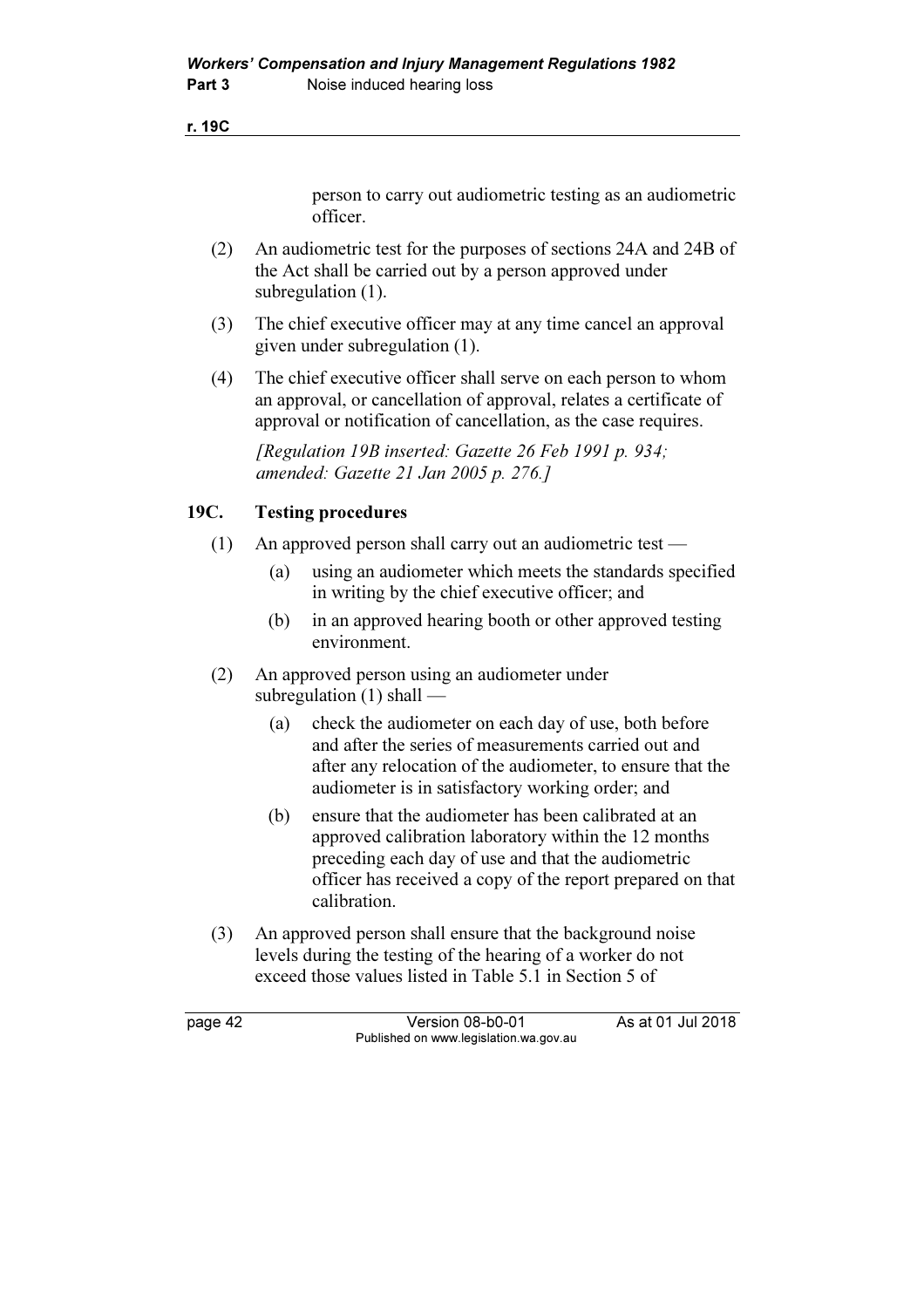Australian Standard 1269-1989, or an approved equivalent, for the type of earphone/cushion or earphone enclosure combination connected to the audiometer used for the testing.

- (4) Subject to subregulation (5), an approved person shall test the hearing of a worker by means of a pure tone air conduction hearing threshold test carried out separately for the left and right ears —
	- (a) in accordance with
		- (i) the procedure described in Section E2 of Appendix E of Australian Standard 1269-1989 as modified by written direction of the chief executive officer; or
		- (ii) any procedure which establishes a higher testing procedure than that specified in subparagraph (i) and which is approved in writing by the chief executive officer;

and

- (b) if the test is conducted in accordance with the procedure referred to in paragraph (a)(i), at the frequencies 500, 1 000, 1 500, 2 000, 3 000, 4 000, 6 000, 8 000 Hz except that where an audiometer does not possess a 1 500 Hz tone the hearing threshold for that frequency shall be calculated by drawing a straight line on an audiogram connecting the points of threshold for 1 000 and 2 000 Hz, marking the point of intersection with the 1 500 Hz line, and adjusting this value to the nearest 5dB increment.
- (5) If, in the opinion of the chief executive officer, a worker has an injury which will prevent the effective use of an audiometric test referred to in subregulation (4), the hearing of that worker may be tested by any other method approved for the purposes of this subregulation.
- (6) In instances where audiometric testing is carried out by an audiometric officer and the audiometric officer believes that the

As at 01 Jul 2018 Version 08-b0-01 page 43 Published on www.legislation.wa.gov.au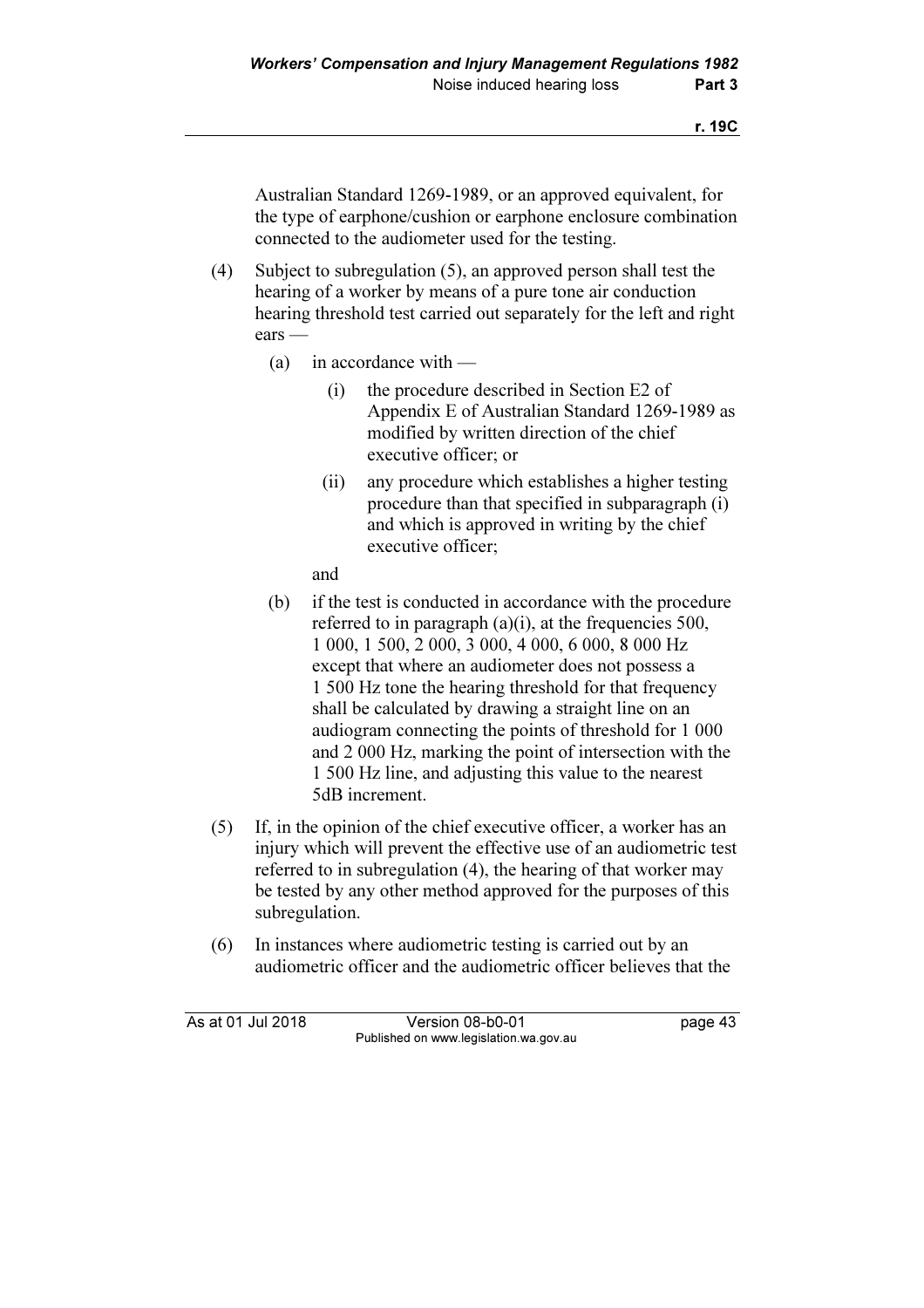r. 19C

worker meets the criteria specified in Item 4 of Waugh & Macrae's criteria for medical referral in Table 1 of National Acoustic Laboratories Report No. 80 "Criteria for assessing hearing conservation audiograms", the audiometric officer shall refer the worker to a medical practitioner and the audiometric officer shall defer audiometric testing until the worker has complied with the referral and the audiometric officer is satisfied that the worker does not meet those criteria.

- (7) Where an initial audiometric test is carried out by an audiometric officer and the results of an air conduction test meet the criteria specified in Item 1, 2 or 3 of Waugh and Macrae's criteria for medical referral in Table 1 of National Acoustic Laboratories Report No. 80, the audiometric officer shall refer the worker to an audiologist or an approved medical practitioner for full audiometric testing.
- (8) Where the results of an air conduction test carried out after an initial audiometric test show —
	- (a) at least a 10% loss of hearing from the initial audiometric test; or
	- (b) at least a 5% loss of hearing from the loss shown by the audiometric test which resulted in a successful election by the worker under section 24A or 31E of the Act; or
	- (c) where the worker has reached the age of 65 years or on the worker's retirement from work before that age, any further percentage loss of hearing from the loss shown by the audiometric test which resulted in a successful election by the worker under section 24A or 31E of the Act,

 the worker shall be referred by WorkCover WA to an audiologist or an approved medical practitioner for full audiometric testing, and the audiologist or medical practitioner shall, upon completion of that testing refer the worker to a medical practitioner registered in the specialty of otorhinolaryngology for full otorhinolaryngological assessment to determine the percentage of noise induced hearing loss.

page 44 Version 08-b0-01 As at 01 Jul 2018 Published on www.legislation.wa.gov.au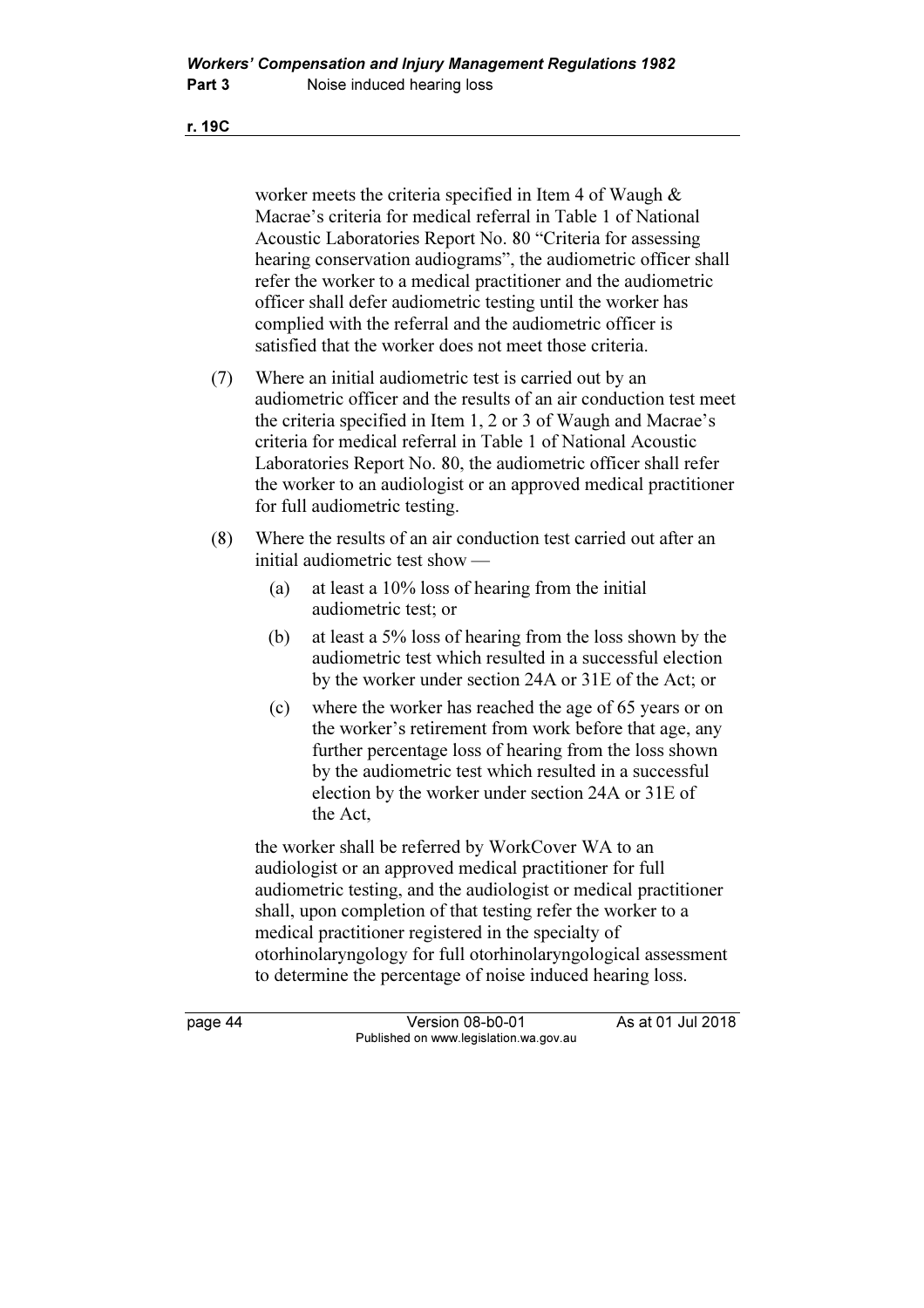- (9) Where the results of a further air conduction test, carried out after those tests referred to in subregulation (8), show a further loss of hearing, the worker shall be referred by WorkCover WA to an audiologist or an approved medical practitioner for full audiometric testing and the audiologist or medical practitioner shall, if a further hearing loss is confirmed, refer the worker to a medical practitioner registered in the speciality of otorhinolaryngology for a full otorhinolaryngological assessment to determine the percentage of noise induced hearing loss.
- (10) Where a worker is referred to an approved medical practitioner, audiologist or medical practitioner registered in the speciality of otorhinolaryngology under subregulation (6), (7), (8) or (9), the audiometric test of that worker is completed on the date that —
	- (a) if the referral is under subregulation (6), the audiometric officer completes the audiometric test; and
	- (b) if the referral is under subregulation (7), the medical practitioner or audiologist completes the audiometric test; and
	- (c) if the referral is under subregulation (8) or (9), the medical practitioner or audiologist completes the audiometric test, or if the worker is further referred, the medical practitioner registered in the speciality of otorhinolaryngology determines the percentage of noise induced hearing loss.

[Regulation 19C inserted: Gazette 26 Feb 1991 p. 935-7; amended: Gazette 3 Apr 1992 p. 1541-2; 24 Dec 1993 p. 6845; 17 Nov 2000 p. 6312; 21 Jan 2005 p. 276; 28 Oct 2005 p. 4884-5.]

#### 19D. Notice of audiometric test and testing arrangements

 (1) The employer of a worker who is required, or who makes a request, to undergo an audiometric test under clause 2 shall give written notice of the test to the worker in the form of Form 18 in Appendix I.

As at 01 Jul 2018 Version 08-b0-01 page 45 Published on www.legislation.wa.gov.au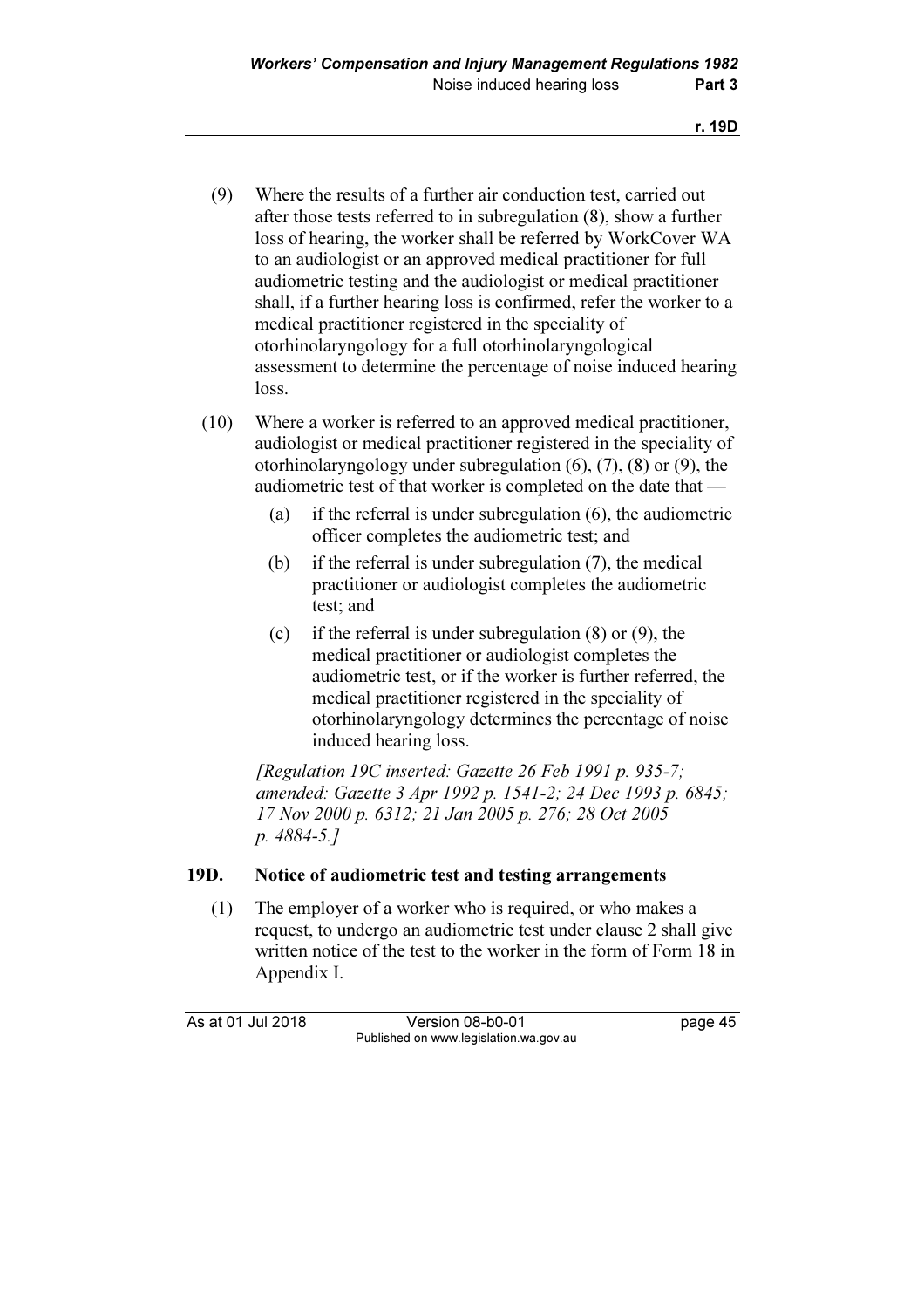- r. 19E
	- (2) The employer of a worker given a notice under subregulation (1) shall ensure that the worker is not knowingly exposed in the workplace, and the worker shall not knowingly permit himself to be exposed, to noise levels above 80dB(A) during the 16 hours preceding an audiometric test.
	- (3) A worker given a notice under subregulation (1) shall not, without reasonable excuse, proof of which is on the worker, fail to submit himself for testing so notified.

 [Regulation 19D inserted: Gazette 26 Feb 1991 p. 937; amended: Gazette 17 Nov 2000 p. 6312.]

### 19E. Calculation of loss of hearing

- (1) In sections  $24A(2)$  and  $31E(3)$  of the Act, loss of hearing means loss of hearing calculated in accordance with the hearing loss tables RB and EB published in Appendices 3 and 7 of Report No. 118 of the National Acoustic Laboratories as annexed in Appendix III.
- (2) The method of determining percentage loss of hearing occurring during the interval between 2 audiometric tests shall be by subtraction.

 [Regulation 19E inserted: Gazette 26 Feb 1991 p. 937; amended: Gazette 28 Oct 2005 p. 4885.]

### 19F. Report on audiometric test and storage of results

- (1) A person who carries out an audiometric test shall ensure that the results are prepared and delivered to WorkCover WA and the worker in the form of Form 19A or Form 19B in Appendix I, as the case requires.
- (2) WorkCover WA shall, on the written request of the worker tested, communicate the results of an audiometric test delivered to it under clause 4(2) to any person specified by the worker in that request.

page 46 Version 08-b0-01 As at 01 Jul 2018 Published on www.legislation.wa.gov.au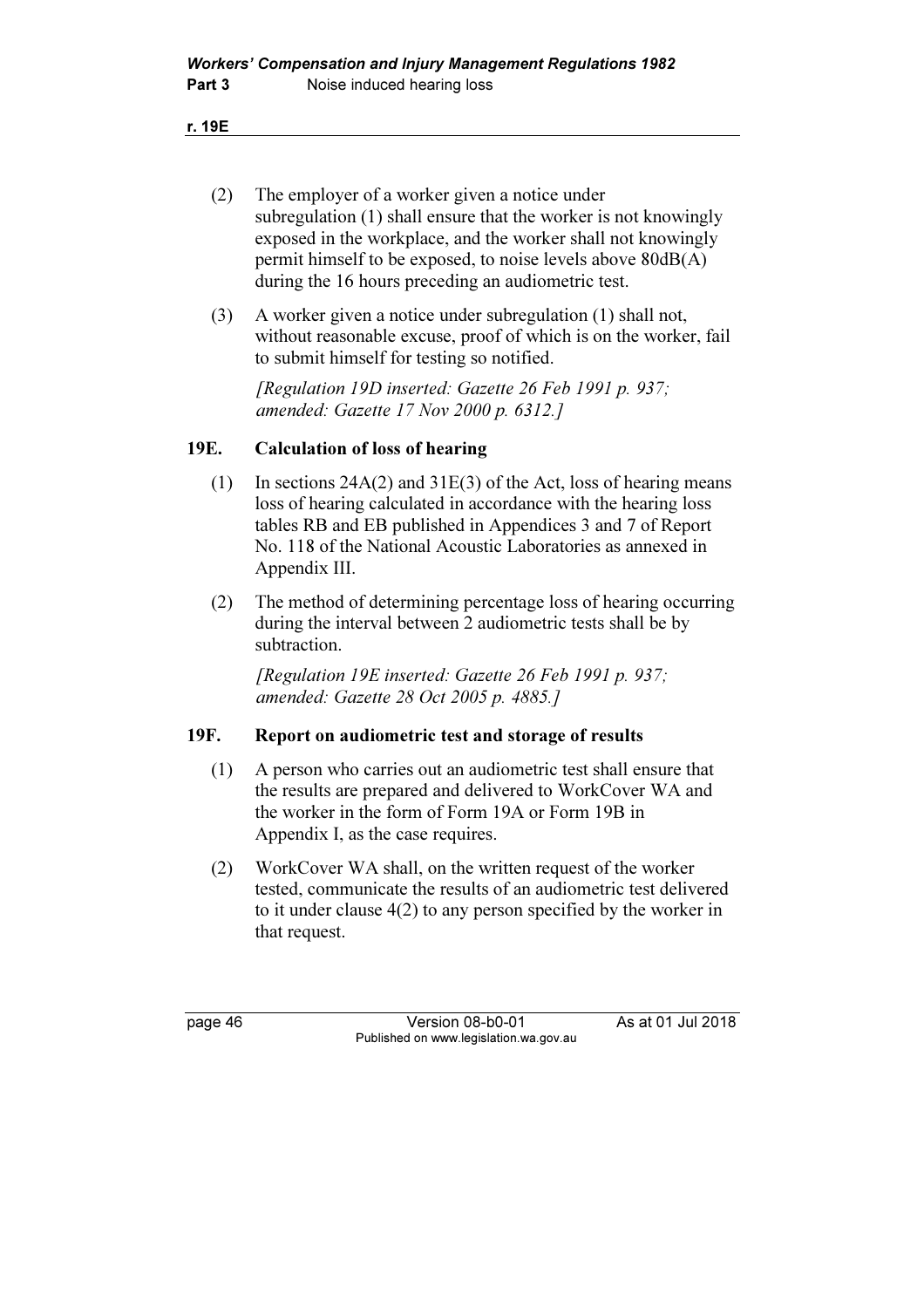(3) A person who receives the results of an audiometric test under subregulation (2) shall ensure that the results of the test, and any information derived from those results are not communicated to any person other than the worker except at the written request of the worker tested.

Penalty: a fine of \$1 000.

 (4) WorkCover WA shall store the results of audiometric tests delivered to it under clause 4(2) for a period ending the day after the 70th birthday of the worker to whom the results relate.

[Regulation 19F inserted: Gazette 26 Feb 1991 p. 937-8; amended: Gazette 17 Nov 2000 p. 6312; 21 Jan 2005 p. 276; 28 Oct 2005 p. 4885.]

[19G. Deleted: Gazette 28 Oct 2005 p. 4885.]

### 19H. Retest of person's hearing

- (1) A worker or employer who disputes the results of an audiometric test shall give notice in the form of Form 21 in Appendix I to WorkCover WA.
- (2) A retest of a worker's hearing under clause 7(1) shall be carried out in the manner prescribed under regulation 19C by —
	- (a) an approved medical practitioner; or
	- (b) an audiologist; or
	- (c) a medical practitioner registered in the speciality of otorhinolaryngology,

nominated in writing by the chief executive officer.

- (3) A retest of a worker's hearing under clause  $7(1)$  may include
	- (a) a physical examination; and

As at 01 Jul 2018 Version 08-b0-01 page 47 Published on www.legislation.wa.gov.au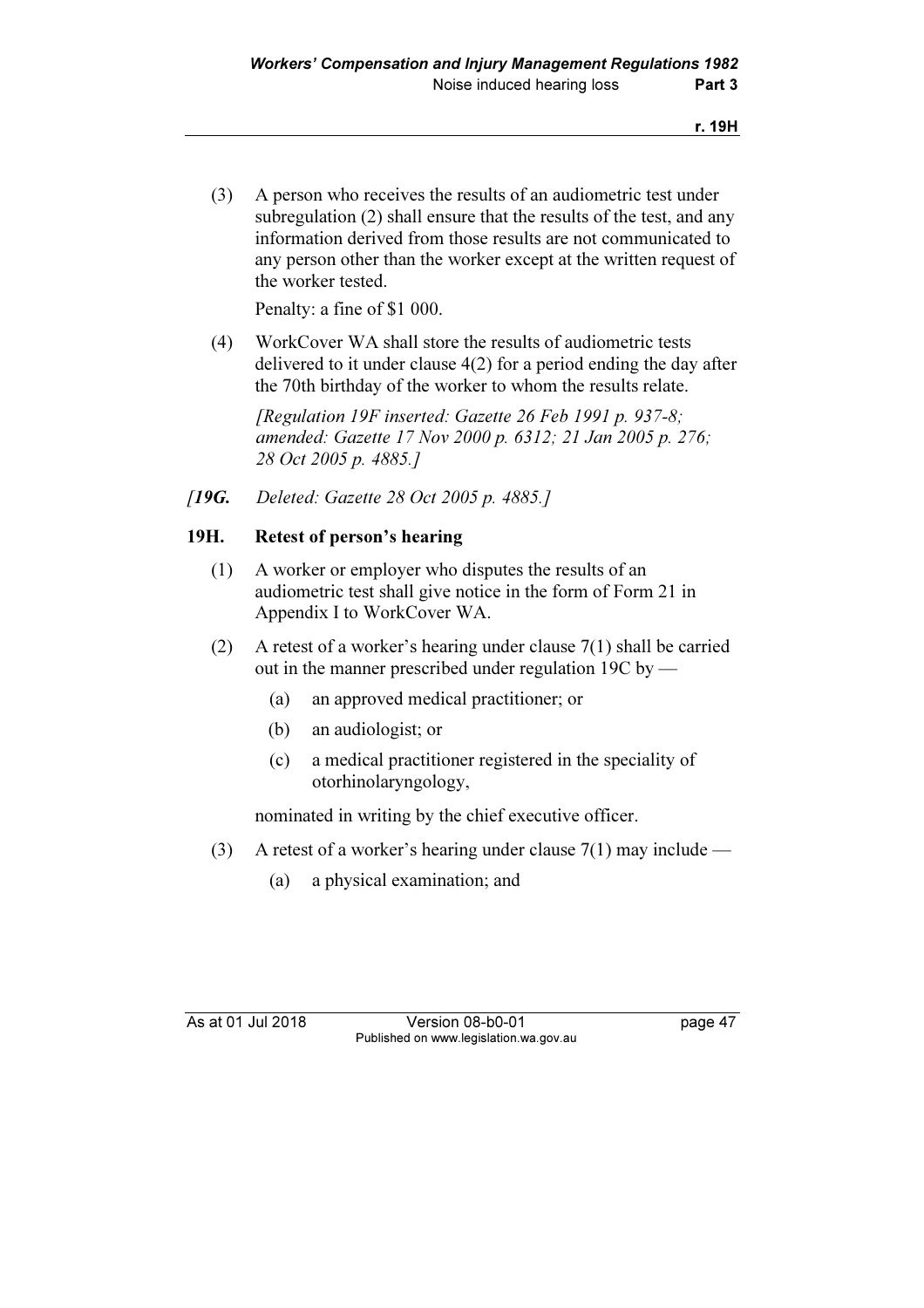| any other appropriate investigation the approved medical |
|----------------------------------------------------------|
| practitioner or audiologist considers necessary to       |
| $determine$ —                                            |

- (i) whether the worker's hearing loss is noise induced; and
- (ii) whether the worker's hearing loss is due, or partly due, to ear disease; and
- (iii) whether the worker's hearing loss is due, or partly due, to a hearing loss which is noise induced but of a type which is not due to the nature of any employment in which the worker was or is engaged; and
- (iv) any other causes of the hearing loss.
- (4) Having regard to the results obtained under subregulation (3), the medical practitioner registered in the speciality of otorhinolaryngology may determine the noise induced hearing loss of the worker as a binaural noise induced hearing loss expressed as a percentage loss of hearing.

[Regulation 19H inserted: Gazette 26 Feb 1991 p. 938-9; amended: Gazette 21 Jan 2005 p. 276.]

### 19I. Prescribed workplaces

- (1) For the purposes of clause 10 a prescribed workplace is a workplace or part of a workplace where a worker is receiving, or is likely to receive, noise above the action level specified in subregulation (2).
- (2) For the purposes of this regulation —

action level means —

- (a) an L peak of 140dB(lin); or
- (b) a representative LAeq,8h of 90dB(A);

L peak means the maximum unweighted sound pressure level recorded with an instrument equipped for measuring peak values in accordance with AS 1259.1-1990;

page 48 Version 08-b0-01 As at 01 Jul 2018 Published on www.legislation.wa.gov.au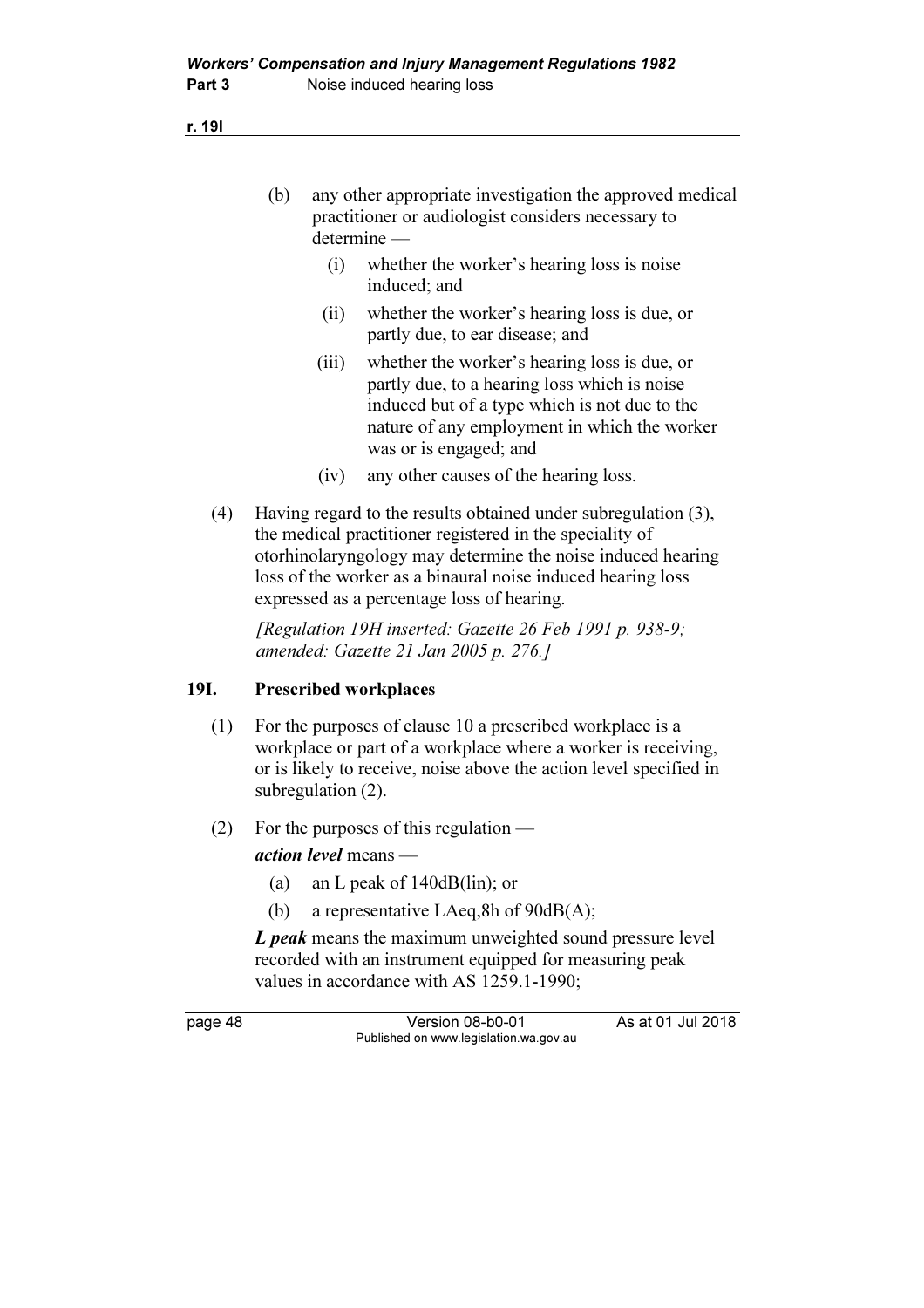representative LAeq,8h means an 8 hour equivalent continuous A weighted sound pressure level, determined from the assessment of worker exposures that is typical of the operation, work pattern or process being assessed as described in AS 1269-1989 Clause 1.4.7.

[Regulation 19I inserted: Gazette 26 Feb 1991 p. 939.]

As at 01 Jul 2018 Version 08-b0-01 page 49 Published on www.legislation.wa.gov.au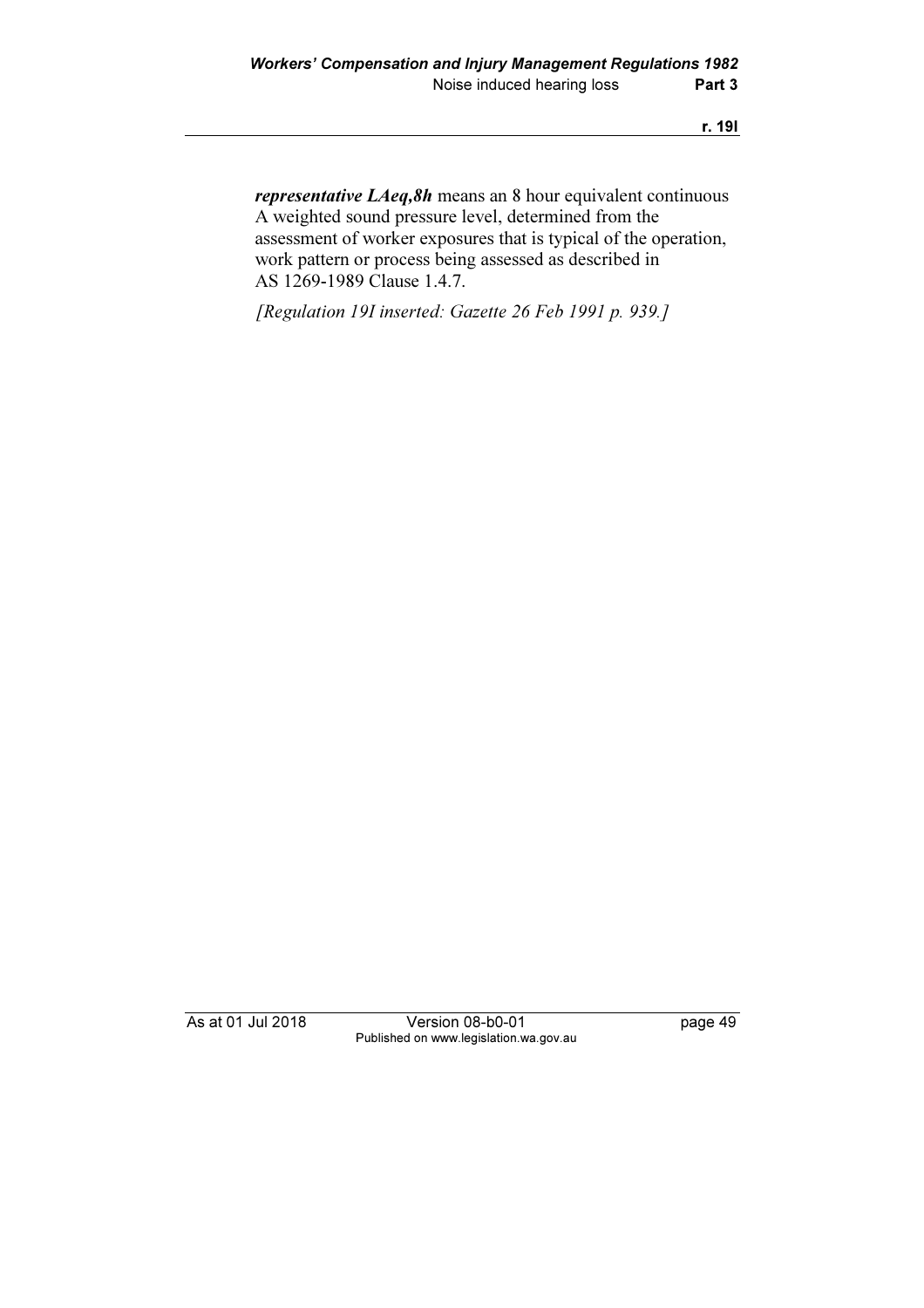## Part 3A — Constraints on awards of common law damages

[Heading inserted: Gazette 15 Oct 1999 p. 4890.]

### Division 1 — 1993 scheme

[Heading inserted: Gazette 28 Oct 2005 p. 4885.]

#### 19IA. Guides for assessing degree of disability

- (1) The first edition is prescribed for the purposes of the definition of *AMA Guides* in section 93CA of the Act.
- (2) To the extent, if any, that neither section  $93D(2)(a)$  nor (b) of the Act applies to the assessment of the degree of disability of a worker for the purposes of section 93E, the degree of disability is to be assessed in accordance with the American Medical Association's Guides to the Evaluation of Permanent *Impairment*  $(4<sup>th</sup> Edition)$ .

 [Regulation 19IA inserted: Gazette 17 Nov 2000 p. 6312-13; amended: Gazette 28 Oct 2005 p. 4885.]

#### 19J. Assessment of degree of disability

- (1) Subject to regulations 19JA and 19JB, a referral under section 93D(5) of the Act —
	- (a) is to be made in the form of Form 22 in Appendix I; and
	- (b) is to nominate one, and only one, relevant level of the degree of disability in respect of which the referral is made.
- (2) A notification under section 93D(7) of the Act is to be
	- (a) made in the form of Form 23 in Appendix I; and
	- (b) accompanied by a copy of the medical evidence produced to the Director under section 93D(6) of the Act.

page 50 Version 08-b0-01 As at 01 Jul 2018 Published on www.legislation.wa.gov.au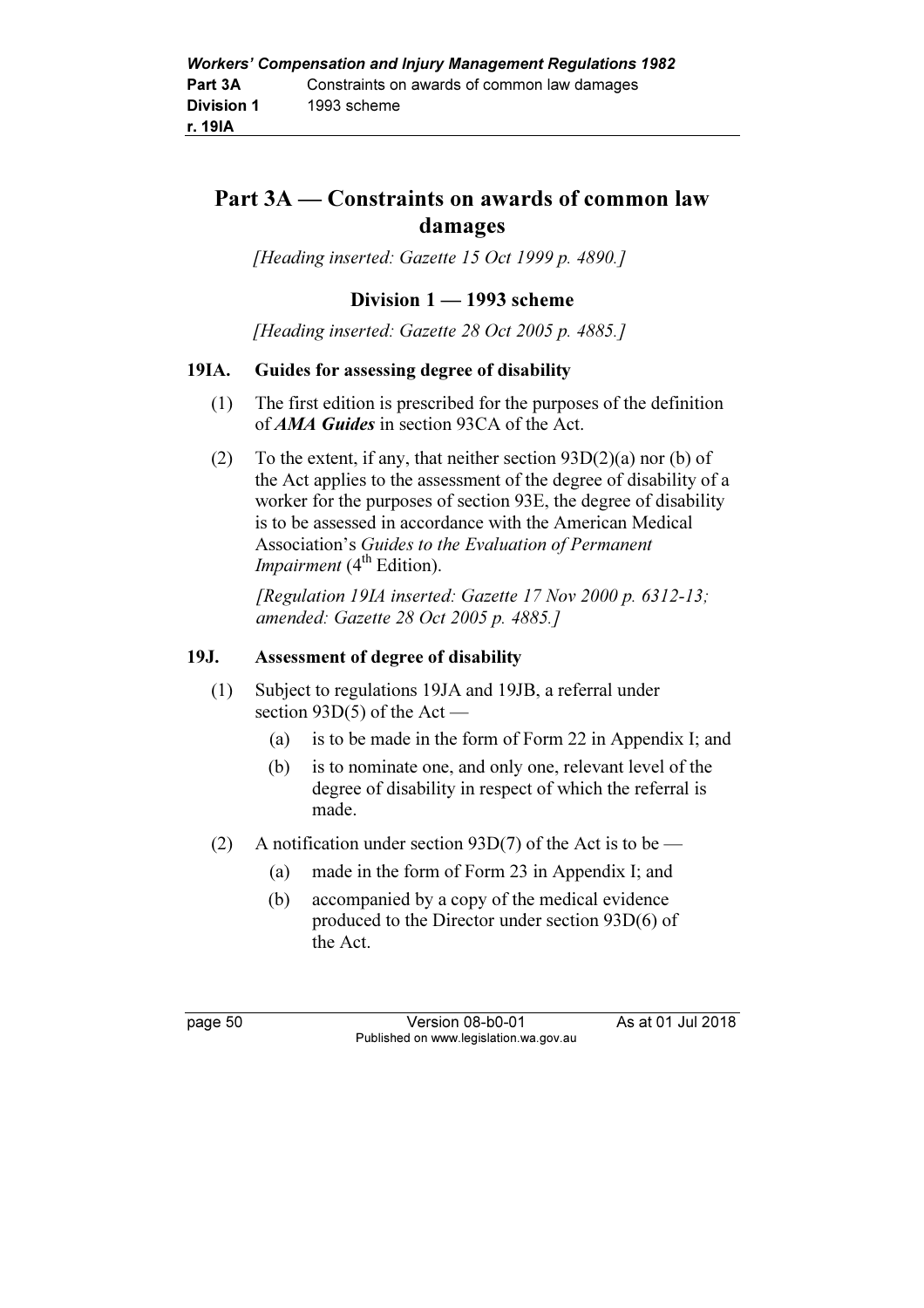(3) Subject to regulations 19JA and 19JB, a notification under section 93D(8) of the Act is to be made in the form of Form 23 in Appendix I.

[Regulation 19J inserted: Gazette 15 Oct 1999 p. 4890-1; amended: Gazette 14 Dec 1999 p. 6147; 26 Oct 2004 p. 4899; 28 Oct 2005 p. 4886 and 4911.]

## 19JA. Method of referral and notification when Act s. 93EA(3) applies

- (1) A referral under section 93D(5) of the Act in combination with section 93EA(3) of the Act (due to the application of section 93EA(3) of the Act) is to be made in the form of Appendix I Form 22A.
- (2) When completing Form 22A, the worker is to nominate one, and only one, relevant level of the degree of disability in respect of which the referral is made, and provide details of the medical evidence relied upon to support the referral.
- (3) If section 93EA(3) of the Act applies because of a referral that was made before 14 December 1999 and, in that earlier referral —
	- (a) the worker nominated both relevant levels of the degree of disability on the same form; and
	- (b) the worker is still seeking to nominate both relevant levels of the degree of disability in the present referral,

 the worker is to complete a separate Form 22A for each of the previously nominated relevant levels of the degree of disability.

- (4) A notification under section  $93EA(5)(a)$  and (b)(i) of the Act is to be given in the form of Appendix I Form 23A.
- (5) The Director is to include a copy of any medical evidence that was produced and that complies with section 93D(6) of the Act, when giving notification under subregulation (4).

As at 01 Jul 2018 Version 08-b0-01 page 51 Published on www.legislation.wa.gov.au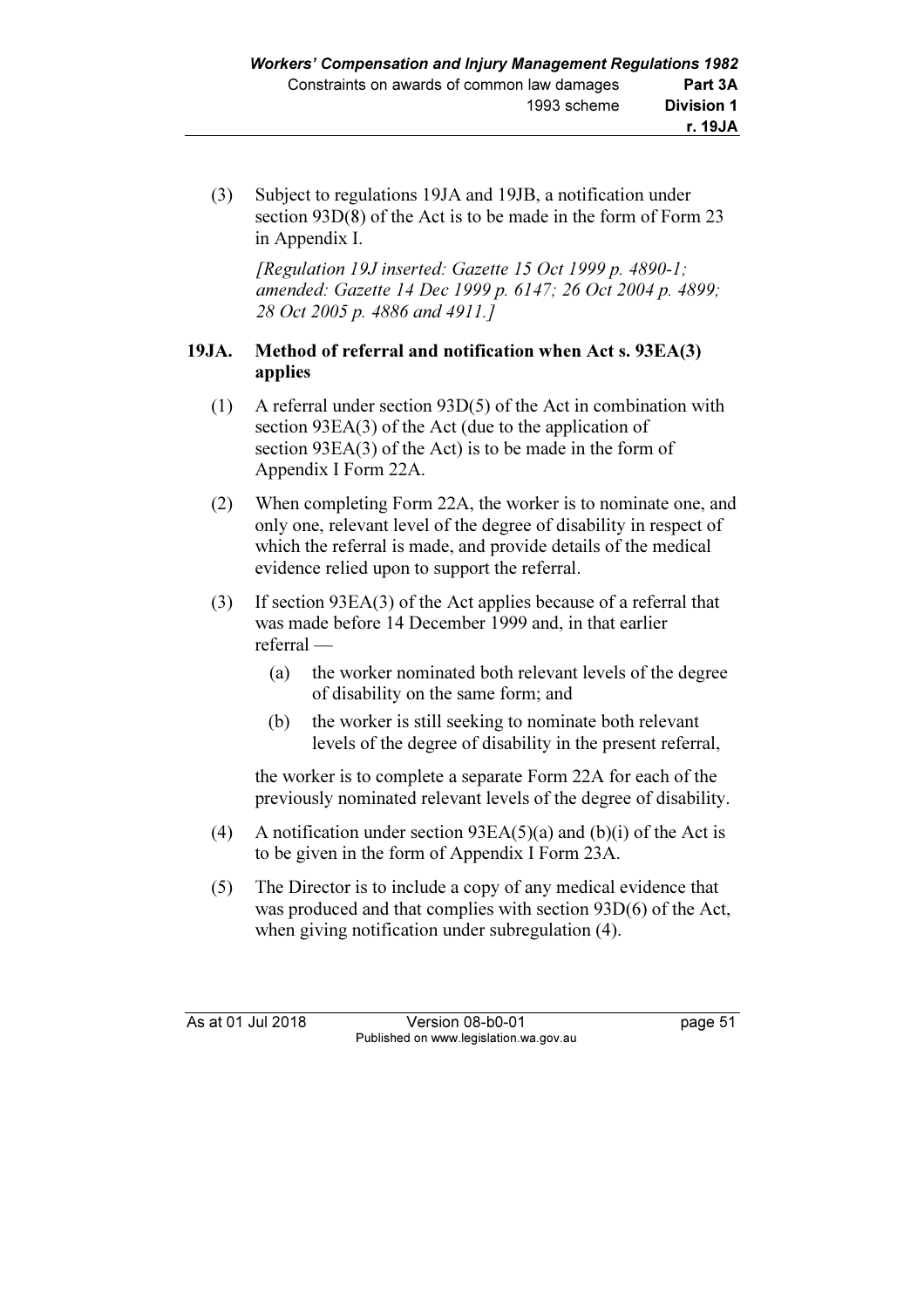- (6) A notification under section 93D(8) of the Act that relates to a referral under section 93D(5) of the Act, due to the application of section 93EA(3) of the Act, is to be made in the form of Appendix I Form 23A.
- (7) A notification under section  $93EA(5)(b)(ii)$  of the Act is to be given in writing.

[Regulation 19JA inserted: Gazette 26 Oct 2004 p. 4899-900; amended: Gazette 28 Oct 2005 p. 4911.]

### 19JB. Method of referral and notification when Act s. 93EB(3) applies

- (1) A referral under section 93D(5) of the Act in combination with section 93EB(3) of the Act (due to the application of section 93EB(3) of the Act) is to be made in the form of Appendix I Form 22B.
- (2) When completing Form 22B, the worker is to nominate one, and only one, relevant level of the degree of disability in respect of which the referral is made, and provide details of the medical evidence relied upon to support the referral.
- (3) If section 93EB(3) of the Act applies because of a referral that was made before 14 December 1999 and, in that earlier referral —
	- (a) the worker nominated both relevant levels of the degree of disability on the same form; and
	- (b) the worker is still seeking to nominate both relevant levels of the degree of disability in the present referral,

 the worker is to complete a separate Form 22B for each of the previously nominated relevant levels of the degree of disability.

- (4) A notification under section  $93EB(5)(a)$  and (b)(i) of the Act is to be given in the form of Appendix I Form 23B.
- (5) The Director is to include a copy of any medical evidence that was produced and that complies with section 93D(6) of the Act, when giving notification under subregulation (4).

page 52 Version 08-b0-01 As at 01 Jul 2018 Published on www.legislation.wa.gov.au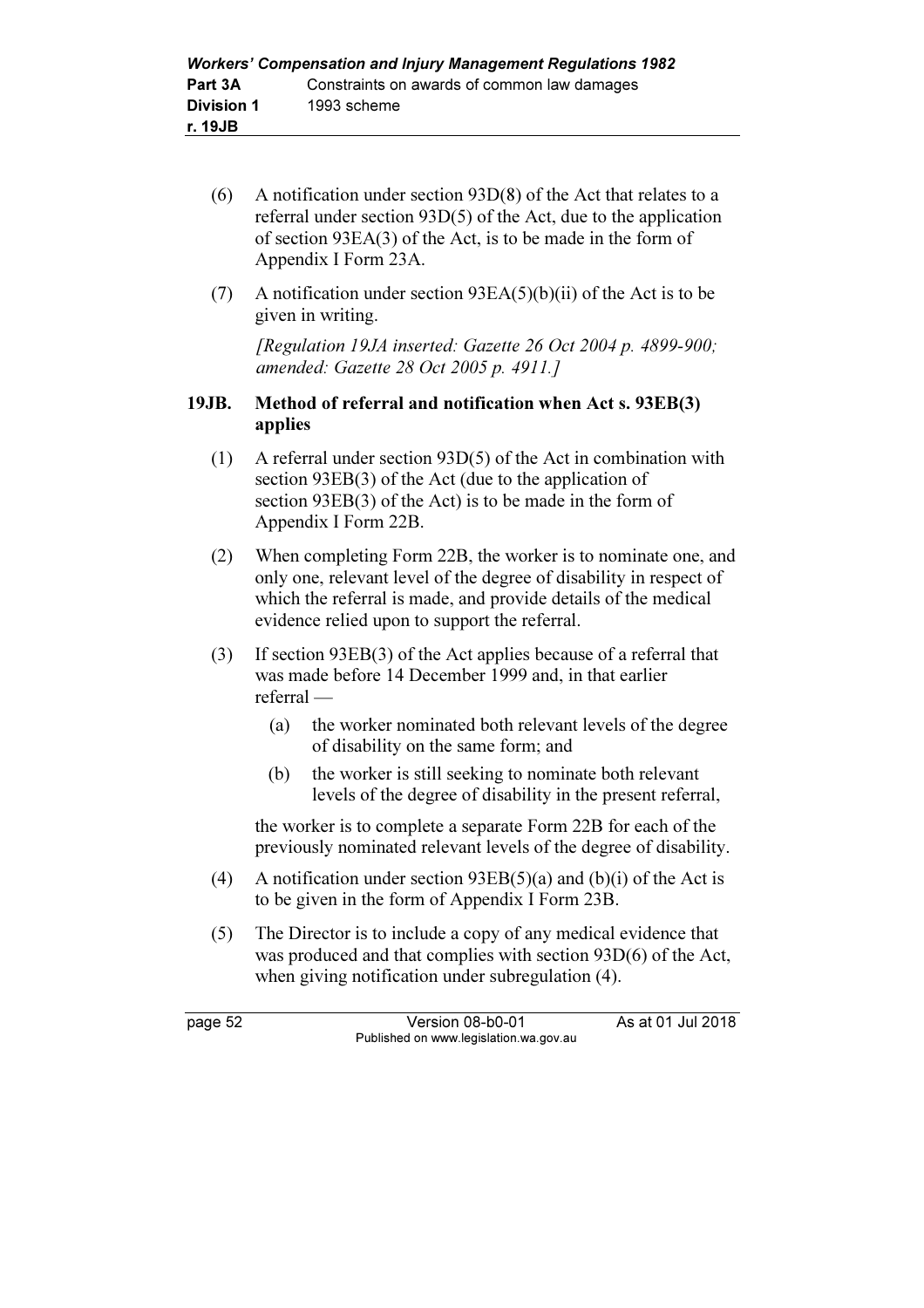- (6) A notification under section 93D(8) of the Act that relates to a referral under section 93D(5) of the Act, due to the application of section 93EB(3) of the Act, is to be made in the form of Appendix I Form 23B.
- (7) A notification under section  $93EB(5)(b)(ii)$  of the Act is to be given in writing.

[Regulation 19JB inserted: Gazette 26 Oct 2004 p. 4900-1; amended: Gazette 28 Oct 2005 p. 4911.]

### 19K. Agreement as to degree of disability

- (1) An agreement as to the level of the degree of disability for the purposes of section 93E(3)(a), (4) or (9) of the Act is to be made in the form of Form 24 in Appendix I and lodged with the Director.
- (2) On receipt of the agreement the Director is to
	- (a) record the agreement in a register kept for that purpose; and
	- (b) complete the relevant section of the agreement form and give a copy of it to the worker and the employer.

[Regulation 19K inserted: Gazette 15 Oct 1999 p. 4891; amended: Gazette 28 Oct 2005 p. 4886.]

### 19L. Determination of degree of disability

- (1) The Director is to be notified as soon as practicable after the determination of —
	- (a) a dispute that arises under section 93D(8) of the Act; or
	- (b) a question referred to a medical panel under section 93D(11) of the Act.
- (2) Upon becoming aware of a determination described in subregulation  $(1)$ , the Director is to, as soon as practicable —
	- (a) record the determination in a register kept for that purpose; and

As at 01 Jul 2018 Version 08-b0-01 page 53 Published on www.legislation.wa.gov.au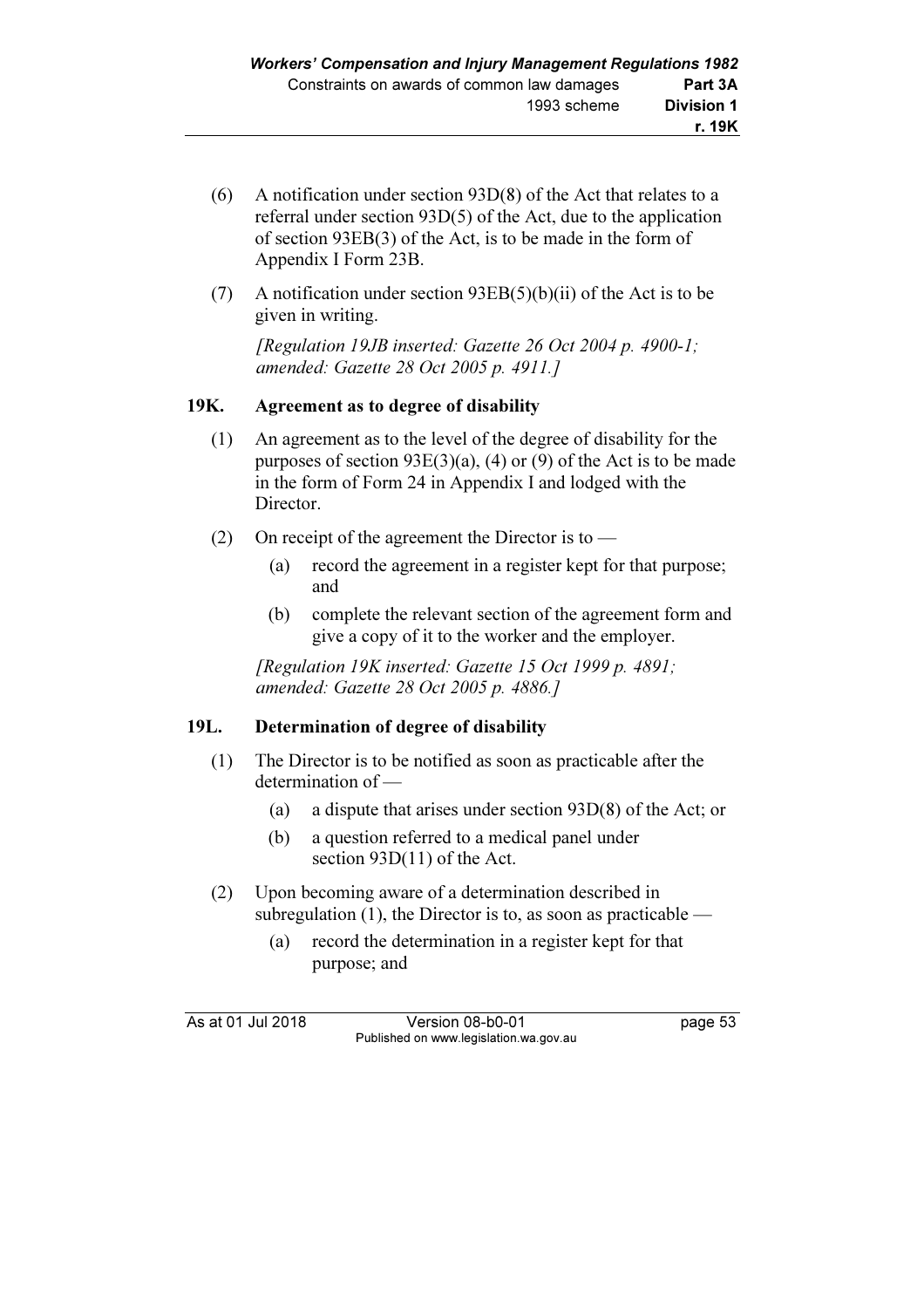(b) give a copy of the determination to the worker, the employer and the employer's insurer advising that the determination has been recorded.

[Regulation 19L inserted: Gazette 15 Oct 1999 p. 4891; amended: Gazette 17 Nov 2000 p. 6313; 28 Oct 2005 p. 4886; 18 Nov 2011 p. 4823.]

### 19M. Election to retain right to seek common law damages

- (1) An election under section 93E(3)(b) of the Act
	- (a) is made by completing an election form in the form of Form 25 in Appendix I and lodging it with the Director; and
	- (b) cannot be made unless
		- (i) it is agreed that the degree of disability is not less than 16%; or
		- (ii) it is determined that the degree of disability is not less than 16%.
- (2) If it is agreed that the degree of disability is not less than 16% the election form is to be accompanied by Form 24 in Appendix I unless an agreement as to the degree of disability for the purposes of section  $93E(3)(a)$ , (4) or (9) of the Act was recorded under regulation 19K before the lodgment of the election form.
- (3) If it is determined that the degree of disability is not less than 16% the election form is to be accompanied by evidence of the determination unless a determination of a dispute as to the degree of disability was recorded under regulation 19L before the lodgment of the election form.
- (4) Subject to subregulation (5), on the day on which the Director receives the election form the Director is to —
	- $(a)$  record
		- (i) under regulation  $19K(2)(a)$  the agreement (if any) accompanying the election form; or

page 54 Version 08-b0-01 As at 01 Jul 2018 Published on www.legislation.wa.gov.au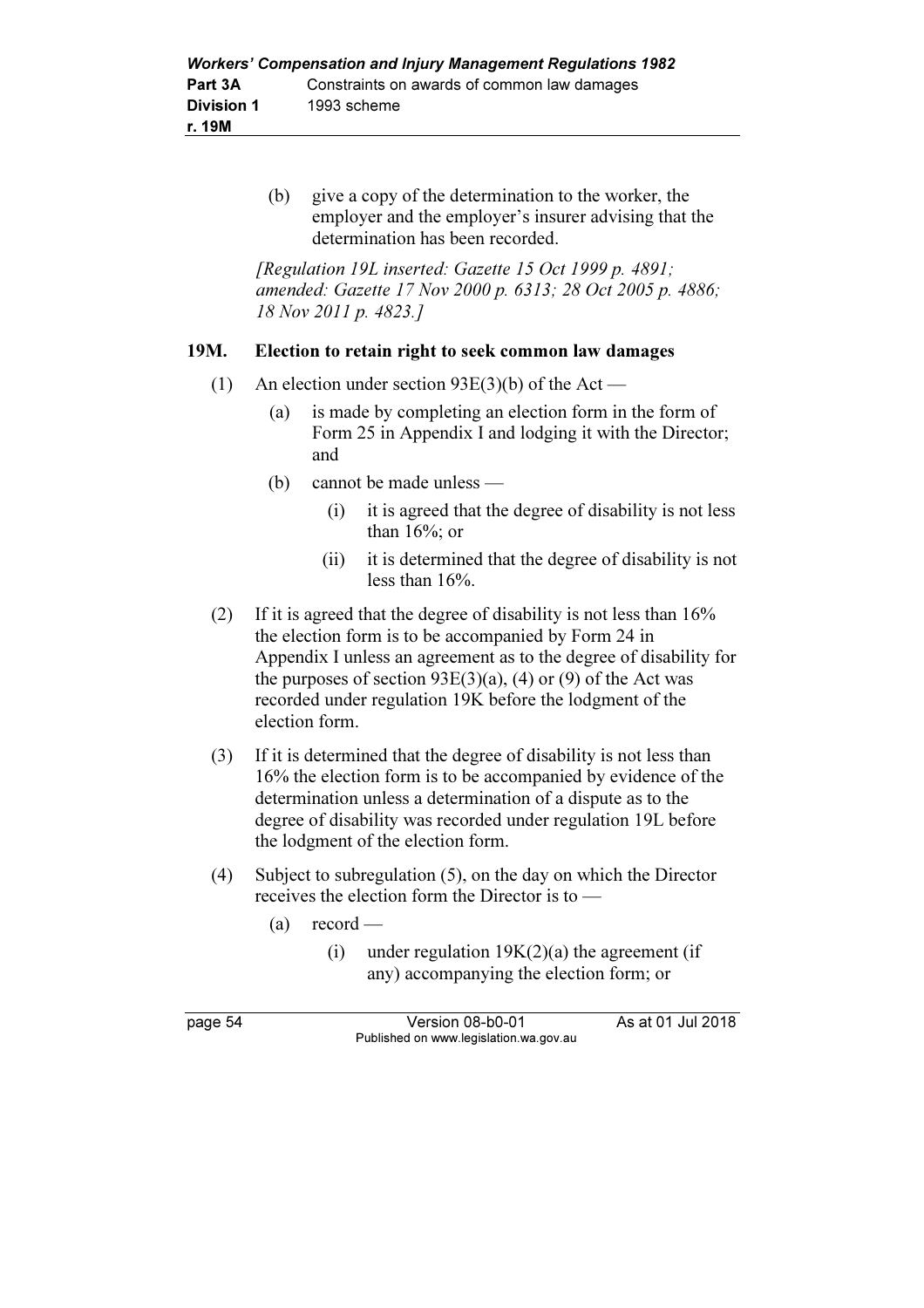(ii) under regulation  $19L(2)(a)$  the determination (if any) accompanying the election form;

and

- (b) register the election in a register kept for that purpose; and
- (c) complete the relevant section of the election form and give a copy of it to the worker and the employer.
- (5) The Director may refuse to register an election if not satisfied that the worker has been properly advised of the consequences of the election.
- (6) This regulation applies to an election under section 93E(3)(b) of the Act that is commenced on or after the day on which the Workers' Compensation and Rehabilitation Amendment Regulations (No. 11) 1999 come into operation  $<sup>1</sup>$ .</sup>

[Regulation 19M inserted: Gazette 14 Dec 1999 p. 6147-8; amended: Gazette 17 Nov 2000 p. 6313-14.]

### 19N. Extension of time to make election under Act s. 93E(3)(b)

 $(1)$  In this regulation —

extension period means the period of time that ends 6 months after the termination day;

termination day has the meaning that it has in section 93E of the Act.

- (2) For the purposes of section 93E(7) of the Act, the circumstances in which the Director may extend the period of time within which an election can be made under section 93E(3)(b) of the Act exist, whether or not the period being extended has already expired, if —
	- (a) the Director is satisfied that the worker will require major surgery in respect of the injury in the extension period; or
	- (aa) upon an application described in subregulation (3a), the Director is satisfied that an extension should be given

As at 01 Jul 2018 Version 08-b0-01 page 55 Published on www.legislation.wa.gov.au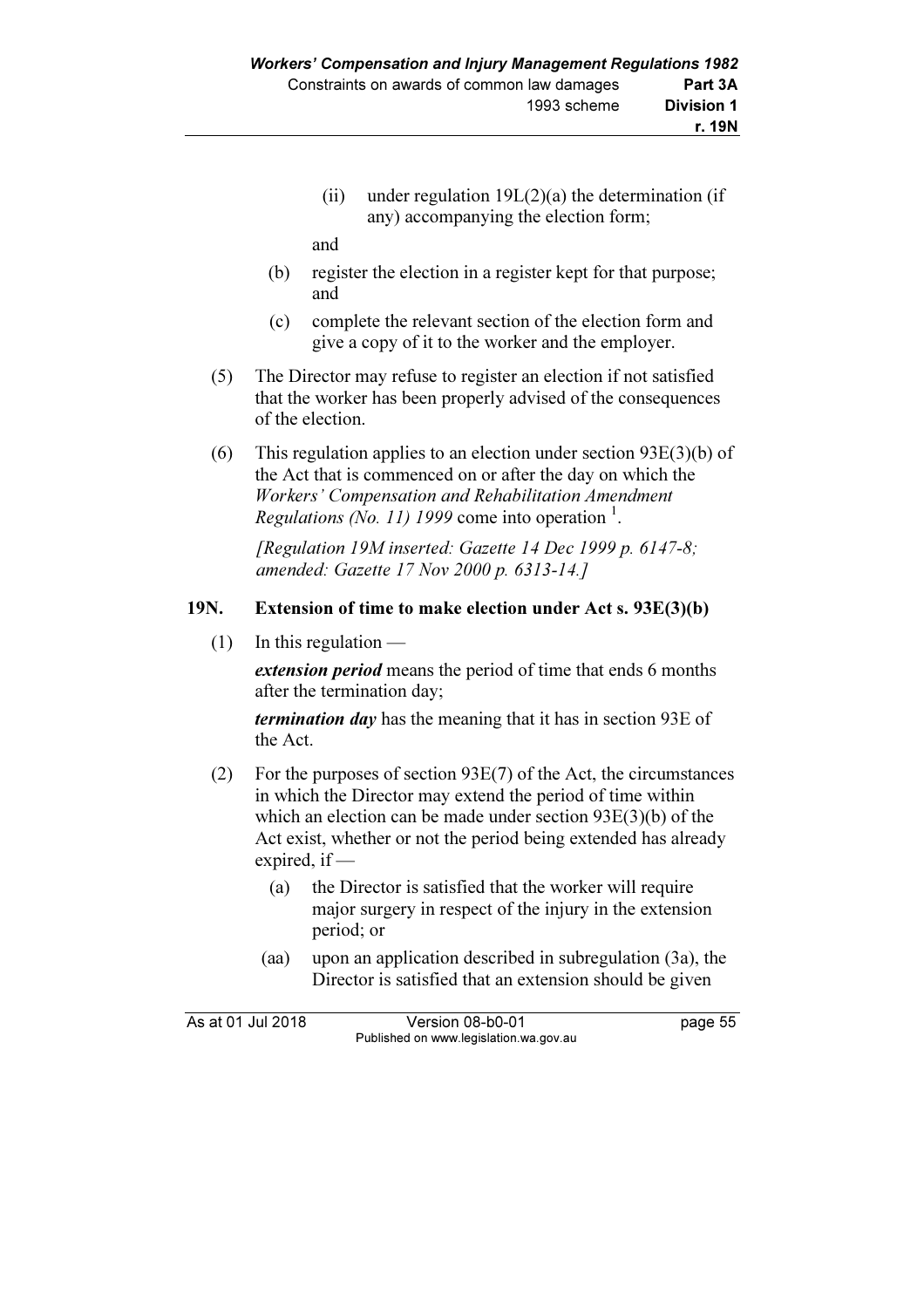| <b>Workers' Compensation and Injury Management Regulations 1982</b> |                                             |  |
|---------------------------------------------------------------------|---------------------------------------------|--|
| Part 3A                                                             | Constraints on awards of common law damages |  |
| Division 1                                                          | 1993 scheme                                 |  |
| r. 19N                                                              |                                             |  |

for a period ending not more than 8 weeks after the termination day to give time for a specialist in a relevant field of medicine to prepare a report, based on treatment or medical investigation of the worker, as to whether the worker will require major surgery in respect of the injury in the extension period; or

- (b) no extension has been given under paragraph (aa) and the Director is satisfied that medical evidence that the worker will require major surgery in respect of the injury in the extension period has not been obtained from a medical practitioner who is a specialist in a relevant field of medicine despite all reasonably practicable steps having been taken by or on behalf of the worker to obtain that evidence; or
- (c) the Director is satisfied that a medical panel under section 36 of the Act has determined that the worker's injury is of a kind mentioned in section 33 or 34 of the Act.
- (3) An application for an extension of time under subregulation  $(2)(a)$  is to be —
	- (a) made in the form of Form 26 in Appendix I; and
	- (b) accompanied by medical evidence from a medical practitioner who is a specialist in a relevant field of medicine; and
	- (c) lodged with the Director at least 21 days before
		- (i) the termination day; or
		- (ii) if an extension of time has been granted under subregulation  $(2)(aa)$  or  $(b)$ , the last day of the period as extended.
- (3a) An application for an extension of time under subregulation (2)(aa) to give time for the preparation of a specialist's report, based on treatment or medical investigation of the worker, is to be —
	- (a) made in the form of Form 28 in Appendix I; and

| page 56 | Version 08-b0-01                       | As at 01 Jul 2018 |
|---------|----------------------------------------|-------------------|
|         | Published on www.legislation.wa.gov.au |                   |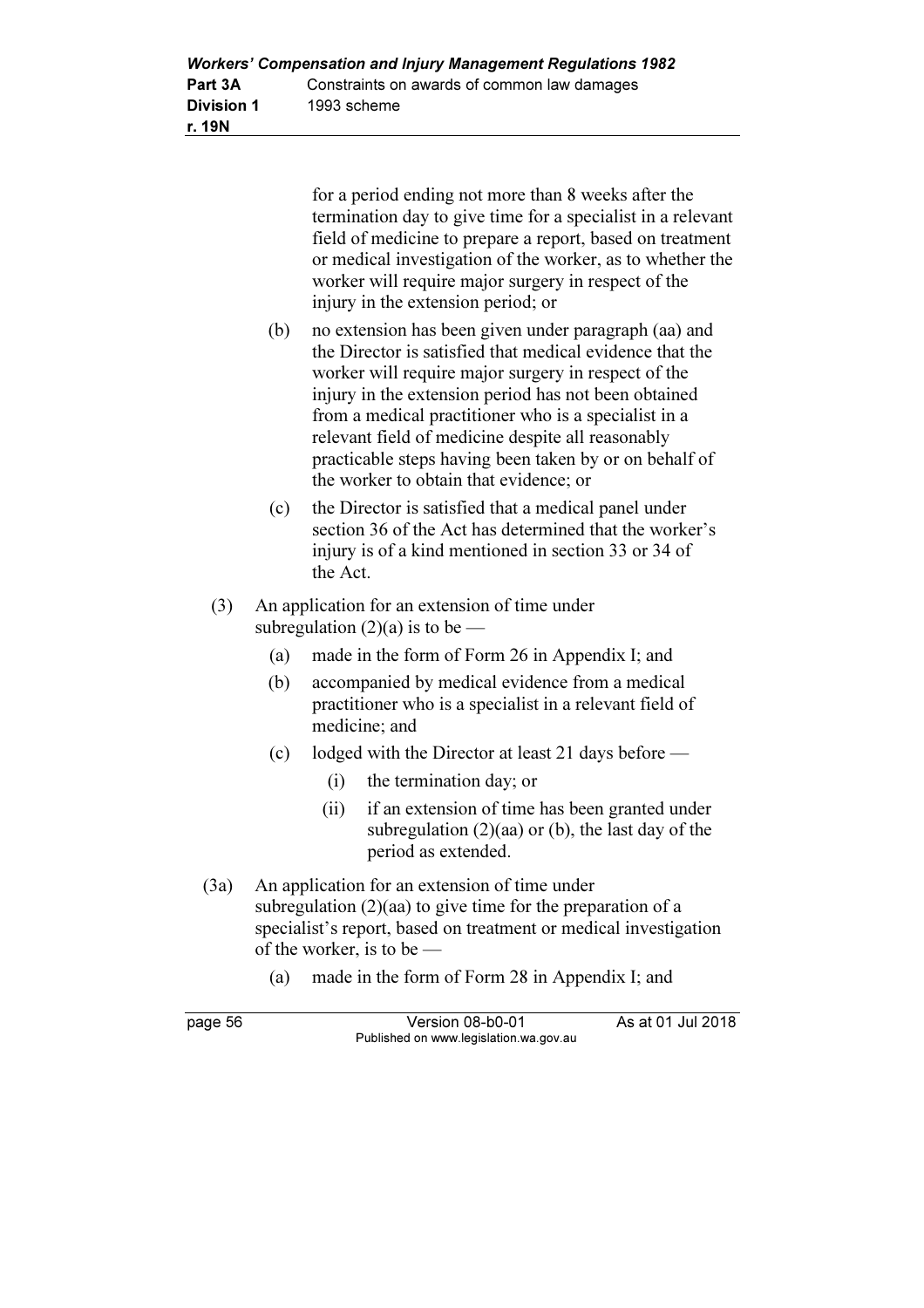- (b) accompanied by medical evidence from a specialist in a relevant field of medicine indicating that —
	- (i) a report could not be satisfactorily prepared without the treatment or investigation having been carried out; and
	- (ii) the extension sought is needed to give sufficient time for the preparation of the report;
	- and
- (c) lodged with the Director at least 21 days before the termination day.
- (4) An application for an extension of time under subregulation  $(2)(b)$  is to be  $-$ 
	- (a) made in the form of Form 27 in Appendix I; and
	- (b) accompanied by such evidence, in addition to that provided in the Form 27, as may be requested by the Director about —
		- (i) the requirement for the worker to have the surgery mentioned in subregulation  $(2)(b)$ ; or
		- (ii) the action taken by or on behalf of the worker to obtain the medical evidence mentioned in subregulation  $(2)(b)$ ;

and

- (c) lodged with the Director at least 21 days before the termination day.
- (5) An application for an extension of time under subregulation  $(2)(c)$  is to be —
	- (a) made in the form of Form 26 in Appendix I; and
	- (b) accompanied by evidence of the medical panel's determination; and
	- (c) lodged with the Director at least 21 days before
		- (i) the termination day; or

As at 01 Jul 2018 Version 08-b0-01 page 57 Published on www.legislation.wa.gov.au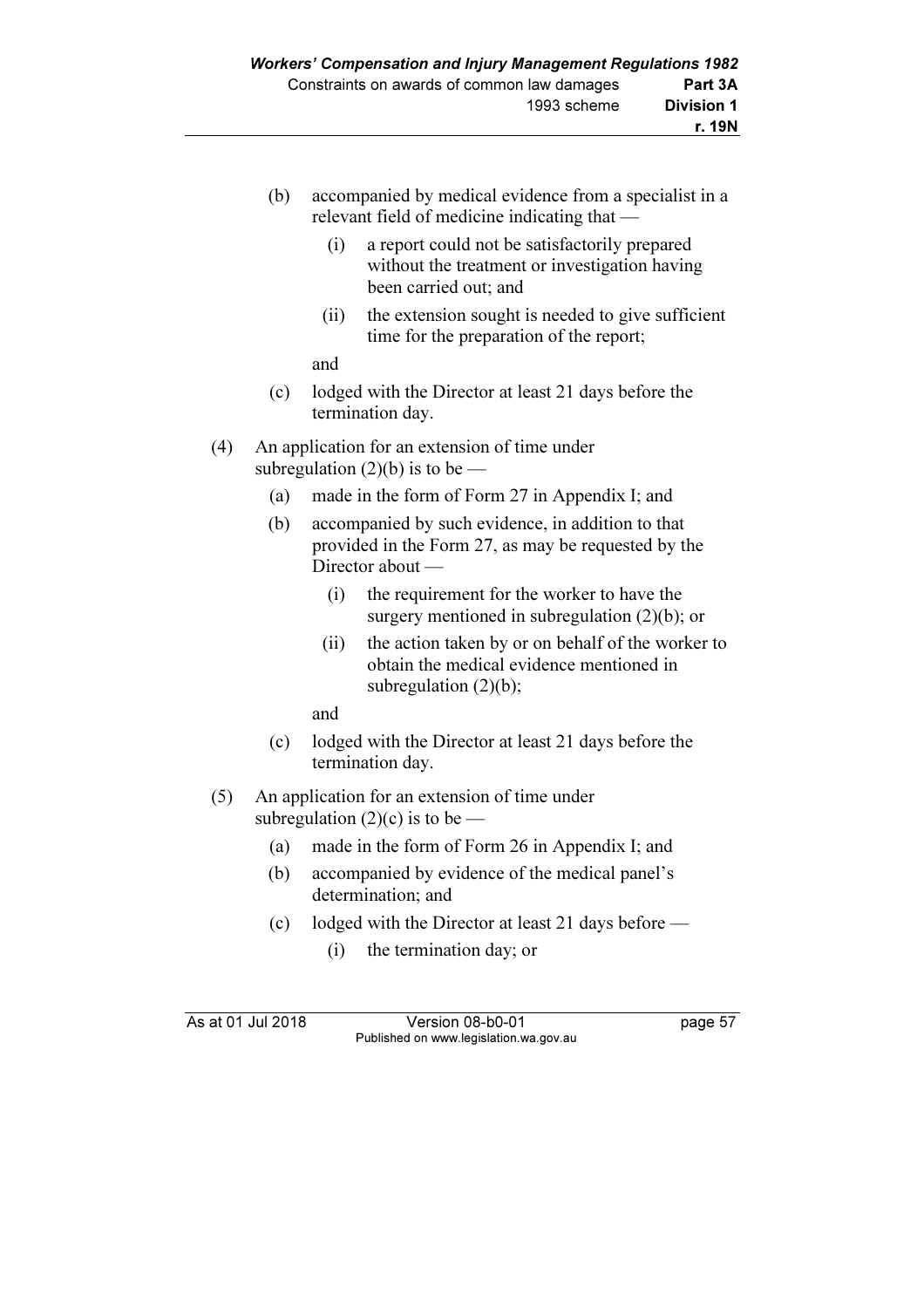| if an extension of time has been granted under      |
|-----------------------------------------------------|
| subregulation $(2)(aa)$ or (b), the last day of the |
| period as extended.                                 |

- (6) Within 14 days of receiving the application the Director is to  $-$ 
	- (a) decide whether to extend the period within which the election can be made; and
	- (b) set the extension period in accordance with section 93E(7); and
	- (c) complete the relevant section of the application form and give a copy of it to the worker and the employer.

[Regulation 19N inserted: Gazette 14 Dec 1999 p.  $6149-50$ ; amended: Gazette 17 Nov 2000 p. 6314-16; 28 Oct 2005 p. 4911.]

### 19O. Application for compensation

 An application for compensation under section 93E(11) of the Act is to be made and dealt with in accordance with the Workers' Compensation and Injury Management Conciliation Rules 2011 or the Workers' Compensation and Injury Management Arbitration Rules 2011, as relevant, as if it were an application in respect of a dispute as to the amount of compensation.

 [Regulation 19O inserted: Gazette 15 Oct 1999 p. 4892; amended: Gazette 28 Oct 2005 p. 4886; 18 Nov 2011 p. 4823.]

### 19P. Notification to workers about elections as to common law damages

- (1) The employer of a worker who has an unfinalised claim for compensation under the Act is to give the worker written notice, in a form approved by the chief executive officer, of —
	- (a) the requirement under section 93E(3)(b) of the Act for the worker to elect to retain the right to seek damages; and
	- (b) the date by which the election is to be made.

page 58 Version 08-b0-01 As at 01 Jul 2018 Published on www.legislation.wa.gov.au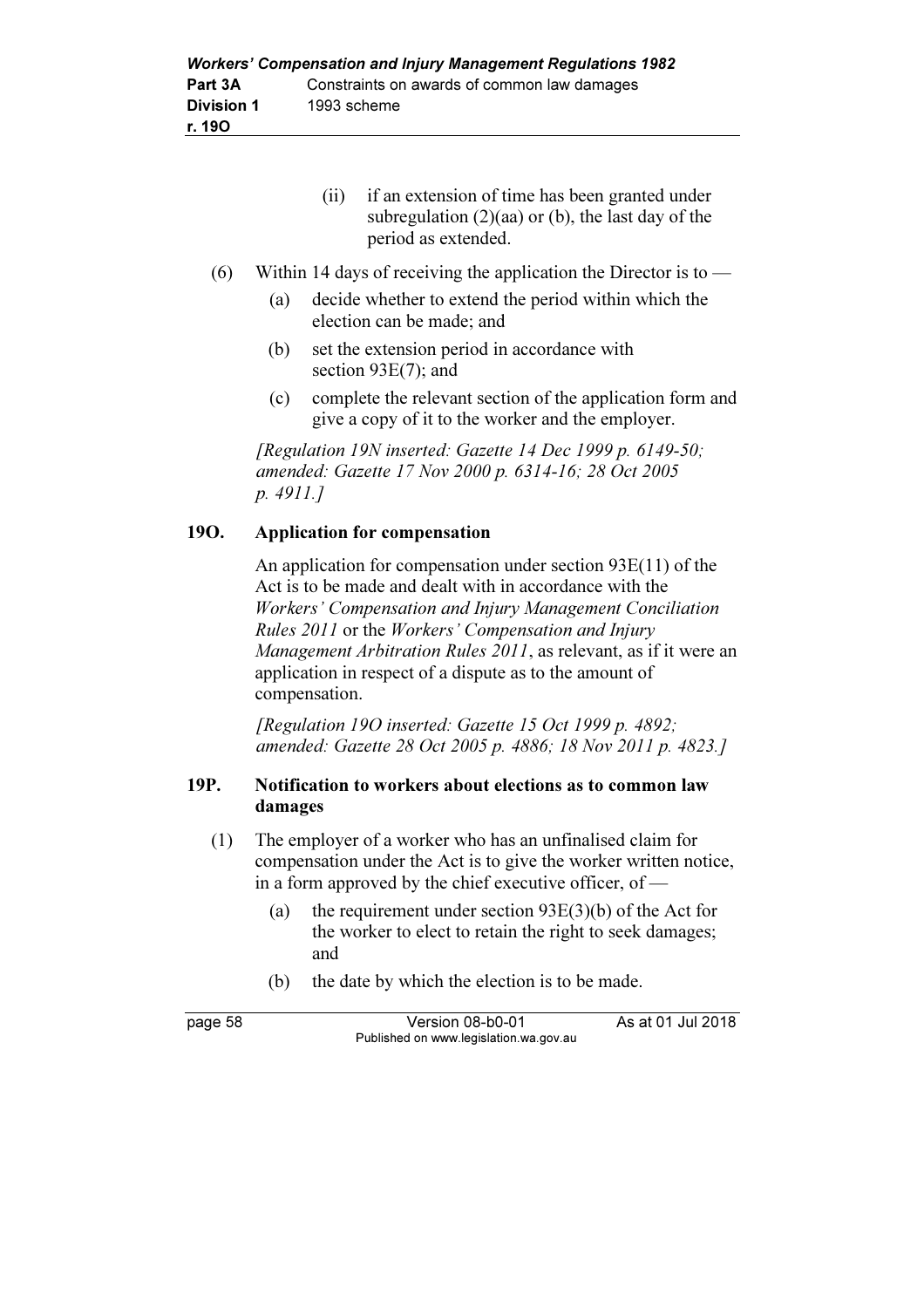- (2) The employer is to give the notice mentioned in subregulation  $(1)$  —
	- (a) if a dispute resolution authority orders that weekly payments of compensation are to commence, within 7 days of the day of the order; or
	- (b) in any other case, 3 and 5 months from the day on which weekly payments commenced.
- (3) An employer's obligation under this regulation to give a worker notice is fulfilled if the notice is given, within the time required, by an insurer with which the employer has a policy indemnifying the employer against liability to pay the compensation claimed.

 [Regulation 19P inserted: Gazette 14 Dec 1999 p. 6150-1; amended: Gazette 17 Nov 2000 p. 6316-17; 21 Jan 2005 p. 276; 28 Oct 2005 p. 4886.]

## Division 2 — 2004 scheme

[Heading inserted: Gazette 28 Oct 2005 p. 4887.]

### 20. Recording agreement

- $(1)$  If
	- (a) the worker and the employer agree
		- (i) that the worker's degree of permanent whole of person impairment is at least 15%; and
		- (ii) as to whether or not the worker's degree of permanent whole of person impairment is at least 25%;

and

 (b) the worker, in writing, requests the Director to record the agreement,

 the Director is required to record the agreement in a register kept for the purpose unless an agreement or assessment as to the

As at 01 Jul 2018 Version 08-b0-01 page 59 Published on www.legislation.wa.gov.au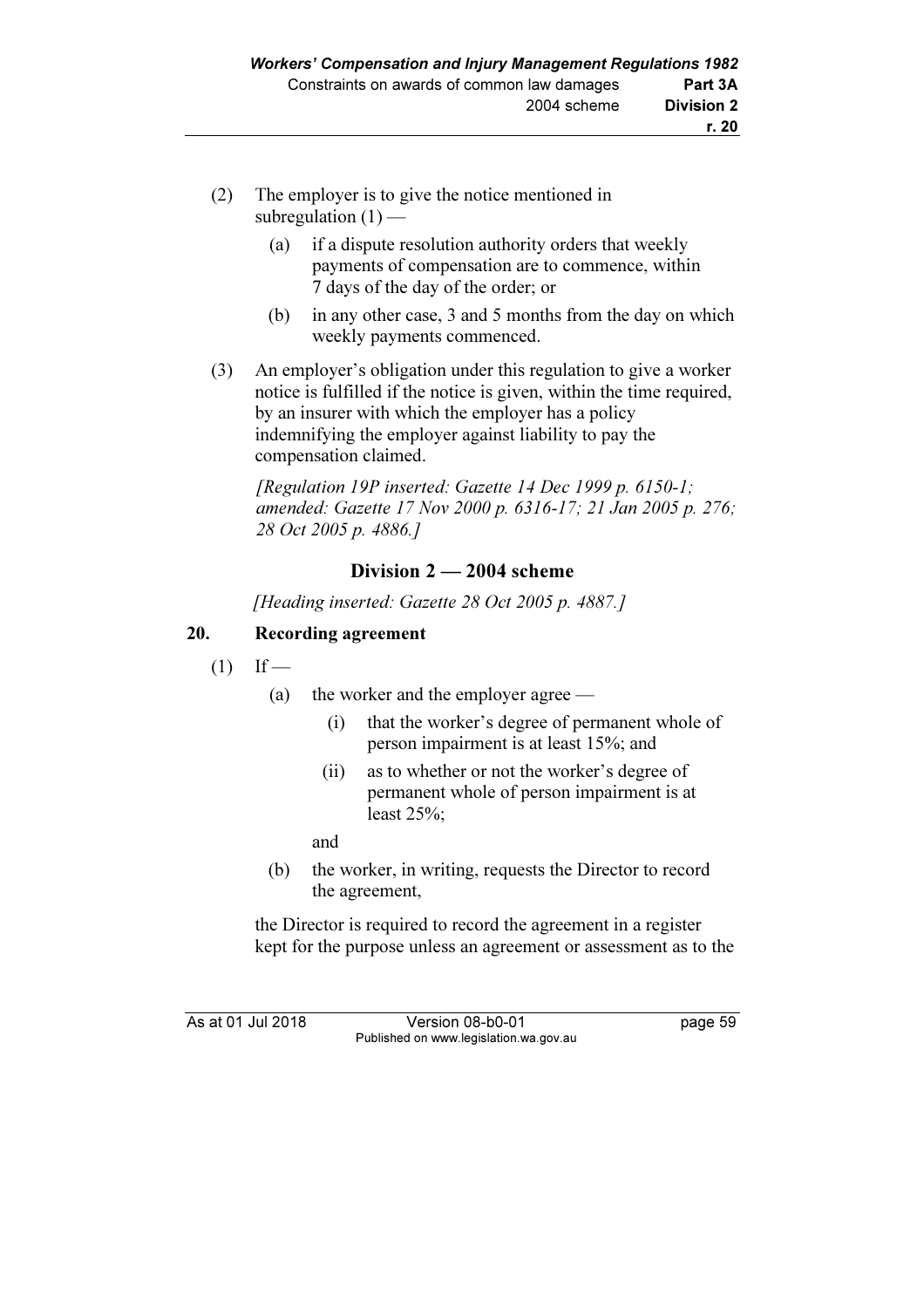worker's degree of permanent whole of person impairment has already been recorded under this regulation or regulation 21.

- (2) The request under subregulation (1)(b) for the Director to record the agreement has to include —
	- (a) the worker's name and any other details necessary to identify the worker; and
	- (b) details sufficient to enable the worker to be contacted; and
	- (c) the worker's date of birth; and
	- (d) the date on which the injury occurred and a description of the injury; and
	- (e) if a claim for compensation under the Act for the injury has been made, the date on which the worker's claim was made and sufficient other details to identify the claim (including any claim number that may have been given to the claim); and
	- (f) the employer's name and any other details necessary to identify the employer; and
	- (g) details sufficient to enable the employer to be contacted; and
	- (h) the name of the insurer, if any.
- (3) The Director's record in the register is to be in the form of Form 32 in Appendix I, and the Director is required to give a copy of the record to each of the worker and the employer.

[Regulation 20 inserted: Gazette 28 Oct 2005 p. 4887-8.]

### 21. Recording assessment

- $(1)$  If
	- (a) the worker's degree of permanent whole of person impairment has been assessed to be a percentage that is not less than 15%; and

page 60 **Version 08-b0-01** As at 01 Jul 2018 Published on www.legislation.wa.gov.au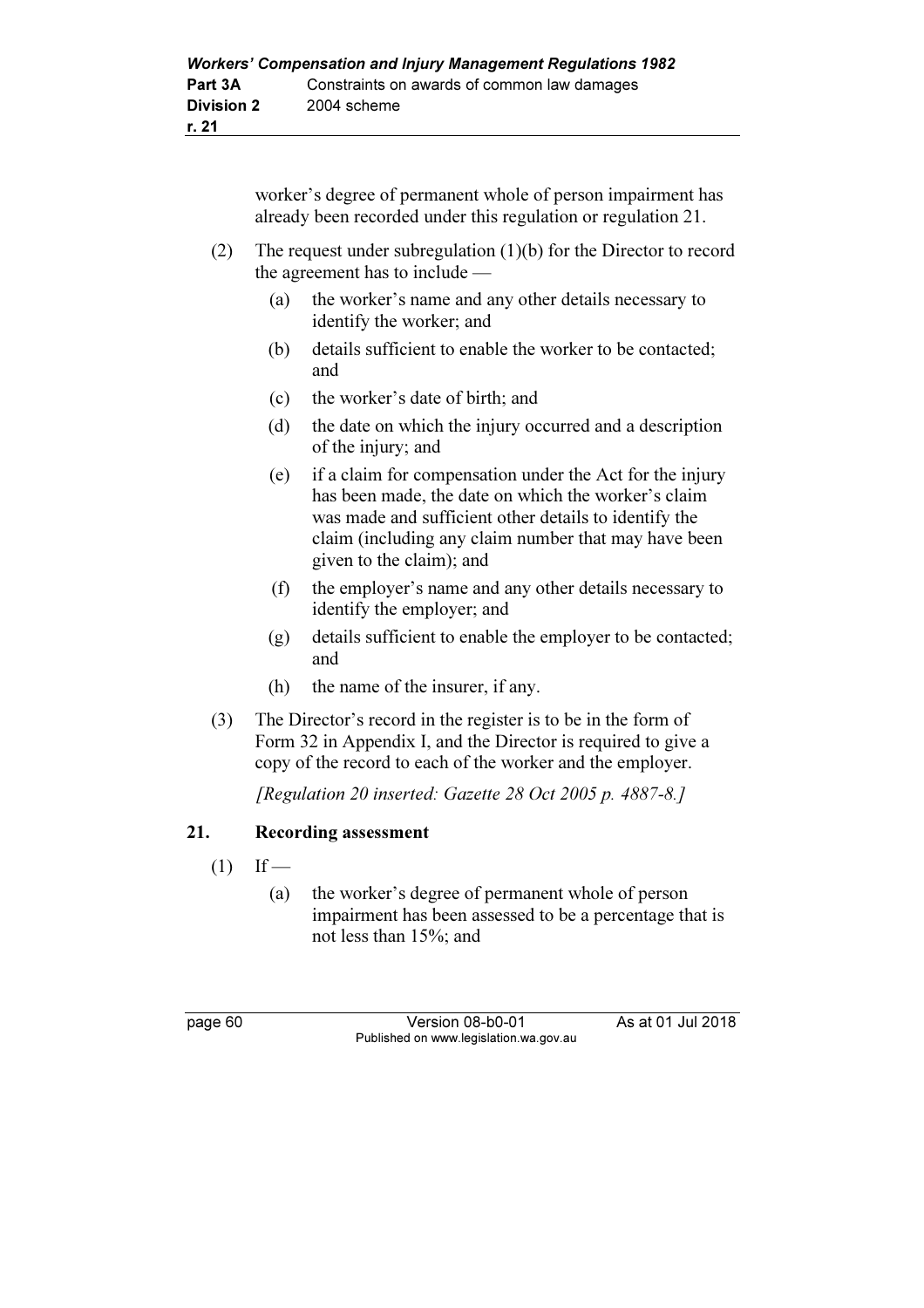- (b) the Director has been given
	- (i) a copy of the certificate given to the worker under section 146H(1)(b) of the Act; and
	- (ii) if the assessment involves a special evaluation as defined in section 146C(4) of the Act, a copy of the certificate referred to in section 93N(1) of the Act on the basis of which the special evaluation was requested;

and

 (c) the worker, in writing, requests the Director to record the assessment,

 the Director is required to record the assessment in a register kept for the purpose unless an agreement or assessment as to the worker's degree of permanent whole of person impairment has already been recorded under regulation 20 or this regulation.

 (2) The Director's record in the register is to be in the form of Form 33 in Appendix I, and the Director is required to give a copy of the record to each of the worker and the employer.

[Regulation 21 inserted: Gazette 28 Oct 2005 p. 4888-9.]

### 22. Electing to retain right to seek damages

- (1) An election under section  $93K(4)(a)$  of the Act is made by completing an election form in the form of Form 34 in Appendix I and lodging it with the Director.
- (2) Unless under subregulation (3) the Director refuses to register the election, the Director is to —
	- (a) register the election in a register kept for that purpose on the day on which the Director receives the election form; and
	- (b) complete the relevant section of the election form and give a copy of it to the worker and the employer.

As at 01 Jul 2018 Version 08-b0-01 page 61 Published on www.legislation.wa.gov.au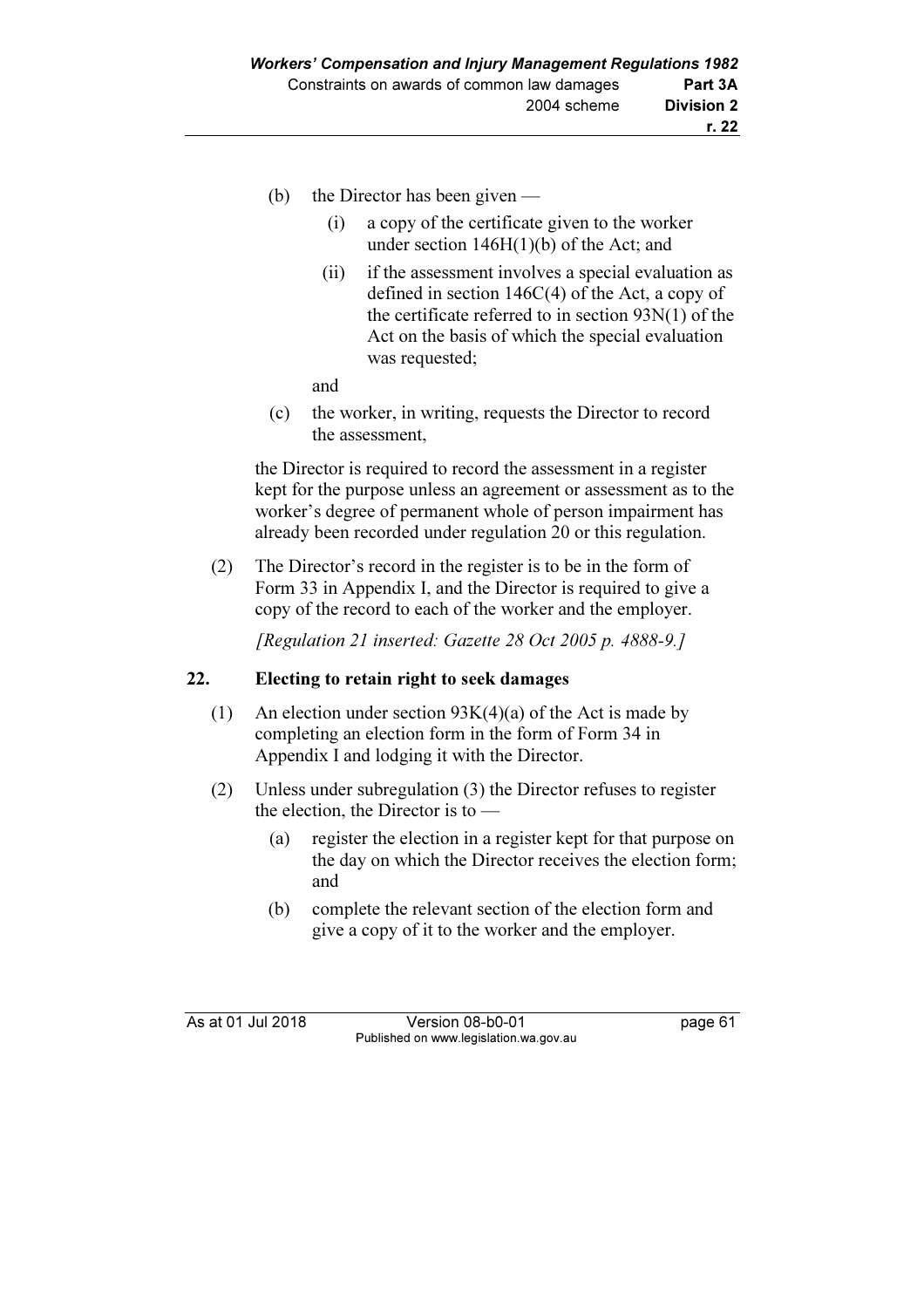(3) The Director may refuse to register the election if not satisfied that the worker has been properly advised of the consequences of the election.

[Regulation 22 inserted: Gazette 28 Oct 2005 p. 4889.]

### 23. Extending termination day

- (1) A worker may apply for the Director to extend the termination day under section 93M of the Act.
- (2) The application is made by
	- (a) lodging with the Director a completed application form in the form of Form 35 in Appendix I; and
	- (b) providing to the Director, with the application form, anything that this regulation requires to be provided with the application form.
- (3) If the application is made in the circumstances described in section  $93M(4)(a)$  of the Act —
	- (a) when the application form is lodged, the Director has to be provided with —
		- (i) a copy of the approved medical specialist's certificate certifying that the worker's condition has not stabilised to the extent required for a normal evaluation of the worker's degree of permanent whole of person impairment to be made in accordance with the WorkCover Guides as described in sections 146A and 146C of the Act; and
		- (ii) a copy of the approved medical specialist's recommendation of a day until which the termination day be extended; and
		- (iii) a copy of the approved medical specialist's report under section 146H(2)(c) of the Act;

and

page 62 Version 08-b0-01 As at 01 Jul 2018 Published on www.legislation.wa.gov.au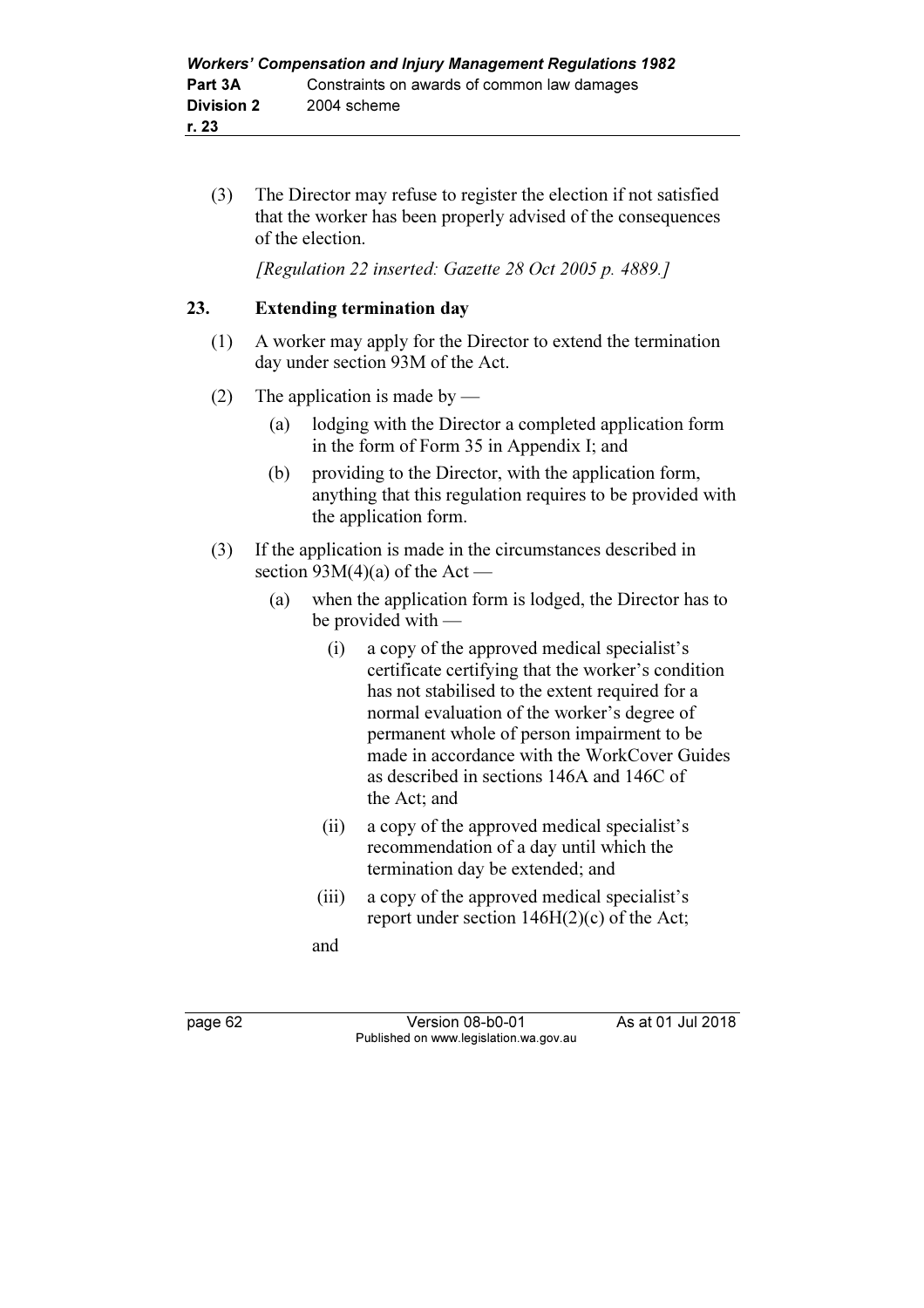- (b) the Director may, within the limits imposed by the Act, extend the termination day until a day that the Director, having regard to the approved medical specialist's recommendation, considers will give the worker a reasonable opportunity to make an election under section  $93K(4)(a)$  of the Act.
- (4) If the application is made in the circumstances described in section 93M(4)(b) of the Act, the Director cannot extend the termination day to a day that is more than 6 months after the day on which the Director gives the extension.
- (5) If the application is made in the circumstances described in section  $93M(4)(c)$  of the Act —
	- (a) when the application form is lodged
		- (i) if the worker has, in writing, requested an assessment of the worker's degree of permanent whole of person impairment, the Director has to be provided with a copy of the worker's request; and
		- (ii) if the approved medical specialist has notified the worker, in writing, that more time is or was required to give the worker the documents required by section 146H of the Act than the time described in section 93O(1)(d) of the Act, the Director has to be provided with a copy of the notification;
		- and
	- (b) the Director may, within the limits imposed by the Act, extend the termination day until a day that the Director, having regard to the further time needed by the approved medical specialist, considers will give the worker a reasonable opportunity to make an election under section  $93K(4)(a)$  of the Act.

As at 01 Jul 2018 Version 08-b0-01 page 63 Published on www.legislation.wa.gov.au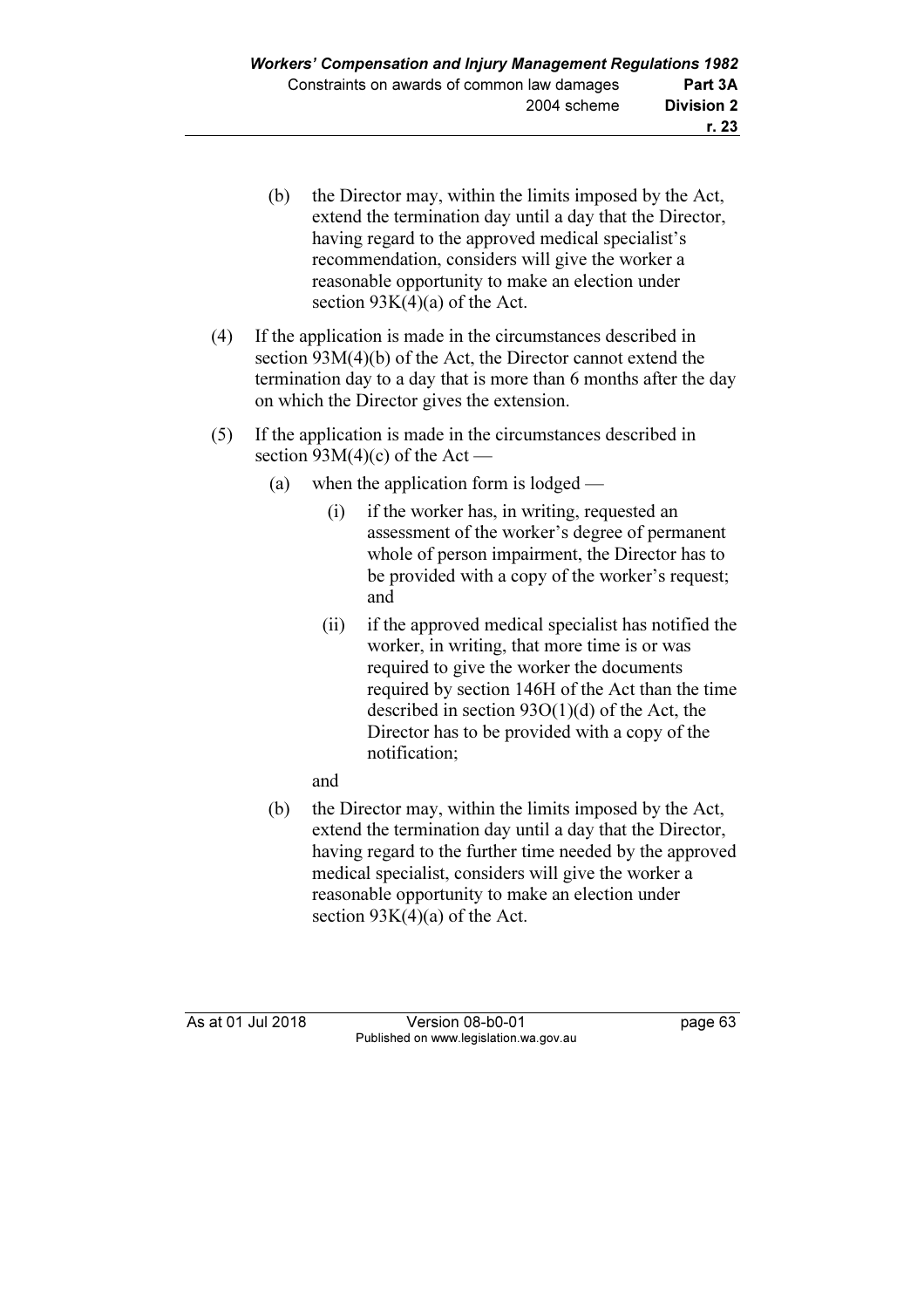- (6) If the application is made in the circumstances described in section  $93M(4)(d)(i)$  or (ii) of the Act —
	- (a) when the application form is lodged
		- (i) the Director has to be provided with a copy of the worker's request for an assessment of the worker's degree of permanent whole of person impairment; and
		- (ii) if the approved medical specialist has notified the worker, in writing, that it would be impracticable to give the worker the documents required by section 146H of the Act at least 7 days before the termination day, the Director has to be provided with a copy of the notification;

and

 (b) the Director may, within the limits imposed by the Act, extend the termination day until a day that the Director considers will give the worker a reasonable opportunity to make an election under section 93K(4)(a) of the Act.

[Regulation 23 inserted: Gazette 28 Oct 2005 p. 4889-92.]

### 24. Expected time for approved medical specialist to give assessment documents

 An approved medical specialist can reasonably be expected to take 6 weeks, after a worker requests an assessment of the worker's degree of permanent whole of person impairment, to give the worker the documents that the approved medical specialist is required by section 146H of the Act to give the worker.

[Regulation 24 inserted: Gazette 28 Oct 2005 p. 4892.]

### 25. Employer's obligation to notify worker

 The notice that an employer is required by section 93O(1) of the Act to give to a worker has to be given by sending the worker a document in the form of Form 36 in Appendix I.

[Regulation 25 inserted: Gazette 28 Oct 2005 p. 4893.]

page 64 Version 08-b0-01 As at 01 Jul 2018 Published on www.legislation.wa.gov.au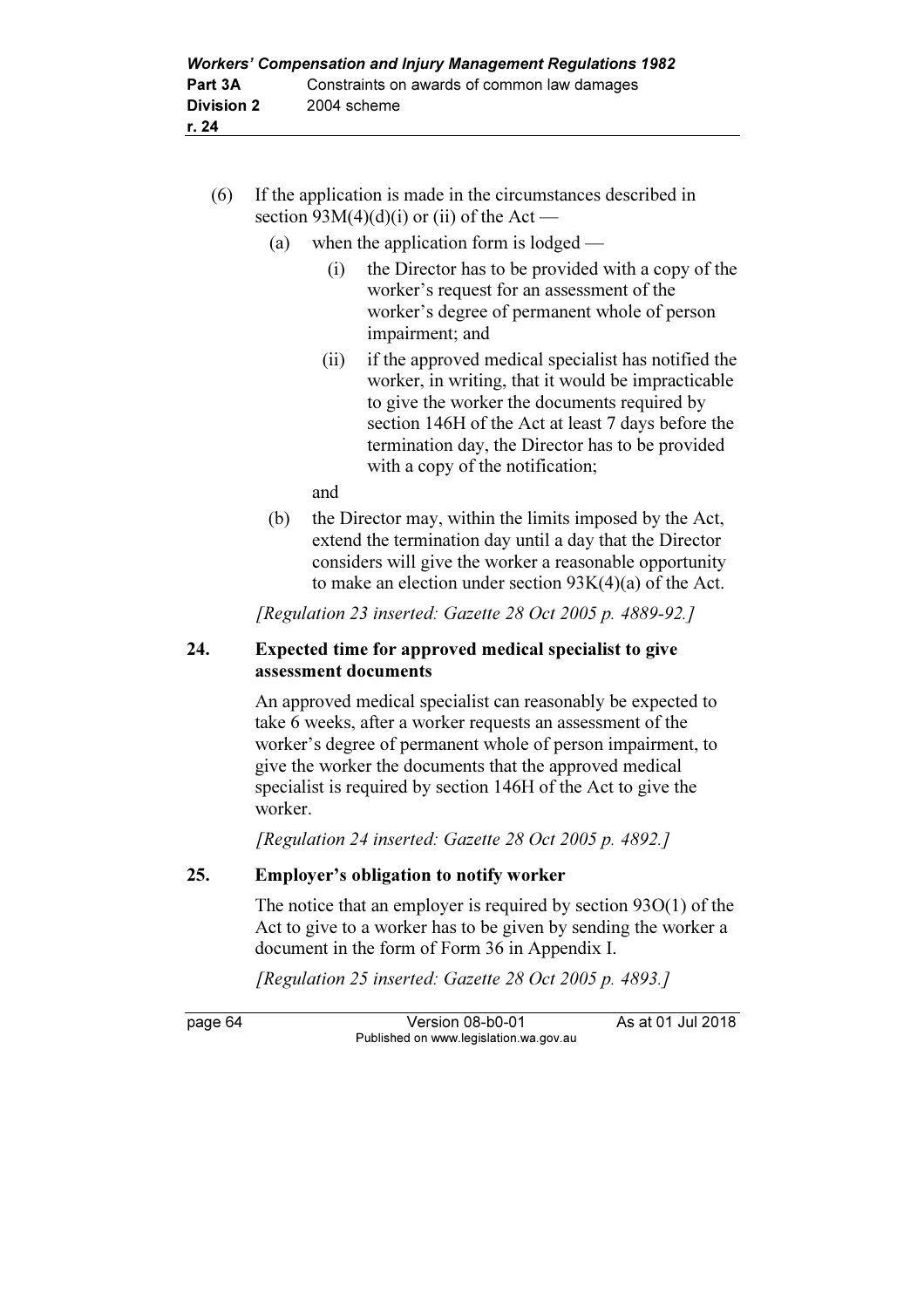# Part 4 — Registered agents

[Heading inserted: Gazette 28 Oct 2005 p. 4893.]

# Division 1 — Preliminary

[Heading inserted: Gazette 28 Oct 2005 p. 4893.]

# 26. Terms used

In this Part —

applicant means an applicant for registration;

code of conduct means the code of conduct set out in Appendix IV;

employer, in relation to an applicant or registered agent, other than a person in a class of persons prescribed under regulation  $27A(b)$  or (c), means the person or body —

- (a) by which the applicant or registered agent is employed or engaged; and
- (b) as an employee or officer of which the applicant proposes to act as a registered agent, or of which the registered agent acts as a registered agent;

fit and proper person, in relation to an applicant or registered agent, means a person who satisfies WorkCover WA that he or she —

- (a) by reason of qualification or experience or both, has sufficient knowledge of the workers' compensation jurisdiction to represent a party effectively; and
- (b) is of good character;

independent agent means a person in a class of persons prescribed under regulation 27A(c);

**registration** means registration under this Part as a registered agent.

[Regulation 26 inserted: Gazette 28 Oct 2005 p. 4893; amended: Gazette 9 Dec 2005 p. 5892.]

As at 01 Jul 2018 Version 08-b0-01 page 65 Published on www.legislation.wa.gov.au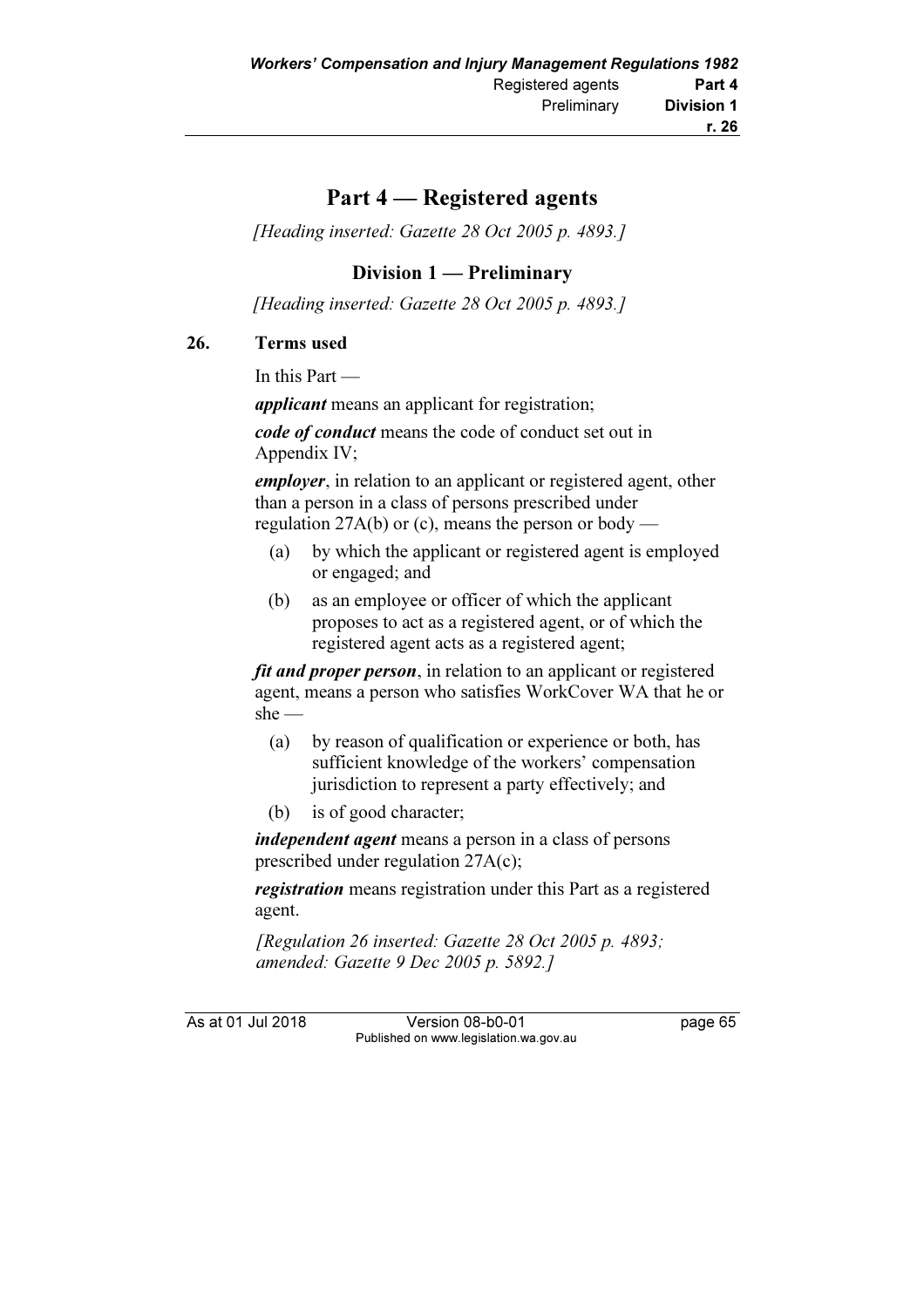# 27. Prescribed organisations (Act s. 277(1)(e))

 The following organisations are prescribed for the purposes of section  $277(1)(e)$  of the Act —

- (a) the Asbestos Diseases Advisory Service of Australia;
- (b) UnionsWA;
- (c) the Chamber of Commerce and Industry of Western Australia.

[Regulation 27 inserted: Gazette 9 Dec 2005 p. 5892.]

# 27A. Prescribed classes of persons  $(Act s. 277(1)(f))$

 The following classes of persons are prescribed for the purposes of section  $277(1)(f)$  of the Act –

- (a) persons employed or engaged by a person or body that is engaged to provide claims management services to a self-insurer;
- (b) persons engaged by a self-insurer to provide claims management services to the self-insurer;
- (c) persons to whom section 277 of the Act does not otherwise apply and who act, or propose to act, as independent agents in the Conciliation Service or the Arbitration Service.

[Regulation 27A inserted: Gazette 9 Dec 2005 p. 5892-3; amended: Gazette 18 Nov 2011 p. 4823.]

# Division 2 — Registration and renewal

[Heading inserted: Gazette 28 Oct 2005 p. 4894.]

# 28. Application for registration

 (1) An application for registration must be made to WorkCover WA in a form approved by WorkCover WA.

page 66 Version 08-b0-01 As at 01 Jul 2018 Published on www.legislation.wa.gov.au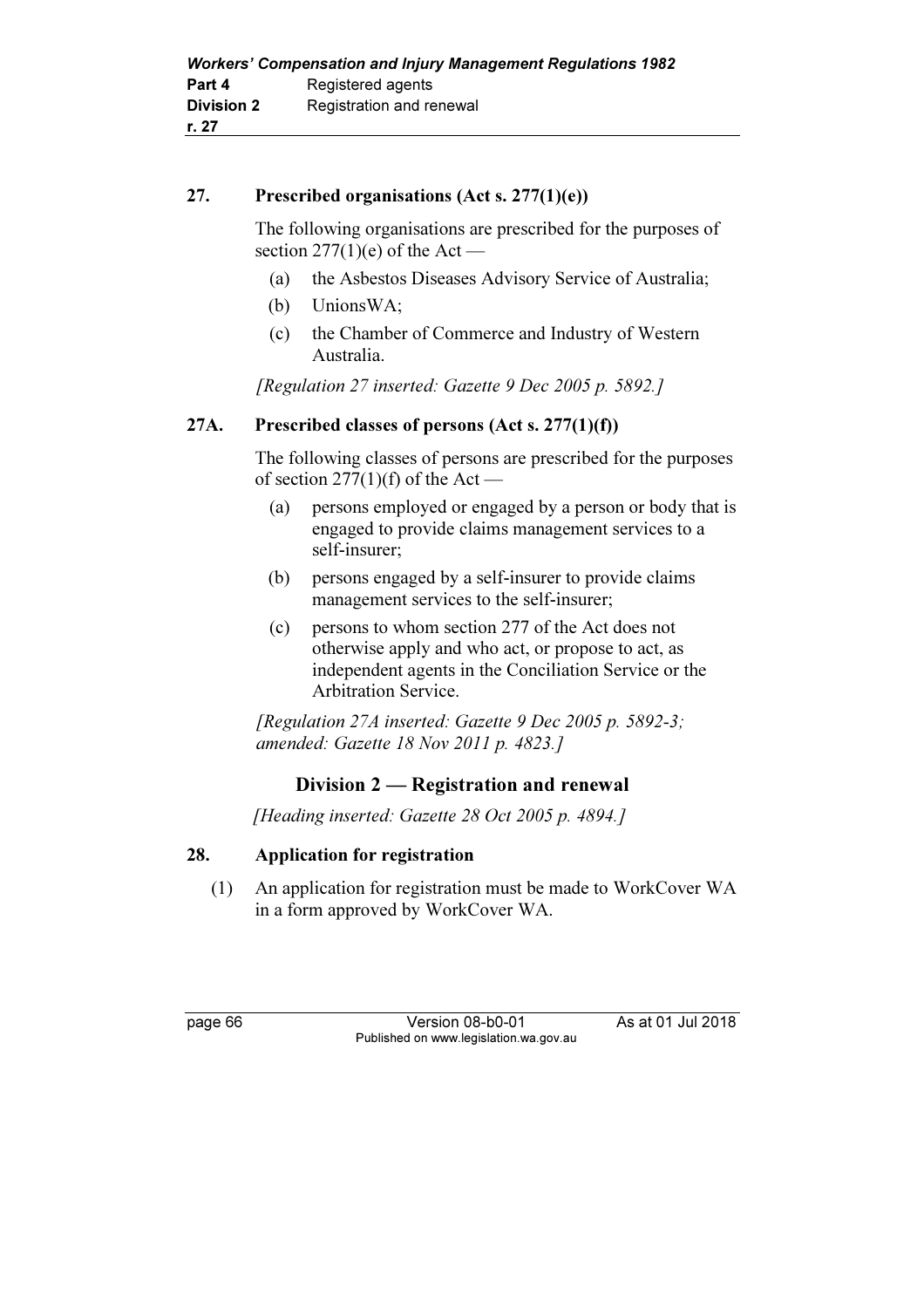- (2) Unless an application is made by a person in a class of persons prescribed under regulation 27A(b) or (c), it must include a nomination of the applicant signed by the applicant's employer.
- (2a) An application by an independent agent must be accompanied  $by -$ 
	- (a) a criminal record check in respect of the applicant issued not more than 3 months before the application is made;
	- (b) if the criminal record check shows details of a conviction, a statement detailing the grounds on which the applicant believes that, having regard to the conduct required under the code of conduct, the conviction is of a kind that does not relate to whether or not the applicant is a fit and proper person to be registered;
	- (c) a statement setting out the qualifications of the applicant, or any experience of the applicant, that demonstrates sufficient knowledge of the workers' compensation jurisdiction to enable the applicant to represent a party effectively;
	- (d) a statutory declaration verifying the particulars contained in the application and accompanying material.
- (2b) An application by a person in a class of persons prescribed under regulation  $27A(a)$  or (b) must be accompanied by  $-$ 
	- (a) a statement identifying the self-insurers to whom the agent, or the employer of the agent, is engaged to provide claims management services; and
	- (b) a statutory declaration verifying the particulars contained in the statement.
	- (3) The application must be accompanied by evidence satisfactory to WorkCover WA that —
		- (a) there is, or upon registration under this Part will be, in force with respect to the applicant a policy of professional indemnity insurance for not less than \$1 million for any one claim; or

As at 01 Jul 2018 Version 08-b0-01 page 67 Published on www.legislation.wa.gov.au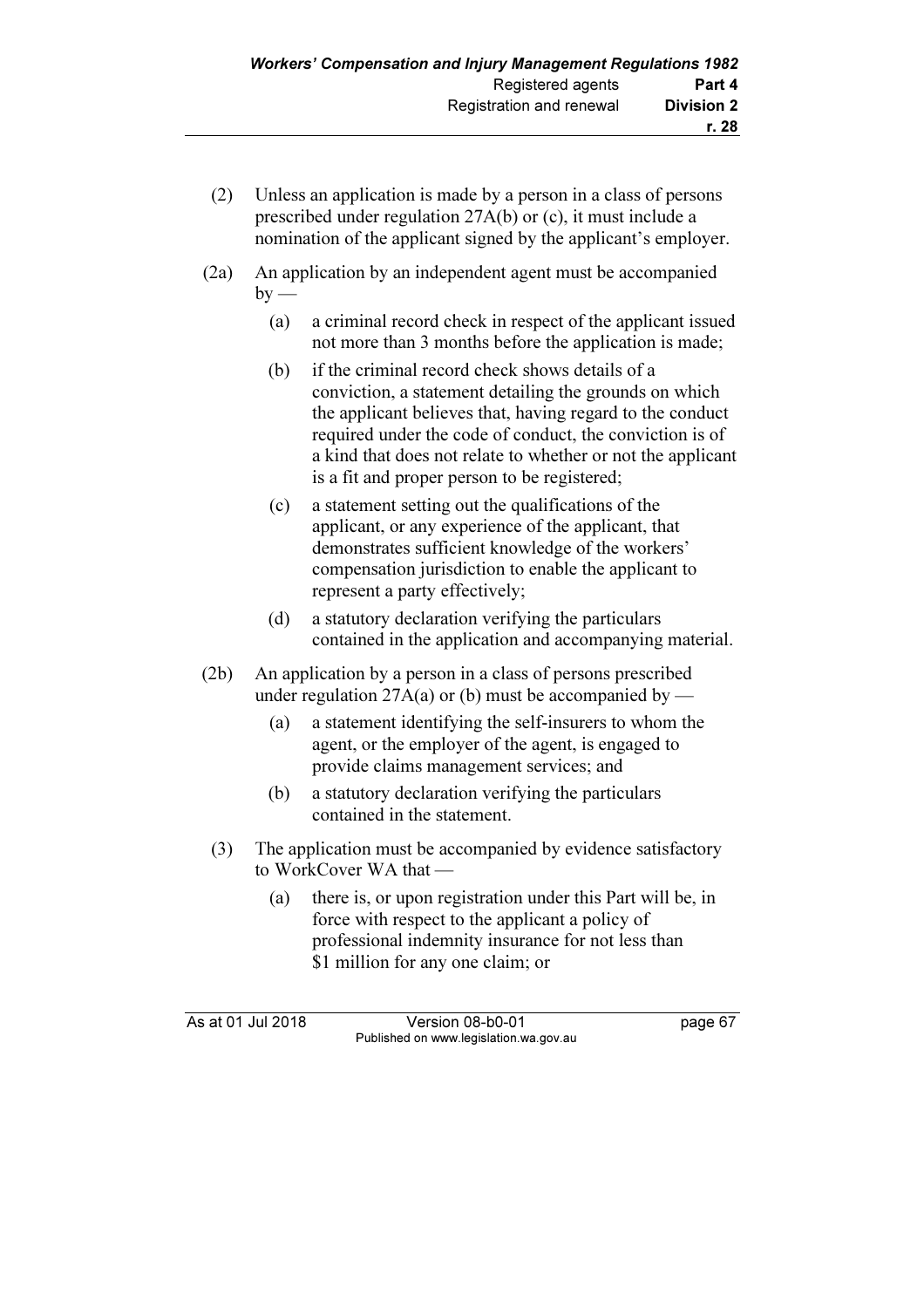- (b) within the meaning of subregulation (4), the applicant has sufficient material resources to provide professional indemnity.
- (4) A person has sufficient material resources to provide professional indemnity if —
	- (a) the person is nominated by an employer who
		- (i) maintains professional indemnity insurance for not less than \$1 million for any one claim; or
		- (ii) holds legal or equitable estates or interests of not less than \$1 million in real or personal property;

or

- (b) the person holds legal or equitable estates or interests of not less than \$1 million in real or personal property.
- (5) The applicant must provide WorkCover WA with any additional information or document that WorkCover WA may ask for.
- (6) In subregulation  $(2a)(a)$  —

criminal record check means a document issued by the Western Australian Police Service, Australian Federal Police or another body or agency approved by WorkCover WA that sets out the criminal convictions of an individual for offences under the law of Western Australia, the Commonwealth, another State or a Territory.

[Regulation 28 inserted: Gazette 28 Oct 2005 p. 4894-5; amended: Gazette 9 Dec 2005 p. 5893-4.]

# 29. Registration

- (1) WorkCover WA may refuse to register an applicant if
	- (a) the application is not duly made; or
	- (b) in the case of an application by an independent agent, the applicant is not a fit and proper person to be a registered agent.

page 68 Version 08-b0-01 As at 01 Jul 2018 Published on www.legislation.wa.gov.au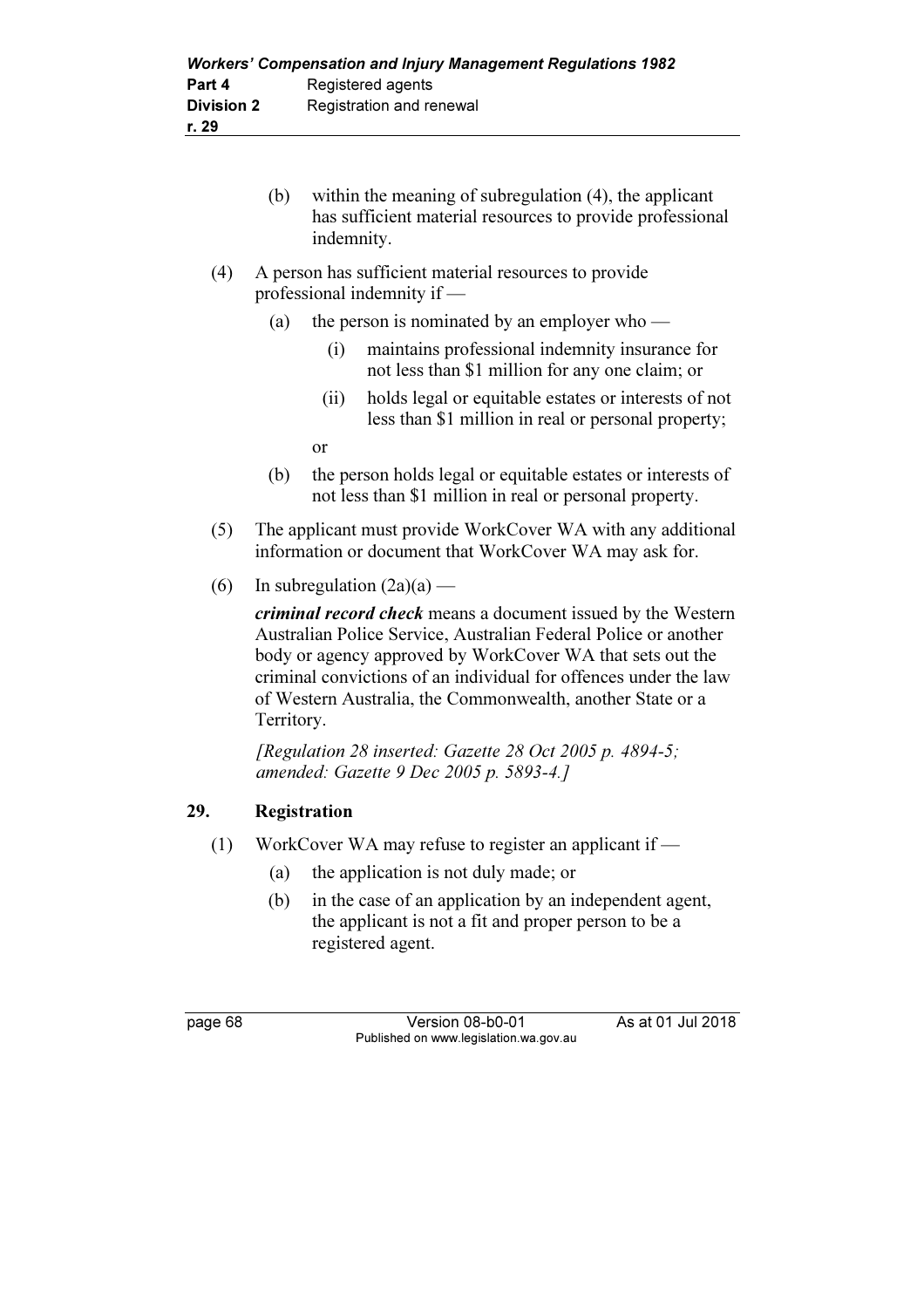- (2) WorkCover WA cannot refuse an application unless it has
	- (a) given the applicant written notice of the intention to refuse the application, and of the grounds for the proposed refusal; and
	- (b) allowed at least 21 days for the applicant to show cause why the application should not be refused.
- (3) In the case of a registered agent other than a person in a class of persons prescribed under regulation 27A(b) or (c), registration has effect to the extent that the person acts as a registered agent as an employee or officer of the employer that nominates the person in the application under regulation 28(2), and not otherwise.
- (4) In the case of a registered agent who is a person in a class of persons prescribed under regulation 27A(a) or (b), registration has effect to the extent that the person acts as a registered agent  $for -$ 
	- (a) a self-insurer identified in the agent's application under regulation 28(2b); or
	- (b) a self-insurer identified in a statement
		- (i) provided to WorkCover WA after registration by the agent; and
		- (ii) verified by statutory declaration of the agent; and
		- (iii) accepted by WorkCover WA.

[Regulation 29 inserted: Gazette 28 Oct 2005 p. 4895; amended: Gazette 9 Dec 2005 p. 5894-5.]

# 30. Indemnity and other conditions of registration

- (1) It is a condition of registration that the professional indemnity insurance or material resources of the registered agent referred to in regulation 28(3) must be maintained during the period of registration.
- (2) It is a condition of registration that the registered agent must comply with the code of conduct.

As at 01 Jul 2018 Version 08-b0-01 page 69 Published on www.legislation.wa.gov.au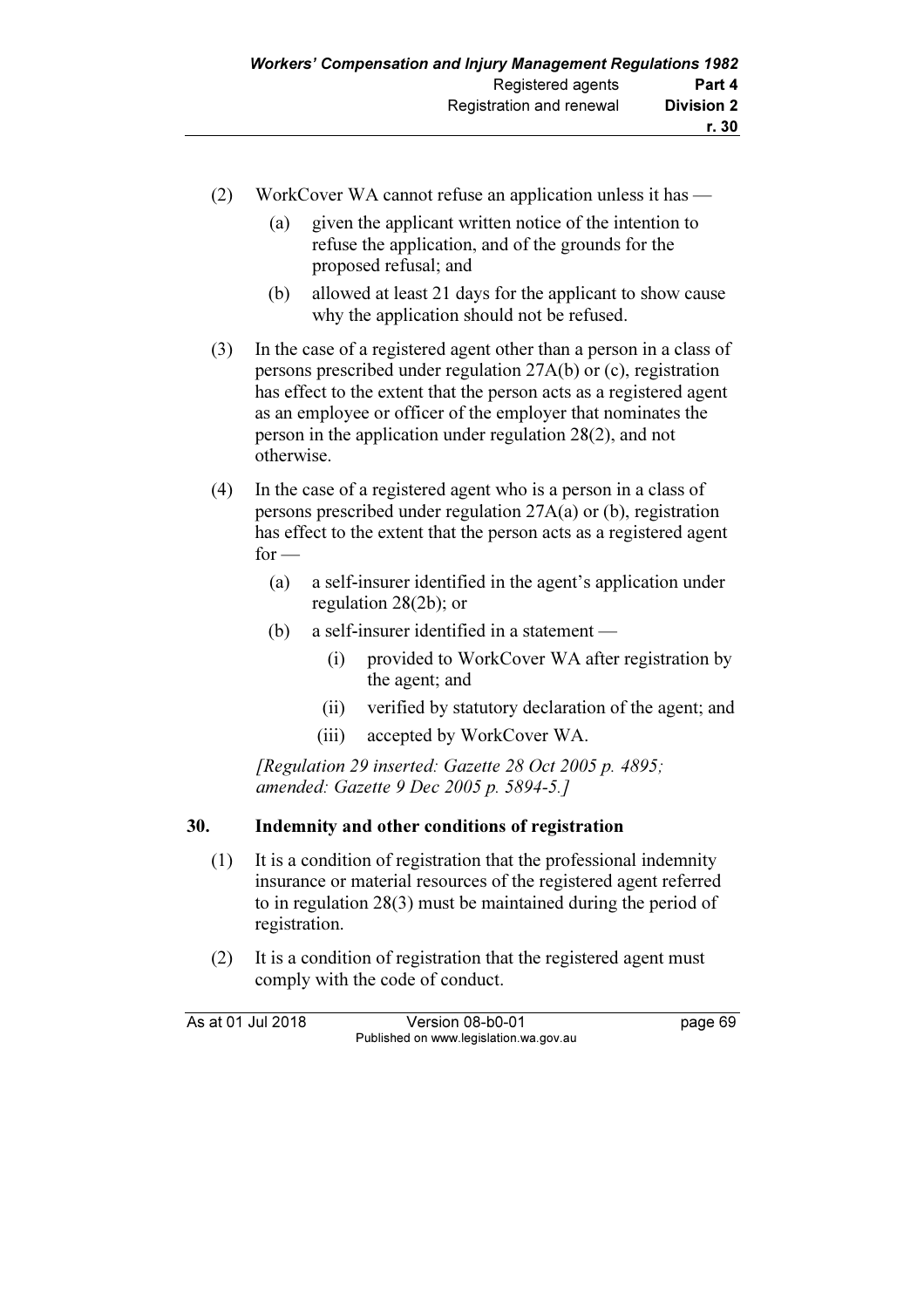- (3) In the case of a registered agent other than a person in a class of persons prescribed under regulation 27A(b) or (c), it is a condition of registration that the person will not act as a registered agent other than as an employee or officer of the employer who nominated the agent in the application for registration.
- (4) In the case of a registered agent who is a person in a class of persons prescribed under regulation 27A(a) or (b), it is a condition of registration that the person will not act as a registered agent other than for —
	- (a) a self-insurer identified in the agent's application under regulation 28(2b); or
	- (b) a self-insurer identified in a statement
		- (i) provided to WorkCover WA after registration by the agent; and
		- (ii) verified by statutory declaration of the agent; and
		- (iii) accepted by WorkCover WA.

[Regulation 30 inserted: Gazette  $28$  Oct  $2005$  p. 4895-6; amended: Gazette 9 Dec 2005 p. 5895.]

# 31. Duration of registration

- (1) Except as provided in subregulation (3), a registration has effect from the day it is granted and continues in force until the following 30 June.
- (2) An application for the renewal of registration may be made at any time before the registration expires and, except as provided in subregulation (3), any such renewal has effect for the period 1 July to 30 June.
- (3) If a registered agent is removed from the register under regulation 36, or has his or her registration suspended or cancelled under regulation 38 or 39, the registration or renewal has effect until that removal or suspension, as the case requires.

[Regulation 31 inserted: Gazette 28 Oct 2005 p. 4896.]

page 70 Version 08-b0-01 As at 01 Jul 2018 Published on www.legislation.wa.gov.au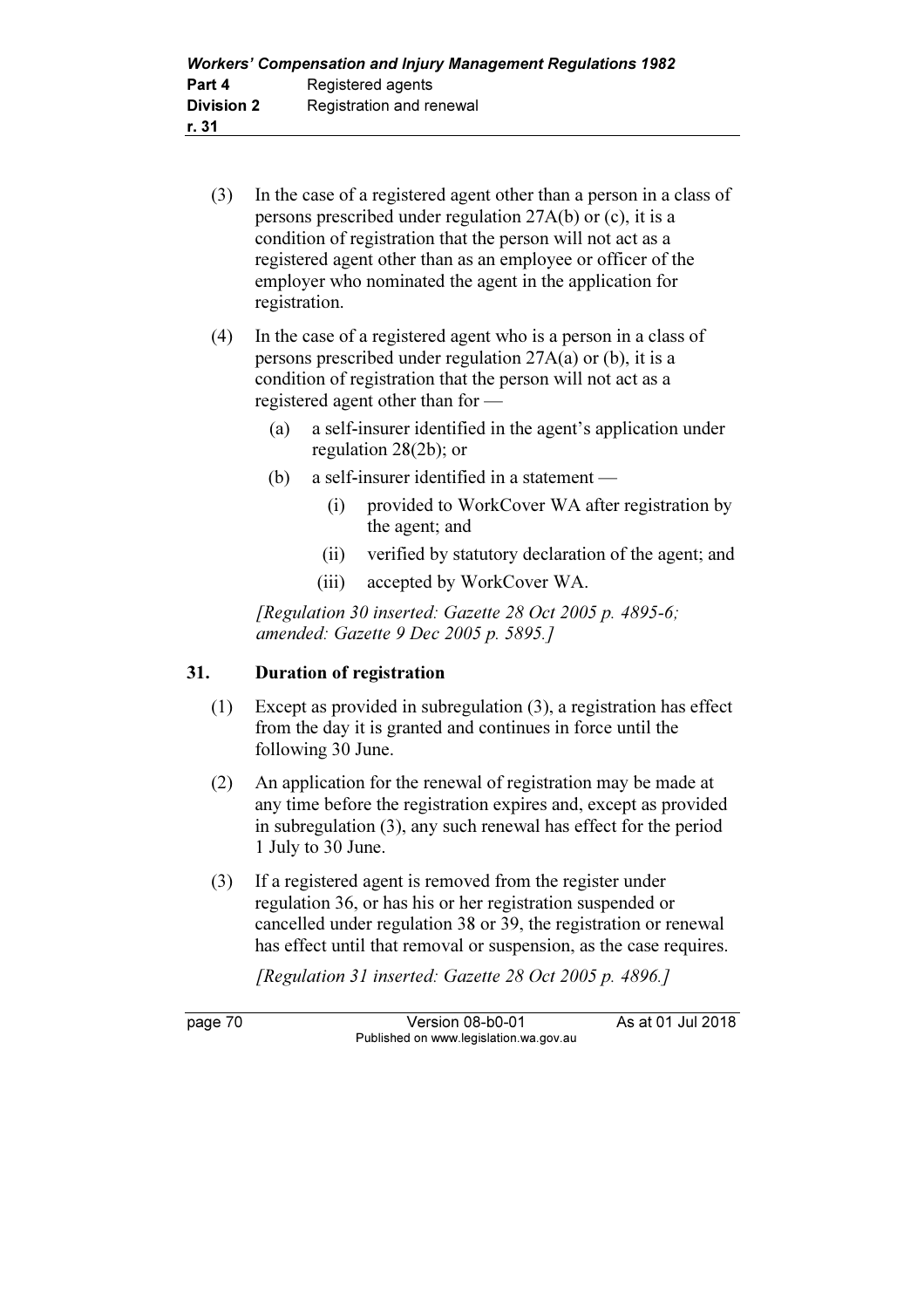# 32. Application for renewal of registration

- (1) An application for renewal of registration must be made in the same manner and form as an application for registration.
- (2) An application for renewal must be made not later than 28 days before the day on which the registration is due to expire.
- (3) WorkCover WA may shorten the period referred to in subregulation (2) and may do so either before or after the application is required to be made under that subregulation.
- (4) WorkCover WA may refuse to renew the registration if
	- (a) the application is not duly made; or
	- (b) in the case of an application by an independent agent, the applicant is not a fit and proper person to be a registered agent.
- (5) WorkCover WA cannot refuse to renew the registration unless it  $has$  —
	- (a) given the applicant written notice of the intention to refuse the application, and of the grounds for the proposed refusal; and
	- (b) allowed at least 21 days for the applicant to show cause why the application should not be refused.

[Regulation 32 inserted: Gazette 28 Oct 2005 p. 4896-7; amended: Gazette 9 Dec 2005 p. 5895-6.]

# 33. Certificate of registration

- (1) WorkCover WA must issue a person with a certificate of registration —
	- (a) on the registration of the person; and
	- (b) on the renewal of the person's registration.
- (2) The period for which the registration of the person has effect must be entered on the certificate.

As at 01 Jul 2018 Version 08-b0-01 page 71 Published on www.legislation.wa.gov.au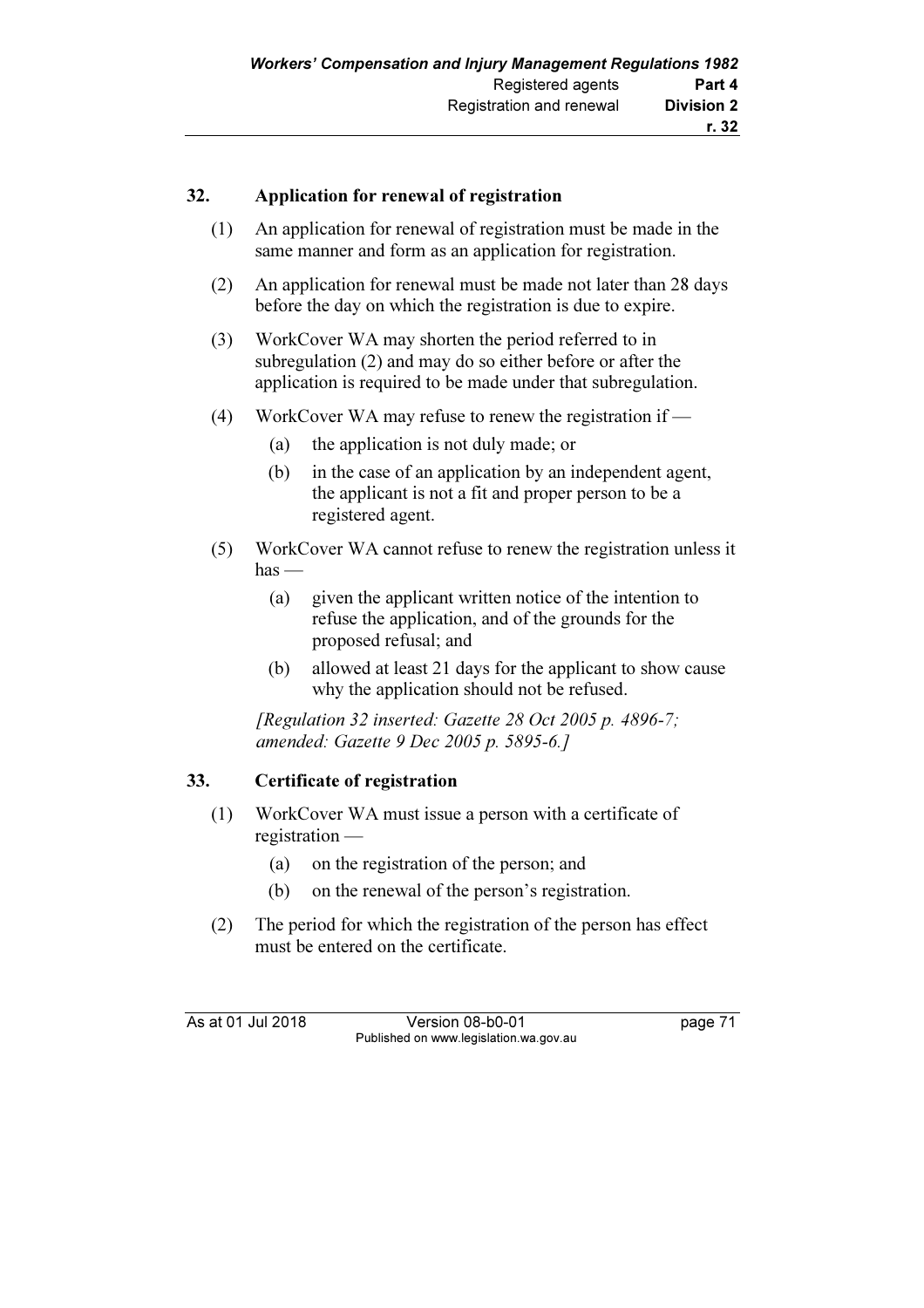(3) In the absence of evidence to the contrary a certificate of registration is evidence that the person to whom the certificate is issued is registered for the period specified in the certificate.

[Regulation 33 inserted: Gazette 28 Oct 2005 p. 4897.]

# 34. False or misleading information

 A person must not in relation to an application for registration or renewal of registration give information orally or in writing that the person knows to be —

- (a) false or misleading in a material particular; or
- (b) likely to deceive in a material way.

Penalty: a fine of \$1 000.

[Regulation 34 inserted: Gazette 28 Oct 2005 p. 4897.]

# Division 3 — The register

[Heading inserted: Gazette 28 Oct 2005 p. 4898.]

# 35. Register

- (1) WorkCover WA must keep a register in a manner and form determined by it.
- (2) WorkCover WA is to record in the register
	- (a) the name and address of each registered agent; and
	- (b) the name and address of the employer, if any, of the registered agent; and
	- (c) the date of the initial registration and each date of renewal of registration of each registered agent; and
	- (d) such other particulars as WorkCover WA may determine.
- (3) WorkCover WA must allow any person
	- (a) to inspect the register; and
	- (b) to take copies of, or extracts from, any part of it.

page 72 Version 08-b0-01 As at 01 Jul 2018 Published on www.legislation.wa.gov.au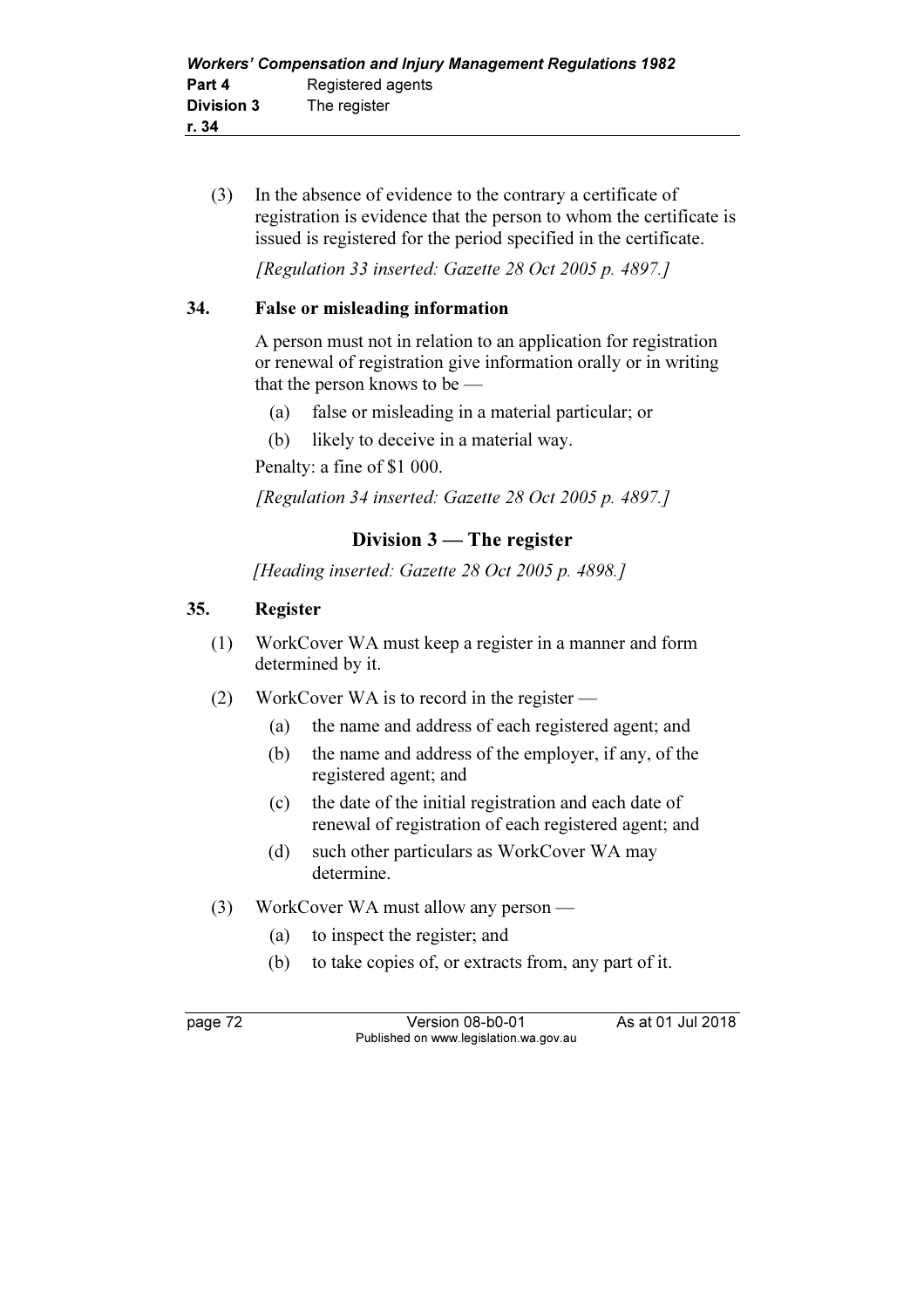- (4) A person may, on application to WorkCover WA, obtain a certified copy of a part of, or entry in, the register.
- (5) WorkCover WA must make the amendments, additions and corrections to the register that are necessary to make the register an accurate record of the particulars in relation to all registered agents.

 [Regulation 35 inserted: Gazette 28 Oct 2005 p. 4898; amended: Gazette 9 Dec 2005 p. 5896.]

# 36. Removal from register

- (1) WorkCover WA may, on the written request of a registered agent and the return of the relevant certificate of registration, remove the name of the registered agent from the register.
- (2) WorkCover WA may remove the name of a registered agent from the register if the employer who nominated the registered agent under regulation 28(2) notifies WorkCover WA in writing that the employer has withdrawn the nomination.

[Regulation 36 inserted: Gazette 28 Oct 2005 p. 4898-9.]

# Division 4 — Disciplinary powers

[Heading inserted: Gazette 28 Oct 2005 p. 4899.]

# 37. Restriction on exercise of powers

 WorkCover WA cannot take disciplinary action under regulation 38 or 39 unless it has given the registered agent and the employer, if any, who nominated the registered agent under regulation 28(2) an opportunity to show cause why the action should not be taken.

 [Regulation 37 inserted: Gazette 28 Oct 2005 p. 4899; amended: Gazette 9 Dec 2005 p. 5896.]

As at 01 Jul 2018 Version 08-b0-01 page 73 Published on www.legislation.wa.gov.au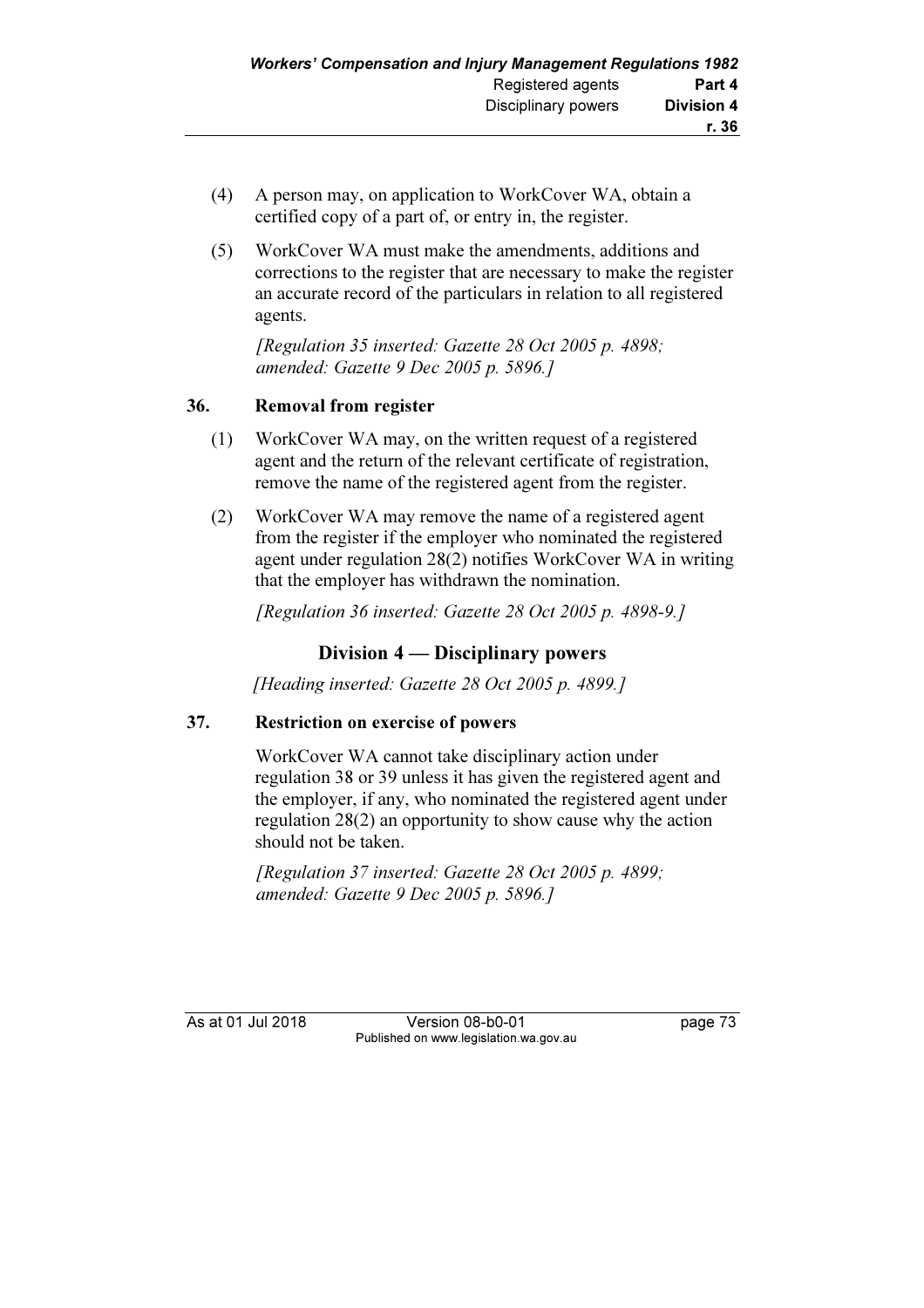### 38. Cancellation of registration

 WorkCover WA may cancel the registration of a registered agent if WorkCover WA is satisfied that the registered agent has ceased to be an employee or officer of the employer who nominated the registered agent under regulation 28(2).

[Regulation 38 inserted: Gazette 28 Oct 2005 p. 4899.]

# 39. Taking disciplinary action

- (1) Proper causes for disciplinary action in respect of a registered agent are that the registered agent —
	- (a) improperly obtained registration; or
	- (b) has contravened a condition of that person's registration; or
	- (c) has done or omitted to do something, or engaged in conduct, that renders the person unfit to be registered.
- (2) WorkCover WA may, on receiving a written complaint about a registered agent, carry out any investigation necessary to decide whether there is proper cause for disciplinary action in respect of a registered agent.
- (3) If WorkCover WA is satisfied that proper cause exists for disciplinary action, WorkCover WA may —
	- (a) reprimand or caution the registered agent; or
	- (b) attach a condition to the registration; or
	- (c) suspend the registration for a period not exceeding 12 months; or
	- (d) cancel the registration.

[Regulation 39 inserted: Gazette 28 Oct 2005 p. 4899-900.]

### 40. Return of certificate of registration

 (1) If WorkCover WA suspends or cancels a person's registration it must give directions in writing to the person as to the return to it of the certificate of registration.

page 74 Version 08-b0-01 As at 01 Jul 2018 Published on www.legislation.wa.gov.au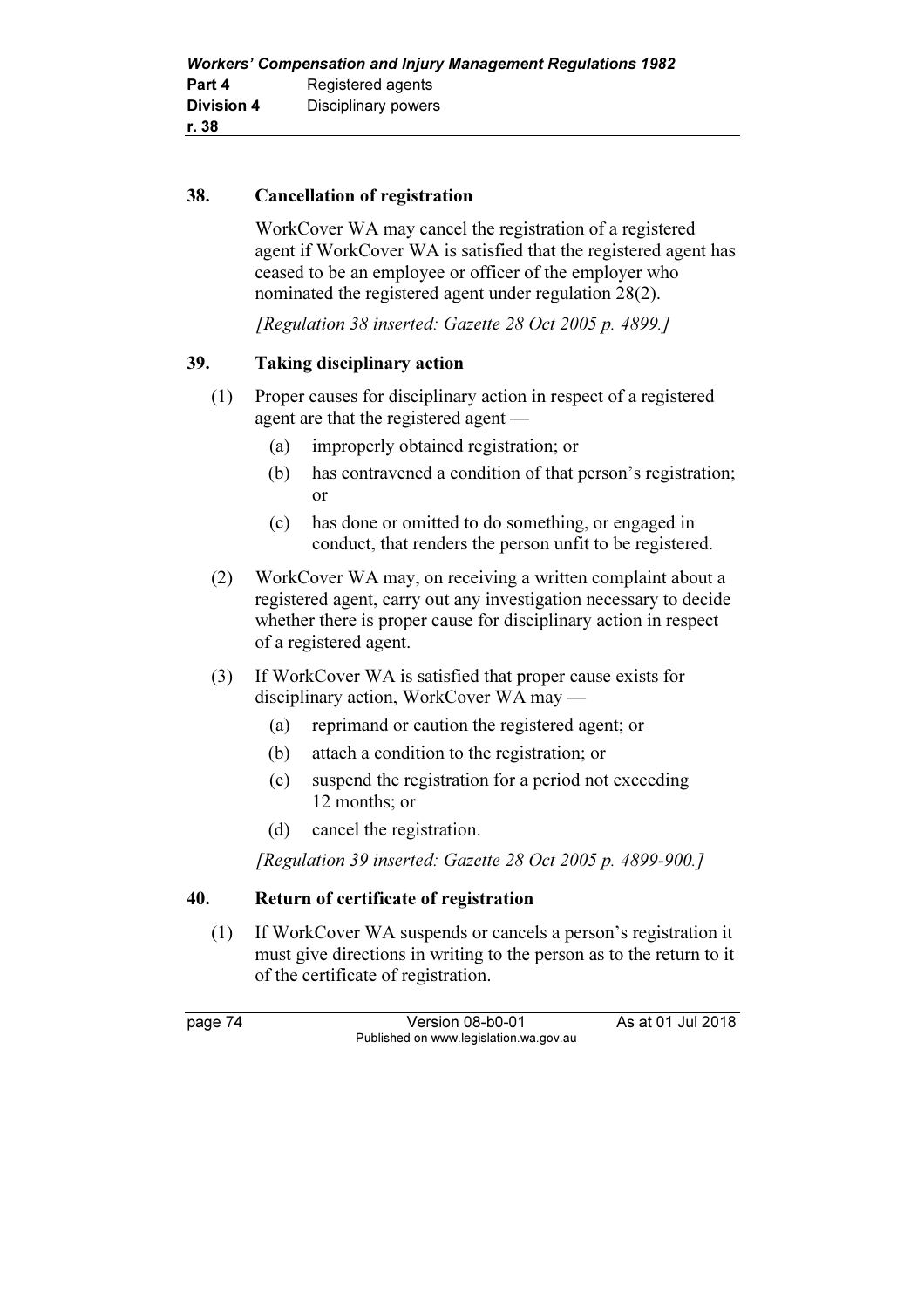(2) A person given a direction under subregulation (1) must comply with the direction.

Penalty: a fine of \$1 000.

[Regulation 40 inserted: Gazette 28 Oct 2005 p. 4900.]

# Division 5 — Review

[Heading inserted: Gazette 28 Oct 2005 p. 4900.]

# 41. Review by SAT

A person aggrieved by a decision of WorkCover WA to —

- (a) refuse an application for registration or for renewal of registration; or
- (b) suspend or cancel the person's registration,

 may apply to the State Administrative Tribunal for a review of that decision.

[Regulation 41 inserted: Gazette 28 Oct 2005 p. 4900.]

# Division 6 — Miscellaneous

[Heading inserted: Gazette 28 Oct 2005 p. 4901.]

# 42. Evidentiary matters

 In all courts and before all persons and bodies authorised to receive evidence, in the absence of evidence to the contrary —

- (a) a certificate purporting to be issued by WorkCover WA and stating —
	- (i) that a person was or was not registered;
	- (ii) that a person's registration was suspended or cancelled,

 on any day or days or during a period mentioned in the certificate is evidence of the matters so stated; and

 (b) a copy of, or extract from the register or any statement that purports to reproduce matters entered in the register

As at 01 Jul 2018 Version 08-b0-01 page 75 Published on www.legislation.wa.gov.au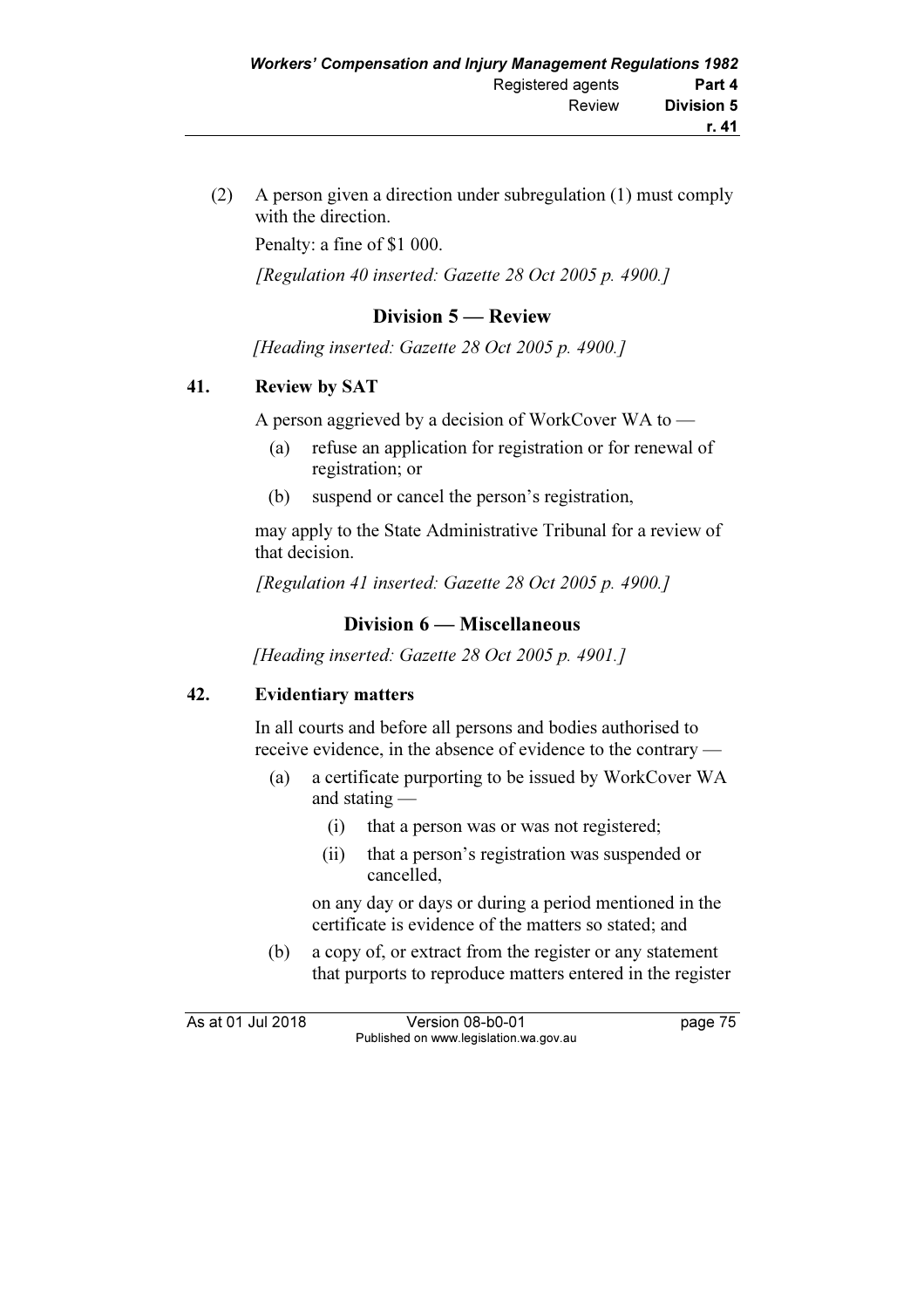and that is certified by WorkCover WA as a true copy, extract or statement, is evidence of the facts appearing in that copy, extract or statement.

[Regulation 42 inserted: Gazette 28 Oct 2005 p. 4901.]

[43. Deleted: Gazette 18 Nov 2011 p. 4823.]

page 76 Version 08-b0-01 As at 01 Jul 2018 Published on www.legislation.wa.gov.au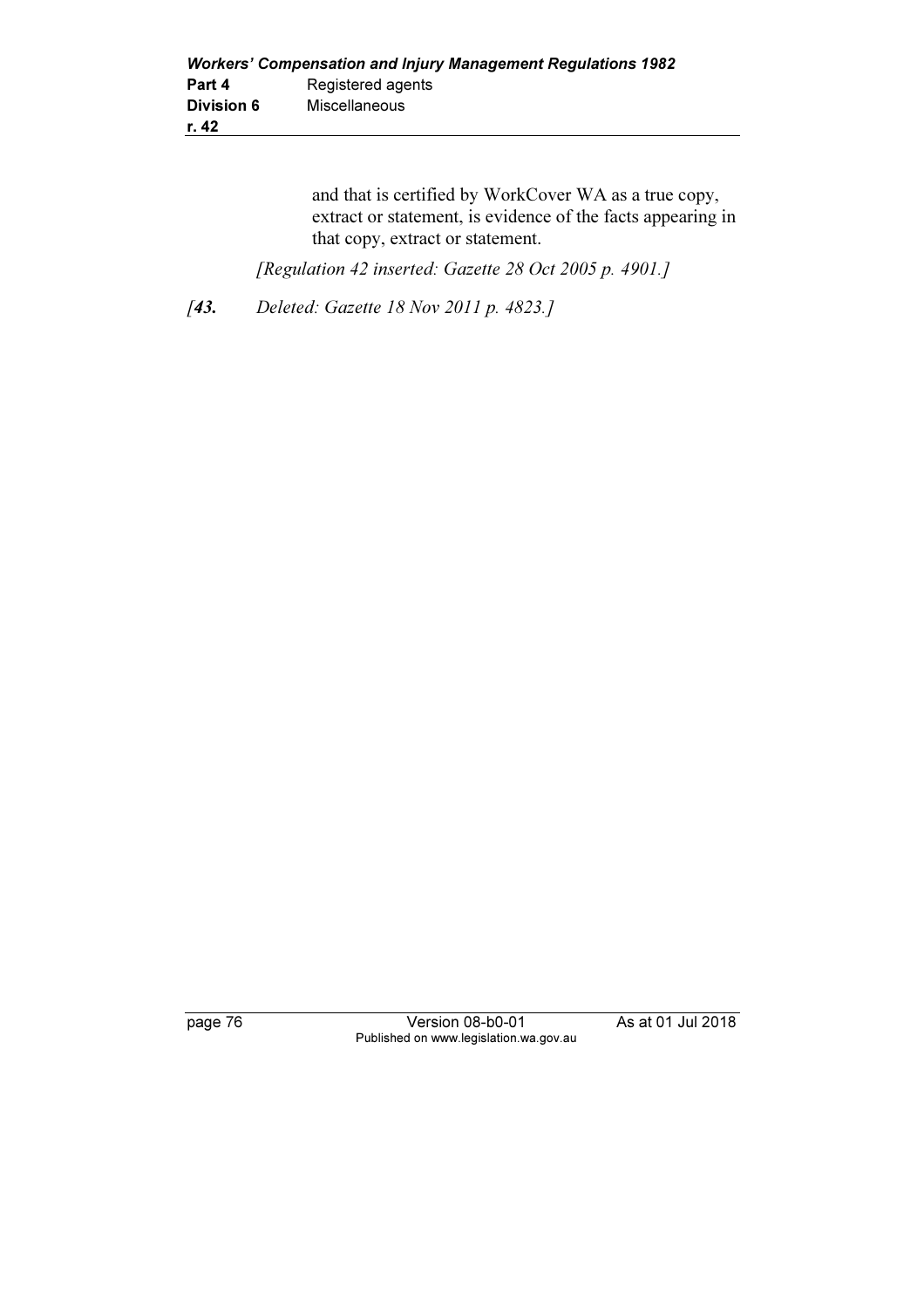# Part 5 — Injury management

[Heading inserted: Gazette 28 Oct 2005 p. 4903.]

# 44. Vocational rehabilitation services

 The services listed in column 2 of the Table to this regulation and described in column 3 are services the provision of which, if they are for the purpose of enabling the worker to return to work, may be "vocational rehabilitation" as defined in section 5(1) of the Act.

| column 1<br>item | column <sub>2</sub><br>service     | column 3<br>description                                                                                                                                                                                                                                                      |
|------------------|------------------------------------|------------------------------------------------------------------------------------------------------------------------------------------------------------------------------------------------------------------------------------------------------------------------------|
| 1                | support counselling                | activities to assist the worker<br>to adjust to the injury and to<br>the worker's return to work;<br>family counselling related to<br>vocational rehabilitation;<br>progress counselling related<br>to the progress of, and<br>problems with, the worker's<br>return to work |
| $\overline{2}$   | vocational<br>counselling          | activities focussed on<br>problems the worker has in<br>selecting and preparing for<br>vocational change                                                                                                                                                                     |
| 3                | purchase of aids<br>and appliances | advising and assisting the<br>worker with the purchase of<br>aids and appliances                                                                                                                                                                                             |
| 4                | case management                    | activities associated with the<br>management of the worker's<br>return to work, which may<br>include liaising and<br>negotiating with the parties,<br>developing, coordinating and                                                                                           |

#### Table

As at 01 Jul 2018 Version 08-b0-01 page 77 Published on www.legislation.wa.gov.au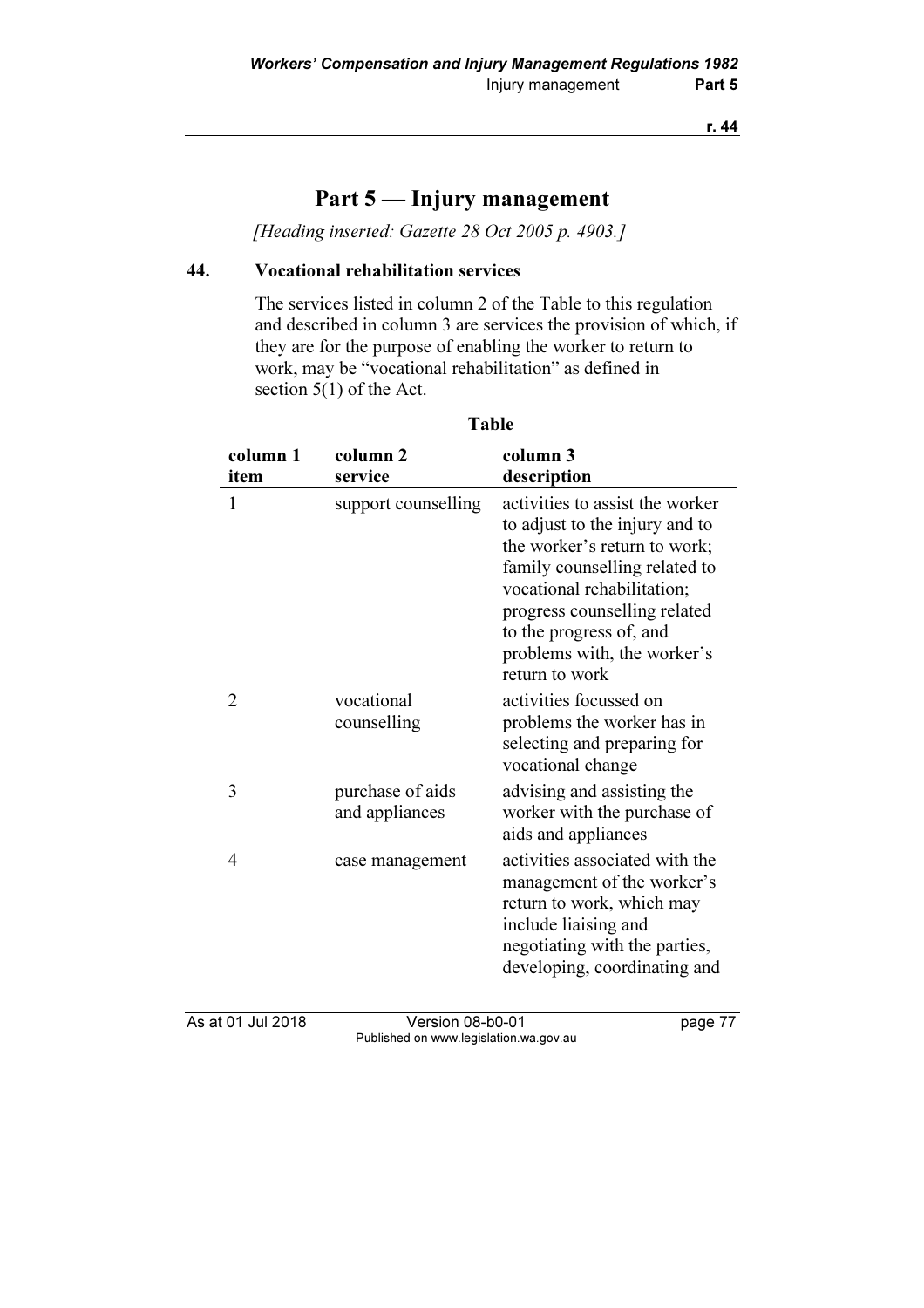| column 1<br>item | column <sub>2</sub><br>service                  | column 3<br>description                                                                                                                                                                                                          |
|------------------|-------------------------------------------------|----------------------------------------------------------------------------------------------------------------------------------------------------------------------------------------------------------------------------------|
|                  |                                                 | otherwise managing, and<br>reviewing, the service<br>delivery plan, and arranging<br>for interpreter services                                                                                                                    |
| 5                | retraining criteria<br>assistance               | assisting a worker to explore<br>eligibility to participate in a<br>specialised retraining<br>program and to prepare<br>information to show that the<br>retraining criteria are satisfied                                        |
| 6                | specialised<br>retraining program<br>assistance | services to assist a worker<br>undertake a specialised<br>retraining program                                                                                                                                                     |
| 7                | training and<br>education                       | assisting to develop the<br>worker's skills and<br>knowledge, which may<br>include providing training<br>courses or other aspects of<br>injury management                                                                        |
| 8                | workplace activities                            | activities involving analysis<br>of work behaviour and<br>analysis and design of job<br>duties                                                                                                                                   |
| 9                | placement activities                            | activities focussed on<br>obtaining a new job for the<br>worker, which may include<br>assistance with the<br>preparation of a resume and<br>preparation for an interview<br>and research and other<br>assistance in finding jobs |

page 78 Version 08-b0-01 As at 01 Jul 2018 Published on www.legislation.wa.gov.au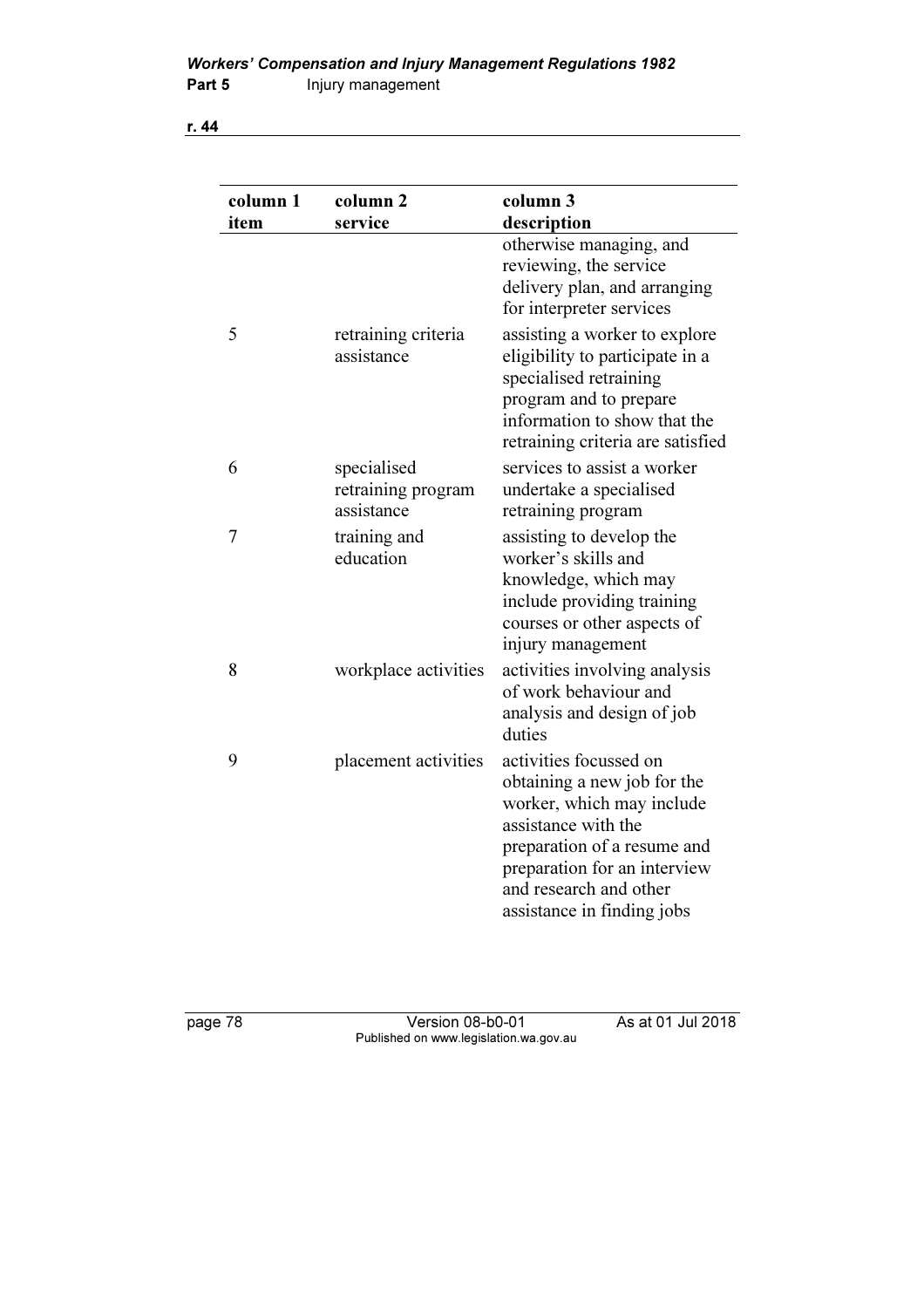| column 1 | column <sub>2</sub><br>service | column 3                                                                                                                                                          |
|----------|--------------------------------|-------------------------------------------------------------------------------------------------------------------------------------------------------------------|
| item     |                                | description                                                                                                                                                       |
| 10       | assessments:                   |                                                                                                                                                                   |
| (a)      | functional capacity            | activities associated with<br>assessing the worker's<br>functional capacity, which<br>may include preparing a<br>report                                           |
| (b)      | vocational                     | activities associated with<br>assessing the worker's<br>vocational and retraining<br>options, which may include<br>preparing a report                             |
| (c)      | ergonomic                      | activities associated with<br>assessing how a particular<br>work environment would<br>affect the worker, which may<br>include preparing a report                  |
| (d)      | job demands                    | activities associated with<br>identifying and assessing the<br>physical and cognitive<br>demands of a job, which<br>includes preparing a report                   |
| (e)      | workplace                      | activities associated with<br>assessing the suitability of<br>various workplace<br>alternatives and other job<br>options, which may include<br>preparing a report |
| (f)      | aids and appliances            | activities associated with<br>developing recommendations<br>for aids and appliances to<br>assist the worker, which may<br>include preparing a report              |

As at 01 Jul 2018 Version 08-b0-01 page 79 Published on www.legislation.wa.gov.au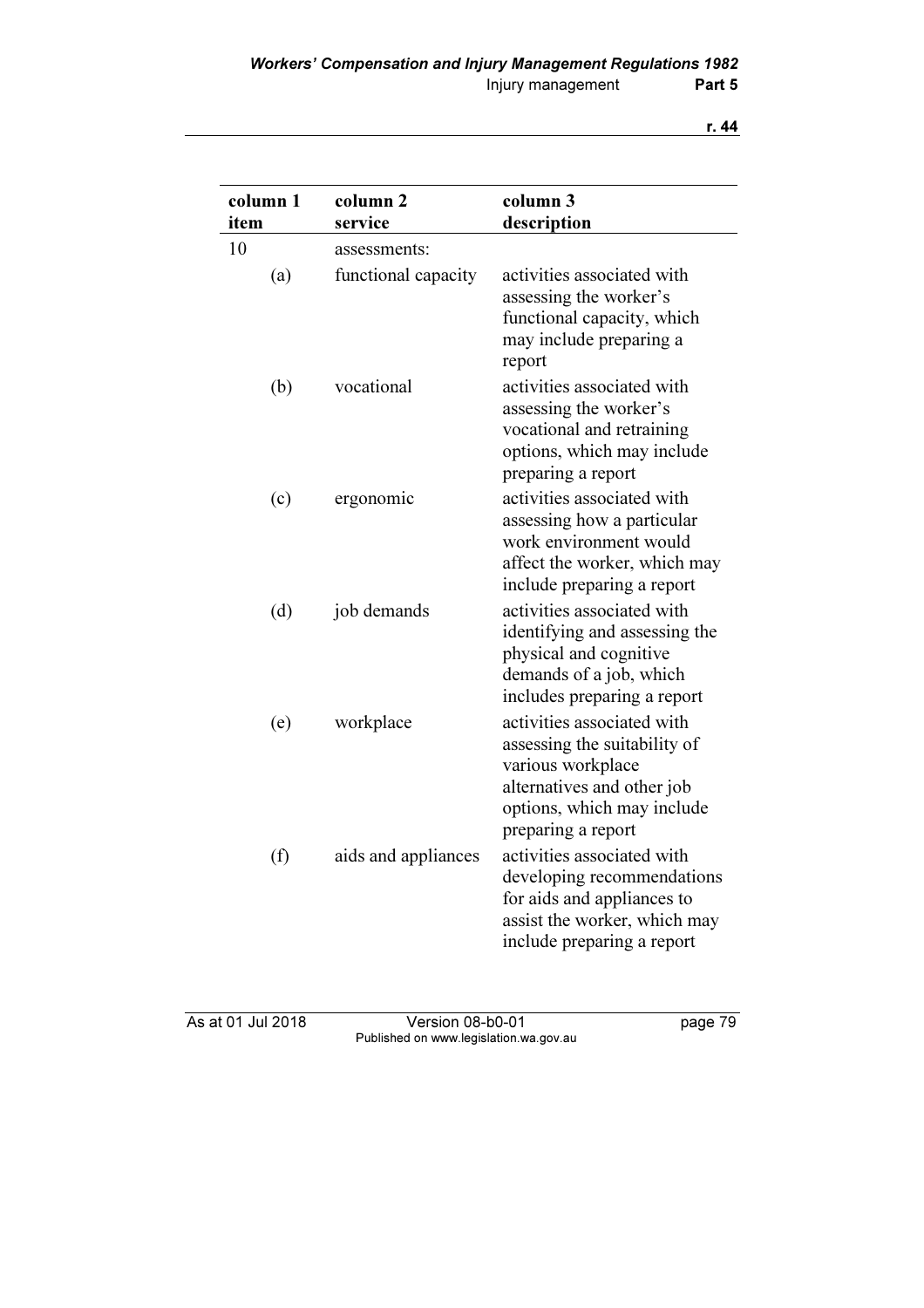| column 1<br>item | column 2<br>service | column 3<br>description                                                                                                                       |
|------------------|---------------------|-----------------------------------------------------------------------------------------------------------------------------------------------|
| 11               | travel              | travel that is associated with<br>providing vocational<br>rehabilitation                                                                      |
| 12               | medical             | discussion with specialists<br>and other medical<br>practitioners about vocational<br>rehabilitation, which may<br>include preparing a report |
| 13               | general reports     | status reports relating to<br>vocational rehabilitation                                                                                       |

[Regulation 44 inserted: Gazette 28 Oct 2005 p. 4903-5.]

# 44A. Counselling psychology

 $(1)$  In this regulation —

counselling psychologist means a psychologist who has completed a 4 year psychology degree, a 2 year Master's degree in counselling psychology and 2 years of weekly supervision of full-time practice after completion of the Master's degree.

 (2) Where counselling psychology is approved under section 5(1) of the Act as an "approved treatment" for workers suffering disabilities that are compensable under the Act, that treatment can only be provided by a counselling psychologist.

[Regulation 44A inserted: Gazette 15 Dec 2006 p. 5637.]

# 44B. Exercise physiology

 $(1)$  In this regulation —

exercise *physiologist* means an individual with current accreditation as an exercise physiologist by Exercise and Sports Science Australia.

 (2) Where exercise physiology is approved under section 5(1) of the Act as an "approved treatment" for workers suffering

page 80 Version 08-b0-01 As at 01 Jul 2018 Published on www.legislation.wa.gov.au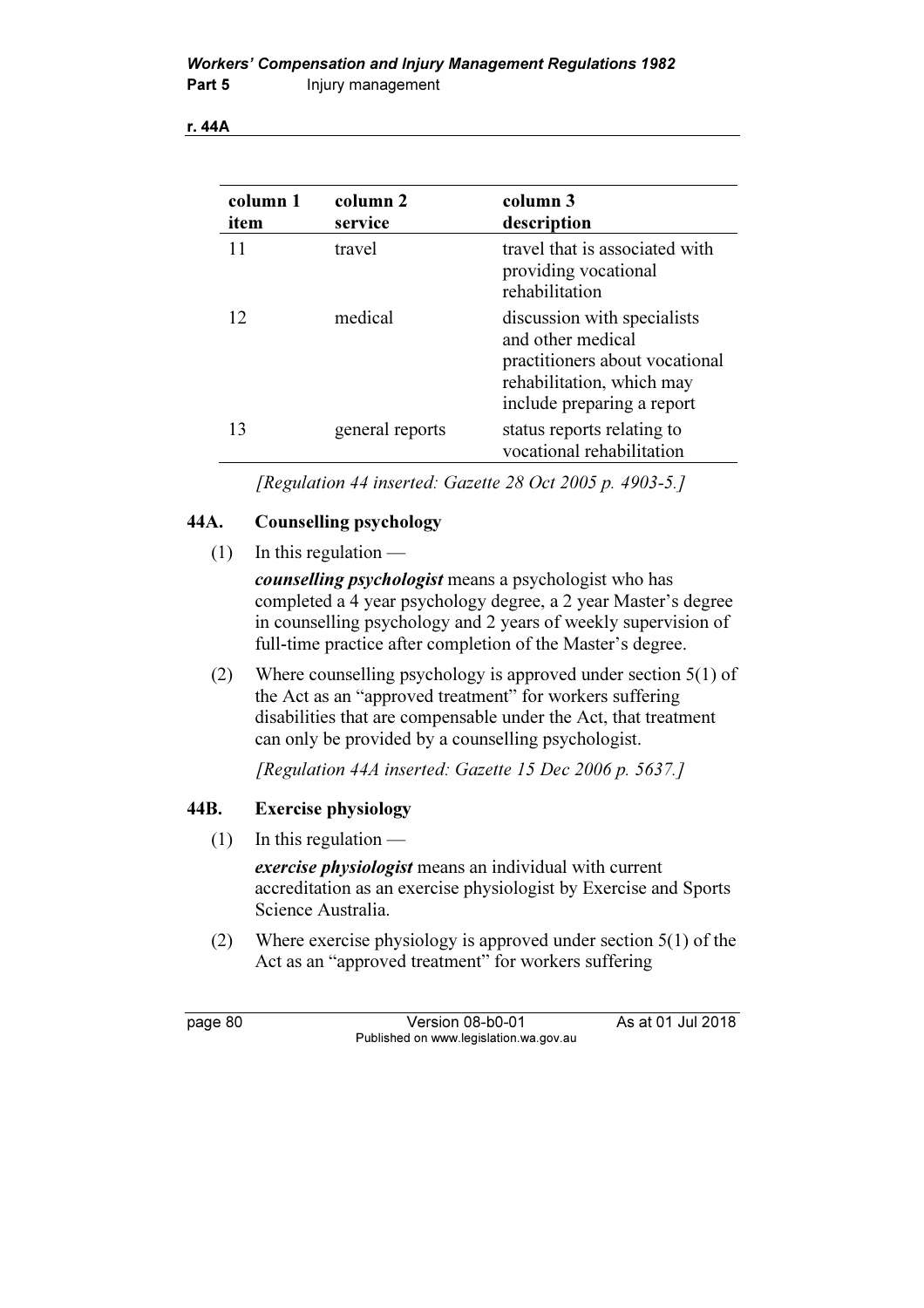disabilities that are compensable under the Act, that treatment can only be provided by an exercise physiologist.

 [Regulation 44B inserted: Gazette 17 Dec 2008 p. 5333-4; amended: Gazette 14 Dec 2012 p. 6209.]

# 44C. Acupuncture

 $(1)$  In this regulation —

acupuncturist means —

- (a) a person whose name is entered on the Register of Chinese Medicine Practitioners kept under the Health Practitioner Regulation National Law (Western Australia) in the Division of acupuncture; or
- (b) a health practitioner registered under the Health Practitioner Regulation National Law (Western Australia) to practice a health profession and whose registration is endorsed for acupuncture.
- (2) Where acupuncture is approved under section 5(1) of the Act as an *approved treatment* for workers suffering an injury that is compensable under the Act, that treatment can only be provided by an acupuncturist.

[Regulation 44C inserted: Gazette 20 Mar 2015 p. 910-11.]

### 45. Insurer to advise of injury management obligations

- (1) Subregulation (2) specifies the action that section 155D(1) of the Act requires an insurer to take to make an employer aware of the employer's obligations under section 155B and section 155C(1) and (3) of the Act.
- (2) Whenever the insurer issues to an employer, or renews, a policy of insurance against the employer's liability to pay compensation under the Act, the insurer has to give the employer a written notice informing the employer of the things described in subregulation (3).

As at 01 Jul 2018 Version 08-b0-01 page 81 Published on www.legislation.wa.gov.au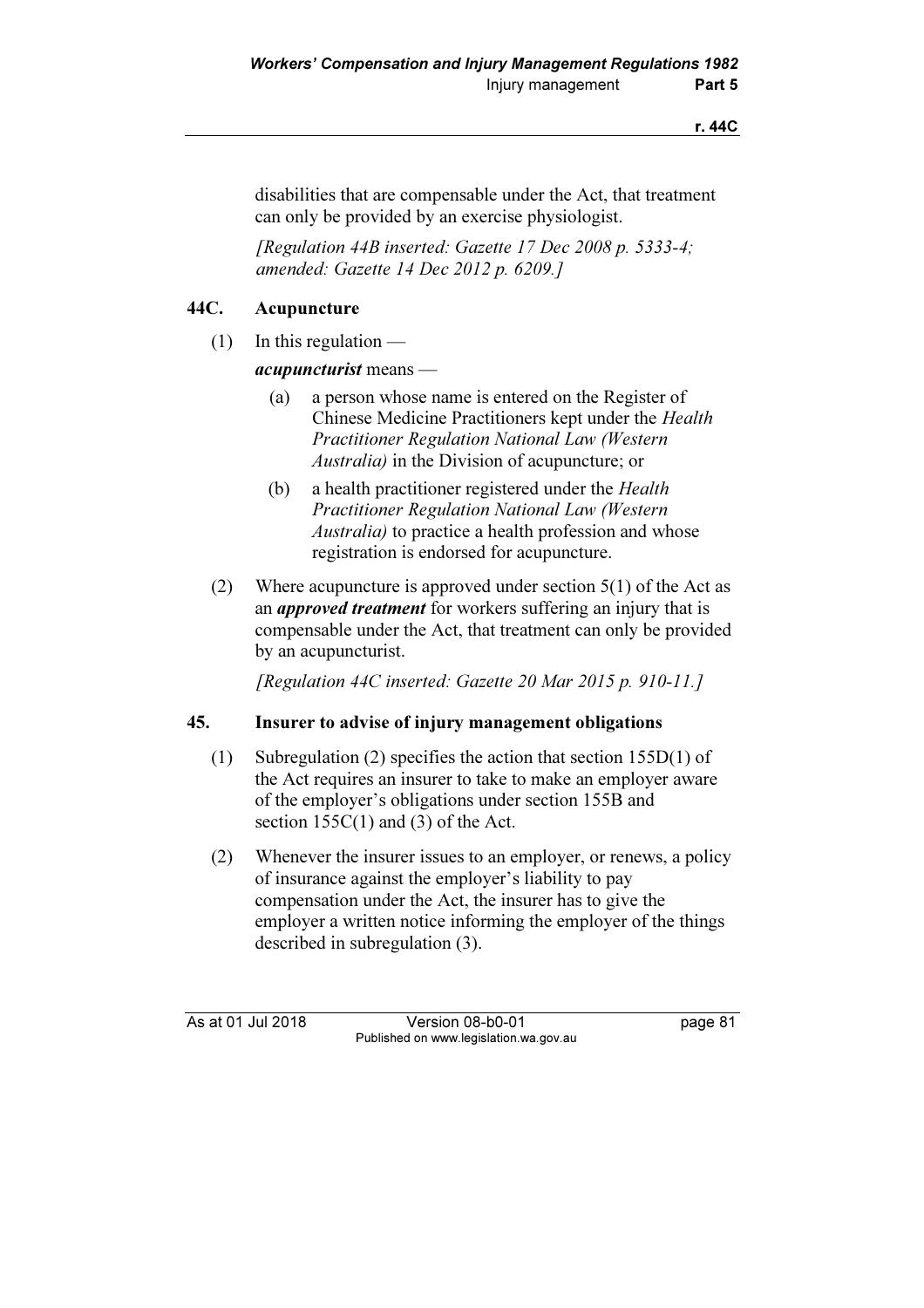| ٧<br>_  |
|---------|
| ×<br>۰. |
|         |

| $\left[3\right]$ |     | The notice has to inform the employer that $-$                                                                                                                                                  |
|------------------|-----|-------------------------------------------------------------------------------------------------------------------------------------------------------------------------------------------------|
|                  | (a) | section 155A(1) of the Act authorises WorkCover WA<br>to issue a code of practice (injury management) and<br>WorkCover WA will, on request, provide a copy of a<br>code it issues; and          |
|                  | (b) | section 155B of the Act requires the employer to<br>establish and implement an injury management system<br>in accordance with the code; and                                                     |
|                  | (c) | section 155C of the Act requires the employer to<br>establish and implement a return to work program for a<br>worker in accordance with the code in circumstances<br>described in that section. |
|                  |     | [Regulation 45 inserted: Gazette $28$ Oct $2005$ p. 4905-6.]                                                                                                                                    |

[46. Deleted: Gazette 18 Nov 2011 p. 4823.]

page 82 Version 08-b0-01 As at 01 Jul 2018 Published on www.legislation.wa.gov.au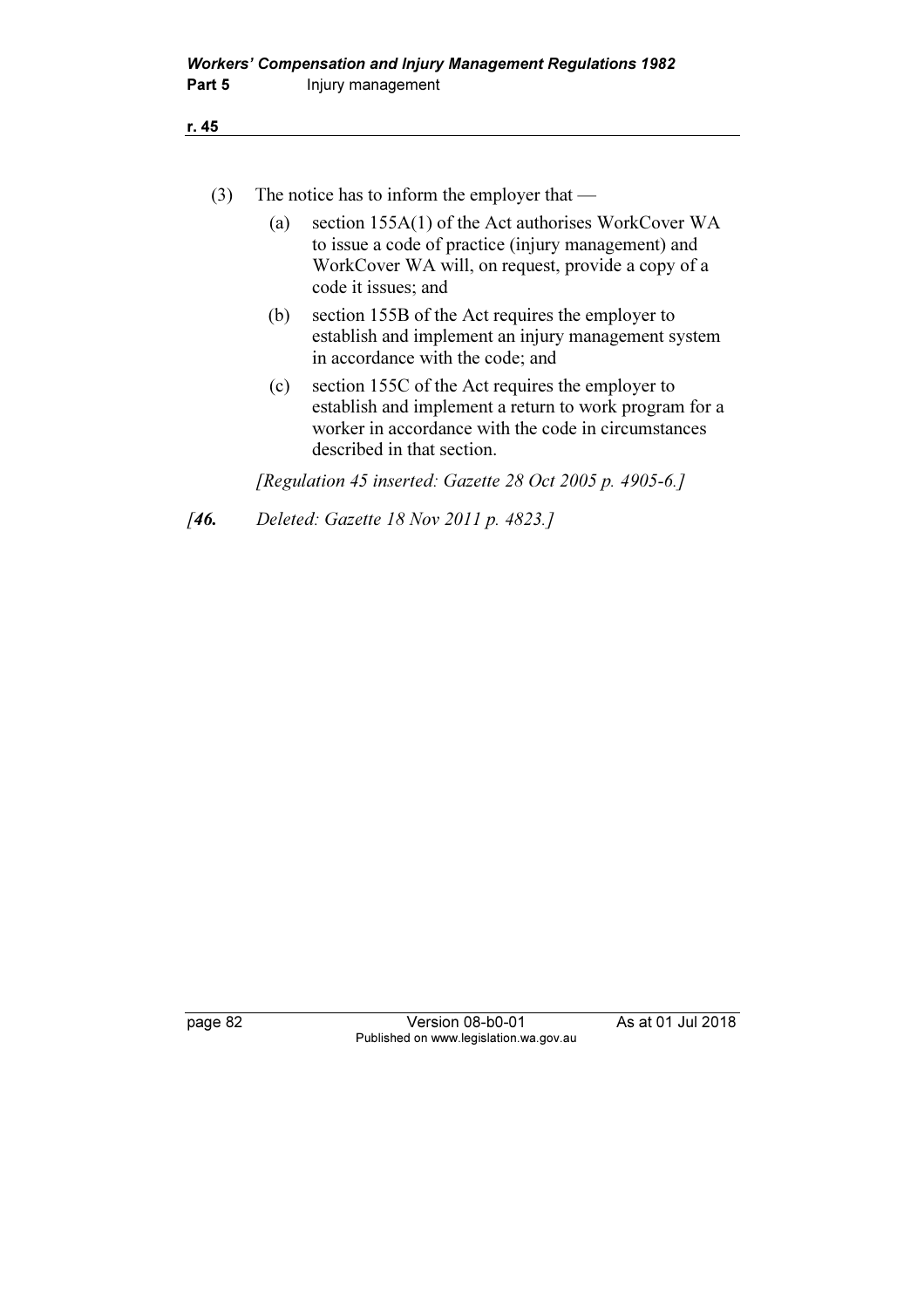# Part 6 — Specialised retraining programs

[Heading inserted: Gazette 28 Oct 2005 p. 4907.]

# 47. Recording agreement

- $(1)$  If
	- (a) the worker and the employer agree that the worker's degree of permanent whole of person impairment is at least 10% but less than 15%; and
	- (b) the worker, in writing, requests the Director to record the agreement,

 the Director is required to record the agreement in a register kept for the purpose.

- $(2)$  If
	- (a) the worker and the employer agree that the worker satisfies all of the retraining criteria; and
	- (b) the worker, in writing, requests the Director to record the agreement,

 the Director is required to record the agreement in a register kept for the purpose.

- (3) A request under subregulation (1)(b) or (2)(b) for the Director to record an agreement has to include —
	- (a) the worker's name and any other details necessary to identify the worker; and
	- (b) details sufficient to enable the worker to be contacted; and
	- (c) the worker's date of birth; and
	- (d) the date on which the injury occurred and a description of the injury; and
	- (e) if a claim for compensation under the Act for the injury has been made, the date on which the worker's claim was made and sufficient other details to identify the

As at 01 Jul 2018 Version 08-b0-01 page 83 Published on www.legislation.wa.gov.au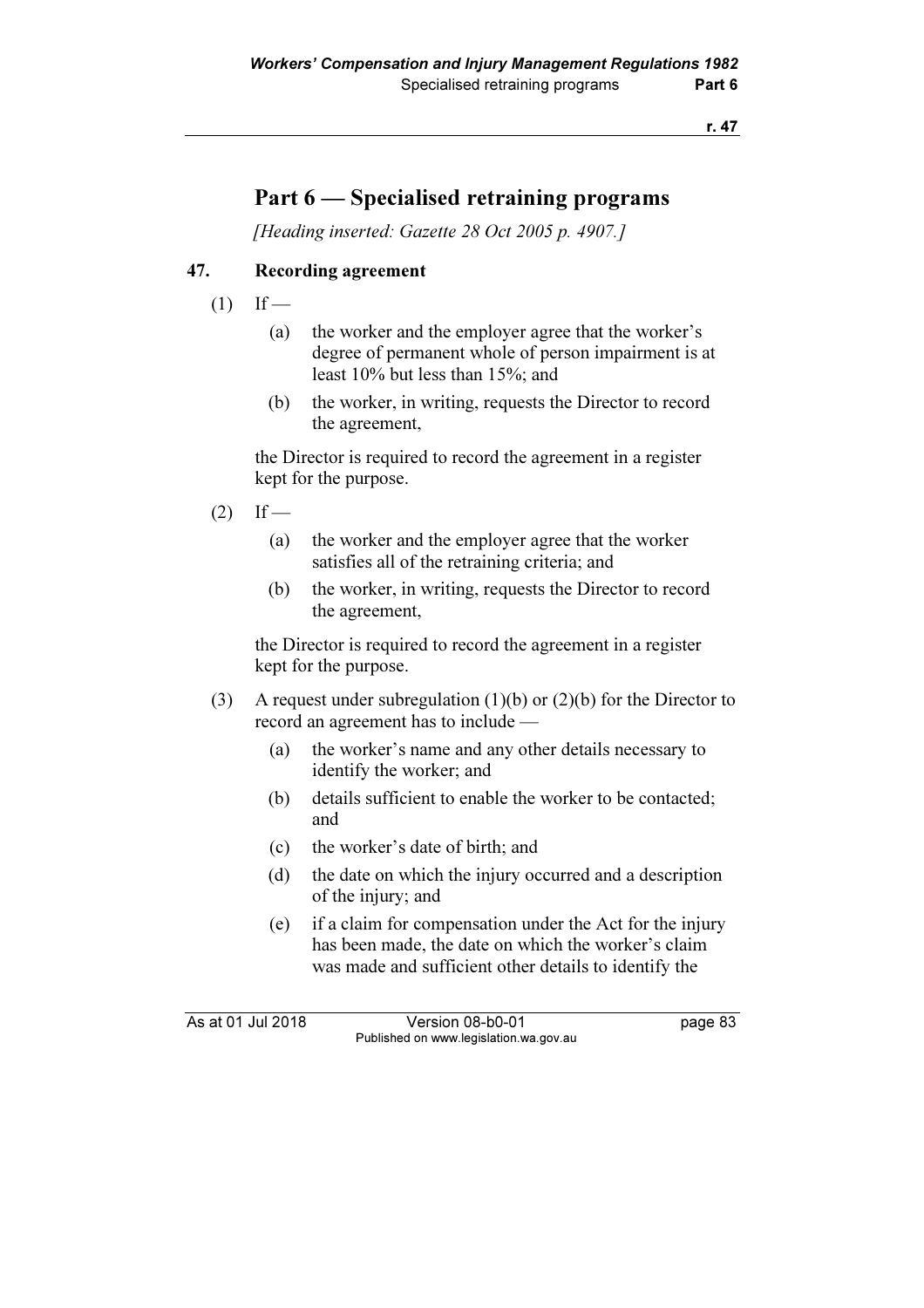claim (including any claim number that may have been given to the claim); and

- (f) the employer's name and any other details necessary to identify the employer; and
- (g) details sufficient to enable the employer to be contacted; and
- (h) the name of the insurer, if any.
- (4) The Director's record in the register is to be in the form of
	- (a) if subregulation (1) requires the record, Form 37 in Appendix I;
	- (b) if subregulation (2) requires the record, Form 38 in Appendix I,

 and the Director is required to give a copy of the record to each of the worker and the employer.

[Regulation 47 inserted: Gazette 28 Oct 2005 p. 4907-8.]

### 48. Extending final day

- (1) A worker may apply for the Director to extend the final day under section 158B of the Act.
- (2) The application is made by
	- (a) lodging with the Director a completed application form in the form of Form 39 in Appendix I; and
	- (b) providing to the Director, with the application form, particulars about —
		- (i) the action taken by the worker to obtain from the employer by the final day any agreement that the worker was unable to obtain as to —
			- (I) the worker's degree of permanent whole of person impairment; or
			- (II) whether the worker satisfies all of the retraining criteria;
			- and

page 84 Version 08-b0-01 As at 01 Jul 2018 Published on www.legislation.wa.gov.au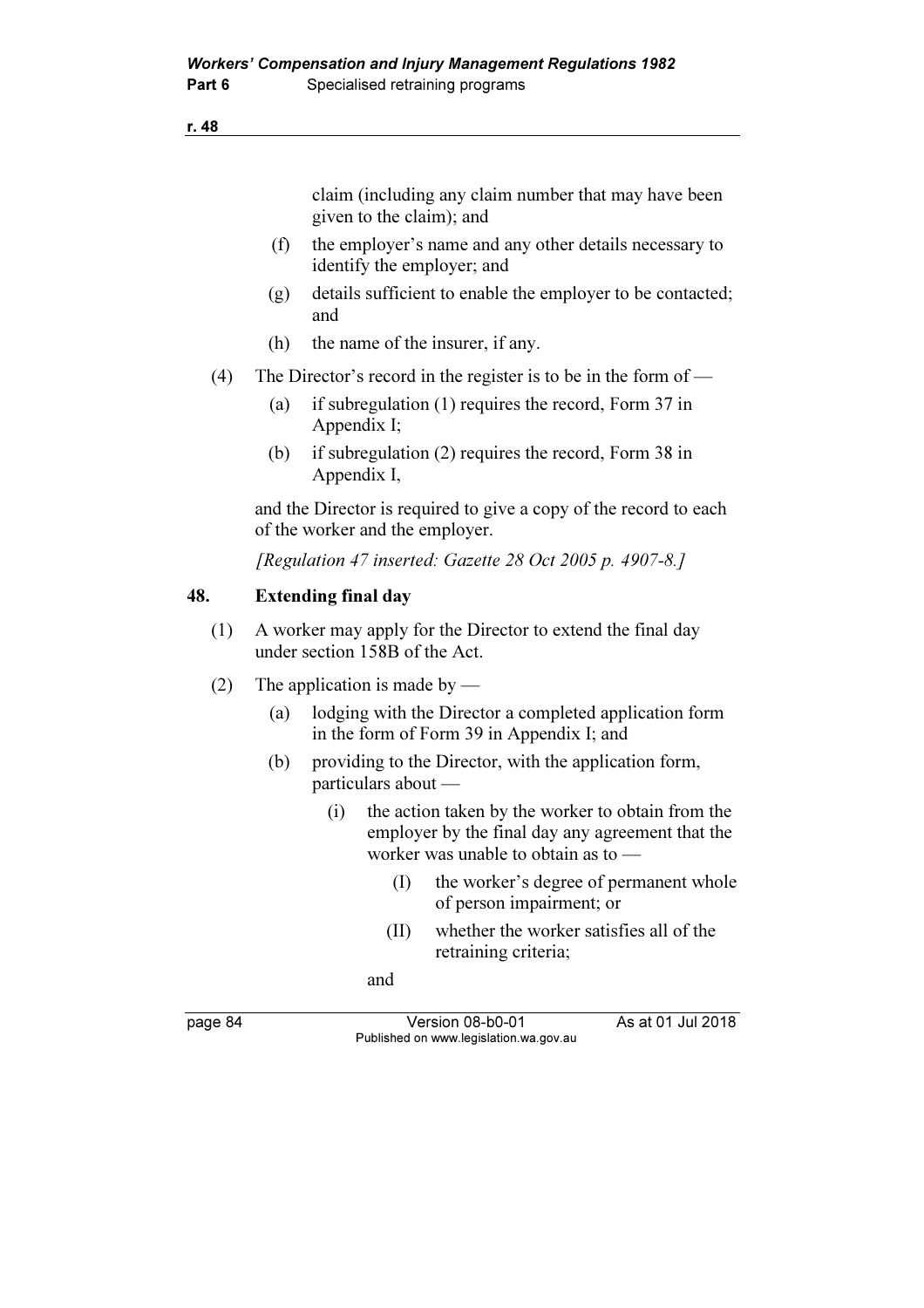- (ii) the worker's having, at least 8 weeks before the final day, requested an approved medical specialist to assess the worker's degree of permanent whole of person impairment; and
- (iii) the action taken by the worker towards applying under section 158C or 158D of the Act to have a matter in dispute determined by an arbitrator.
- (3) The Director may, within the limits imposed by the Act, extend the final day until a day that the Director considers will give the worker a reasonable opportunity to take the action referred to in section 158B(1) of the Act.

[Regulation 48 inserted: Gazette  $28$  Oct  $2005$  p. 4908-9.]

### 49. Request for WorkCover to direct payment

- (1) A person seeking that, under section 158F of the Act, WorkCover WA direct an employer or an insurer to make a payment may, in accordance with this regulation, request WorkCover WA to give the direction.
- (2) The request has to be made to WorkCover WA in writing,  $giving$ 
	- (a) the date on which the request is made; and
	- (b) the worker's name and any other details necessary to identify the worker; and
	- (c) details sufficient to enable the worker to be contacted; and
	- (d) reasons justifying the giving of the direction; and
	- (e) the date, if any, by which the payment needs to be made.
- (3) If the payment is to satisfy a debt incurred or to recoup the cost of any payment that has been made, the request has to be accompanied by copies of relevant invoices or other sufficient evidence of the debt or cost, showing details of each item charged and the rate at which it was charged, if applicable.

[Regulation 49 inserted: Gazette 28 Oct 2005 p. 4909-10.]

As at 01 Jul 2018 Version 08-b0-01 page 85 Published on www.legislation.wa.gov.au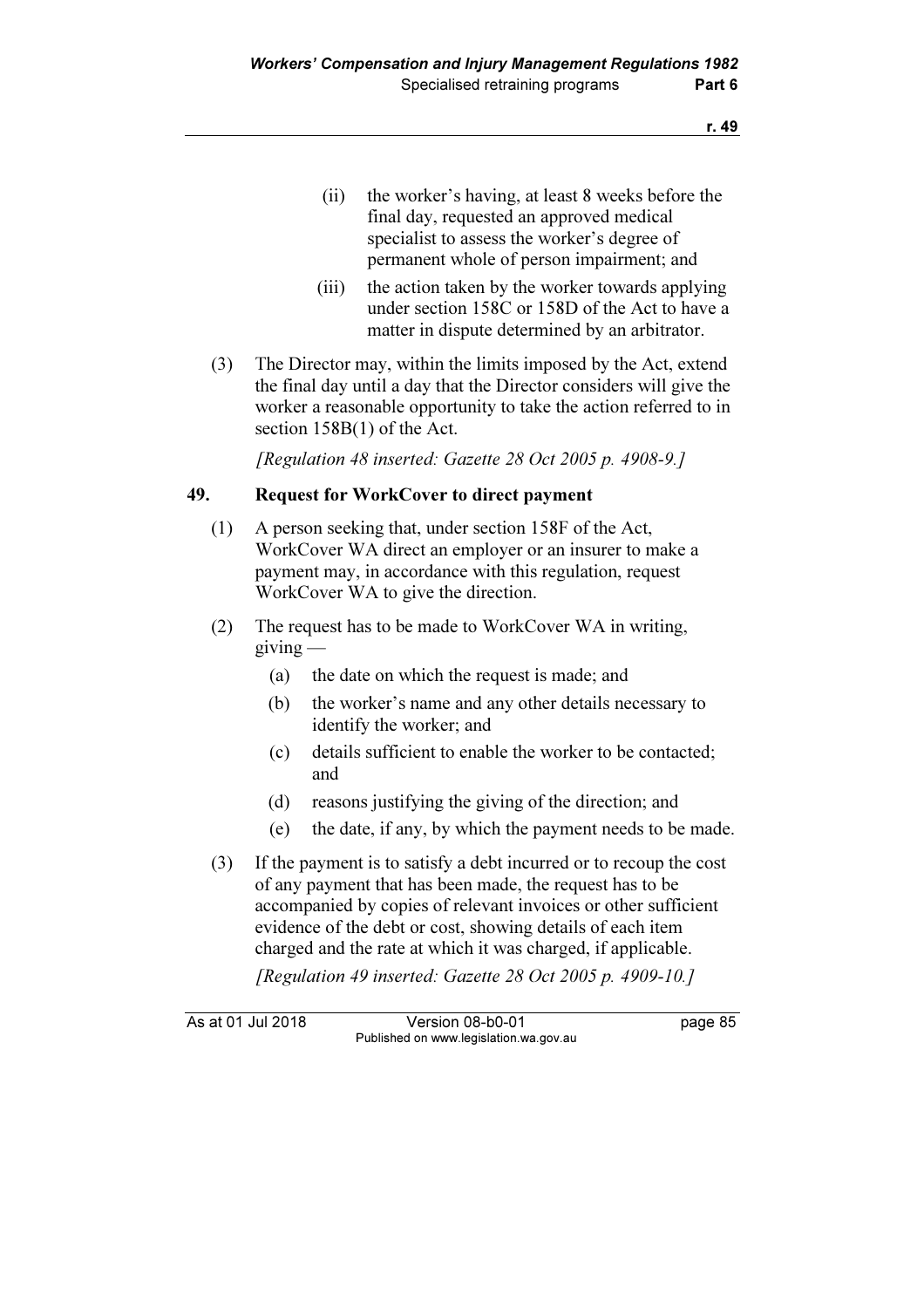# Part 7 — Infringement notices and modified penalties

[Heading inserted: Gazette 28 Oct 2005 p. 4910.]

### 50. Prescribed offences

 The offences described in Appendix V are the offences for which an infringement notice may be given under section 175G(1) of the Act.

[Regulation 50 inserted: Gazette 28 Oct 2005 p. 4910.]

# 51. Prescribed modified penalties

 A penalty specified in Appendix V is the modified penalty for the corresponding offence in Appendix V for the purposes of section 175H(2)(b) of the Act.

[Regulation 51 inserted: Gazette 28 Oct 2005 p. 4910.]

# 52. Prescribed form of infringement notice

 The form of an infringement notice is set out in Appendix I Form 40 for the purposes of section 175H(1) of the Act.

[Regulation 52 inserted: Gazette 28 Oct 2005 p. 4910.]

# 53. Prescribed form of withdrawal of notice

 The form of a notice to withdraw an infringement notice is set out in Appendix I Form 41 for the purposes of section 175J(1) of the Act.

[Regulation 53 inserted: Gazette 28 Oct 2005 p. 4911.]

page 86 Version 08-b0-01 As at 01 Jul 2018 Published on www.legislation.wa.gov.au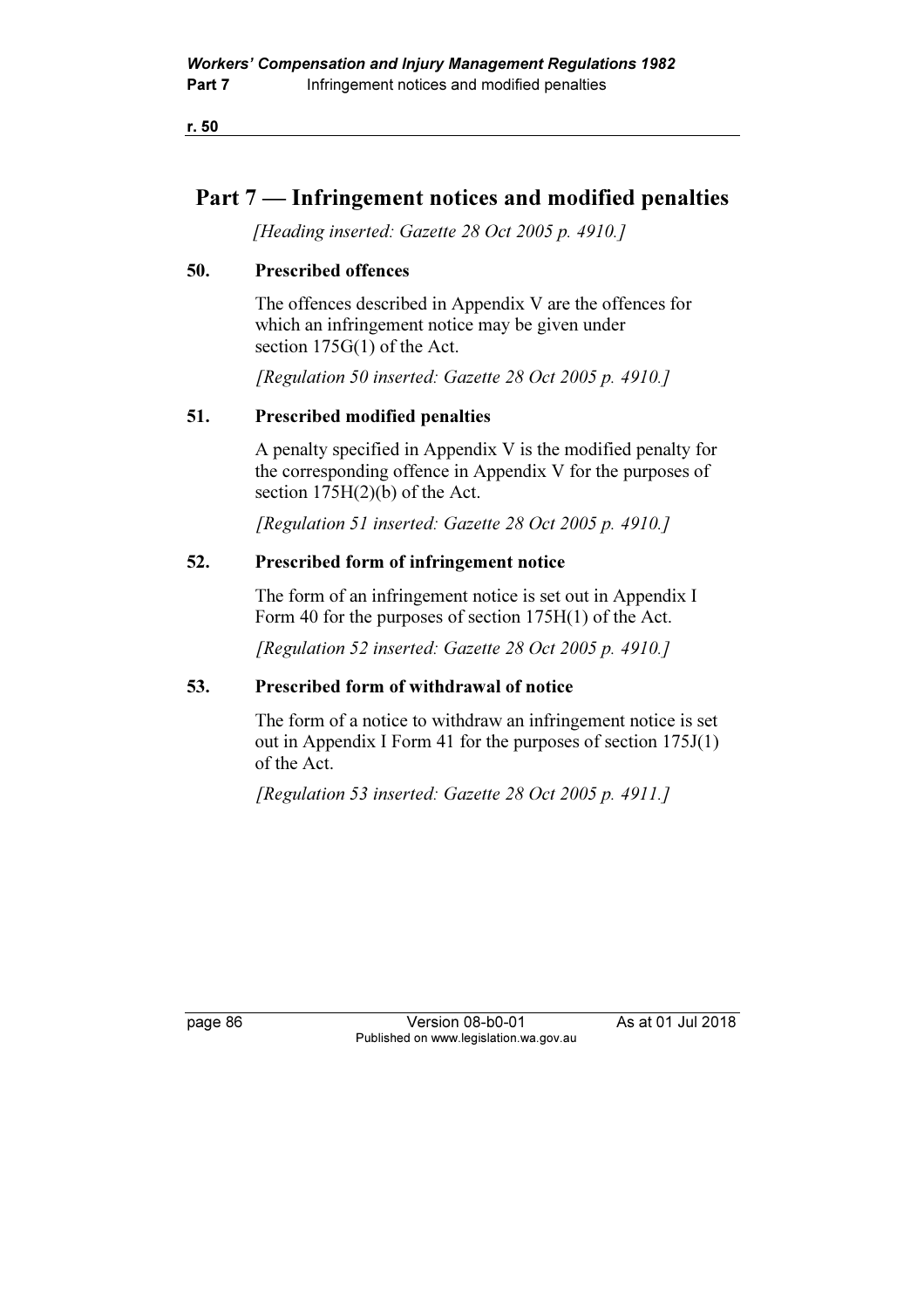Form 1

# Appendix I

#### Form 1

 $[r. 4(1)]$ 

Workers' Compensation and Injury Management Act 1981

#### ELECTION FOR SCHEDULE 2 INJURIES UNDER PART III DIVISION 2

(Section 24B)

| (name in full block letters)                                          |
|-----------------------------------------------------------------------|
|                                                                       |
|                                                                       |
| (address)                                                             |
| suffered compensable personal injury by accident in the employment of |
| (name of employer)                                                    |
|                                                                       |
| The injury/injuries suffered by me was/were:                          |

 (state nature of injury and percentage loss of use or loss of efficient use of a part or faculty of the body)

\*Before that injury was suffered I had previously suffered compensable personal injury by accident to that part or faculty of the body resulting in................ % loss of use of that part or faculty.

I elect to receive compensation under Part III Division 2 of the Workers' Compensation and Injury Management Act 1981 which I anticipate should be the sum of \$....................... representing............. % loss of item.................................. being ............................................................................ (state the part or faculty of the body affected)

As at 01 Jul 2018 Version 08-b0-01 page 87 Published on www.legislation.wa.gov.au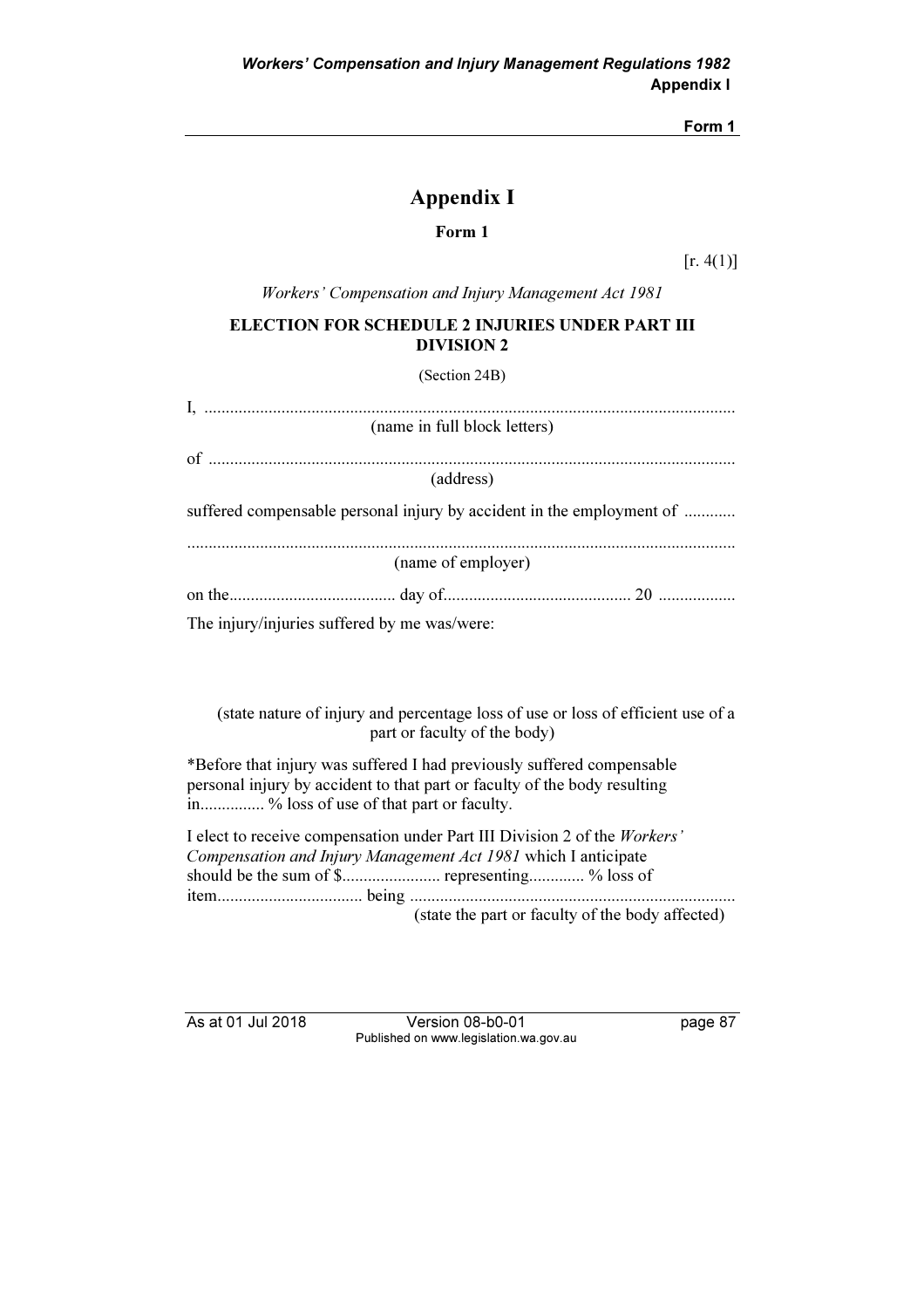Form 1

In making this election and upon an agreement being registered under Division 7 of Part 3 of the Act or an award being made by a dispute resolution authority, I acknowledge that after registration or the making of the award:

- (1) I shall have no further entitlement to compensation under the Act for weekly payments arising out of that injury;
- (2) I shall have no further entitlement in respect of that injury subsequent to the date of this election, to payment of expenses under the Workers' Compensation and Injury Management Act 1981 Schedule 1 clauses 9, 17, 18, 18A and 19 (that is, in general terms, medical or surgical, dental, physiotherapy or chiropractic advice or treatment, first aid and ambulance expenses, medical requisites, charges for attendance and treatment by way of injury management, charges for hospital treatment and maintenance, cost of artificial aids and travelling expenses);
- (3) I shall have no entitlement to further moneys upon any increase to the prescribed amount for this percentage loss of the part or faculty of the body the subject of this election.

..........................................

(Signature)

in the presence of:

\_\_\_\_\_\_\_\_\_\_\_\_\_\_\_\_\_\_\_\_\_\_\_\_\_\_\_\_\_\_\_\_\_\_\_\_\_\_\_\_\_\_\_\_\_\_\_\_\_\_\_\_\_\_\_\_\_\_\_\_\_\_\_

........................................... (Signature and full names and address of witness)

\*Delete if not applicable.

 [Form 1 amended: Gazette 26 Feb 1991 p. 939; 8 Mar 1991 p. 1076; 18 Feb 1994 p. 662; 17 Nov 2000 p. 6319; 21 Jan 2005 p. 276; 28 Oct 2005 p. 4912-13.]

page 88 Version 08-b0-01 As at 01 Jul 2018 Published on www.legislation.wa.gov.au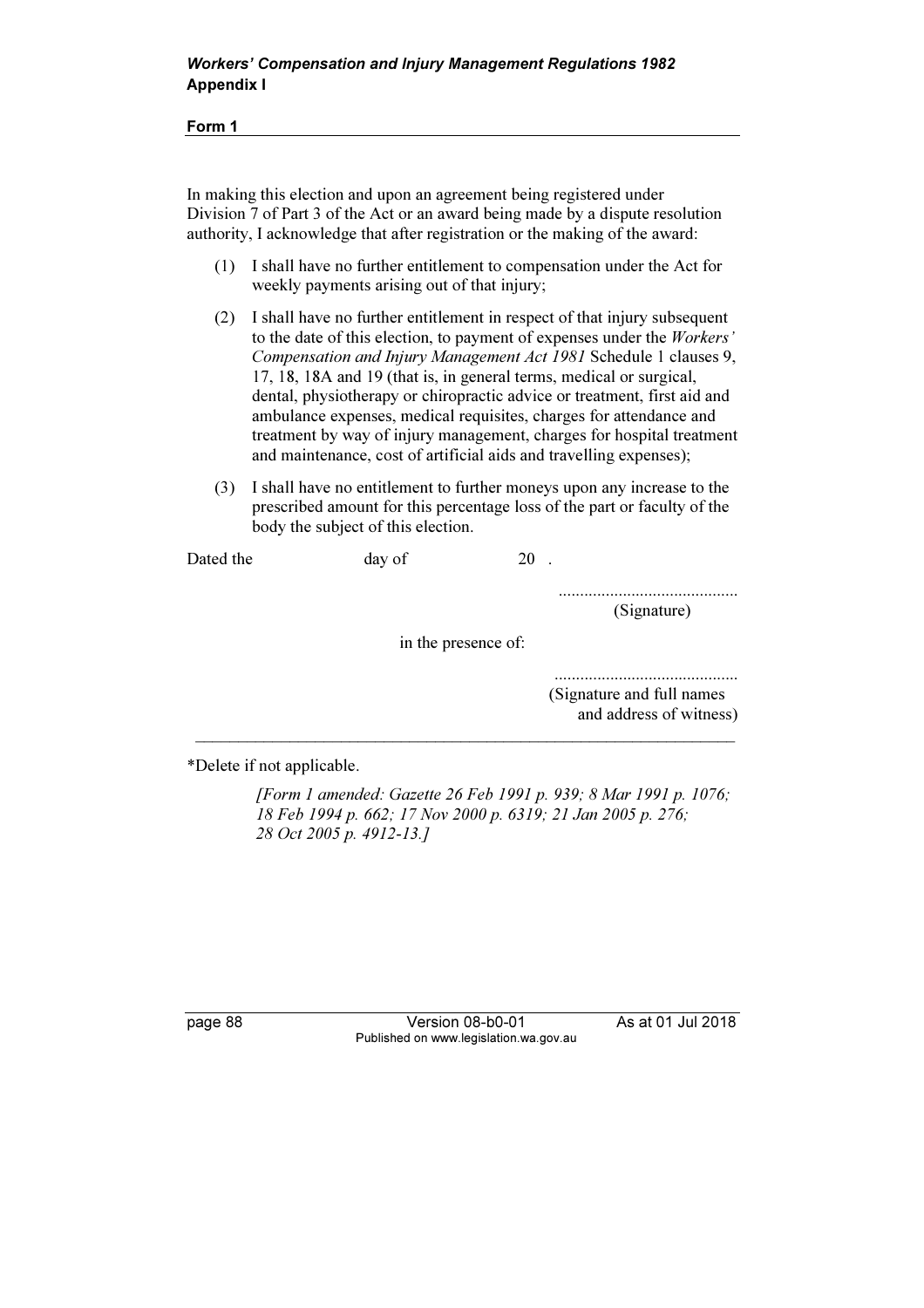### Form 1A

### Form 1A

 $[r. 4(2)]$ 

Workers' Compensation and Injury Management Act 1981

### ELECTION FOR SCHEDULE 2 INJURIES UNDER PART III **DIVISION 2A**

(Section 31H)

|                          | Surname Mr/Mrs/Miss/Ms |  |  |
|--------------------------|------------------------|--|--|
|                          |                        |  |  |
| <b>Other Names</b>       |                        |  |  |
| Address                  |                        |  |  |
|                          |                        |  |  |
|                          |                        |  |  |
|                          |                        |  |  |
|                          |                        |  |  |
| Occupation               |                        |  |  |
|                          |                        |  |  |
|                          |                        |  |  |
| (e.g. welding, drilling) |                        |  |  |
|                          |                        |  |  |
|                          |                        |  |  |
|                          |                        |  |  |
|                          |                        |  |  |

### **WORKER'S DECLARATION**

| * Before that impairment was suffered I had previously suffered a permanent |
|-----------------------------------------------------------------------------|
| impairment from a compensable personal injury by accident to that part or   |

As at 01 Jul 2018

Version 08-b0-01 Published on www.legislation.wa.gov.au page 89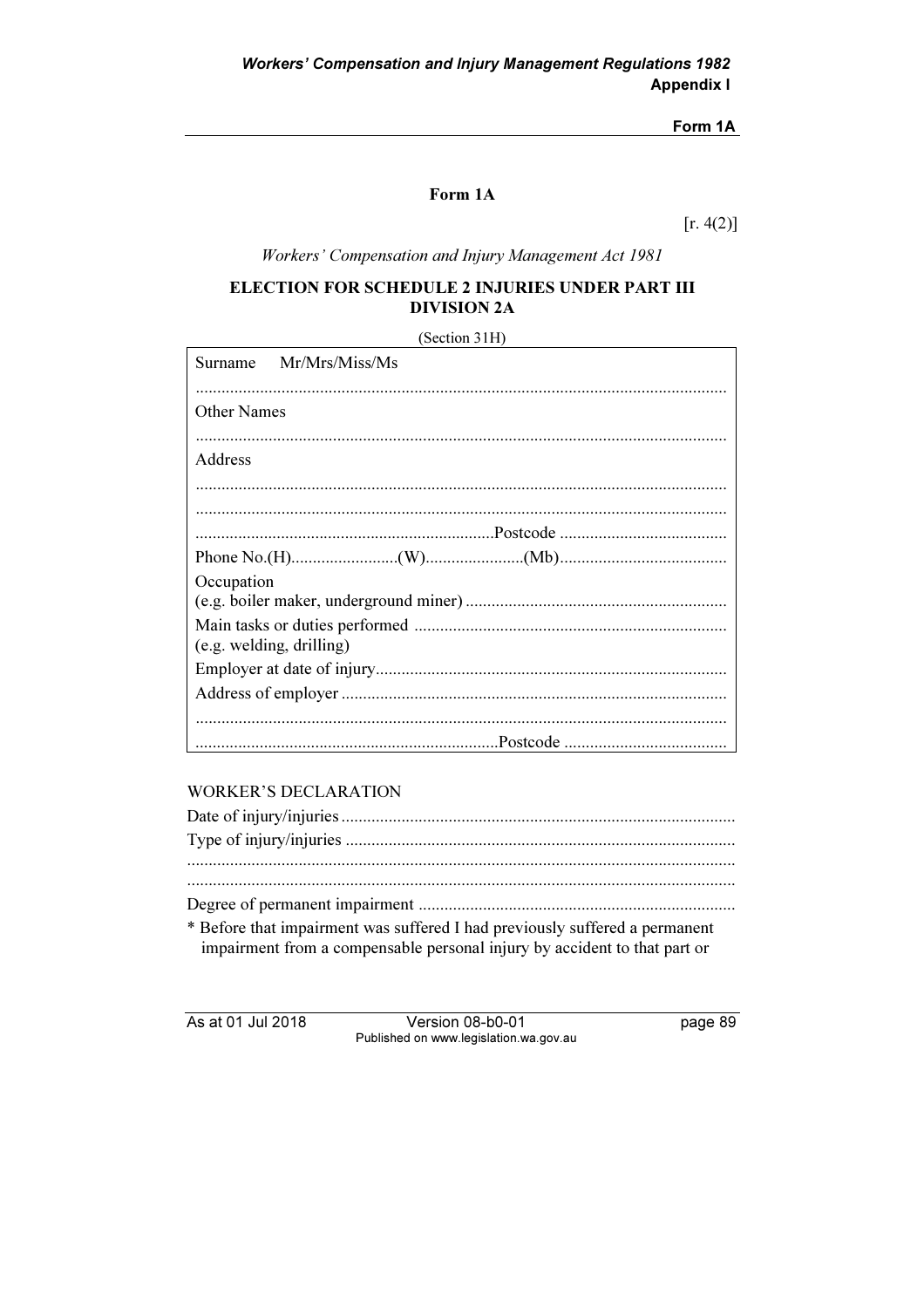### Workers' Compensation and Injury Management Regulations 1982 Appendix I

Form 1A

faculty of the body resulting in................ degree of permanent impairment of that part or faculty.

I elect to receive compensation under the Workers' Compensation and Injury Management Act 1981 Part III Division 2A which I anticipate should be the sum of \$........................................ representing............. % of item............................. being..........................................................................

(state the part or faculty of the body affected)

In making this election and upon an agreement being registered under Part III Division 7 of the Act or an award being made by a dispute resolution authority, I acknowledge that after registration or the making of the award:

- (1) I shall have no further entitlement to compensation under the Act for weekly payments arising out of that injury.
- (2) I shall have no further entitlement in respect of that injury subsequent to the date of this election, to payment of expenses under the Workers' Compensation and Injury Management Act 1981 Schedule 1 clauses 9, 17, 18, 18A and 19 (that is, in general terms, medical or surgical, dental, physiotherapy or chiropractic advice or treatment, first aid and ambulance expenses, medical requisites, charges for attendance and treatment by way of injury management, charges for hospital treatment and maintenance, cost of artificial aids and travelling expenses).
- (3) I shall have no entitlement to further moneys upon any increase to the prescribed amount for this degree of permanent impairment the subject of this election.

Dated the....................day of....................................20...... .......................................... (Signature of worker) in the presence of: ................................................................................................................................ ................................................................................................................................ ................................................................................................................................

(Signature and full names and address of witness)

\*Delete if not applicable.

[Form 1A inserted: Gazette 28 Oct 2005 p. 4913-14.]

\_\_\_\_\_\_\_\_\_\_\_\_\_\_\_\_\_\_\_\_\_\_\_\_\_\_\_\_\_\_\_\_\_\_\_\_\_\_\_\_\_\_\_\_\_\_\_\_\_\_\_\_\_\_\_\_\_\_\_\_\_\_

page 90 **Version 08-b0-01** As at 01 Jul 2018 Published on www.legislation.wa.gov.au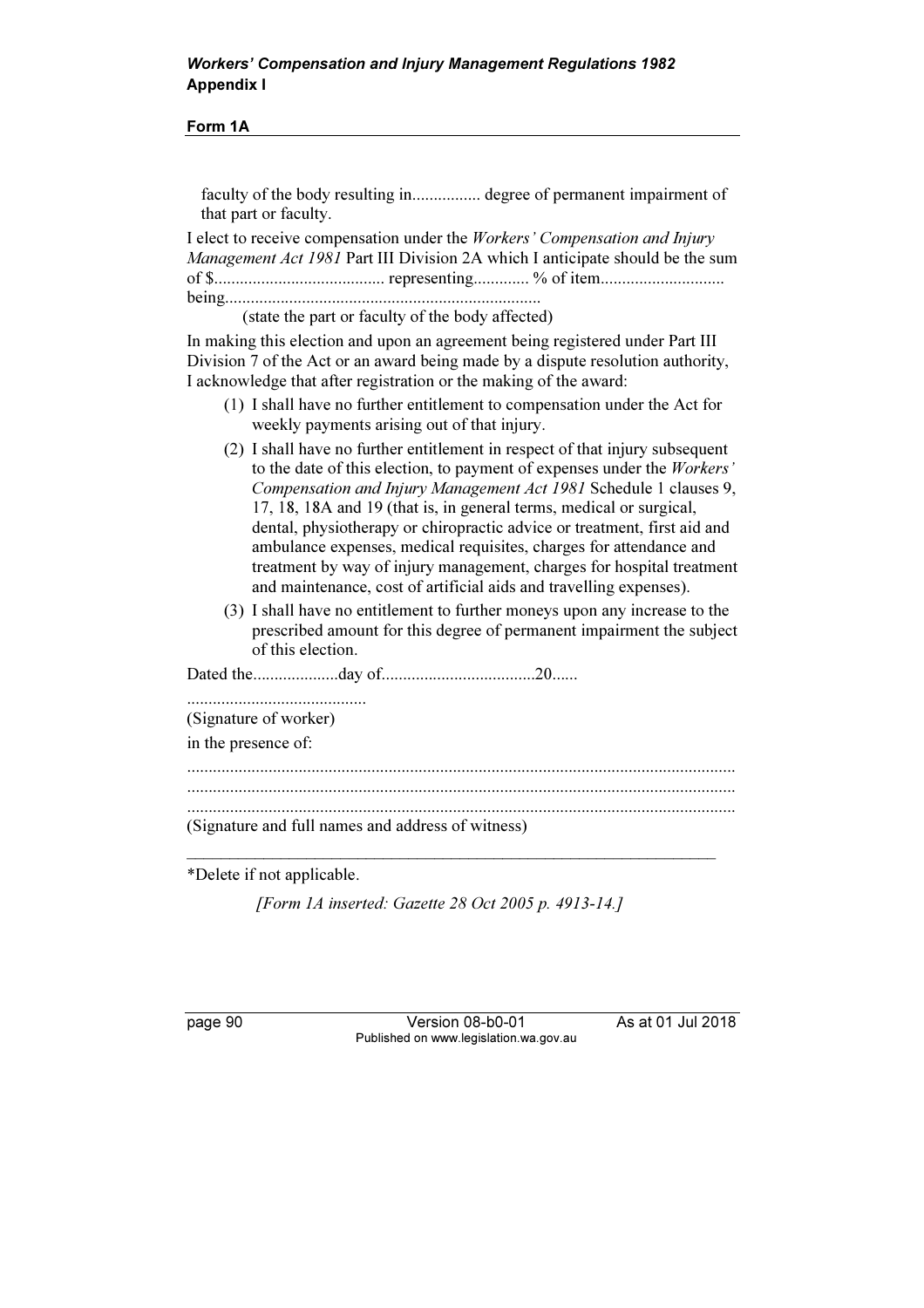#### Form 2

### Form 2

[r. 5]

Workers' Compensation and Injury Management Act 1981

#### MEDICAL PANEL

(Sections 36 and 38)

#### Particulars of Claimant

#### DETERMINATION

 $\mathcal{L}$  and  $\mathcal{L}$ 

- 1. Is, or was, the worker suffering from pneumoconiosis, mesothelioma or lung cancer?
- 2. If so, is, or was, the worker thereby less able to earn full wages?
- 3. To what extent if any does, or did
	- (i) pneumoconiosis;
	- (ii) mesothelioma;
	- (iii) lung cancer;
	- (iv) diffuse pleural fibrosis,

adversely affect the worker's ability to undertake physical effort?

- 4. What other, if any, disease or physical condition is, or was, contributing to the worker's being less able to earn full wages, or death and to what extent?
- 5. Is, or was, the worker fit for work? If so, at what level light, moderate, or heavy?

Signed:

................................................ (Chairman) ................................................ (Member) ................................................

(Member)

Date........................................

As at 01 Jul 2018 Version 08-b0-01 page 91 Published on www.legislation.wa.gov.au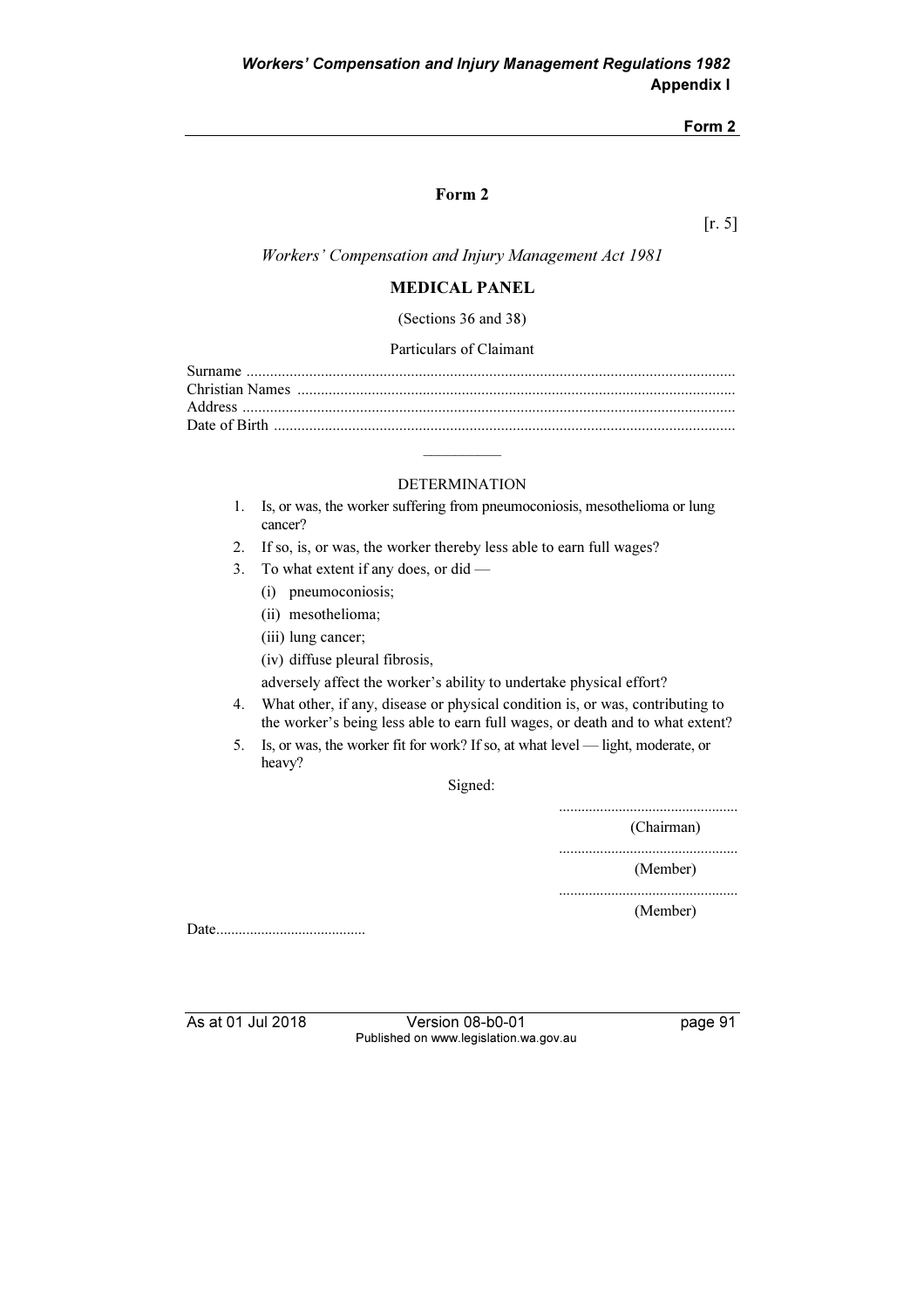### Workers' Compensation and Injury Management Regulations 1982 Appendix I

#### Form 2

Attendance of Medical Practitioner.

I hereby certify that ........................................................................................................... of .......................................................................................................................................

a Medical Practitioner, attended the examination of the above claimant.

(Chairman)

................................................

 [Form 2 amended: Gazette 8 Mar 1991 p. 1076; 24 Dec 1993 p. 6845-6; 17 Nov 2000 p. 6320; 21 Jan 2005 p. 276; 18 Nov 2011 p. 4823.]

[Form 2A deleted: Gazette 15 Oct 1999 p. 4900.]

page 92 Version 08-b0-01 As at 01 Jul 2018 Published on www.legislation.wa.gov.au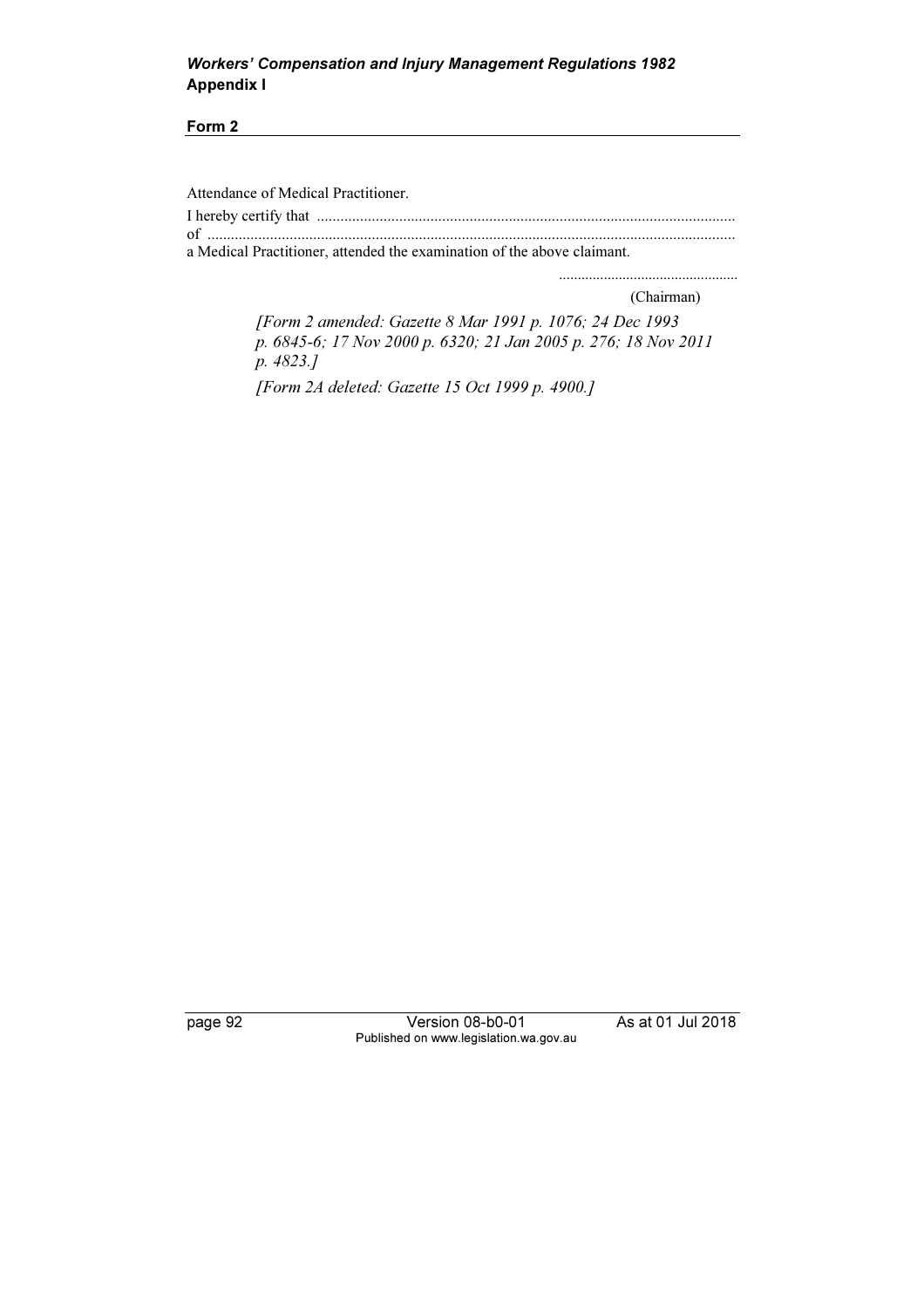### Form 2B

[r. 6AA]

Workers' Compensation and Injury Management Act 1981

(Section 178(1)(b))

### Workers' Compensation Claim Form

### Insurer please complete

Date form received from employer:

ASCO (office use only):

Insurer name:

Claim number:

ANZSIC code:

Policy number:

WorkCover number:

Has employer contacted medical practitioner?

Estimated time off work:

- $\Box$ less than one day
- $\Box$ 1-4 work days (inclusive)
- $\Box$ 5-9 work days (inclusive)
- $\Box$ 10-20 work days (inclusive)
- $\Box$ more than 20 work days
- $\Box$ fatality

#### Employer please complete

Name of policy holder/employer:

Trading as (if different to above):

Address:

Postcode:

Contact person:

As at 01 Jul 2018 Version 08-b0-01 page 93 Published on www.legislation.wa.gov.au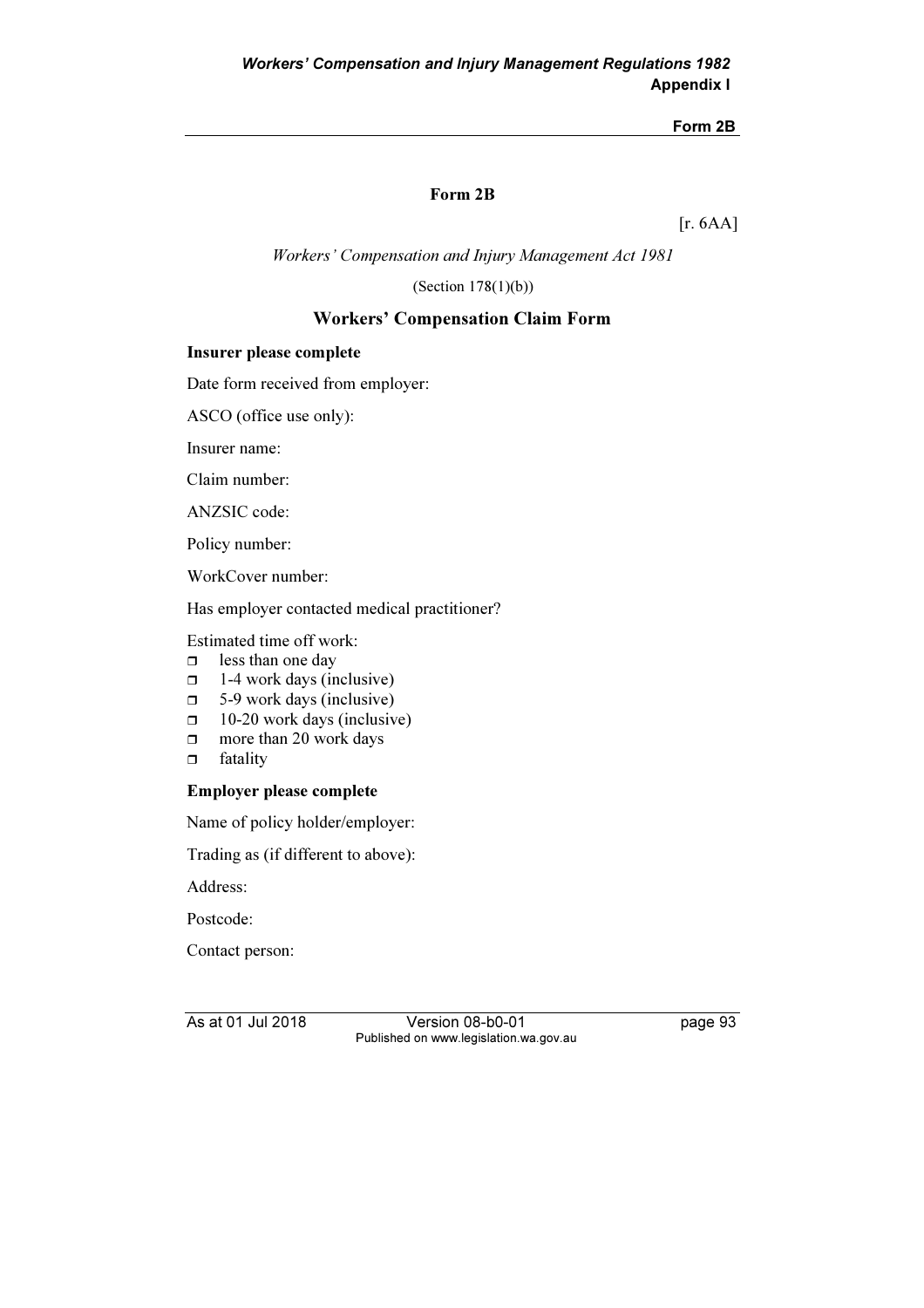### Workers' Compensation and Injury Management Regulations 1982 Appendix I

#### Form 2B

Name:

Phone number:

Email:

Address of injured worker's usual workplace or base:

Postcode:

Major activity of workplace: (e.g. sheep farming, plumbing)

Date employer received the completed claim form from the injured worker:

Date employer received first certificate of capacity from the injured worker:

Date employer sent the claim form and certificate/s of capacity to insurer:

### Worker please complete

Surname:

Other names:

Date of birth:

 $\Box$  Male  $\Box$  Female

Preferred language (if not English):

Address

Postcode

Email:

Daytime contact phone number:

Occupation (e.g. first class welder):

Main tasks/duties performed (e.g. welding of high pressure steam pipes):

At the time of the injury I was working as a:

- $\Box$ direct employee
- $\Box$ working director
- $\Box$ contractor
- $\Box$ employee of a contractor

page 94 Version 08-b0-01 As at 01 Jul 2018 Published on www.legislation.wa.gov.au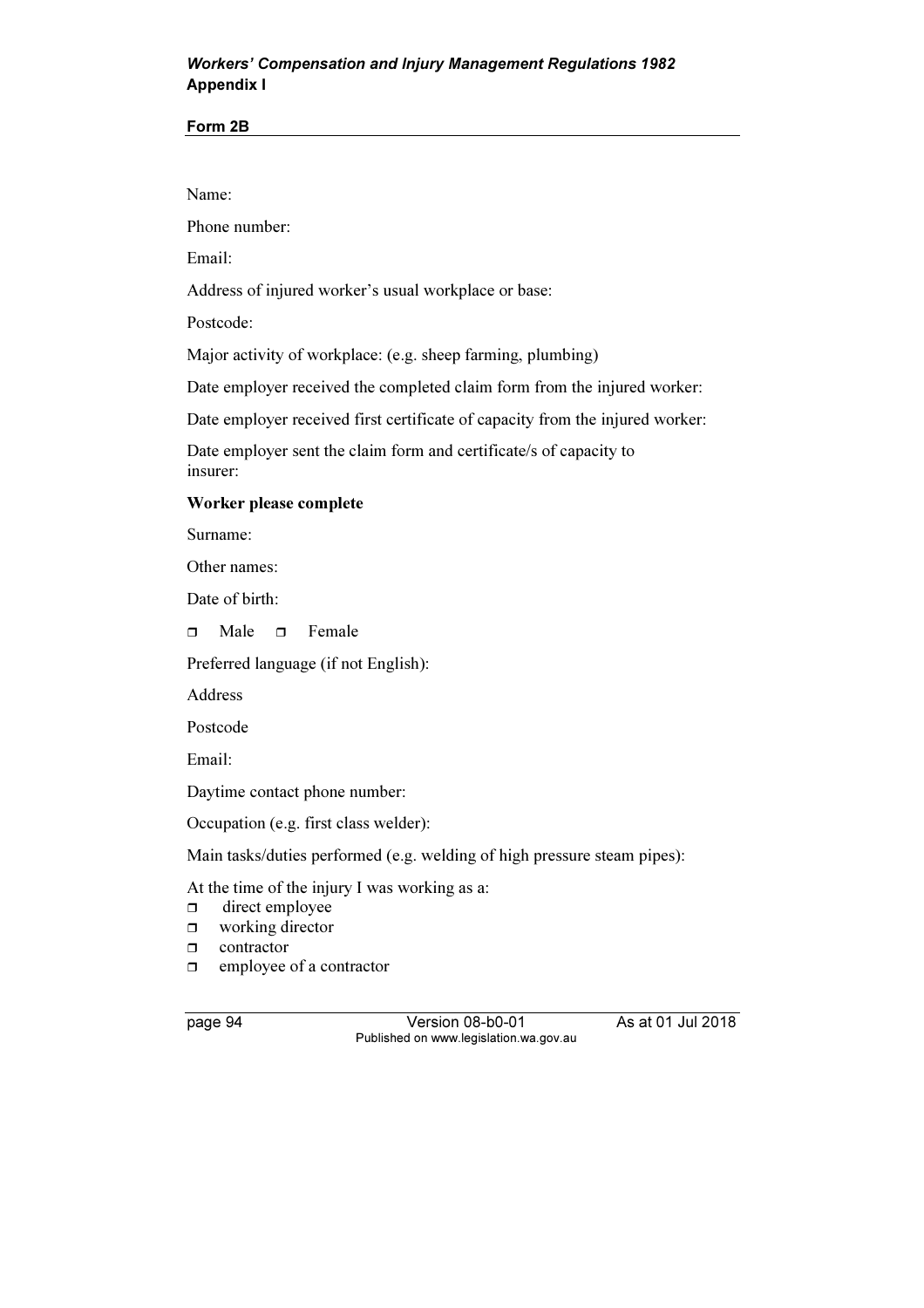- $\Box$ subcontractor
- $\Box$ visa worker
- $\Box$ other

At the time of the injury I was engaged as:

- $\Box$ full-time
- $\Box$ part-time
- $\Box$ permanent
- $\Box$ temporary
- $\Box$ casual

### Worker please complete — Other employment

Do you have any other job?

If yes, please give details: Employer name: Contact phone number: Hours of work per week:

### Worker please complete — Occurrence details

Day of occurrence:

Date of occurrence:

Time of occurrence:

At what address did the occurrence happen?

Did you have to stop working?

If so when?

Date:

Time:

Were you:

- $\Box$ working — at your normal workplace
- $\Box$ working — away from normal workplace
- $\Box$ working — road traffic accident
- $\Box$ on work break — at normal workplace
- $\Box$ on work break — away from normal workplace
- $\Box$ other duty status
- $\Box$ commuting/journey

As at 01 Jul 2018 Version 08-b0-01 page 95 Published on www.legislation.wa.gov.au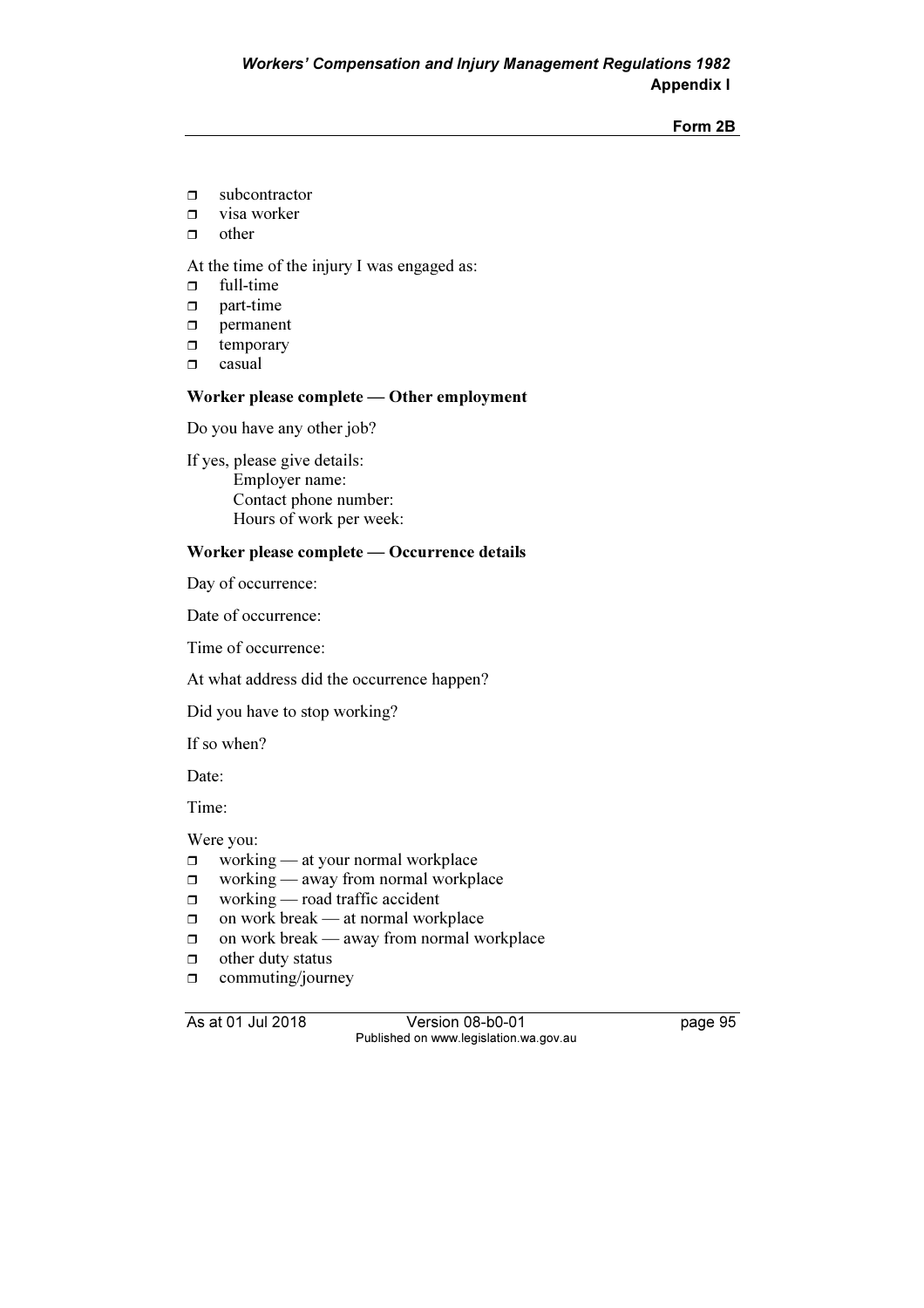Describe the occurrence. Include:

- (i) What action was involved (i.e. fall, struck by object,): [Mechanism]
- (ii) What object/machine/substance was involved (i.e. fumes, door frame): [Agency]
- (iii) The most serious injury or disease caused (i.e. fracture, burn, abrasion): [Nature]
- (iv) The bodily location of the injury or disease (i.e. upper arm, eye): [Bodily location]

Worker please complete — Occurrence report — Describe how it happened

Where did the occurrence happen? (i.e. store room, machinery shop):

What were you doing at the time of the occurrence?

What were the normal working hours for that day? Starting time: Finish time:

When did you first report the occurrence? Date: Time:

Who did you report the occurrence to? Name: Position: Phone number:

If you didn't report the occurrence immediately, please state the reason if any:

Please provide the name and daytime contact phone number of witnesses of the occurrence:

 Name: Phone number: Name: Phone number:

page 96 Version 08-b0-01 As at 01 Jul 2018 Published on www.legislation.wa.gov.au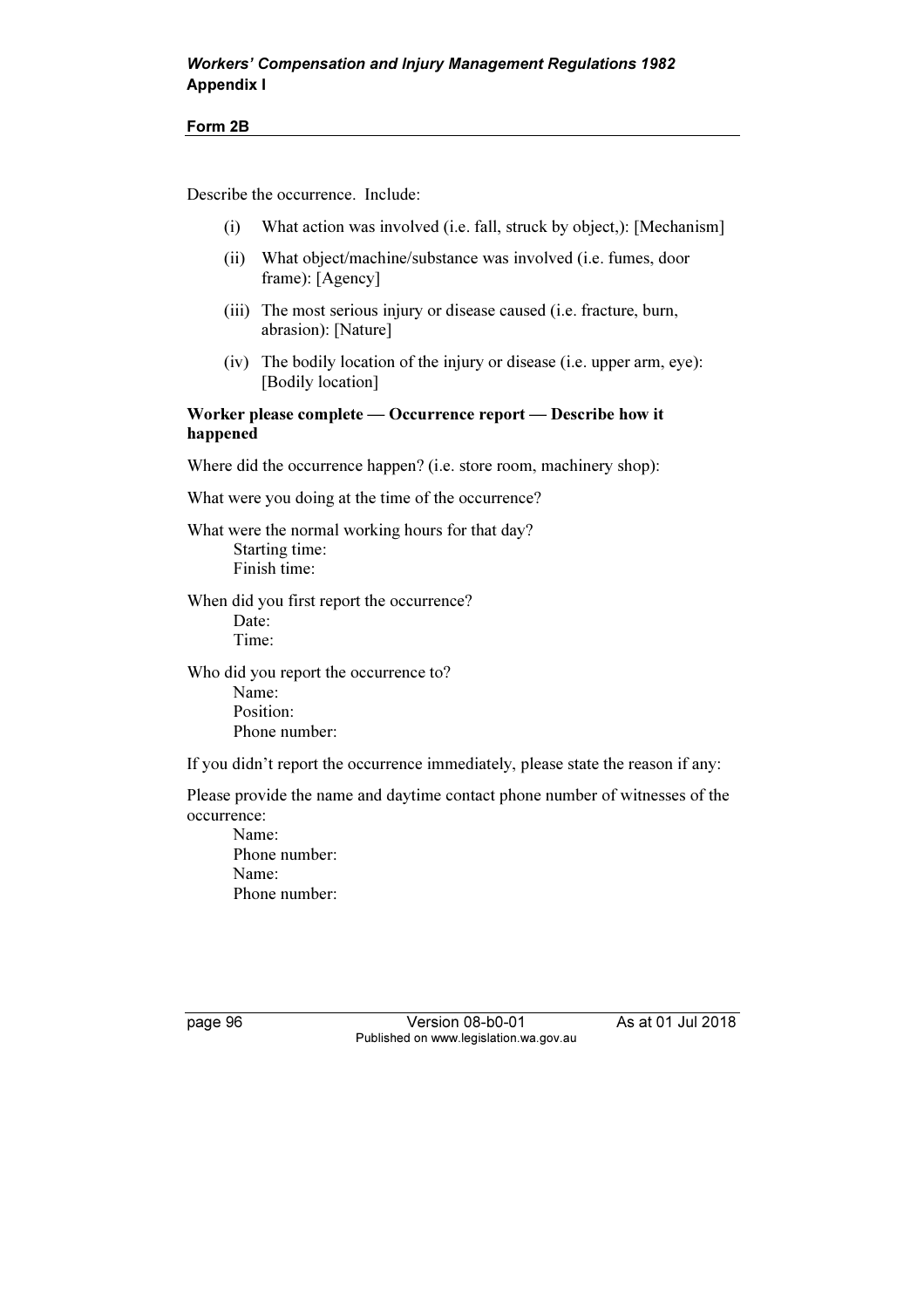### Worker please complete — Medical help/history — This occurrence

When did you first seek medical attention? Date<sup>.</sup>

Time:

If not immediately, please state the reason:

Was the part of the body affected by this occurrence healthy before this occurrence?

If not, please give details:

Is the present injury completely related to this occurrence? If not, please give details:

Please give details of any similar injury prior to this occurrence:

Name and contact details of your usual medical practitioner and any health provider who has treated you for a similar injury:

 Name: Address: Phone number:

#### Worker please complete — Other / Previous claims

Are you claiming compensation from any other source? If yes, from whom?

Have you had any similar or related workers' compensation claims?

 If yes, please give details: Name of employer: Address of employer: Name of insurer (if known): Type of injury or disease:

#### Worker's declaration — worker please complete

I solemnly and sincerely declare that each and every answer above and the particulars contained herein or annexed hereto relating to myself and the occurrence are true both in substance and in fact to the best of my knowledge and belief.

I take notice that, under the provisions of section 59(2) of the Workers' Compensation and Injury Management Act 1981, I am required to notify my

As at 01 Jul 2018 Version 08-b0-01 page 97 Published on www.legislation.wa.gov.au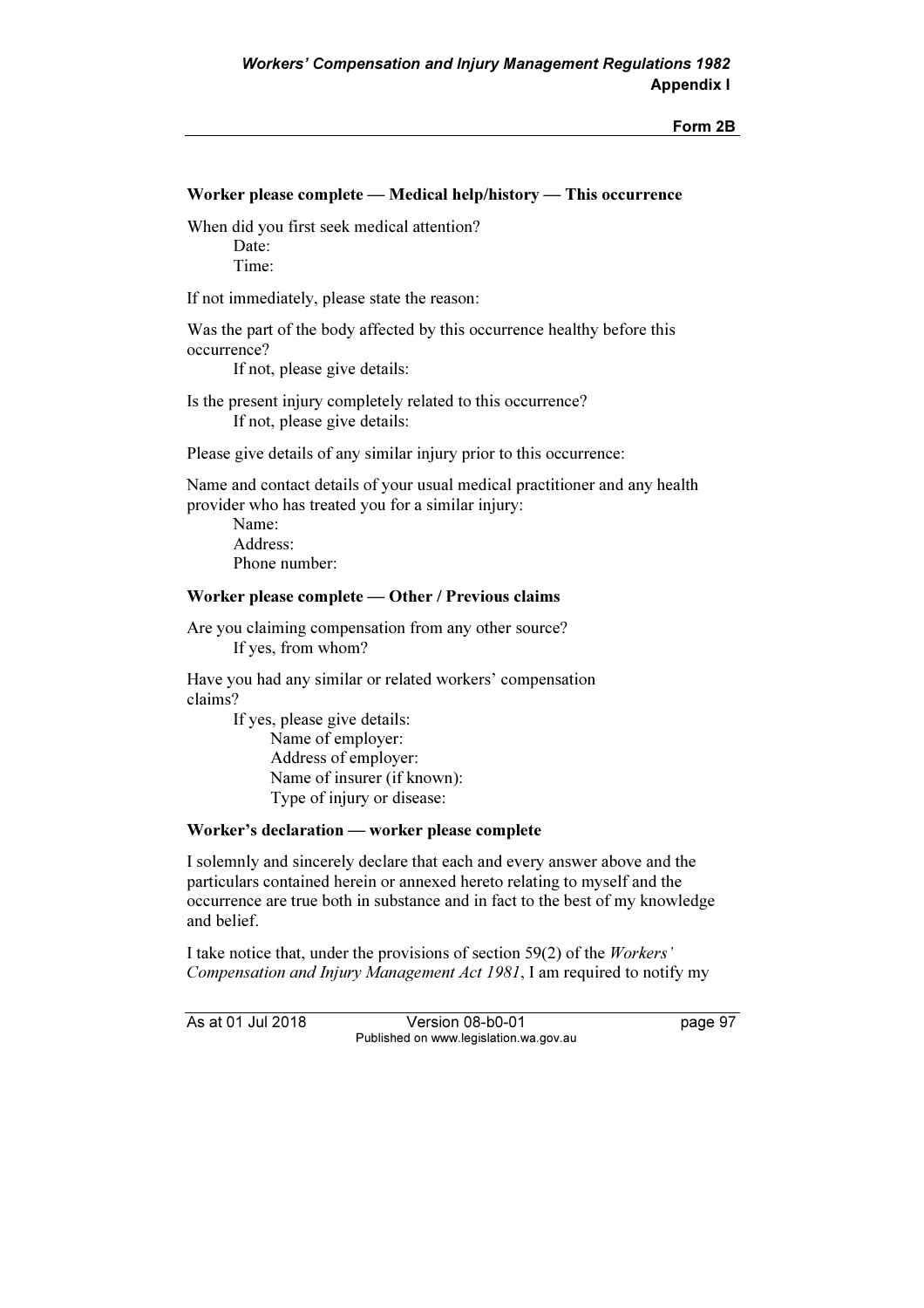### Workers' Compensation and Injury Management Regulations 1982 Appendix I

#### Form 2B

employer in writing within 7 days if I commence work with another employer after making a claim, or while receiving weekly payments of workers' compensation.

Dated this day of: Year:

Signature of worker

Signature of witness

#### Consent authority 1 (to be signed at the option of the worker)

I authorise any doctor who treats me (whether named in this certificate or not) to discuss my medical condition, in relation to my claim for workers' compensation and return to work options, with my employer and with their insurer.

Signed:

Date:

Print your name:

Witness signature:

Witness print name:

#### Consent authority 2 (to be signed at the option of the worker)

I consent to my employer's insurer and its appointed service providers collecting personal information, inclusive of sensitive information such as medical information about me and using it for the purpose of assessing and managing my workers' compensation claim, including determining liability and whether my claim is true.

This consent extends to my employer's insurer disclosing my personal information, inclusive of sensitive information, to other insurers, medical practitioners, rehabilitation providers, investigators, legal practitioners and other experts or consultants for the purpose of assessing and managing my claim.

My personal information, inclusive of sensitive information, may also be disclosed as required or permitted by law. I also consent to my employer's insurer disclosing my personal details to WorkCover WA which is authorised to use this information to fulfil its functions and obligations under the Workers' Compensation and Injury Management Act 1981.

page 98 Version 08-b0-01 As at 01 Jul 2018 Published on www.legislation.wa.gov.au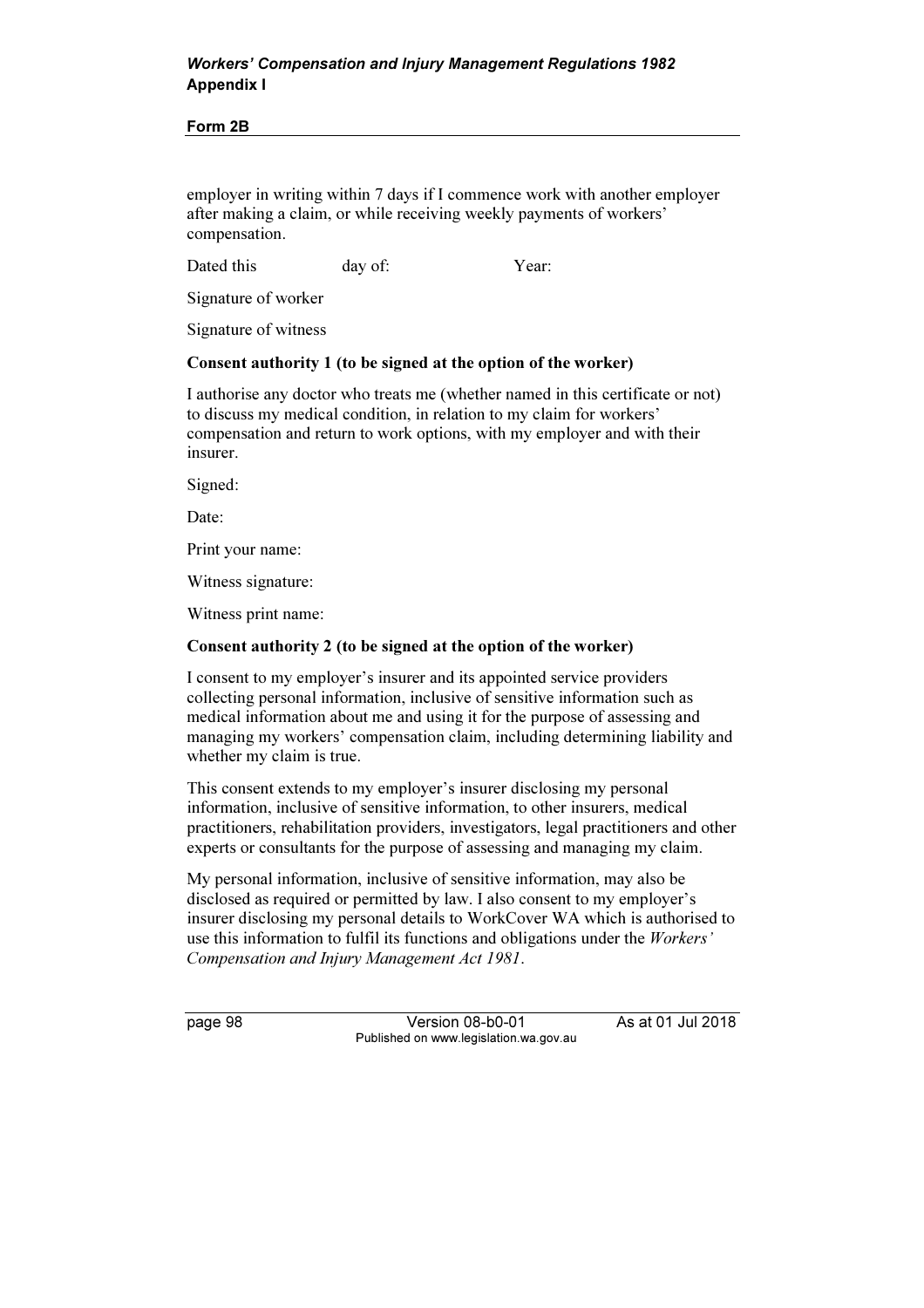I have read all the information on this form regarding the consent authority and I consent to the Insurer dealing with my personal information in the manner described.

Signed:

Date:

Print your name:

Witness signature:

Witness print name:

### IMPORTANT: FAILURE TO PROVIDE YOUR SIGNATURE ON EITHER THE DECLARATION OR THE CONSENT AUTHORITIES MAY DELAY A DECISION BY THE INSURER ON YOUR CLAIM.

 [Form 2B inserted: Gazette 10 Sep 2010 p. 4352-7; amended: Gazette 18 Nov 2011 p. 4824; 25 Mar 2014 p. 822.]

As at 01 Jul 2018 Version 08-b0-01 page 99 Published on www.legislation.wa.gov.au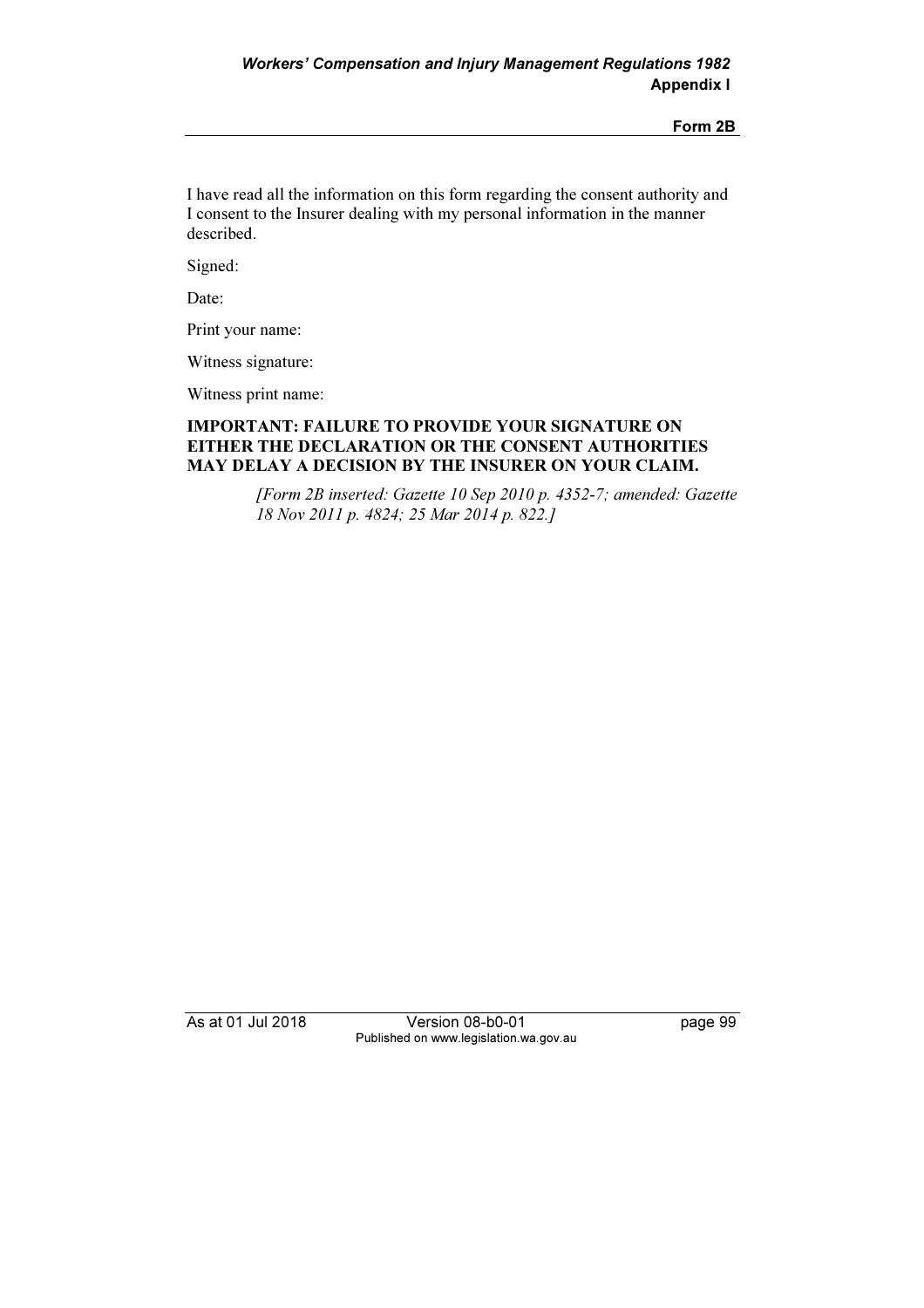Form 2C

### Form 2C

[regs 4(1), 6AA]

Workers' Compensation and Injury Management Act 1981 (Sections 24B, 178(1)(b))

### WORKER'S CLAIM AND ELECTION FOR LUMP SUM COMPENSATION FOR NOISE INDUCED HEARING LOSS

#### WORKER'S DETAILS — (Worker to complete)

| Surname                                | Mr/Mrs/Miss/Ms |  | Date of Birth                        |  | Age             |  | <b>Sex</b><br>M/F |
|----------------------------------------|----------------|--|--------------------------------------|--|-----------------|--|-------------------|
| Other Names                            |                |  |                                      |  |                 |  |                   |
|                                        |                |  | If you have difficulty understanding |  |                 |  |                   |
|                                        |                |  | English what is your preferred       |  |                 |  |                   |
| Address                                |                |  | language?                            |  |                 |  |                   |
|                                        |                |  |                                      |  |                 |  |                   |
|                                        |                |  |                                      |  |                 |  |                   |
|                                        |                |  | <b>TYPE 32</b>                       |  |                 |  |                   |
|                                        |                |  | <b>AGENCY 991</b>                    |  |                 |  |                   |
|                                        |                |  | <b>ICD 250</b>                       |  |                 |  |                   |
|                                        |                |  | <b>LOCN 130</b>                      |  |                 |  |                   |
| (e.g. boiler maker, underground miner) |                |  |                                      |  |                 |  |                   |
|                                        |                |  |                                      |  | office use only |  |                   |
|                                        |                |  | <b>ASCO</b>                          |  |                 |  |                   |
| $(e.g.$ welding, drilling)             |                |  |                                      |  |                 |  |                   |

#### ELECTION FOR SCHEDULE 2 INJURY — item 6

| Date of compensable test//                          |                |  |  |  |  |
|-----------------------------------------------------|----------------|--|--|--|--|
| Compensable noise induced hearing loss% (of item 6) | Entitlement \$ |  |  |  |  |
|                                                     |                |  |  |  |  |
|                                                     |                |  |  |  |  |
| Previous settlement date//                          |                |  |  |  |  |

page 100 Version 08-b0-01 As at 01 Jul 2018 Published on www.legislation.wa.gov.au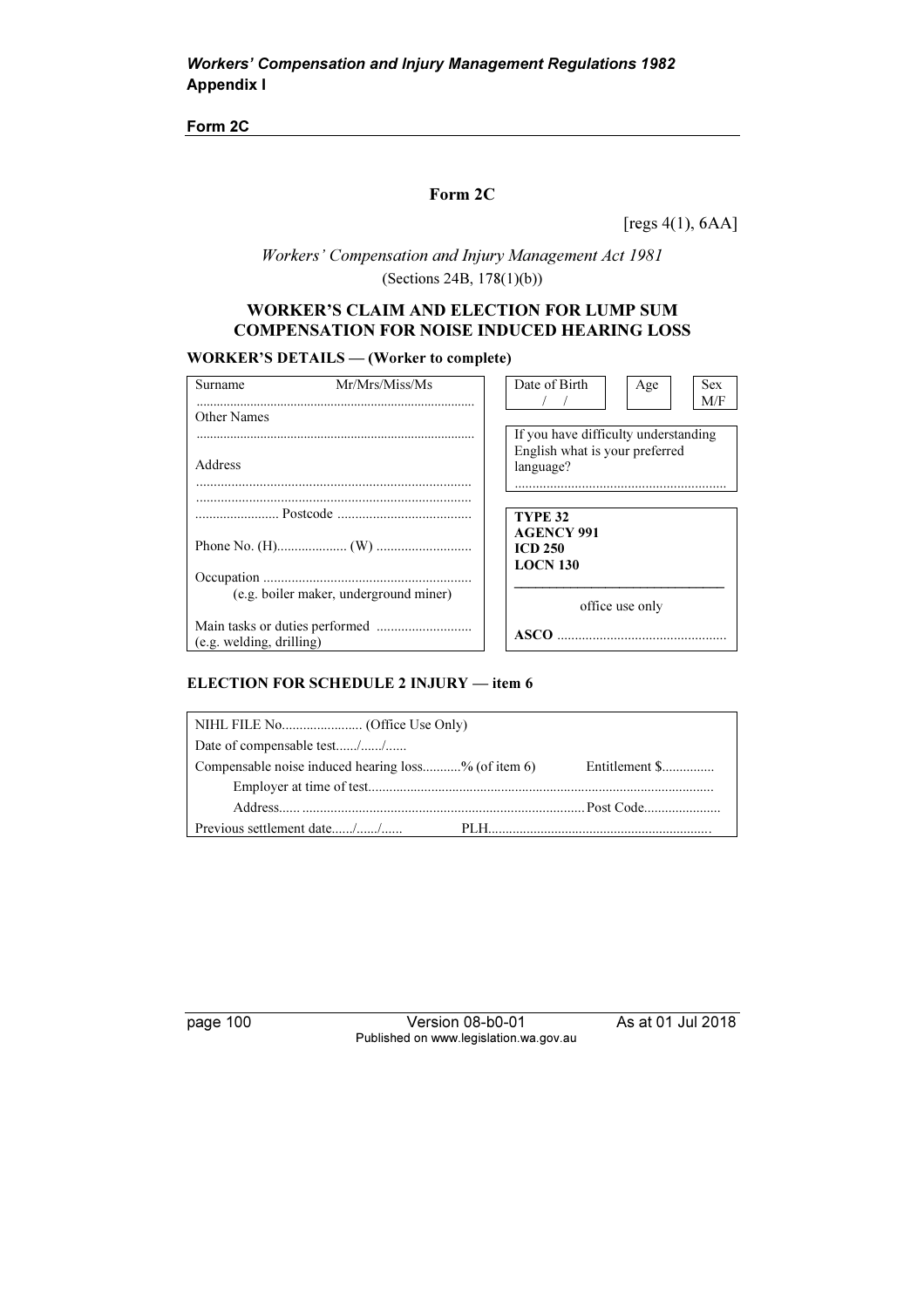Form 2C

### WORKER'S DECLARATION

| I elect to accept under Part III Division 2 of the Workers' Compensation and Injury<br><i>Management Act 1981</i> the sum of \$ representing% of loss of Schedule 2 item 6 of<br>the Act, being loss of hearing. In making this election I declare that I have not received nor am<br>I eligible to receive compensation in respect of the noise induced hearing loss under any law of<br>the Commonwealth, another State or Territory of the Commonwealth, or country other than<br>Australia. In making this election and upon an agreement being registered by the Director, I<br>acknowledge that after registration or making an award: |                                               |  |  |
|----------------------------------------------------------------------------------------------------------------------------------------------------------------------------------------------------------------------------------------------------------------------------------------------------------------------------------------------------------------------------------------------------------------------------------------------------------------------------------------------------------------------------------------------------------------------------------------------------------------------------------------------|-----------------------------------------------|--|--|
| I shall have no further entitlement to compensation under the Act for the percentage loss<br>1.<br>of hearing which is the subject of this election;                                                                                                                                                                                                                                                                                                                                                                                                                                                                                         |                                               |  |  |
| I shall have no entitlement to further monies upon any increase to the prescribed amount<br>2.<br>for the percentage loss of hearing which is the subject of this election.                                                                                                                                                                                                                                                                                                                                                                                                                                                                  |                                               |  |  |
|                                                                                                                                                                                                                                                                                                                                                                                                                                                                                                                                                                                                                                              | (Signature of worker)                         |  |  |
|                                                                                                                                                                                                                                                                                                                                                                                                                                                                                                                                                                                                                                              |                                               |  |  |
| (Signature and full name and address of witness)                                                                                                                                                                                                                                                                                                                                                                                                                                                                                                                                                                                             |                                               |  |  |
| <b>EMPLOYER DETAILS — (Employer to complete)</b>                                                                                                                                                                                                                                                                                                                                                                                                                                                                                                                                                                                             | WorkCover No                                  |  |  |
| Trading name of employer                                                                                                                                                                                                                                                                                                                                                                                                                                                                                                                                                                                                                     | Local Gov.                                    |  |  |
| (e.g. Browns Welding;<br>E.J. Drilling Service)                                                                                                                                                                                                                                                                                                                                                                                                                                                                                                                                                                                              | Insurance Co.                                 |  |  |
|                                                                                                                                                                                                                                                                                                                                                                                                                                                                                                                                                                                                                                              |                                               |  |  |
| Address of worker's usual<br>workplace or base                                                                                                                                                                                                                                                                                                                                                                                                                                                                                                                                                                                               | Policy No.                                    |  |  |
| Name of Policy Holder                                                                                                                                                                                                                                                                                                                                                                                                                                                                                                                                                                                                                        | Claim No: Insurer/self<br>insurer to complete |  |  |
| Address<br>Suburb/Town<br>Post Code                                                                                                                                                                                                                                                                                                                                                                                                                                                                                                                                                                                                          |                                               |  |  |
|                                                                                                                                                                                                                                                                                                                                                                                                                                                                                                                                                                                                                                              | Insurer/self insurer's date<br>stamp          |  |  |
|                                                                                                                                                                                                                                                                                                                                                                                                                                                                                                                                                                                                                                              |                                               |  |  |

As at 01 Jul 2018 Version 08-b0-01 page 101 Published on www.legislation.wa.gov.au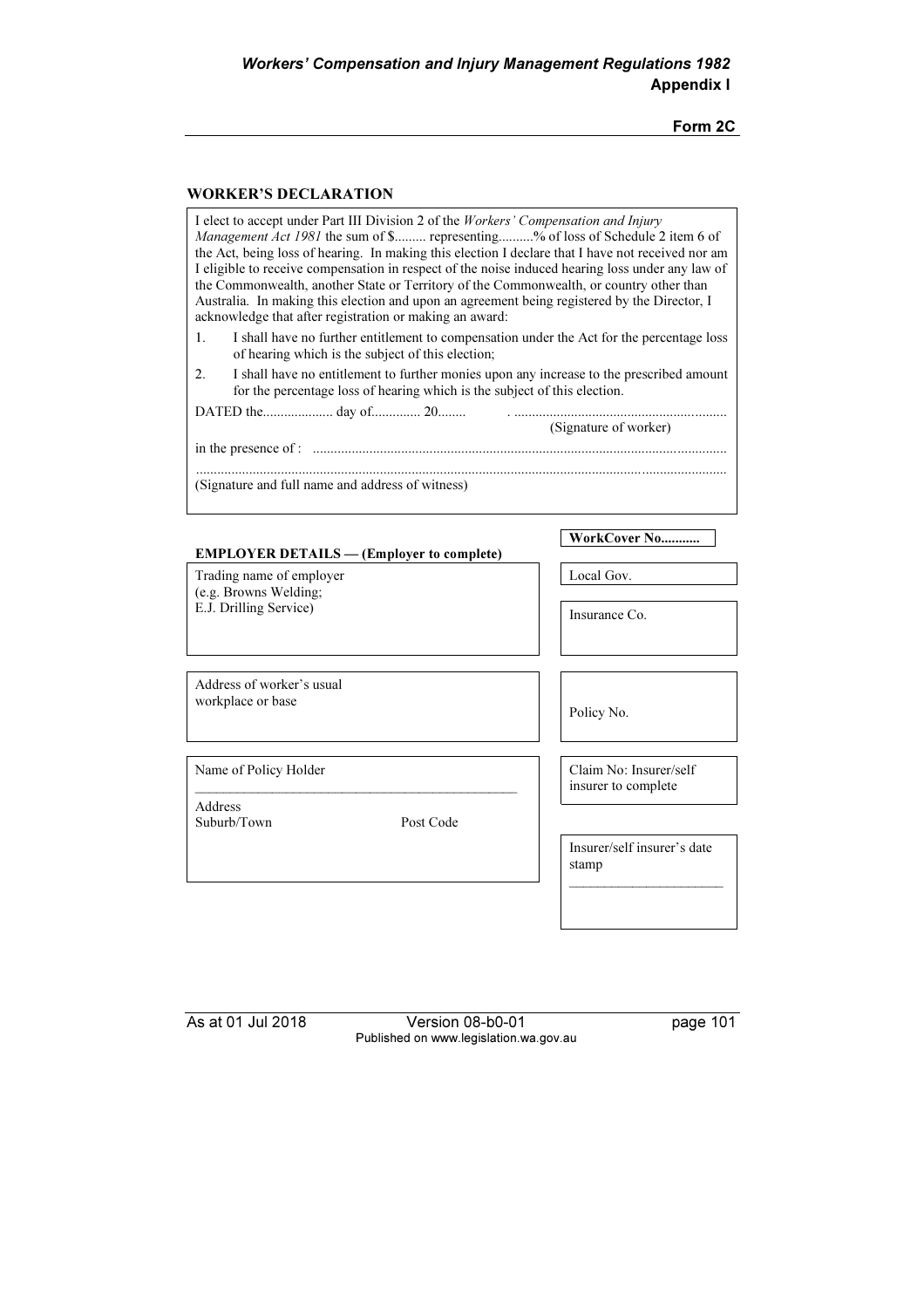Form 2C

| Major activity or workplace<br>(e.g. metal fabrication;<br>gold mining, engineering.)                       |        |                                                                                        | office use only<br><b>ANZSIC</b>                           |
|-------------------------------------------------------------------------------------------------------------|--------|----------------------------------------------------------------------------------------|------------------------------------------------------------|
|                                                                                                             |        |                                                                                        | <b>WORKER'S EMPLOYMENT HISTORY FROM MARCH 1, 1991</b>      |
| To be completed by WorkCover WA:                                                                            |        |                                                                                        |                                                            |
|                                                                                                             |        |                                                                                        |                                                            |
| Name of insurer                                                                                             |        |                                                                                        | Policy No.                                                 |
| Name of insurer                                                                                             |        | Period of insurance                                                                    | Policy No.                                                 |
|                                                                                                             |        | Period of insurance                                                                    | Policy No.                                                 |
|                                                                                                             |        |                                                                                        | Policy No.                                                 |
|                                                                                                             |        |                                                                                        |                                                            |
|                                                                                                             |        |                                                                                        |                                                            |
|                                                                                                             |        |                                                                                        | (Name)                                                     |
|                                                                                                             |        |                                                                                        |                                                            |
|                                                                                                             |        |                                                                                        |                                                            |
|                                                                                                             |        |                                                                                        | (Postcode)                                                 |
|                                                                                                             |        |                                                                                        |                                                            |
|                                                                                                             |        |                                                                                        |                                                            |
| <b>Baseline Test</b>                                                                                        | Date// | $PLH \Box \Box \Box \Box$                                                              | <b>NO BASELINE TEST</b>                                    |
| (if worker has had a Full Audiological Baseline Test use the date<br>and PLH of the full audiological test) |        |                                                                                        | please circle if applicable                                |
| <b>Subsequent Test</b>                                                                                      | Date// | $PLH \Box \Box. \Box \Box$                                                             |                                                            |
| <b>Subsequent Test</b>                                                                                      | Date// | $PLH \Box \Box. \Box \Box$                                                             |                                                            |
| <b>Subsequent Test</b>                                                                                      | Date// | $PLH \Box \Box. \Box \Box$                                                             |                                                            |
| <b>Subsequent Test</b>                                                                                      | Date// | $PLH \Box \Box. \Box \Box$                                                             |                                                            |
| <b>Subsequent Test</b>                                                                                      | Date// | $PLH \Box \Box. \Box \Box$                                                             |                                                            |
| <b>Subsequent Test</b>                                                                                      | Date// | $PLH \Box \Box. \Box \Box$                                                             |                                                            |
| <b>Subsequent Test</b>                                                                                      | Date// | $PLH \Box \Box. \Box \Box$                                                             |                                                            |
| Subsequent Full                                                                                             |        |                                                                                        |                                                            |
| Audio Test<br>Otorhinolarynigological                                                                       | Date// | $PLH \square \square$ . $\square$ $\square$                                            |                                                            |
| assessment                                                                                                  | Date// | $NIHLPLH \Box \Box. \Box \Box$                                                         |                                                            |
|                                                                                                             |        | Number of years with this employer since the baseline test/March 1, 1991 $\Box$ $\Box$ |                                                            |
|                                                                                                             |        |                                                                                        |                                                            |
| Subsequent test                                                                                             |        |                                                                                        | Termination Date//                                         |
| at termination                                                                                              | Date// | $PLH \Box \Box. \Box \Box$                                                             |                                                            |
| NIHL Claims Officer                                                                                         |        |                                                                                        |                                                            |
| check:                                                                                                      | Date// |                                                                                        |                                                            |
| NIHL Manager                                                                                                |        |                                                                                        |                                                            |
| check:                                                                                                      | Date// |                                                                                        |                                                            |
|                                                                                                             |        |                                                                                        | [Form 2C inserted: Gazette 25 Aug 1995 p. 3885-7; amended: |

Gazette 17 Nov 2000 p. 6320; 21 Jan 2005 p. 276; 28 Oct 2005 p. 4915-16; 18 Nov 2011 p. 4824.]

page 102 Version 08-b0-01 As at 01 Jul 2018 Published on www.legislation.wa.gov.au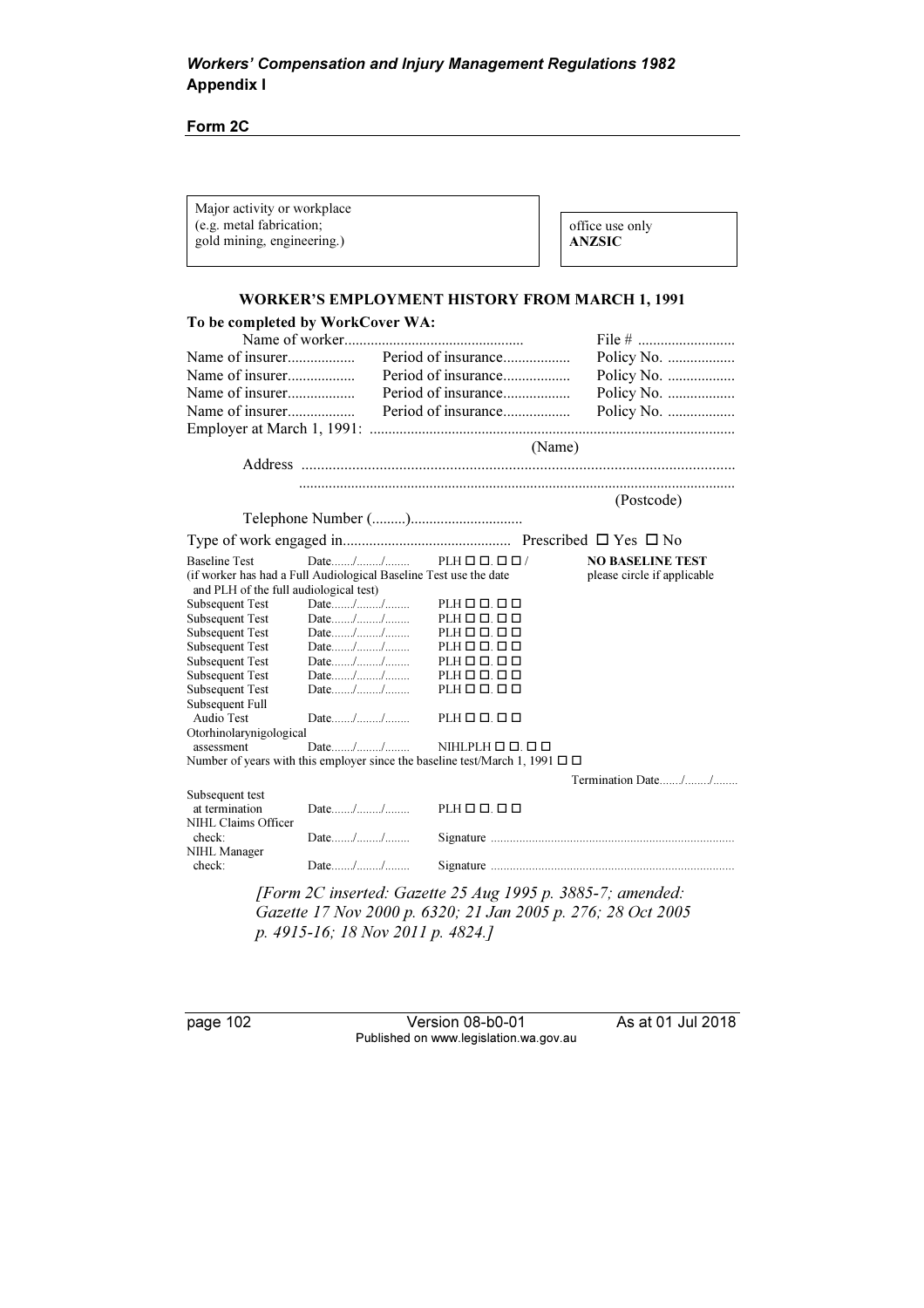### Form 2CA

### Form 2CA

[regs 4(2), 6AA]

Workers' Compensation and Injury Management Act 1981

(Sections 31H, 178(1)(b))

### WORKER'S CLAIM AND ELECTION FOR LUMP SUM COMPENSATION FOR NOISE INDUCED HEARING LOSS

### WORKER'S DETAILS — (Worker to complete)

| Mr/Mrs/Miss/Ms<br>Surname              | Date of Birth<br><b>Sex</b><br>Age   |
|----------------------------------------|--------------------------------------|
|                                        | M/F                                  |
| <b>Other Names</b>                     |                                      |
|                                        | If you have difficulty understanding |
| Address                                | English what is your preferred       |
|                                        | language?                            |
|                                        |                                      |
|                                        |                                      |
|                                        | <b>TYPE 32</b>                       |
|                                        | <b>AGENCY 991</b>                    |
|                                        | <b>ICD 250</b>                       |
| (e.g. boiler maker, underground miner) | <b>LOCN 130</b>                      |
| Main tasks or duties performed         |                                      |
|                                        | office use only                      |
| $(e.g.$ welding, drilling)             | ASCO.                                |

#### ELECTION FOR SCHEDULE 2 INJURY — item 44

| Date of compensable test//                                          |
|---------------------------------------------------------------------|
| Compensable noise induced hearing loss% (of item 44) Entitlement \$ |
|                                                                     |
|                                                                     |
|                                                                     |

#### WORKER'S DECLARATION

I elect to accept under the Workers' Compensation and Injury Management Act 1981 Part III Division 2A the sum of \$......... representing..........% of loss of Schedule 2 item 44, being loss of hearing. In making this election I declare that I have not received nor am I eligible to receive compensation in respect of the noise induced hearing loss under any law of the Commonwealth, another State or Territory of the Commonwealth, or country other than Australia. In making this election and upon an agreement being registered by the Director, I acknowledge

As at 01 Jul 2018 Version 08-b0-01 page 103 Published on www.legislation.wa.gov.au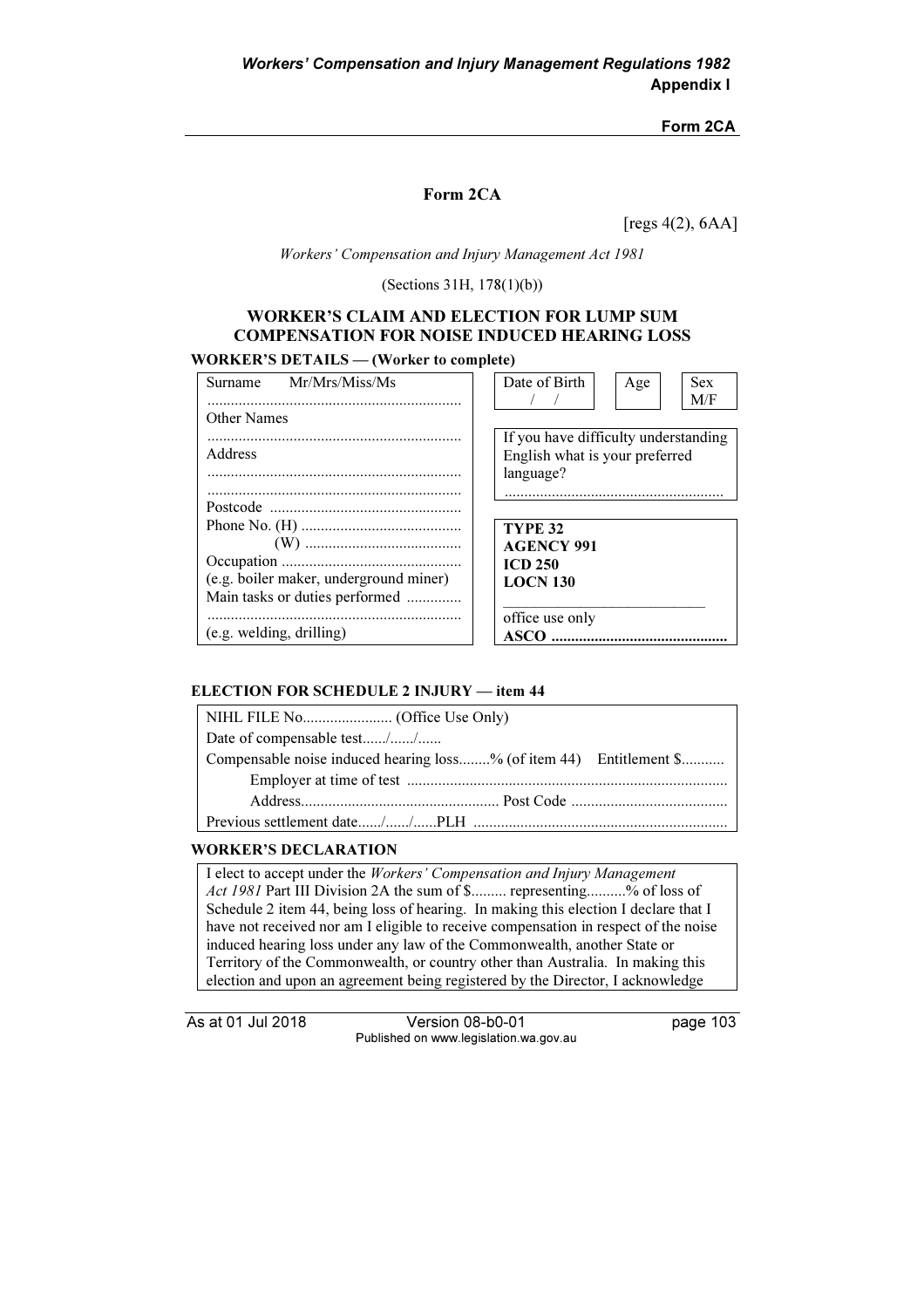### Form 2CA

|    | that after registration or making an award:                                  |
|----|------------------------------------------------------------------------------|
|    | I shall have no further entitlement to compensation under the Act for the    |
|    | percentage loss of hearing which is the subject of this election;            |
| 2. | I shall have no entitlement to further monies upon any increase to the       |
|    | prescribed amount for the percentage loss of hearing which is the subject of |
|    | this election.                                                               |
|    |                                                                              |
|    |                                                                              |
|    | (Signature of worker)                                                        |
|    | in the presence of :                                                         |
|    |                                                                              |
|    | (Signature and full name and address of witness)                             |
|    |                                                                              |

### EMPLOYER DETAILS — (Employer to complete) WorkCover No....... Trading name of employer (e.g. Browns Welding; E.J. Drilling Service) Local Gov. Insurance Co. Address of worker's usual workplace or base Policy No. Name of Policy Holder \_\_\_\_\_\_\_\_\_\_\_\_\_\_\_\_\_\_\_\_\_\_\_\_\_\_\_\_\_\_\_\_\_\_\_\_\_\_ **Address** Suburb/Town Post Code Claim No: Insurer/self insurer to complete Insurer/self-insurer's date stamp  $\overline{\phantom{a}}$  ,  $\overline{\phantom{a}}$  ,  $\overline{\phantom{a}}$  ,  $\overline{\phantom{a}}$  ,  $\overline{\phantom{a}}$  ,  $\overline{\phantom{a}}$  ,  $\overline{\phantom{a}}$  ,  $\overline{\phantom{a}}$  ,  $\overline{\phantom{a}}$  ,  $\overline{\phantom{a}}$  ,  $\overline{\phantom{a}}$  ,  $\overline{\phantom{a}}$  ,  $\overline{\phantom{a}}$  ,  $\overline{\phantom{a}}$  ,  $\overline{\phantom{a}}$  ,  $\overline{\phantom{a}}$ Major activity or workplace (e.g. metal fabrication, gold mining, engineering) office use only ANZSIC

page 104 Version 08-b0-01 As at 01 Jul 2018 Published on www.legislation.wa.gov.au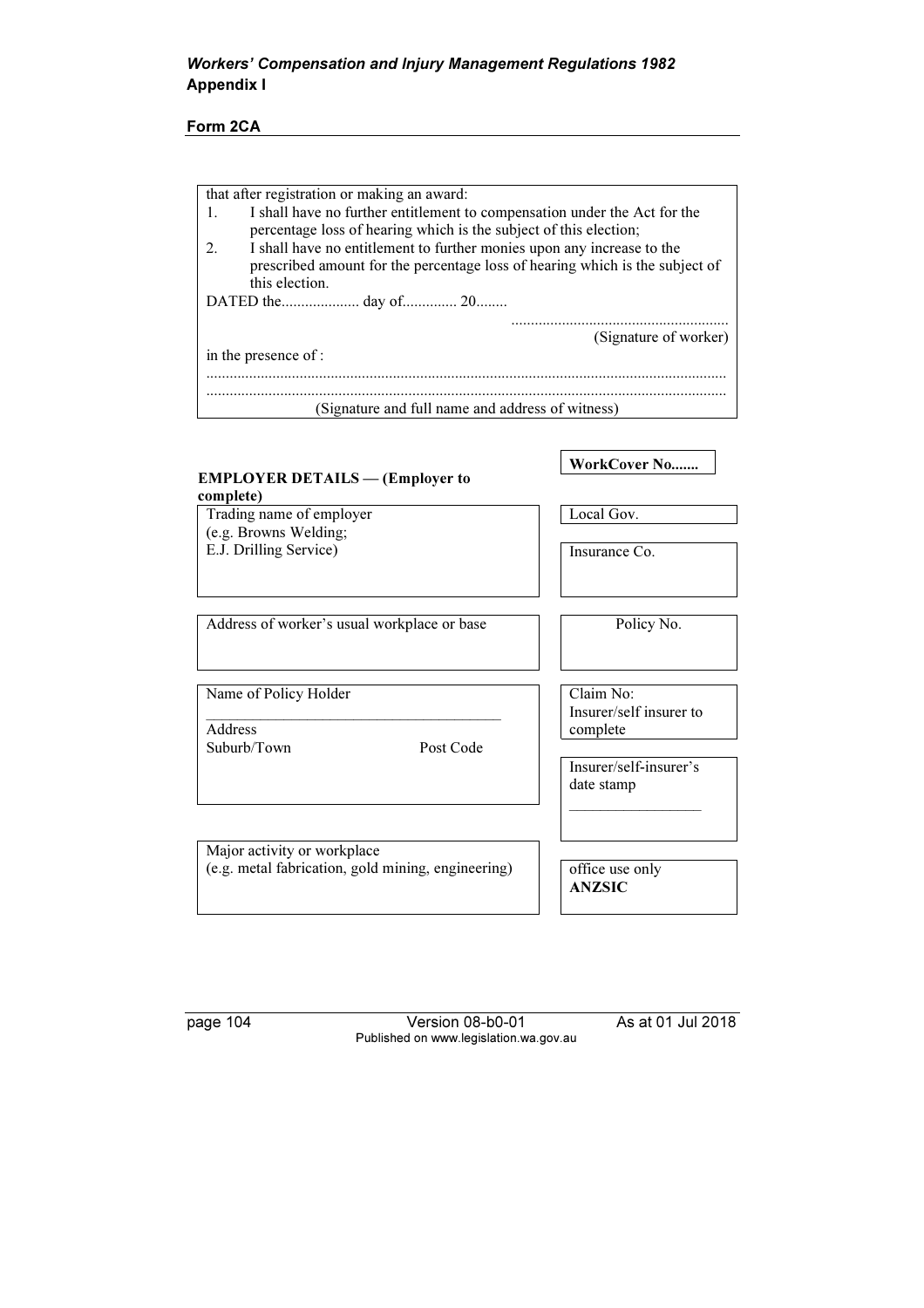Form 2CA

|                                                                                                             |                                          | WORKER'S EMPLOYMENT HISTORY FROM 1 MARCH 1991 |
|-------------------------------------------------------------------------------------------------------------|------------------------------------------|-----------------------------------------------|
| To be completed by WorkCover WA:                                                                            |                                          |                                               |
|                                                                                                             |                                          |                                               |
|                                                                                                             | Period of insurance                      | Policy No.                                    |
|                                                                                                             | Period of insurance                      | Policy No.                                    |
|                                                                                                             | Period of insurance                      | Policy No.                                    |
|                                                                                                             |                                          | Policy No.                                    |
|                                                                                                             |                                          |                                               |
|                                                                                                             | (Name)                                   |                                               |
|                                                                                                             |                                          |                                               |
|                                                                                                             |                                          | (Postcode)                                    |
|                                                                                                             |                                          |                                               |
|                                                                                                             |                                          | Prescribed $\Box$ Yes $\Box$ No               |
| <b>Baseline Test</b>                                                                                        | Date//                                   | $PLH \Box \Box \Box \Box / NO$ BASELINE TEST  |
| (if worker has had a Full Audiological Baseline Test<br>use the date and PLH of the full audiological test) |                                          | (please circle if applicable)                 |
| <b>Subsequent Test</b>                                                                                      | Date//                                   | $PLH \Box \Box$ . $\Box$                      |
| Subsequent Test                                                                                             | Date//                                   | $PLH \Box \Box. \Box \Box$                    |
| <b>Subsequent Test</b>                                                                                      | Date//                                   | $PLH \Box \Box. \Box \Box$                    |
| <b>Subsequent Test</b>                                                                                      | Date//                                   | $PLH \square \square$ . $\square$ $\square$   |
| <b>Subsequent Test</b>                                                                                      | Date//                                   | $PLH \Box \Box. \Box \Box$                    |
| <b>Subsequent Test</b>                                                                                      | Date//                                   | $PLH \Box \Box. \Box \Box$                    |
| <b>Subsequent Test</b>                                                                                      | Date//                                   | $PLH \Box \Box$ . $\Box$                      |
| Subsequent Full Audio Test                                                                                  | Date//                                   | $PLH \Box \Box$ . $\Box$ $\Box$               |
| Otorhinolaryngological<br>assessment                                                                        | Date//                                   | NIHLPLH $\Box$ $\Box$ $\Box$                  |
| Number of years with this employer since the baseline test/1 March 1991 $\Box$ $\Box$                       |                                          |                                               |
| Termination Date//                                                                                          |                                          |                                               |
| Subsequent test at termination                                                                              | Date// PLH $\Box$ $\Box$ . $\Box$ $\Box$ |                                               |
| NIHL Claims Officer check                                                                                   |                                          |                                               |
| NIHL Manager check                                                                                          |                                          |                                               |
|                                                                                                             |                                          |                                               |

[Form 2CA inserted: Gazette 28 Oct 2005 p. 4916-19.]

[Form 2D deleted: Gazette 29 Jun 2018 p. 2446.]

As at 01 Jul 2018 Version 08-b0-01 page 105 Published on www.legislation.wa.gov.au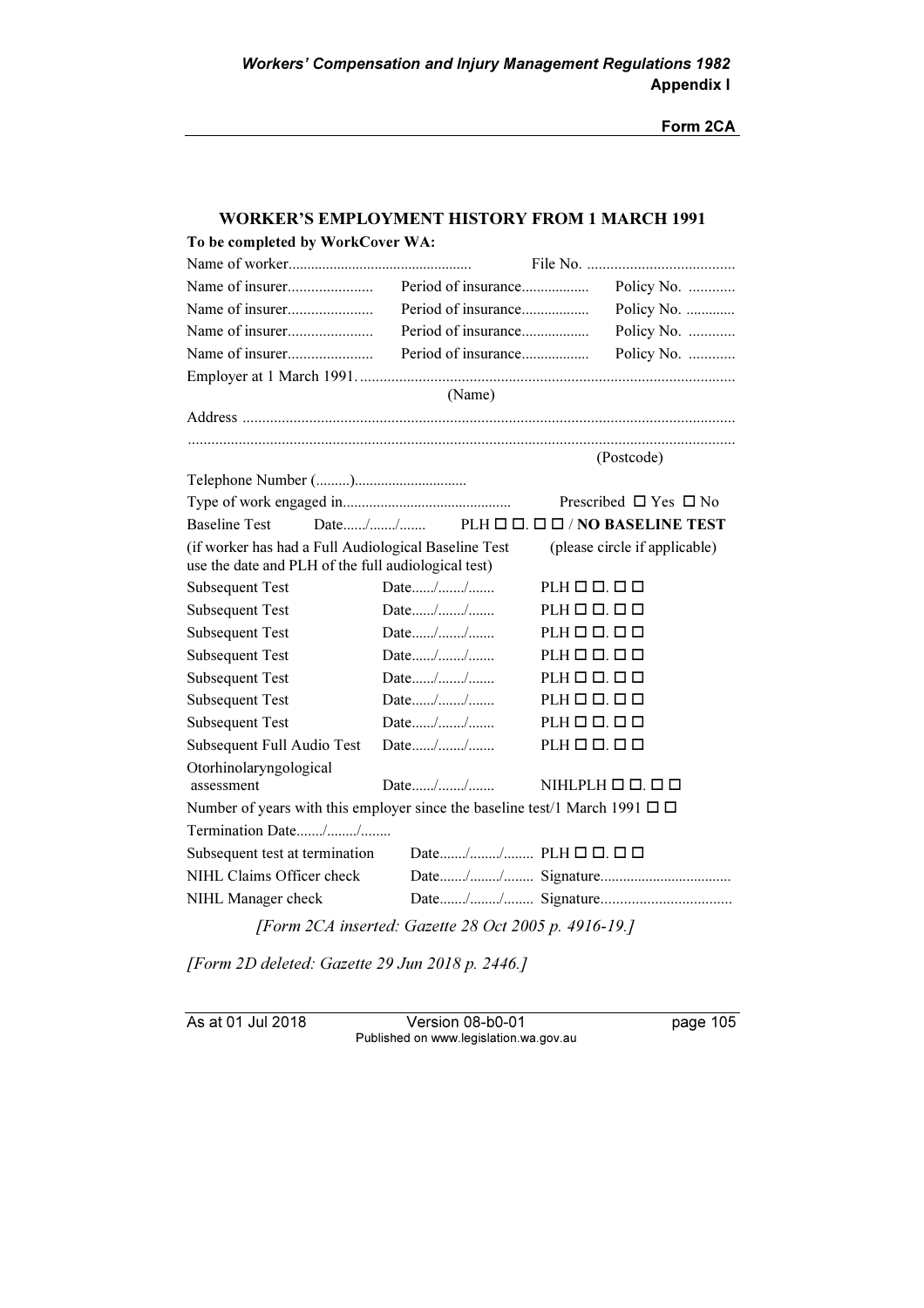Form 3

# Form 3

[ $r. 6A$  and  $7(1)$ ]

Workers' Compensation and Injury Management Act 1981

(Sections 57A(1)(b), 57B(1)(b) and 61(1))

|                             | <b>FIRST CERTIFICATE OF CAPACITY</b>                           |                 |                                                                                                                 |
|-----------------------------|----------------------------------------------------------------|-----------------|-----------------------------------------------------------------------------------------------------------------|
| <b>1. WORKER'S DETAILS</b>  |                                                                |                 |                                                                                                                 |
| First name                  |                                                                | Last name       |                                                                                                                 |
|                             |                                                                |                 |                                                                                                                 |
| Date of birth               | Email<br>$\left  \quad \right $                                |                 |                                                                                                                 |
|                             |                                                                |                 |                                                                                                                 |
|                             |                                                                |                 |                                                                                                                 |
| Phone                       | Mobile                                                         |                 |                                                                                                                 |
|                             |                                                                |                 |                                                                                                                 |
| Address                     |                                                                |                 |                                                                                                                 |
|                             |                                                                |                 |                                                                                                                 |
|                             | 2. EMPLOYMENT DETAILS                                          |                 |                                                                                                                 |
|                             |                                                                |                 |                                                                                                                 |
| Worker's job title          |                                                                | Employer's name |                                                                                                                 |
|                             |                                                                |                 |                                                                                                                 |
| Employer's address          |                                                                |                 |                                                                                                                 |
|                             |                                                                |                 |                                                                                                                 |
| <b>3. CONSENT AUTHORITY</b> |                                                                |                 |                                                                                                                 |
|                             |                                                                |                 | I consent to any medical practitioner who treats me (whether named on this certificate or not) to discuss my    |
|                             |                                                                |                 | medical condition with my employer, insurer and other medical or allied health professionals for the purpose of |
|                             | my claim for workers' compensation and return to work options. |                 |                                                                                                                 |
|                             |                                                                |                 |                                                                                                                 |
| Worker's<br>signature       |                                                                | Print name      |                                                                                                                 |
|                             |                                                                |                 |                                                                                                                 |
|                             |                                                                | Date            | $\sqrt{2}$<br>$\sqrt{2}$                                                                                        |
|                             |                                                                |                 |                                                                                                                 |
|                             |                                                                |                 |                                                                                                                 |

page 106 Version 08-b0-01 As at 01 Jul 2018 Published on www.legislation.wa.gov.au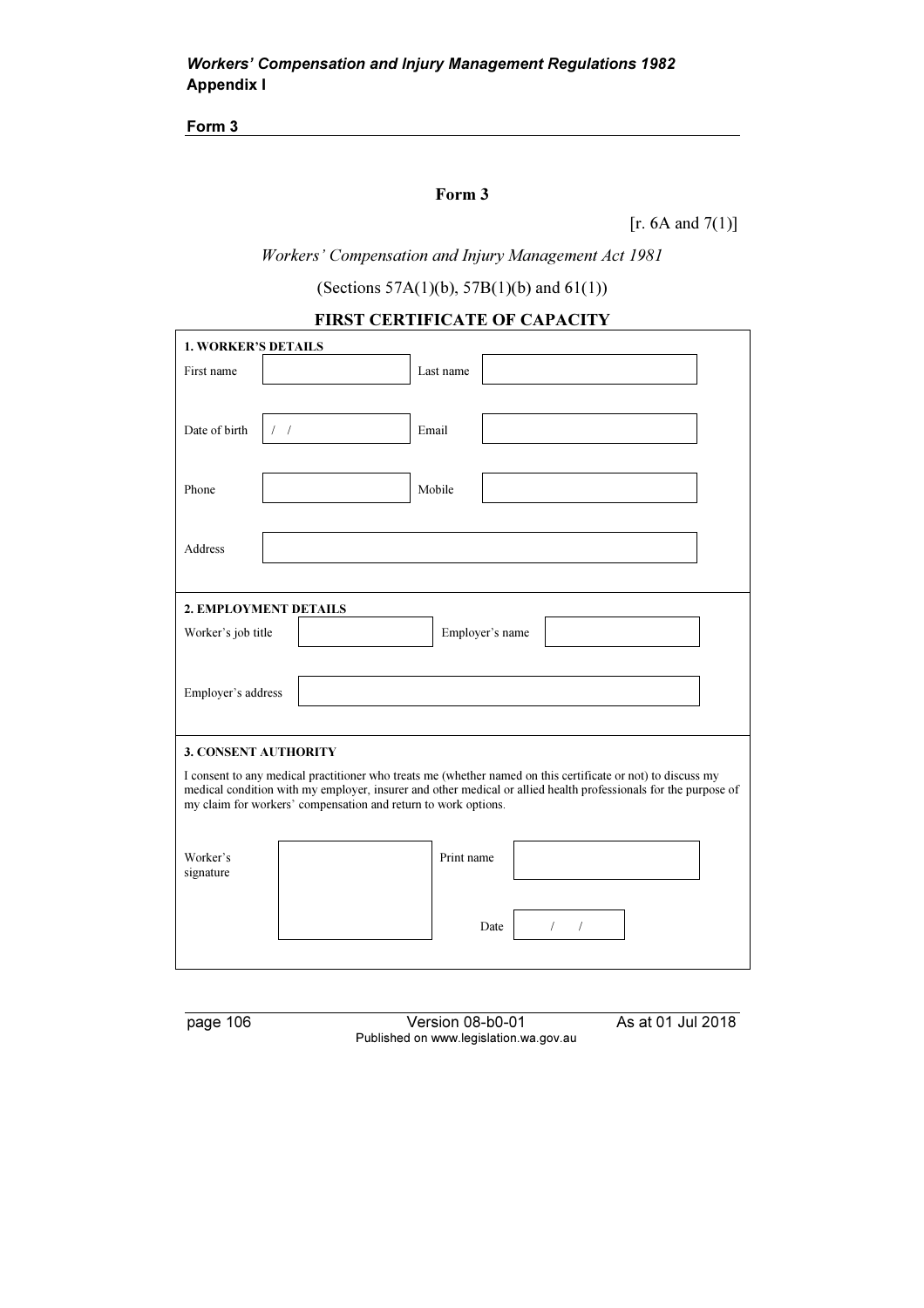| 70 I |  |
|------|--|
|      |  |

| <b>4. WORKER'S DESCRIPTION OF INJURY</b>           |                                                                            |          |
|----------------------------------------------------|----------------------------------------------------------------------------|----------|
| Date of injury                                     | $\sqrt{2}$<br>/                                                            |          |
|                                                    |                                                                            |          |
| What happened?                                     |                                                                            |          |
|                                                    |                                                                            |          |
| Worker's symptoms                                  |                                                                            |          |
|                                                    |                                                                            |          |
| 5. MEDICAL ASSESSMENT                              |                                                                            |          |
| Date of this assessment                            | $\left  \quad \right $                                                     |          |
|                                                    |                                                                            |          |
| Clinical findings                                  |                                                                            |          |
|                                                    |                                                                            |          |
|                                                    |                                                                            |          |
| Diagnosis                                          |                                                                            |          |
|                                                    |                                                                            |          |
| The injury is consistent with worker's description |                                                                            |          |
| of how injury occurred                             | uncertain<br>yes<br>no                                                     |          |
|                                                    |                                                                            |          |
| The injury is:                                     | a new condition<br>a recurrence of a pre-existing condition                |          |
|                                                    |                                                                            |          |
| <b>6. WORK CAPACITY</b><br>Worker's usual duties   |                                                                            |          |
|                                                    |                                                                            |          |
|                                                    | Having considered the health benefits of work, I find this worker to have: |          |
| full capacity for work from                        | $\mathcal{F} \times \mathcal{F}$<br>but requires further treatment         |          |
|                                                    |                                                                            |          |
| some capacity for work from                        | performing<br>to                                                           |          |
| pre-injury duties                                  | modified or alternative duties<br>workplace modifications                  |          |
| As at 01 Jul 2018                                  | Version 08-b0-01                                                           | page 107 |

Published on www.legislation.wa.gov.au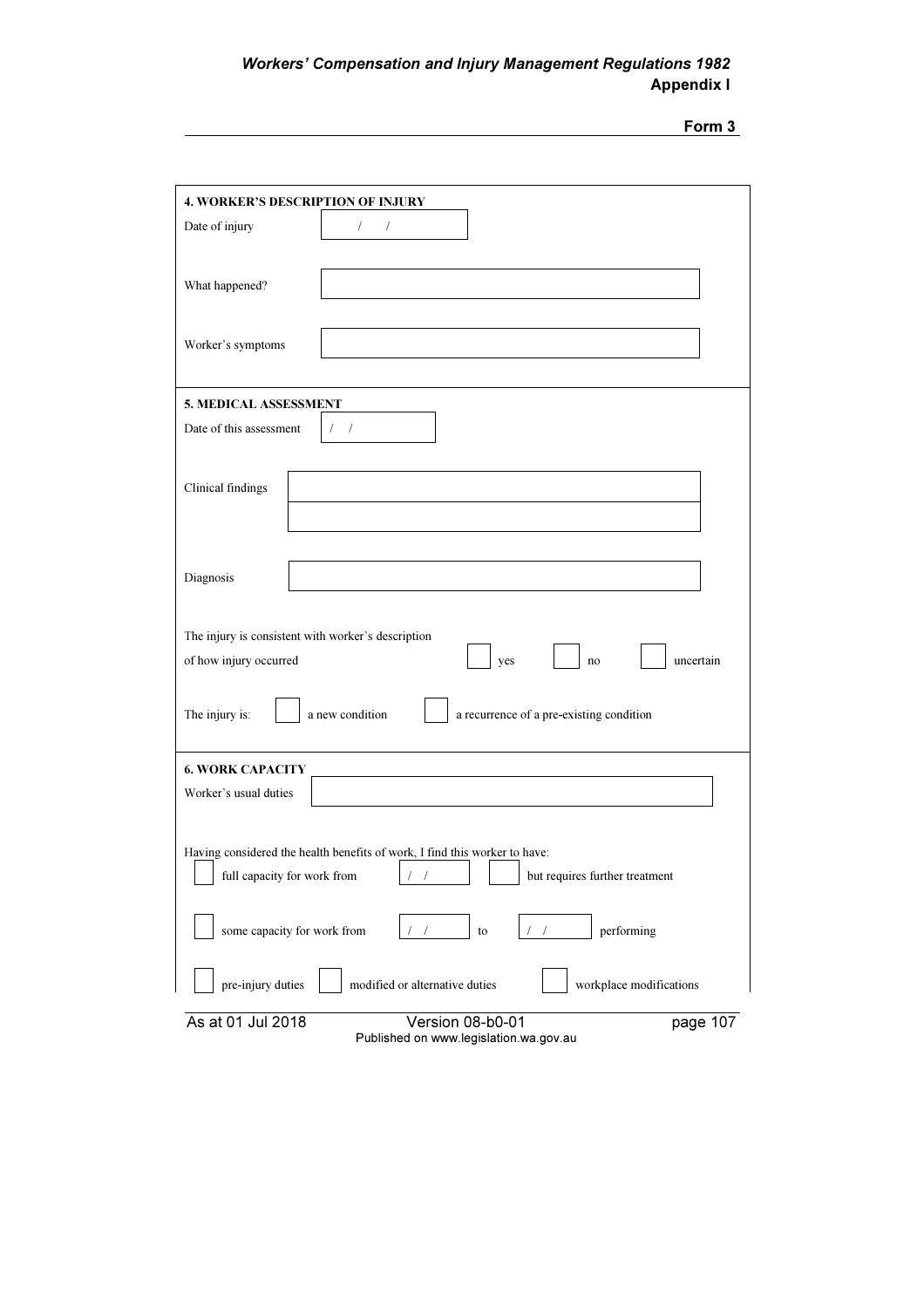Form 3

| modified hours of<br>pre-injury hours                                    | hrs/day<br>$\rm days/wk$                                                                                        |
|--------------------------------------------------------------------------|-----------------------------------------------------------------------------------------------------------------|
| no capacity for any work from                                            | (outline clinical reasons below)<br>$\sqrt{ }$<br>$\left  \right $<br>to                                        |
| Worker has capacity to:                                                  |                                                                                                                 |
| Where there is no capacity for work, please provide clinical reasoning.) | (Please outline the worker's physical and/or psychosocial capacity $-$ refer to explanatory notes for examples. |
| lift up to<br>kg                                                         |                                                                                                                 |
| sit up to<br>mins                                                        |                                                                                                                 |
| stand up to<br>mins                                                      |                                                                                                                 |
| walk up to<br>m                                                          |                                                                                                                 |
| work below shoulder height                                               |                                                                                                                 |
| 7. INJURY MANAGEMENT PLAN                                                |                                                                                                                 |
| Activities/interventions                                                 | Purpose/goal<br>(likely change in symptoms, function, activity and work<br><i>participation</i> )               |
|                                                                          |                                                                                                                 |
|                                                                          |                                                                                                                 |
|                                                                          |                                                                                                                 |
|                                                                          |                                                                                                                 |
|                                                                          |                                                                                                                 |
|                                                                          |                                                                                                                 |

page 108 Version 08-b0-01 As at 01 Jul 2018 Published on www.legislation.wa.gov.au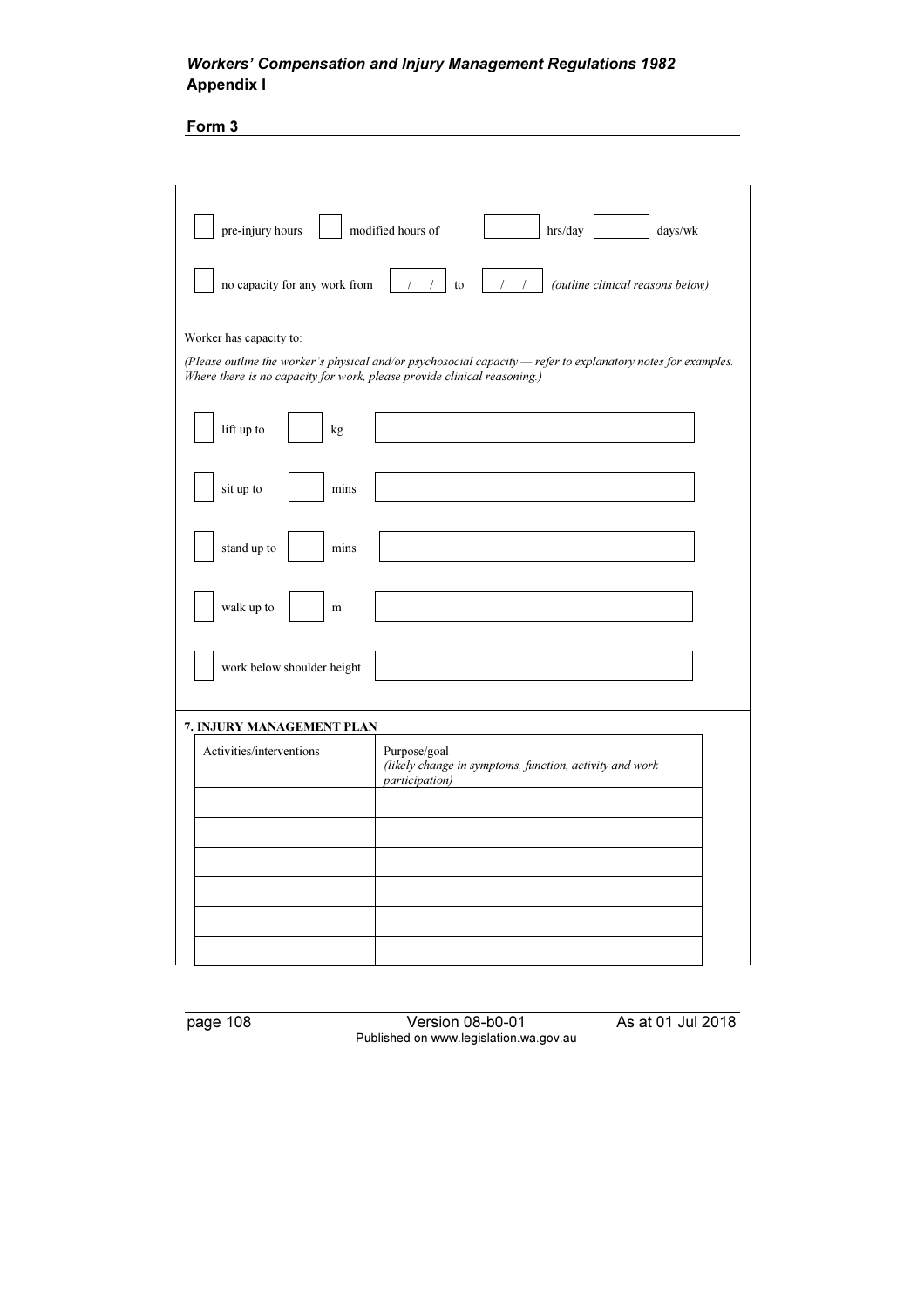| orm |  |
|-----|--|
|     |  |

| I would like:<br>more information about available duties                                                                |
|-------------------------------------------------------------------------------------------------------------------------|
| a RTW program to be established                                                                                         |
| to be involved in developing the RTW program                                                                            |
| Examples of injury management activities/interventions include:                                                         |
| further assessment - diagnostic imaging, medical specialist consults, worksite assessment;                              |
| intervention - physiotherapy, clinical psychology, exercise physiology, prescribed medications,<br>workplace mediation; |
| return to work planning — identify suitable duties, establish return to work program.                                   |
| <b>8. NEXT REVIEW DATE</b>                                                                                              |
| Worker does not need to be reviewed again (FIRST and FINAL certificate of capacity)                                     |
| I will review worker again on<br>(If greater than 14 days, please provide                                               |
| clinical reasoning)                                                                                                     |
| Comments                                                                                                                |
|                                                                                                                         |
| 9. MEDICAL PRACTITIONER'S DETAILS                                                                                       |
| AHPRA no. MED<br>Name                                                                                                   |
| Address<br>Email                                                                                                        |
|                                                                                                                         |
| Signature                                                                                                               |
|                                                                                                                         |
| Phone                                                                                                                   |
|                                                                                                                         |

As at 01 Jul 2018 Version 08-b0-01 page 109 Published on www.legislation.wa.gov.au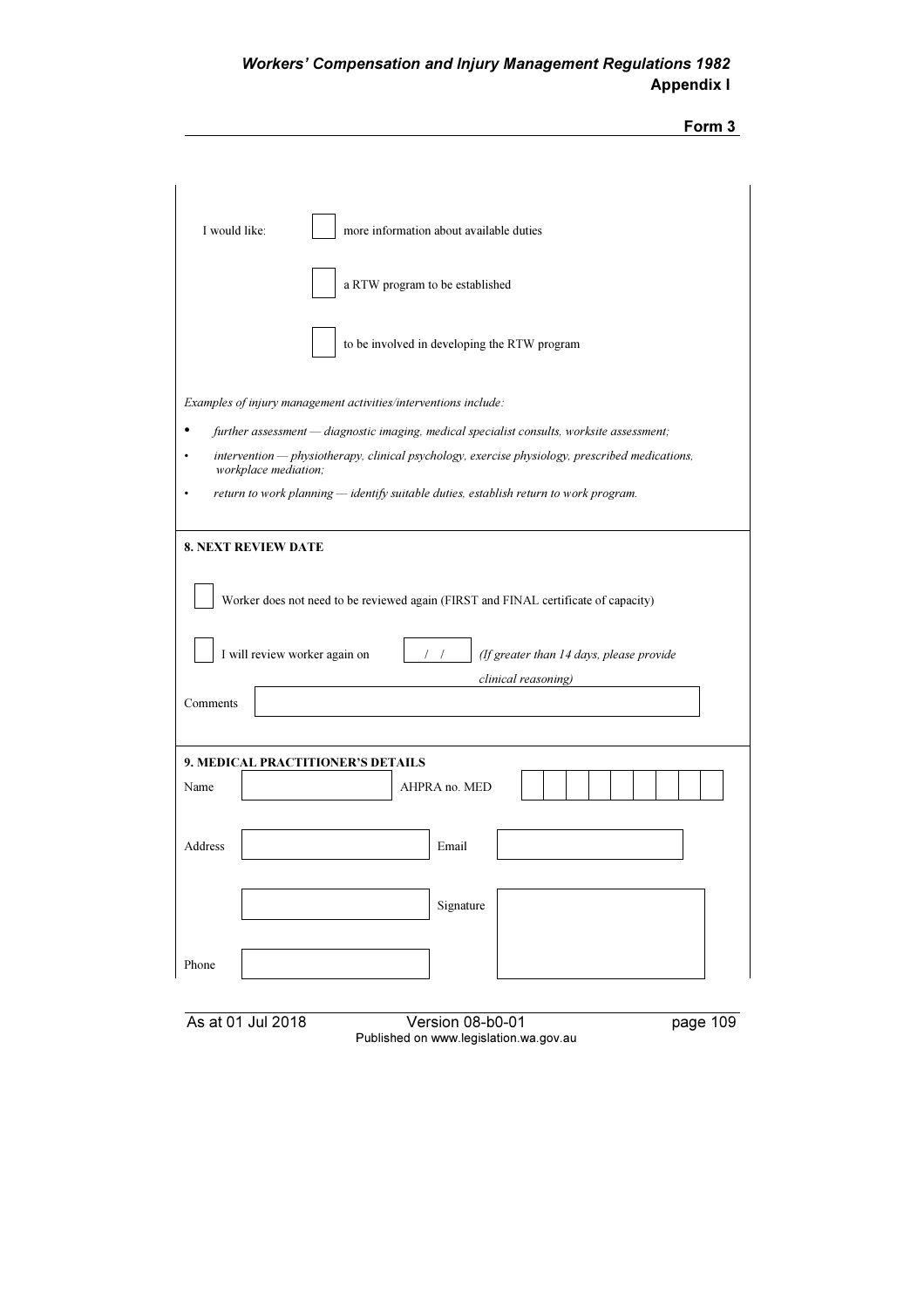| Form 3 |                             |  |
|--------|-----------------------------|--|
|        |                             |  |
|        |                             |  |
|        |                             |  |
| Fax    | Date                        |  |
|        | (Practice stamp - optional) |  |

[Form 3 inserted: Gazette 25 Mar 2014 p. 822-4.]

page 110 Version 08-b0-01 As at 01 Jul 2018 Published on www.legislation.wa.gov.au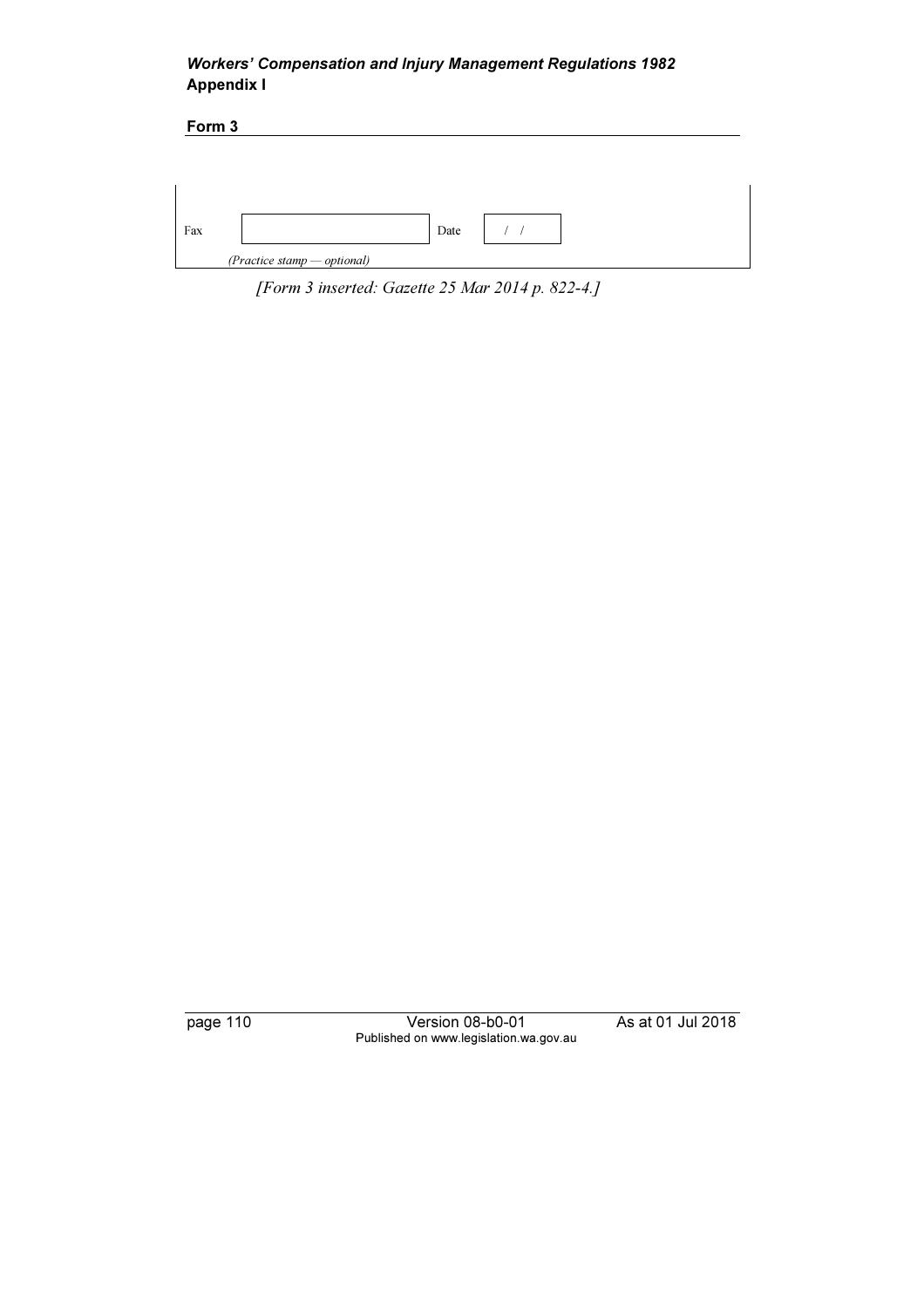### Form 3A

# Form 3A

[r. 6B]

### Workers' Compensation and Injury Management Act 1981

(Section  $57A(3)(a)$ )

# INSURER'S NOTICE THAT LIABILITY IS ACCEPTED

| To:                                                                                                                                   |
|---------------------------------------------------------------------------------------------------------------------------------------|
|                                                                                                                                       |
| [name and address of worker to whom the claim relates]                                                                                |
|                                                                                                                                       |
|                                                                                                                                       |
| [name and address of employer]                                                                                                        |
|                                                                                                                                       |
|                                                                                                                                       |
| [name and address of insurer]                                                                                                         |
|                                                                                                                                       |
|                                                                                                                                       |
|                                                                                                                                       |
|                                                                                                                                       |
|                                                                                                                                       |
| In respect of the above claim you are notified that liability is accepted in respect of the weekly payments<br>claimed by the worker. |
|                                                                                                                                       |
| [Insurer to liaise with employer to ascertain the commencement date]                                                                  |
|                                                                                                                                       |
|                                                                                                                                       |
| * Please provide this claim number to your general practitioner at your next appointment in relation to this<br>claim                 |
| [Form 3A inserted: Gazette 14 Dec 1999 p. 6151; amended: Gazette                                                                      |

21 Jan 2005 p. 276; 28 Oct 2005 p. 4920.]

As at 01 Jul 2018 Version 08-b0-01 page 111 Published on www.legislation.wa.gov.au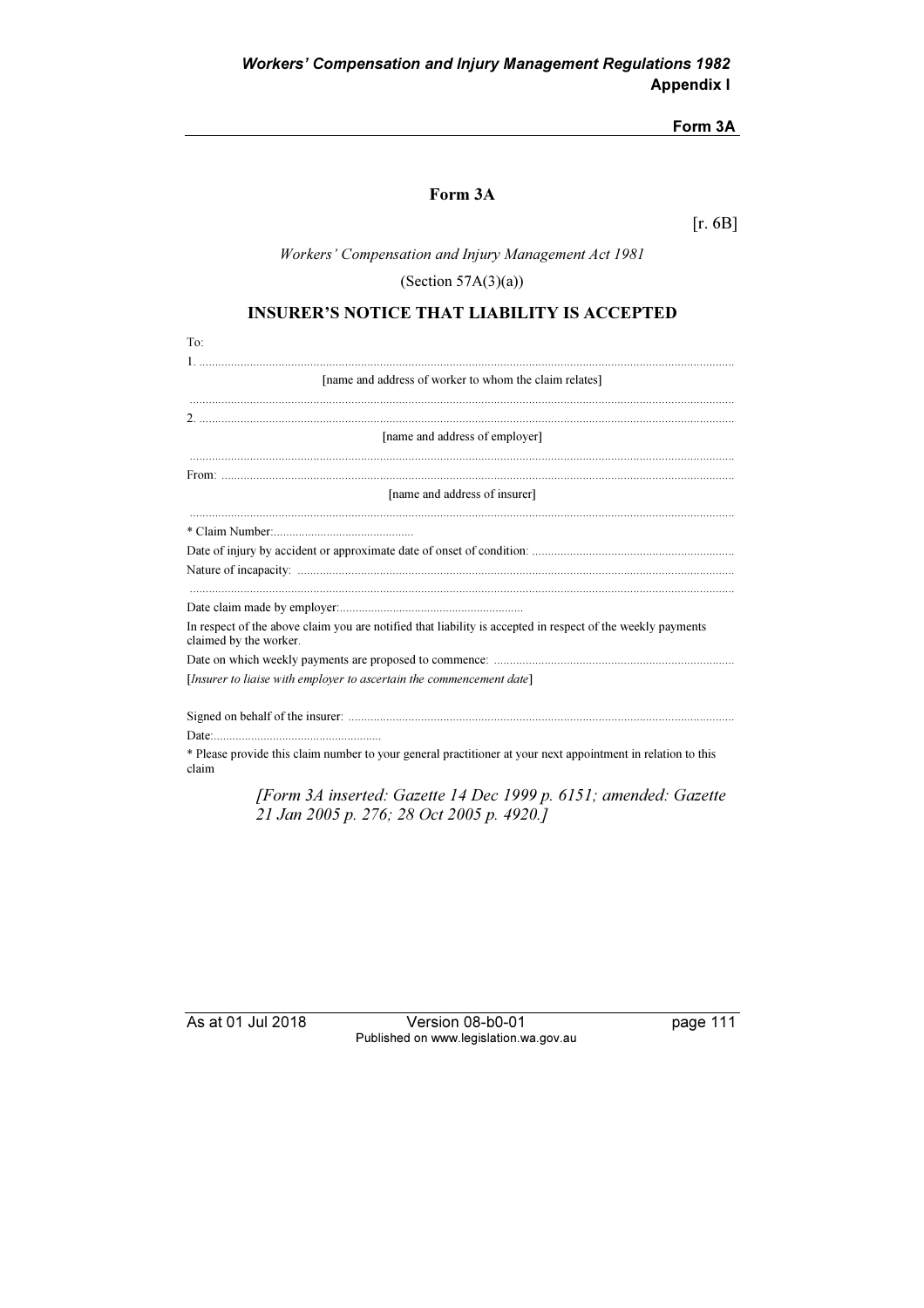Form 3B

# Form 3B

 $[r. 6C]$ 

Workers' Compensation and Injury Management Act 1981

(Section  $57A(3)(b)$ )

# **INSURER'S NOTICE THAT LIABILITY IS DISPUTED**

| To:                                                                                                                                                         |
|-------------------------------------------------------------------------------------------------------------------------------------------------------------|
|                                                                                                                                                             |
| [name and address of worker to whom the claim relates]                                                                                                      |
|                                                                                                                                                             |
|                                                                                                                                                             |
| [name and address of employer]                                                                                                                              |
|                                                                                                                                                             |
| [name and address of insurer]                                                                                                                               |
|                                                                                                                                                             |
|                                                                                                                                                             |
|                                                                                                                                                             |
|                                                                                                                                                             |
|                                                                                                                                                             |
| In respect of the above claim you are notified that liability is disputed in respect of:                                                                    |
| all the weekly payments claimed by the worker.<br>*                                                                                                         |
| the following weekly payments claimed by the worker.<br>*                                                                                                   |
| [provide details]                                                                                                                                           |
|                                                                                                                                                             |
|                                                                                                                                                             |
|                                                                                                                                                             |
|                                                                                                                                                             |
| If a reason is that the applicant is not a worker, state the grounds upon which this assertion is made:                                                     |
|                                                                                                                                                             |
|                                                                                                                                                             |
| If a reason is that the applicant did not suffer an injury as defined in section $5(1)$ of the Act, state the grounds<br>upon which this assertion is made: |
|                                                                                                                                                             |
|                                                                                                                                                             |
|                                                                                                                                                             |
|                                                                                                                                                             |

page 112

Version 08-b0-01 Published on www.legislation.wa.gov.au As at 01 Jul 2018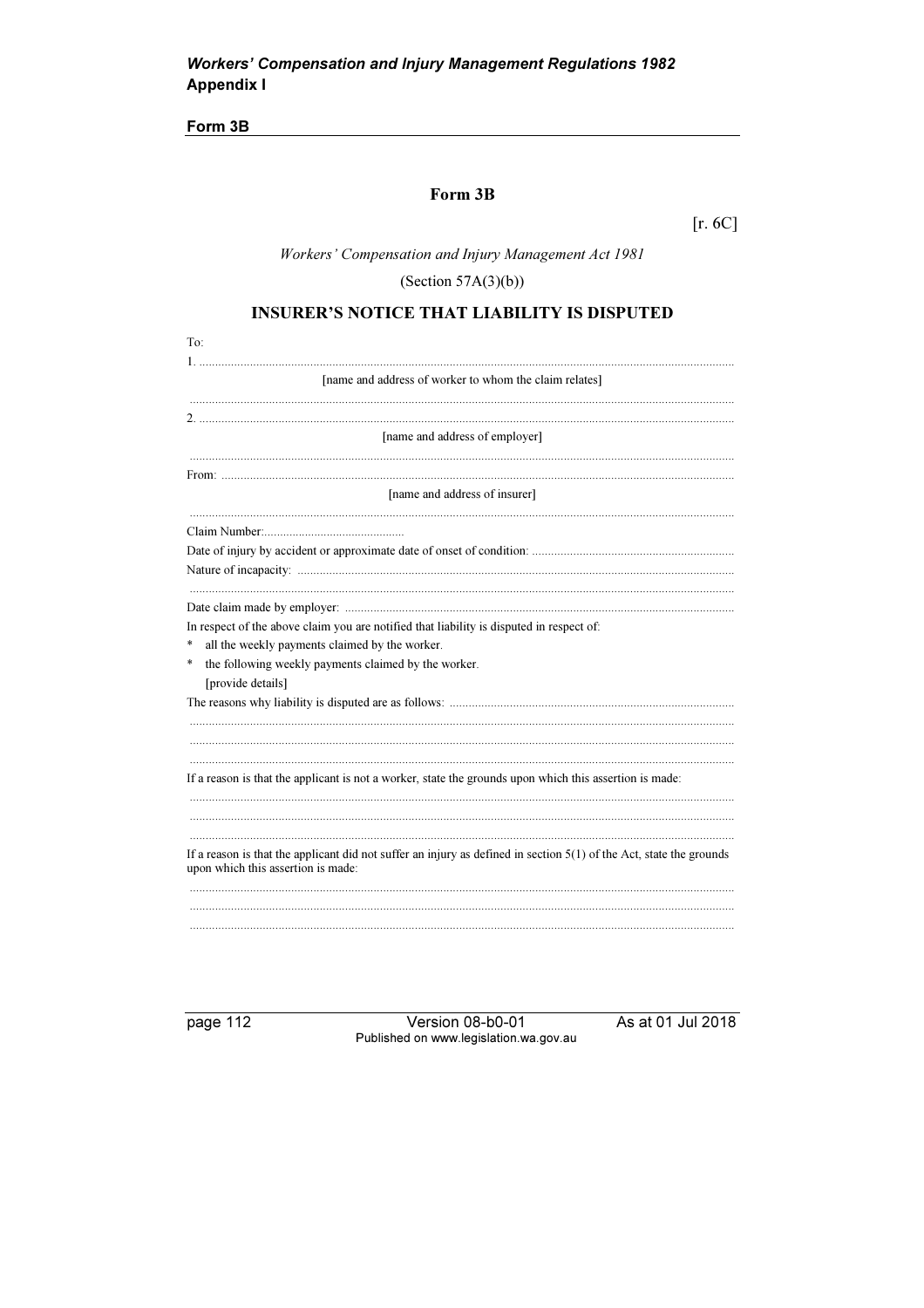Form 3B

If a reason is that the injury was not suffered in the course of employment, state the grounds upon which this assertion is made:

 ............................................................................................................................................................................ ............................................................................................................................................................................

............................................................................................................................................................................

 ............................................................................................................................................................................ The provisions of the Workers' Compensation and Injury Management Act 1981 relied on to dispute liability are: ............................................................................................................................................................................

Signed on behalf of the insurer. ..........................................................................................................................

(signature of senior officer responsible for claim)

Date:...................................................... [\*delete if appropriate]

NOTE THAT if you wish you may —

- • discuss this notice with the insurer or apply to have the matter heard under any internal dispute resolution process of the insurer;
- •seek advice in relation to the dispute from WorkCover WA;
- • if reasonable attempts have been made to resolve the dispute by negotiation with the employer and the insurer, apply to the Director under section 182E of the Act for resolution of a dispute by conciliation;
- • seek advice or assistance in relation to the dispute from your trade union organisation, a legal practitioner or a registered agent.

 [Form 3B inserted: Gazette 8 Mar 1991 p. 1074; amended: Gazette 5 Feb 1993 p. 1059; 18 Feb 1994 p. 662; 21 Jan 2005 p. 276; 28 Oct 2005 p. 4921-2; 18 Nov 2011 p. 4824.]

As at 01 Jul 2018 Version 08-b0-01 page 113 Published on www.legislation.wa.gov.au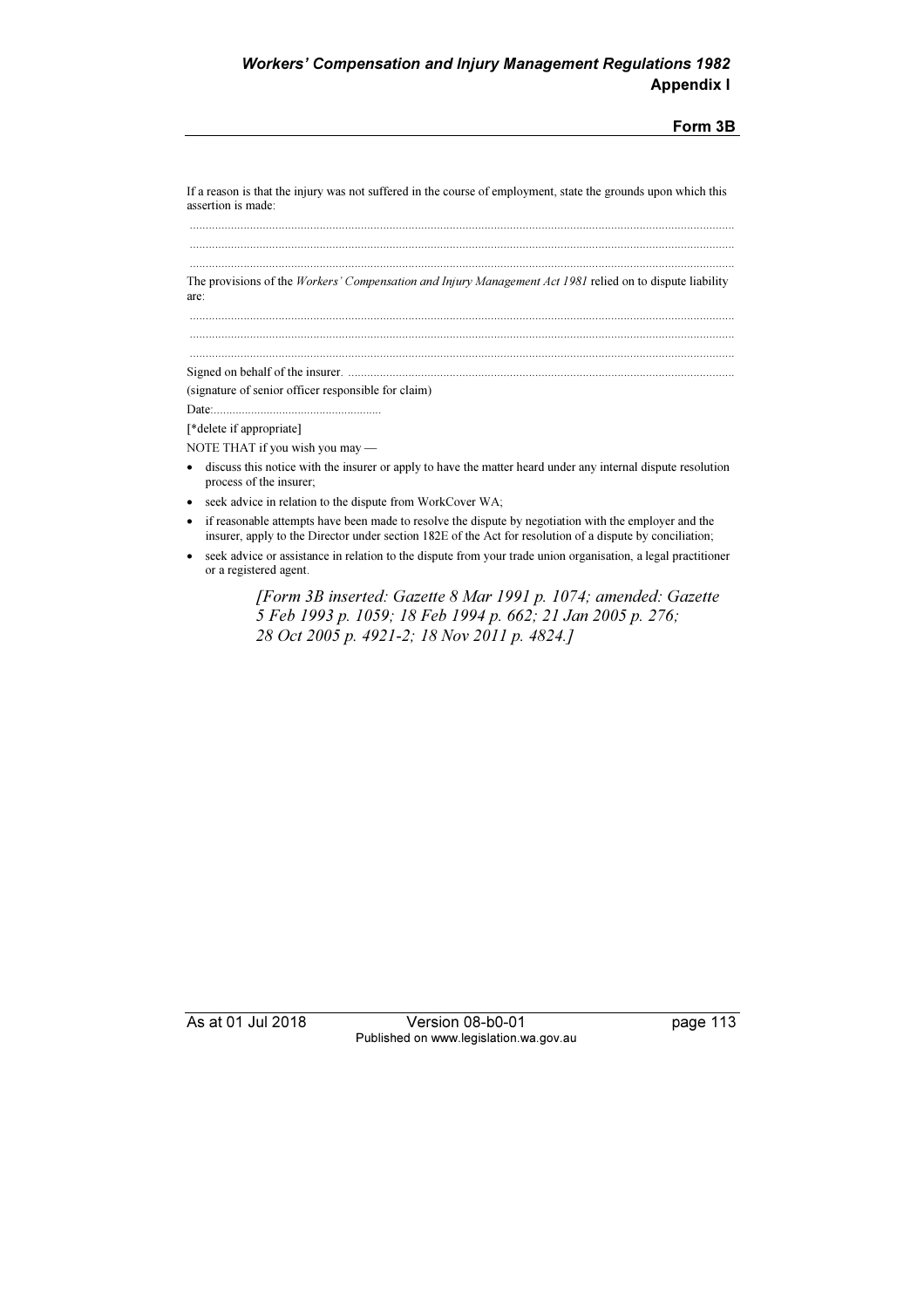Form 3C

# Form 3C

 $[r. 6D]$ 

Workers' Compensation and Injury Management Act 1981

(Section  $57A(3)(c)$ )

### **INSURER'S NOTICE WHERE NO DECISION ABOUT LIABILITY**

| To:                                                                                                                                                                                                                                                        |
|------------------------------------------------------------------------------------------------------------------------------------------------------------------------------------------------------------------------------------------------------------|
| 1. .                                                                                                                                                                                                                                                       |
| [name and address of worker to whom the claim relates]                                                                                                                                                                                                     |
|                                                                                                                                                                                                                                                            |
|                                                                                                                                                                                                                                                            |
| [name and address of employer]                                                                                                                                                                                                                             |
| 3. Director                                                                                                                                                                                                                                                |
|                                                                                                                                                                                                                                                            |
| [name and address of insurer]                                                                                                                                                                                                                              |
|                                                                                                                                                                                                                                                            |
|                                                                                                                                                                                                                                                            |
|                                                                                                                                                                                                                                                            |
|                                                                                                                                                                                                                                                            |
|                                                                                                                                                                                                                                                            |
| In respect of the above claim you are notified that a decision as to whether or not liability is to be accepted in<br>respect of the weekly payments claimed by the worker is not able to be made within the time allowed by<br>section 57A(3) of the Act. |
|                                                                                                                                                                                                                                                            |
|                                                                                                                                                                                                                                                            |
|                                                                                                                                                                                                                                                            |
| Where further medical information is required to make a decision about liability, state the nature and                                                                                                                                                     |
| substance of the medical information and whether a written authority from the worker is required:                                                                                                                                                          |
|                                                                                                                                                                                                                                                            |
|                                                                                                                                                                                                                                                            |
|                                                                                                                                                                                                                                                            |
| Where further information on the worker's weekly earnings is required to make a decision about liability, state<br>the nature and substance of the information:                                                                                            |
|                                                                                                                                                                                                                                                            |
|                                                                                                                                                                                                                                                            |
|                                                                                                                                                                                                                                                            |
|                                                                                                                                                                                                                                                            |

page 114

Version 08-b0-01 Published on www.legislation.wa.gov.au As at 01 Jul 2018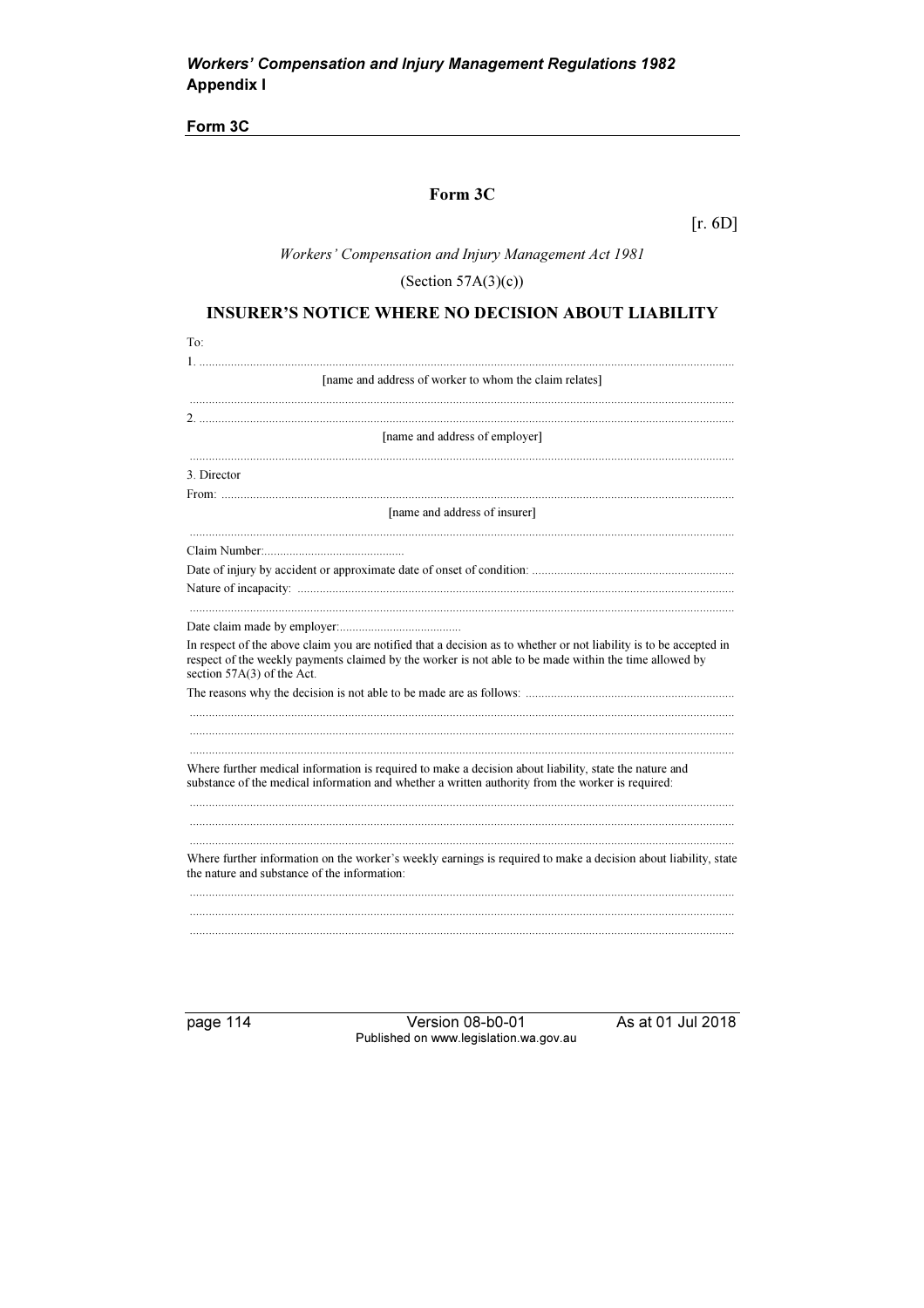Form 3C

Where other particulars are required to help make a decision about liability, specify the particulars required:

............................................................................................................................................................................

............................................................................................................................................................................

 ............................................................................................................................................................................ Signed on behalf of the insurer: ..........................................................................................................................

Date:........................................................

NOTE THAT if you wish you may —

- • discuss this notice with the insurer or employer or apply to have the matter heard under any internal dispute resolution process of the insurer;
- •seek advice in relation to the dispute from WorkCover WA;
- • if reasonable attempts have been made to resolve the dispute by negotiation with the employer and the insurer, apply to the Director under section 182E of the Act for resolution of a dispute by conciliation;
- • seek advice or assistance in relation to the dispute from your trade union organisation, a legal practitioner or a registered agent.

 [Form 3C inserted: Gazette 8 Mar 1991 p. 1075; amended: Gazette 5 Feb 1993 p. 1059; 18 Feb 1994 p. 662; 21 Jan 2005 p. 276; 28 Oct 2005 p. 4922-3; 18 Nov 2011 p. 4824.]

As at 01 Jul 2018 Version 08-b0-01 page 115 Published on www.legislation.wa.gov.au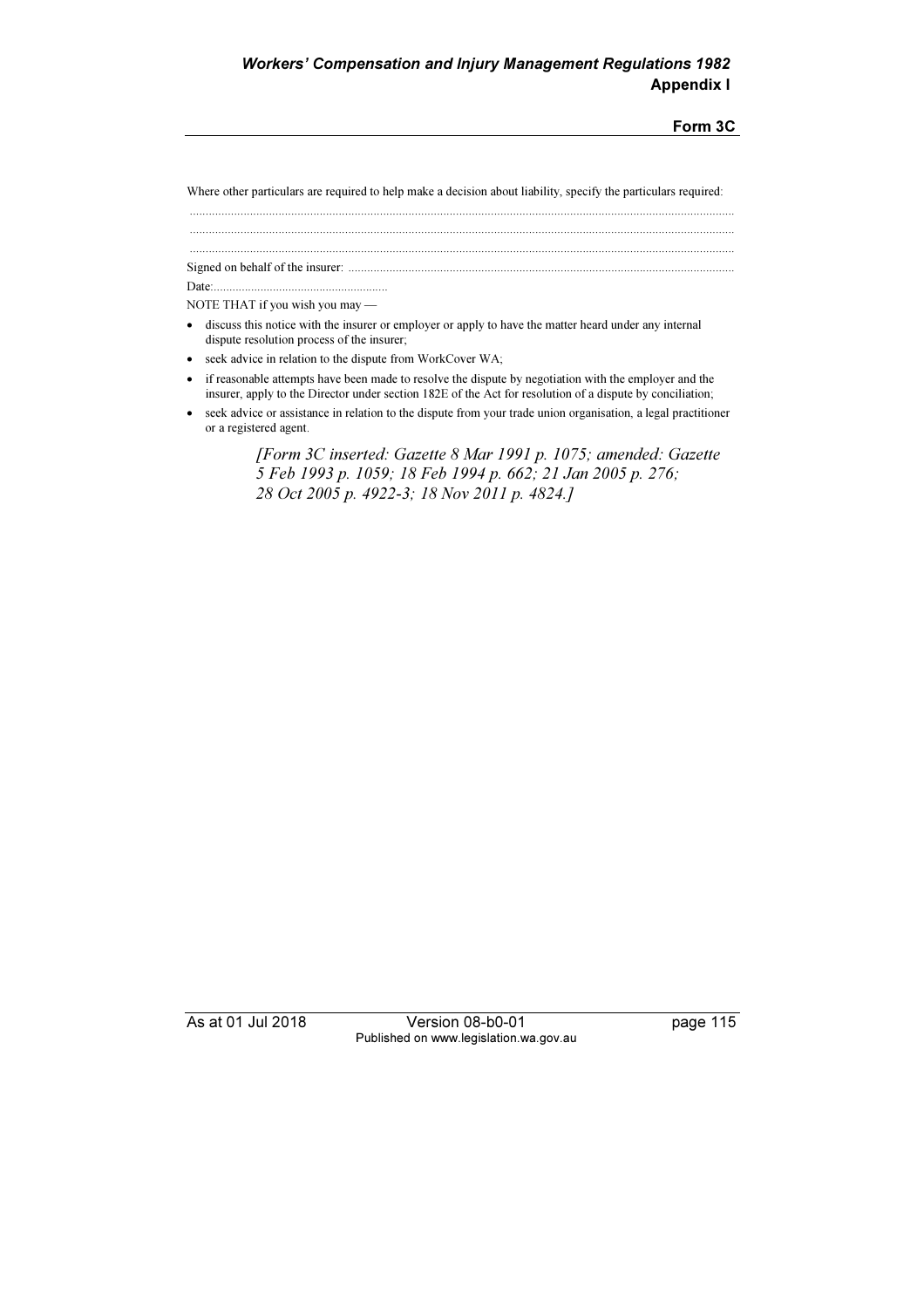Form 3D

# Form 3D

 $[r. 6E]$ 

Workers' Compensation and Injury Management Act 1981

# (Section  $57B(2)(b)$ )

### UNINSURED OR SELF-INSURED EMPLOYER'S NOTICE THAT **LIABILITY IS DISPUTED**

| [name and address of worker to whom the claim relates]                                                                                                      |
|-------------------------------------------------------------------------------------------------------------------------------------------------------------|
|                                                                                                                                                             |
| [name and address of uninsured or self-insured employer]                                                                                                    |
|                                                                                                                                                             |
|                                                                                                                                                             |
| In respect of the above claim you are notified that liability is disputed in respect of the weekly payments<br>claimed by you.                              |
|                                                                                                                                                             |
|                                                                                                                                                             |
| If a reason is that the applicant is not a worker, state the grounds upon which this assertion is made:                                                     |
| If a reason is that the applicant did not suffer an injury as defined in section $5(1)$ of the Act, state the grounds<br>upon which this assertion is made: |
| If a reason is that the injury was not suffered in the course of employment, state the grounds upon which this<br>assertion is made:                        |
|                                                                                                                                                             |
| The provisions of the Workers' Compensation and Injury Management Act 1981 relied on to dispute liability<br>are:                                           |
|                                                                                                                                                             |
|                                                                                                                                                             |
|                                                                                                                                                             |

page 116

Version 08-b0-01 Published on www.legislation.wa.gov.au As at 01 Jul 2018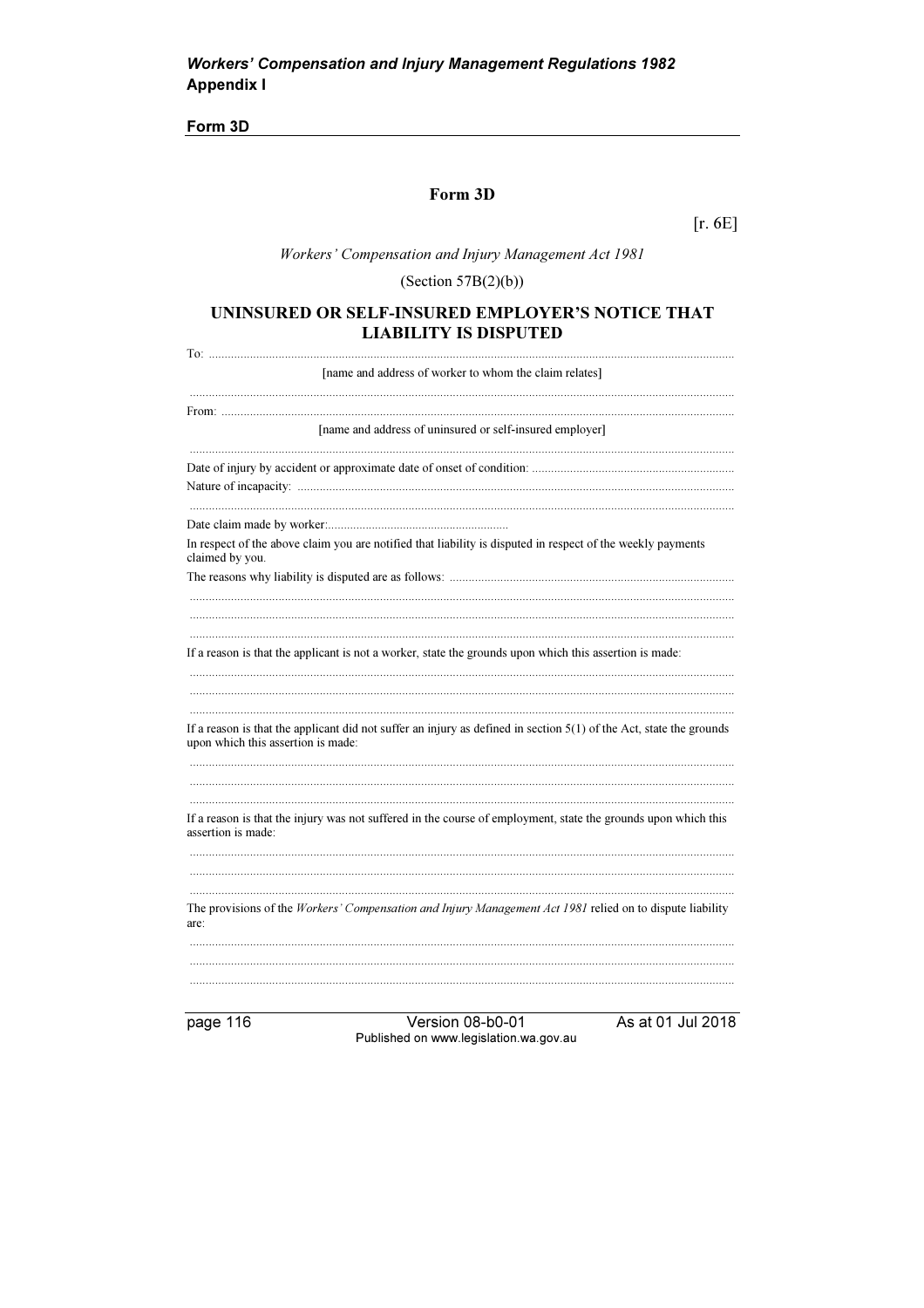#### Form 3D

Signed on behalf of the uninsured or self-insured employer ...............................................................................

(signature of senior officer responsible for claim)

Date:................................................................ NOTE THAT if you wish you may —

- discuss this notice with the employer or, if the employer is self insured, apply to have the matter heard under any internal dispute resolution process of the employer;
- seek advice in relation to the dispute from WorkCover WA;
- • if reasonable attempts have been made to resolve the dispute by negotiation with the employer, apply to the Director under section 182E of the Act for resolution of a dispute by conciliation;
- • seek advice or assistance in relation to the dispute from your trade union organisation, a legal practitioner or a registered agent.

 [Form 3D inserted: Gazette 8 Mar 1991 p. 1075; amended: Gazette 5 Feb 1993 p. 1059; 18 Feb 1994 p. 662; 21 Jan 2005 p. 276; 28 Oct 2005 p. 4923-4; 18 Nov 2011 p. 4824.]

As at 01 Jul 2018 Version 08-b0-01 page 117 Published on www.legislation.wa.gov.au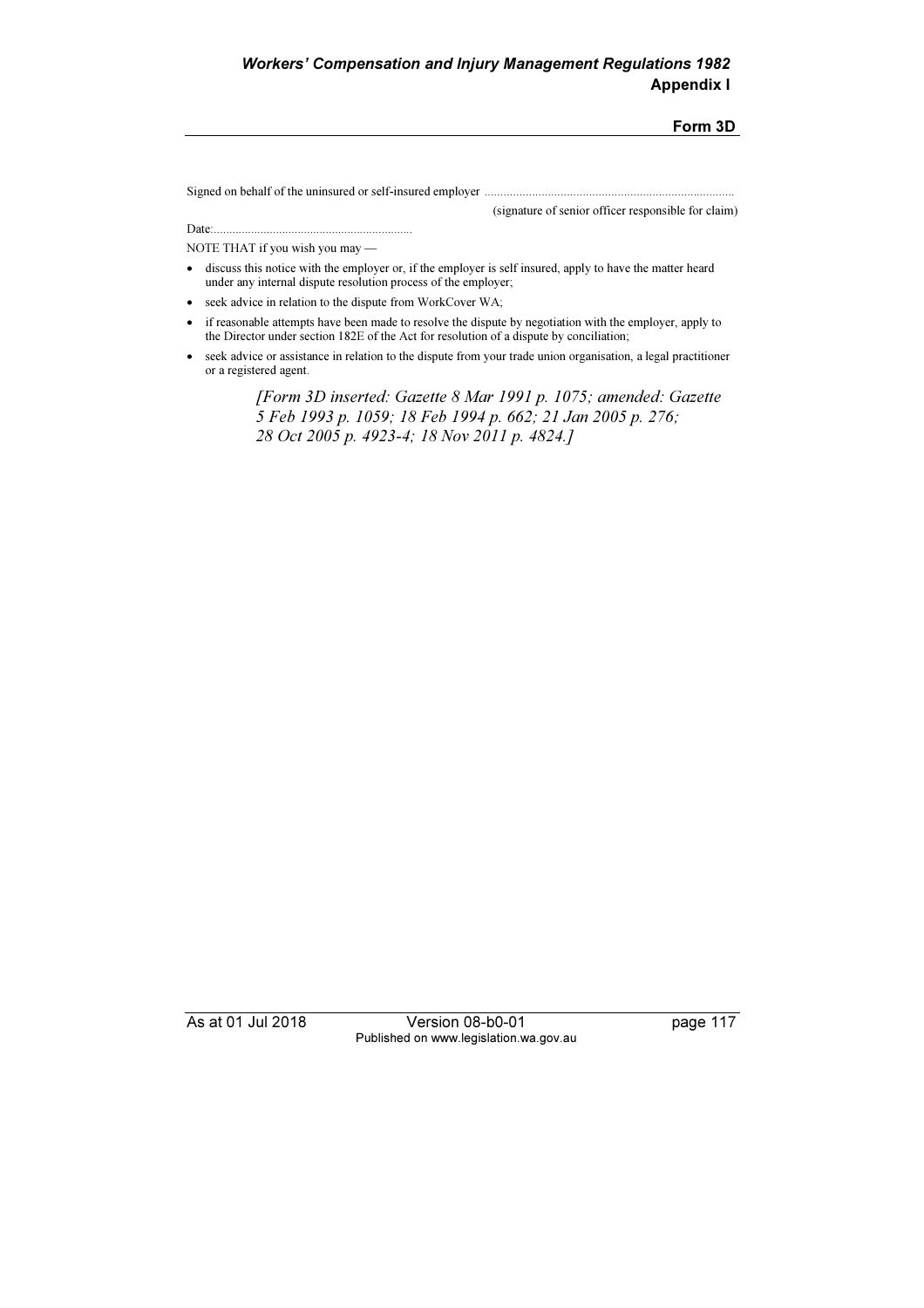Form 3E

# Form 3E

 $[r. 6F]$ 

Workers' Compensation and Injury Management Act 1981

(Section  $57B(2)(c)$ )

### UNINSURED OR SELF-INSURED EMPLOYER'S NOTICE WHERE NO DECISION ABOUT LIABILITY

| To:                                                                                                                                                            |
|----------------------------------------------------------------------------------------------------------------------------------------------------------------|
|                                                                                                                                                                |
| [name and address of worker to whom the claim relates]                                                                                                         |
|                                                                                                                                                                |
| 2. Director                                                                                                                                                    |
| [name and address of uninsured or self-insured employer]                                                                                                       |
|                                                                                                                                                                |
|                                                                                                                                                                |
|                                                                                                                                                                |
|                                                                                                                                                                |
|                                                                                                                                                                |
|                                                                                                                                                                |
| In respect of the above claim you are notified that a decision as to whether or not liability to make the weekly                                               |
| payments claimed by the worker is not able to be made within the time allowed by section 57B(2) of the Act.                                                    |
|                                                                                                                                                                |
|                                                                                                                                                                |
|                                                                                                                                                                |
|                                                                                                                                                                |
| Where further medical information is required to make a decision about liability, state the nature and                                                         |
| substance of the medical information and whether a written authority from the worker is required:                                                              |
|                                                                                                                                                                |
|                                                                                                                                                                |
|                                                                                                                                                                |
| Where further information on the worker's weekly earning is required to make a decision about liability, state<br>the nature and substance of the information: |
|                                                                                                                                                                |
|                                                                                                                                                                |
|                                                                                                                                                                |
| Where other particulars are required to help make a decision about liability, specify the particulars required:                                                |
|                                                                                                                                                                |
|                                                                                                                                                                |
|                                                                                                                                                                |
|                                                                                                                                                                |
|                                                                                                                                                                |
|                                                                                                                                                                |

page 118

Version 08-b0-01 Published on www.legislation.wa.gov.au As at 01 Jul 2018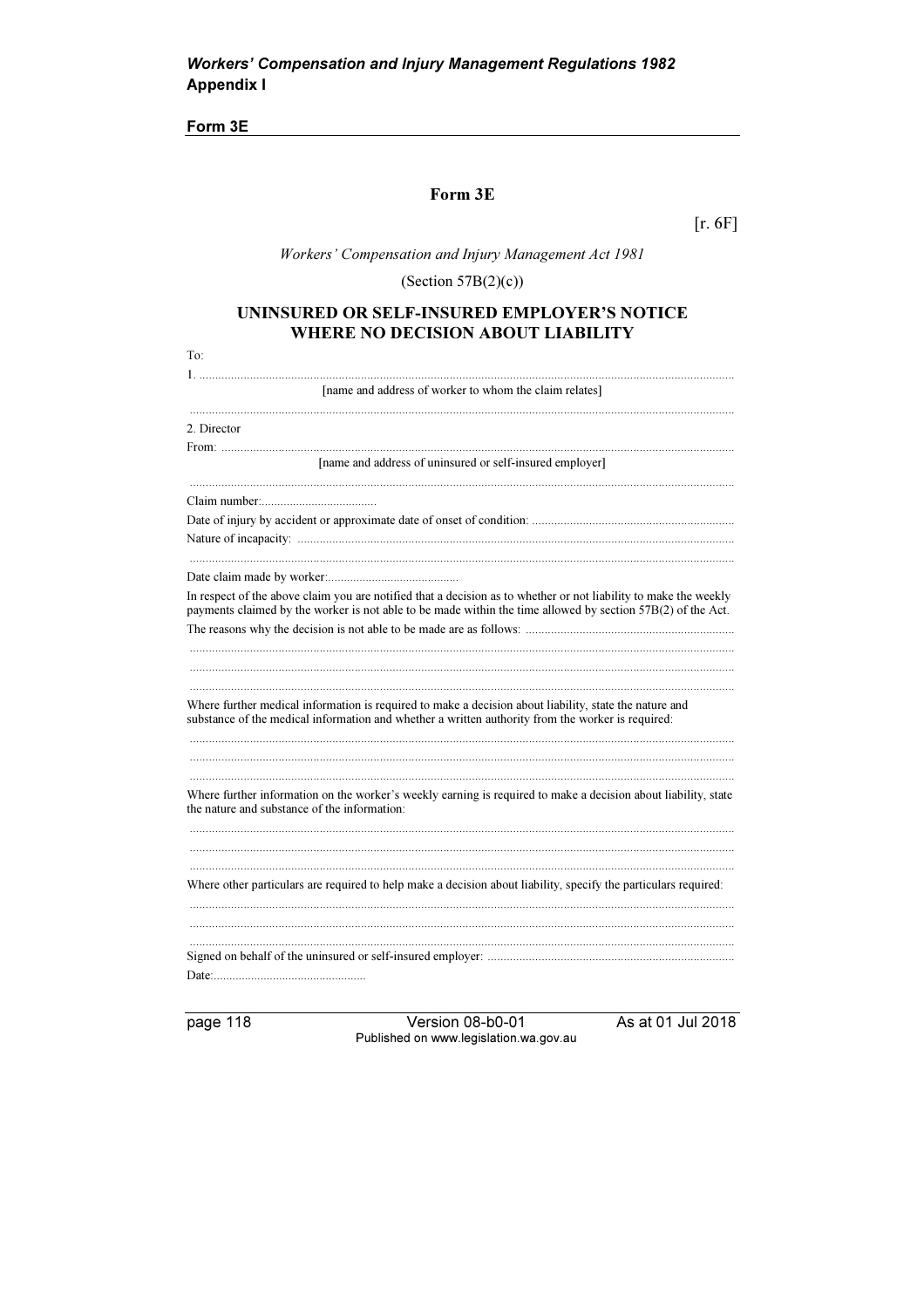Form 3E

NOTE THAT if you wish you may —

- seek advice in relation to the dispute from WorkCover WA;
- • if reasonable attempts have been made to resolve the dispute by negotiation with the employer, apply to the Director under section 182E of the Act for resolution of a dispute by conciliation;
- seek advice or assistance in relation to the dispute from your trade union organisation, a legal practitioner or a registered agent.

 [Form 3E inserted: Gazette 8 Mar 1991 p. 1075-6; amended: Gazette 5 Feb 1993 p. 1060; 18 Feb 1994 p. 662; 21 Jan 2005 p. 276; 28 Oct 2005 p. 4925-6; 18 Nov 2011 p. 4824-5.]

As at 01 Jul 2018 Version 08-b0-01 page 119 Published on www.legislation.wa.gov.au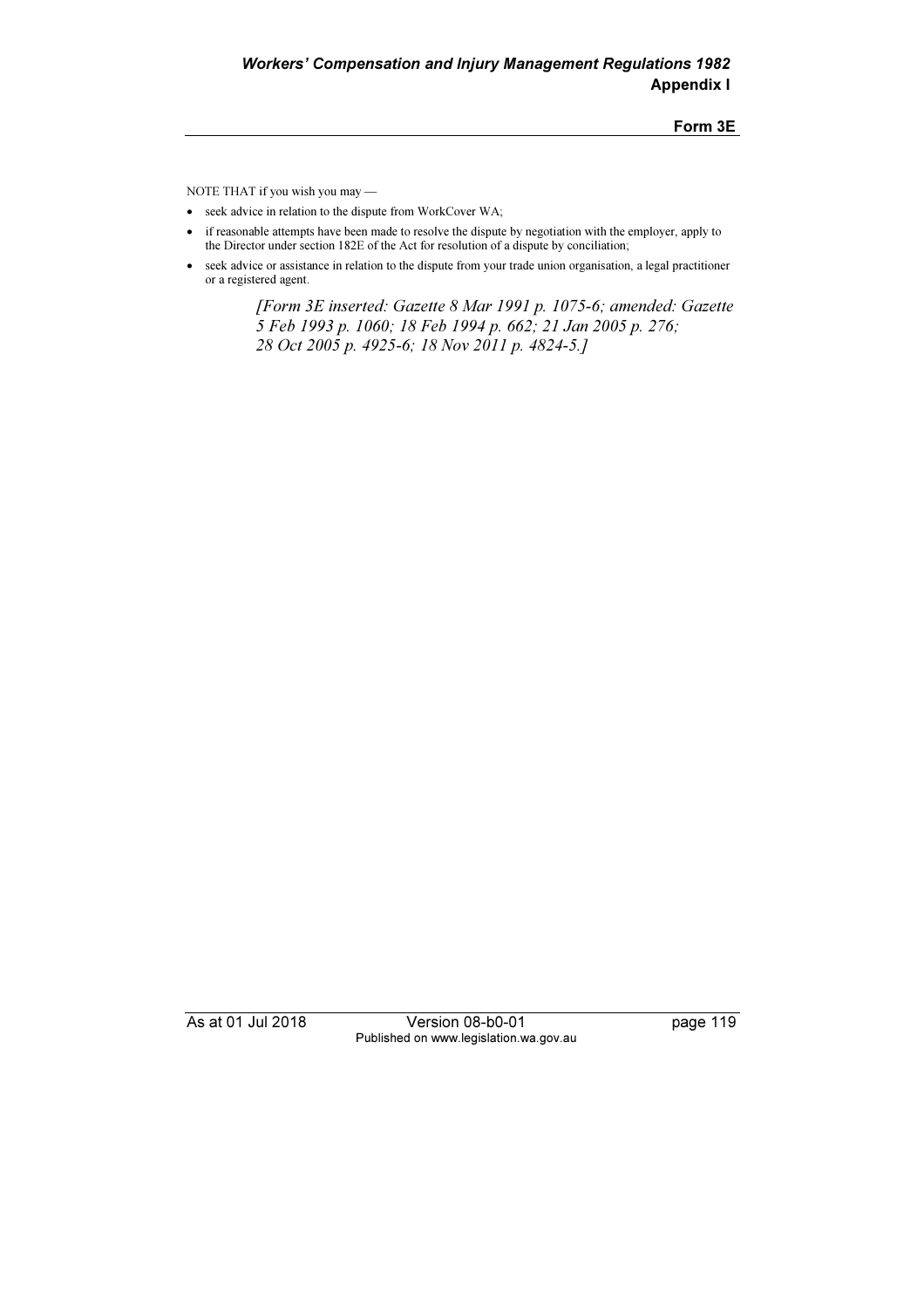Form 4

# Form 4

 $[r. 7(1)]$ 

Workers' Compensation and Injury Management Act 1981

# (Section  $61(1)$ )

| <b>FINAL CERTIFICATE OF CAPACITY</b> |  |
|--------------------------------------|--|
|                                      |  |

| <b>1. WORKER'S DETAILS</b>                                                                                |                                                                                                                      |  |  |  |  |
|-----------------------------------------------------------------------------------------------------------|----------------------------------------------------------------------------------------------------------------------|--|--|--|--|
| First name                                                                                                | Last name                                                                                                            |  |  |  |  |
|                                                                                                           |                                                                                                                      |  |  |  |  |
| Date of birth                                                                                             | Claim no.<br>$/$ $/$                                                                                                 |  |  |  |  |
|                                                                                                           |                                                                                                                      |  |  |  |  |
| Phone                                                                                                     | Email                                                                                                                |  |  |  |  |
|                                                                                                           |                                                                                                                      |  |  |  |  |
|                                                                                                           |                                                                                                                      |  |  |  |  |
| Address                                                                                                   |                                                                                                                      |  |  |  |  |
|                                                                                                           |                                                                                                                      |  |  |  |  |
| 2. EMPLOYER'S DETAILS                                                                                     |                                                                                                                      |  |  |  |  |
| Employer's name                                                                                           | Employer's phone                                                                                                     |  |  |  |  |
|                                                                                                           |                                                                                                                      |  |  |  |  |
| Employer's address                                                                                        |                                                                                                                      |  |  |  |  |
|                                                                                                           |                                                                                                                      |  |  |  |  |
|                                                                                                           |                                                                                                                      |  |  |  |  |
| <b>3. MEDICAL ASSESSMENT</b>                                                                              |                                                                                                                      |  |  |  |  |
|                                                                                                           | Date of this assessment<br>Date of injury<br>$\left  \begin{array}{c} \end{array} \right $<br>$\left  \quad \right $ |  |  |  |  |
|                                                                                                           |                                                                                                                      |  |  |  |  |
|                                                                                                           | The worker's condition is unlikely to change substantially in the next 12 months.                                    |  |  |  |  |
|                                                                                                           |                                                                                                                      |  |  |  |  |
| <b>4. WORK CAPACITY</b>                                                                                   |                                                                                                                      |  |  |  |  |
| Having considered the health benefits of work, I find this worker to have:                                |                                                                                                                      |  |  |  |  |
| full capacity for work from<br>but requires further treatment (specifics below)<br>$\left  \quad \right $ |                                                                                                                      |  |  |  |  |
|                                                                                                           |                                                                                                                      |  |  |  |  |
|                                                                                                           |                                                                                                                      |  |  |  |  |

page 120 Version 08-b0-01 As at 01 Jul 2018 Published on www.legislation.wa.gov.au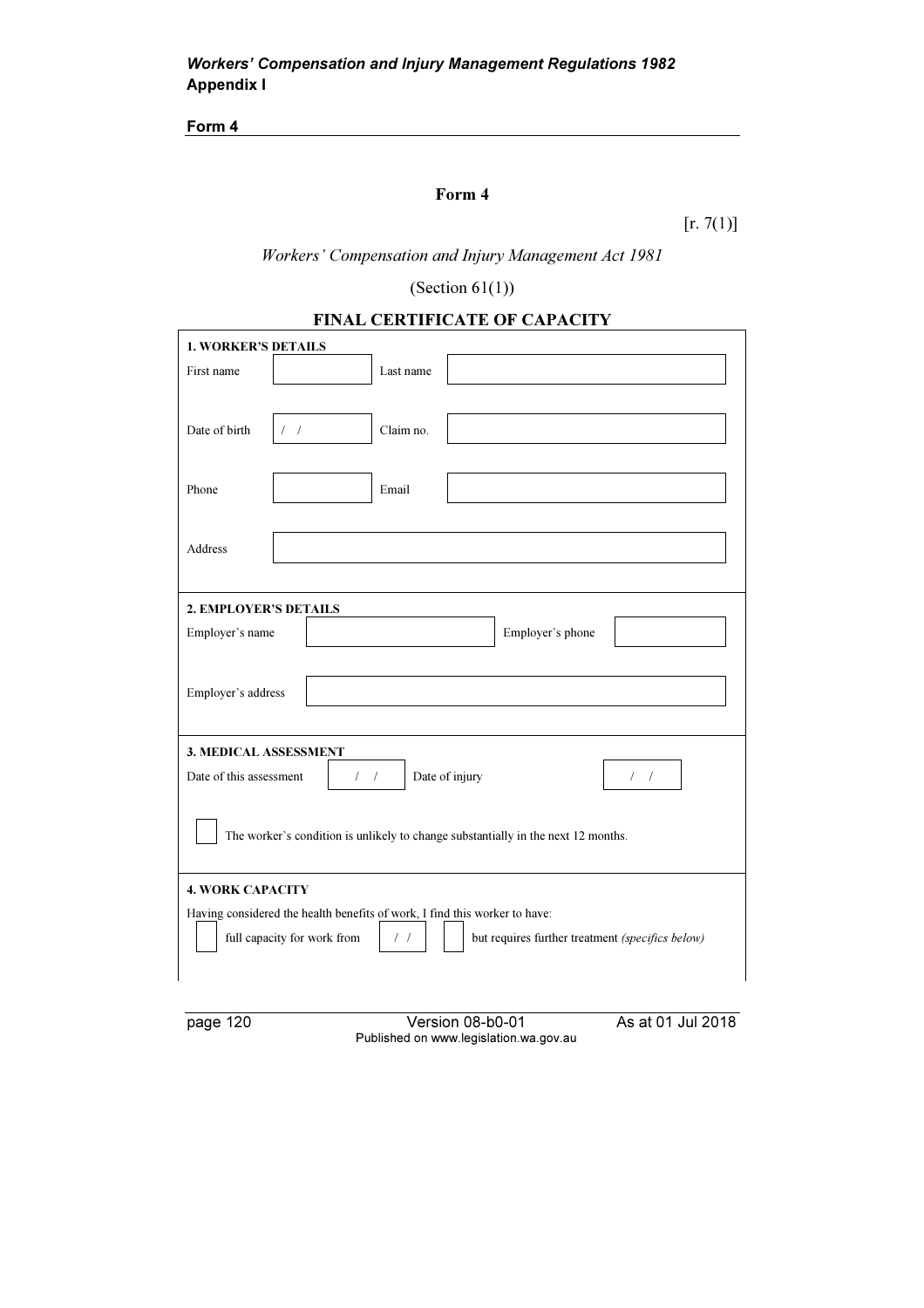| I<br><br>۰.<br>× |  |
|------------------|--|
|                  |  |

| capacity for work performing<br>hours per day and<br>days per week from<br>$\prime\;$ /<br>as outlined below:<br>(Please outline the worker's physical and/or psychosocial capacity for work, functional limits,<br>ongoing need for workplace modifications, and/or further treatment needs) |  |  |  |  |  |
|-----------------------------------------------------------------------------------------------------------------------------------------------------------------------------------------------------------------------------------------------------------------------------------------------|--|--|--|--|--|
| lift up to<br>kg                                                                                                                                                                                                                                                                              |  |  |  |  |  |
| sit up to<br>mins                                                                                                                                                                                                                                                                             |  |  |  |  |  |
| stand up to<br>mins                                                                                                                                                                                                                                                                           |  |  |  |  |  |
| walk up to<br>m                                                                                                                                                                                                                                                                               |  |  |  |  |  |
| work below shoulder height                                                                                                                                                                                                                                                                    |  |  |  |  |  |
| The worker's incapacity is no longer a result of the injury.                                                                                                                                                                                                                                  |  |  |  |  |  |
| 5. REASON FOR CAPACITY/INCAPACITY<br>Please outline your clinical reason for the worker's capacity/incapacity:                                                                                                                                                                                |  |  |  |  |  |
| <b>6. MEDICAL PRACTITIONER'S DETAILS</b><br>Name<br>AHPRA no. MED                                                                                                                                                                                                                             |  |  |  |  |  |
| Email<br>Address                                                                                                                                                                                                                                                                              |  |  |  |  |  |

As at 01 Jul 2018 Version 08-b0-01 page 121 Published on www.legislation.wa.gov.au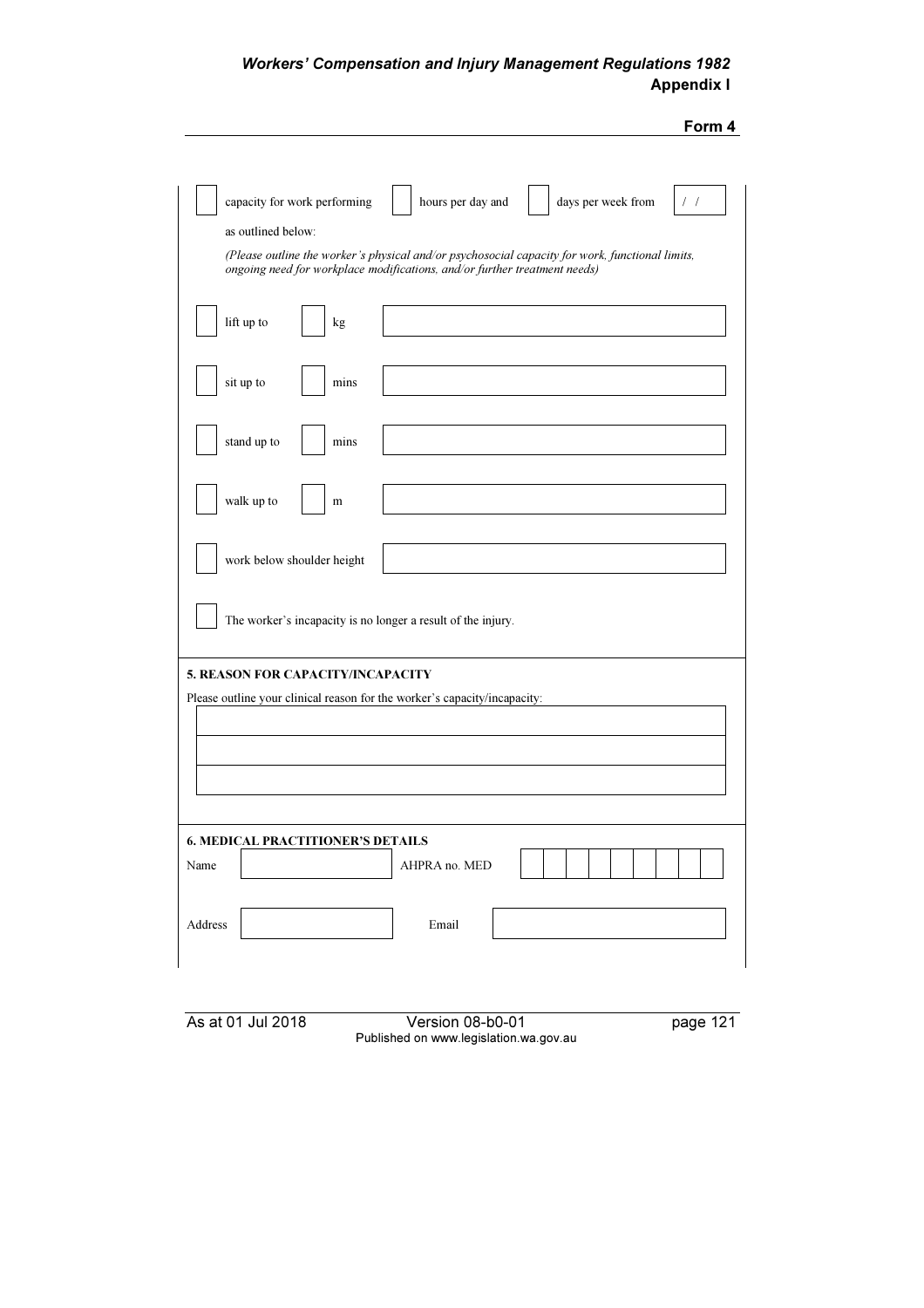Form 4





page 122 Version 08-b0-01 As at 01 Jul 2018 Published on www.legislation.wa.gov.au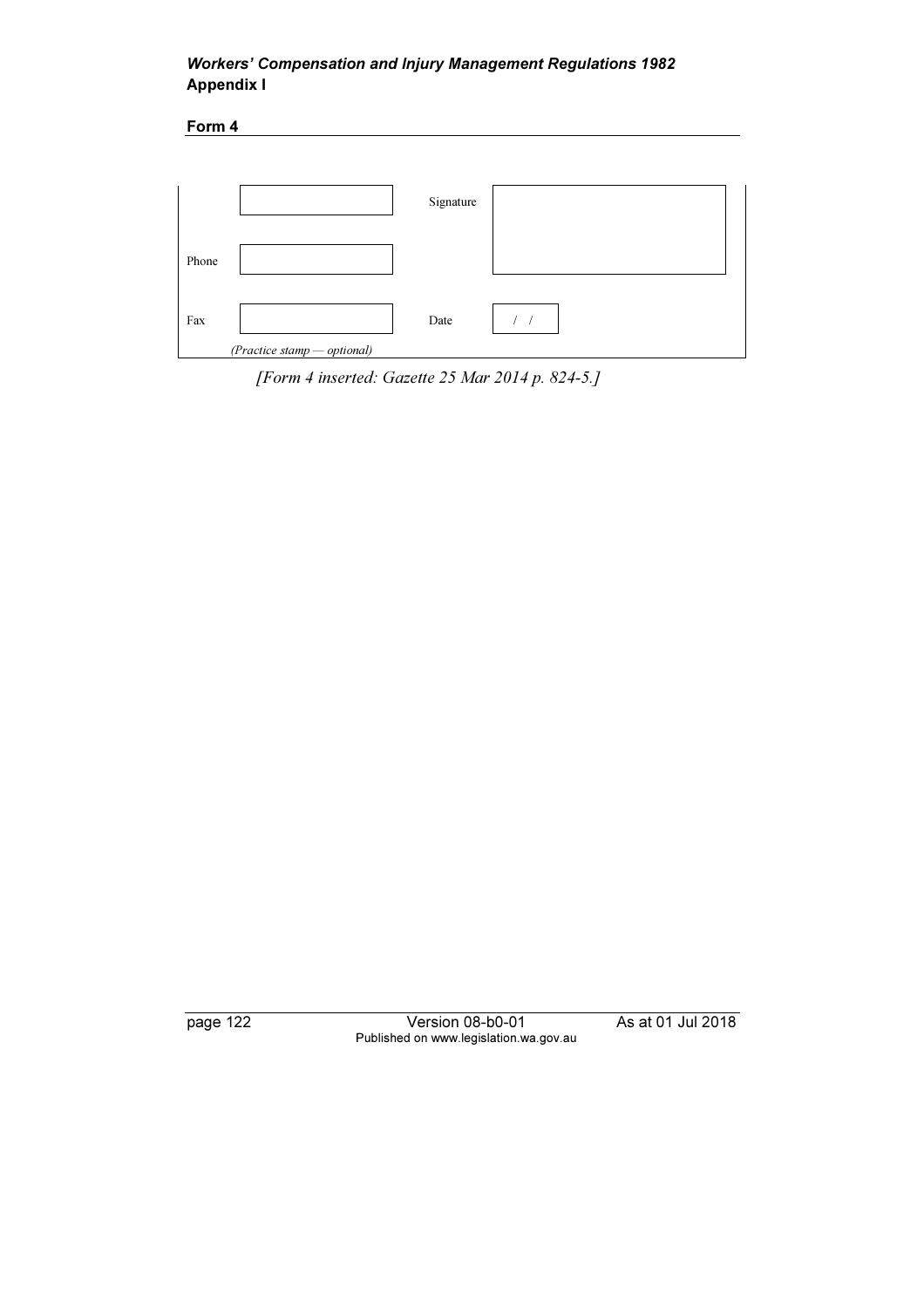### Form 4A

# Form 4A

[r. 7A]

Workers' Compensation and Injury Management Act 1981

(Section  $61(1)$ )

| PROGRESS CERTIFICATE OF CAPACITY |  |
|----------------------------------|--|
|----------------------------------|--|

| <b>1. WORKER'S DETAILS</b>                                                        |           |                  |  |  |  |  |
|-----------------------------------------------------------------------------------|-----------|------------------|--|--|--|--|
| First name                                                                        | Last name |                  |  |  |  |  |
|                                                                                   |           |                  |  |  |  |  |
|                                                                                   |           |                  |  |  |  |  |
| Date of birth<br>$\prime$ $\prime$                                                | Claim no. |                  |  |  |  |  |
|                                                                                   |           |                  |  |  |  |  |
| Phone                                                                             | Email     |                  |  |  |  |  |
|                                                                                   |           |                  |  |  |  |  |
| <b>Address</b>                                                                    |           |                  |  |  |  |  |
|                                                                                   |           |                  |  |  |  |  |
|                                                                                   |           |                  |  |  |  |  |
| 2. EMPLOYER'S DETAILS                                                             |           |                  |  |  |  |  |
| Employer's name                                                                   |           | Employer's phone |  |  |  |  |
|                                                                                   |           |                  |  |  |  |  |
| Employer's address                                                                |           |                  |  |  |  |  |
|                                                                                   |           |                  |  |  |  |  |
|                                                                                   |           |                  |  |  |  |  |
| <b>3. MEDICAL ASSESSMENT</b>                                                      |           |                  |  |  |  |  |
| Date of injury<br>Date of this assessment<br>$/$ $/$<br>$/$ $/$                   |           |                  |  |  |  |  |
|                                                                                   |           |                  |  |  |  |  |
| Diagnosis                                                                         |           |                  |  |  |  |  |
|                                                                                   |           |                  |  |  |  |  |
| <b>4. PROGRESS REPORT</b>                                                         |           |                  |  |  |  |  |
| Activities/interventions<br>Still required?*                                      |           |                  |  |  |  |  |
| Actual outcome (change in symptoms,<br>function, activity and work participation) |           |                  |  |  |  |  |
|                                                                                   |           |                  |  |  |  |  |

As at 01 Jul 2018 Version 08-b0-01 page 123 Published on www.legislation.wa.gov.au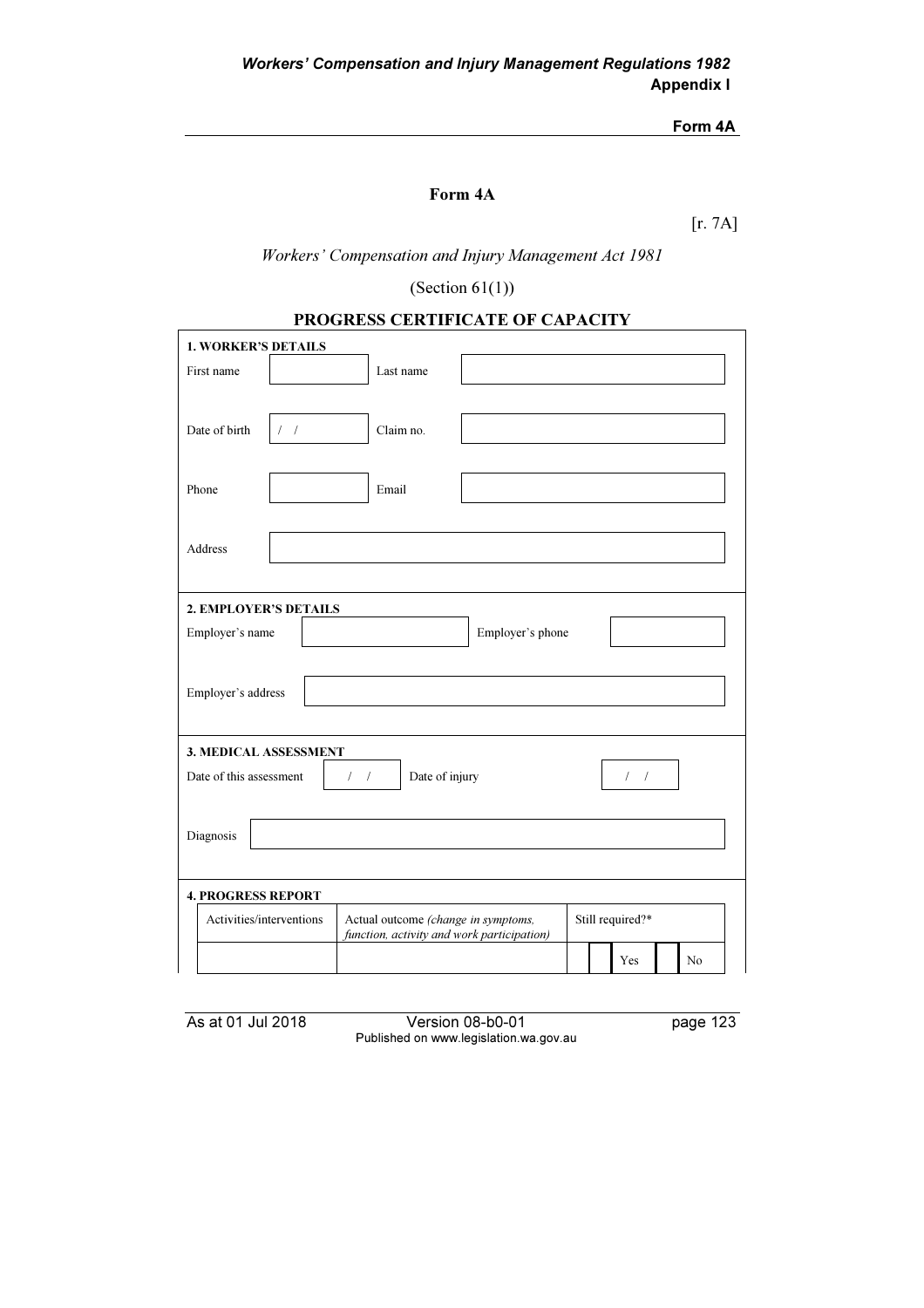Form 4A

|                                                                                                                                                                                                                           | Yes                     | N <sub>o</sub>                   |
|---------------------------------------------------------------------------------------------------------------------------------------------------------------------------------------------------------------------------|-------------------------|----------------------------------|
|                                                                                                                                                                                                                           | Yes                     | No                               |
|                                                                                                                                                                                                                           | Yes                     | No.                              |
|                                                                                                                                                                                                                           | Yes                     | No                               |
|                                                                                                                                                                                                                           | Yes                     | No                               |
| * (If management activities/interventions are still required, please also list them in Section 6 "Injury"<br>management plan".)<br>Other factors appear to be impacting recovery and return to work.<br>Comment           |                         |                                  |
| <b>5. WORK CAPACITY</b><br>Worker's usual duties<br>Having considered the health benefits of work, I find this worker to have:<br>full capacity for work from<br>but requires further treatment<br>$\left  \quad \right $ |                         |                                  |
| some capacity for work from<br>$\frac{1}{2}$<br>$\left  \quad \right $<br>to                                                                                                                                              | performing              |                                  |
| pre-injury duties<br>modified or alternative duties                                                                                                                                                                       | workplace modifications |                                  |
| pre-injury hours<br>modified hours of<br>hrs/day                                                                                                                                                                          |                         | days/wk                          |
| no capacity for any work from<br>$\left  \quad \right $<br>$\left  \right $<br>to                                                                                                                                         |                         | (outline clinical reasons below) |
|                                                                                                                                                                                                                           |                         |                                  |

page 124 Version 08-b0-01 As at 01 Jul 2018 Published on www.legislation.wa.gov.au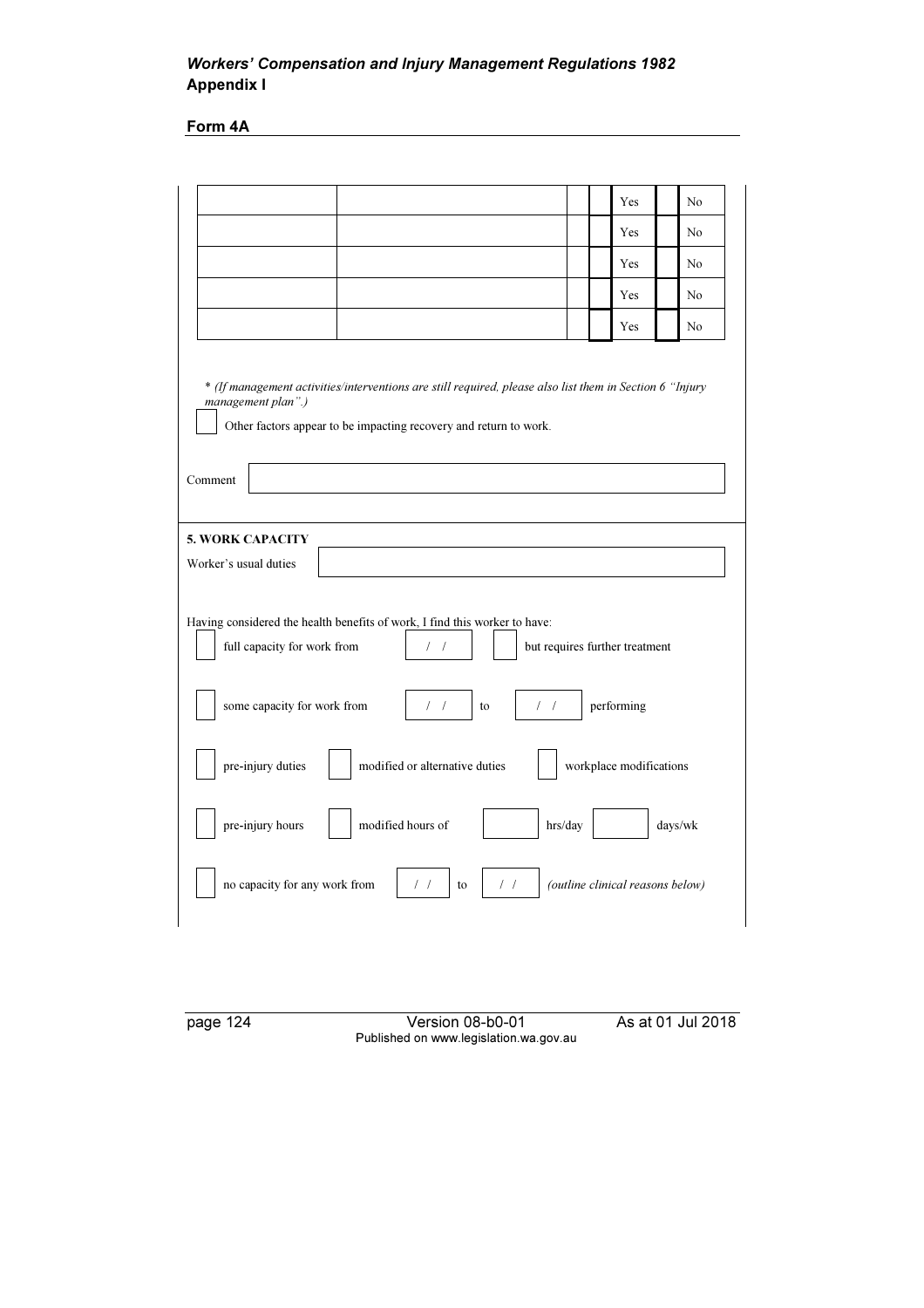| Form 4A |  |
|---------|--|
|         |  |

| Worker has capacity to:                                                  |                                                                                                               |
|--------------------------------------------------------------------------|---------------------------------------------------------------------------------------------------------------|
| Where there is no capacity for work, please provide clinical reasoning.) | (Please outline the worker's physical and/or psychosocial capacity - refer to explanatory notes for examples. |
| lift up to<br>kg                                                         |                                                                                                               |
| sit up to<br>mins                                                        |                                                                                                               |
| stand up to<br>mins                                                      |                                                                                                               |
| walk up to<br>m                                                          |                                                                                                               |
| work below shoulder height                                               |                                                                                                               |
| <b>6. INJURY MANAGEMENT PLAN</b>                                         |                                                                                                               |
| Activities/interventions                                                 | Purpose/goal<br>(likely change in symptoms, function, activity and work<br>participation)                     |
|                                                                          |                                                                                                               |
|                                                                          |                                                                                                               |
|                                                                          |                                                                                                               |
|                                                                          |                                                                                                               |
|                                                                          |                                                                                                               |
|                                                                          |                                                                                                               |
|                                                                          |                                                                                                               |
|                                                                          | I support the RTW program established by the employer/insurer/WRP dated<br>$\left  \quad \right $             |
|                                                                          |                                                                                                               |

As at 01 Jul 2018 Version 08-b0-01 page 125 Published on www.legislation.wa.gov.au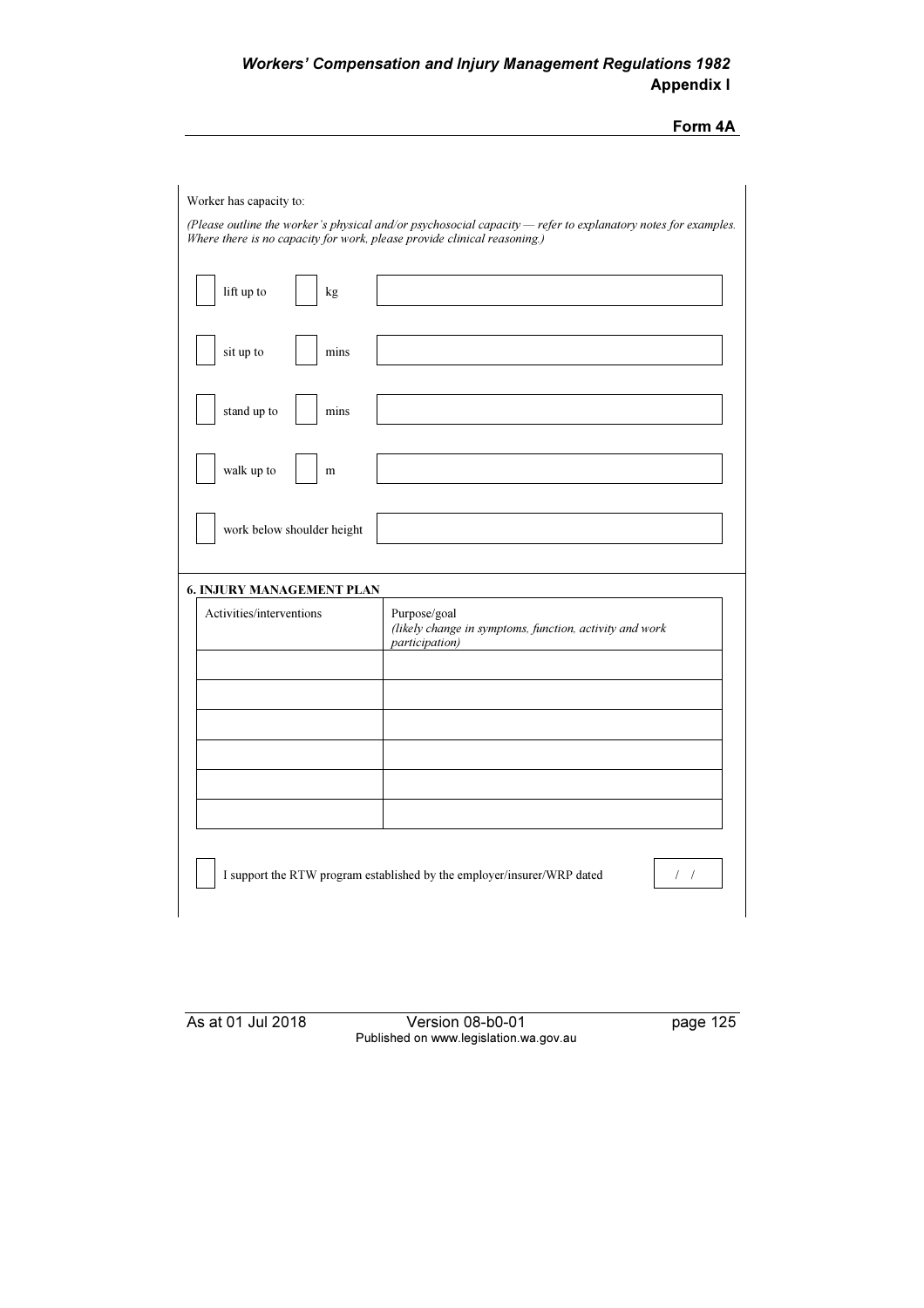# Form 4A

| I would like more information about available duties                                                                                                                                                                  |
|-----------------------------------------------------------------------------------------------------------------------------------------------------------------------------------------------------------------------|
| I would like to be involved in developing the RTW program                                                                                                                                                             |
| Please engage a workplace rehabilitation provider (If you have made a referral, provide name<br>and contact details below)                                                                                            |
|                                                                                                                                                                                                                       |
| Examples of injury management activities/interventions include:                                                                                                                                                       |
| further assessment - diagnostic imaging, medical specialist consults, worksite assessment;<br>intervention — physiotherapy, clinical psychology, exercise physiology, prescribed medications,<br>workplace mediation; |
| return to work planning - identify suitable duties, establish return to work program.                                                                                                                                 |
| 7. NEXT REVIEW DATE                                                                                                                                                                                                   |
| I will review worker again on<br>(If greater than 28 days, please provide<br>$\left  \quad \right $                                                                                                                   |
| clinical reasoning)                                                                                                                                                                                                   |
| Comments                                                                                                                                                                                                              |
|                                                                                                                                                                                                                       |
| <b>8. MEDICAL PRACTITIONER'S DETAILS</b><br>Name<br>AHPRA no. MED                                                                                                                                                     |
|                                                                                                                                                                                                                       |
| Address<br>Email                                                                                                                                                                                                      |
| Signature                                                                                                                                                                                                             |
| Phone                                                                                                                                                                                                                 |
|                                                                                                                                                                                                                       |

page 126 Version 08-b0-01 As at 01 Jul 2018 Published on www.legislation.wa.gov.au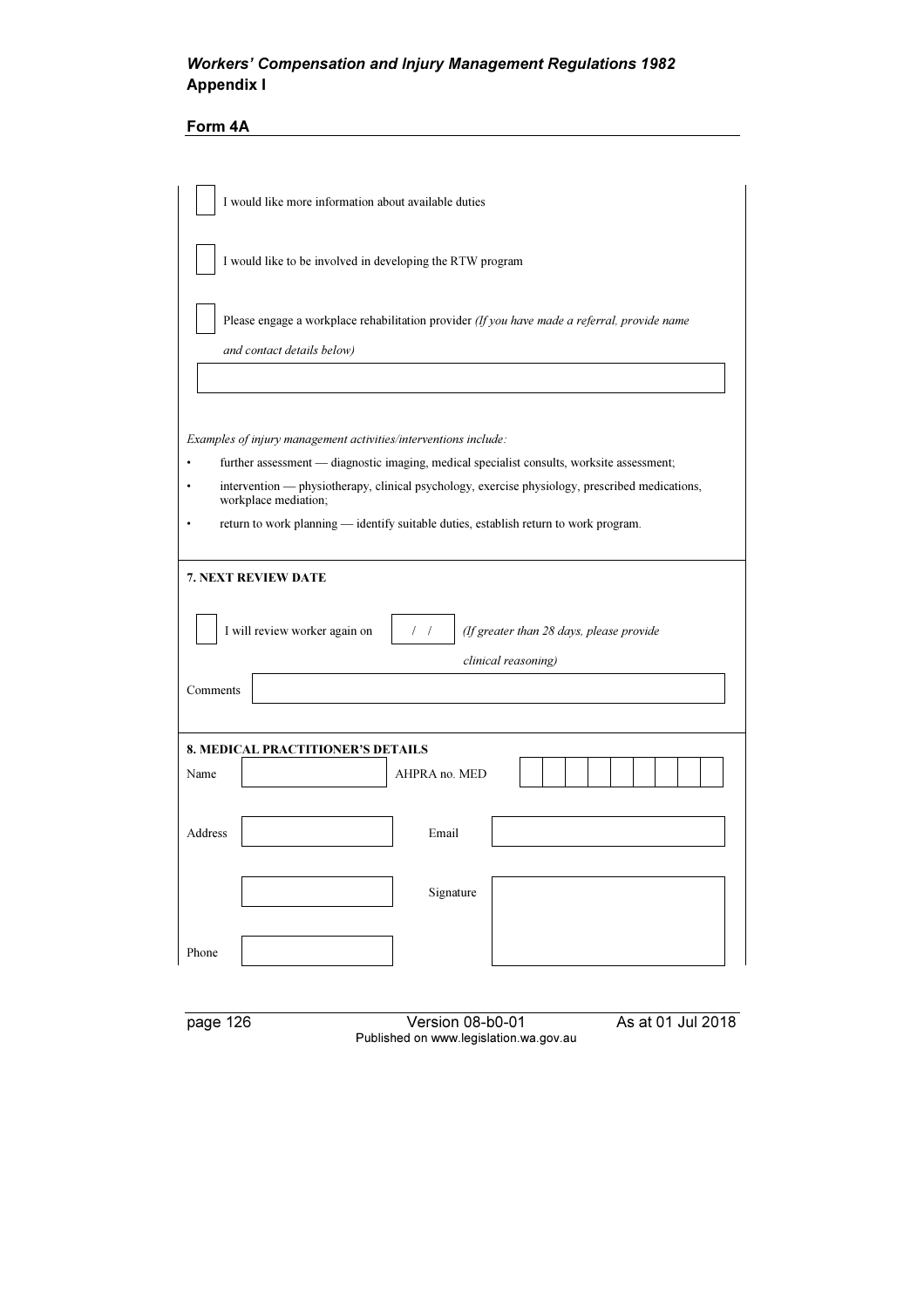|     |                             | Form 4A |
|-----|-----------------------------|---------|
|     |                             |         |
|     |                             |         |
|     |                             |         |
|     |                             |         |
| Fax | Date                        |         |
|     | (Practice stamp - optional) |         |

[Form 4A inserted: Gazette 25 Mar 2014 p. 826-8.]

As at 01 Jul 2018 Version 08-b0-01 page 127 Published on www.legislation.wa.gov.au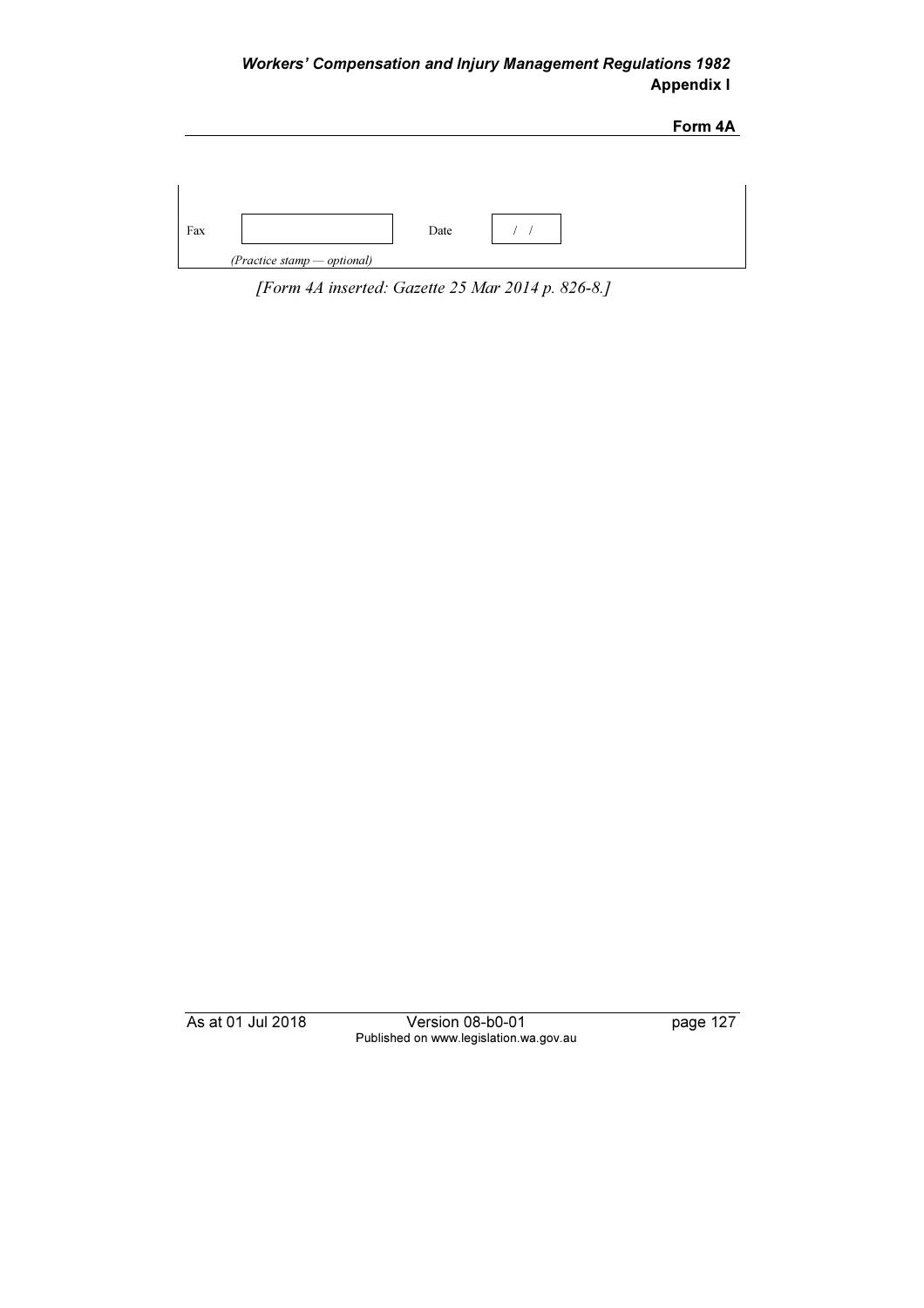Form 5

### Form 5

 $[r. 7(2)]$ 

Workers' Compensation and Injury Management Act 1981

### NOTICE TO WORKER OF INTENTION TO DISCONTINUE OR REDUCE PAYMENTS

(Section  $61(1)$  and  $(2)$ )

|              | (Name and address of worker)                                                                                                                                                              |                                                                                                                                                                                                         |
|--------------|-------------------------------------------------------------------------------------------------------------------------------------------------------------------------------------------|---------------------------------------------------------------------------------------------------------------------------------------------------------------------------------------------------------|
|              |                                                                                                                                                                                           |                                                                                                                                                                                                         |
|              | intends, after 21 clear days from the date of service upon you of this notice, to *discontinue the weekly<br>payments of compensation/reduce the weekly payments on the following basis - | (name of employer)                                                                                                                                                                                      |
| (1)          |                                                                                                                                                                                           |                                                                                                                                                                                                         |
|              |                                                                                                                                                                                           |                                                                                                                                                                                                         |
|              | (names of medical practitioners and dates of reports)<br>sent with this notice, in which it is said that (state concisely the ground relied upon by the<br>employer);                     |                                                                                                                                                                                                         |
| (2)          | shall not be discontinued or reduced;                                                                                                                                                     | you may, if you dispute the employer's right to discontinue or reduce the weekly payments within<br>the 21 days referred to in this notice apply for an order of an arbitrator that the weekly payments |
| (3)          | if you do not so apply, weekly payments may be lawfully discontinued or reduced;                                                                                                          |                                                                                                                                                                                                         |
| $\sqrt{(4)}$ | deleted]                                                                                                                                                                                  |                                                                                                                                                                                                         |
| (5)          | injury.                                                                                                                                                                                   | as to the ways and means available to you to establish or protect your rights in respect of your                                                                                                        |
| Dated the    | day of                                                                                                                                                                                    | 20                                                                                                                                                                                                      |
|              |                                                                                                                                                                                           | Signed on behalf of the employer.                                                                                                                                                                       |

\* Delete whichever is inapplicable.

 [Form 5 corrigendum: Gazette 23 Apr 1982 p. 1384; amended: Gazette 8 Mar 1991 p. 1076; 29 Oct 1993 p. 5930; 18 Feb 1994 p. 663; 17 Nov 2000 p. 6320; 21 Jan 2005 p. 276 and 277; 28 Oct 2005 p. 4926; 25 Mar 2014 p. 828.]

page 128 Version 08-b0-01 As at 01 Jul 2018 Published on www.legislation.wa.gov.au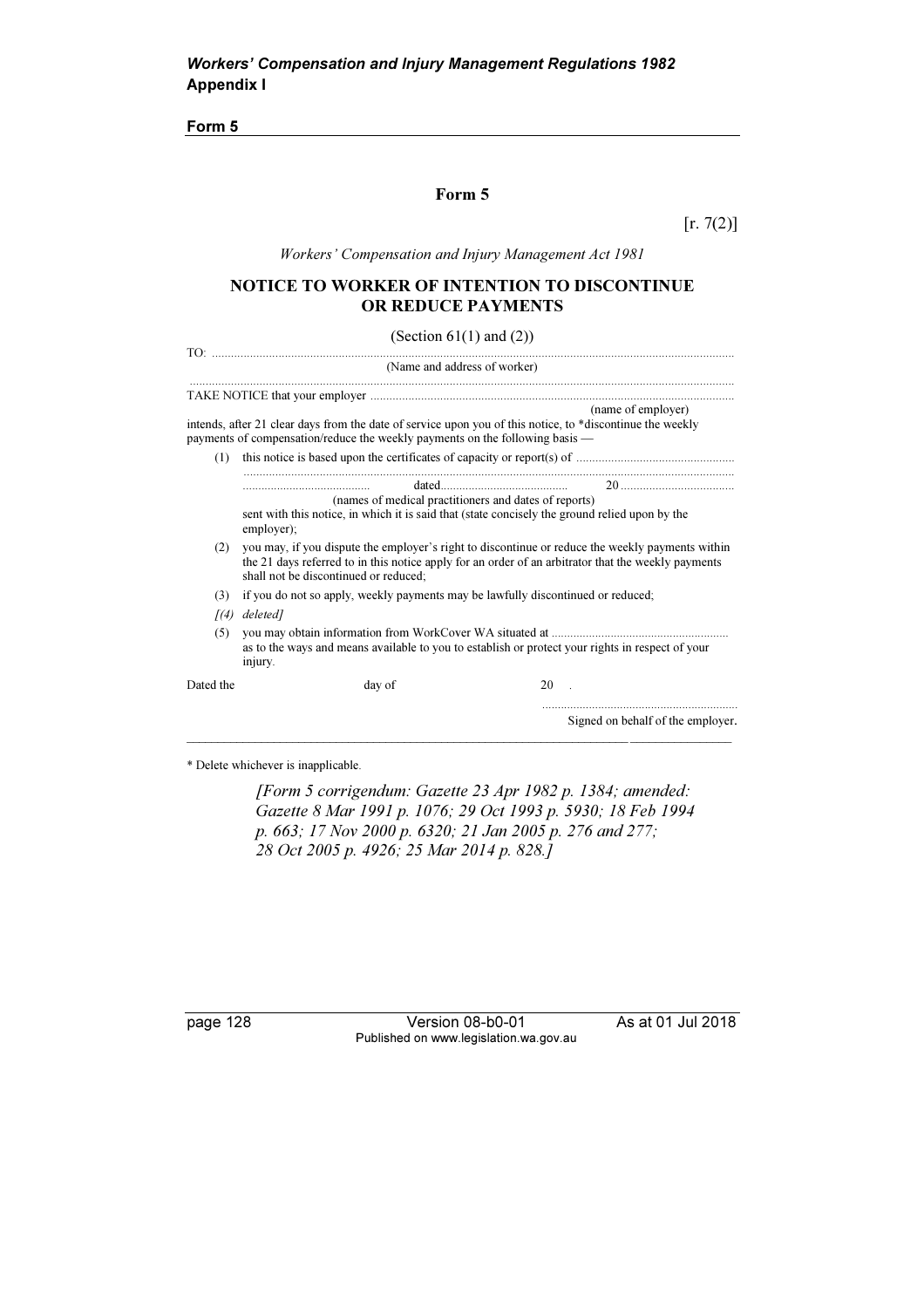Form 6

### Form 6

 $[r. 10(1)]$ 

### [Heading inserted: Gazette 4 Oct 2016 p. 4243.]

Workers' Compensation and Injury Management Act 1981 (Section 69)

# DECLARATION OF WORKER NOT RESIDING IN W.A.

IF A WORKER RESIDES OUTSIDE THE STATE, PROOF OF THE WORKER'S IDENTITY AND CONTINUING INCAPACITY IS REQUIRED EVERY 3 MONTHS

| <b>PART 1 - WORKER'S DECLARATION</b> |
|--------------------------------------|
|                                      |

| <b>WORKER'S DETAILS</b> |                                           |
|-------------------------|-------------------------------------------|
| First name              | Last name                                 |
|                         |                                           |
| Date of birth           | Claim no.<br>$\prime$                     |
|                         |                                           |
| Phone                   | Email                                     |
|                         |                                           |
| Address                 |                                           |
|                         |                                           |
|                         |                                           |
|                         |                                           |
| Date of injury          |                                           |
|                         |                                           |
|                         | DETAILS OF EMPLOYER or EMPLOYER'S INSURER |
|                         |                                           |
| Name                    |                                           |
|                         |                                           |
| Address                 |                                           |
|                         |                                           |
|                         |                                           |
|                         |                                           |
| Email                   |                                           |

As at 01 Jul 2018 Version 08-b0-01 page 129 Published on www.legislation.wa.gov.au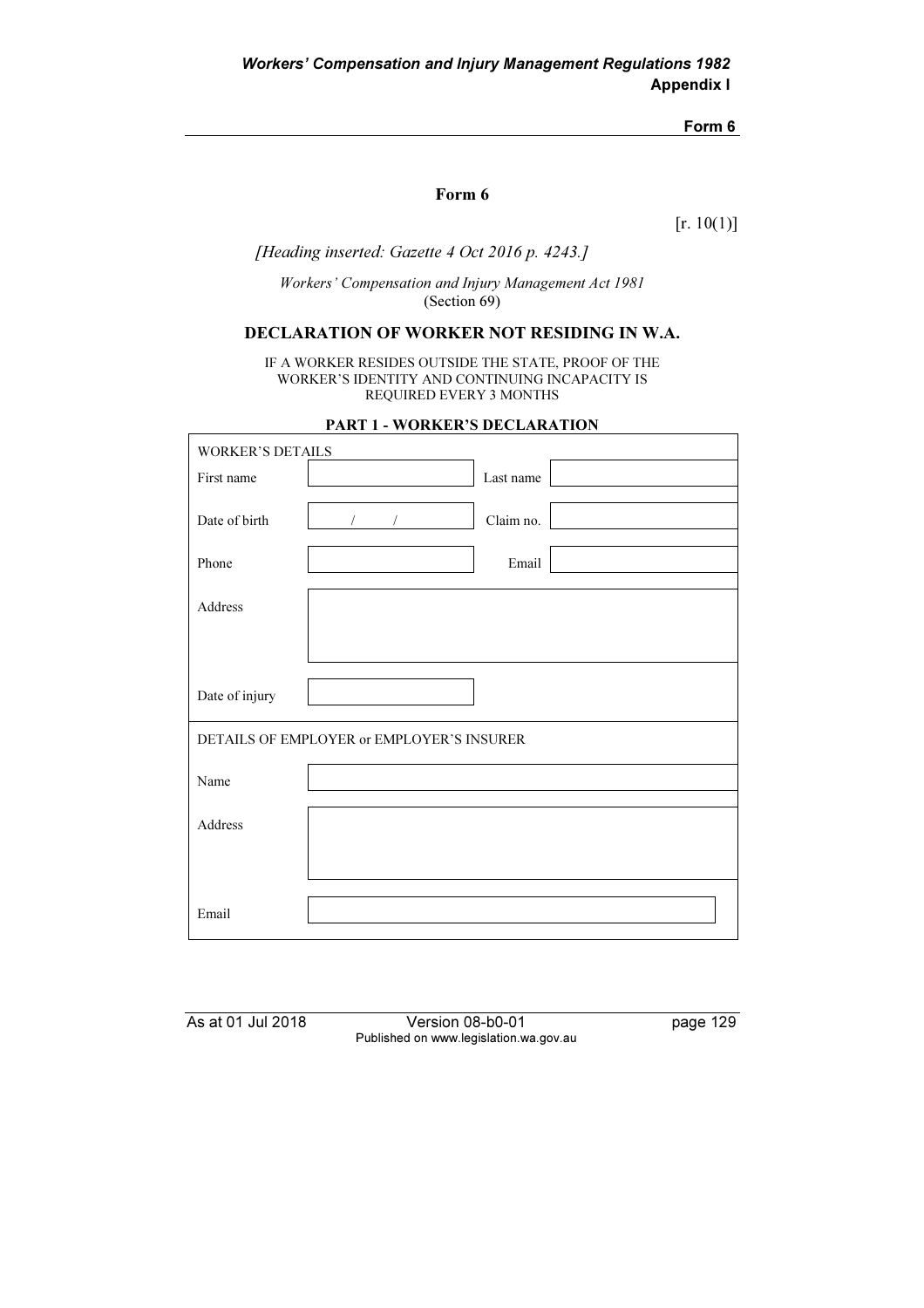Form 6

| <b>DECLARATION BY WORKER</b>                    |                                                                     |                                                                                                                                                                                                                                                                    |                          |
|-------------------------------------------------|---------------------------------------------------------------------|--------------------------------------------------------------------------------------------------------------------------------------------------------------------------------------------------------------------------------------------------------------------|--------------------------|
| named in PART 2 of this declaration.            |                                                                     | I have truthfully answered all the questions I have been asked and have fully cooperated to the<br>best of my ability during the course of the medical examination by the medical practitioner                                                                     |                          |
| Worker (print name)                             |                                                                     |                                                                                                                                                                                                                                                                    |                          |
| Worker's signature                              |                                                                     |                                                                                                                                                                                                                                                                    |                          |
| Date of declaration                             | $\sqrt{2}$<br>$\sqrt{2}$                                            | Date sent to employer or<br>employer's insurer                                                                                                                                                                                                                     | $\sqrt{2}$<br>$\sqrt{2}$ |
|                                                 | Sent by:                                                            | Email $\Box$                                                                                                                                                                                                                                                       | Post $\Box$<br>Fax T     |
|                                                 |                                                                     | PART 2 - MEDICAL PRACTITIONER'S DECLARATION                                                                                                                                                                                                                        |                          |
| MEDICAL ASSESSMENT                              |                                                                     |                                                                                                                                                                                                                                                                    |                          |
| Date of this assessment                         | $\left  \begin{array}{cc} \end{array} \right $                      | Date of injury                                                                                                                                                                                                                                                     | $\sqrt{2}$<br>$\sqrt{2}$ |
|                                                 |                                                                     | I declare that I have examined the person named in PART 1 of this declaration and I have<br>confirmed that the person who I examined was that person through the sighting of an official<br>document of the government of the country in which the person resides. |                          |
| (for example a passport)                        | The document I used to confirm the identification of the person was |                                                                                                                                                                                                                                                                    |                          |
| MEDICAL MANAGEMENT                              |                                                                     |                                                                                                                                                                                                                                                                    |                          |
| Clinical findings/<br>diagnosis                 |                                                                     |                                                                                                                                                                                                                                                                    |                          |
| Medication                                      |                                                                     |                                                                                                                                                                                                                                                                    |                          |
| Imaging                                         |                                                                     |                                                                                                                                                                                                                                                                    |                          |
| Referral to<br>specialist or<br>hospital (name) |                                                                     |                                                                                                                                                                                                                                                                    |                          |

page 130 Version 08-b0-01 As at 01 Jul 2018 Published on www.legislation.wa.gov.au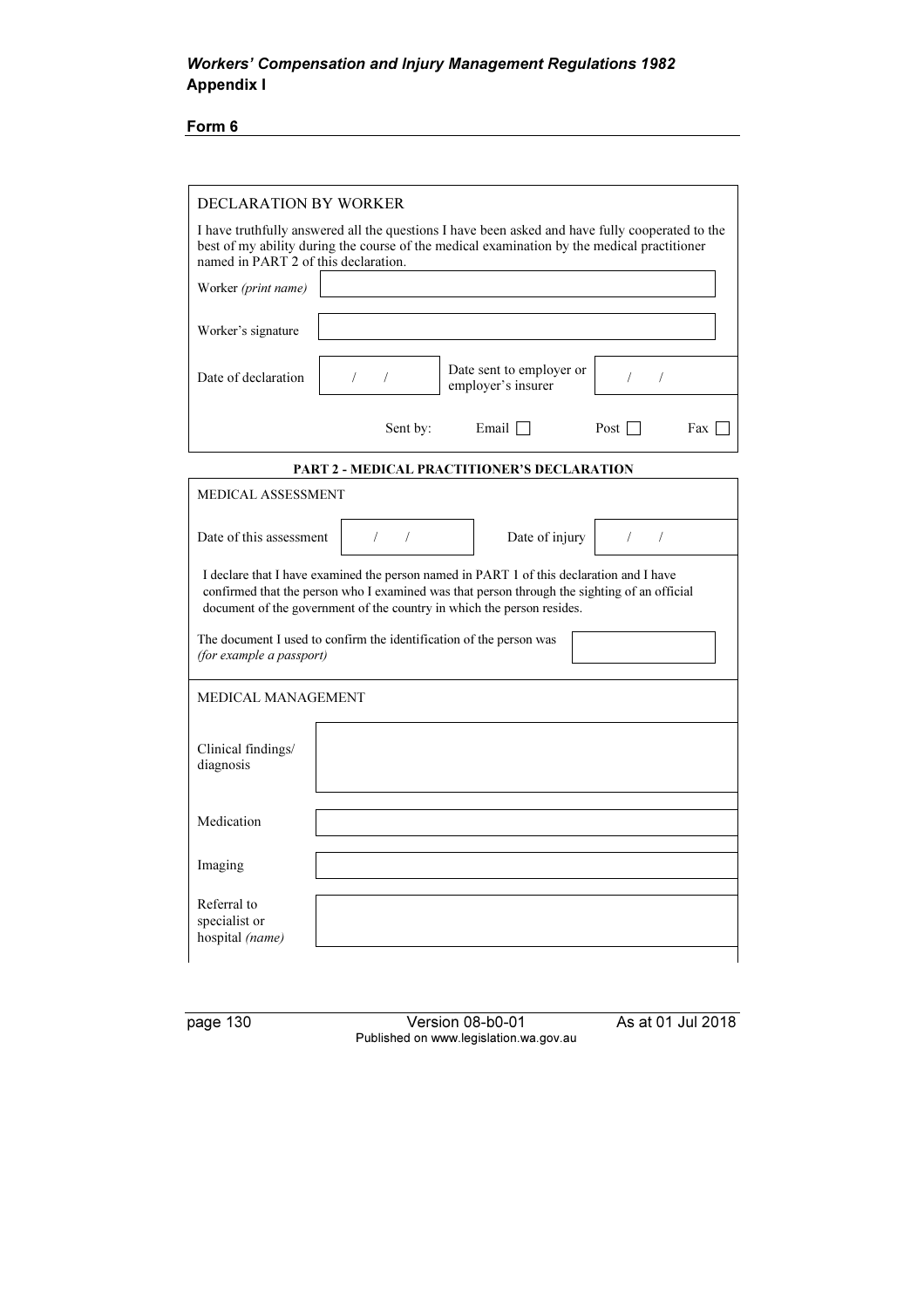| ш<br>ı |  |
|--------|--|
| ۰.     |  |

| Approved health<br>treatments (specify<br>type and number of<br>sessions)                                    |
|--------------------------------------------------------------------------------------------------------------|
| <b>WORK CAPACITY</b>                                                                                         |
| Worker's usual<br>duties                                                                                     |
| I find this worker to have:                                                                                  |
| full capacity for work from<br>$\sqrt{2}$<br>$\sqrt{2}$<br>but requires further treatment                    |
| $\sqrt{2}$<br>$\sqrt{2}$<br>some capacity for work from<br>$\sqrt{2}$<br>performing:<br>$\prime$<br>to       |
| □ pre-injury duties<br>$\Box$ modified or alternative duties<br>$\Box$ workplace modifications               |
| hours/day<br>modified hours of<br>days/week<br>] pre-injury hours                                            |
| $\sqrt{2}$<br>$\sqrt{2}$<br>$\sqrt{ }$<br>no capacity for any work from<br>$\sqrt{2}$<br>to                  |
| Specify any work restrictions below. Where there is no capacity for work, please provide clinical reasoning. |
| <b>MEDICAL PRACTITIONER'S DETAILS</b>                                                                        |
| Medical registration<br>Name<br>number/country                                                               |
| Address<br>Medical specialty                                                                                 |
| Phone<br>Signature                                                                                           |

| As at 01 Jul 2018 |
|-------------------|
|-------------------|

As at 01 Jul 2018 Version 08-b0-01 page 131 Published on www.legislation.wa.gov.au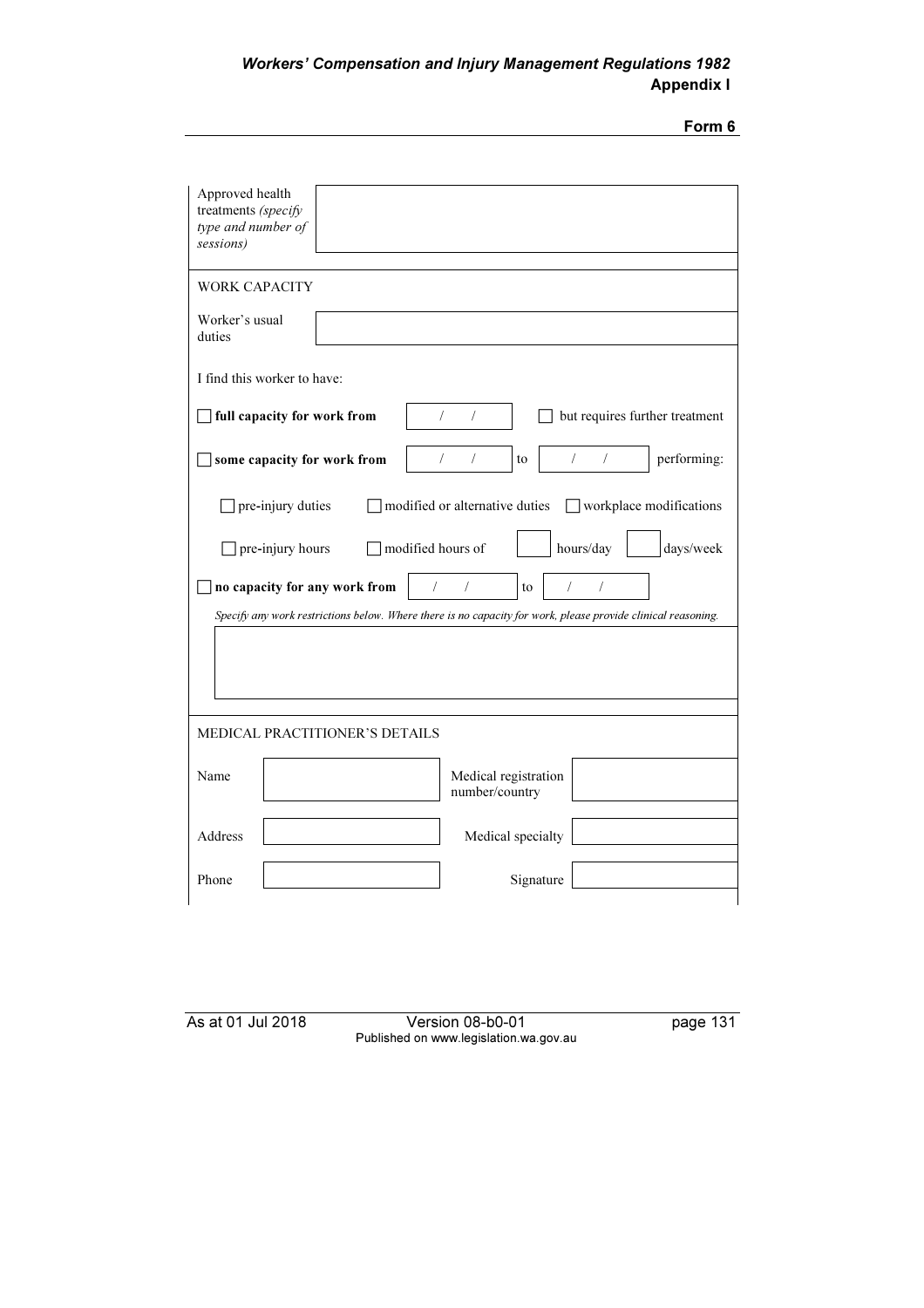Form 6

|                             | Date |
|-----------------------------|------|
| (Practice stamp - optional) |      |

[Form 6 inserted: Gazette 4 Oct 2016 p. 4243-5.]

[Form 7 deleted: Gazette 18 Nov 2011 p. 4825.]

[Forms 8-11 deleted: Gazette 8 Mar 1991 p. 1076.]

[Form 12 deleted: Gazette 18 Feb 1994 p. 663.]

[Form 13 deleted: Gazette 28 Oct 2005 p. 4928.]

page 132 Version 08-b0-01 As at 01 Jul 2018 Published on www.legislation.wa.gov.au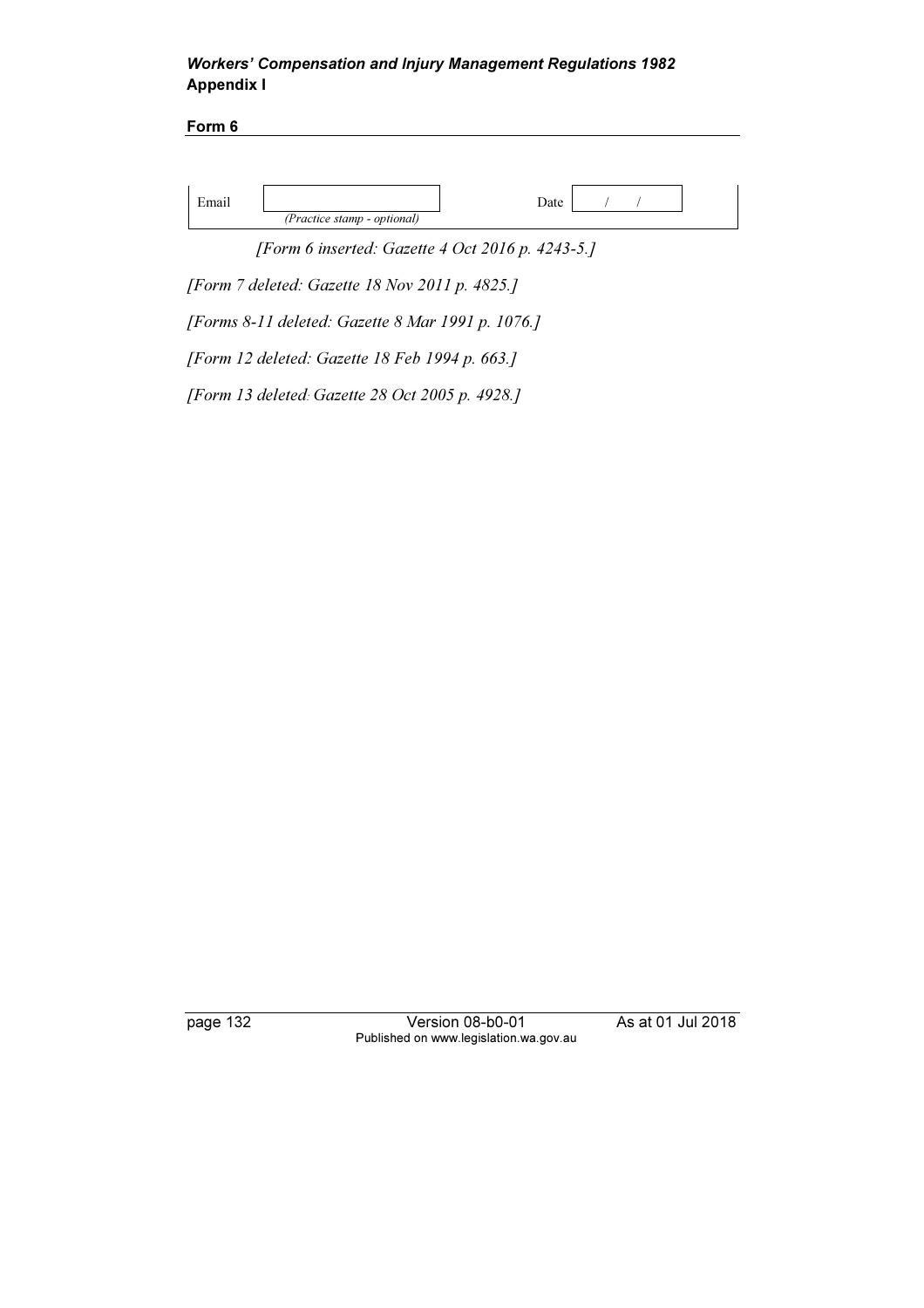#### Form 14

### Form 14

 $[r. 18(1)]$ 

Workers' Compensation and Injury Management Act 1981

### ELECTION TO RECEIVE REDEMPTION AMOUNT

(Schedule 5 clause 3)

| (name of worker)                            |                                                                                                                                                                                                                                                                                                                          | (address)                         |                                        |  |  |
|---------------------------------------------|--------------------------------------------------------------------------------------------------------------------------------------------------------------------------------------------------------------------------------------------------------------------------------------------------------------------------|-----------------------------------|----------------------------------------|--|--|
| sum.                                        | pneumoconiosis/mesothelioma/lung cancer and being entitled to weekly payments of compensation in                                                                                                                                                                                                                         |                                   |                                        |  |  |
|                                             | I acknowledge that, by making this election: $\overline{\phantom{a}}$                                                                                                                                                                                                                                                    |                                   |                                        |  |  |
| 1.                                          | I shall have no other claim to redemption of weekly payments.                                                                                                                                                                                                                                                            |                                   |                                        |  |  |
| 2.                                          | I shall have no claim after the date of this election to weekly payments of compensation.                                                                                                                                                                                                                                |                                   |                                        |  |  |
| 3.                                          | I shall have no further entitlement from the date of this election, to payment of expenses under<br>the Workers' Compensation and Injury Management Act 1981 Schedule 1 clauses 9, 17, 18, 18A<br>and 19 (that is, in general terms, medical and other expenses, hospital charges and travelling<br>costs).              |                                   |                                        |  |  |
| 4.                                          | Upon my death the provisions of the <i>Workers' Compensation and Injury Management Act 1981</i><br>Schedule 1A shall not apply: that is, in general terms dependants of mine, whether totally or<br>partially dependent, shall have no entitlement to payment, benefit, allowance or expenses<br>(funeral or otherwise). |                                   |                                        |  |  |
| Dated the                                   | day of                                                                                                                                                                                                                                                                                                                   | 20                                |                                        |  |  |
| Signed by the worker<br>in the presence of: |                                                                                                                                                                                                                                                                                                                          |                                   |                                        |  |  |
|                                             |                                                                                                                                                                                                                                                                                                                          |                                   |                                        |  |  |
|                                             |                                                                                                                                                                                                                                                                                                                          |                                   |                                        |  |  |
|                                             |                                                                                                                                                                                                                                                                                                                          |                                   | (Signature and full names of witness). |  |  |
|                                             | r <sub>m</sub>                                                                                                                                                                                                                                                                                                           | $11 17 1$ $101 1001 107 107 1001$ |                                        |  |  |

 [Form 14 amended: Gazette 8 Mar 1991 p. 1076; 24 Dec 1993 p. 6850; 17 Nov 2000 p. 6320; 21 Jan 2005 p. 276; 28 Oct 2005 p. 4928; 29 Jun 2018 p. 2446.]

As at 01 Jul 2018 Version 08-b0-01 page 133 Published on www.legislation.wa.gov.au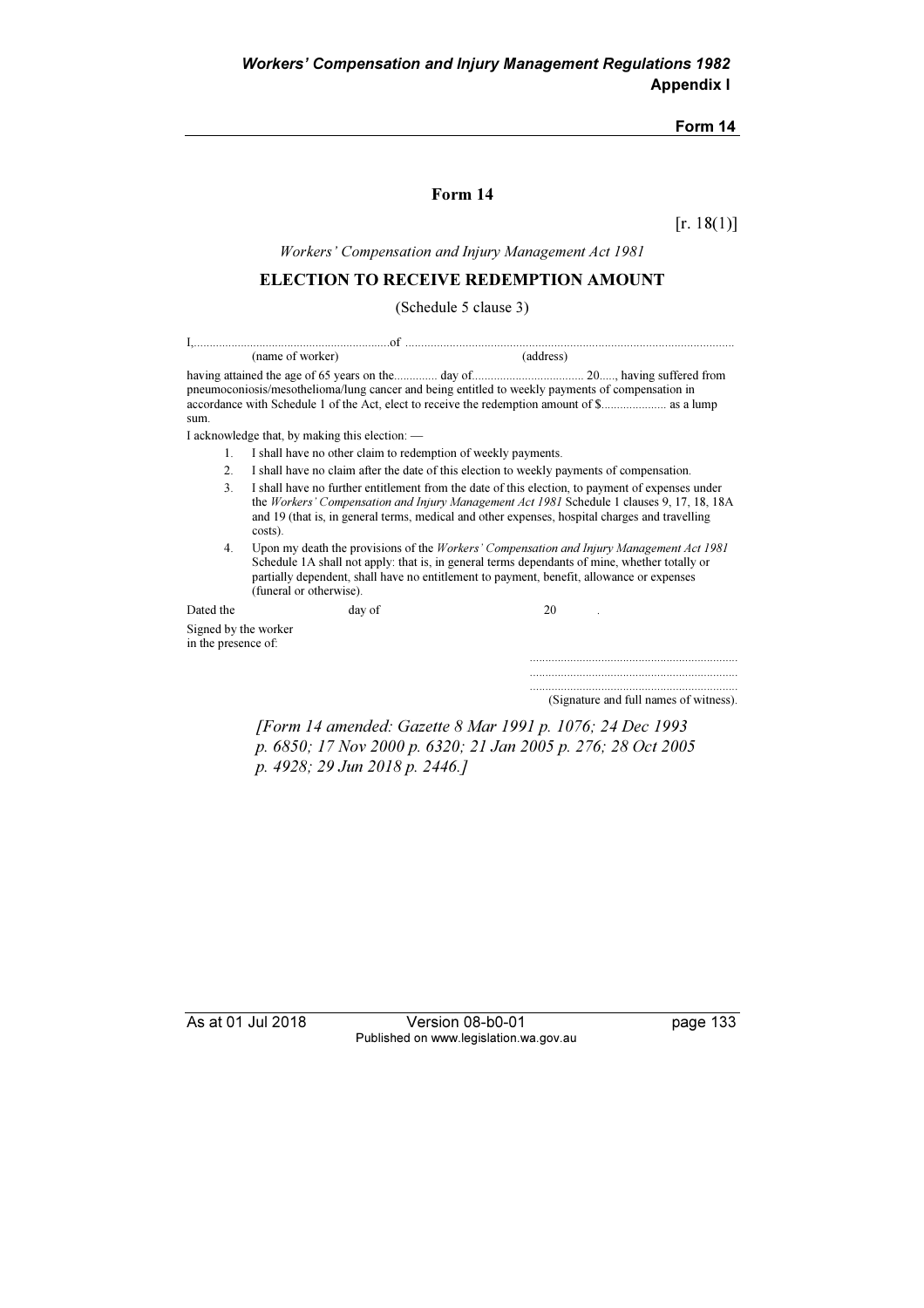Form 15

### Form 15

 $[r. 18(2)]$ 

Workers' Compensation and Injury Management Act 1981

# ELECTION TO RECEIVE SUPPLEMENTARY AMOUNT

#### (Schedule 5 clause 3)

|                                             | (name of worker)                                                                                                                                                                                                                                                                                                                                                                                                           | (address)                                                                                                                                                                                                                        |  |  |  |
|---------------------------------------------|----------------------------------------------------------------------------------------------------------------------------------------------------------------------------------------------------------------------------------------------------------------------------------------------------------------------------------------------------------------------------------------------------------------------------|----------------------------------------------------------------------------------------------------------------------------------------------------------------------------------------------------------------------------------|--|--|--|
|                                             | pneumoconiosis/mesothelioma/lung cancer and being entitled to weekly payments of compensation in<br>spouse or dependant de facto partner, being currently the sum of \$                                                                                                                                                                                                                                                    | having attained the age of 65 years on the manufacture day of manufacture and all all all all all all all all a<br>accordance with Schedule 1 of the Act, elect to receive the supplementary amount having $a^*a^*$ no dependant |  |  |  |
|                                             | I acknowledge that, by making this election: —                                                                                                                                                                                                                                                                                                                                                                             |                                                                                                                                                                                                                                  |  |  |  |
| $\mathbf{1}$ .                              | I shall have no other claim to redemption of weekly payments.                                                                                                                                                                                                                                                                                                                                                              |                                                                                                                                                                                                                                  |  |  |  |
| 2 <sub>1</sub>                              | I shall have no claim after the date of this election to weekly payments of compensation.                                                                                                                                                                                                                                                                                                                                  |                                                                                                                                                                                                                                  |  |  |  |
| 3.                                          | If my death results from that injury and a dependant spouse or/and a dependant de facto partner<br>survives me then that person is, or those persons are, entitled to all or part of a lump sum<br>calculated in accordance with the <i>Workers' Compensation and Injury Management Act 1981</i><br>Schedule 5 clause 7 of the supplementary amount for a worker with a dependent spouse or<br>dependent de facto partner. |                                                                                                                                                                                                                                  |  |  |  |
| 4.                                          | Upon my death the provisions of the Workers' Compensation and Injury Management Act 1981<br>Schedule 1A shall not apply: that is, in general terms, dependants of mine, whether totally or<br>partially dependent, shall have no entitlement to any payment, benefit, allowance or expense<br>(funeral or otherwise).                                                                                                      |                                                                                                                                                                                                                                  |  |  |  |
| Dated the                                   | day of                                                                                                                                                                                                                                                                                                                                                                                                                     | 20                                                                                                                                                                                                                               |  |  |  |
| Signed by the worker<br>in the presence of: |                                                                                                                                                                                                                                                                                                                                                                                                                            |                                                                                                                                                                                                                                  |  |  |  |
|                                             |                                                                                                                                                                                                                                                                                                                                                                                                                            |                                                                                                                                                                                                                                  |  |  |  |
|                                             |                                                                                                                                                                                                                                                                                                                                                                                                                            |                                                                                                                                                                                                                                  |  |  |  |
|                                             |                                                                                                                                                                                                                                                                                                                                                                                                                            | (Signature and full names of witness).                                                                                                                                                                                           |  |  |  |
|                                             |                                                                                                                                                                                                                                                                                                                                                                                                                            |                                                                                                                                                                                                                                  |  |  |  |

\* Delete whichever is inapplicable.

 [Form 15 amended: Gazette 8 Mar 1991 p. 1076; 24 Dec 1993 p. 6850; 17 Nov 2000 p. 6320; 30 Jun 2003 p. 2637-8; 21 Jan 2005 p. 276; 28 Oct 2005 p. 4928-9; 29 Jun 2018 p. 2446.]

page 134 Version 08-b0-01 As at 01 Jul 2018 Published on www.legislation.wa.gov.au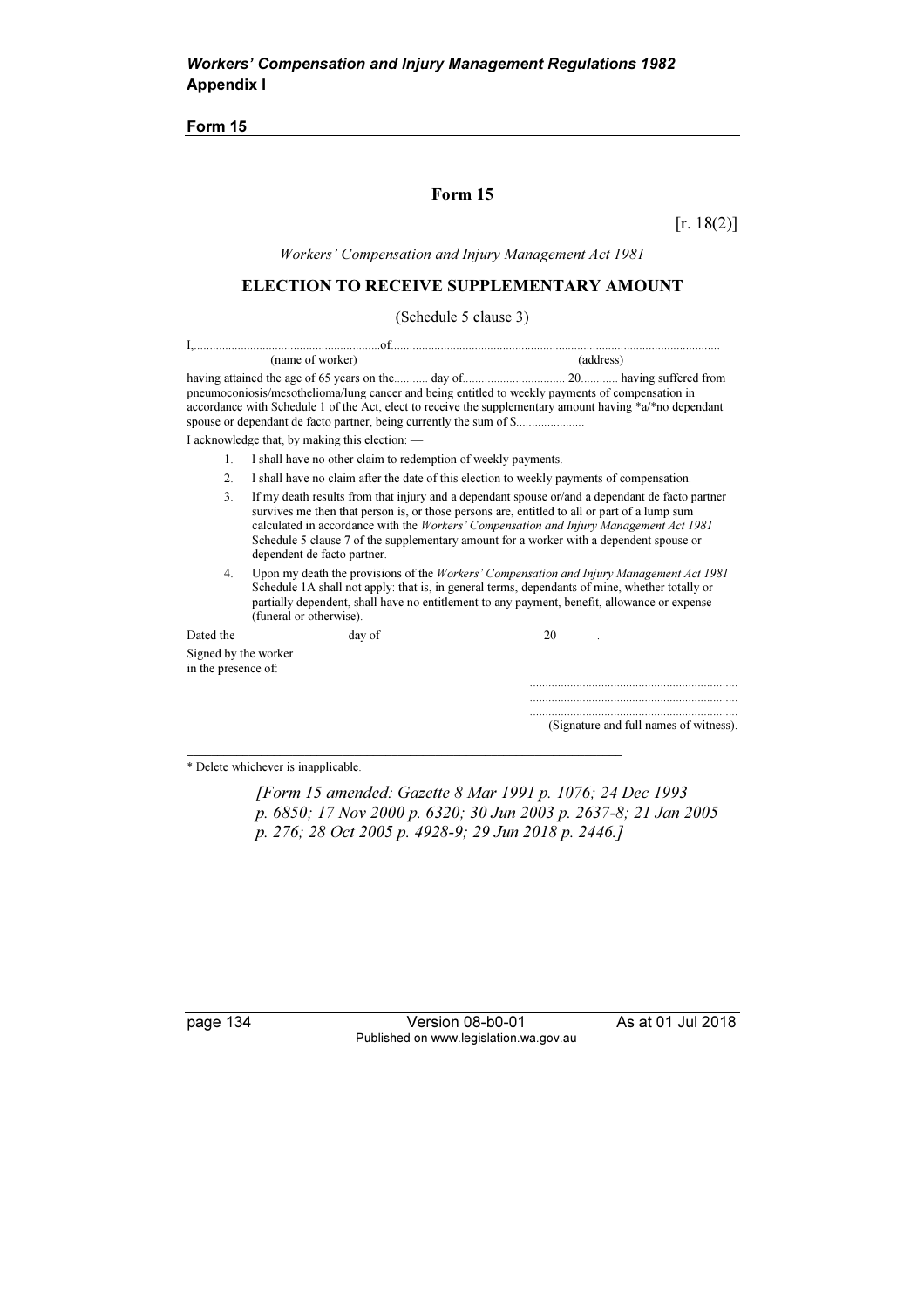#### Form 15A

### Form 15A

 $[r. 12(4)]$ 

Workers' Compensation and Injury Management Act 1981

# NOTICE OF MEMORANDUM HAVING BEEN RECEIVED

Ref.

TAKE NOTICE

- 1. That a Memorandum, copy of which is hereto annexed, has been sent to me for registration. The Memorandum appears to affect you.
- 2. I therefore request you to inform me within 7 days from this date whether you admit the genuineness of the Memorandum, or whether you dispute it, and if so, in what particulars, or object to its being recorded, and if so, on what ground.
- 3. If the Memorandum is recorded it is enforceable as an award or order.
- 4. If you have any doubts as to the effect of the agreement, or your rights to compensation generally you should contact me immediately.

Dated this................ day of........................................ 20...............

Director

...............................................................

 [Form 15A inserted: Gazette 18 Feb 1994 p. 663; amended: Gazette 21 Jan 2005 p. 276; 28 Oct 2005 p. 4929; 18 Nov 2011 p. 4825.]

As at 01 Jul 2018 Version 08-b0-01 page 135 Published on www.legislation.wa.gov.au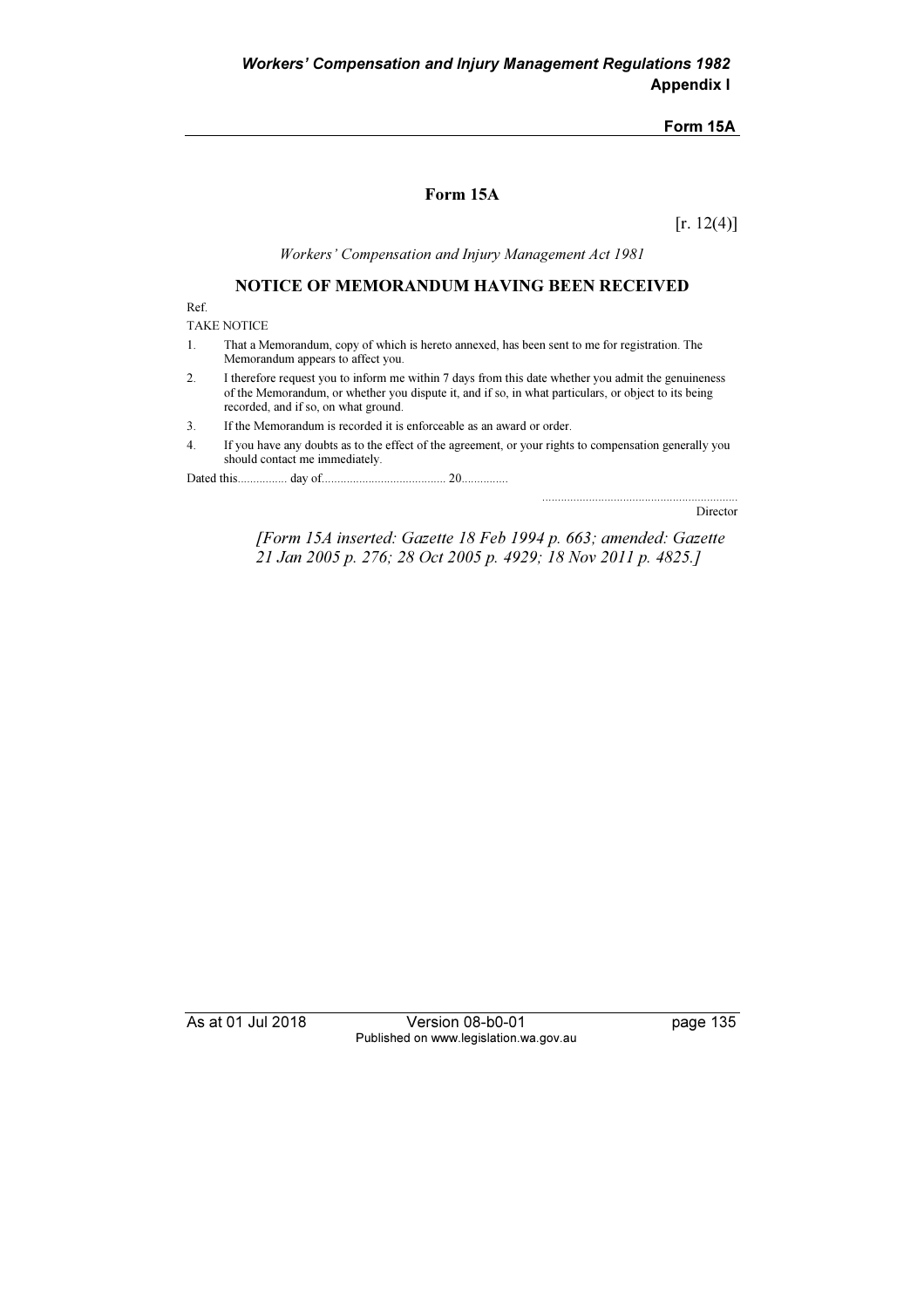Form 15B

### Form 15B

 $[r. 12(5)]$ 

Workers' Compensation and Injury Management Act 1981

NOTICE OF RECORDING OF MEMORANDUM OF AGREEMENT

Ref.

YOU ARE NOTIFIED

That a memorandum of the agreement entered into between

and

............................................................................................................................................................................

 ............................................................................................................................................................................ the abovenamed parties, and dated the................ day of................................. 20............. has now been recorded in the Register under section 76 of the Workers' Compensation and Injury Management Act 1981. The Agreement has been numbered.................................. You may, without fee, obtain a certificate of the memorandum and its recording. Dated this.............................. day of....................................... 20.............

Director

............................................................

 [Form 15B inserted: Gazette 18 Feb 1994 p. 664; amended: Gazette 21 Jan 2005 p. 276; 28 Oct 2005 p. 4929; 18 Nov 2011 p. 4825.]

page 136 Version 08-b0-01 As at 01 Jul 2018 Published on www.legislation.wa.gov.au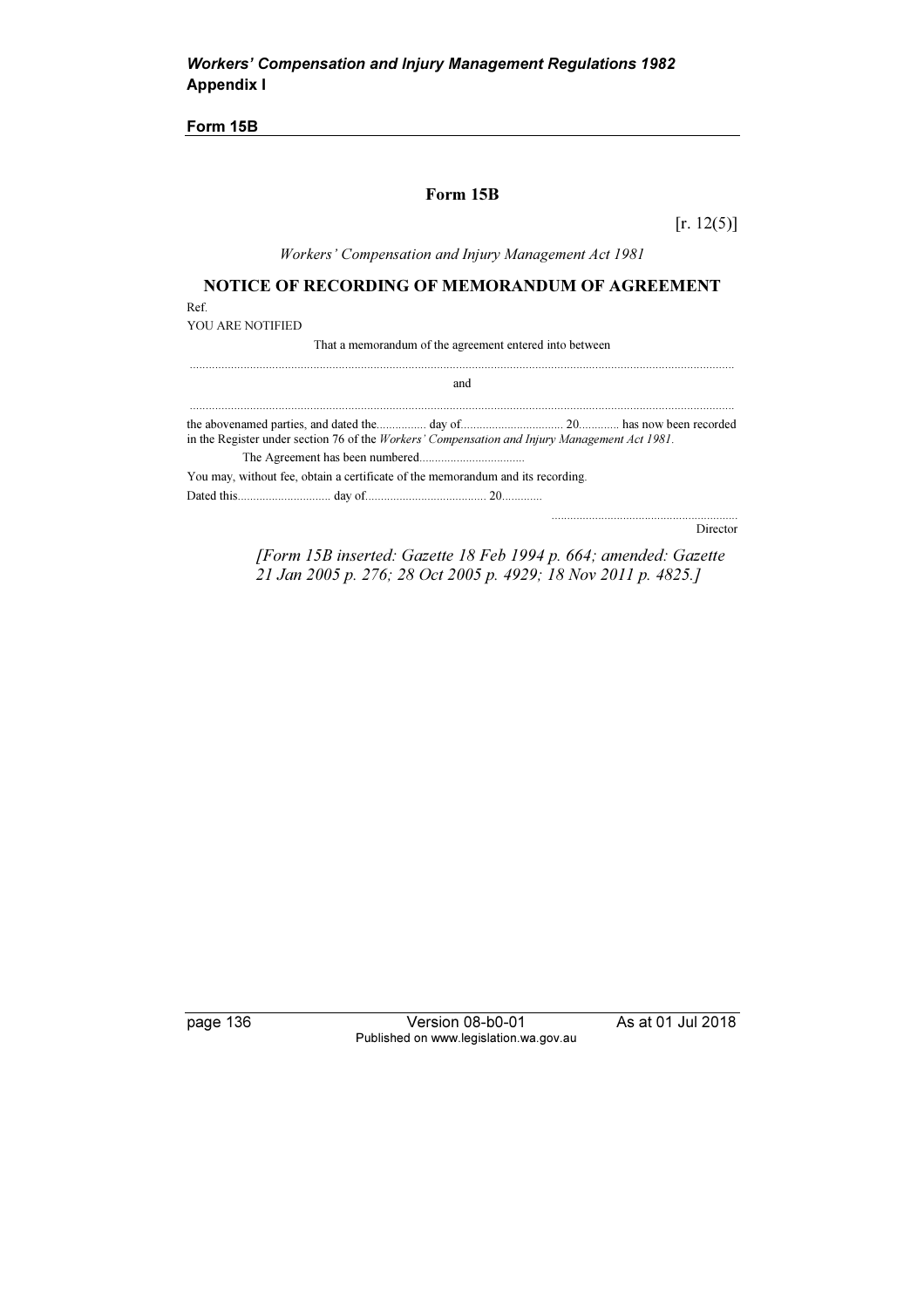#### Form 15C

#### Form 15C

 $[r. 12(1a)]$ 

Workers' Compensation and Injury Management Act 1981

## MEMORANDUM OF AGREEMENT

|                                              | (Section 76 & $67(2)$ ) |                     |  |
|----------------------------------------------|-------------------------|---------------------|--|
| TO: the Director<br>Perth, Western Australia |                         |                     |  |
| In the matter of an Agreement made the       | day of                  | (year)              |  |
| Between                                      |                         | ( <i>Employer</i> ) |  |
| of (address)                                 |                         |                     |  |
| (WCN Number)                                 | and                     |                     |  |
|                                              |                         | (Worker)            |  |
|                                              |                         |                     |  |

of (address) Claim No:

Upon the Agreement being recorded pursuant to section 76 of the Workers' Compensation and Injury Management Act 1981 ("the Act") the worker's claims referred to in this Agreement are finalised and the employer shall pay to the worker, and the worker shall accept, the lump sum of \$, upon the terms and conditions as set out in the following —

#### 1. Date of injury

Which occurred by:

- a personal injury by accident arising out of or in the course of the employment, or whilst the worker was acting under the employer's instructions;
- a disabling disease to which Part III Division 3 applies;
- a disease contracted by a worker in the course of his/her employment at or away from his/her place of employment and to which the employment was a contributing factor and contributed to a significant degree;
- the recurrence, aggravation, or acceleration of any pre-existing disease where the employment was a contributing factor to that recurrence, aggravation, or acceleration and contributed to a significant degree; or
- a disabling loss of function to which Part III Division 4 applies.

As at 01 Jul 2018 Version 08-b0-01 page 137 Published on www.legislation.wa.gov.au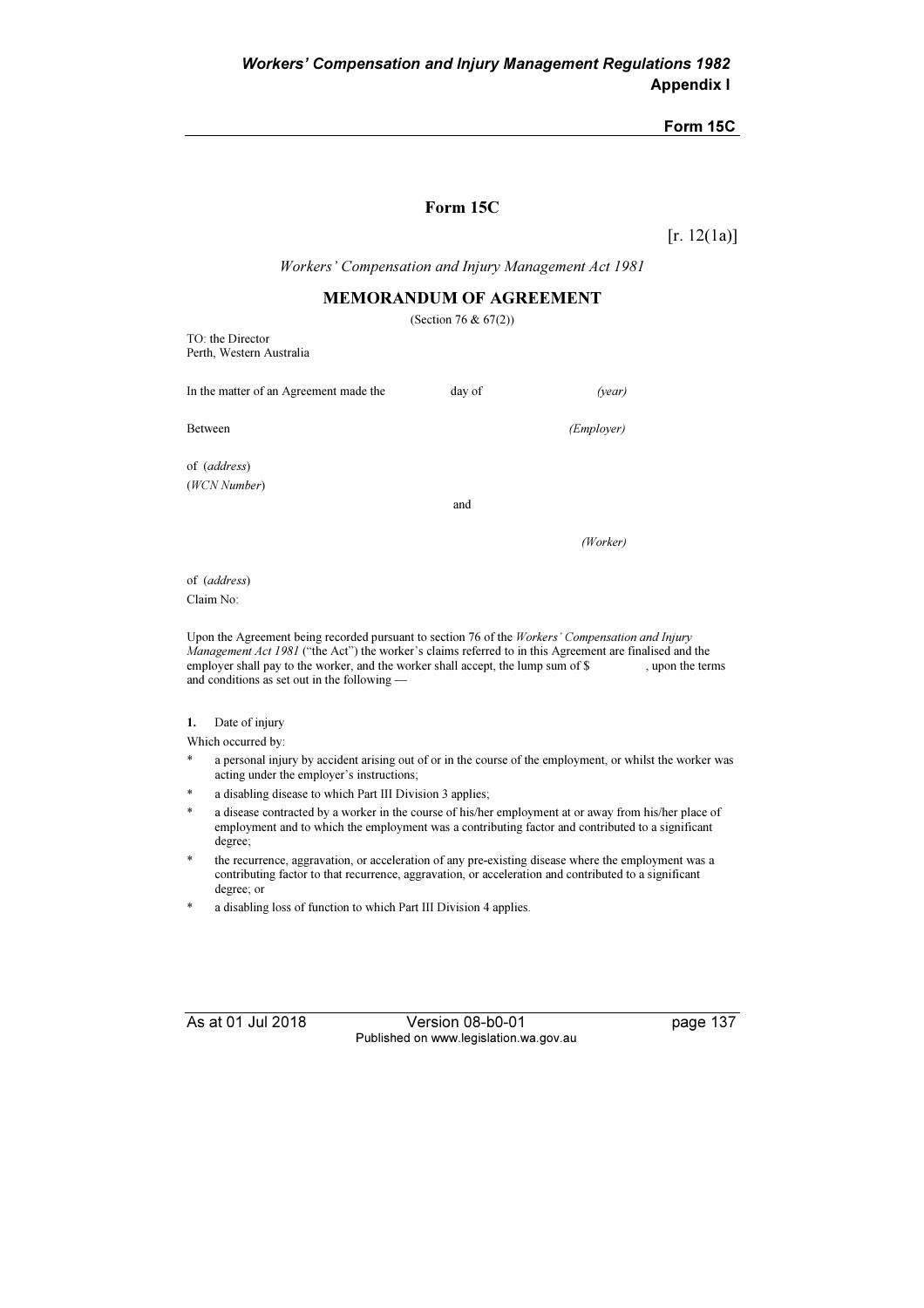# Workers' Compensation and Injury Management Regulations 1982 Appendix I

# Form 15C

| the worker was<br>(a)<br>years of age.<br>(b)<br>(c)<br>3.<br>The nature of the disability was:<br>and now is:<br>and it occurred in the following circumstances —<br>4.<br>The worker has received from the employer prior to the date of this<br>Agreement:<br>\$<br>weekly payments in respect of that disability totalling<br>(a)<br>expenses payable under the Workers' Compensation and<br>(b)<br>Injury Management Act 1981 Schedule 1 clauses 9, 10, 17,<br>18, 18A and 19<br>Totalling<br>\$<br>5.<br>The lump sum is made up as follows:<br>*(a) weekly payments of compensation:<br>by way of redemption of liability to make future<br>(i)<br>weekly payments as for permanent total incapacity;<br>\$<br>by way of redemption of liability to make future<br>(ii)<br>weekly payments as for permanent partial incapacity;<br>\$<br>\$<br>(iii) otherwise;<br>*(b) expenses as are provided for in the <i>Workers' Compensation</i><br>and Injury Management Act 1981 Schedule 1 clauses 9, 10,<br>17, 18, 18A and 19 namely;<br>\$<br>*(c) the worker having elected under s. 24 of the Act by a form of<br>election dated<br>, compensation payable under<br>Part III Division 2, representing<br>% loss of Item<br>being for the permanent loss of the efficient use of the<br>Totalling:<br>\$<br>*(ca) the worker having elected under section 31C of the Act by a<br>form of election dated, compensation payable under the<br>Act Schedule 2 Division 2A, in respect of an impairment<br>mentioned in Schedule 2 item, representing degree of<br>permanent impairment from the injury.<br>Totalling:<br>\$<br>*(d) redemption amount under the Workers' Compensation and<br>Injury Management Act 1981 Schedule 5 clause 2 or<br>$3(2)$ , (3) or (4)<br>\$ |  |
|-------------------------------------------------------------------------------------------------------------------------------------------------------------------------------------------------------------------------------------------------------------------------------------------------------------------------------------------------------------------------------------------------------------------------------------------------------------------------------------------------------------------------------------------------------------------------------------------------------------------------------------------------------------------------------------------------------------------------------------------------------------------------------------------------------------------------------------------------------------------------------------------------------------------------------------------------------------------------------------------------------------------------------------------------------------------------------------------------------------------------------------------------------------------------------------------------------------------------------------------------------------------------------------------------------------------------------------------------------------------------------------------------------------------------------------------------------------------------------------------------------------------------------------------------------------------------------------------------------------------------------------------------------------------------------------------------------------------------------------------------------------------------------|--|
|                                                                                                                                                                                                                                                                                                                                                                                                                                                                                                                                                                                                                                                                                                                                                                                                                                                                                                                                                                                                                                                                                                                                                                                                                                                                                                                                                                                                                                                                                                                                                                                                                                                                                                                                                                               |  |
|                                                                                                                                                                                                                                                                                                                                                                                                                                                                                                                                                                                                                                                                                                                                                                                                                                                                                                                                                                                                                                                                                                                                                                                                                                                                                                                                                                                                                                                                                                                                                                                                                                                                                                                                                                               |  |
|                                                                                                                                                                                                                                                                                                                                                                                                                                                                                                                                                                                                                                                                                                                                                                                                                                                                                                                                                                                                                                                                                                                                                                                                                                                                                                                                                                                                                                                                                                                                                                                                                                                                                                                                                                               |  |
|                                                                                                                                                                                                                                                                                                                                                                                                                                                                                                                                                                                                                                                                                                                                                                                                                                                                                                                                                                                                                                                                                                                                                                                                                                                                                                                                                                                                                                                                                                                                                                                                                                                                                                                                                                               |  |
|                                                                                                                                                                                                                                                                                                                                                                                                                                                                                                                                                                                                                                                                                                                                                                                                                                                                                                                                                                                                                                                                                                                                                                                                                                                                                                                                                                                                                                                                                                                                                                                                                                                                                                                                                                               |  |
|                                                                                                                                                                                                                                                                                                                                                                                                                                                                                                                                                                                                                                                                                                                                                                                                                                                                                                                                                                                                                                                                                                                                                                                                                                                                                                                                                                                                                                                                                                                                                                                                                                                                                                                                                                               |  |
|                                                                                                                                                                                                                                                                                                                                                                                                                                                                                                                                                                                                                                                                                                                                                                                                                                                                                                                                                                                                                                                                                                                                                                                                                                                                                                                                                                                                                                                                                                                                                                                                                                                                                                                                                                               |  |
|                                                                                                                                                                                                                                                                                                                                                                                                                                                                                                                                                                                                                                                                                                                                                                                                                                                                                                                                                                                                                                                                                                                                                                                                                                                                                                                                                                                                                                                                                                                                                                                                                                                                                                                                                                               |  |
|                                                                                                                                                                                                                                                                                                                                                                                                                                                                                                                                                                                                                                                                                                                                                                                                                                                                                                                                                                                                                                                                                                                                                                                                                                                                                                                                                                                                                                                                                                                                                                                                                                                                                                                                                                               |  |
|                                                                                                                                                                                                                                                                                                                                                                                                                                                                                                                                                                                                                                                                                                                                                                                                                                                                                                                                                                                                                                                                                                                                                                                                                                                                                                                                                                                                                                                                                                                                                                                                                                                                                                                                                                               |  |
|                                                                                                                                                                                                                                                                                                                                                                                                                                                                                                                                                                                                                                                                                                                                                                                                                                                                                                                                                                                                                                                                                                                                                                                                                                                                                                                                                                                                                                                                                                                                                                                                                                                                                                                                                                               |  |
|                                                                                                                                                                                                                                                                                                                                                                                                                                                                                                                                                                                                                                                                                                                                                                                                                                                                                                                                                                                                                                                                                                                                                                                                                                                                                                                                                                                                                                                                                                                                                                                                                                                                                                                                                                               |  |
|                                                                                                                                                                                                                                                                                                                                                                                                                                                                                                                                                                                                                                                                                                                                                                                                                                                                                                                                                                                                                                                                                                                                                                                                                                                                                                                                                                                                                                                                                                                                                                                                                                                                                                                                                                               |  |
|                                                                                                                                                                                                                                                                                                                                                                                                                                                                                                                                                                                                                                                                                                                                                                                                                                                                                                                                                                                                                                                                                                                                                                                                                                                                                                                                                                                                                                                                                                                                                                                                                                                                                                                                                                               |  |
|                                                                                                                                                                                                                                                                                                                                                                                                                                                                                                                                                                                                                                                                                                                                                                                                                                                                                                                                                                                                                                                                                                                                                                                                                                                                                                                                                                                                                                                                                                                                                                                                                                                                                                                                                                               |  |
|                                                                                                                                                                                                                                                                                                                                                                                                                                                                                                                                                                                                                                                                                                                                                                                                                                                                                                                                                                                                                                                                                                                                                                                                                                                                                                                                                                                                                                                                                                                                                                                                                                                                                                                                                                               |  |
|                                                                                                                                                                                                                                                                                                                                                                                                                                                                                                                                                                                                                                                                                                                                                                                                                                                                                                                                                                                                                                                                                                                                                                                                                                                                                                                                                                                                                                                                                                                                                                                                                                                                                                                                                                               |  |
|                                                                                                                                                                                                                                                                                                                                                                                                                                                                                                                                                                                                                                                                                                                                                                                                                                                                                                                                                                                                                                                                                                                                                                                                                                                                                                                                                                                                                                                                                                                                                                                                                                                                                                                                                                               |  |
|                                                                                                                                                                                                                                                                                                                                                                                                                                                                                                                                                                                                                                                                                                                                                                                                                                                                                                                                                                                                                                                                                                                                                                                                                                                                                                                                                                                                                                                                                                                                                                                                                                                                                                                                                                               |  |
|                                                                                                                                                                                                                                                                                                                                                                                                                                                                                                                                                                                                                                                                                                                                                                                                                                                                                                                                                                                                                                                                                                                                                                                                                                                                                                                                                                                                                                                                                                                                                                                                                                                                                                                                                                               |  |
|                                                                                                                                                                                                                                                                                                                                                                                                                                                                                                                                                                                                                                                                                                                                                                                                                                                                                                                                                                                                                                                                                                                                                                                                                                                                                                                                                                                                                                                                                                                                                                                                                                                                                                                                                                               |  |
|                                                                                                                                                                                                                                                                                                                                                                                                                                                                                                                                                                                                                                                                                                                                                                                                                                                                                                                                                                                                                                                                                                                                                                                                                                                                                                                                                                                                                                                                                                                                                                                                                                                                                                                                                                               |  |
|                                                                                                                                                                                                                                                                                                                                                                                                                                                                                                                                                                                                                                                                                                                                                                                                                                                                                                                                                                                                                                                                                                                                                                                                                                                                                                                                                                                                                                                                                                                                                                                                                                                                                                                                                                               |  |
| *(e) supplementary amount under the Workers' Compensation<br>and Injury Management Act 1981 Schedule 5 clause 2<br>or $3(2)$ , $(3)$ or $(4)$<br>\$                                                                                                                                                                                                                                                                                                                                                                                                                                                                                                                                                                                                                                                                                                                                                                                                                                                                                                                                                                                                                                                                                                                                                                                                                                                                                                                                                                                                                                                                                                                                                                                                                           |  |
| <b>TOTAL LUMP SUM</b><br>\$                                                                                                                                                                                                                                                                                                                                                                                                                                                                                                                                                                                                                                                                                                                                                                                                                                                                                                                                                                                                                                                                                                                                                                                                                                                                                                                                                                                                                                                                                                                                                                                                                                                                                                                                                   |  |
|                                                                                                                                                                                                                                                                                                                                                                                                                                                                                                                                                                                                                                                                                                                                                                                                                                                                                                                                                                                                                                                                                                                                                                                                                                                                                                                                                                                                                                                                                                                                                                                                                                                                                                                                                                               |  |

page 138 Version 08-b0-01 As at 01 Jul 2018 Published on www.legislation.wa.gov.au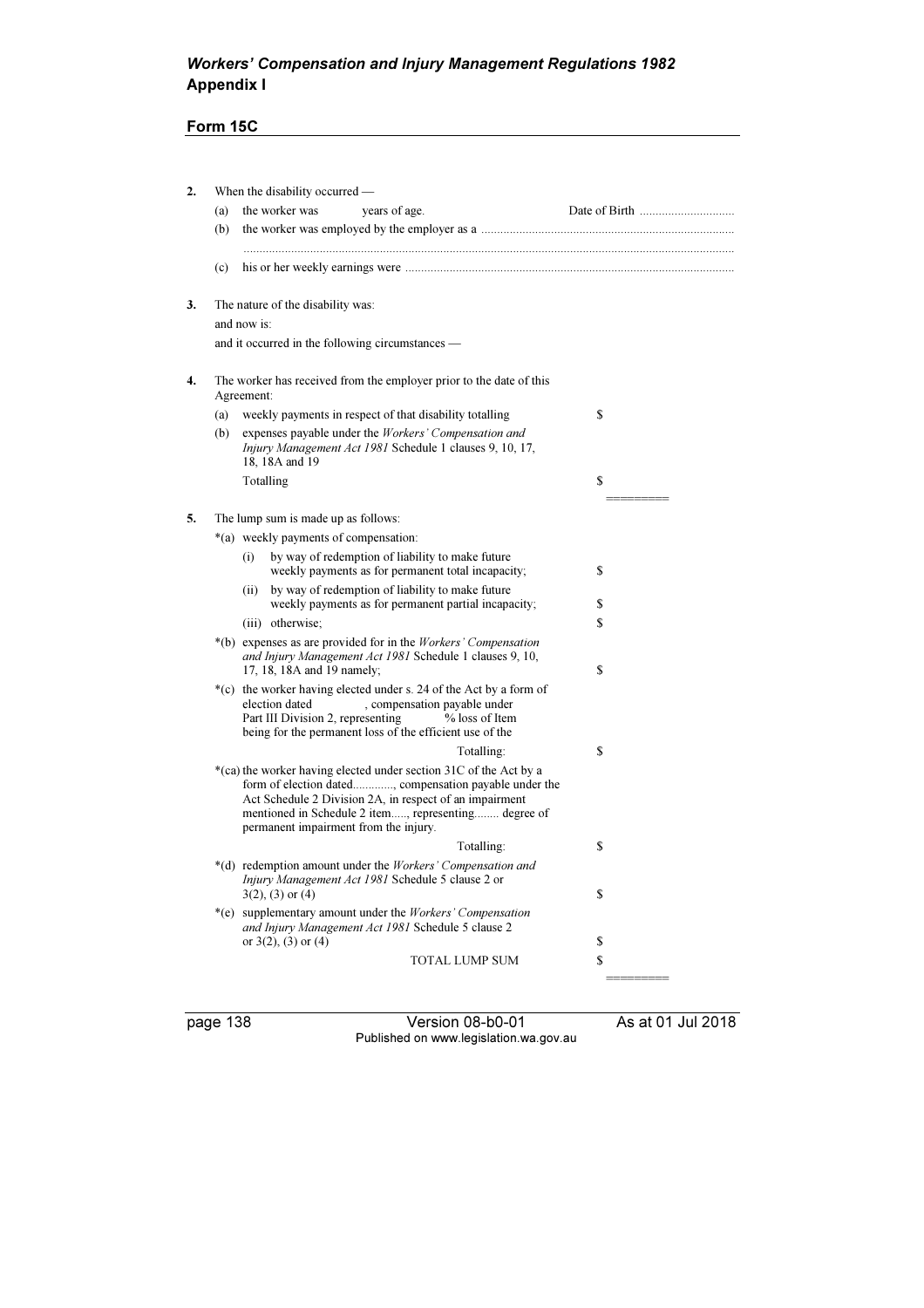Form 15C

- 6. The employer warrants that to the date of this Agreement it has paid all compensation due to the worker and all expenses in respect of the matters contained in the Workers' Compensation and Injury Management Act 1981 Schedule 1 clauses 9, 10, 17, 18, 18A and 19 (which includes medical and travelling) and, to the extent that these have not been paid, undertakes to pay them.
- 7. The worker warrants that he/she is not aware of any expenses due but unpaid in respect of the matters contained in the Workers' Compensation and Injury Management Act 1981 Schedule 1 clauses 9, 10, 17, 18, 18A and 19.
- 8. The worker hereby releases and forever discharges the employer from all claims and demands which the worker now has or, but for the execution of this agreement, could or might have had against the employer under the Act in any respect to the disability to the worker referred to in this Agreement.

SIGNED by the worker: in the presence of:

SIGNED by or on behalf of the employer: in the presence of-

\*Delete if not applicable.

 [Form 15C inserted: Gazette 15 Oct 1999 p. 4907-10; amended: Gazette 17 Nov 2000 p. 6321; 21 Jan 2005 p. 276; 28 Oct 2005 p. 4929-31; 18 Nov 2011 p. 4825.]

As at 01 Jul 2018 **Version 08-b0-01** page 139 Published on www.legislation.wa.gov.au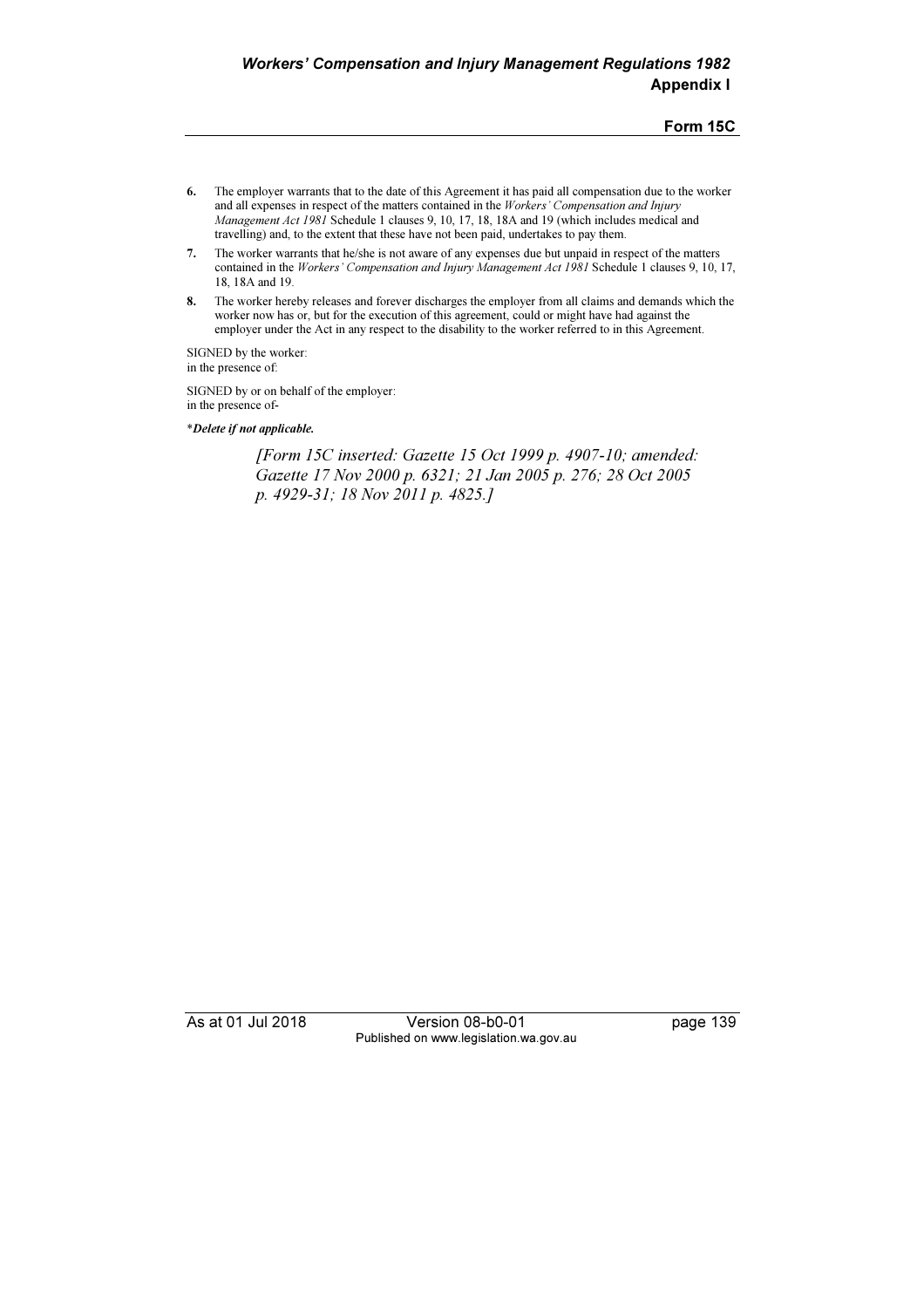Form 15D

#### Form 15D

 $[r. 12(3a)]$ 

Workers' Compensation and Injury Management Act 1981

#### STATEMENT OF THE CONSEQUENCES OF THE RECORDING OF A MEMORANDUM OF AGREEMENT

#### (Section  $76(2)(a)$ )

In making an agreement for the purposes of section  $67(1)$  of the *Workers' Compensation and Injury* Management Act 1981 ("the Act") and upon that agreement being recorded under section 76 of the Act the following will apply;

- (1) The worker will have no further entitlement to compensation under the Act for weekly payments arising out of the injury referred to in the agreement.
- (2) The worker will not have any other claim to redemption of weekly payments arising out of the injury referred to in the agreement.
- (3) The worker will not have any further entitlement in respect of the injury referred to in the agreement (after the date the agreement is recorded) to payment of expenses under the Workers' Compensation and Injury Management Act 1981 Schedule 1 clauses 9, 17, 18, 18A or 19.

 That is, in general terms, medical or surgical, dental, physiotherapy or chiropractic advice or treatment, first aid and ambulance expenses, medical requisites, charges for attendance and treatment by way of injury management, charges for hospital treatment and maintenance, cost of artificial aids and travelling expenses.

- (4) The worker forfeits any entitlement he/she may have under the Act Part III to compensation for a permanent impairment from a compensable personal injury by accident referred to in the agreement.
- (5) The worker forfeits any chance of a court awarding common law damages against the employer in respect of the injury referred to in the agreement (see section 93E(13) and section 93K(1) of the Act). That is, in general terms, the worker forfeits any chance to recover civil damages from the employer.

, confirm that I have read the above information and I acknowledge that I am aware of the consequences of the recording of a memorandum under section 67(l) of the Act. Dated the day of (year)

> ....................................... Signature of the worker

 [Form 15D inserted: Gazette 15 Oct 1999 p. 4910; amended: Gazette 17 Nov 2000 p. 6321; 21 Jan 2005 p. 276; 28 Oct 2005 p. 4931-2.]

page 140 Version 08-b0-01 As at 01 Jul 2018 Published on www.legislation.wa.gov.au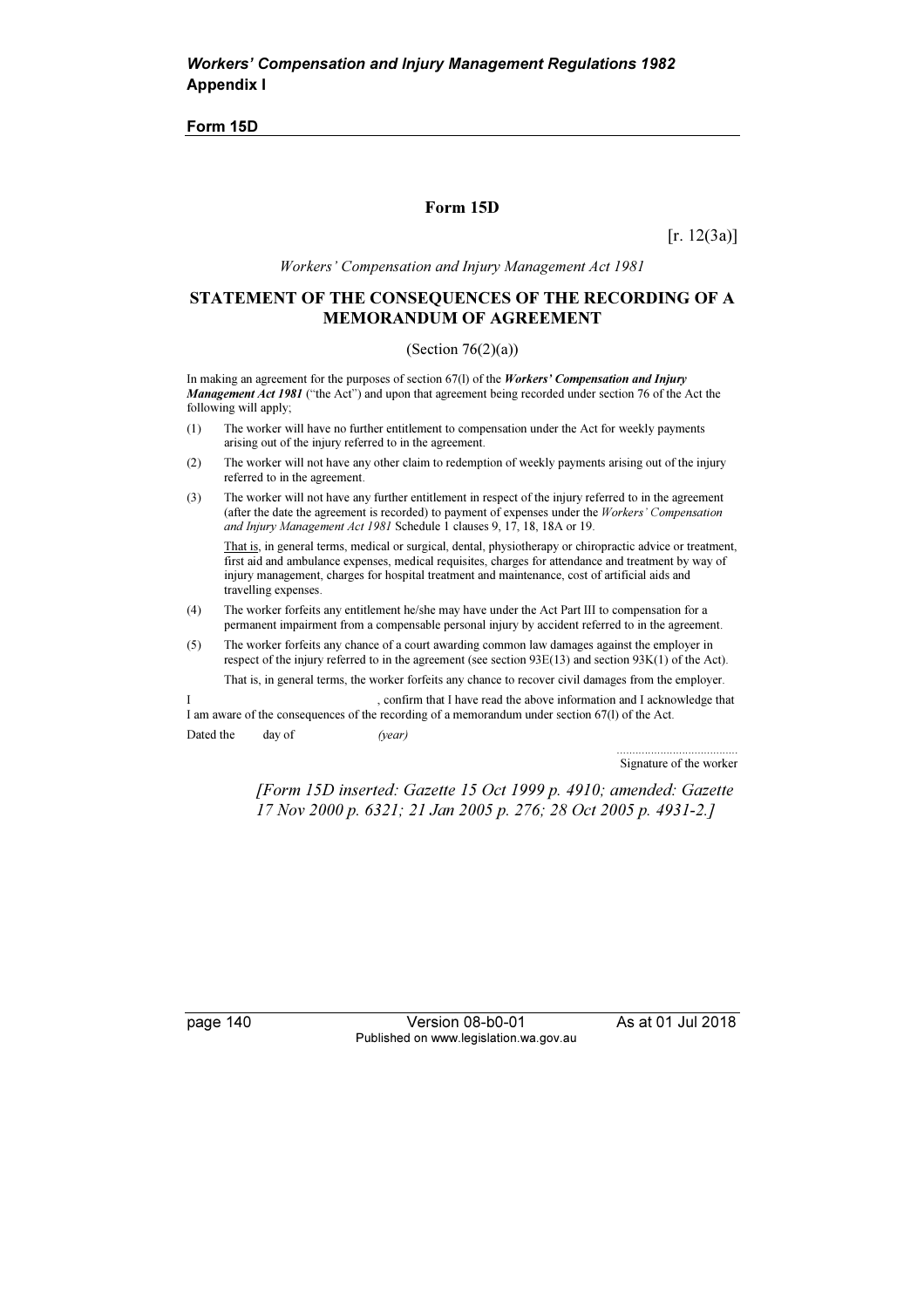Form 15E

#### Form 15E

 $[r. 12(4a)]$ 

Workers' Compensation and Injury Management Act 1981

### NOTICE DISPUTING MEMORANDUM OF AGREEMENT, OR OBJECTING TO ITS BEING RECORDED

(Section 76)

In the matter of an Agreement between

Employer and Worker

Ref. AG

TAKE NOTICE that the genuineness of the Memorandum in the abovementioned matter sent to you for registration is disputed by

a party affected by such Memorandum, in the following particulars:

(here state particulars)

(Or that

of a party interested in the Memorandum in the above mentioned matter sent to you for registration, objects to the same being recorded, on the following grounds:)

(here state grounds)

Dated this day of (year)

 [Form 15E inserted: Gazette 15 Oct 1999 p. 4911; amended: Gazette 17 Nov 2000 p. 6321; 21 Jan 2005 p. 276; 28 Oct 2005 p. 4932.]

As at 01 Jul 2018 Version 08-b0-01 page 141 Published on www.legislation.wa.gov.au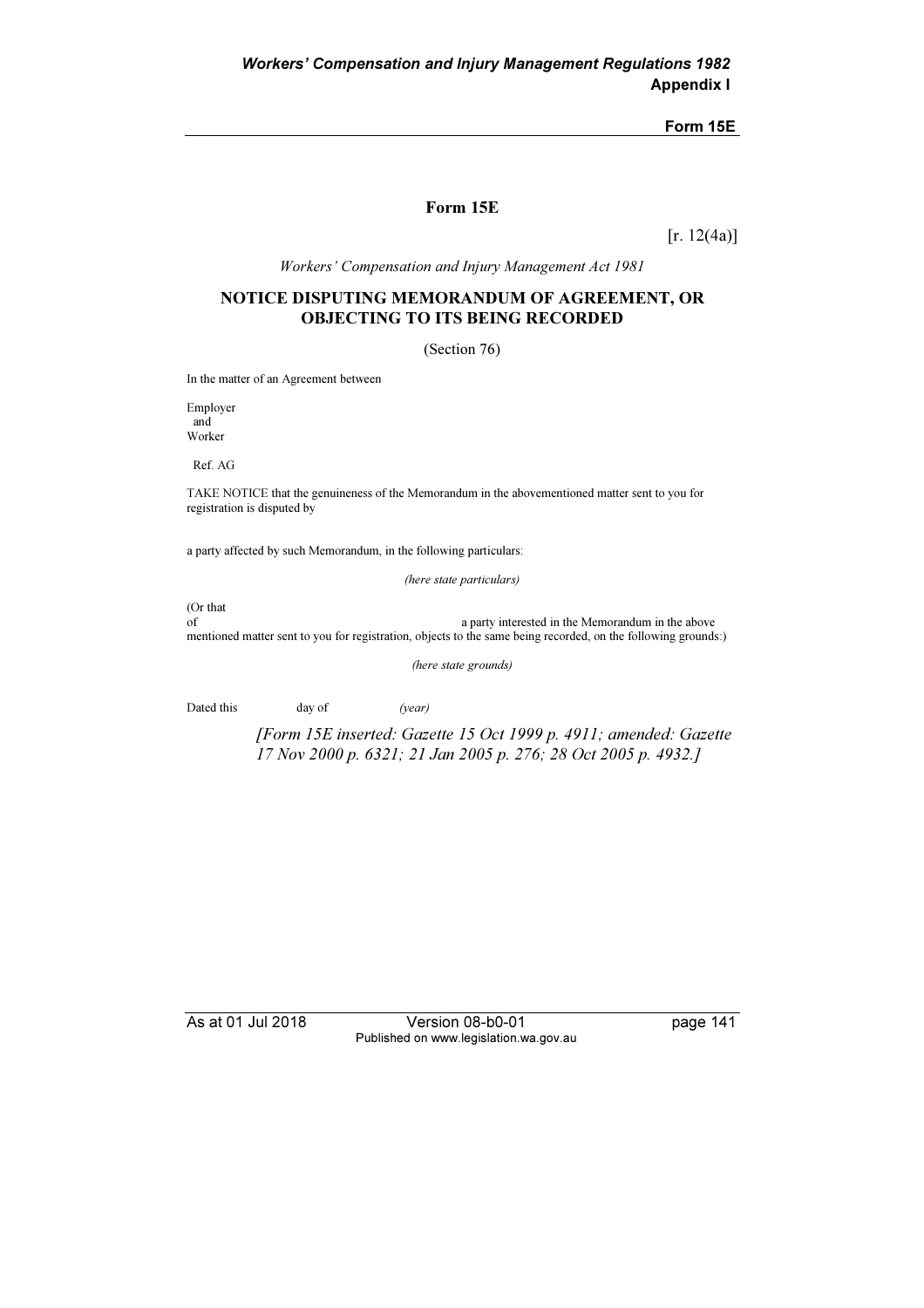Form 15F

#### Form 15F

 $[r. 12(4b)]$ 

Workers' Compensation and Injury Management Act 1981

#### NOTICE THAT MEMORANDUM OF AGREEMENT IS DISPUTED, OR OF OBJECTION TO ITS BEING RECORDED

(Section 76)

In the matter of an Agreement between

Employer and Worker

Ref. AG

TAKE NOTICE that the genuineness of the Memorandum in the abovementioned matter left with me (or sent to me) for registration is disputed by

a party affected by such Memorandum, in the following particulars:

(Here state particulars of dispute)

(Or that

a party interested in the Memorandum in the abovementioned matter, left (or sent to) me for registration objects to the same being recorded, on the following grounds:)

(Here state grounds)

The Memorandum will therefore not be recorded, except with the consent in writing of

or by order of the Registrar.

Dated this day of , (year)

Director

 [Form 15F inserted: Gazette 15 Oct 1999 p. 4911-12; amended: Gazette 17 Nov 2000 p. 6321; 21 Jan 2005 p. 276; 28 Oct 2005 p. 4932; 18 Nov 2011 p. 4825.]

page 142 Version 08-b0-01 As at 01 Jul 2018 Published on www.legislation.wa.gov.au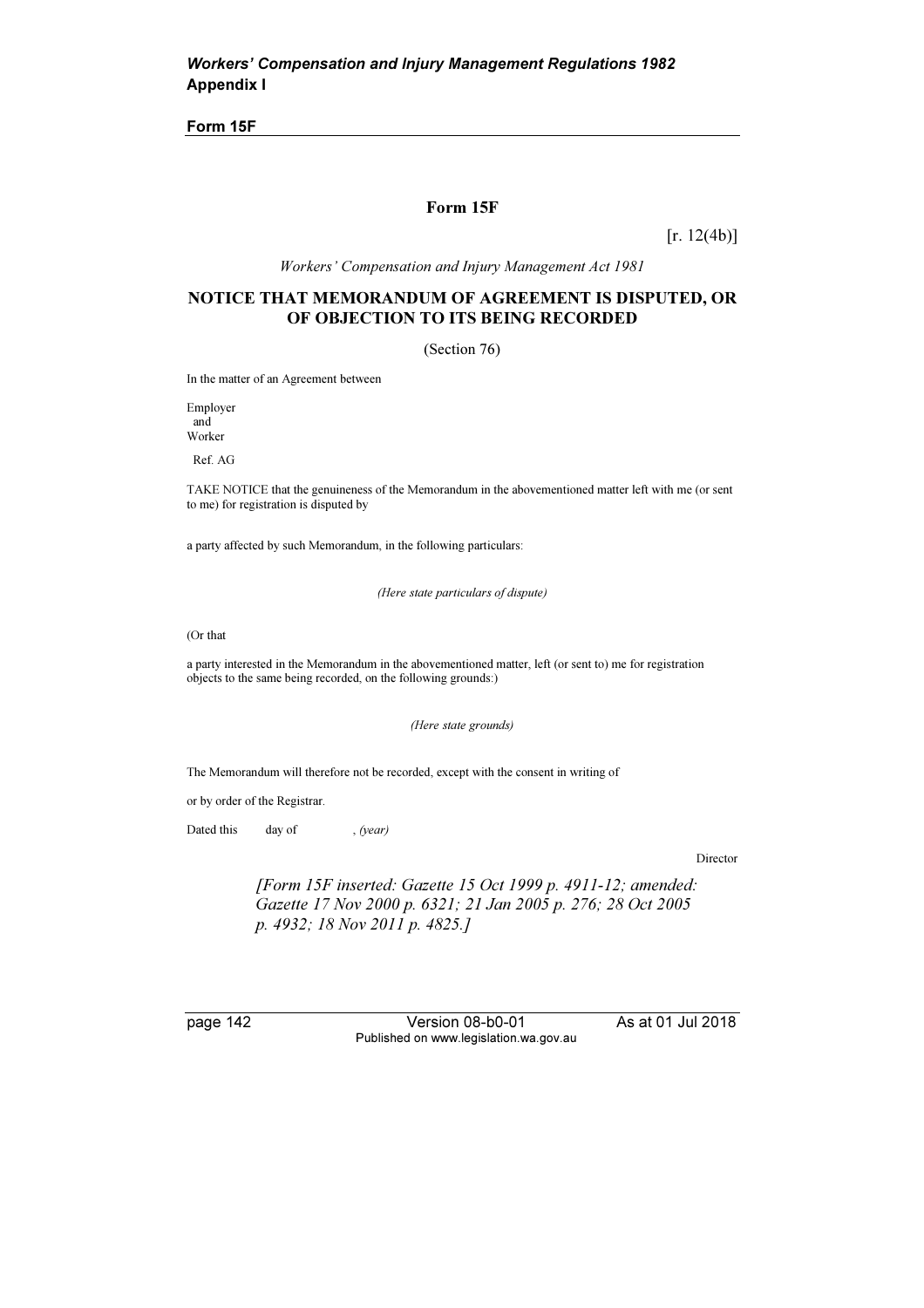Form 15G

### Form 15G

[r. 12AA]

Workers' Compensation and Injury Management Act 1981

### NOTICE OF INTENTION TO DISMISS WORKER TO WHICH SECTION 84AB OF THE ACT REFERS

TO: (insert name of worker or "WorkCover WA", as the case requires)

# TAKE NOTICE

The employer described below intends to dismiss the worker described below with effect from the following date.

Date dismissal effective:

[Note that the date on which the dismissal is effective cannot be before a period of 28 days has passed after this notice is given to the worker and WorkCover WA (see section 84AB of the Workers' Compensation and Injury Management Act 1981)].

#### Worker's details

| Surname       |            | Other names                              |
|---------------|------------|------------------------------------------|
|               |            |                                          |
| Date of birth | <b>Sex</b> | Occupation                               |
|               |            |                                          |
| Address       |            |                                          |
|               |            |                                          |
|               |            | Postcode                                 |
| Telephone no. |            | WorkCover claim number (WCCN)            |
|               |            |                                          |
|               |            | (if not known, insurer can provide WCCN) |

## Employer's details

| Name           |                        |
|----------------|------------------------|
|                |                        |
| Address        |                        |
|                | Postcode               |
| Telephone no.  | WorkCover number (WCN) |
|                |                        |
| Contact person |                        |
|                |                        |
| Title          | Telephone no.          |
|                |                        |
|                |                        |

| As at 01 Jul 2018 |  |  |
|-------------------|--|--|
|-------------------|--|--|

Version 08-b0-01 page 143 Published on www.legislation.wa.gov.au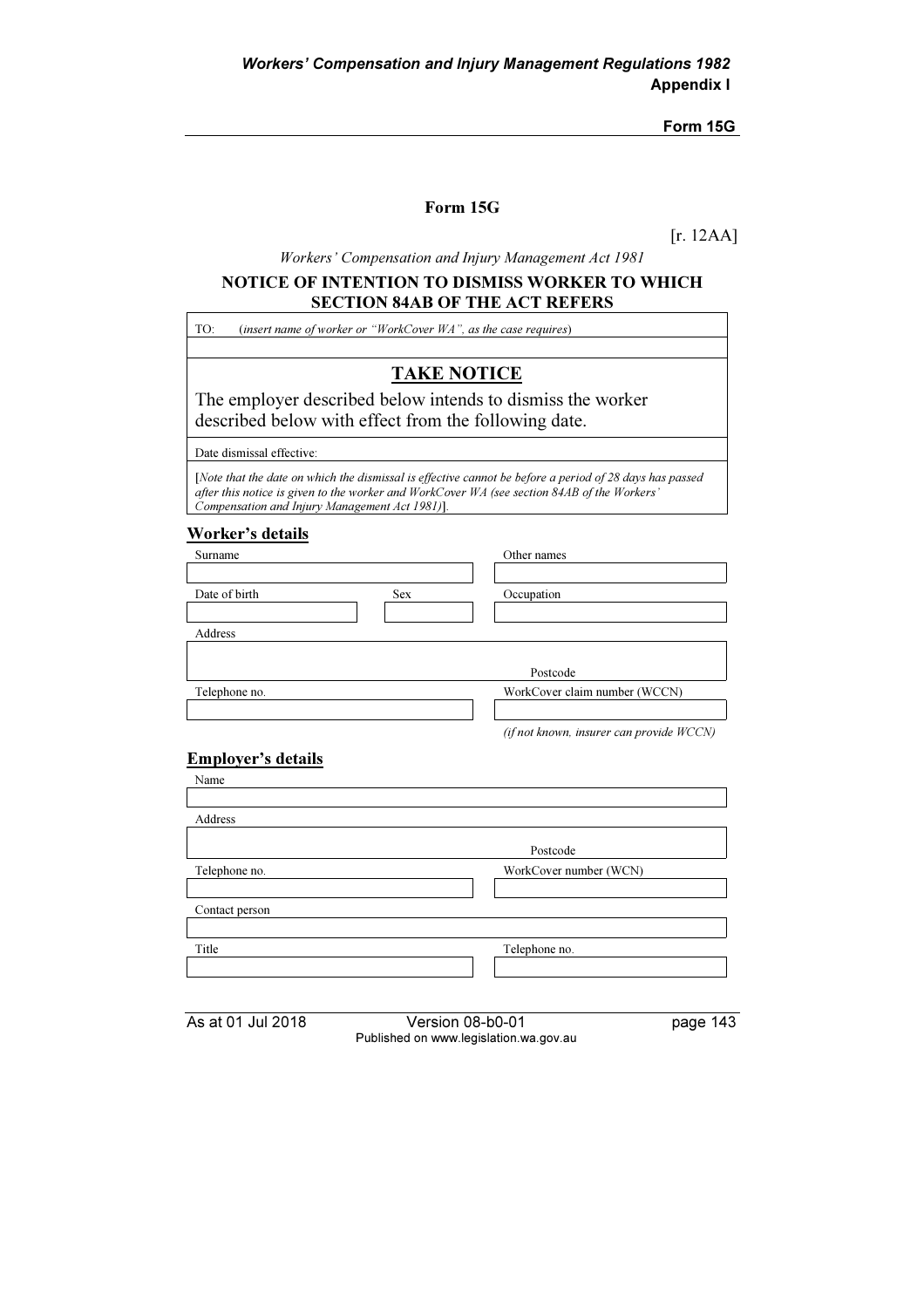## Workers' Compensation and Injury Management Regulations 1982 Appendix I

Form 15G

## Insurer's details

| Name                  |                                |                                          |  |
|-----------------------|--------------------------------|------------------------------------------|--|
|                       |                                |                                          |  |
| Address               |                                |                                          |  |
|                       |                                |                                          |  |
|                       |                                | Postcode                                 |  |
| Policy no.            |                                |                                          |  |
|                       |                                |                                          |  |
| Contact person        |                                | Telephone no.                            |  |
|                       |                                |                                          |  |
| <b>Injury details</b> |                                |                                          |  |
| Description of injury |                                |                                          |  |
|                       |                                |                                          |  |
|                       |                                |                                          |  |
| Date injury occurred  |                                | Claim number given by insurer (if known) |  |
|                       |                                |                                          |  |
|                       |                                |                                          |  |
| Notice given to       |                                |                                          |  |
|                       |                                |                                          |  |
| worker                |                                |                                          |  |
|                       |                                | Date                                     |  |
|                       | (signed on behalf of employer) |                                          |  |
| <b>WorkCover WA</b>   |                                |                                          |  |
|                       |                                | Date                                     |  |
|                       | (signed on behalf of employer) |                                          |  |

[Form 15G inserted: Gazette 28 Oct 2005 p. 4932-4.]

page 144 Version 08-b0-01 As at 01 Jul 2018 Published on www.legislation.wa.gov.au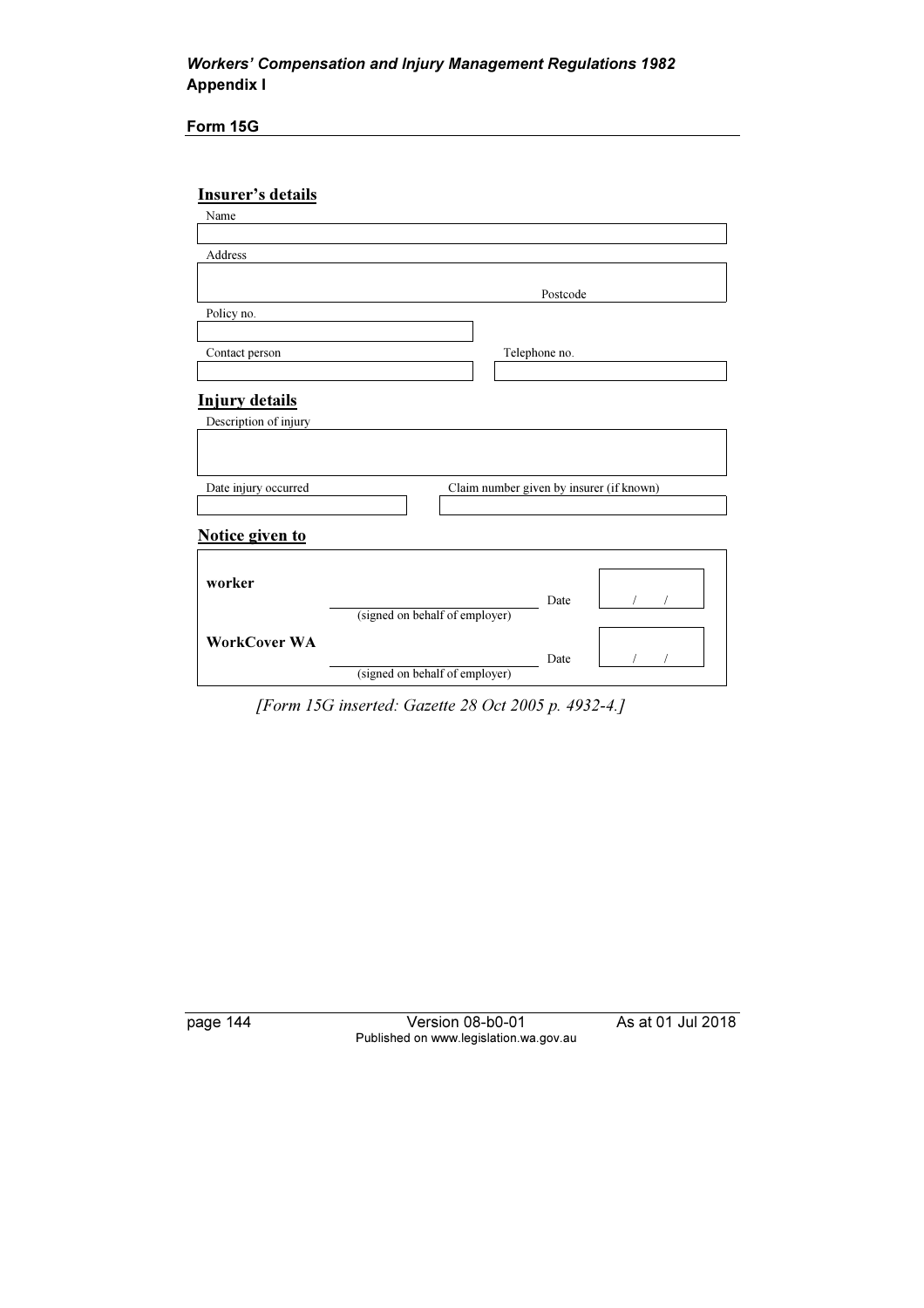#### Form 16

[r. 15]

### [Heading inserted: Gazette 14 Dec 2012 p. 6211.]

Workers' Compensation and Injury Management Act 1981

#### MONTHLY STATEMENT BY APPROVED INSURANCE OFFICES

CONFIDENTIAL

### (Section 171(1)(a))

NEW/RENEWED POLICIES/COVER NOTES

Name of approved insurance office............................................................................................................. Address.........................................................................................................................................................

Chief executive officer, WorkCover WA.

The following are the names, addresses and industries of each employer who has during the month of........................................................... 20.................................... effected or renewed a policy or contract of insurance with the above office against liability under the Act.

| WorkCover no. | Policy/cover<br>note no. | New $(N)$<br>Renewal (R)<br>Cover note $(C)$ | Name | <b>Address</b> | Industry | <b>Effective</b><br>date | <b>Expiry date</b> |
|---------------|--------------------------|----------------------------------------------|------|----------------|----------|--------------------------|--------------------|
|               |                          |                                              |      |                |          |                          |                    |
|               |                          |                                              |      |                |          |                          |                    |
|               |                          |                                              |      |                |          |                          |                    |
|               |                          |                                              |      |                |          |                          |                    |
|               |                          |                                              |      |                |          |                          |                    |

Signature of responsible officer

...............................................

[Form 16 inserted: Gazette 14 Dec 2012 p. 6211-12.]

As at 01 Jul 2018 Version 08-b0-01 page 145 Published on www.legislation.wa.gov.au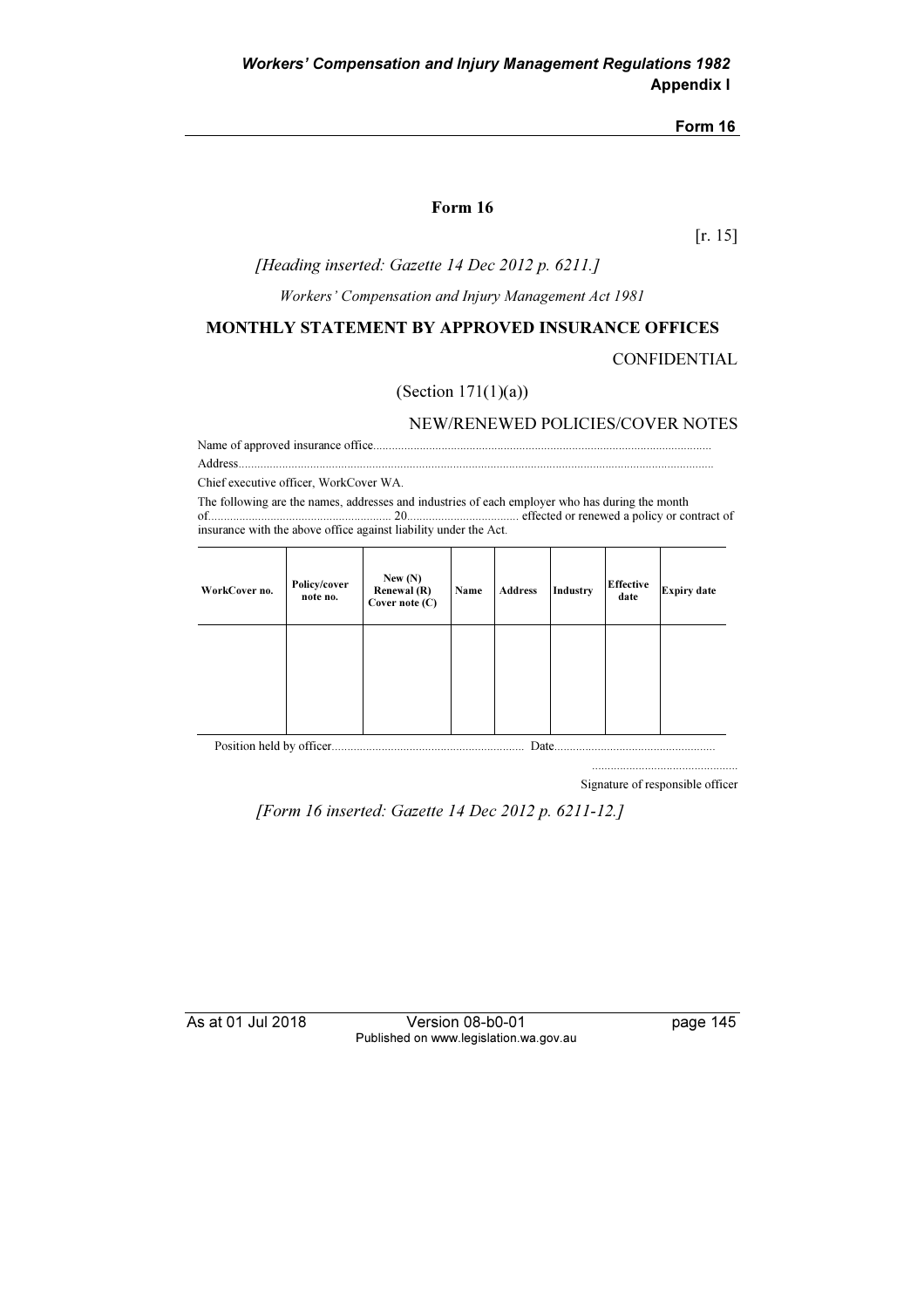#### Form 17

[r. 15]

### [Heading inserted: Gazette 14 Dec 2012 p. 6212.]

Workers' Compensation and Injury Management Act 1981

#### MONTHLY STATEMENT BY APPROVED INSURANCE OFFICES

CONFIDENTIAL

(Section 171(1)(b))

#### LAPSED POLICIES

Name of approved insurance office................................................................................................................... Address:.......................................................................................... Date approved..........................................

Chief executive officer, WorkCover WA.

The following are the names and addresses of each employer in respect to whom, during the month of.............................................. 20..................... the above approved insurance office has, in its books, lapsed a policy of insurance under the Act: —

| WorkCover No. | Policy no. | Name | <b>Address</b> | Reason |
|---------------|------------|------|----------------|--------|
|               |            |      |                |        |
|               |            |      |                |        |
|               |            |      |                |        |
|               |            |      |                |        |
|               |            |      |                |        |
|               |            |      |                |        |
|               |            |      |                |        |
|               |            |      | Date.          |        |

Signature of responsible officer

....................................................

[Form 17 inserted: Gazette 14 Dec 2012 p. 6212.]

page 146 Version 08-b0-01 As at 01 Jul 2018 Published on www.legislation.wa.gov.au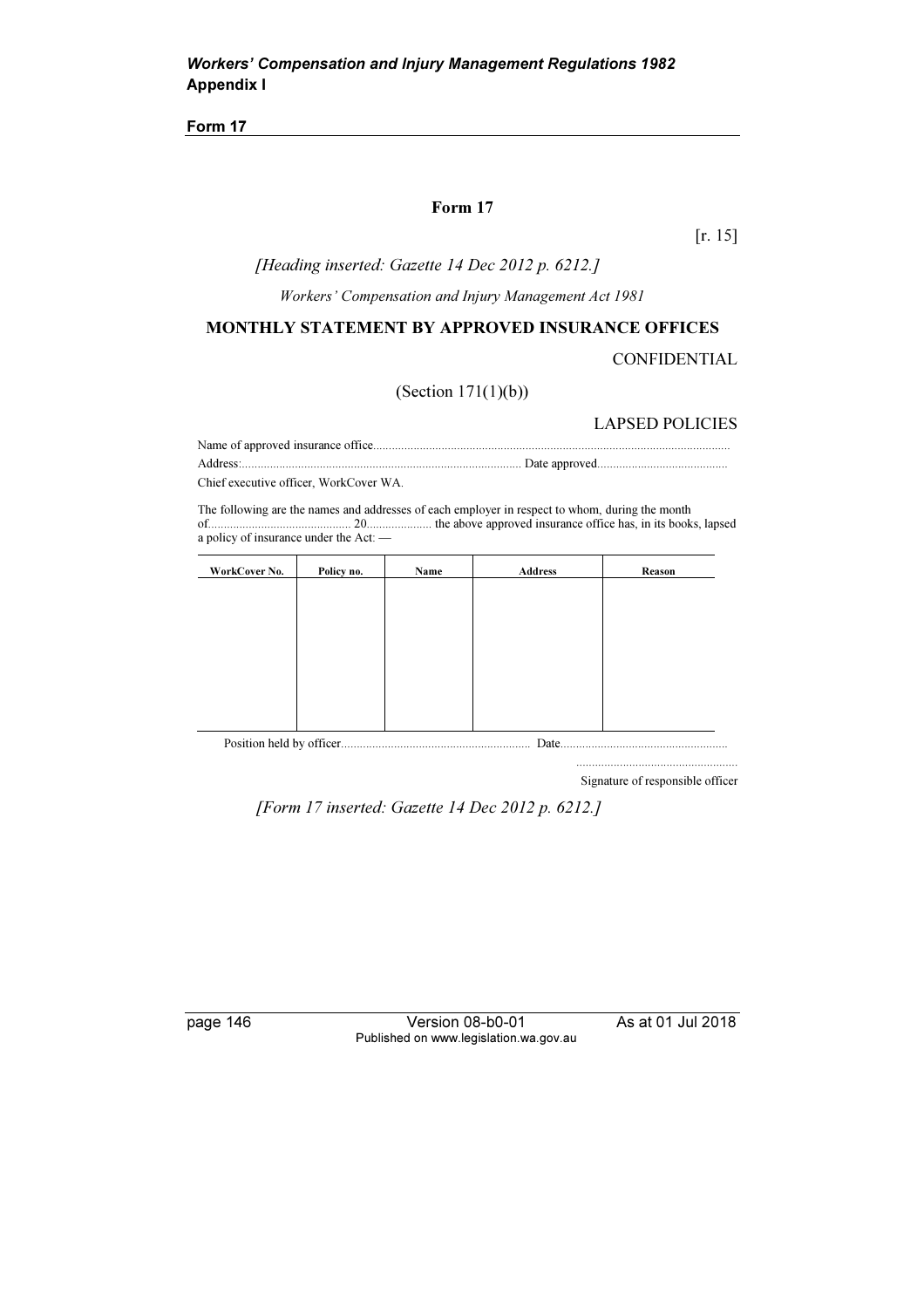## Form 18

[r. 19D]

Workers' Compensation and Injury Management Act 1981

| NOTICE OF ARRANGEMENT OF AUDIOMETRIC TEST                                                                                                                                                                                                                                                                 |                                                 |                                                                                                                          |  |  |  |
|-----------------------------------------------------------------------------------------------------------------------------------------------------------------------------------------------------------------------------------------------------------------------------------------------------------|-------------------------------------------------|--------------------------------------------------------------------------------------------------------------------------|--|--|--|
|                                                                                                                                                                                                                                                                                                           | (full name of worker)                           |                                                                                                                          |  |  |  |
|                                                                                                                                                                                                                                                                                                           |                                                 |                                                                                                                          |  |  |  |
|                                                                                                                                                                                                                                                                                                           |                                                 |                                                                                                                          |  |  |  |
|                                                                                                                                                                                                                                                                                                           | (full address of worker)                        |                                                                                                                          |  |  |  |
| conducted by                                                                                                                                                                                                                                                                                              |                                                 | Notice is hereby given that I have arranged for you to undergo an audiometric test to be                                 |  |  |  |
|                                                                                                                                                                                                                                                                                                           | (name of person approved under regulation 19B)  |                                                                                                                          |  |  |  |
|                                                                                                                                                                                                                                                                                                           | (full address at which test is to be conducted) |                                                                                                                          |  |  |  |
|                                                                                                                                                                                                                                                                                                           |                                                 |                                                                                                                          |  |  |  |
|                                                                                                                                                                                                                                                                                                           |                                                 | (Signature of person arranging test)                                                                                     |  |  |  |
|                                                                                                                                                                                                                                                                                                           | (name of employer)                              | (date)                                                                                                                   |  |  |  |
| NON-ATTENDANCE:                                                                                                                                                                                                                                                                                           | notice (regulation $19D(3)$ ).                  | A worker shall not, without reasonable excuse, fail to submit<br>himself for an audiometric test of which the worker has |  |  |  |
| PERIOD OF QUIET:<br>An employer shall ensure that the worker is not knowingly<br>exposed in the workplace, and the worker shall not<br>knowingly permit himself to be exposed, to noise levels<br>above 80dB(A) during the 16 hours immediately preceding<br>the audiometric test (regulation $19D(2)$ ). |                                                 |                                                                                                                          |  |  |  |
| [Form 18 inserted: Gazette 26 Feb 1991 p. 940; amended: Gazette<br>8 Mar 1991 p. 1076; 21 Jan 2005 p. 276; 28 Oct 2005 p. 4934.]                                                                                                                                                                          |                                                 |                                                                                                                          |  |  |  |

As at 01 Jul 2018 Version 08-b0-01 page 147 Published on www.legislation.wa.gov.au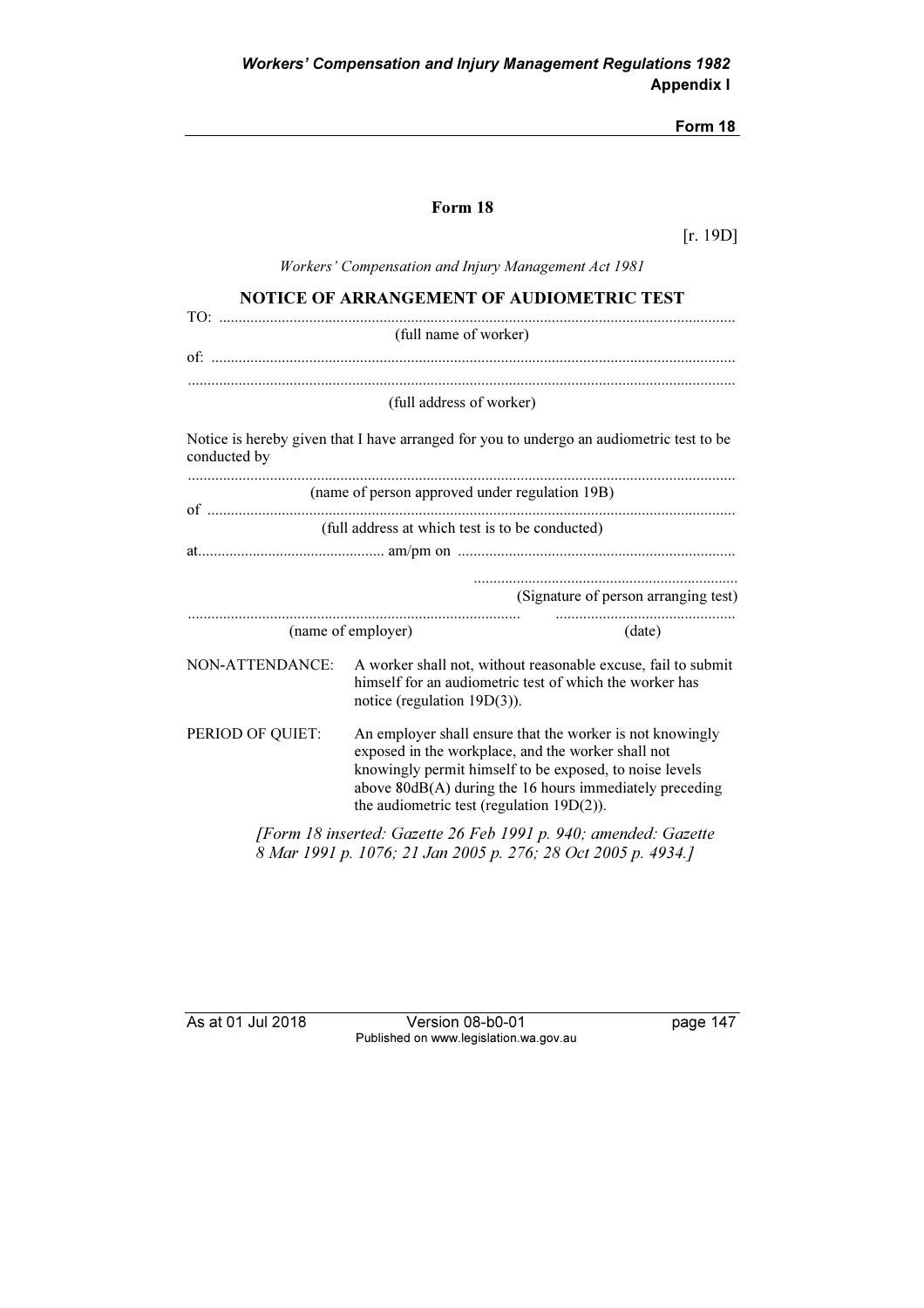Form 19A

## Form 19A

[r. 19F]

Workers' Compensation and Injury Management Act 1981

### REPORT OF BASELINE AUDIOMETRIC TEST

TO: Chief executive officer, WorkCover WA.

Notice is hereby given that I have conducted an audiometric \*test/retest of: WORKER'S DETAILS

| <b>SEX</b><br><b>GIVEN NAMES (in full)</b>                                                        |
|---------------------------------------------------------------------------------------------------|
| $\overline{F}$<br><b>SURNAME</b><br>M                                                             |
| <b>ADDRESS NUMBER AND STREET</b>                                                                  |
| <b>SUBURB OR TOWN</b><br><b>POSTCODE</b><br><b>DATE OF BIRTH</b>                                  |
| <b>HOME PHONE NUMBER</b><br><b>WORK PHONE NUMBER</b><br><b>DAY</b><br><b>MONTH</b><br><b>YEAR</b> |
| <b>A.S.I.C. OFFICE USE</b><br><b>OCCUPATION OF WORKER</b><br><b>EMPLOYED BY:</b>                  |
| <b>FULL NAME OF EMPLOYER</b>                                                                      |
| ADDRESS NUMBER AND STREET OF EMPLOYER                                                             |
| <b>SUBURB OR TOWN</b><br><b>POSTCODE</b>                                                          |
| <b>A.S.I.C. OFFICE USE</b><br>PREDOMINANT INDUSTRY OF EMPLOYER                                    |
| <b>LEVEL OF TEST:</b><br><b>PURPOSE OF TEST:</b>                                                  |
| <b>Baseline</b><br>Air-conduction<br><b>Full audiological</b><br><b>Medical Panel</b>             |

page 148 Version 08-b0-01 As at 01 Jul 2018 Published on www.legislation.wa.gov.au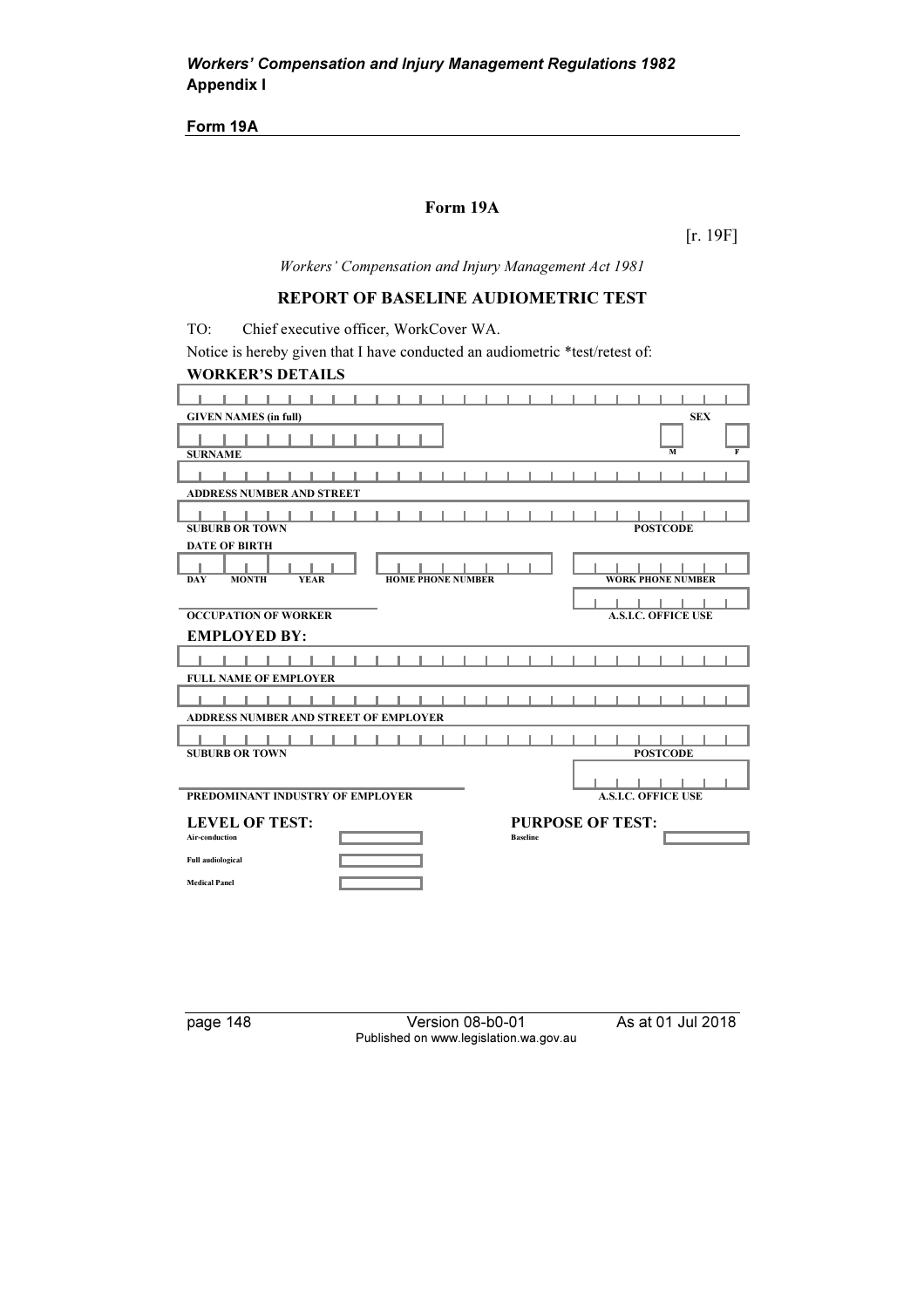Form 19A

|                                      |                             | (Please tick only if worker fails)<br>Item 2 |      |               |      |      | Item 3                |                                                                                                                                                                                                                  |         |
|--------------------------------------|-----------------------------|----------------------------------------------|------|---------------|------|------|-----------------------|------------------------------------------------------------------------------------------------------------------------------------------------------------------------------------------------------------------|---------|
|                                      | <b>HEARING TEST RESULTS</b> |                                              |      |               |      |      |                       |                                                                                                                                                                                                                  |         |
| HERTZ (Hz)                           |                             | 500                                          | 1000 | 1500          | 2000 | 3000 | 4000                  | 6000                                                                                                                                                                                                             | 8000    |
|                                      |                             |                                              |      |               |      |      |                       |                                                                                                                                                                                                                  |         |
|                                      | RT EAR<br>RT EAR            |                                              |      |               |      |      |                       |                                                                                                                                                                                                                  |         |
| <b>AIR</b>                           | **MASKED                    |                                              |      |               |      |      |                       |                                                                                                                                                                                                                  |         |
| <b>CONDUCTION</b>                    | LT EAR                      |                                              |      |               |      |      |                       |                                                                                                                                                                                                                  |         |
|                                      | LT EAR<br>**MASKED          |                                              |      |               |      |      |                       |                                                                                                                                                                                                                  |         |
|                                      |                             |                                              |      |               |      |      |                       |                                                                                                                                                                                                                  |         |
|                                      | RT EAR                      |                                              |      |               |      |      |                       |                                                                                                                                                                                                                  |         |
|                                      |                             |                                              |      |               |      |      |                       |                                                                                                                                                                                                                  |         |
|                                      | RT EAR<br><b>MASKED</b>     |                                              |      |               |      |      |                       |                                                                                                                                                                                                                  |         |
| **BONE<br><b>CONDUCTION</b>          |                             |                                              |      |               |      |      |                       |                                                                                                                                                                                                                  |         |
|                                      | LT EAR                      |                                              |      |               |      |      |                       |                                                                                                                                                                                                                  |         |
|                                      |                             |                                              |      |               |      |      |                       |                                                                                                                                                                                                                  |         |
|                                      | LT EAR                      |                                              |      |               |      |      |                       |                                                                                                                                                                                                                  |         |
|                                      | <b>MASKED</b>               |                                              |      |               |      |      |                       |                                                                                                                                                                                                                  |         |
| <b>CALCULATED PLH</b>                |                             | OFFICE USE                                   |      | $\frac{0}{0}$ |      |      |                       |                                                                                                                                                                                                                  |         |
|                                      |                             |                                              |      |               |      |      |                       |                                                                                                                                                                                                                  |         |
|                                      | PERSON CONDUCTING TEST      |                                              |      |               |      |      |                       |                                                                                                                                                                                                                  |         |
|                                      |                             |                                              |      |               |      |      |                       |                                                                                                                                                                                                                  | REG. NO |
| <b>SURNAME</b><br>EQUIPMENT REG. NO. |                             |                                              |      |               |      |      | <b>BOOTH REG. NO.</b> |                                                                                                                                                                                                                  |         |
| true and correct.                    |                             |                                              |      |               |      |      |                       | I hereby certify, that I have personally conducted an audiometric test in accordance with the Workers'<br>Compensation and Injury Management Act 1981 and to the best of my knowledge and belief the results are |         |
|                                      |                             |                                              |      |               |      |      |                       | DATE OF TEST                                                                                                                                                                                                     |         |
|                                      |                             |                                              |      |               |      |      |                       |                                                                                                                                                                                                                  |         |
| <b>SIGNATURE</b>                     |                             |                                              |      |               |      |      |                       | <b>MONTH</b><br>DAY                                                                                                                                                                                              | YEAR    |

Gazette 21 Jan 2005 p. 276 and 277.]

As at 01 Jul 2018 Version 08-b0-01 page 149 Published on www.legislation.wa.gov.au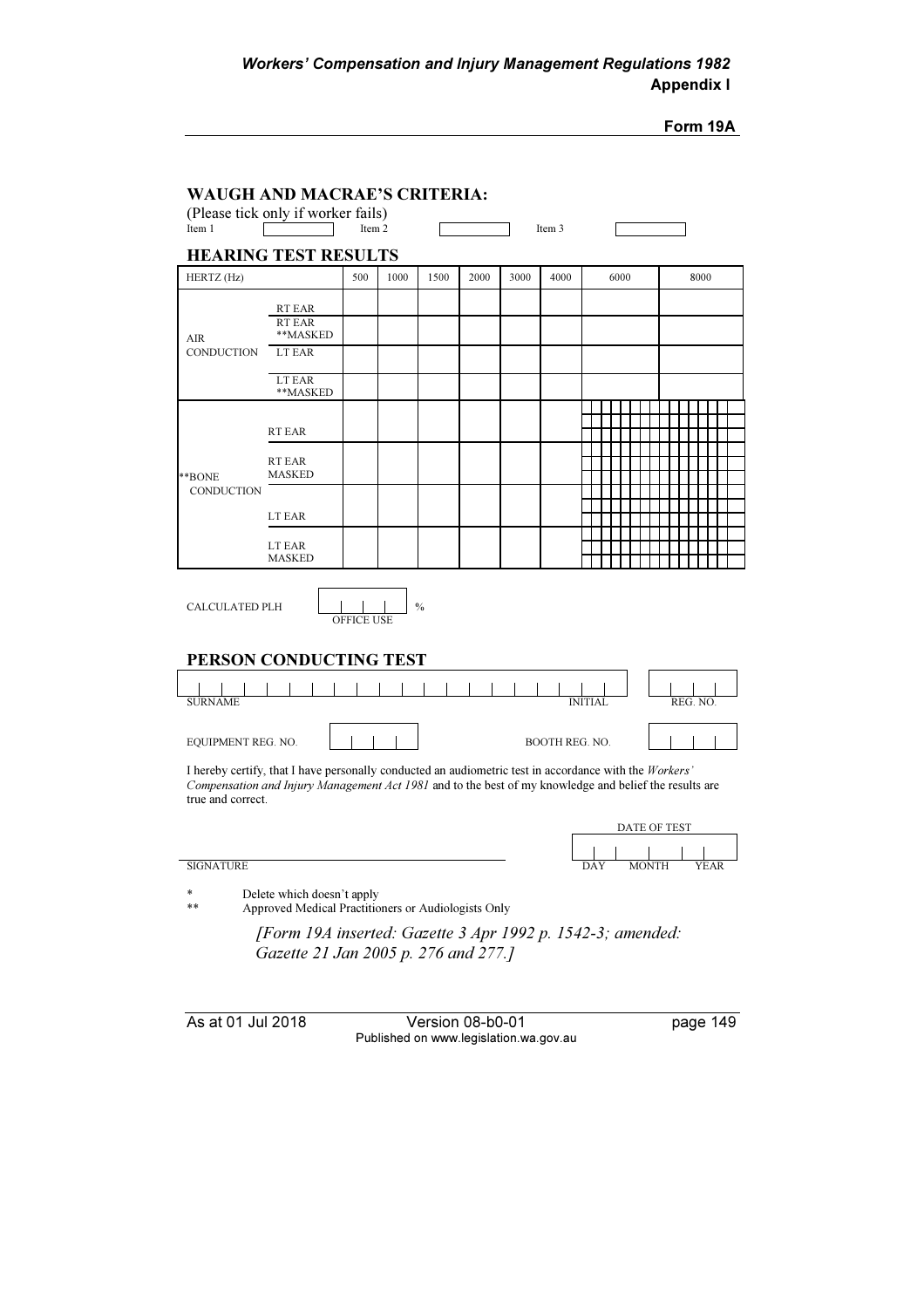Form 19B

### Form 19B

[r. 19F]

Workers' Compensation and Injury Management Act 1981

## REPORT OF SUBSEQUENT/RETIRING/TURNING 65 AUDIOMETRIC TEST

TO: Chief executive officer, WorkCover WA.

Notice is hereby given that I have conducted an audiometric \*test/retest of:

| <b>WORKER'S DETAILS</b>                                                             |                            |
|-------------------------------------------------------------------------------------|----------------------------|
| .<br>.<br><b>GIVEN NAMES (in full)</b>                                              | <b>SEX</b>                 |
| - 1<br><b>SURNAME</b>                                                               | F<br>м                     |
| <b>FORMER SURNAME IF APPLICABLE</b>                                                 |                            |
| <b>ADDRESS NUMBER AND STREET</b>                                                    |                            |
| <b>SUBURB OR TOWN</b>                                                               | <b>POSTCODE</b>            |
| <b>DATE OF BIRTH</b><br><b>DAY MONTH</b><br><b>HOME PHONE NUMBER</b><br><b>YEAR</b> | <b>WORK PHONE NUMBER</b>   |
| <b>OCCUPATION OF WORKER</b>                                                         | <b>A.S.I.C. OFFICE USE</b> |
| <b>EMPLOYED OR FORMERLY EMPLOYED BY:</b>                                            |                            |
| .<br>- 1 - 1<br><b>FULL NAME OF EMPLOYER</b>                                        | .                          |
| a sa Tin<br><b>ADDRESS NUMBER AND STREET OF EMPLOYER</b>                            |                            |
| <b>SUBURB OR TOWN</b>                                                               | <b>POSTCODE</b>            |
| PREDOMINANT INDUSTRY OF EMPLOYER                                                    | <b>A.S.I.C. OFFICE USE</b> |
| <b>LEVEL OF TEST:</b>                                                               | <b>PURPOSE OF TEST:</b>    |
| Air-conduction                                                                      |                            |
| <b>Full audiological</b><br>Subsequent                                              |                            |
| <b>Medical Panel</b>                                                                | Retired/Turning 65         |
|                                                                                     |                            |

page 150 Version 08-b0-01 As at 01 Jul 2018 Published on www.legislation.wa.gov.au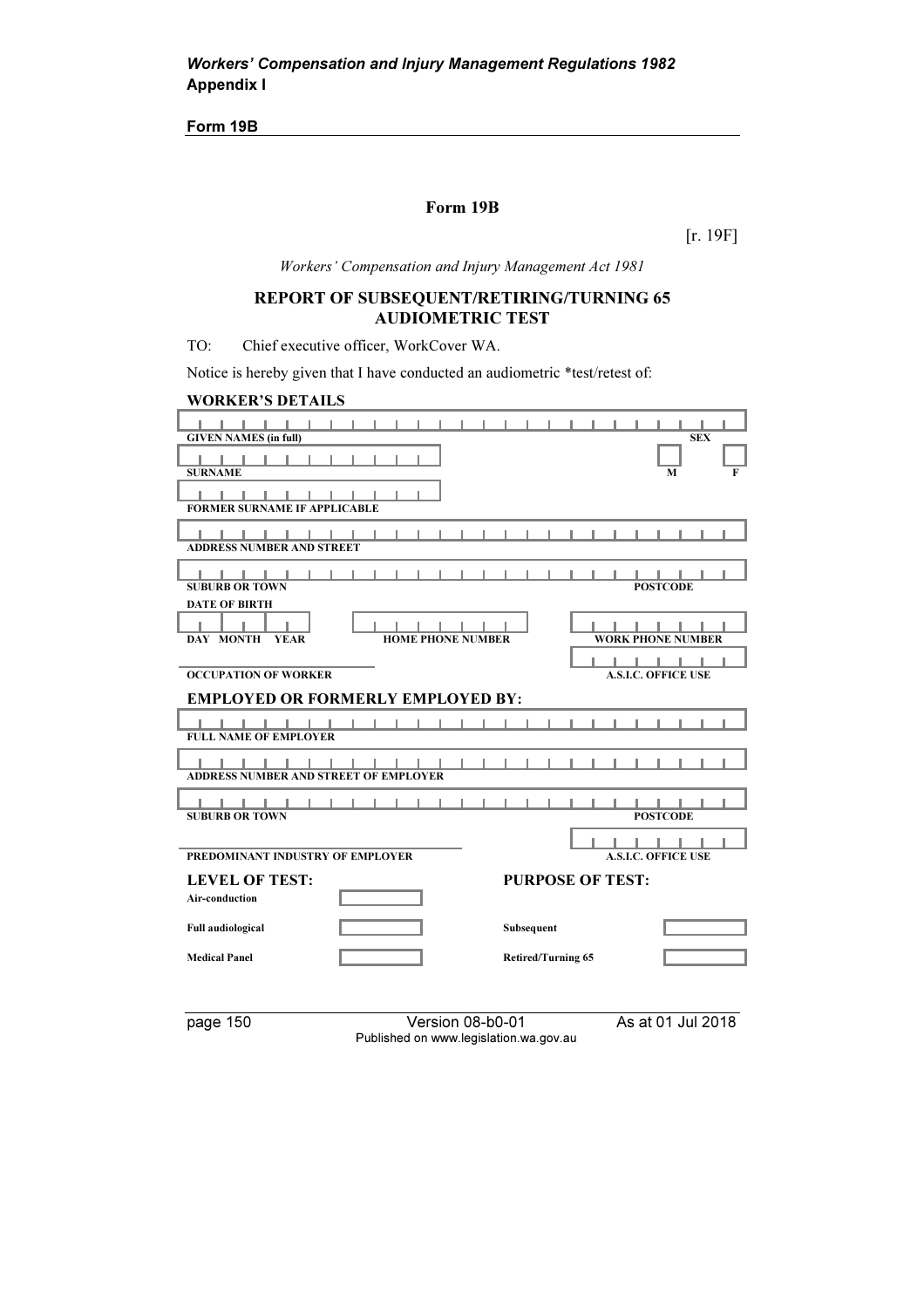Form 19B

#### HEARING TEST RESULTS

| HERTZ (Hz)                                                                                                                                                                    |                                                                                                                                                                                                                                    | 500               | 1000 | 1500                           | 2000 | 3000               | 4000                          |  | 6000 |              |  | 8000    |  |
|-------------------------------------------------------------------------------------------------------------------------------------------------------------------------------|------------------------------------------------------------------------------------------------------------------------------------------------------------------------------------------------------------------------------------|-------------------|------|--------------------------------|------|--------------------|-------------------------------|--|------|--------------|--|---------|--|
| <b>AIR</b><br>CONDUCTION                                                                                                                                                      | RT EAR<br>RT EAR<br>**MASKED<br>LT EAR                                                                                                                                                                                             |                   |      |                                |      |                    |                               |  |      |              |  |         |  |
|                                                                                                                                                                               | LT EAR<br>**MASKED                                                                                                                                                                                                                 |                   |      |                                |      |                    |                               |  |      |              |  |         |  |
|                                                                                                                                                                               | RT EAR                                                                                                                                                                                                                             |                   |      |                                |      |                    |                               |  |      |              |  |         |  |
| **BONE                                                                                                                                                                        | RT EAR<br><b>MASKED</b>                                                                                                                                                                                                            |                   |      |                                |      |                    |                               |  |      |              |  |         |  |
| <b>CONDUCTION</b>                                                                                                                                                             | LT EAR                                                                                                                                                                                                                             |                   |      |                                |      |                    |                               |  |      |              |  |         |  |
|                                                                                                                                                                               | LT EAR<br><b>MASKED</b>                                                                                                                                                                                                            |                   |      |                                |      |                    |                               |  |      |              |  |         |  |
| <b>CALCULATED PLH</b><br>***CALCULATED<br><b>NOISE INDUCED</b>                                                                                                                | PLH SINCE BASELINE TEST/PREVIOUS ELECTION*                                                                                                                                                                                         | <b>OFFICE USE</b> |      | $\frac{0}{0}$<br>$\frac{0}{0}$ |      | <b>EXAMINATION</b> | <b>OTORHINOLARYNGOLOGICAL</b> |  |      |              |  | Date    |  |
| <b>SURNAME</b>                                                                                                                                                                | PERSON CONDUCTING TEST                                                                                                                                                                                                             |                   |      | $\blacksquare$                 |      |                    |                               |  |      |              |  | REG. NO |  |
| EQUIPMENT REG. NO.                                                                                                                                                            |                                                                                                                                                                                                                                    |                   |      |                                |      |                    | <b>BOOTH REG. NO.</b>         |  |      |              |  |         |  |
|                                                                                                                                                                               | I hereby certify, that I have personally conducted an audiometric test in accordance with the Workers' Compensation and<br>Injury Management Act 1981 and to the best of my knowledge and belief the results are true and correct. |                   |      |                                |      |                    |                               |  |      |              |  |         |  |
|                                                                                                                                                                               |                                                                                                                                                                                                                                    |                   |      |                                |      |                    |                               |  |      | DATE OF TEST |  |         |  |
| <b>SIGNATURE</b><br><b>MONTH</b><br>Delete which doesn't apply<br>Approved Medical Practitioners or Audiologists Only<br>$**$<br>***<br>Registered Otorhinolaryngologist Only |                                                                                                                                                                                                                                    |                   |      |                                |      |                    |                               |  |      |              |  |         |  |
| [Form 19B inserted: Gazette 3 Apr 1992 p. 1544-5; amended:<br>Gazette 21 Jan 2005 p. 276 and 277.]<br>[Form 20 deleted: Gazette 28 Oct 2005 p. 4934.]                         |                                                                                                                                                                                                                                    |                   |      |                                |      |                    |                               |  |      |              |  |         |  |
|                                                                                                                                                                               |                                                                                                                                                                                                                                    |                   |      |                                |      |                    |                               |  |      |              |  |         |  |

As at 01 Jul 2018 Version 08-b0-01 page 151 Published on www.legislation.wa.gov.au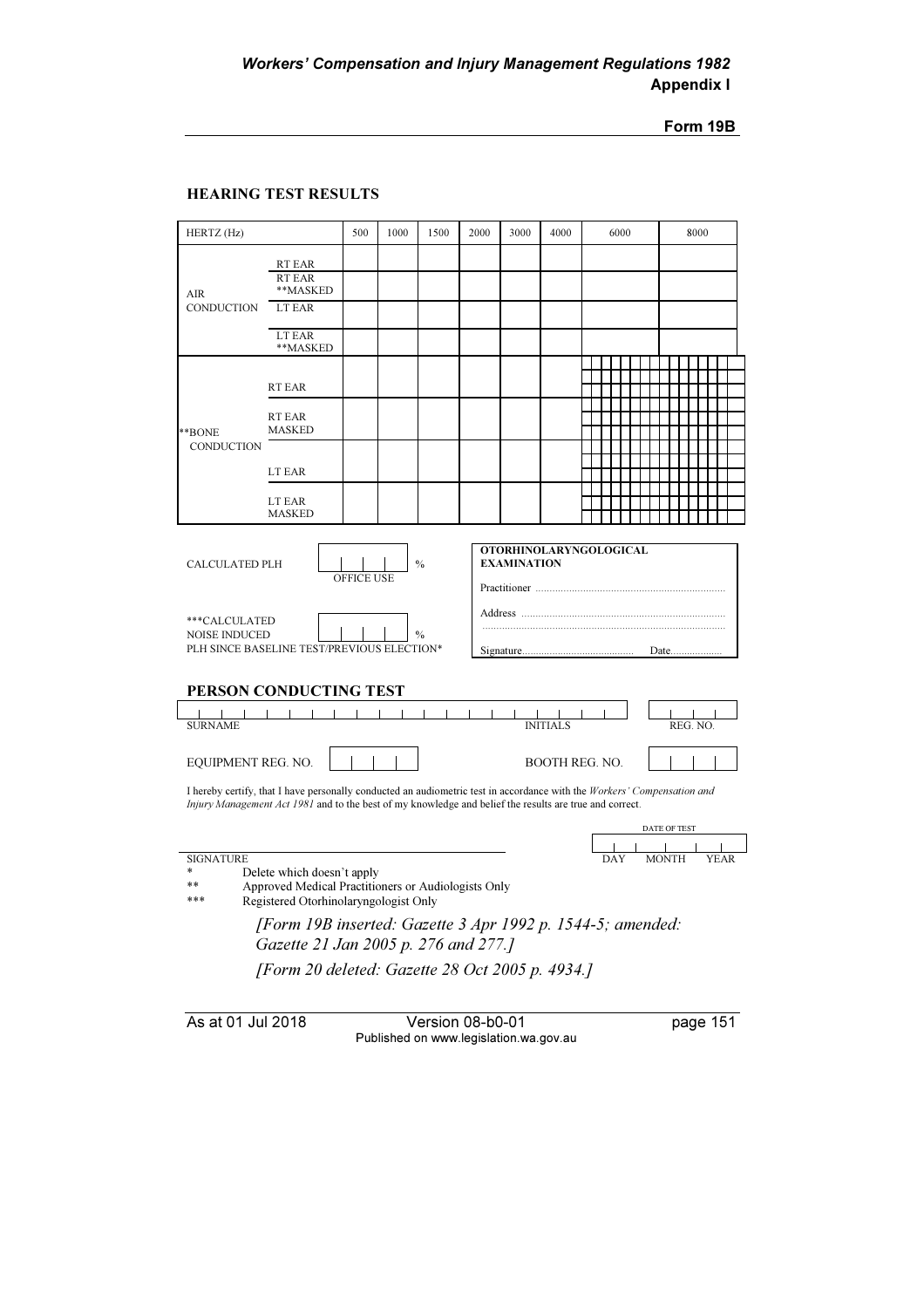## Form 21

 $[r. 19H]$ 

Workers' Compensation and Injury Management Act 1981

## NOTICE OF DISPUTE

| TO: | Chief executive officer, WorkCover WA                                                                                                                     |      |
|-----|-----------------------------------------------------------------------------------------------------------------------------------------------------------|------|
|     |                                                                                                                                                           |      |
|     |                                                                                                                                                           |      |
|     |                                                                                                                                                           |      |
|     |                                                                                                                                                           |      |
|     | I, being an *employer/worker hereby notify you that I dispute the results of an<br>and request that you arrange a retest of hearing under regulation 19H. |      |
|     | Signature of Applicant                                                                                                                                    | Date |
| *   | Strike out whichever does not apply.                                                                                                                      |      |
|     | [Form 21 inserted: Gazette 26 Feb 1991 p. 946; amended: Gazette<br>8 Mar 1991 p. 1076; 21 Jan 2005 p. 276 and 277.]                                       |      |

page 152 Version 08-b0-01 As at 01 Jul 2018 Published on www.legislation.wa.gov.au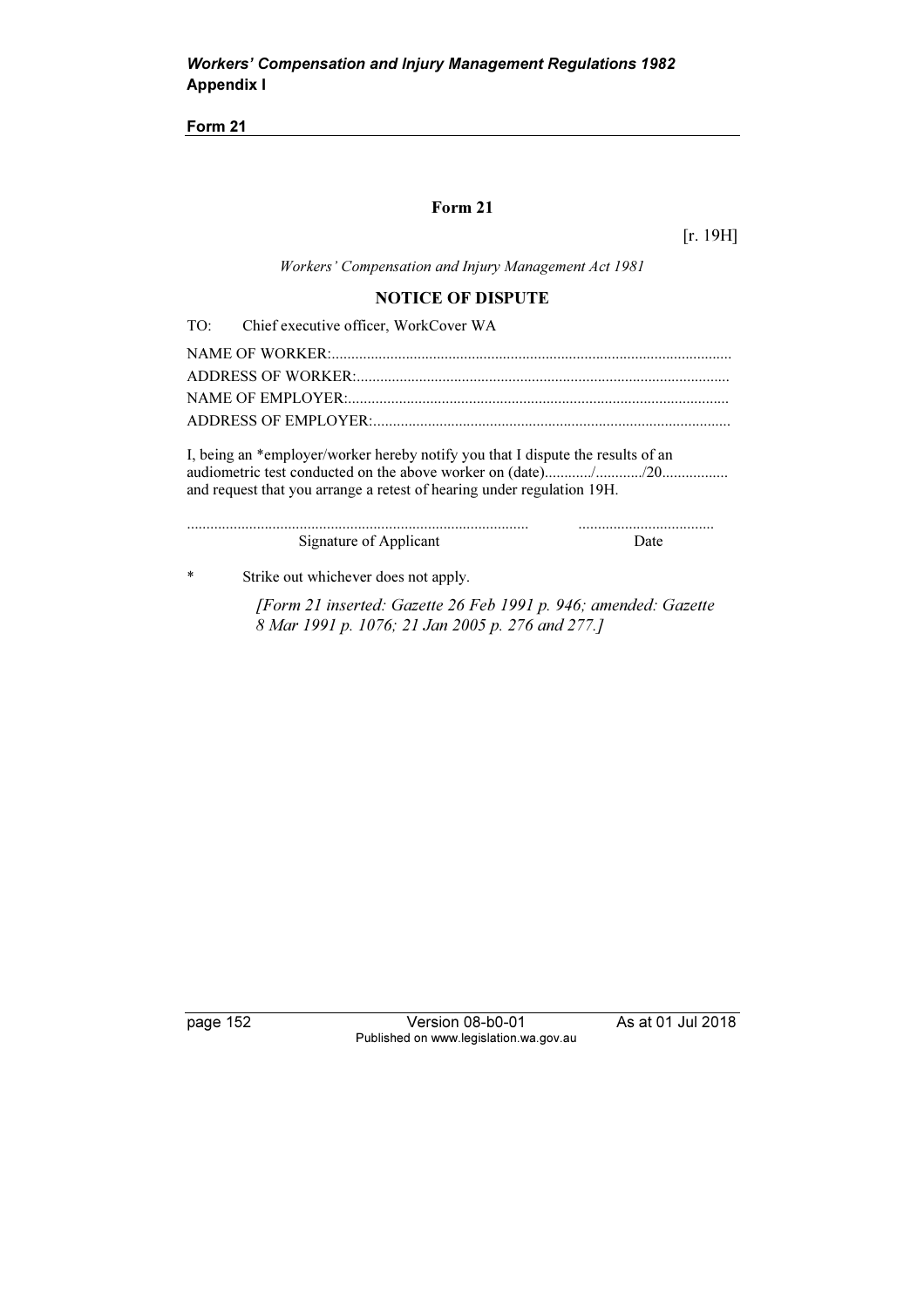## Form 22

 $[r. 19J(1)]$ 

Workers' Compensation and Injury Management Act 1981

# REFERRAL OF QUESTION OF DEGREE OF DISABILITY

## Worker's details

| Surname                                         | Other names              |
|-------------------------------------------------|--------------------------|
|                                                 |                          |
| Date of birth<br><b>Sex</b>                     | Occupation               |
|                                                 |                          |
| Address                                         |                          |
|                                                 |                          |
|                                                 | Postcode                 |
| Telephone no.                                   |                          |
|                                                 |                          |
|                                                 |                          |
| <b>Employer's details</b>                       |                          |
| Name                                            |                          |
|                                                 |                          |
| Address                                         |                          |
|                                                 | Postcode                 |
| Telephone no.                                   | WorkCover no. (if known) |
|                                                 |                          |
| Contact person                                  |                          |
|                                                 |                          |
| Title                                           | Telephone no.            |
|                                                 |                          |
|                                                 |                          |
| Insurer's details                               |                          |
| Name                                            |                          |
|                                                 |                          |
| Address                                         |                          |
|                                                 |                          |
|                                                 | Postcode                 |
| Date weekly payments commenced (if applicable). | Claim no. (if known)     |
|                                                 |                          |
| Contact person                                  |                          |

Telephone no.

As at 01 Jul 2018 Version 08-b0-01 page 153 Published on www.legislation.wa.gov.au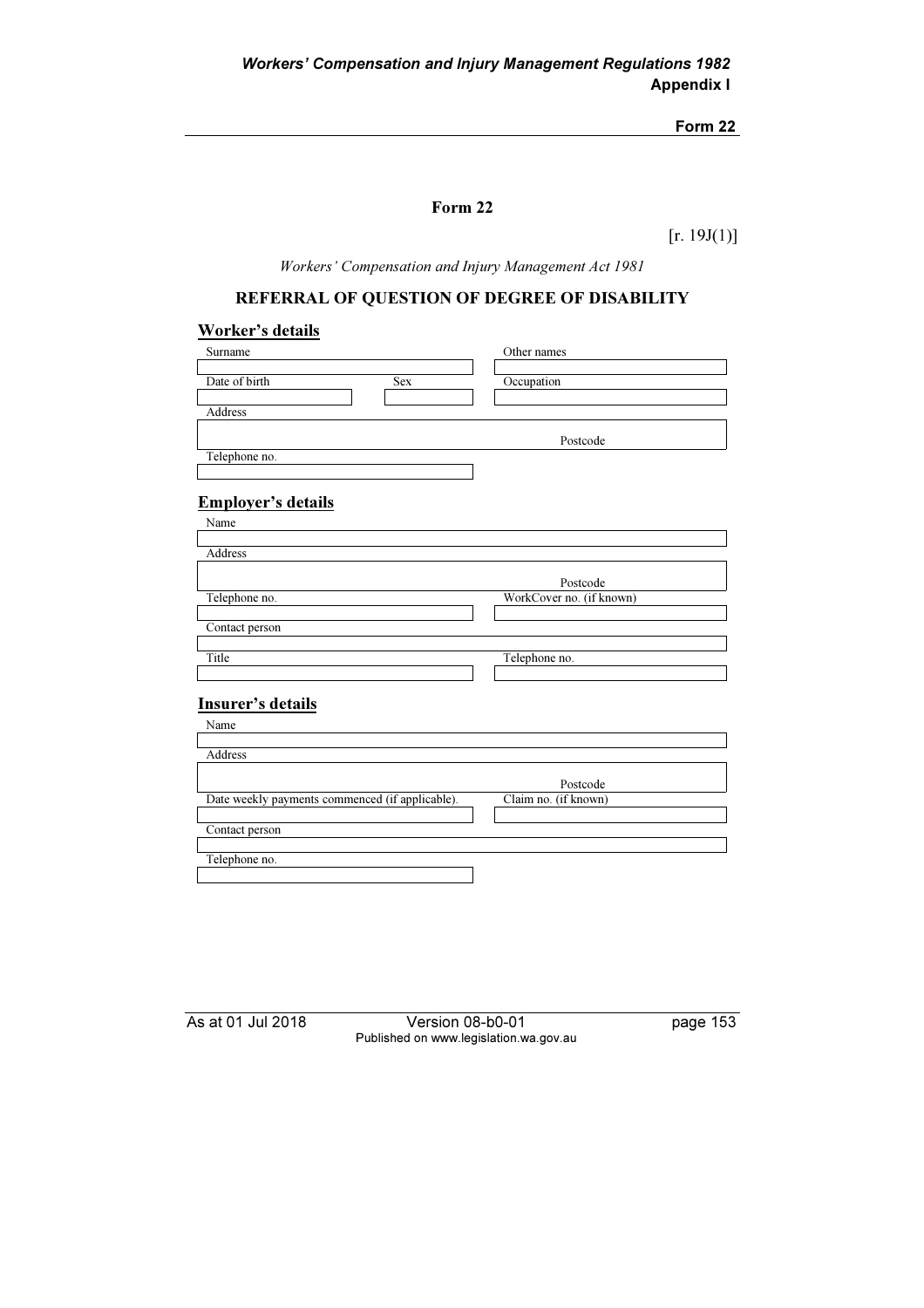## Workers' Compensation and Injury Management Regulations 1982 Appendix I

Form 22

## Injury details

| Description of injury                                                                   |                                                                                                         |
|-----------------------------------------------------------------------------------------|---------------------------------------------------------------------------------------------------------|
|                                                                                         |                                                                                                         |
|                                                                                         |                                                                                                         |
|                                                                                         |                                                                                                         |
| Date injury occurred                                                                    | Date weekly payments commenced                                                                          |
|                                                                                         |                                                                                                         |
| Degree of disability as assessed by                                                     | Degree of disability (see s. 93E(3) of the Act)                                                         |
| medical practitioner                                                                    | Nominate only one of the following.                                                                     |
|                                                                                         | not less than 30%<br>⊓                                                                                  |
|                                                                                         | not less than 16%<br>⊓                                                                                  |
| Tick if the worker and the employer cannot agree on whether the degree of disability is |                                                                                                         |
| not less than the relevant level                                                        | ⊓                                                                                                       |
|                                                                                         |                                                                                                         |
|                                                                                         |                                                                                                         |
| The action taken by or on behalf of the worker to obtain the employer's agreement       |                                                                                                         |
|                                                                                         |                                                                                                         |
|                                                                                         |                                                                                                         |
|                                                                                         |                                                                                                         |
|                                                                                         |                                                                                                         |
|                                                                                         |                                                                                                         |
|                                                                                         |                                                                                                         |
|                                                                                         |                                                                                                         |
|                                                                                         |                                                                                                         |
|                                                                                         |                                                                                                         |
| Signature                                                                               | Date                                                                                                    |
| of worker                                                                               |                                                                                                         |
|                                                                                         |                                                                                                         |
|                                                                                         |                                                                                                         |
| Lodging this form                                                                       |                                                                                                         |
| This form should be lodged with $-$                                                     |                                                                                                         |
| Director                                                                                |                                                                                                         |
| WorkCover WA                                                                            |                                                                                                         |
| Perth. Western Australia                                                                |                                                                                                         |
|                                                                                         | You must also give to the Director medical evidence from a medical practitioner indicating that, in his |
| or her opinion, your degree of disability is not less than the relevant level.          |                                                                                                         |
|                                                                                         |                                                                                                         |

 [Form 22 inserted: Gazette 14 Dec 1999 p. 6153-4; amended: Gazette 17 Nov 2000 p. 6321; 21 Jan 2005 p. 276; 28 Oct 2005 p. 4934-5; 18 Nov 2011 p. 4825.]

page 154 Version 08-b0-01 As at 01 Jul 2018 Published on www.legislation.wa.gov.au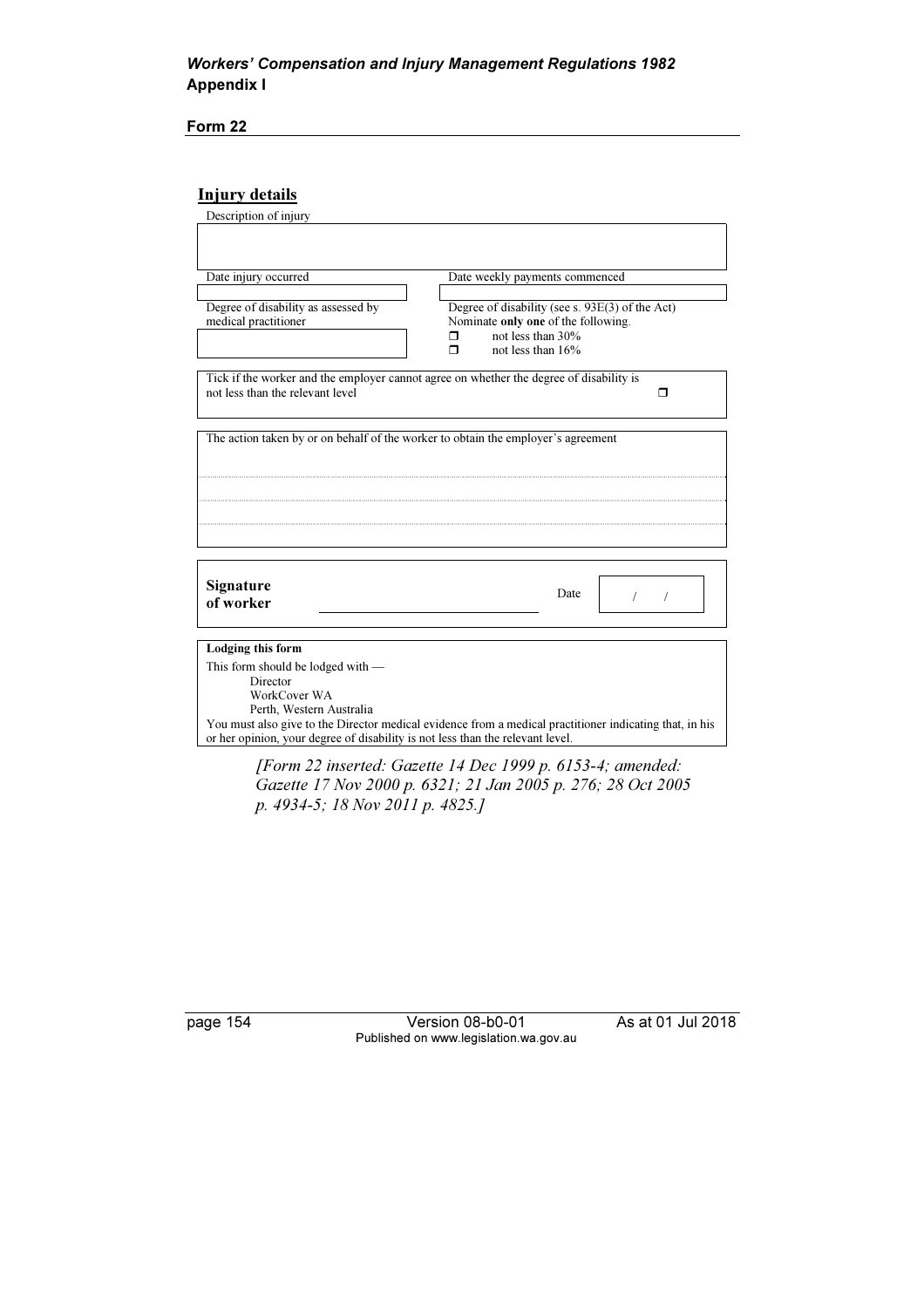Form 22A

### Form 22A

[r. 19JA]

Workers' Compensation and Injury Management Act 1981

## REFERRAL OF QUESTION OF DEGREE OF DISABILITY

[Made by the worker under sections 93D(5) and 93EA(3) of the Act, due to the application of section 93EA(3)]

# Worker's details

| Surname                                        | Other names              |
|------------------------------------------------|--------------------------|
|                                                |                          |
| Date of birth<br><b>Sex</b>                    | Occupation               |
|                                                |                          |
| Address                                        |                          |
|                                                |                          |
|                                                | Postcode                 |
| Telephone no.                                  |                          |
|                                                |                          |
|                                                |                          |
| <b>Employer's details</b>                      |                          |
| Name                                           |                          |
|                                                |                          |
| Address                                        |                          |
|                                                |                          |
|                                                | Postcode                 |
| Telephone no.                                  | WorkCover no. (if known) |
|                                                |                          |
| Contact person                                 |                          |
| Title                                          | Telephone no.            |
|                                                |                          |
|                                                |                          |
| Insurer's details                              |                          |
|                                                |                          |
| Name                                           |                          |
| Address                                        |                          |
|                                                |                          |
|                                                | Postcode                 |
|                                                |                          |
| Date weekly payments commenced (if applicable) | Claim no. (if known)     |
|                                                |                          |
| Contact person                                 |                          |
|                                                |                          |
| Telephone no.                                  |                          |
|                                                |                          |

As at 01 Jul 2018 Version 08-b0-01 page 155 Published on www.legislation.wa.gov.au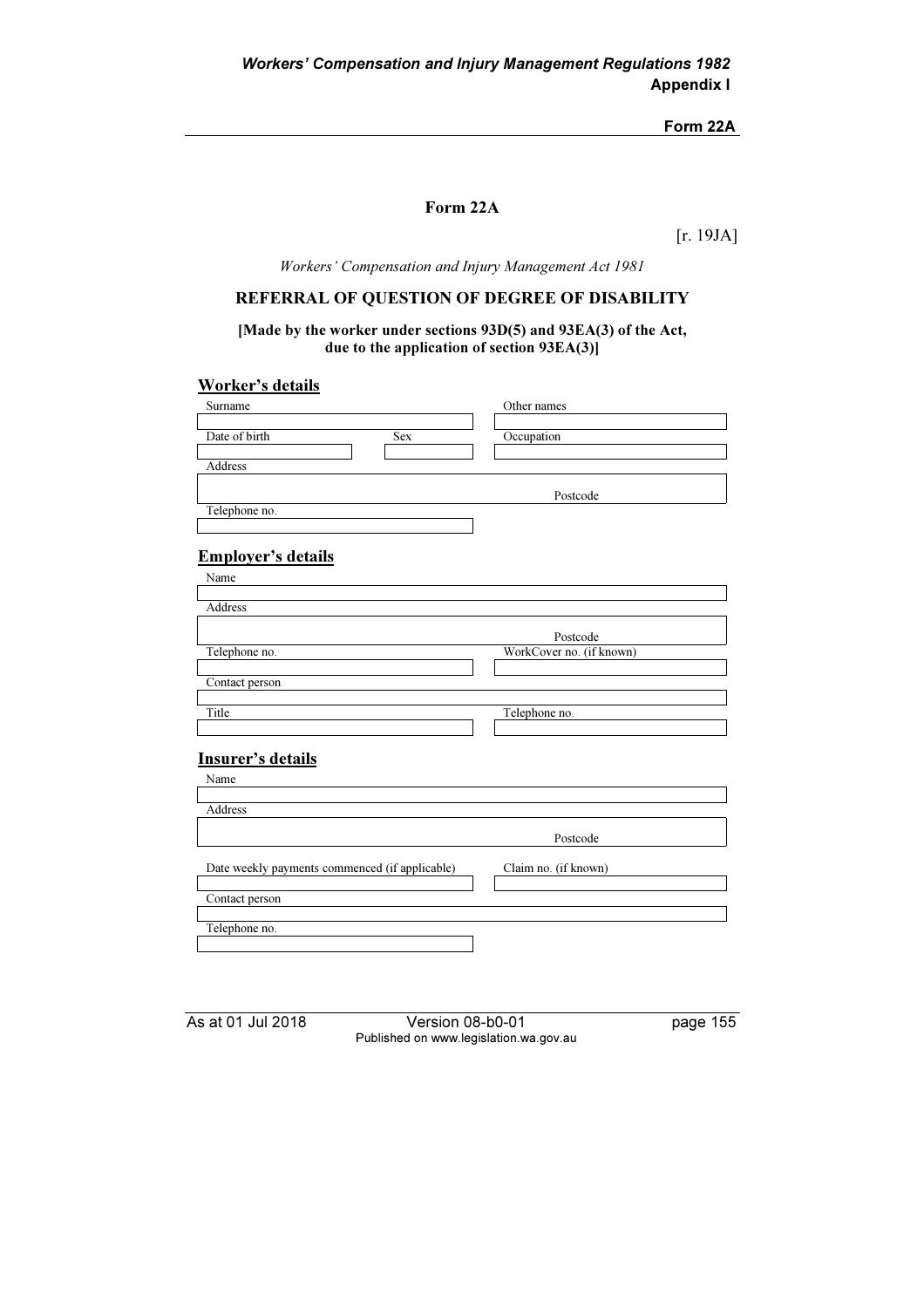#### Form 22A

### Injury details

Description of injury

Note: This must be the same injury and only that injury that was the subject of a referral in the circumstances set out in section 93EA(1) of the Act.

| Date injury occurred                | Date weekly payments commenced                    |
|-------------------------------------|---------------------------------------------------|
|                                     |                                                   |
| Degree of disability as assessed by | Degree of disability (see s. $93E(3)$ of the Act) |
| medical practitioner                | Nominate only one of the following                |
|                                     | not less than 30%                                 |
|                                     | not less than $16%$<br>П                          |
|                                     |                                                   |

Note: The nominated level must be the same level as was nominated in the original referral. If the original referral was pre 14 December 1999 and both levels were nominated, the nominated level should be one of those levels, and a further Form 22A may be used for the other level, if required.

| Tick if the worker and the employer cannot agree on whether the degree of disability<br>is not less than the relevant level |  |
|-----------------------------------------------------------------------------------------------------------------------------|--|
| The action taken by or on behalf of the worker to obtain the employer's agreement                                           |  |
|                                                                                                                             |  |
|                                                                                                                             |  |

| <u>The following filled ination should be included with this referrar-</u>                                                                                                                                                                                                                                                                   |  |
|----------------------------------------------------------------------------------------------------------------------------------------------------------------------------------------------------------------------------------------------------------------------------------------------------------------------------------------------|--|
| If, on or before 30 September 2001, you sought to refer a question to the Director<br>under section $93D(5)$ of the Act, and in order to satisfy section $93D(6)$ of the Act<br>you produced to the Director anything that, even though it may not have<br>constituted evidence of the kind required by that subsection, was accepted by the |  |
| Director as evidence of that kind, then a copy of the Form 22 that was referred to<br>and accepted by the Director should be attached.                                                                                                                                                                                                       |  |
| If, based on a failure to satisfy the requirements of section $93D(6)$ , a review<br>officer did not deal with the substance of the question referred to above, a copy of<br>the review officer's decision should be attached.                                                                                                               |  |
| or                                                                                                                                                                                                                                                                                                                                           |  |
| If, based on a failure to satisfy the requirements of section $93D(6)$ , a court set<br>aside or quashed a decision of a review officer that dealt with the substance of the<br>question referred to in the first paragraph above, a copy of the court decision                                                                              |  |
| should be attached.                                                                                                                                                                                                                                                                                                                          |  |
|                                                                                                                                                                                                                                                                                                                                              |  |

page 156 Version 08-b0-01 As at 01 Jul 2018 Published on www.legislation.wa.gov.au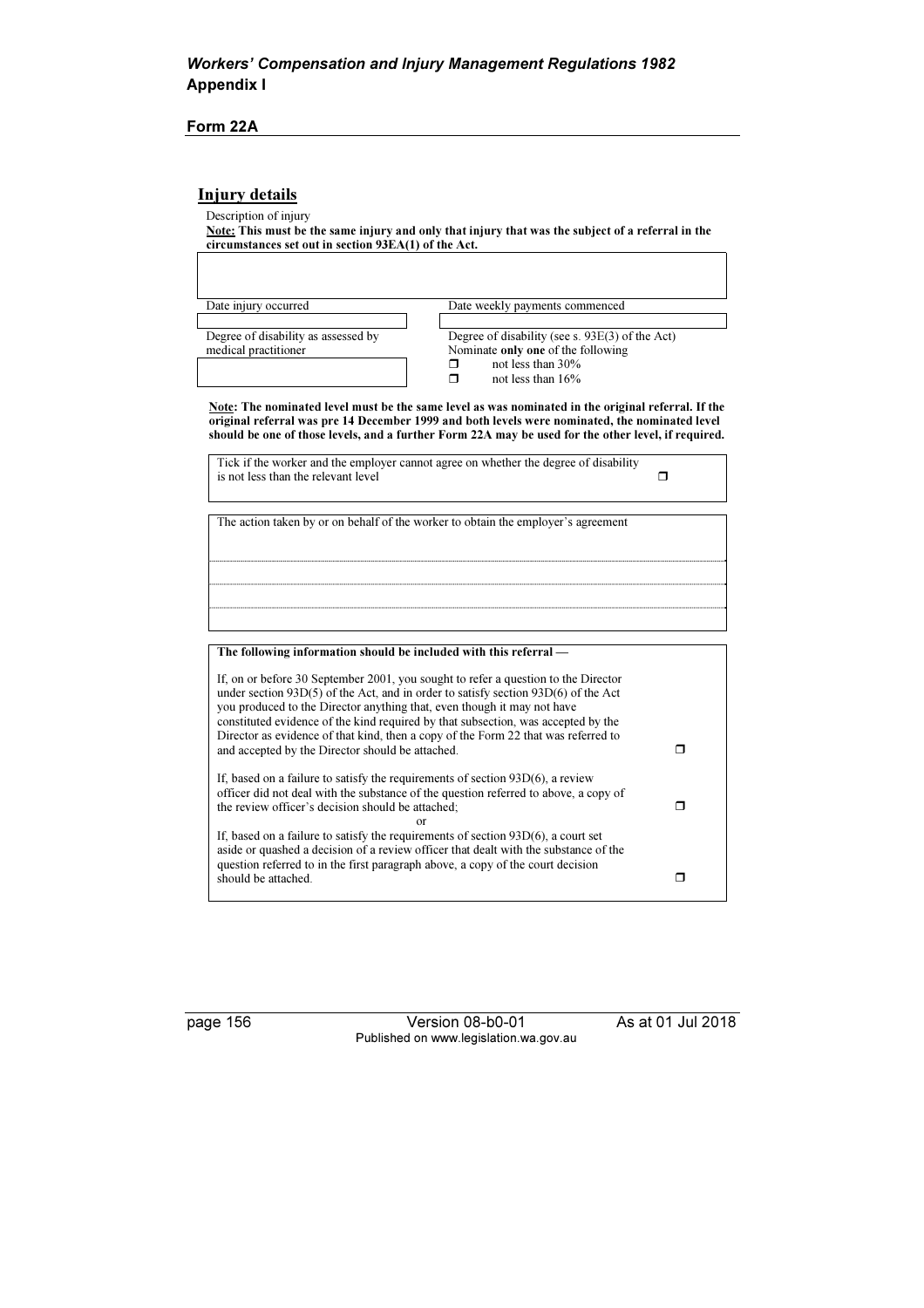Form 22A

| Name of Medical Practitioner/s                                                                                                                                                               |      | Date of medical report/s |
|----------------------------------------------------------------------------------------------------------------------------------------------------------------------------------------------|------|--------------------------|
|                                                                                                                                                                                              |      |                          |
|                                                                                                                                                                                              |      |                          |
|                                                                                                                                                                                              |      |                          |
|                                                                                                                                                                                              |      |                          |
|                                                                                                                                                                                              |      |                          |
|                                                                                                                                                                                              |      |                          |
|                                                                                                                                                                                              |      |                          |
|                                                                                                                                                                                              |      |                          |
|                                                                                                                                                                                              |      |                          |
|                                                                                                                                                                                              |      |                          |
| Note: Under section 93EA(4)(c) of the Act, this form is to be accompanied by a copy of the<br>medical evidence that complies with section 93D(6) of the Act, unless the worker satisfies the |      |                          |
| Director that the complying evidence has already been produced.                                                                                                                              |      |                          |
| <b>Signature of</b><br>worker                                                                                                                                                                | Date | $\sqrt{ }$               |
|                                                                                                                                                                                              |      |                          |
|                                                                                                                                                                                              |      |                          |
|                                                                                                                                                                                              |      |                          |
| <b>Lodging this form</b><br>This form should be lodged with -<br>Director<br>WorkCover WA                                                                                                    |      |                          |

Gazette 21 Jan 2005 p. 276; 28 Oct 2005 p. 4935; 18 Nov 2011 p. 4825.]

As at 01 Jul 2018 Version 08-b0-01 page 157 Published on www.legislation.wa.gov.au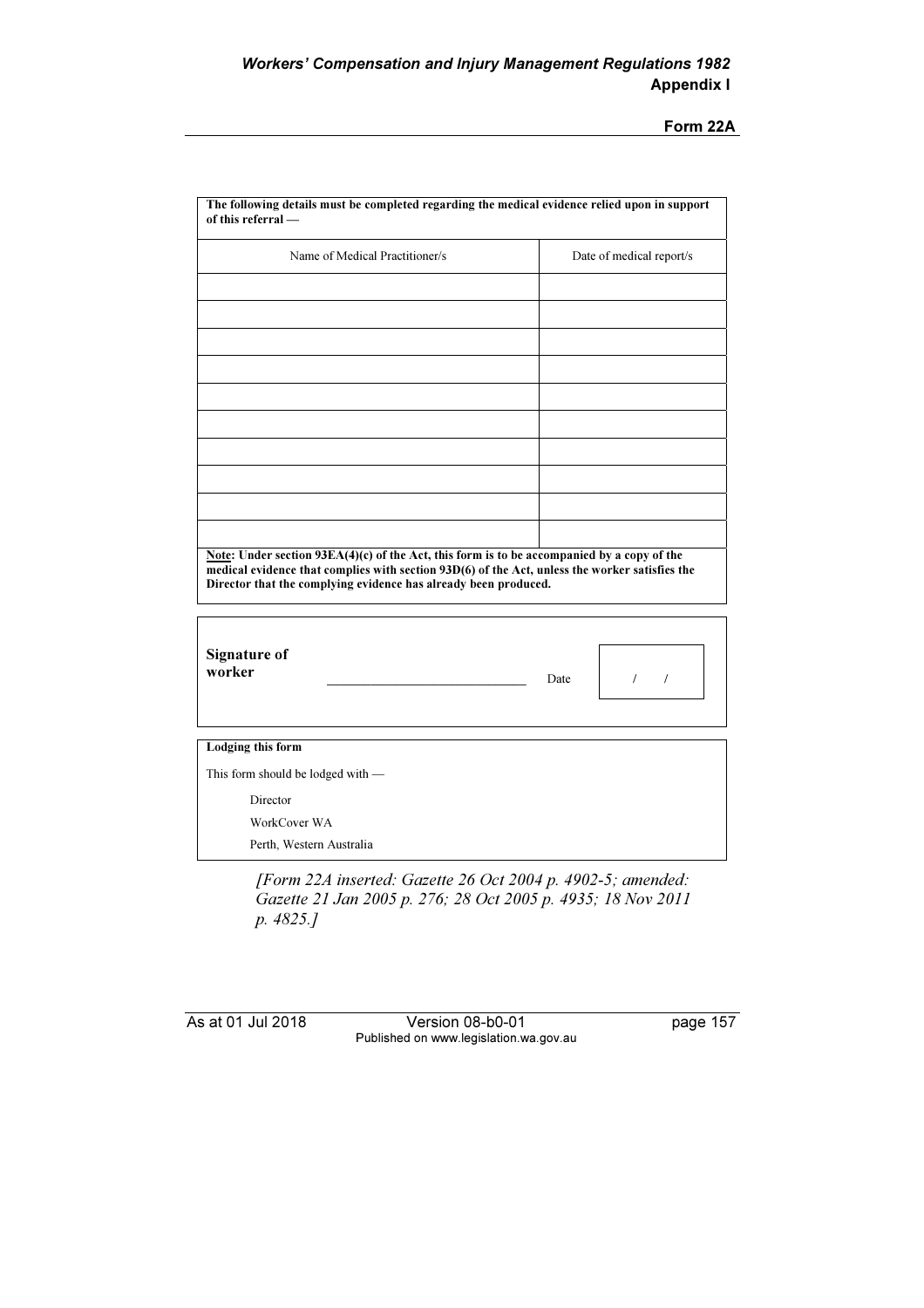#### Form 22B

[r. 19JB]

Workers' Compensation and Injury Management Act 1981

### REFERRAL OF QUESTION OF DEGREE OF DISABILITY

[Made by the worker under sections 93D(5) and 93EB(3) of the Act, due to the application of section 93EB(3)]

#### Worker's details

| Surname                   |     | Other names              |
|---------------------------|-----|--------------------------|
|                           |     |                          |
| Date of birth             | Sex | Occupation               |
|                           |     |                          |
| Address                   |     |                          |
|                           |     |                          |
|                           |     | Postcode                 |
| Telephone no.             |     |                          |
|                           |     |                          |
|                           |     |                          |
| <b>Employer's details</b> |     |                          |
| Name                      |     |                          |
|                           |     |                          |
| Address                   |     |                          |
|                           |     |                          |
|                           |     | Postcode                 |
| Telephone no.             |     | WorkCover no. (if known) |
|                           |     |                          |
| Contact person            |     |                          |
|                           |     |                          |
| Title                     |     | Telephone no.            |

page 158 Version 08-b0-01 As at 01 Jul 2018 Published on www.legislation.wa.gov.au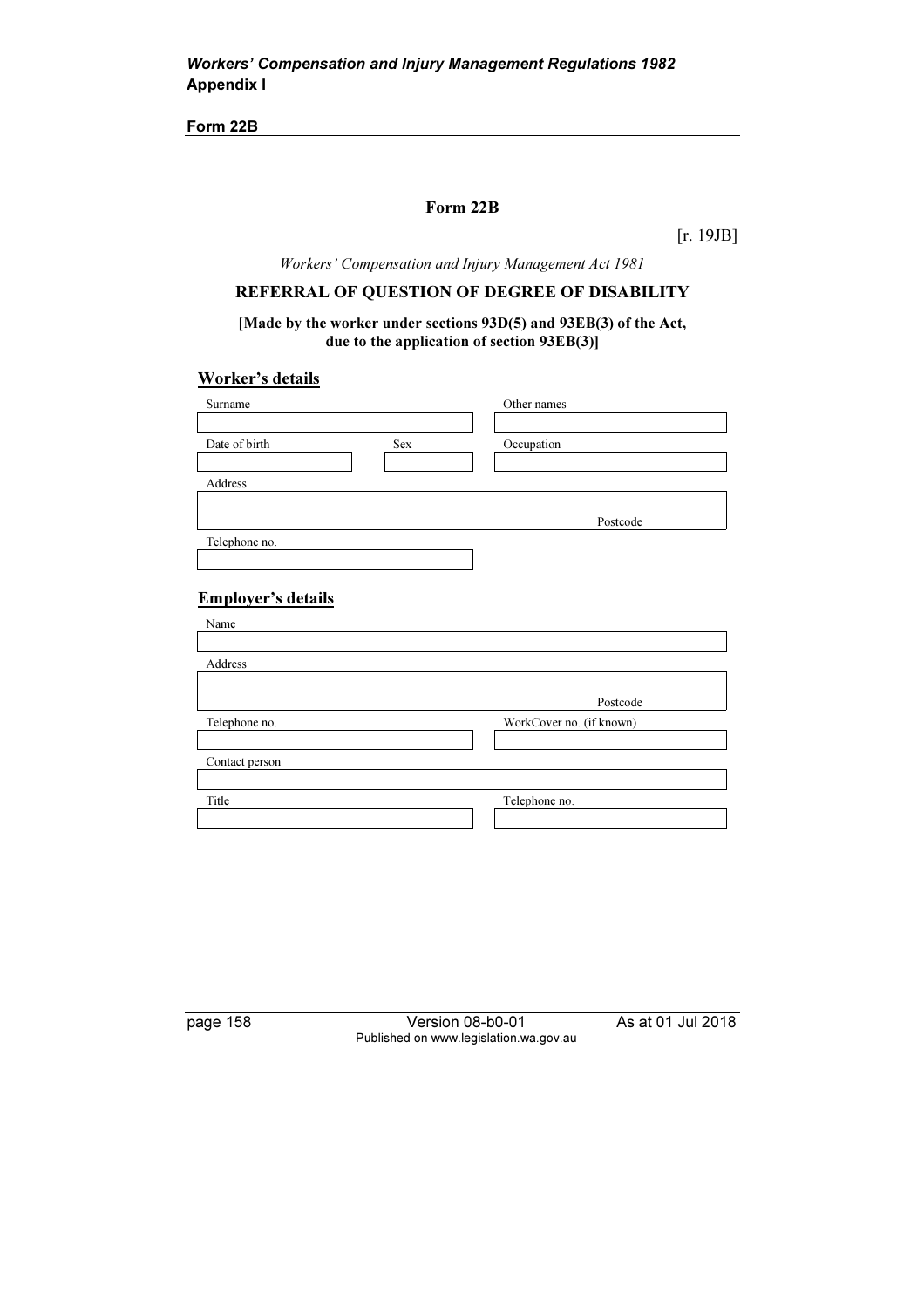# Insurer's details

| Name                                           |                      |
|------------------------------------------------|----------------------|
|                                                |                      |
| Address                                        |                      |
|                                                |                      |
|                                                | Postcode             |
| Date weekly payments commenced (if applicable) | Claim no. (if known) |
|                                                |                      |
| Contact person                                 |                      |
|                                                |                      |
| Telephone no.                                  |                      |
|                                                |                      |

## Injury details

Description of injury

| Note: This must be the same injury and only that injury that was the subject of a referral in the |
|---------------------------------------------------------------------------------------------------|
| circumstances set out in section 93EB(1) of the Act.                                              |

| Date injury occurred                                                              | Date weekly payments commenced                                                                                                                                                                                                                                                                                                                                                                                                                      |
|-----------------------------------------------------------------------------------|-----------------------------------------------------------------------------------------------------------------------------------------------------------------------------------------------------------------------------------------------------------------------------------------------------------------------------------------------------------------------------------------------------------------------------------------------------|
| Degree of disability as assessed by<br>medical practitioner                       | Degree of disability (see s. 93E(3) of the Act)<br>Nominate only one of the following<br>not less than 30%<br>⊓<br>not less than 16%<br>Note: The nominated level must be the same level as was nominated in the original referral. If the<br>original referral was pre 14 December 1999 and both levels were nominated, the nominated level<br>should be one of those levels, and a further Form 22B may be used for the other level, if required. |
| not less than the relevant level                                                  | Tick if the worker and the employer cannot agree on whether the degree of disability is                                                                                                                                                                                                                                                                                                                                                             |
| The action taken by or on behalf of the worker to obtain the employer's agreement |                                                                                                                                                                                                                                                                                                                                                                                                                                                     |
|                                                                                   |                                                                                                                                                                                                                                                                                                                                                                                                                                                     |

As at 01 Jul 2018 Version 08-b0-01 page 159 Published on www.legislation.wa.gov.au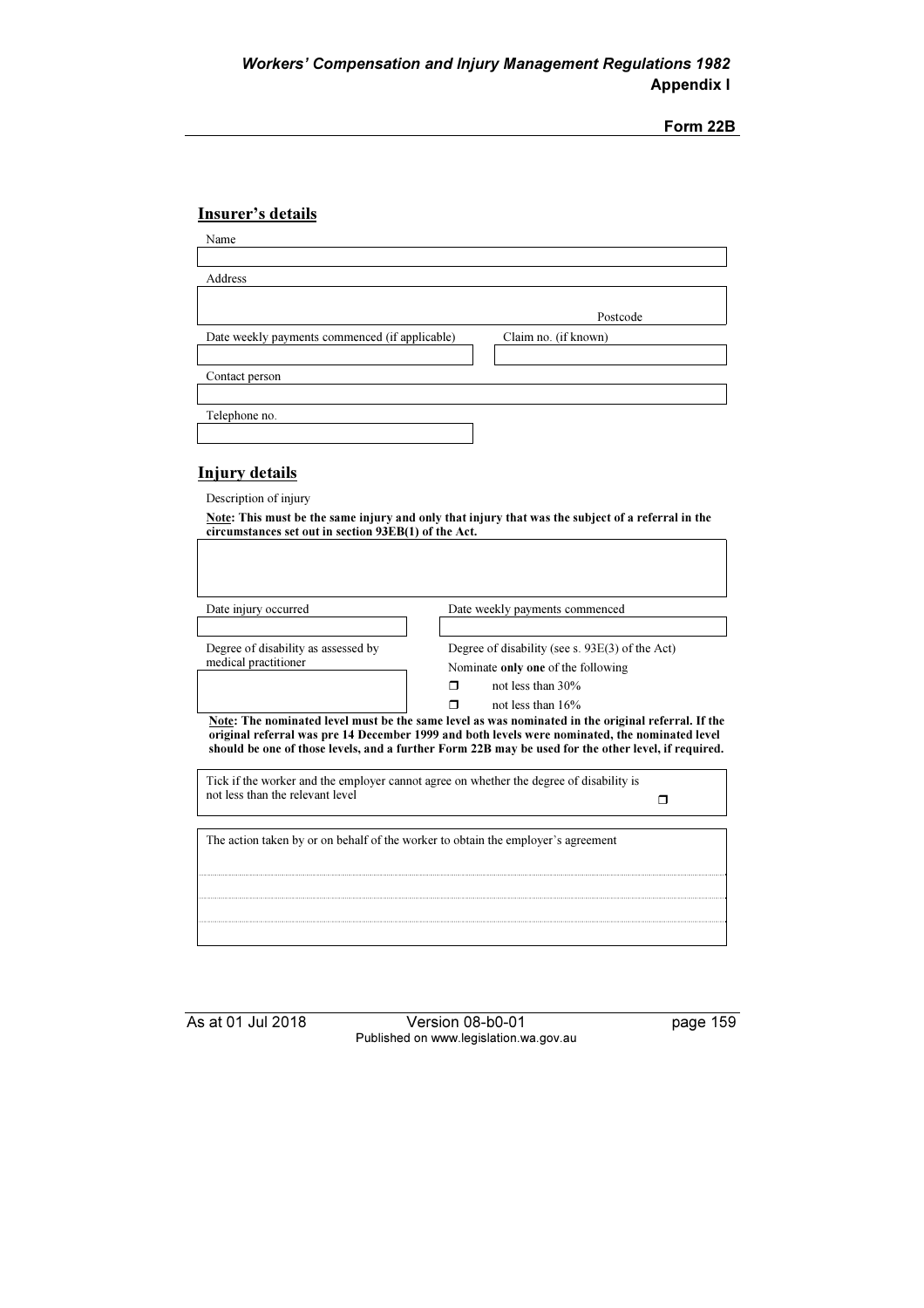| The following information should be included with this referral —                                                                                                                                                                                                                                                                                                                                                                                                                 |  |
|-----------------------------------------------------------------------------------------------------------------------------------------------------------------------------------------------------------------------------------------------------------------------------------------------------------------------------------------------------------------------------------------------------------------------------------------------------------------------------------|--|
| If, before the commencement of section 10 of the <i>Workers' Compensation</i><br>(Common Law Proceedings) Act 2004, you sought to refer a question to the<br>Director under section $93D(5)$ of the Act, then a copy of the Form 22 that was<br>referred to and accepted by the Director should be attached.                                                                                                                                                                      |  |
| If, on or after 4 December 2003, on the basis that Part IV Division 2 as in force<br>before it was amended by section 32 of the <i>Workers' Compensation and</i><br>Rehabilitation Amendment Act 1999 applied to proceedings for the awarding of<br>damages concerned, a review officer did not deal with the substance of the question<br>referred to above, a copy of the review officer's decision should be attached;                                                         |  |
| $\alpha$ r                                                                                                                                                                                                                                                                                                                                                                                                                                                                        |  |
| If, on or after 4 December 2003, on the basis that Part IV Division 2 as in force<br>before it was amended by section 32 of the <i>Workers' Compensation and</i><br>Rehabilitation Amendment Act 1999 applied to proceedings for the awarding of<br>damages concerned, a court set aside or quashed a decision of a review officer that<br>dealt with the substance of the question referred to in the first paragraph above, a<br>copy of the court decision should be attached. |  |
|                                                                                                                                                                                                                                                                                                                                                                                                                                                                                   |  |

The following details must be completed regarding the medical evidence relied upon in support of this referral —

| Name of Medical Practitioner/s                                                               | Date of medical report/s |
|----------------------------------------------------------------------------------------------|--------------------------|
|                                                                                              |                          |
|                                                                                              |                          |
|                                                                                              |                          |
|                                                                                              |                          |
|                                                                                              |                          |
|                                                                                              |                          |
|                                                                                              |                          |
|                                                                                              |                          |
|                                                                                              |                          |
|                                                                                              |                          |
|                                                                                              |                          |
| Note: Under section $93EB(4)(c)$ of the Act, this form is to be accompanied by a copy of the |                          |

Director that the complying evidence has already been produced.

page 160 Version 08-b0-01 As at 01 Jul 2018 Published on www.legislation.wa.gov.au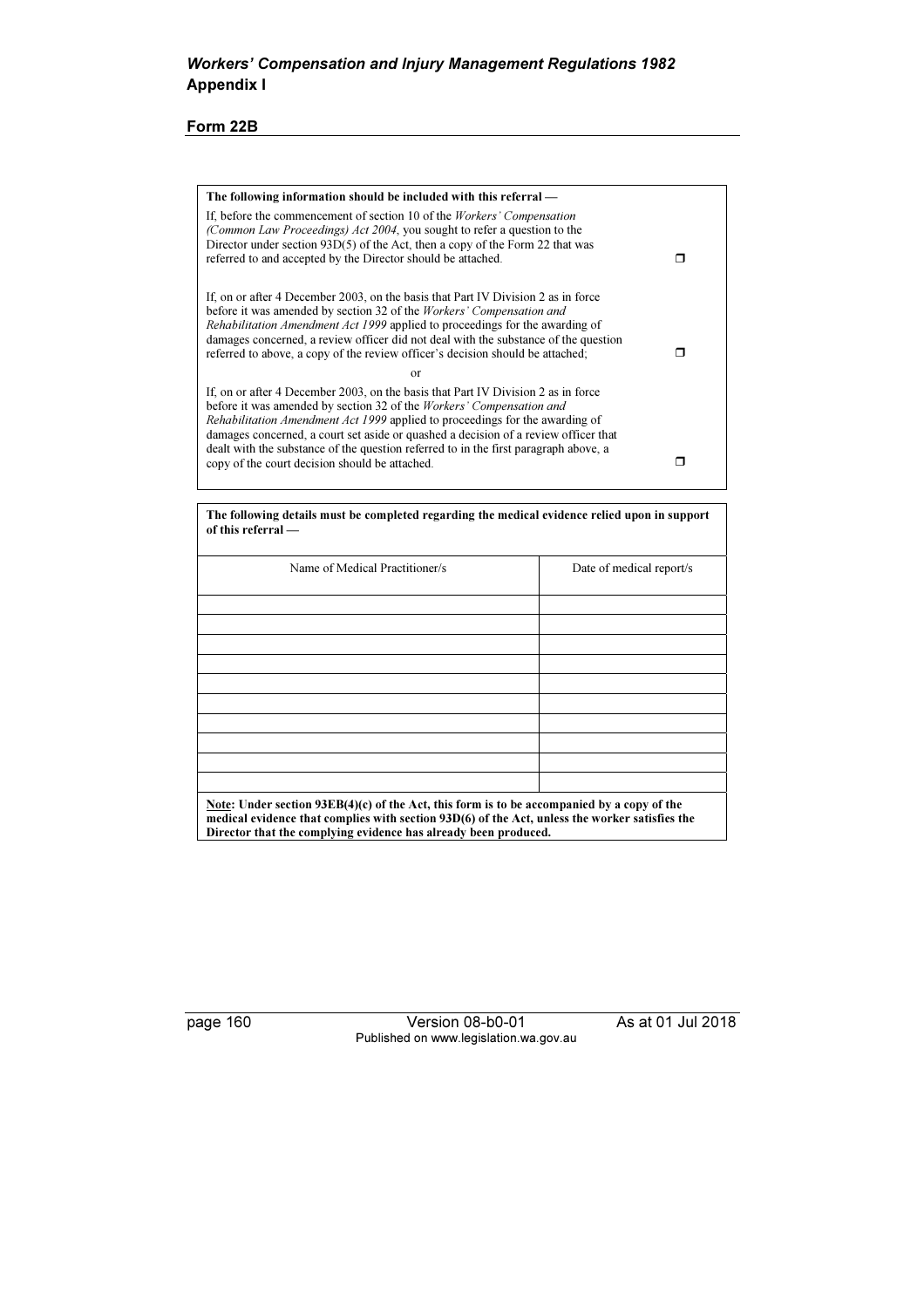| <b>Signature of</b><br>worker       | Date |
|-------------------------------------|------|
| Lodging this form                   |      |
| This form should be lodged with $-$ |      |
| Director                            |      |
| WorkCover WA                        |      |
| Perth, Western Australia            |      |

 [Form 22B inserted: Gazette 26 Oct 2004 p. 4905-8; amended: Gazette 21 Jan 2005 p. 276; 28 Oct 2005 p. 4936; 18 Nov 2011 p. 4825.]

As at 01 Jul 2018 Version 08-b0-01 page 161 Published on www.legislation.wa.gov.au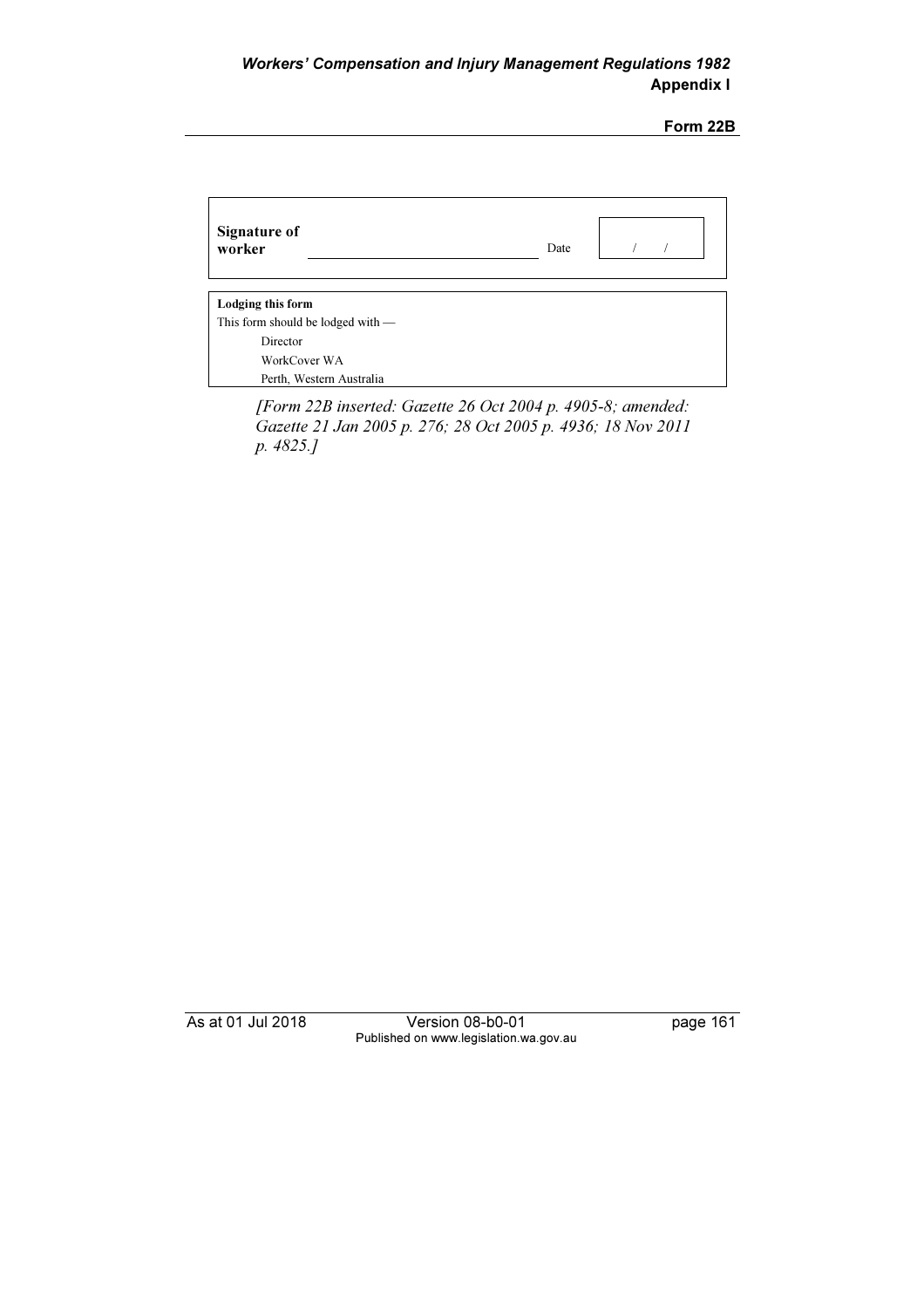## Form 23

 $[r. 19J(2), (3)]$ 

Workers' Compensation and Injury Management Act 1981

## NOTICE OF REFERRAL OF QUESTION OF DEGREE OF DISABILITY

## Worker's details

| Surname                             | Other names                 |
|-------------------------------------|-----------------------------|
|                                     |                             |
| Address                             |                             |
|                                     |                             |
|                                     | Postcode                    |
| Telephone no.                       | Occupation                  |
|                                     |                             |
|                                     |                             |
| <b>Employer's details</b>           |                             |
| Name                                |                             |
|                                     |                             |
| <b>Address</b>                      |                             |
|                                     |                             |
|                                     | Postcode                    |
| Telephone no.                       | WorkCover no. (if known)    |
|                                     |                             |
| <b>Injury details</b>               |                             |
|                                     |                             |
| Description of injury               |                             |
|                                     |                             |
|                                     |                             |
| Date injury occurred                |                             |
|                                     |                             |
| Degree of disability as assessed by | Degree of disability        |
| medical practitioner                | $\Box$<br>not less than 30% |
|                                     | not less than 16%<br>⊓      |
|                                     |                             |

page 162 Version 08-b0-01 As at 01 Jul 2018 Published on www.legislation.wa.gov.au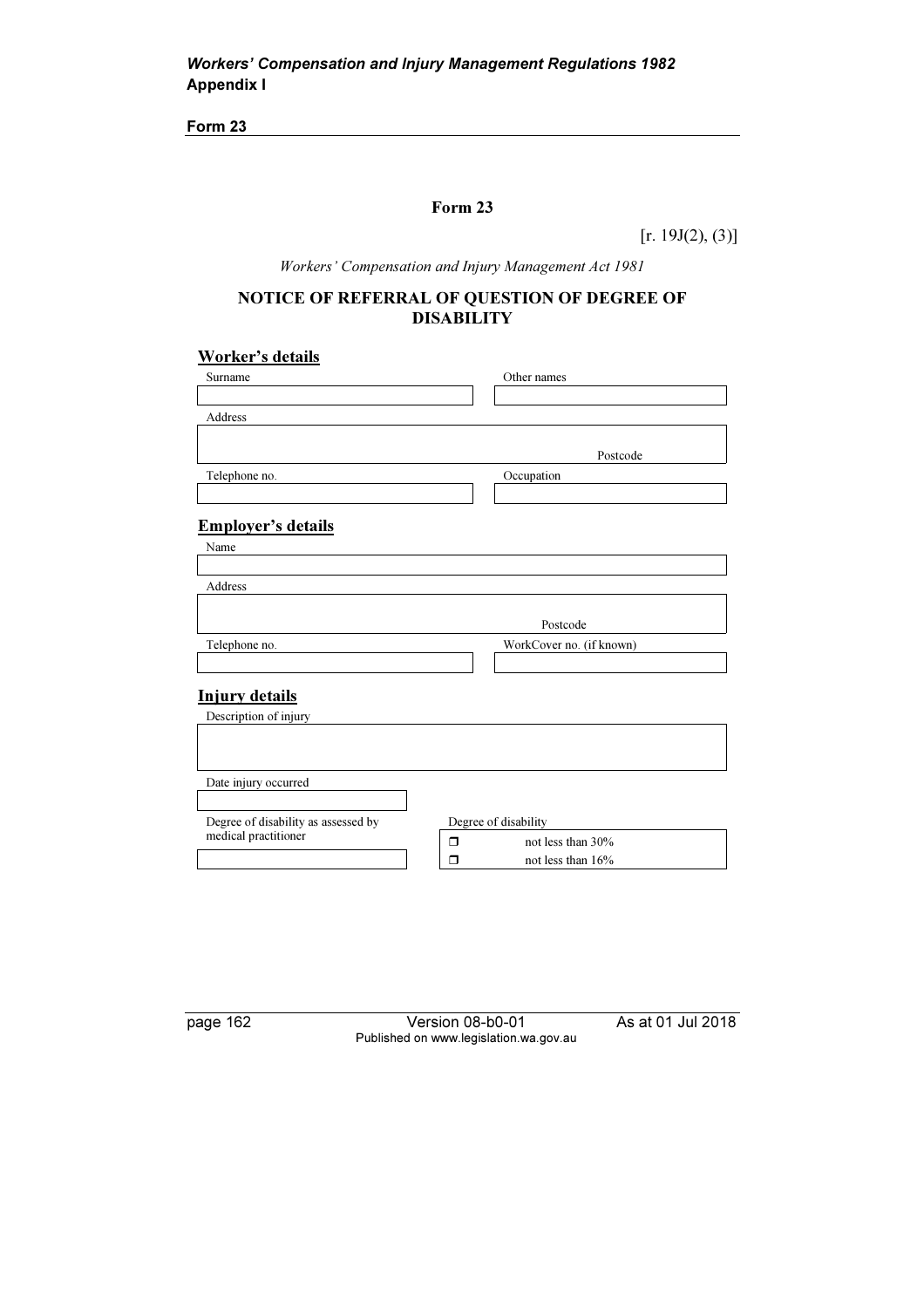| <b>Ouestion referred</b><br>The question of whether the worker's degree of disability is or is not less than the relevant level has been referred to<br>the Director, for consideration.                                                                        |      |  |
|-----------------------------------------------------------------------------------------------------------------------------------------------------------------------------------------------------------------------------------------------------------------|------|--|
| <b>Medical evidence</b><br>Accompanying this notice is a copy of the medical evidence provided by the worker which indicates that in the<br>opinion of the worker's medical practitioner the worker's degree of disability is not less than the relevant level. |      |  |
| <b>Objection</b><br>If you (the employer) consider the worker's degree of disability is less than the relevant level, you should complete<br>the bottom section of this form and return it to the Director within 21 days of receiving this notice.             |      |  |
| If you do not notify the Director within 21 days you will be taken to have agreed that the worker's degree of<br>disability is not less than the relevant level                                                                                                 |      |  |
| Signature of<br><b>Director</b>                                                                                                                                                                                                                                 | Date |  |

## Employer's objection

Employer's assessment of degree of disability

| <b>Signature of</b><br>employer | Date |  |  |
|---------------------------------|------|--|--|
|                                 |      |  |  |

 [Form 23 inserted: Gazette 14 Dec 1999 p. 6154-5; amended: Gazette 17 Nov 2000 p. 6321; 21 Jan 2005 p. 276; 28 Oct 2005 p. 4936-7; 18 Nov 2011 p. 4825.]

As at 01 Jul 2018 Version 08-b0-01 page 163 Published on www.legislation.wa.gov.au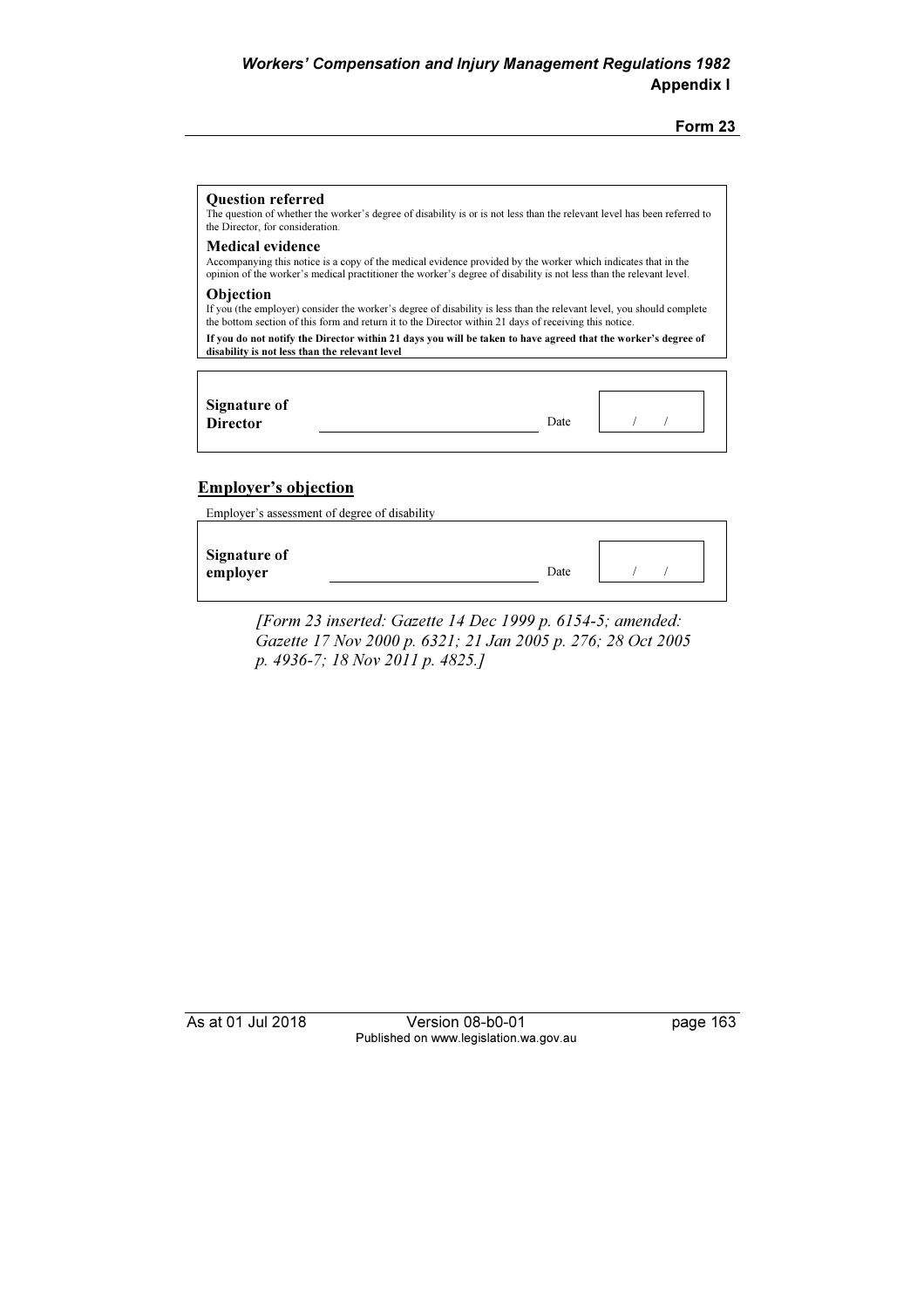Form 23A

#### Form 23A

[r. 19JA]

Workers' Compensation and Injury Management Act 1981

## NOTICE OF REFERRAL OF QUESTION OF DEGREE OF DISABILITY

#### [Notice given under section 93EA(5)(a) and (b)(i) of the Act, where section 93EA(3) applied]

# Worker's details

| Surname                                                                                                                                                                                                                            |   | Other names              |
|------------------------------------------------------------------------------------------------------------------------------------------------------------------------------------------------------------------------------------|---|--------------------------|
|                                                                                                                                                                                                                                    |   |                          |
| Address                                                                                                                                                                                                                            |   |                          |
|                                                                                                                                                                                                                                    |   |                          |
|                                                                                                                                                                                                                                    |   | Postcode                 |
| Telephone no.                                                                                                                                                                                                                      |   | Occupation               |
|                                                                                                                                                                                                                                    |   |                          |
| <b>Employer's details</b>                                                                                                                                                                                                          |   |                          |
| Name                                                                                                                                                                                                                               |   |                          |
|                                                                                                                                                                                                                                    |   |                          |
| <b>Address</b>                                                                                                                                                                                                                     |   |                          |
|                                                                                                                                                                                                                                    |   |                          |
|                                                                                                                                                                                                                                    |   | Postcode                 |
| Telephone no.                                                                                                                                                                                                                      |   | WorkCover no. (if known) |
|                                                                                                                                                                                                                                    |   |                          |
| <b>Injury details</b>                                                                                                                                                                                                              |   |                          |
| Description of injury                                                                                                                                                                                                              |   |                          |
|                                                                                                                                                                                                                                    |   |                          |
|                                                                                                                                                                                                                                    |   |                          |
| Date injury occurred                                                                                                                                                                                                               |   |                          |
|                                                                                                                                                                                                                                    |   |                          |
| Degree of disability as assessed by                                                                                                                                                                                                |   | Degree of disability     |
| medical practitioner                                                                                                                                                                                                               | Π | not less than 30%        |
|                                                                                                                                                                                                                                    | п | not less than 16%        |
|                                                                                                                                                                                                                                    |   |                          |
| <b>Question referred</b>                                                                                                                                                                                                           |   |                          |
| The question of whether the worker's degree of disability is or is not less than the relevant level has<br>been referred to the Director, for consideration under section $93D(5)$ , due to the application of<br>section 93EA(3). |   |                          |
| <b>Medical evidence</b>                                                                                                                                                                                                            |   |                          |
| Accompanying this notice is a copy of the medical evidence produced by the worker that complies<br>with section $93D(6)$ of the Act.                                                                                               |   |                          |

page 164 Version 08-b0-01 As at 01 Jul 2018 Published on www.legislation.wa.gov.au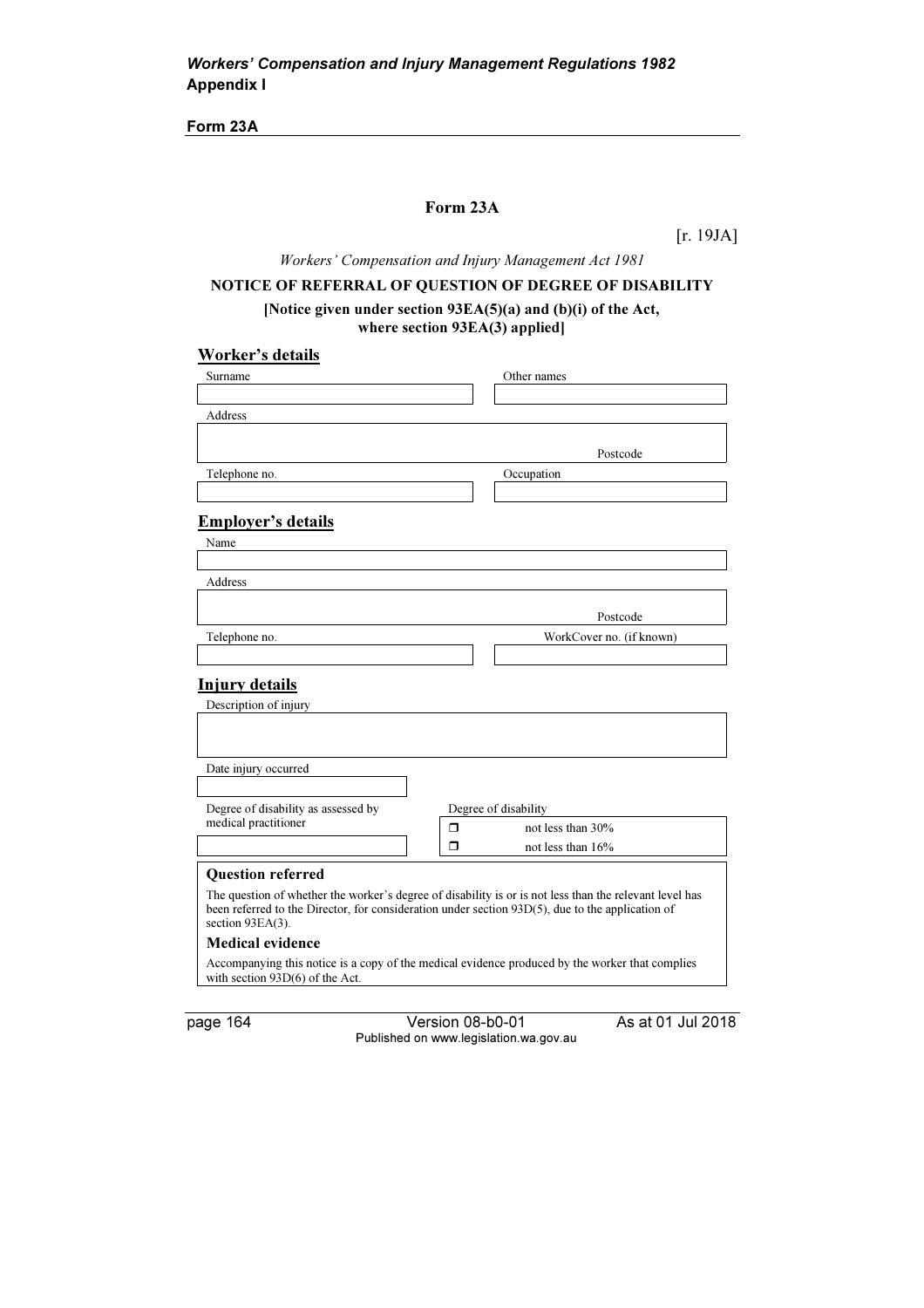| Director's opinion<br>(a)<br>(b)<br>provisions may apply $-$<br>Section 93E(6a)<br>than 30%).<br>Section 93EC<br>Note: $If$ $-$<br>(a) |      | In accordance with section 93EA(5)(a) and (b)(i) of the Act, it is my opinion that —<br>evidence complying with section 93D(6) has been produced and in all<br>other respects the referral is properly made; and<br>the referral is accepted.<br>In accordance with section $93EA(5)(b)(i)$ of the Act, notification is also given that the following<br>Note: Section $93E(6a)$ provides that, despite section $93E(5)$ , and even though<br>section 93E(6) does not apply if the Director gives the worker notice under<br>section $93EA(5)(b)(i)$ that this subsection applies, an election can be made within<br>14 days after the Director subsequently gives the worker notice in writing that an<br>agreement or determination of the question has been recorded. This only applies if the<br>worker is required to make an election under section 93E(3)(b) of the Act (i.e. the<br>worker has an agreed or determined degree of disability of not less than 16% but less | Π<br>$\Box$ |
|----------------------------------------------------------------------------------------------------------------------------------------|------|-----------------------------------------------------------------------------------------------------------------------------------------------------------------------------------------------------------------------------------------------------------------------------------------------------------------------------------------------------------------------------------------------------------------------------------------------------------------------------------------------------------------------------------------------------------------------------------------------------------------------------------------------------------------------------------------------------------------------------------------------------------------------------------------------------------------------------------------------------------------------------------------------------------------------------------------------------------------------------------|-------------|
|                                                                                                                                        |      |                                                                                                                                                                                                                                                                                                                                                                                                                                                                                                                                                                                                                                                                                                                                                                                                                                                                                                                                                                                   |             |
|                                                                                                                                        |      |                                                                                                                                                                                                                                                                                                                                                                                                                                                                                                                                                                                                                                                                                                                                                                                                                                                                                                                                                                                   |             |
|                                                                                                                                        |      |                                                                                                                                                                                                                                                                                                                                                                                                                                                                                                                                                                                                                                                                                                                                                                                                                                                                                                                                                                                   |             |
|                                                                                                                                        |      |                                                                                                                                                                                                                                                                                                                                                                                                                                                                                                                                                                                                                                                                                                                                                                                                                                                                                                                                                                                   |             |
|                                                                                                                                        |      |                                                                                                                                                                                                                                                                                                                                                                                                                                                                                                                                                                                                                                                                                                                                                                                                                                                                                                                                                                                   |             |
|                                                                                                                                        |      |                                                                                                                                                                                                                                                                                                                                                                                                                                                                                                                                                                                                                                                                                                                                                                                                                                                                                                                                                                                   |             |
|                                                                                                                                        |      |                                                                                                                                                                                                                                                                                                                                                                                                                                                                                                                                                                                                                                                                                                                                                                                                                                                                                                                                                                                   |             |
|                                                                                                                                        |      |                                                                                                                                                                                                                                                                                                                                                                                                                                                                                                                                                                                                                                                                                                                                                                                                                                                                                                                                                                                   |             |
|                                                                                                                                        |      |                                                                                                                                                                                                                                                                                                                                                                                                                                                                                                                                                                                                                                                                                                                                                                                                                                                                                                                                                                                   |             |
|                                                                                                                                        |      | under section $93EA(5)(b)(i)$ , the Director notifies a worker that<br>the referral of a question relating to an injury is accepted and<br>that this section applies; and                                                                                                                                                                                                                                                                                                                                                                                                                                                                                                                                                                                                                                                                                                                                                                                                         |             |
| (b)                                                                                                                                    |      | the time limited by any written law for the commencement of an<br>action seeking damages in respect of the injury —                                                                                                                                                                                                                                                                                                                                                                                                                                                                                                                                                                                                                                                                                                                                                                                                                                                               |             |
|                                                                                                                                        | (i)  | has elapsed before the day on which the Director notifies<br>the worker (the "notification" day); or                                                                                                                                                                                                                                                                                                                                                                                                                                                                                                                                                                                                                                                                                                                                                                                                                                                                              |             |
|                                                                                                                                        | (ii) | is due to elapse on the notification day or before the expiry<br>of a period of 2 years after the notification day,                                                                                                                                                                                                                                                                                                                                                                                                                                                                                                                                                                                                                                                                                                                                                                                                                                                               |             |
| dav.                                                                                                                                   |      | an action seeking damages in respect of the injury may, despite that written law, be<br>commenced at any time before the expiry of a period of 2 years after the notification                                                                                                                                                                                                                                                                                                                                                                                                                                                                                                                                                                                                                                                                                                                                                                                                     |             |
|                                                                                                                                        |      |                                                                                                                                                                                                                                                                                                                                                                                                                                                                                                                                                                                                                                                                                                                                                                                                                                                                                                                                                                                   |             |

should complete the bottom section of this form and return it to the Director within 21 days of

receiving this notice. If you do not notify the Director within 21 days you will be taken to have agreed that the worker's degree of disability is not less than the relevant level.

| Signature of<br><b>Director</b> | Date |  |
|---------------------------------|------|--|
|                                 |      |  |

As at 01 Jul 2018 Version 08-b0-01 page 165 Published on www.legislation.wa.gov.au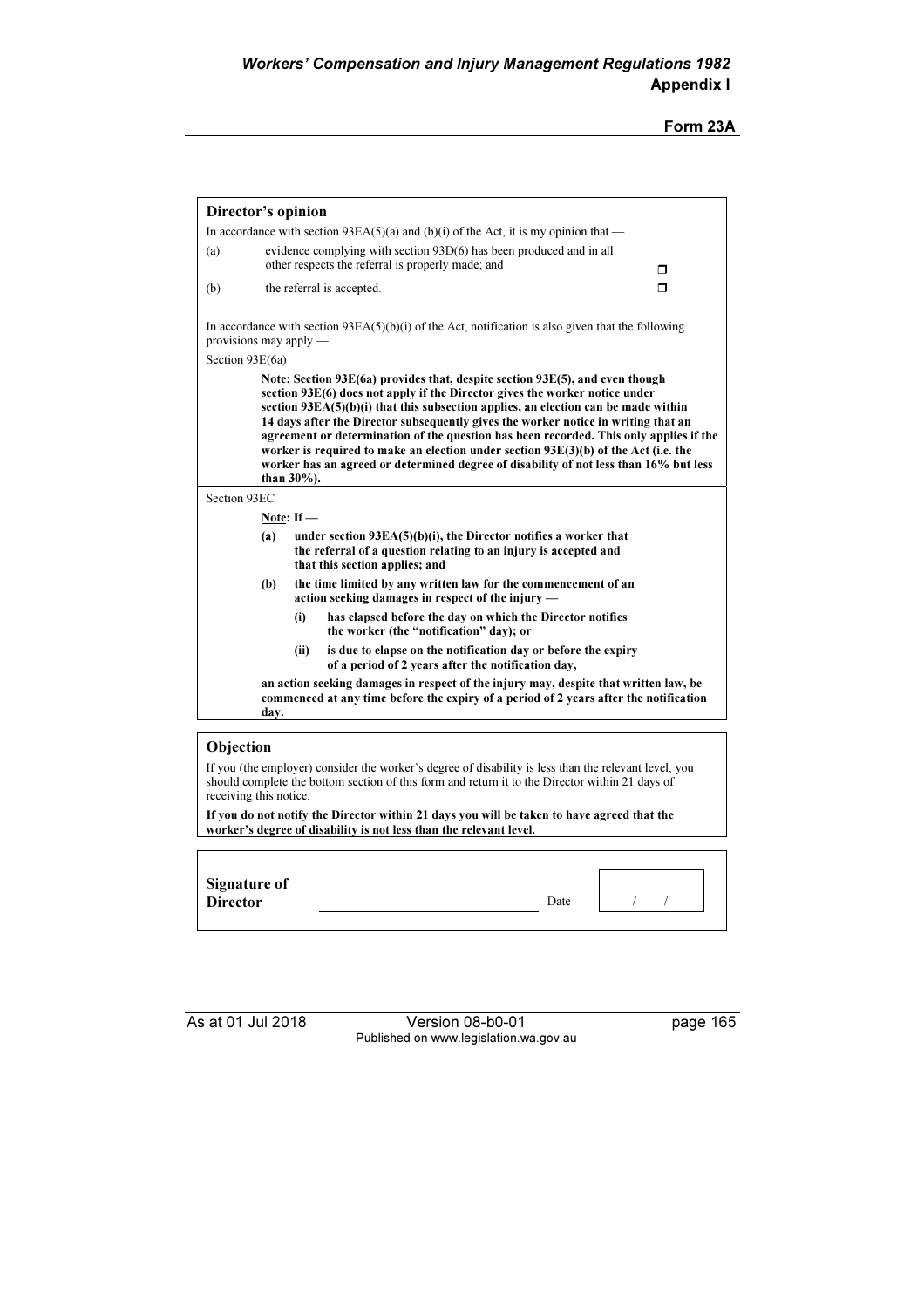## Workers' Compensation and Injury Management Regulations 1982 Appendix I

Form 23A

## Employer's objection

| Employer's assessment of degree of disability |      |  |  |
|-----------------------------------------------|------|--|--|
|                                               |      |  |  |
| Signature of<br>employer                      | Date |  |  |

 [Form 23A inserted: Gazette 26 Oct 2004 p. 4908-10; amended: Gazette 21 Jan 2005 p. 276; 28 Oct 2005 p. 4937-8; 9 Dec 2005 p. 5897; 18 Nov 2011 p. 4825.]

page 166 Version 08-b0-01 As at 01 Jul 2018 Published on www.legislation.wa.gov.au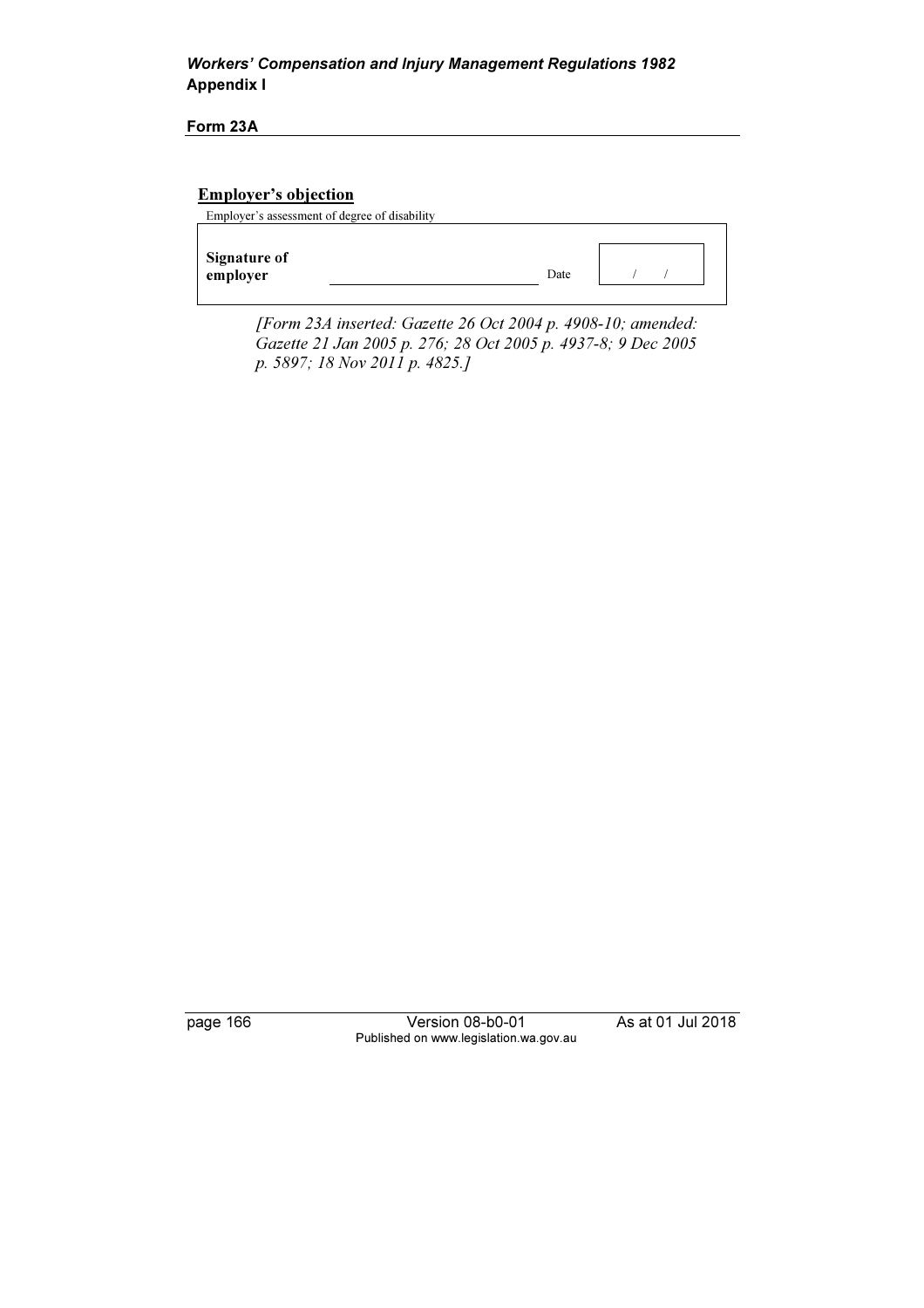Form 23B

## Form 23B

[r. 19JB]

Workers' Compensation and Injury Management Act 1981

## NOTICE OF REFERRAL OF QUESTION OF DEGREE OF DISABILITY

[Notice given under section 93EB(5)(a) and (b)(i) of the Act, where section 93EB(3) applied]

### Worker's details

| Surname                                                     | Other names              |
|-------------------------------------------------------------|--------------------------|
|                                                             |                          |
| Address                                                     |                          |
|                                                             |                          |
|                                                             | Postcode                 |
| Telephone no.                                               | Occupation               |
|                                                             |                          |
|                                                             |                          |
| <b>Employer's details</b>                                   |                          |
| Name                                                        |                          |
|                                                             |                          |
| Address                                                     |                          |
|                                                             |                          |
|                                                             | Postcode                 |
| Telephone no.                                               | WorkCover no. (if known) |
|                                                             |                          |
|                                                             |                          |
| <b>Injury details</b>                                       |                          |
| Description of injury                                       |                          |
|                                                             |                          |
|                                                             |                          |
| Date injury occurred                                        |                          |
|                                                             |                          |
|                                                             |                          |
| Degree of disability as assessed by<br>medical practitioner | Degree of disability     |
|                                                             | not less than 30%<br>Π   |
|                                                             | ⊓<br>not less than $16%$ |

As at 01 Jul 2018 Version 08-b0-01 page 167 Published on www.legislation.wa.gov.au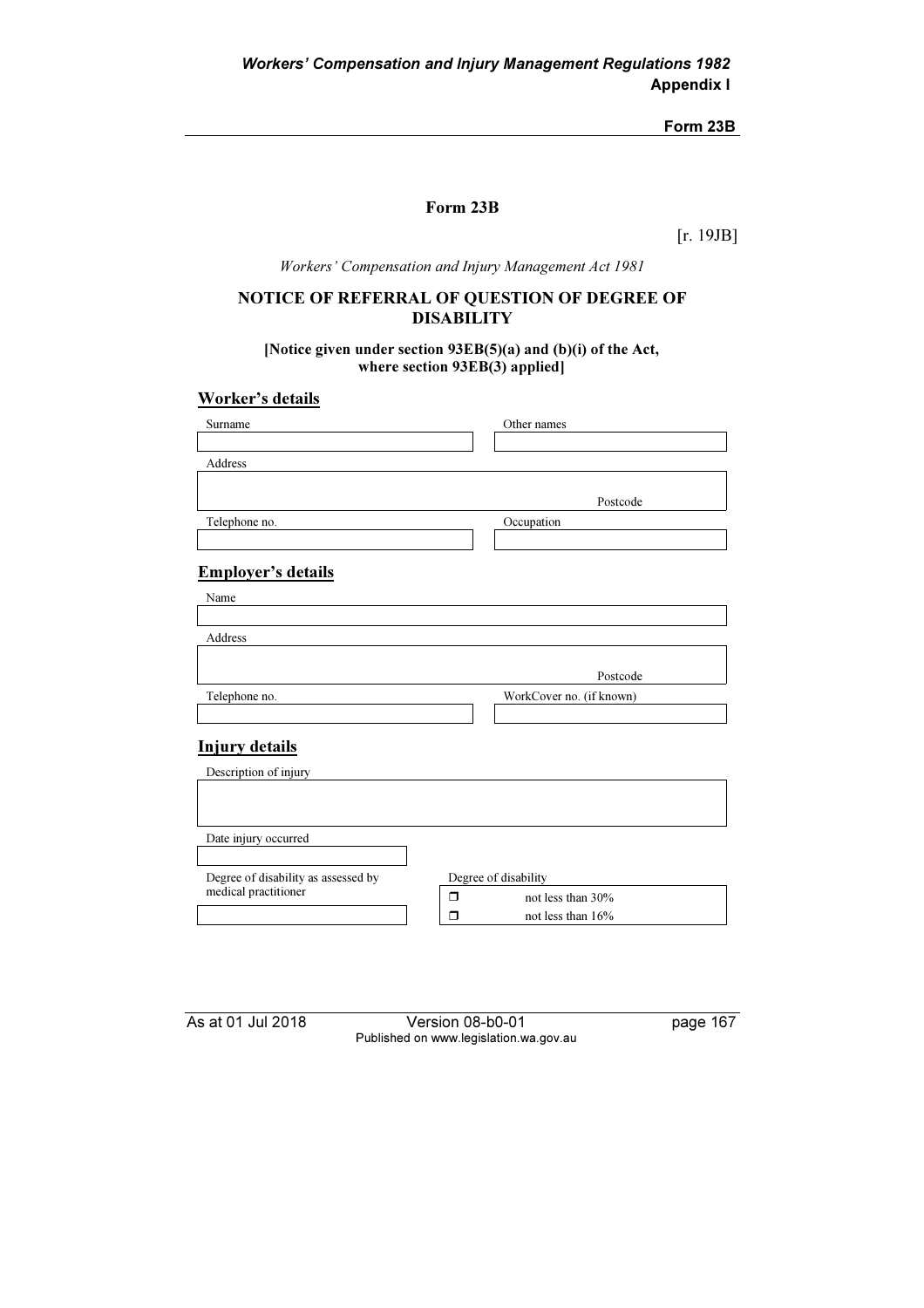#### Form 23B

#### Question referred

The question of whether the worker's degree of disability is or is not less than the relevant level has been referred to the Director, for consideration under section 93D(5), due to the application of section 93EB(3).

Medical evidence

Accompanying this notice is a copy of the medical evidence produced by the worker that complies with section 93D(6) of the Act.

| Director's opinion                          |              |                                                                                                                                                                                                                                                                                                                                                                                                                                                                                                                                                                                                                          |   |
|---------------------------------------------|--------------|--------------------------------------------------------------------------------------------------------------------------------------------------------------------------------------------------------------------------------------------------------------------------------------------------------------------------------------------------------------------------------------------------------------------------------------------------------------------------------------------------------------------------------------------------------------------------------------------------------------------------|---|
|                                             |              | In accordance with section $93EB(5)(a)$ and (b)(i) of the Act, it is my opinion that —                                                                                                                                                                                                                                                                                                                                                                                                                                                                                                                                   |   |
| (a)                                         |              | evidence complying with section 93D(6) has been produced and in all<br>other respects the referral is properly made; and                                                                                                                                                                                                                                                                                                                                                                                                                                                                                                 | Π |
| (b)                                         |              | the referral is accepted.                                                                                                                                                                                                                                                                                                                                                                                                                                                                                                                                                                                                | ⊓ |
| provisions may apply $-$                    |              | In accordance with section $93EB(5)(b)(i)$ of the Act, notification is also given that the following                                                                                                                                                                                                                                                                                                                                                                                                                                                                                                                     |   |
| Section 93E(6a)                             |              |                                                                                                                                                                                                                                                                                                                                                                                                                                                                                                                                                                                                                          |   |
|                                             | than 30%).   | Note: Section $93E(6a)$ provides that, despite section $93E(5)$ , and even though<br>section 93E(6) does not apply if the Director gives the worker notice under<br>section 93EB(5)(b)(i) that this subsection applies, an election can be made within<br>14 days after the Director subsequently gives the worker notice in writing that an<br>agreement or determination of the question has been recorded. This only applies if<br>the worker is required to make an election under section $93E(3)(b)$ of the Act (i.e. the<br>worker has an agreed or determined degree of disability of not less than 16% but less |   |
| Section 93EC                                |              |                                                                                                                                                                                                                                                                                                                                                                                                                                                                                                                                                                                                                          |   |
|                                             | Note: If $-$ |                                                                                                                                                                                                                                                                                                                                                                                                                                                                                                                                                                                                                          |   |
|                                             | (a)          | under section $93EB(5)(b)(i)$ , the Director notifies a worker that<br>the referral of a question relating to an injury is accepted and<br>that this section applies; and                                                                                                                                                                                                                                                                                                                                                                                                                                                |   |
|                                             | (b)          | the time limited by any written law for the commencement of an<br>action seeking damages in respect of the injury —                                                                                                                                                                                                                                                                                                                                                                                                                                                                                                      |   |
|                                             | (i)          | has elapsed before the day on which the Director notifies the<br>worker (the "notification day"); or                                                                                                                                                                                                                                                                                                                                                                                                                                                                                                                     |   |
|                                             |              | (ii) is due to elapse on the notification day or before the expiry<br>of a period of 2 years after the notification day,                                                                                                                                                                                                                                                                                                                                                                                                                                                                                                 |   |
|                                             | day.         | an action seeking damages in respect of the injury may, despite that written law, be<br>commenced at any time before the expiry of a period of 2 years after the notification                                                                                                                                                                                                                                                                                                                                                                                                                                            |   |
|                                             |              |                                                                                                                                                                                                                                                                                                                                                                                                                                                                                                                                                                                                                          |   |
| $\bigcap \mathbf{L}$ : $\bigcup \mathbf{L}$ |              |                                                                                                                                                                                                                                                                                                                                                                                                                                                                                                                                                                                                                          |   |

#### Objection

If you (the employer) consider the worker's degree of disability is less than the relevant level, you should complete the bottom section of this form and return it to the Director within 21 days of receiving this notice.

If you do not notify the Director within 21 days you will be taken to have agreed that the worker's degree of disability is not less than the relevant level.

page 168 Version 08-b0-01 As at 01 Jul 2018 Published on www.legislation.wa.gov.au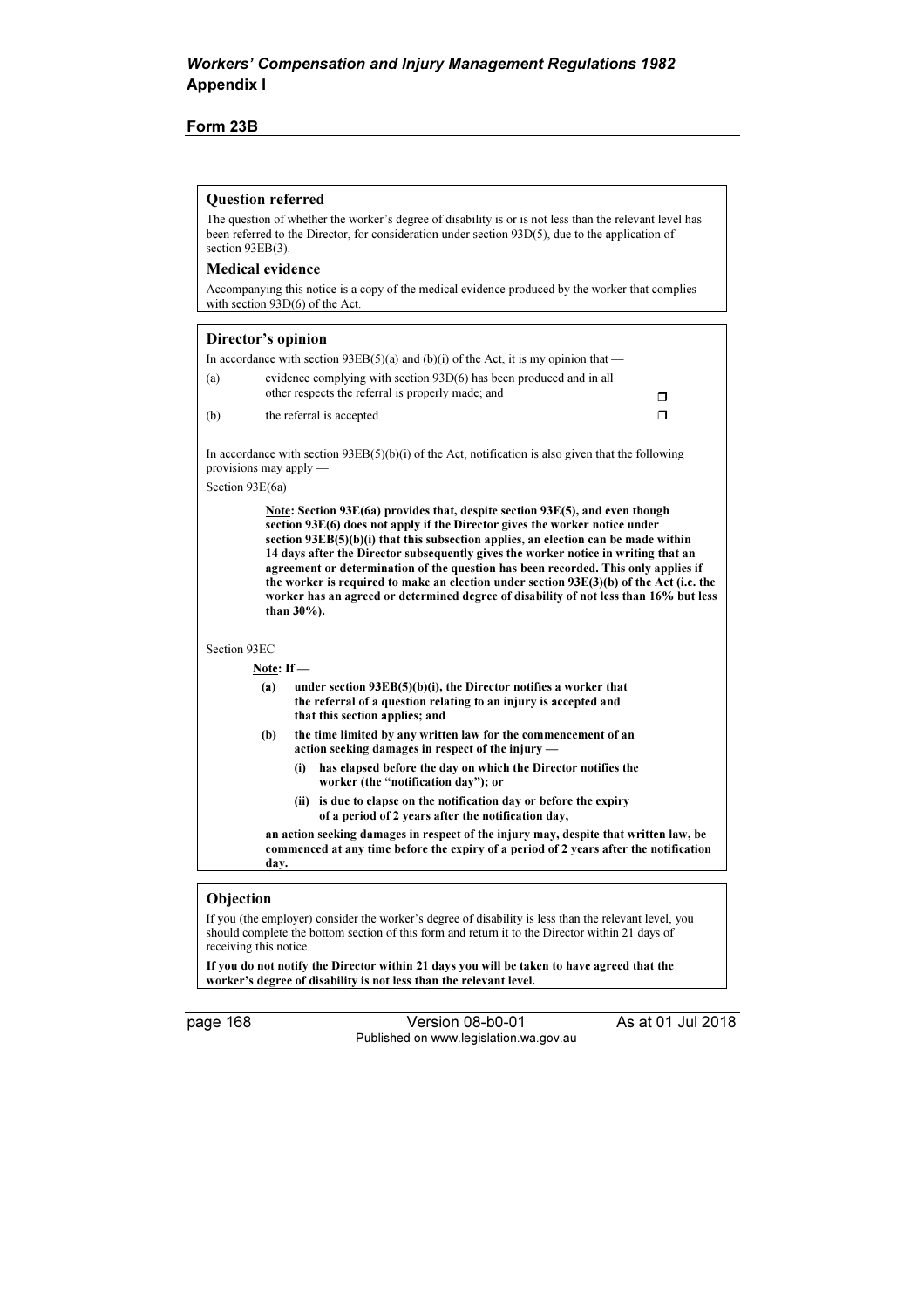Form 23B

| Signature of<br><b>Director</b> | Date |  |
|---------------------------------|------|--|
|                                 |      |  |

## Employer's objection

Employer's assessment of degree of disability

 [Form 23B inserted: Gazette 26 Oct 2004 p. 4911-13; amended: Gazette 21 Jan 2005 p. 276; 28 Oct 2005 p. 4937-8; 9 Dec 2005 p. 5897; 18 Nov 2011 p. 4825.]

As at 01 Jul 2018 Version 08-b0-01 page 169 Published on www.legislation.wa.gov.au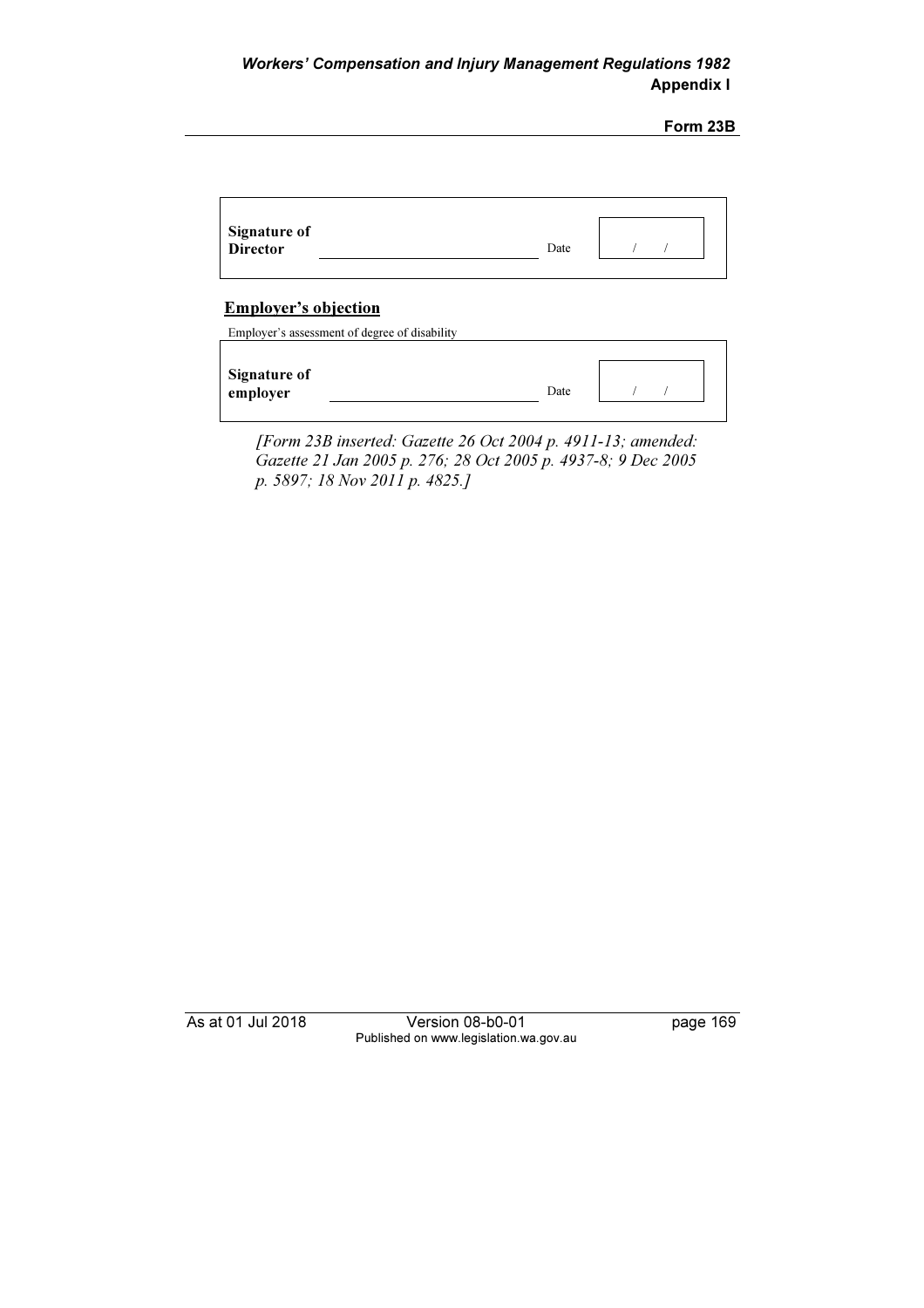## Form 24

 $[r. 19K(1), (2)]$ 

Workers' Compensation and Injury Management Act 1981

## DEGREE OF DISABILITY AGREEMENT

## Worker's details

| Surname                                         | Other names              |
|-------------------------------------------------|--------------------------|
|                                                 |                          |
| Address                                         |                          |
|                                                 |                          |
|                                                 |                          |
|                                                 | Postcode                 |
| Telephone no.                                   | Occupation               |
|                                                 |                          |
|                                                 |                          |
| <b>Employer's details</b>                       |                          |
| Name                                            |                          |
|                                                 |                          |
| Address                                         |                          |
|                                                 |                          |
|                                                 | Postcode                 |
|                                                 |                          |
| Telephone no.                                   | WorkCover no. (if known) |
|                                                 |                          |
| <b>Insurer's details</b>                        |                          |
|                                                 |                          |
| Name                                            |                          |
|                                                 |                          |
| Address                                         |                          |
|                                                 |                          |
|                                                 | Postcode                 |
|                                                 |                          |
| Date weekly payments commenced (if applicable). | Claim no. (if known)     |
|                                                 |                          |
| Contact person                                  |                          |
|                                                 |                          |

Telephone no.

page 170 Version 08-b0-01 As at 01 Jul 2018 Published on www.legislation.wa.gov.au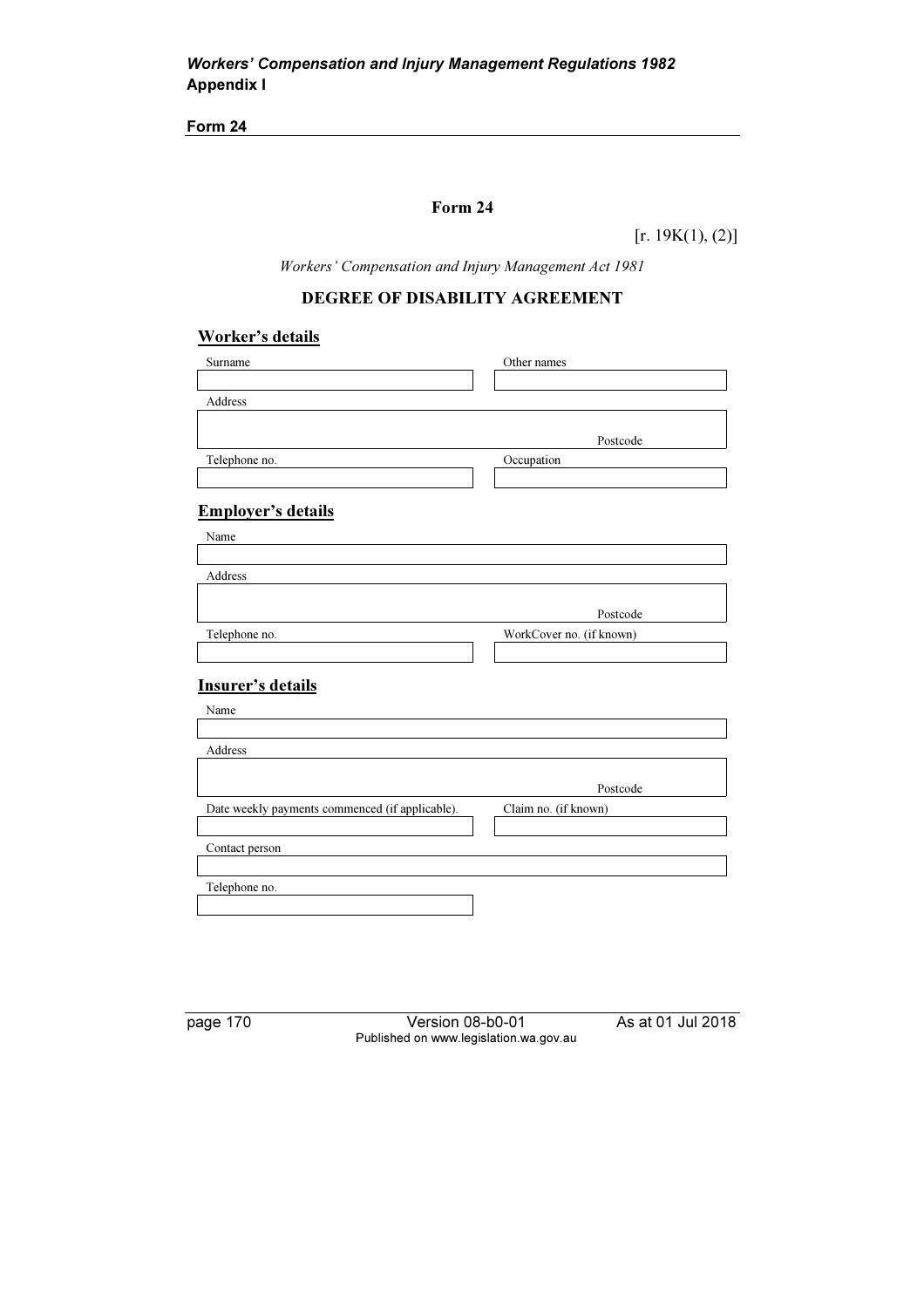| וזו<br>11 |  |
|-----------|--|
|-----------|--|

# Injury details

| Description of injury           |                                              |                                    |
|---------------------------------|----------------------------------------------|------------------------------------|
|                                 |                                              |                                    |
|                                 |                                              |                                    |
|                                 |                                              |                                    |
| Date injury occurred            |                                              |                                    |
|                                 |                                              |                                    |
| Agreement                       |                                              |                                    |
| Agreed degree of disability     | Agreed degree of disability is -             |                                    |
| (insert actual figure e.g. 22%) | $\frac{0}{0}$<br>$\Box$<br>not less than 30% |                                    |
|                                 | $\Box$<br>not less than 16%                  |                                    |
|                                 |                                              |                                    |
| Signature of                    |                                              |                                    |
| Worker                          | Date                                         | $\sqrt{2}$<br>$\sqrt{\phantom{a}}$ |
|                                 |                                              |                                    |
| <b>Signature of</b>             | Name of                                      |                                    |
| witness                         | witness                                      |                                    |
|                                 |                                              |                                    |
|                                 |                                              |                                    |
|                                 |                                              |                                    |
| <b>Signature of</b><br>Employer | Date                                         | $\sqrt{2}$<br>$\sqrt{2}$           |
|                                 |                                              |                                    |
| <b>Signature of</b>             | Name of                                      |                                    |
| witness                         | witness                                      |                                    |
|                                 |                                              |                                    |
|                                 |                                              |                                    |
| <b>Recording of agreement</b>   |                                              |                                    |
| Date of recording               | Record no.                                   |                                    |
|                                 |                                              |                                    |
|                                 |                                              |                                    |
| <b>Signature of</b>             |                                              |                                    |
| <b>Director</b>                 | Date                                         | $\sqrt{2}$<br>$\sqrt{2}$           |
|                                 |                                              |                                    |

 [Form 24 inserted: Gazette 14 Dec 1999 p. 6156-7; amended: Gazette 17 Nov 2000 p. 6321; 21 Jan 2005 p. 276; 28 Oct 2005 p. 4938.]

As at 01 Jul 2018 Version 08-b0-01 page 171 Published on www.legislation.wa.gov.au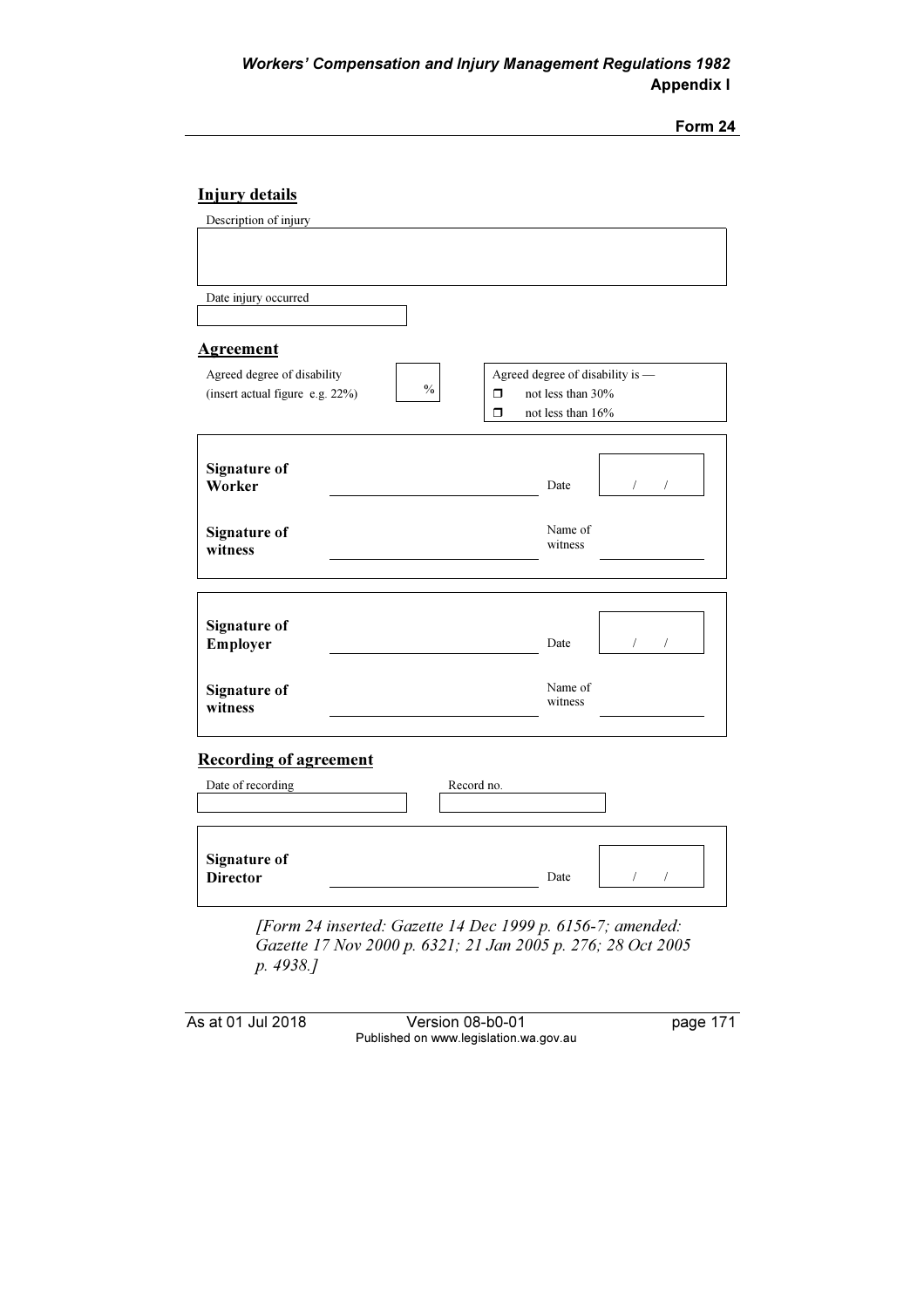## Form 25

 $[r. 19M(1)]$ 

Workers' Compensation and Injury Management Act 1981

# ELECTION TO RETAIN RIGHT TO SEEK DAMAGES

## Worker's details

| Surname                        | Other names              |
|--------------------------------|--------------------------|
|                                |                          |
| Date of birth<br>Sex           | Occupation               |
|                                |                          |
| Address                        |                          |
|                                |                          |
|                                | Postcode                 |
| Telephone no.                  |                          |
|                                |                          |
|                                |                          |
| <b>Employer's details</b>      |                          |
| Name                           |                          |
|                                |                          |
| Address                        |                          |
|                                |                          |
|                                | Postcode                 |
| Telephone no.                  | WorkCover no. (if known) |
|                                |                          |
| Contact person                 |                          |
|                                |                          |
| Title                          | Telephone no.            |
|                                |                          |
|                                |                          |
| Insurer's details              |                          |
| Name                           |                          |
|                                |                          |
| Address                        |                          |
|                                |                          |
|                                | Postcode                 |
| Date weekly payments commenced | Claim no. (if known)     |
|                                |                          |

| page 172 |  |  |  |
|----------|--|--|--|
|----------|--|--|--|

Version 08-b0-01 As at 01 Jul 2018 Published on www.legislation.wa.gov.au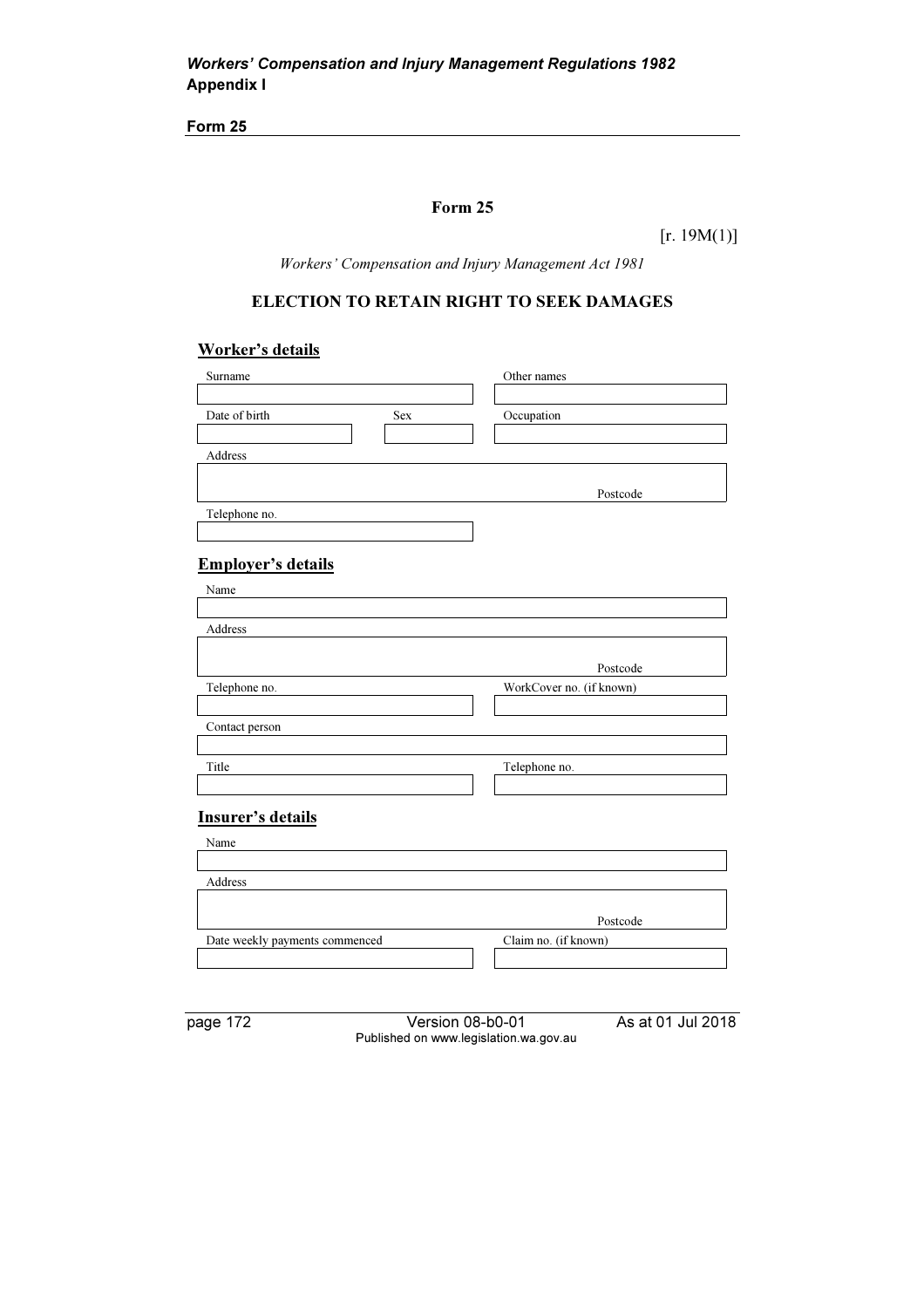|                                                                                |            | Form 25 |
|--------------------------------------------------------------------------------|------------|---------|
|                                                                                |            |         |
|                                                                                |            |         |
| Contact person                                                                 |            |         |
|                                                                                |            |         |
| Telephone no.                                                                  |            |         |
|                                                                                |            |         |
| <b>Injury details</b>                                                          |            |         |
| Description of injury                                                          |            |         |
|                                                                                |            |         |
|                                                                                |            |         |
| Date injury occurred                                                           |            |         |
|                                                                                |            |         |
| Has a Degree of Disability Agreement (Form 24) already been recorded by the    | <b>Yes</b> | $\Box$  |
| Director?                                                                      | No         | ⊓       |
|                                                                                |            |         |
| record number                                                                  |            |         |
| Degree of disability as agreed%                                                |            |         |
| Has the determination of a dispute as to the degree of disability already been | <b>Yes</b> | $\Box$  |
| recorded under reg. 19L by the Director?                                       | No         | ⊓       |
|                                                                                |            |         |
| record number                                                                  |            |         |
| Degree of disability as determined%                                            |            |         |

## Advice of consequences of election

| I have been properly advised of the consequences of this election. |      |  |
|--------------------------------------------------------------------|------|--|
|                                                                    |      |  |
|                                                                    |      |  |
| Signature<br>of Worker                                             | Date |  |
|                                                                    |      |  |

#### Warning

The registration of this election will, in most cases, prevent you from continuing to receive statutory benefits under the Workers' Compensation and Injury Management Act 1981.

You should seek appropriate independent advice before lodging this form.

As at 01 Jul 2018 Version 08-b0-01 page 173 Published on www.legislation.wa.gov.au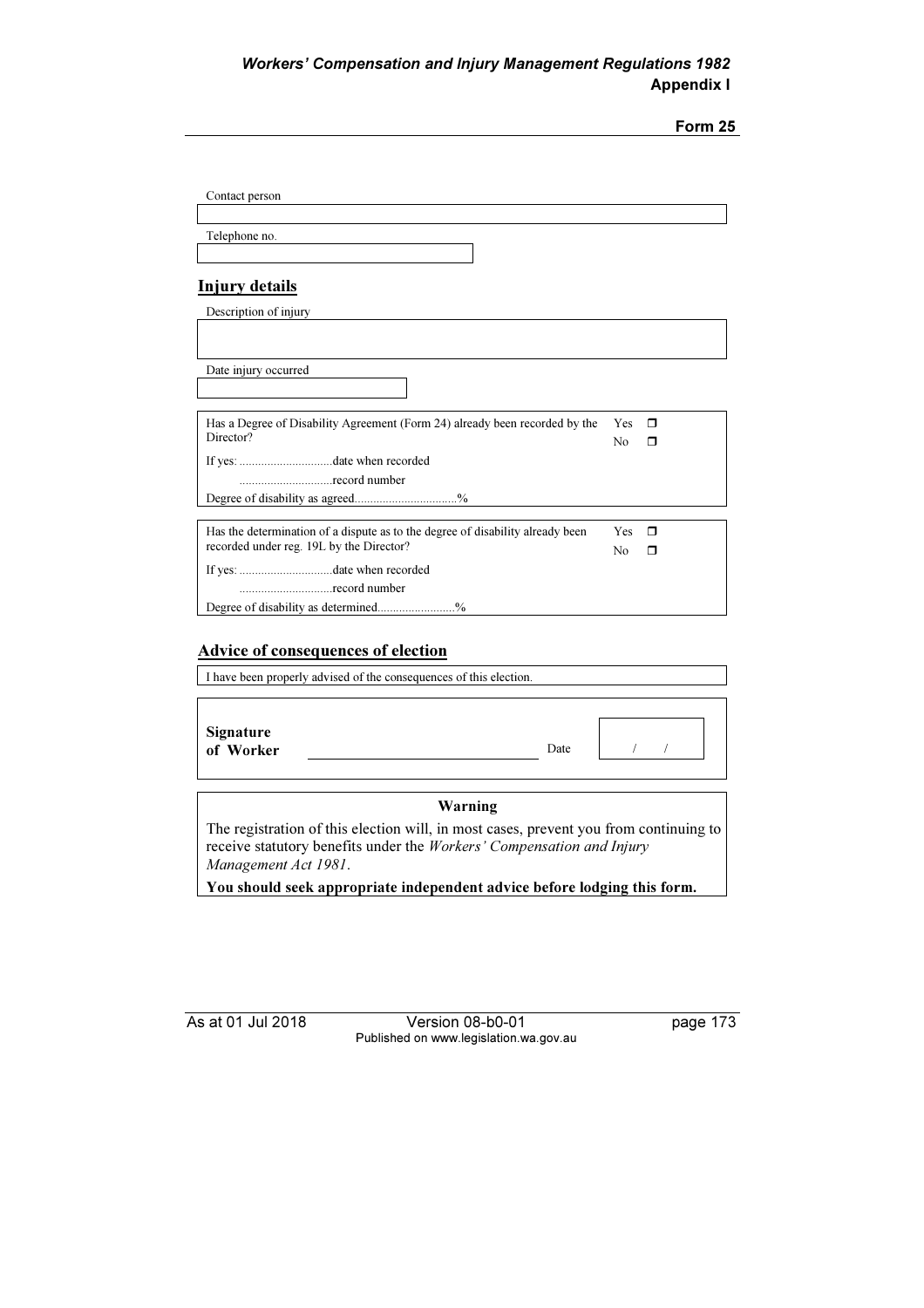Form 25

# Registration of election



 [Form 25 inserted: Gazette 14 Dec 1999 p. 6157-9; amended: Gazette 17 Nov 2000 p. 6317 and 6321; 21 Jan 2005 p. 276; 28 Oct 2005 p. 4938.]

page 174 Version 08-b0-01 As at 01 Jul 2018 Published on www.legislation.wa.gov.au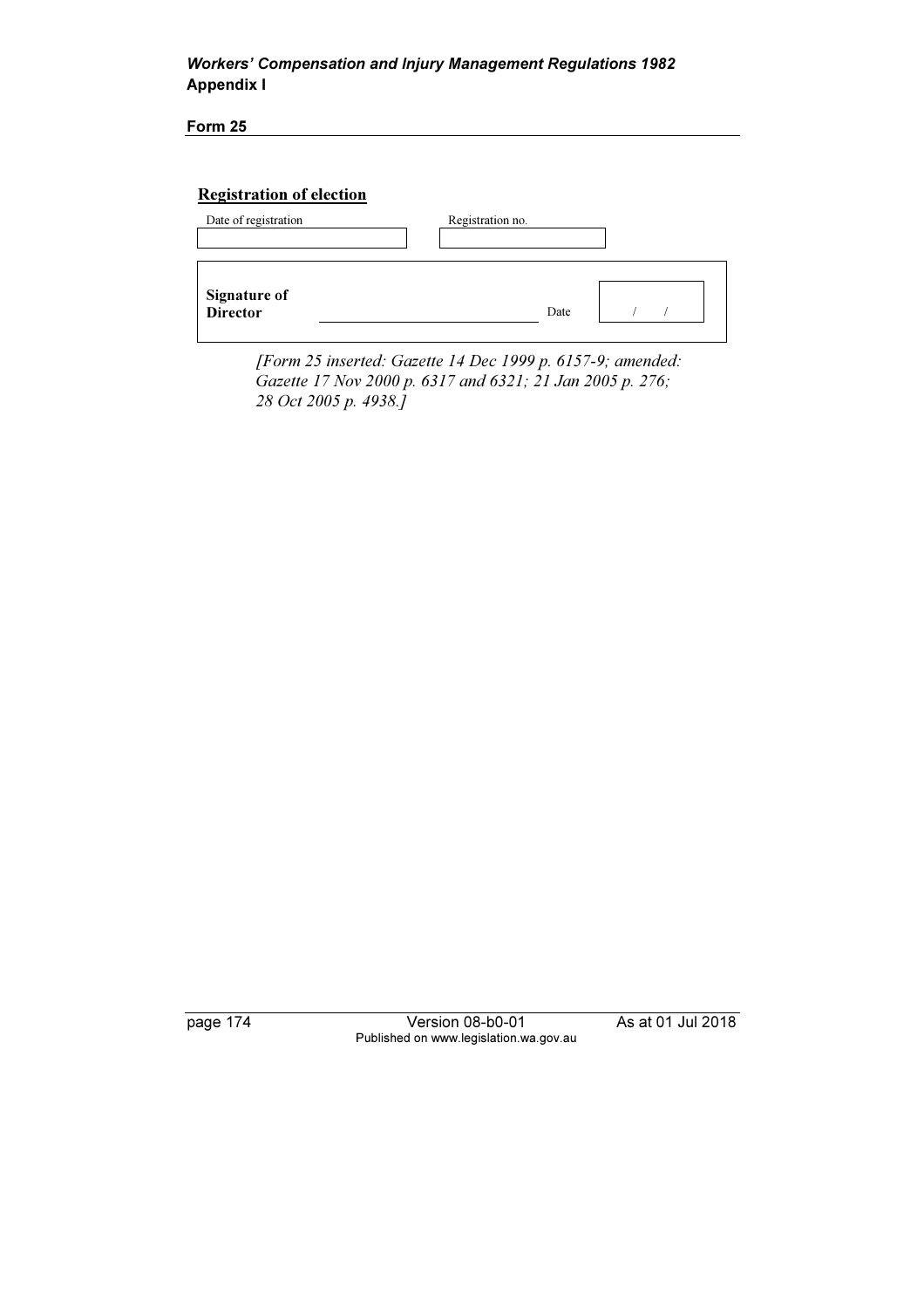Form 26

[r. 19 $N(3)(a)$  and  $(5)(a)$ ]

Workers' Compensation and Injury Management Act 1981

#### APPLICATION FOR EXTENSION OF TIME TO MAKE ELECTION (MEDICAL EVIDENCE AVAILABLE)

## Worker's details

| Surname                        | Other names              |          |
|--------------------------------|--------------------------|----------|
| Date of birth                  | Sex<br>Occupation        |          |
| Address                        |                          |          |
|                                | Postcode                 |          |
| Telephone no.                  |                          |          |
| <b>Employer's details</b>      |                          |          |
| Name                           |                          |          |
| Address                        |                          |          |
|                                | Postcode                 |          |
| Telephone no.                  | WorkCover no. (if known) |          |
| Contact person                 |                          |          |
| Title                          | Telephone no.            |          |
| <b>Insurer's details</b>       |                          |          |
| Name                           |                          |          |
| Address                        |                          |          |
|                                | Postcode                 |          |
| Date weekly payments commenced | Claim no. (if known)     |          |
| Contact person                 |                          |          |
| Telephone no.                  |                          |          |
|                                |                          |          |
| As at 01 Jul 2018              | Version 08-b0-01         | page 175 |

Published on www.legislation.wa.gov.au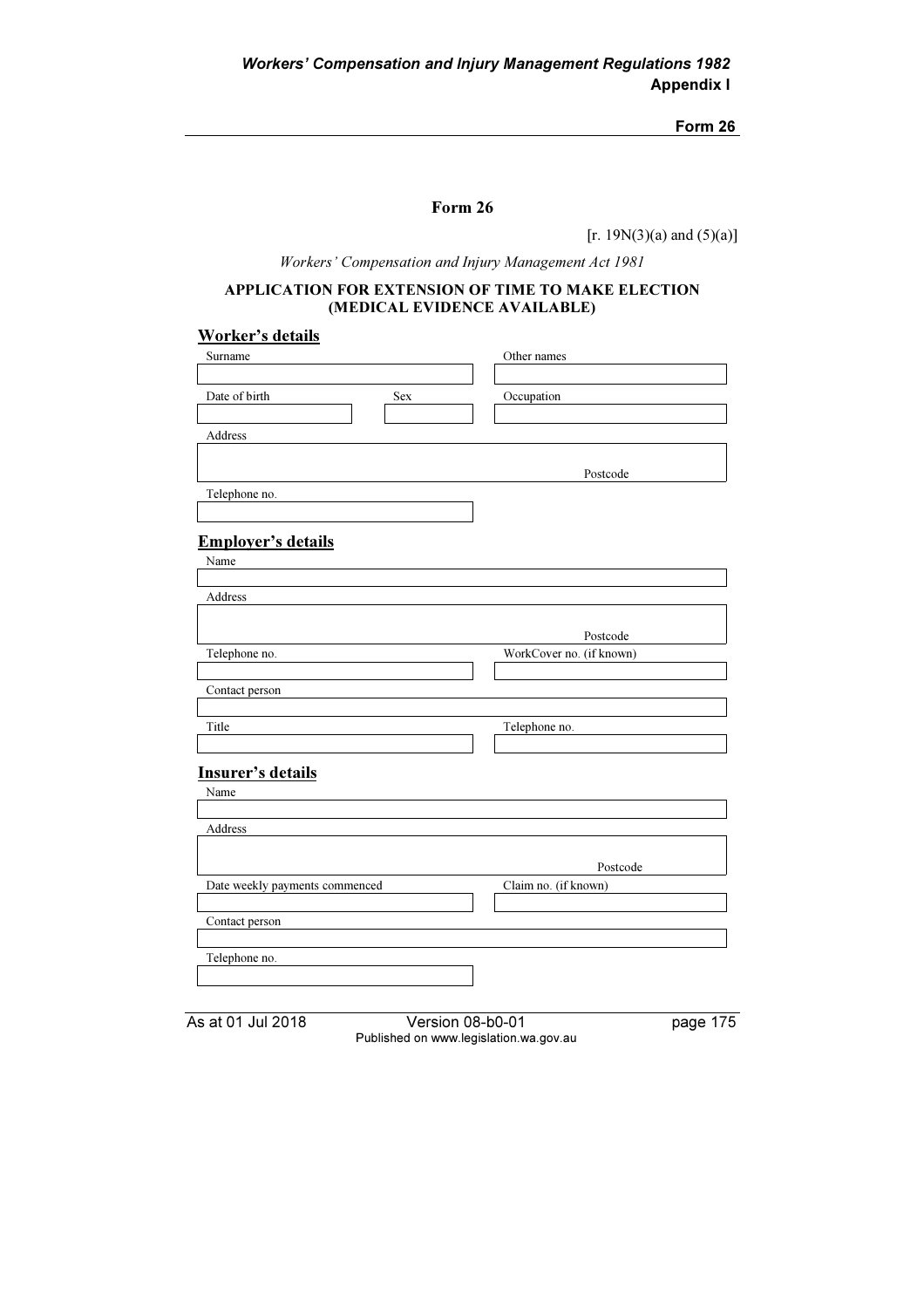Form 26

## Injury details

| Description of injury                                             |                                                                                                                                                                                                                  |
|-------------------------------------------------------------------|------------------------------------------------------------------------------------------------------------------------------------------------------------------------------------------------------------------|
|                                                                   |                                                                                                                                                                                                                  |
|                                                                   |                                                                                                                                                                                                                  |
|                                                                   | Degree of disability                                                                                                                                                                                             |
| Date injury occurred                                              | (as assessed by worker's medical specialist)                                                                                                                                                                     |
|                                                                   | $\frac{0}{0}$                                                                                                                                                                                                    |
| <b>Extension of time sought</b>                                   |                                                                                                                                                                                                                  |
| The application for extension of time is made under -             |                                                                                                                                                                                                                  |
| $\Box$ regulation 19N(2)(a)                                       | <b>OR</b><br>$\Box$ regulation 19N(2)(c)                                                                                                                                                                         |
| Extension sought until                                            |                                                                                                                                                                                                                  |
|                                                                   |                                                                                                                                                                                                                  |
|                                                                   |                                                                                                                                                                                                                  |
| Signature of                                                      |                                                                                                                                                                                                                  |
| Worker                                                            | Date                                                                                                                                                                                                             |
|                                                                   |                                                                                                                                                                                                                  |
|                                                                   |                                                                                                                                                                                                                  |
| <b>Lodging this form</b>                                          |                                                                                                                                                                                                                  |
| This form should be lodged with —                                 |                                                                                                                                                                                                                  |
| Director                                                          |                                                                                                                                                                                                                  |
| WorkCover WA                                                      |                                                                                                                                                                                                                  |
| Perth, Western Australia                                          |                                                                                                                                                                                                                  |
| major surgery in the extension period (see regulation $19N(1)$ ). | If applying under regulation $19N(2)(a)$ you must also give to the Director medical evidence from a<br>medical practitioner who is a specialist in a relevant field of medicine indicating that you will require |
| determination.                                                    | If applying under regulation $19N(2)(c)$ you must give the Director evidence of the medical panel's                                                                                                              |
| <b>Granting of extension</b>                                      |                                                                                                                                                                                                                  |
|                                                                   | An extension of time to make an election under section $93E(3)(b)$ of the Act —                                                                                                                                  |
| σ<br>is granted until                                             | <b>OR</b><br>$\Box$ is not granted<br>$\sqrt{2}$                                                                                                                                                                 |
| The extension of time is granted under $-$                        |                                                                                                                                                                                                                  |
| $\Box$ regulation 19N(2)(a)                                       | $\Box$ regulation 19N(2)(c)<br>OR.                                                                                                                                                                               |
|                                                                   |                                                                                                                                                                                                                  |
| <b>Signature of</b>                                               |                                                                                                                                                                                                                  |
| <b>Director</b>                                                   | Date                                                                                                                                                                                                             |
|                                                                   |                                                                                                                                                                                                                  |

 [Form 26 inserted: Gazette 14 Dec 1999 p. 6159-61; amended: Gazette 17 Nov 2000 p. 6321; 21 Jan 2005 p. 276; 28 Oct 2005 p. 4938-9; 18 Nov 2011 p. 4825.]

page 176 Version 08-b0-01 As at 01 Jul 2018 Published on www.legislation.wa.gov.au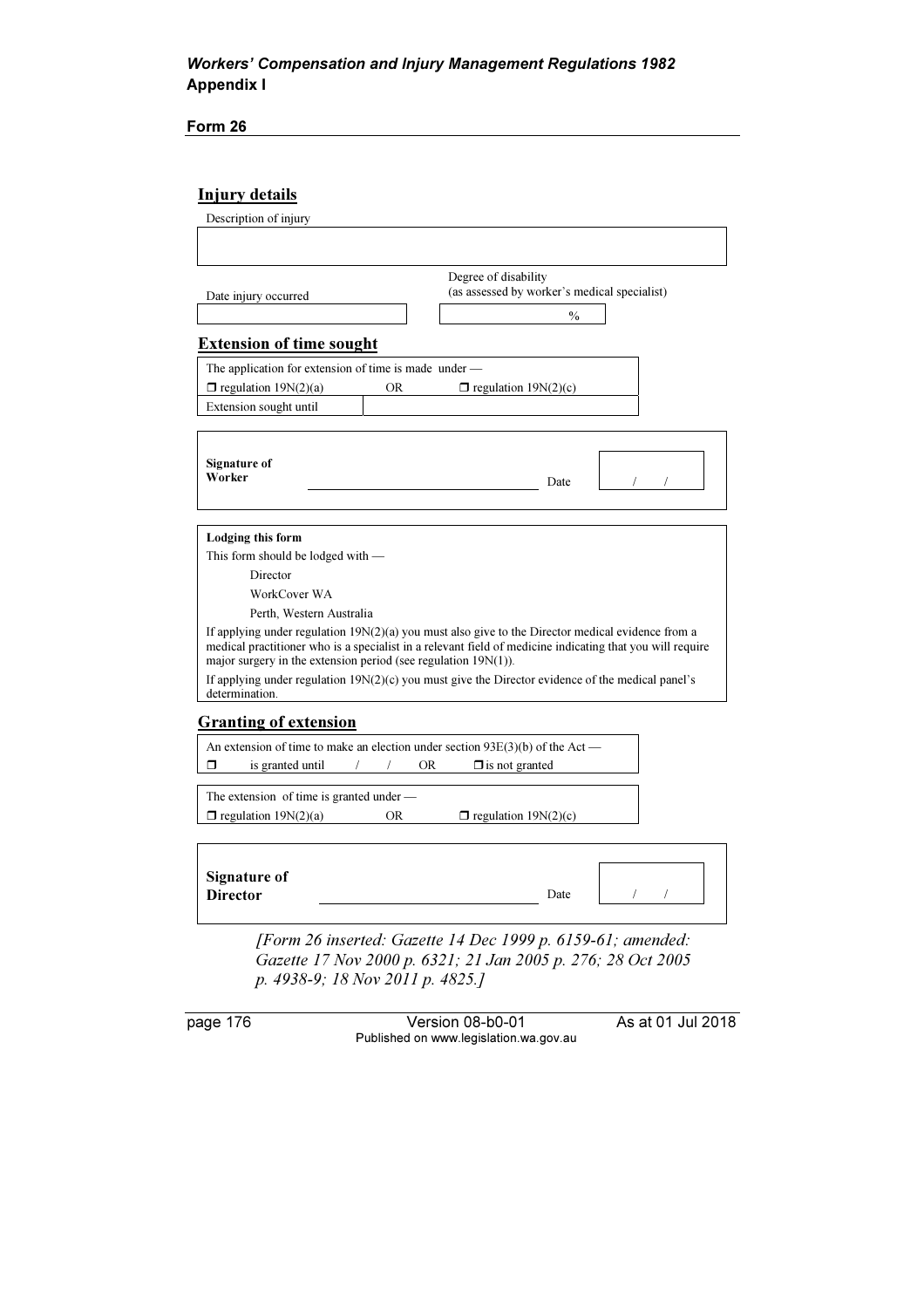## Form 27

 $[r. 19N(4)(a)]$ 

Workers' Compensation and Injury Management Act 1981

### APPLICATION FOR EXTENSION OF TIME TO MAKE ELECTION (MEDICAL EVIDENCE NOT YET AVAILABLE)

### Worker's details

| Surname                          | Other names              |                       |
|----------------------------------|--------------------------|-----------------------|
| Date of birth                    | Sex<br>Occupation        |                       |
| Address                          |                          |                       |
|                                  |                          |                       |
| Telephone no.                    | Postcode                 |                       |
|                                  |                          |                       |
| <b>Employer's details</b>        |                          |                       |
| Name                             |                          |                       |
|                                  |                          |                       |
| Address                          |                          |                       |
|                                  | Postcode                 |                       |
| Telephone no.                    | WorkCover no. (if known) |                       |
| Contact person                   |                          |                       |
|                                  |                          |                       |
| Title                            | Telephone no.            |                       |
|                                  |                          |                       |
| <b>Insurer's details</b><br>Name |                          |                       |
|                                  |                          |                       |
| Address                          |                          |                       |
|                                  | Postcode                 |                       |
| Date weekly payments commenced   | Claim no. (if known)     |                       |
|                                  |                          |                       |
| Contact person                   |                          |                       |
| Telephone no.                    |                          |                       |
|                                  |                          |                       |
| As at 01 Jul 2018                | Version 08-b0-01         | page $\overline{177}$ |

Published on www.legislation.wa.gov.au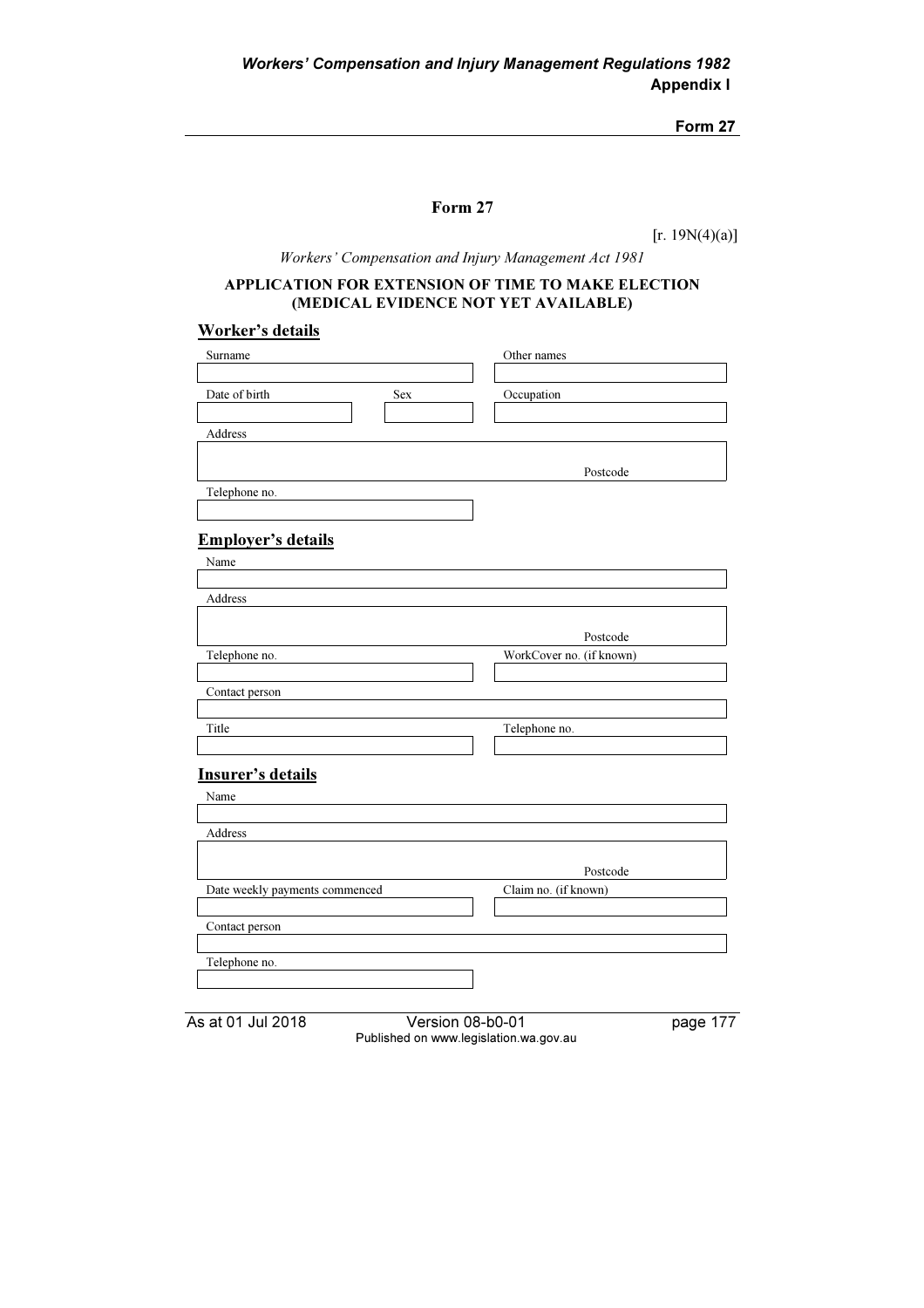Form 27

## Injury details

Description of injury

Date injury occurred

### Extension of time sought

Extension sought until

State grounds on which the worker submits that he or she will require major surgery in respect of the injury in the extension period (see regulation 19N(1))

State the action that has been taken by or on behalf of the worker to obtain medical evidence from a medical practitioner who is a specialist in a relevant field of medicine that the worker will require major surgery in respect of the injury in the extension period

(attach separate sheet if insufficient room)

| <b>Signature of</b><br>Worker | Date |  |
|-------------------------------|------|--|
|                               |      |  |
|                               |      |  |

| Lodging this form                                                                                    |
|------------------------------------------------------------------------------------------------------|
| This form should be lodged with $-$                                                                  |
| Director                                                                                             |
| WorkCover WA                                                                                         |
| Perth, Western Australia                                                                             |
| You must also give to the Director any further evidence that the Director may request in relation to |
| this application.                                                                                    |

page 178 Version 08-b0-01 As at 01 Jul 2018 Published on www.legislation.wa.gov.au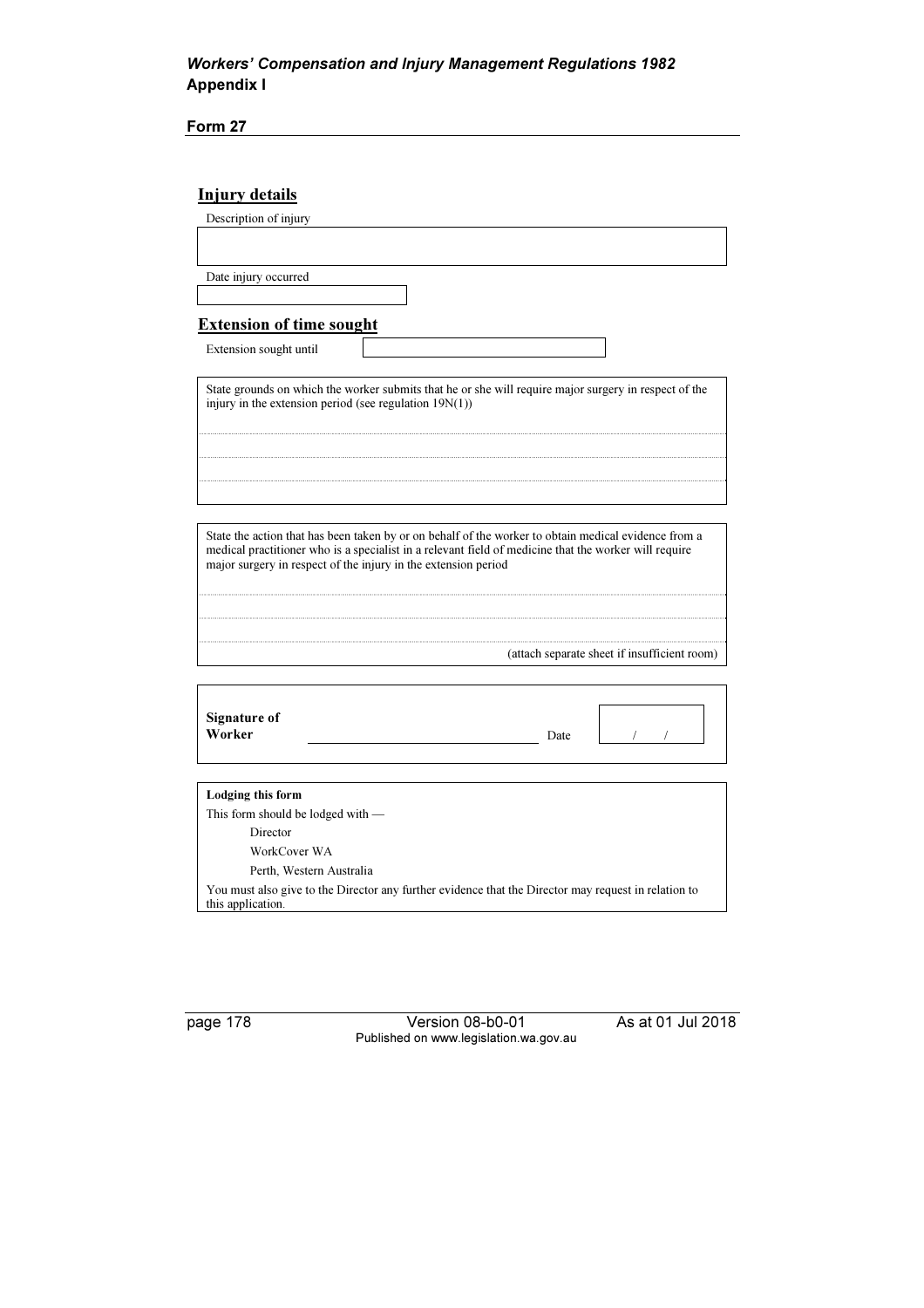### Granting of extension

An extension of time to make an election under section 93E(3)(b) of the Act —  $\Box$  is granted until  $\Box$  / OR  $\Box$  $\Box$  is not granted

| <b>Signature of</b><br><b>Director</b> | Date |  |
|----------------------------------------|------|--|
|                                        |      |  |

 [Form 27 inserted: Gazette 14 Dec 1999 p. 6161-3; amended: Gazette 17 Nov 2000 p. 6321; 21 Jan 2005 p. 276; 28 Oct 2005 p. 4939; 18 Nov 2011 p. 4825.]

As at 01 Jul 2018 Version 08-b0-01 page 179 Published on www.legislation.wa.gov.au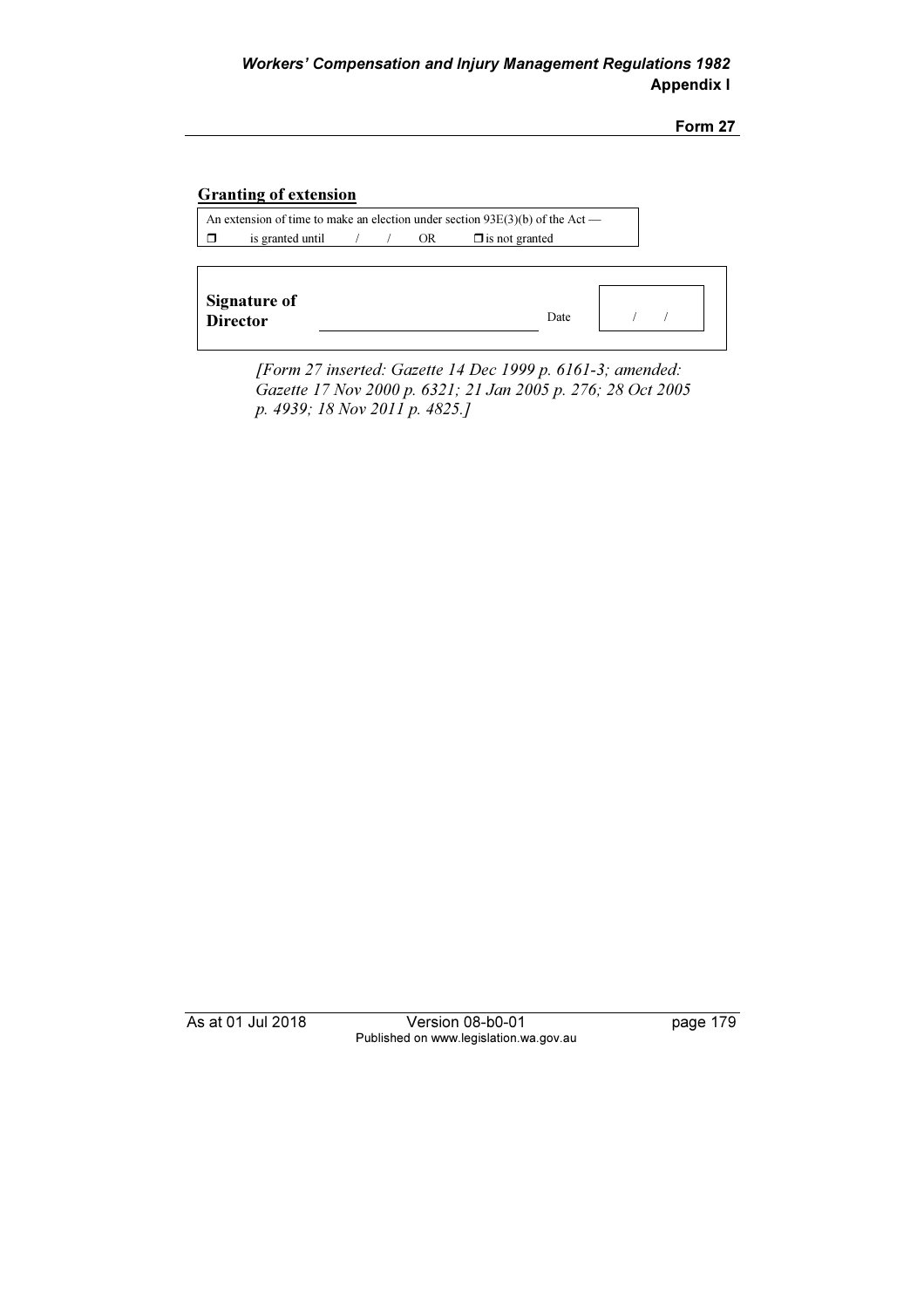### Form 28

 $[r. 19N(3a)(a)]$ 

Workers' Compensation and Injury Management Act 1981

#### APPLICATION FOR EXTENSION OF TIME TO MAKE ELECTION (TIME NEEDED FOR REPORT BASED ON TREATMENT OR MEDICAL INVESTIGATION)

### Worker's details

| Surname                           |                  | Other names              |
|-----------------------------------|------------------|--------------------------|
| Date of birth                     | Sex              | Occupation               |
| Address                           |                  |                          |
|                                   |                  | Postcode                 |
| Telephone no.                     |                  |                          |
| <b>Employer's details</b><br>Name |                  |                          |
| Address                           |                  |                          |
|                                   |                  | Postcode                 |
| Telephone no.                     |                  | WorkCover no. (if known) |
| Contact person                    |                  |                          |
| Title                             |                  | Telephone no.            |
| <b>Insurer's details</b>          |                  |                          |
| Name                              |                  |                          |
| Address                           |                  |                          |
|                                   |                  | Postcode                 |
| Date weekly payments commenced    |                  | Claim no. (if known)     |
| Contact person                    |                  |                          |
| Telephone no.                     |                  |                          |
| page 180                          | Version 08-b0-01 | As at 01 Jul 2018        |

Published on www.legislation.wa.gov.au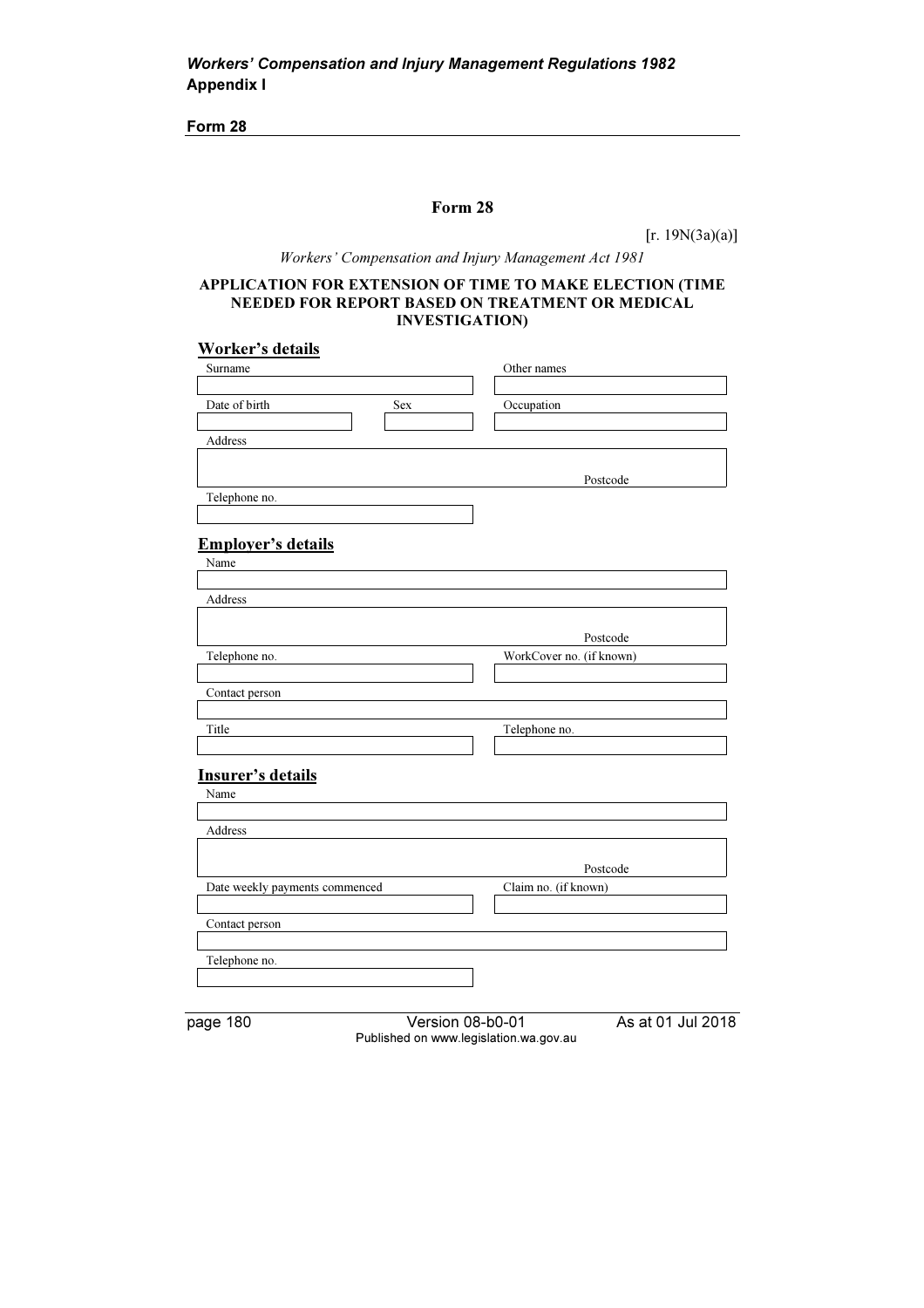### Injury details

Description of injury

Date injury occurred

#### Extension of time sought

Extension sought until

The extension is needed to give sufficient time for the preparation of a specialist's report, based on treatment or medical investigation of the worker, as to whether the worker will require major surgery in respect of the injury in the extension period (see regulation 19N(1)). The treatment or medical investigation is (describe below):

| <b>Signature of</b> |      |  |  |
|---------------------|------|--|--|
| Worker              | Date |  |  |
|                     |      |  |  |

Lodging this form This form should be lodged with — Director WorkCover WA Perth, Western Australia

You must also give to the Director medical evidence from a specialist in a relevant field of medicine indicating that a report could not be satisfactorily prepared without the treatment or investigation having been carried out, and that the extension sought is needed to give sufficient time for the preparation of the report

#### Granting of extension

An extension of time to make an election under section 93E(3)(b) of the Act —  $\Box$ is granted until  $/$  /  $\overline{OR}$  $\Box$  is not granted

As at 01 Jul 2018 Version 08-b0-01 page 181 Published on www.legislation.wa.gov.au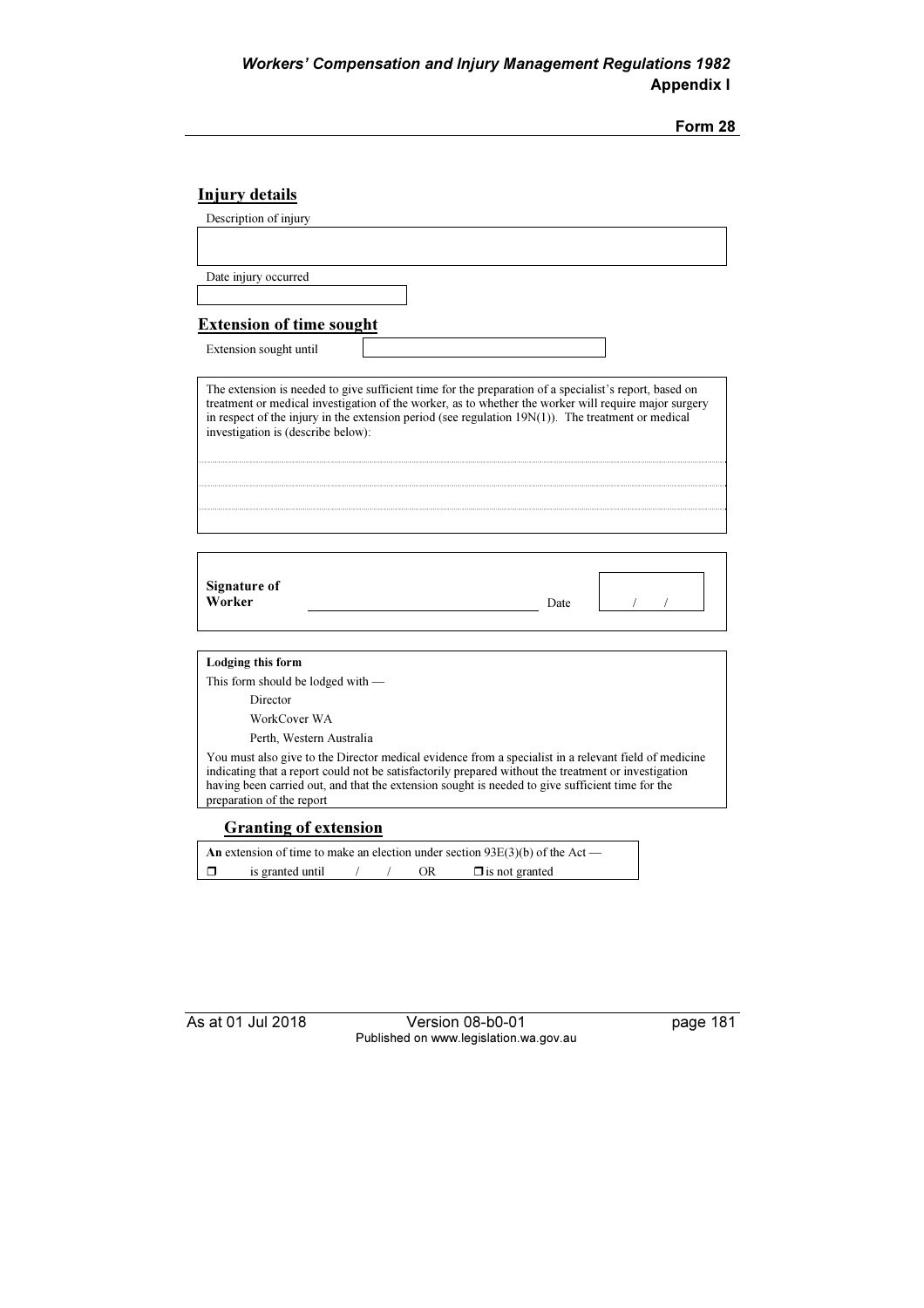Form 28

| <b>Signature of</b><br><b>Director</b> | Date |  |
|----------------------------------------|------|--|
|                                        |      |  |

 [Form 28 inserted: Gazette 17 Nov 2000 p. 6317-19; amended: Gazette 21 Jan 2005 p. 276; 28 Oct 2005 p. 4939; 18 Nov 2011 p. 4825.]

page 182 Version 08-b0-01 As at 01 Jul 2018 Published on www.legislation.wa.gov.au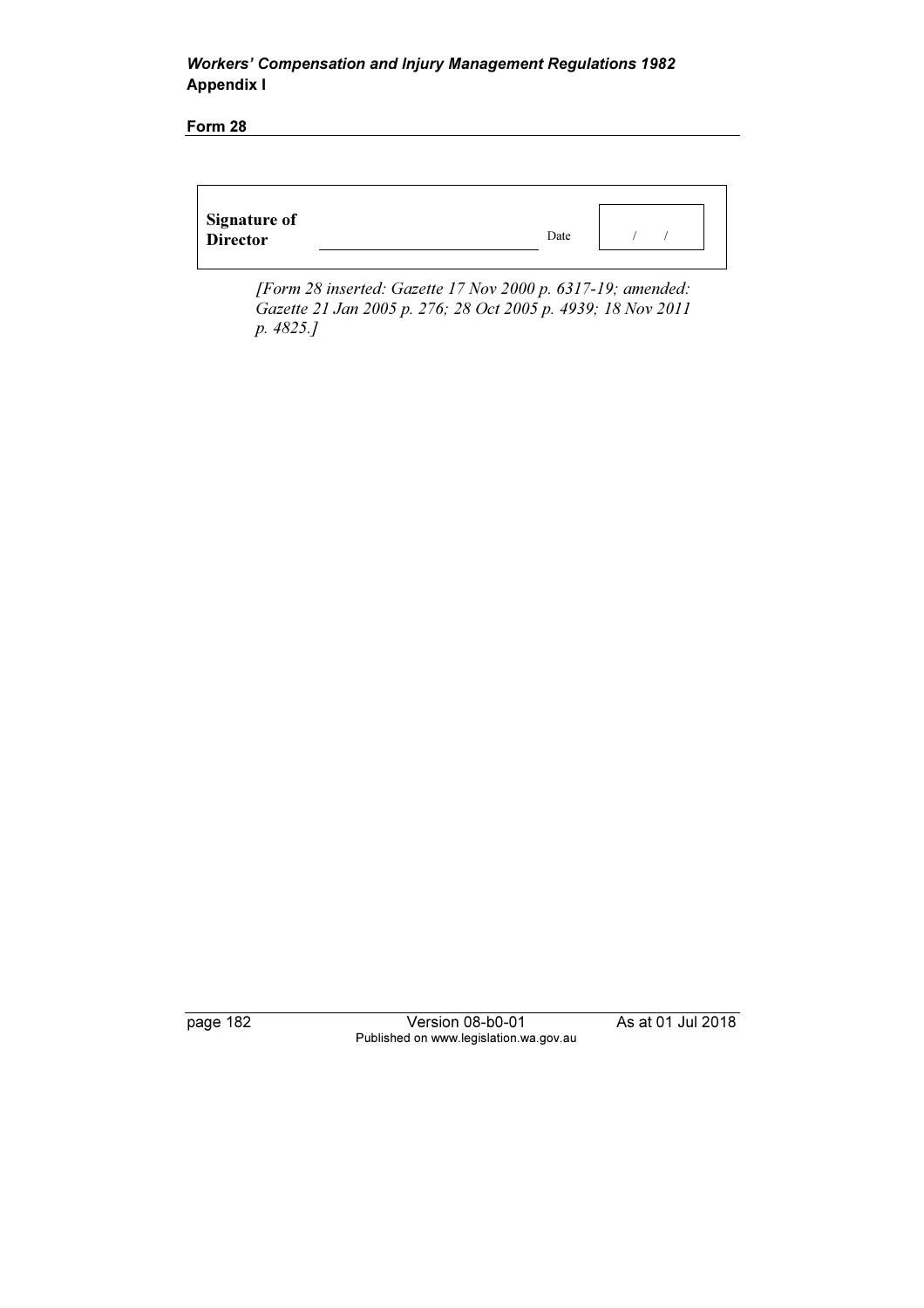#### Form 29

 $[r. 16A(1)]$ 

Workers' Compensation and Injury Management Act 1981

(Schedule 1 clause 1C(1) and (5), Schedule 8 clause 10)

#### NOTICE OF DEPENDANT'S ENTITLEMENT TO ELECT

| Record No.                |             |
|---------------------------|-------------|
|                           |             |
| TO:                       |             |
| 1.<br>Dependant's details |             |
| Surname                   | Other names |
|                           |             |
| Address                   |             |
|                           |             |
|                           | Postcode    |

As a dependant referred to in the Workers' Compensation and Injury Management Act 1981 Schedule 1 clause 1B(1)(a) or (c) you are entitled to elect to receive a child's allowance under that Act Schedule 1 clause 1A or an apportionment of the notional residual entitlement of

....................................................................................... (name of deceased worker)

You may, within 30 days of receiving this notification, elect to receive the amount of the apportionment or a child's allowance. A form for making the election is attached.

If an election is not made within 30 days of receiving this notification, and registered by the Director, you will receive a child's allowance.

The Director may refuse to register the election if not satisfied that you have been independently advised of the financial consequences of the election.

Dated this..................... day of................ 20.........

................................................................................

Director

 [Form 29 inserted: Gazette 28 Oct 2005 p. 4939-40; amended: Gazette 18 Nov 2011 p. 4825; 29 Jun 2018 p. 2446.]

As at 01 Jul 2018 Version 08-b0-01 page 183 Published on www.legislation.wa.gov.au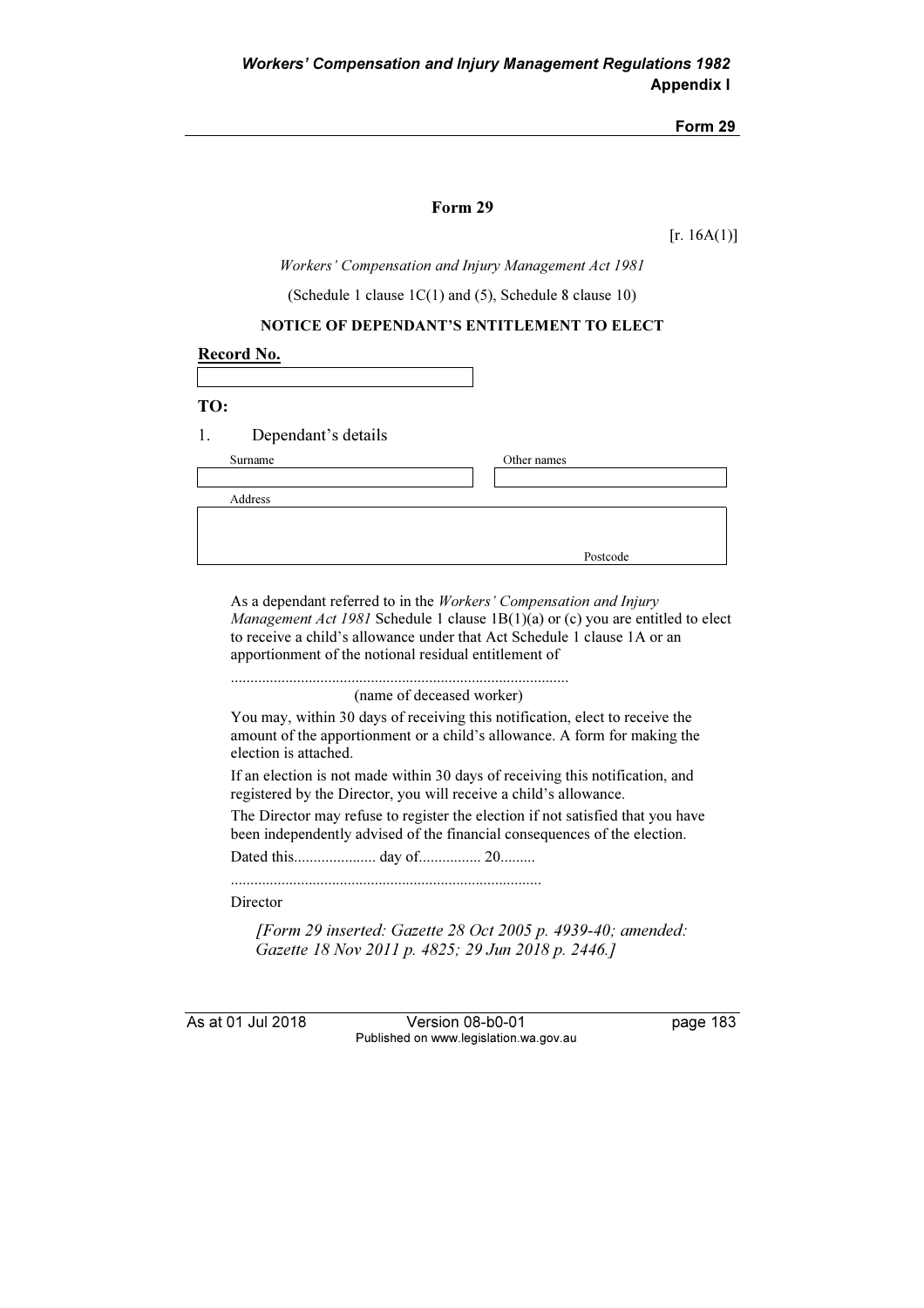### Form 30

 $[r. 16A(2)]$ 

Workers' Compensation and Injury Management Act 1981

(Schedule 1 clause 1C(4)(a) and (5), Schedule 8 clause 10)

## NOTICE OF PROVISIONAL APPORTIONMENT

| Record No.                       |                                                                                                                                                              |
|----------------------------------|--------------------------------------------------------------------------------------------------------------------------------------------------------------|
|                                  |                                                                                                                                                              |
| TO:                              |                                                                                                                                                              |
| 1.<br>Dependant's details        |                                                                                                                                                              |
| Surname                          | Other names                                                                                                                                                  |
|                                  |                                                                                                                                                              |
| Address                          |                                                                                                                                                              |
|                                  |                                                                                                                                                              |
|                                  | Postcode                                                                                                                                                     |
|                                  |                                                                                                                                                              |
|                                  | (name of deceased worker)                                                                                                                                    |
|                                  |                                                                                                                                                              |
|                                  | (name of deceased worker)                                                                                                                                    |
|                                  | has been apportioned between the worker's dependants under the Workers'<br>Compensation and Injury Management Act 1981 Schedule 1 clause 1C(4)(a).           |
|                                  |                                                                                                                                                              |
| making the election is attached. | You may, within 30 days of receiving this notification, elect to receive the<br>amount of the provisional apportionment or a child's allowance. A form for   |
|                                  | If an election is not made within 30 days of receiving this notification, and<br>registered by the Director, you will receive a child's allowance.           |
|                                  | The Director may refuse to register the election if not satisfied that you have<br>been independently advised of the financial consequences of the election. |
|                                  |                                                                                                                                                              |
| Arbitrator                       |                                                                                                                                                              |
| 29 Jun 2018 p. 2446.]            | [Form 30 inserted: Gazette 28 Oct 2005 p. 4941; amended: Gazette                                                                                             |

page 184 Version 08-b0-01 As at 01 Jul 2018 Published on www.legislation.wa.gov.au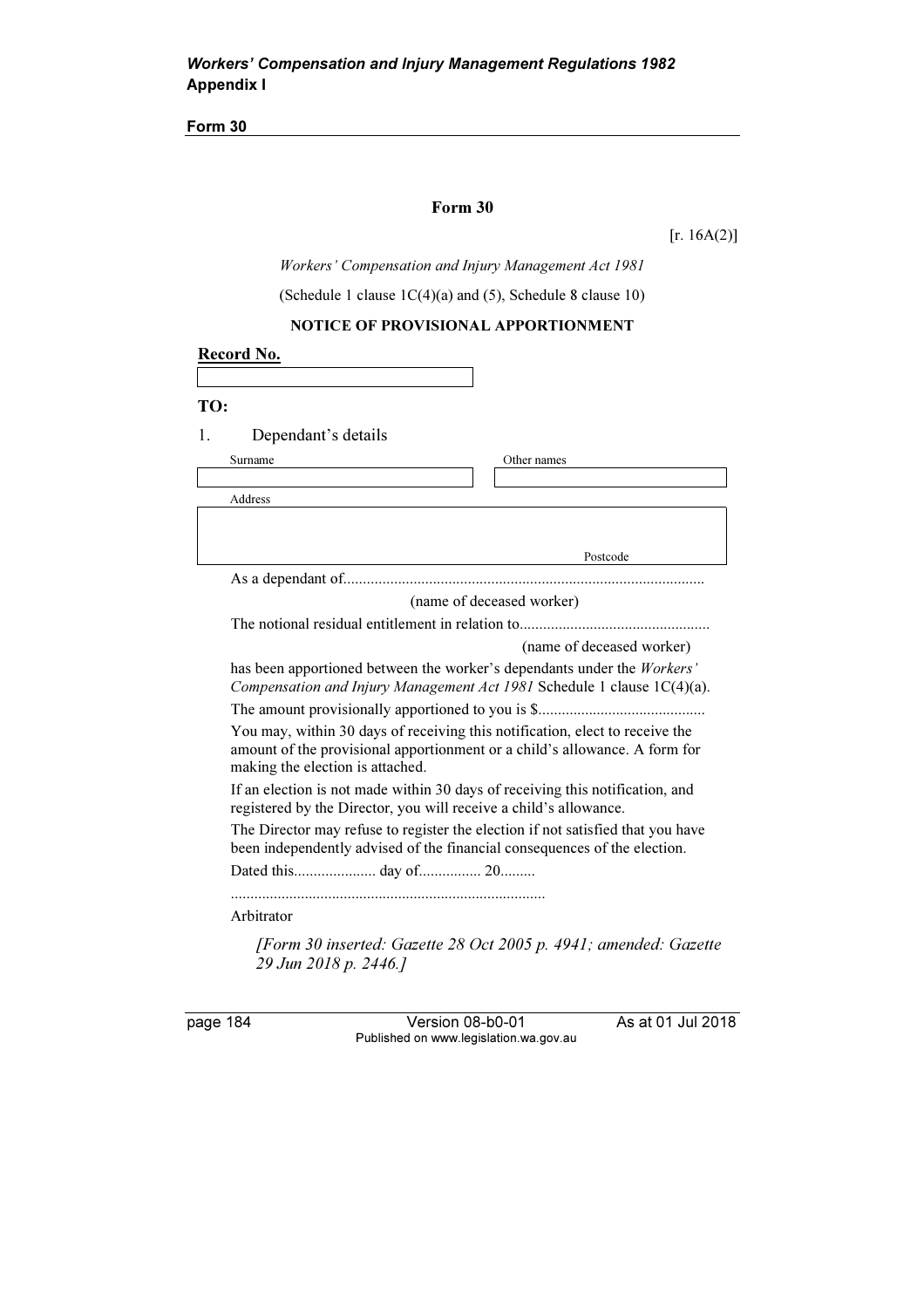## Form 31

[r. 17AD(2)]

Workers' Compensation and Injury Management Act 1981

### APPLICATION TO EXTEND FINAL DAY [for extension under Schedule 1 clause 18B]

## Worker's details

| Surname       |     | Other names                   |
|---------------|-----|-------------------------------|
|               |     |                               |
| Date of birth | Sex | Occupation                    |
|               |     |                               |
| Address       |     |                               |
|               |     |                               |
|               |     | Postcode                      |
| Telephone no. |     | WorkCover claim number (WCCN) |
|               |     |                               |
|               |     |                               |

(if not known, insurer can provide WCCN)

## Employer's details

| Name                                             |                                          |
|--------------------------------------------------|------------------------------------------|
|                                                  |                                          |
| Address                                          |                                          |
|                                                  |                                          |
|                                                  | Postcode                                 |
| Telephone no.                                    | WorkCover number (WCN)                   |
|                                                  |                                          |
| Contact person                                   |                                          |
|                                                  |                                          |
| Title                                            | Telephone no.                            |
|                                                  |                                          |
| Insurer's details                                |                                          |
| Name                                             |                                          |
|                                                  |                                          |
| Address                                          |                                          |
|                                                  |                                          |
|                                                  | Postcode                                 |
| Date the claim for compensation by way of weekly |                                          |
| payments was made on employer                    | Claim number given by insurer (if known) |
|                                                  |                                          |
| Contact person                                   | Telephone no.                            |
|                                                  |                                          |
|                                                  |                                          |

As at 01 Jul 2018 Version 08-b0-01 page 185 Published on www.legislation.wa.gov.au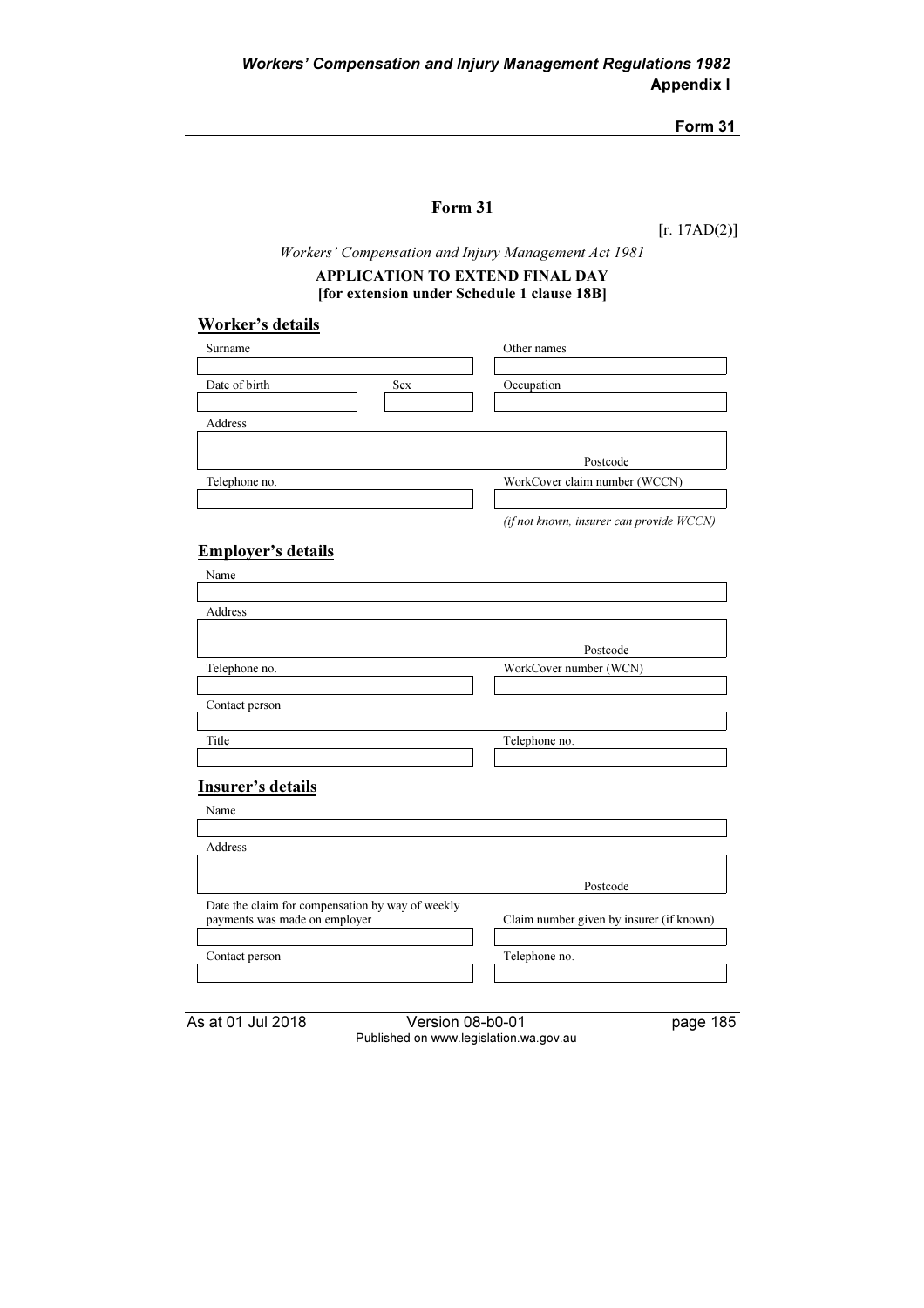## Form 31

## Final day

| 1.               | question of liability to make the weekly payments claimed?                                                                                                                                             |   | Did a dispute resolution authority, acting under section $58(1)$ or (2) of the Act, determine the |  |
|------------------|--------------------------------------------------------------------------------------------------------------------------------------------------------------------------------------------------------|---|---------------------------------------------------------------------------------------------------|--|
|                  | <b>Yes</b>                                                                                                                                                                                             |   | If so, answer question 2.                                                                         |  |
|                  | No.                                                                                                                                                                                                    |   | If not, skip question 2.                                                                          |  |
| $\overline{2}$ . | way of weekly payments was claimed?                                                                                                                                                                    |   | Was the question determined more than 3 months after the day on which compensation by             |  |
|                  | Yes.                                                                                                                                                                                                   |   | If so, on which date?                                                                             |  |
|                  | No                                                                                                                                                                                                     |   |                                                                                                   |  |
| 3.               | Was the worker first notified that liability is accepted in respect of the weekly payments<br>claimed more than 3 months after the day on which compensation by way of weekly<br>payments was claimed? |   |                                                                                                   |  |
|                  | Yes                                                                                                                                                                                                    | H | If so, on which date?                                                                             |  |
|                  | No.                                                                                                                                                                                                    |   |                                                                                                   |  |
| 4.               | Act 1981 Schedule 1 clause 18B?                                                                                                                                                                        |   | Has the final day been extended under the <i>Workers' Compensation and Injury Management</i>      |  |
|                  | Yes                                                                                                                                                                                                    |   | If so, to which date?                                                                             |  |
|                  | No                                                                                                                                                                                                     |   |                                                                                                   |  |

### Extension sought

| 1.               |                                               | Specify the reasons for seeking the extension. |                                                                                           |  |
|------------------|-----------------------------------------------|------------------------------------------------|-------------------------------------------------------------------------------------------|--|
| $\overline{2}$ . |                                               |                                                | Has the worker, in accordance with the regulations and before the final day, requested an |  |
|                  | impairment?                                   |                                                | approved medical specialist to assess the worker's degree of permanent whole of person    |  |
|                  | <b>Yes</b>                                    | П                                              | If so, on which date?                                                                     |  |
|                  | N <sub>0</sub>                                | П                                              |                                                                                           |  |
|                  | Attach a copy of any such request.            |                                                |                                                                                           |  |
| 3.               | Specify date until which extension<br>sought. |                                                |                                                                                           |  |
| worker           | <b>Signature of</b>                           |                                                | Date                                                                                      |  |

## How to lodge this form

| This form should be lodged with:                                                                          |
|-----------------------------------------------------------------------------------------------------------|
| Director                                                                                                  |
| WorkCover WA                                                                                              |
| Perth, WA                                                                                                 |
| WHEN LODGING THIS FORM ALSO PROVIDE ANYTHING ELSE THAT<br><b>REGULATION 17AD REQUIRES YOU TO PROVIDE.</b> |

page 186 Version 08-b0-01 As at 01 Jul 2018 Published on www.legislation.wa.gov.au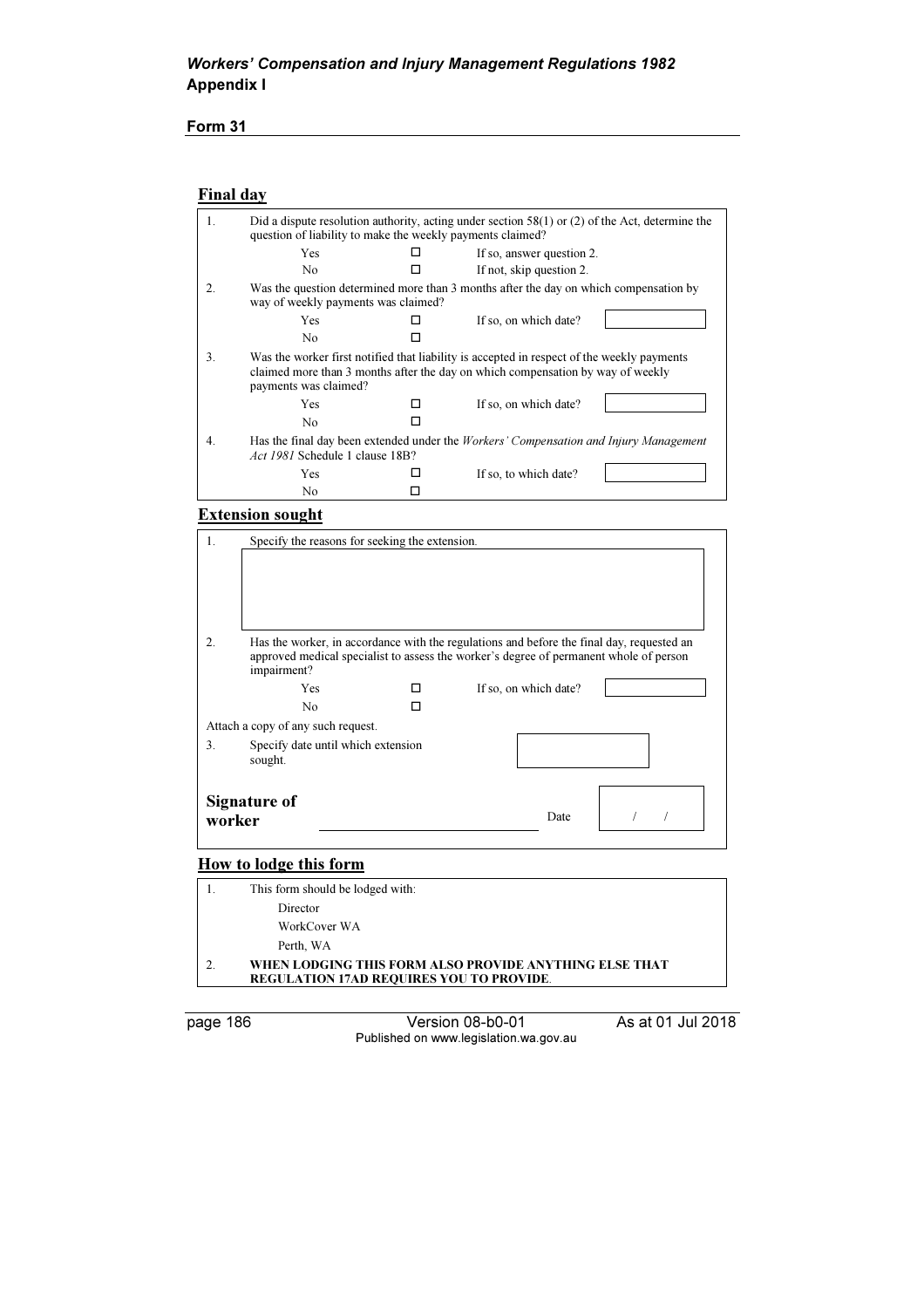### Extension given or refused

| The final day                    |      |  |
|----------------------------------|------|--|
| is extended to                   |      |  |
| is not extended.                 |      |  |
| <b>Signature of<br/>Director</b> |      |  |
|                                  | Date |  |

#### Copies of extension sent to

| worker   | (signature of person sending copy) | Date |  |
|----------|------------------------------------|------|--|
| employer | (signature of person sending copy) | Date |  |

### **Note**

Section 93E(14) of the Workers' Compensation and Injury Management Act 1981 provides that if a further additional sum has been allowed to a worker under Schedule 1 clause 18A(1b) of that Act in relation to an injury that is compensable under the Act, damages are not to be awarded in respect of the injury.

 [Form 31 inserted: Gazette 28 Oct 2005 p. 4942-4; amended: Gazette 18 Nov 2011 p. 4825.]

As at 01 Jul 2018 Version 08-b0-01 page 187 Published on www.legislation.wa.gov.au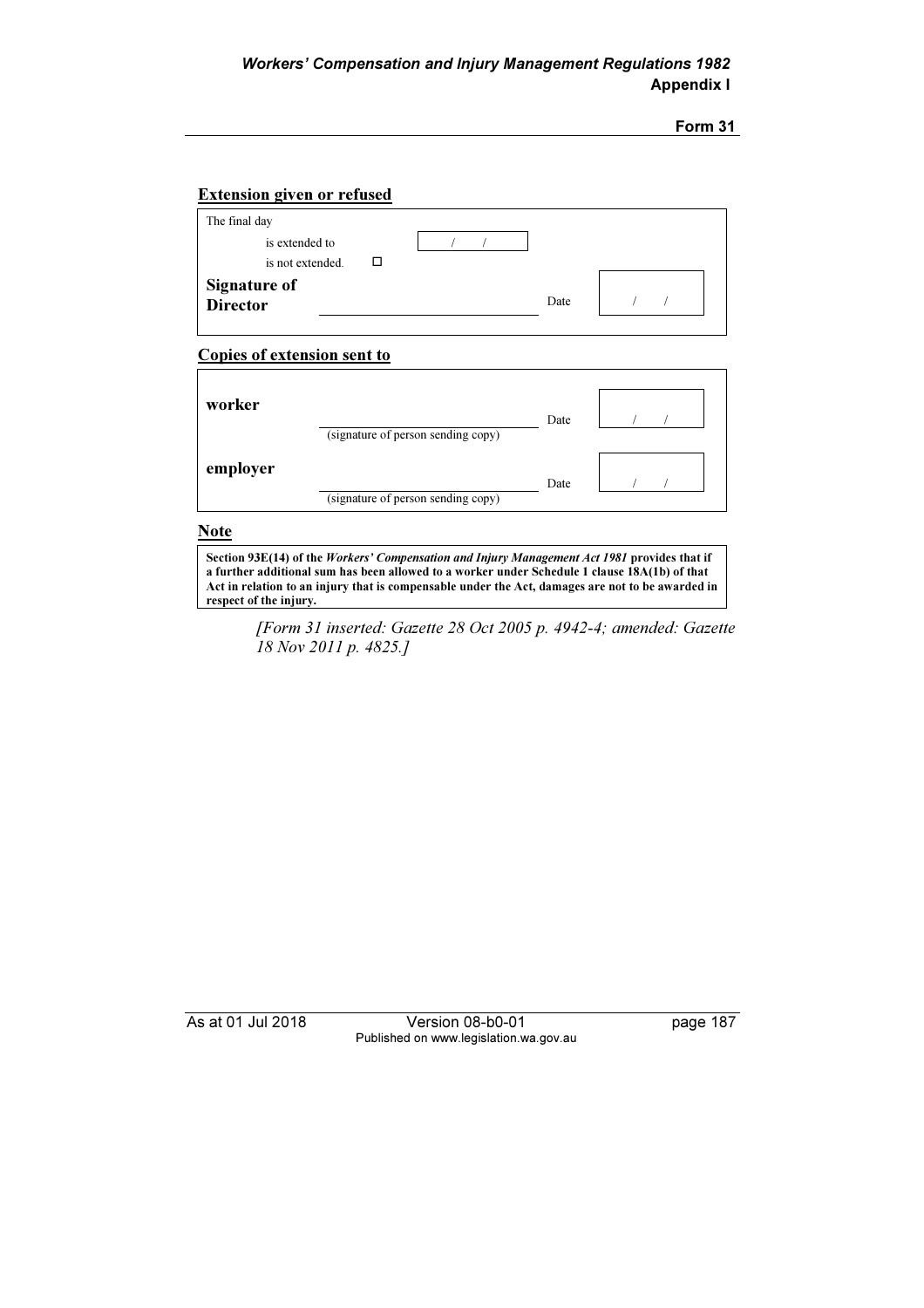## Form 32

[r. 20]

Workers' Compensation and Injury Management Act 1981

## RECORD OF AGREEMENT ABOUT DEGREE OF PERMANENT WHOLE OF PERSON IMPAIRMENT

[recorded under section 93L(2) of the Act]

| Other names<br>Occupation             |
|---------------------------------------|
|                                       |
|                                       |
|                                       |
|                                       |
|                                       |
|                                       |
|                                       |
| Postcode                              |
| WorkCover claim number (WCCN)         |
|                                       |
|                                       |
|                                       |
|                                       |
|                                       |
|                                       |
| Postcode                              |
| WorkCover number (WCN)                |
|                                       |
|                                       |
| Telephone no.                         |
|                                       |
|                                       |
|                                       |
|                                       |
|                                       |
|                                       |
|                                       |
|                                       |
| Postcode                              |
| Telephone no.                         |
|                                       |
| As at 01 Jul 2018<br>Version 08-b0-01 |
|                                       |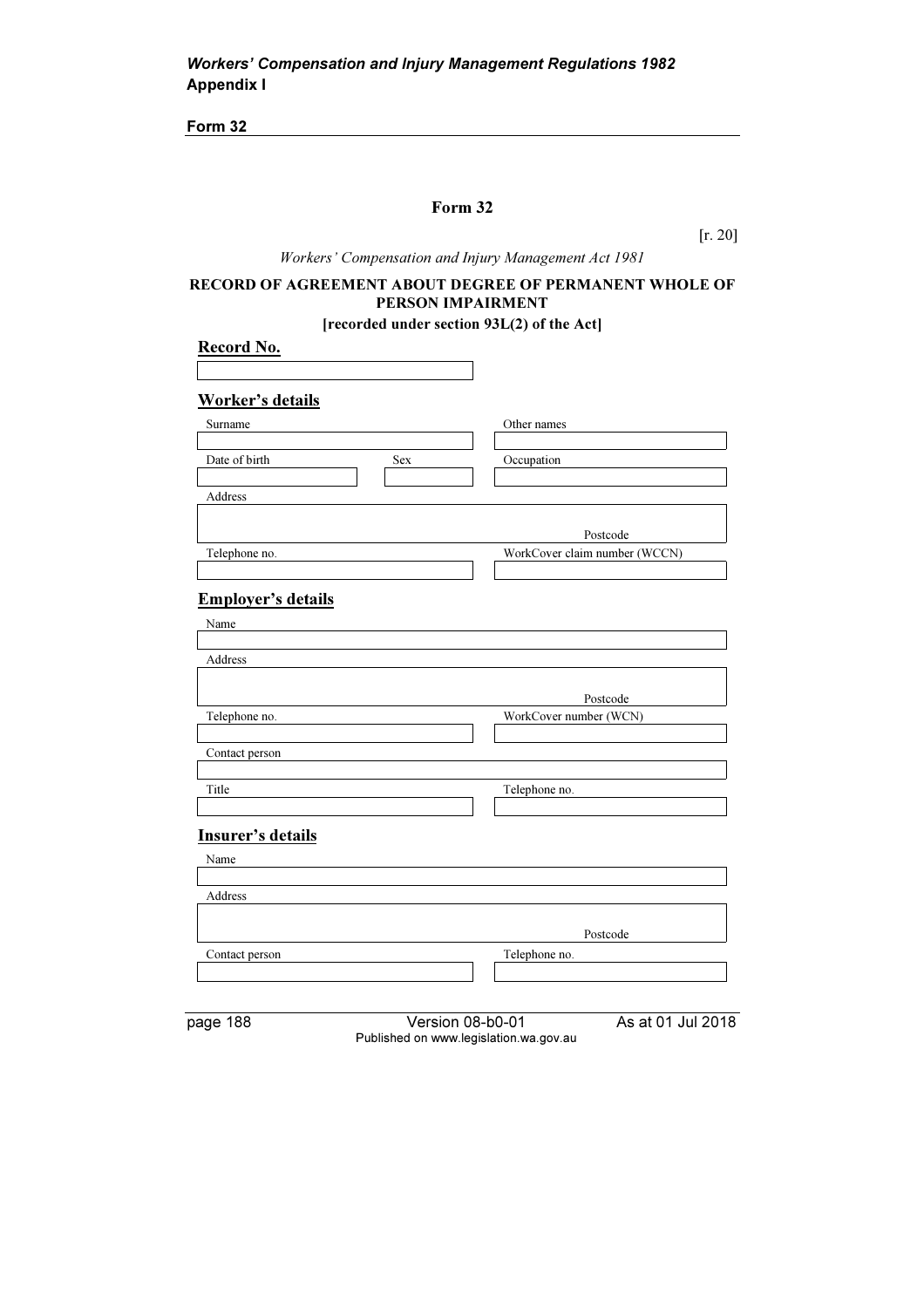# Injury details

|                 | Description of injury                |                                                                                          |                                          |          |            |
|-----------------|--------------------------------------|------------------------------------------------------------------------------------------|------------------------------------------|----------|------------|
|                 |                                      |                                                                                          |                                          |          |            |
|                 |                                      |                                                                                          |                                          |          |            |
|                 | Date injury occurred                 |                                                                                          |                                          |          |            |
|                 |                                      |                                                                                          |                                          |          |            |
|                 | weekly payments was made on employer | Date the claim, if any, for compensation by way of                                       | Claim number given by insurer (if known) |          |            |
|                 |                                      |                                                                                          |                                          |          |            |
| Agreement       |                                      |                                                                                          |                                          |          |            |
|                 |                                      | It has been agreed that the worker's degree of permanent whole of person impairment is - |                                          |          |            |
| (a)             | at least 15%                         |                                                                                          |                                          |          |            |
|                 |                                      | do not complete if "Yes" in paragraph (b)                                                | <b>Yes</b>                               |          | п          |
|                 |                                      |                                                                                          | N <sub>0</sub>                           |          | п          |
| (b)             | at least 25%                         | do not complete if "No" in paragraph (a)                                                 | Yes                                      |          | п          |
|                 |                                      |                                                                                          | N <sub>0</sub>                           |          | п          |
| <b>Recorded</b> |                                      |                                                                                          |                                          |          |            |
|                 |                                      |                                                                                          |                                          |          |            |
|                 | <b>Signature of</b>                  |                                                                                          |                                          |          |            |
| <b>Director</b> |                                      |                                                                                          | Date                                     | $\prime$ | $\sqrt{2}$ |
|                 |                                      |                                                                                          |                                          |          |            |
|                 | <b>Copies of record sent</b>         |                                                                                          |                                          |          |            |
|                 |                                      |                                                                                          |                                          |          |            |
| To worker       |                                      |                                                                                          |                                          |          |            |
|                 |                                      | (signature of person sending copy)                                                       | Date                                     |          |            |
|                 |                                      |                                                                                          |                                          |          |            |
|                 | To employer                          |                                                                                          | Date                                     |          |            |
|                 |                                      | (signature of person sending copy)                                                       |                                          |          |            |
|                 |                                      |                                                                                          |                                          |          |            |

[Form 32 inserted: Gazette 28 Oct 2005 p. 4944-6.]

As at 01 Jul 2018 Version 08-b0-01 page 189 Published on www.legislation.wa.gov.au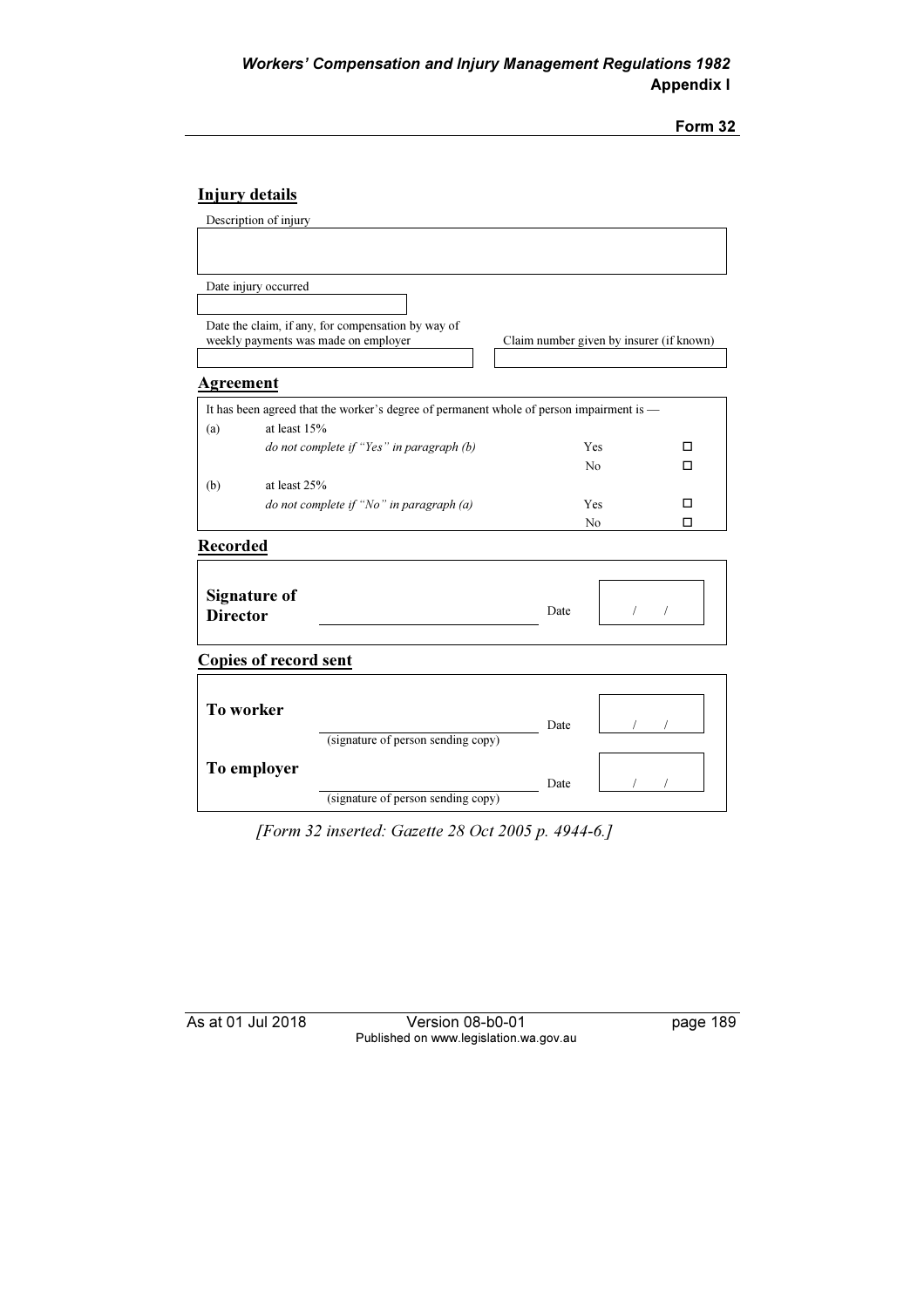## Form 33

[r. 21]

Workers' Compensation and Injury Management Act 1981

### ASSESSMENT OF DEGREE OF PERMANENT WHOLE OF PERSON IMPAIRMENT

[recorded under section 93L(2) of the Act]

| Record No.                |                                        |                               |
|---------------------------|----------------------------------------|-------------------------------|
|                           |                                        |                               |
| <b>Worker's details</b>   |                                        |                               |
| Surname                   |                                        | Other names                   |
|                           |                                        |                               |
| Date of birth             | Sex                                    | Occupation                    |
| Address                   |                                        |                               |
|                           |                                        |                               |
|                           |                                        | Postcode                      |
| Telephone no.             |                                        | WorkCover claim number (WCCN) |
|                           |                                        |                               |
| <b>Employer's details</b> |                                        |                               |
| Name                      |                                        |                               |
|                           |                                        |                               |
| Address                   |                                        |                               |
|                           |                                        |                               |
|                           |                                        | Postcode                      |
| Telephone no.             |                                        | WorkCover number (WCN)        |
| Contact person            |                                        |                               |
|                           |                                        |                               |
| Title                     |                                        | Telephone no.                 |
|                           |                                        |                               |
| <b>Insurer's details</b>  |                                        |                               |
| Name                      |                                        |                               |
|                           |                                        |                               |
| Address                   |                                        |                               |
|                           |                                        |                               |
|                           |                                        | Postcode                      |
| Contact person            |                                        | Telephone no.                 |
|                           |                                        |                               |
| page 190                  | Version 08-b0-01                       | As at 01 Jul 2018             |
|                           | Published on www.legislation.wa.gov.au |                               |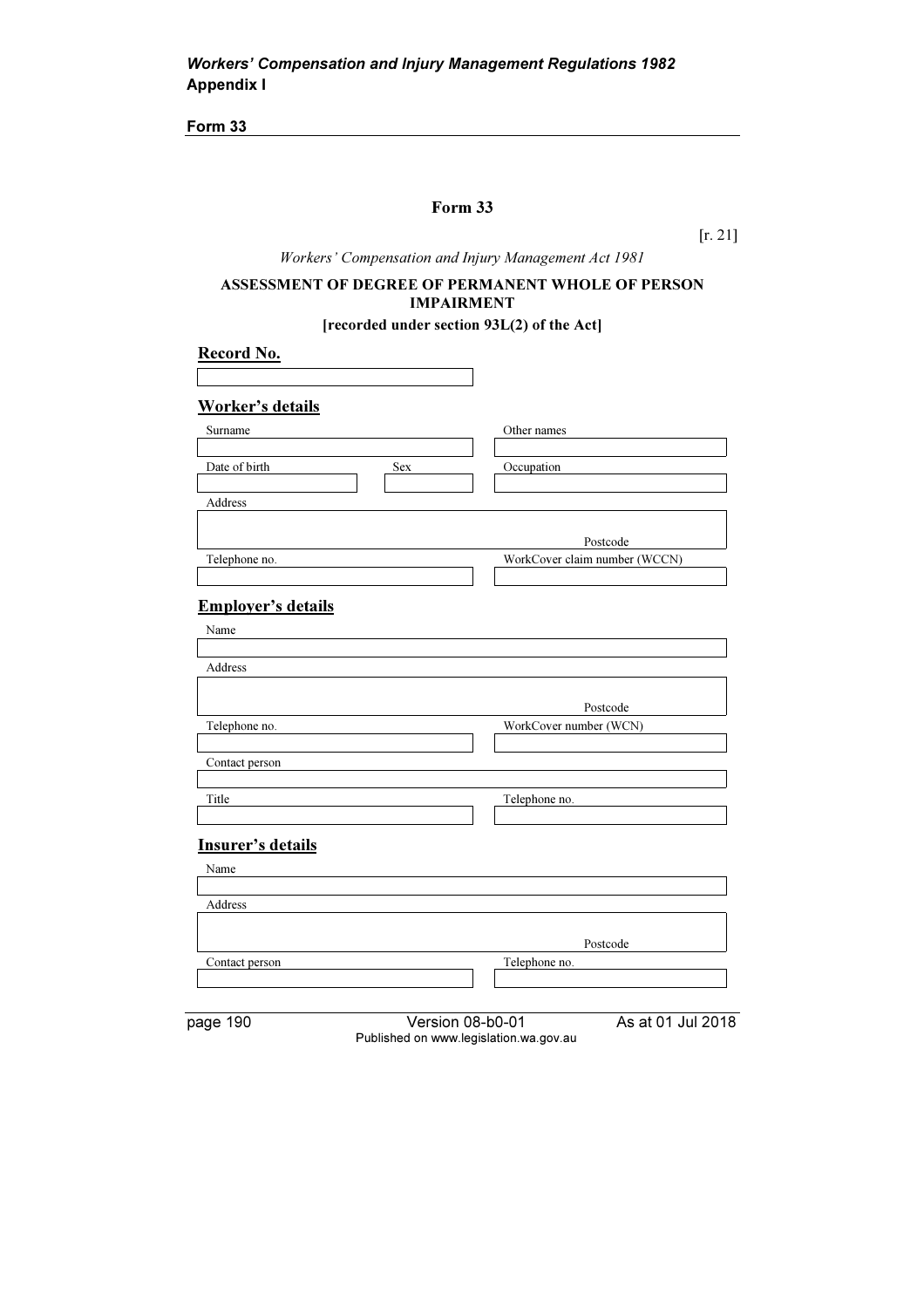| orm |  |
|-----|--|
|     |  |

## Injury details

|                                    | number                                                                                                                                                                                                                                     |                                                                                                                                                                                                                                                                                                                                                                                                             |  |
|------------------------------------|--------------------------------------------------------------------------------------------------------------------------------------------------------------------------------------------------------------------------------------------|-------------------------------------------------------------------------------------------------------------------------------------------------------------------------------------------------------------------------------------------------------------------------------------------------------------------------------------------------------------------------------------------------------------|--|
|                                    |                                                                                                                                                                                                                                            |                                                                                                                                                                                                                                                                                                                                                                                                             |  |
|                                    |                                                                                                                                                                                                                                            |                                                                                                                                                                                                                                                                                                                                                                                                             |  |
|                                    |                                                                                                                                                                                                                                            |                                                                                                                                                                                                                                                                                                                                                                                                             |  |
|                                    |                                                                                                                                                                                                                                            | п                                                                                                                                                                                                                                                                                                                                                                                                           |  |
|                                    |                                                                                                                                                                                                                                            | п                                                                                                                                                                                                                                                                                                                                                                                                           |  |
|                                    |                                                                                                                                                                                                                                            |                                                                                                                                                                                                                                                                                                                                                                                                             |  |
|                                    |                                                                                                                                                                                                                                            |                                                                                                                                                                                                                                                                                                                                                                                                             |  |
|                                    |                                                                                                                                                                                                                                            |                                                                                                                                                                                                                                                                                                                                                                                                             |  |
|                                    |                                                                                                                                                                                                                                            |                                                                                                                                                                                                                                                                                                                                                                                                             |  |
|                                    |                                                                                                                                                                                                                                            |                                                                                                                                                                                                                                                                                                                                                                                                             |  |
|                                    |                                                                                                                                                                                                                                            |                                                                                                                                                                                                                                                                                                                                                                                                             |  |
|                                    | Date                                                                                                                                                                                                                                       | $\sqrt{2}$<br>7                                                                                                                                                                                                                                                                                                                                                                                             |  |
|                                    |                                                                                                                                                                                                                                            |                                                                                                                                                                                                                                                                                                                                                                                                             |  |
|                                    |                                                                                                                                                                                                                                            |                                                                                                                                                                                                                                                                                                                                                                                                             |  |
|                                    |                                                                                                                                                                                                                                            |                                                                                                                                                                                                                                                                                                                                                                                                             |  |
|                                    |                                                                                                                                                                                                                                            |                                                                                                                                                                                                                                                                                                                                                                                                             |  |
|                                    |                                                                                                                                                                                                                                            |                                                                                                                                                                                                                                                                                                                                                                                                             |  |
|                                    | Date                                                                                                                                                                                                                                       |                                                                                                                                                                                                                                                                                                                                                                                                             |  |
|                                    |                                                                                                                                                                                                                                            |                                                                                                                                                                                                                                                                                                                                                                                                             |  |
|                                    |                                                                                                                                                                                                                                            |                                                                                                                                                                                                                                                                                                                                                                                                             |  |
|                                    |                                                                                                                                                                                                                                            |                                                                                                                                                                                                                                                                                                                                                                                                             |  |
|                                    |                                                                                                                                                                                                                                            |                                                                                                                                                                                                                                                                                                                                                                                                             |  |
| (signature of person sending copy) | Date                                                                                                                                                                                                                                       |                                                                                                                                                                                                                                                                                                                                                                                                             |  |
|                                    | Date the claim, if any, for compensation by way of<br>weekly payments was made on employer<br>Name of approved medical specialist assessing<br>Degree of permanent whole of person impairment<br>$\frac{0}{0}$<br>Copies of record sent to | Claim number given by insurer (if known)<br>Registration<br>certificate given to the worker under section 146H(1)(b) of the Act<br>certificate referred to in section $93N(1)$ of the Act on the basis of which<br>the special evaluation was requested (only required if the assessment<br>involves a special evaluation as defined in section $146C(4)$ of the Act)<br>(signature of person sending copy) |  |

[Form 33 inserted: Gazette 28 Oct 2005 p. 4946-8.]

As at 01 Jul 2018 Version 08-b0-01 page 191 Published on www.legislation.wa.gov.au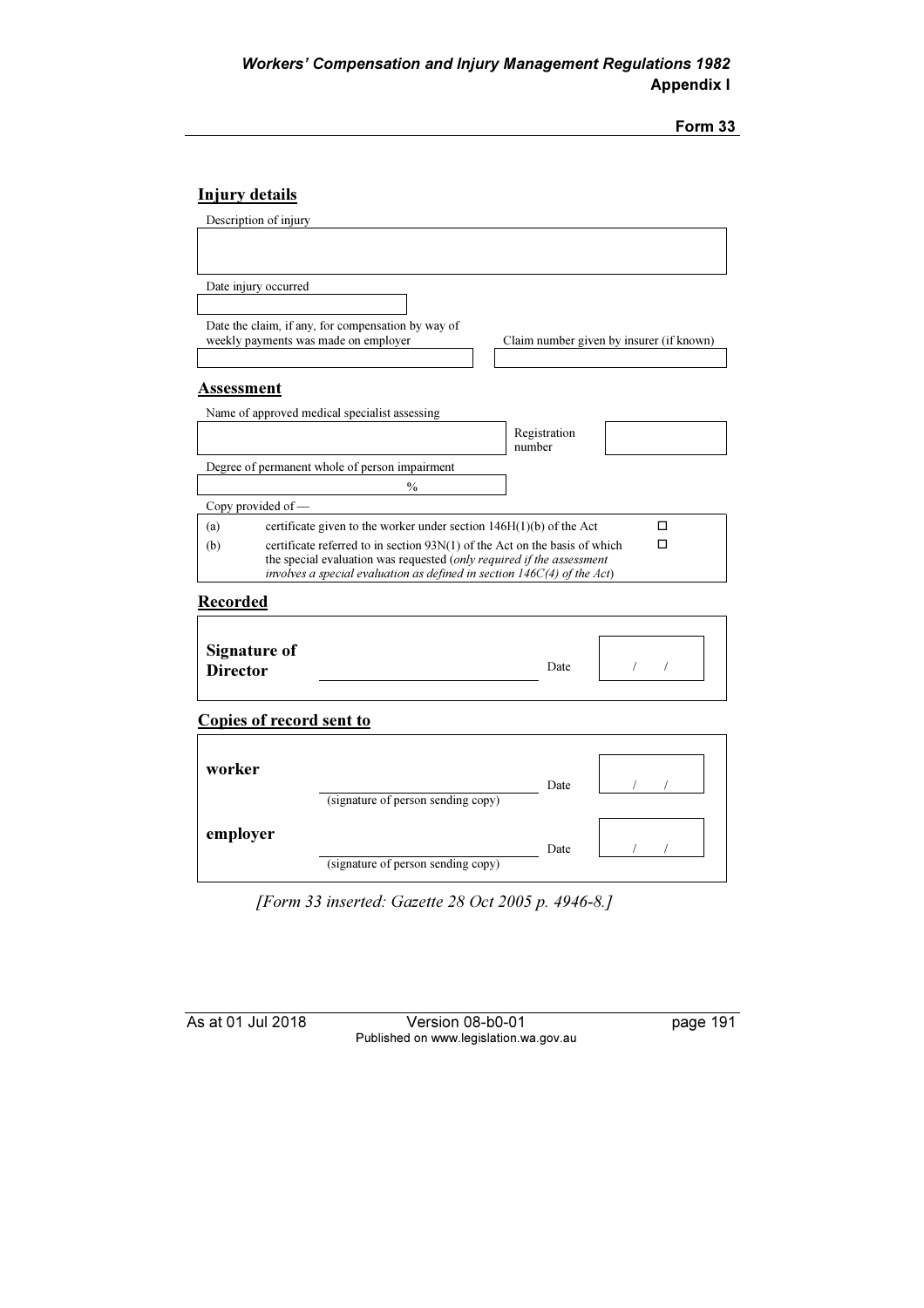## Form 34

[r. 22]

Workers' Compensation and Injury Management Act 1981

## ELECTION TO RETAIN RIGHT TO SEEK DAMAGES [made under section 93K(4) of the Act]

| <b>Registration No.</b>     |                                          |
|-----------------------------|------------------------------------------|
| Worker's details            |                                          |
| Surname                     | Other names                              |
|                             |                                          |
| Date of birth<br><b>Sex</b> | Occupation                               |
|                             |                                          |
| <b>Address</b>              |                                          |
|                             |                                          |
|                             | Postcode                                 |
| Telephone no.               | WorkCover claim number (WCCN)            |
|                             |                                          |
|                             | (if not known, insurer can provide WCCN) |

## Employer's details

| Name              |                                                                                 |  |
|-------------------|---------------------------------------------------------------------------------|--|
| Address           |                                                                                 |  |
|                   | Postcode                                                                        |  |
| Telephone no.     | WorkCover number (WCN)                                                          |  |
| Contact person    |                                                                                 |  |
| Title             | Telephone no.                                                                   |  |
| Insurer's details |                                                                                 |  |
| Name              |                                                                                 |  |
| Address           |                                                                                 |  |
|                   | Postcode                                                                        |  |
| Contact person    | Telephone no.                                                                   |  |
|                   |                                                                                 |  |
| page 192          | Version 08-b0-01<br>As at 01 Jul 2018<br>Published on www.legislation.wa.gov.au |  |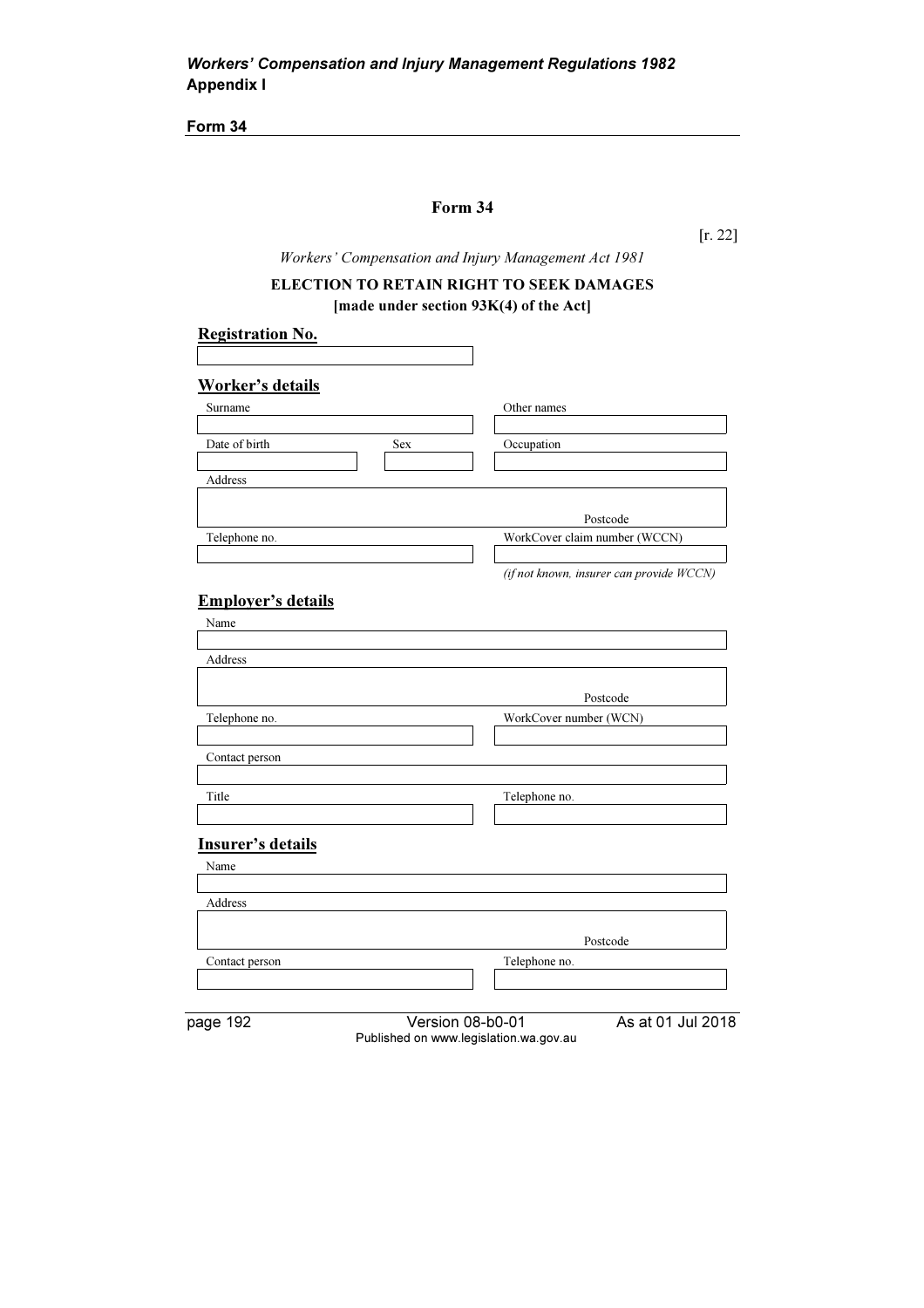| orm |  |
|-----|--|
|     |  |

## Injury details

| Description of injury                                                                                                                                                               |  |                                          |
|-------------------------------------------------------------------------------------------------------------------------------------------------------------------------------------|--|------------------------------------------|
|                                                                                                                                                                                     |  |                                          |
|                                                                                                                                                                                     |  |                                          |
| Date injury occurred                                                                                                                                                                |  |                                          |
|                                                                                                                                                                                     |  |                                          |
| Date the claim, if any, for compensation by way of                                                                                                                                  |  |                                          |
| weekly payments was made on employer                                                                                                                                                |  | Claim number given by insurer (if known) |
|                                                                                                                                                                                     |  |                                          |
| Degree of permanent whole of person impairment                                                                                                                                      |  |                                          |
| $\frac{0}{0}$                                                                                                                                                                       |  |                                          |
| The Director has, under section 93L of the Act, recorded an agreement or assessment as to the<br>worker's degree of permanent whole of person impairment, and the Record Number is: |  |                                          |
| Record Number                                                                                                                                                                       |  |                                          |

# Termination day

| 1.                                                                                                                                                                                                                                                                                                                                                                 | Did a dispute resolution authority, acting under section $58(1)$ or (2) of the Act, determine the<br>question of liability to make the weekly payments claimed? |   |                                                                                       |
|--------------------------------------------------------------------------------------------------------------------------------------------------------------------------------------------------------------------------------------------------------------------------------------------------------------------------------------------------------------------|-----------------------------------------------------------------------------------------------------------------------------------------------------------------|---|---------------------------------------------------------------------------------------|
|                                                                                                                                                                                                                                                                                                                                                                    | Yes                                                                                                                                                             | п | If so, answer question 2.                                                             |
|                                                                                                                                                                                                                                                                                                                                                                    | N <sub>0</sub>                                                                                                                                                  | п | If not, skip question 2.                                                              |
| $\overline{2}$ .                                                                                                                                                                                                                                                                                                                                                   | way of weekly payments was claimed?                                                                                                                             |   | Was the question determined more than 3 months after the day on which compensation by |
|                                                                                                                                                                                                                                                                                                                                                                    | Yes                                                                                                                                                             | П | If so, on which date?                                                                 |
|                                                                                                                                                                                                                                                                                                                                                                    | No                                                                                                                                                              | п |                                                                                       |
| 3.<br>Was the worker first notified that liability is accepted in respect of the weekly payments<br>claimed more than 3 months after the day on which compensation by way of weekly<br>payments was claimed?                                                                                                                                                       |                                                                                                                                                                 |   |                                                                                       |
|                                                                                                                                                                                                                                                                                                                                                                    | Yes                                                                                                                                                             | ◻ | If so, on which date?                                                                 |
|                                                                                                                                                                                                                                                                                                                                                                    | No                                                                                                                                                              | п |                                                                                       |
| 4.                                                                                                                                                                                                                                                                                                                                                                 |                                                                                                                                                                 |   | Has the termination day been extended under section 93M(4) of the Act?                |
|                                                                                                                                                                                                                                                                                                                                                                    | Yes                                                                                                                                                             | □ | If so, to which date?                                                                 |
|                                                                                                                                                                                                                                                                                                                                                                    | No                                                                                                                                                              | п |                                                                                       |
| <b>WARNING</b><br>An election cannot be withdrawn after the Director registers it and a subsequent election cannot be<br>made in respect of the same injury or injuries (see section $93L(6)$ of the Act).<br>Registration of an election may affect your entitlement to statutory compensation under the Workers'<br>Compensation and Injury Management Act 1981. |                                                                                                                                                                 |   |                                                                                       |
| You should seek appropriate independent advice before lodging this form.                                                                                                                                                                                                                                                                                           |                                                                                                                                                                 |   |                                                                                       |

As at 01 Jul 2018 Version 08-b0-01 page 193 Published on www.legislation.wa.gov.au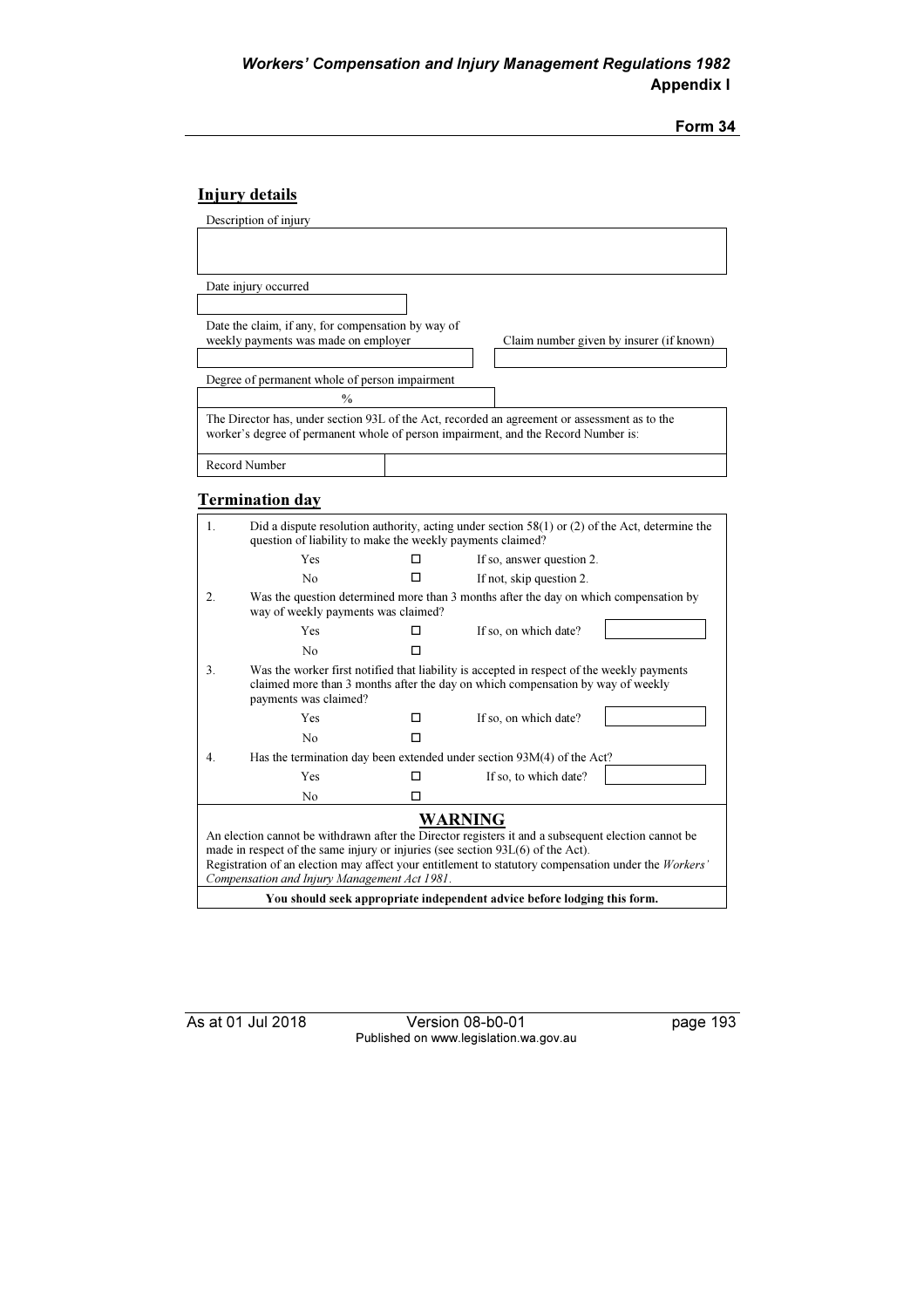Form 34

#### Advice of consequences of election

|                               | I have been properly advised of the consequences of making this election. |  |  |
|-------------------------------|---------------------------------------------------------------------------|--|--|
| <b>Signature of</b><br>worker | Date                                                                      |  |  |

## Registration of this election

| This election form was lodged under regulation 22 and registered on the day shown below. |      |  |
|------------------------------------------------------------------------------------------|------|--|
| Signature of<br><b>Director</b>                                                          | Date |  |

### Copies of election form sent to

| worker   | (signature of person sending copy) | Date |  |
|----------|------------------------------------|------|--|
| employer | (signature of person sending copy) | Date |  |

[Form 34 inserted: Gazette 28 Oct 2005 p. 4948-50.]

page 194 Version 08-b0-01 As at 01 Jul 2018 Published on www.legislation.wa.gov.au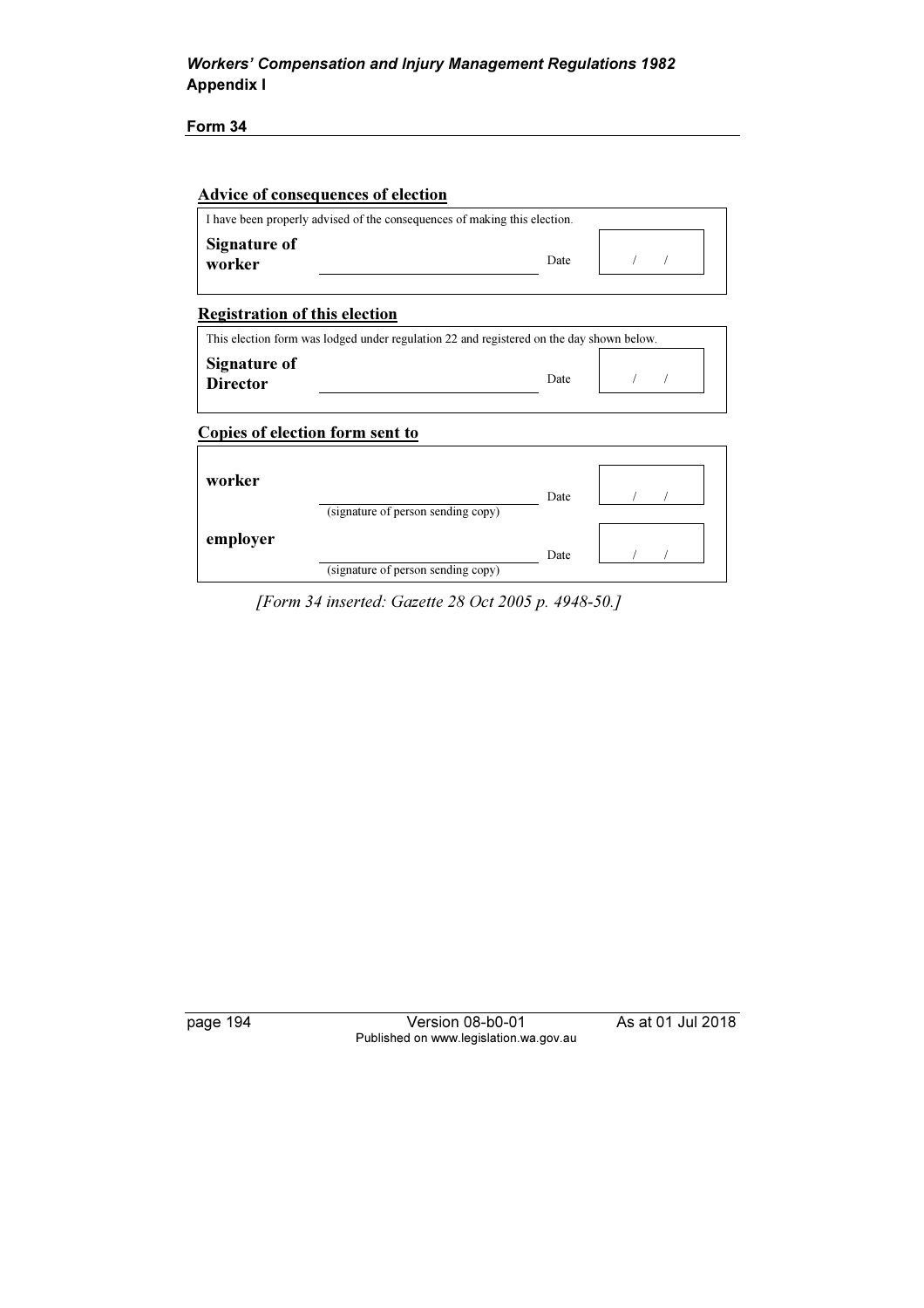## Form 35

[r. 23]

Workers' Compensation and Injury Management Act 1981

### APPLICATION TO EXTEND TERMINATION DAY

[for extension under section 93M(4) of the Act]

#### Worker's details

| Surname       |            | Other names                              |
|---------------|------------|------------------------------------------|
|               |            |                                          |
| Date of birth | <b>Sex</b> | Occupation                               |
|               |            |                                          |
| Address       |            |                                          |
|               |            |                                          |
|               |            | Postcode                                 |
| Telephone no. |            | WorkCover claim number (WCCN)            |
|               |            |                                          |
|               |            | (if not known, insurer can provide WCCN) |

## Employer's details

| Name              |                        |
|-------------------|------------------------|
|                   |                        |
| Address           |                        |
|                   |                        |
|                   | Postcode               |
| Telephone no.     | WorkCover number (WCN) |
|                   |                        |
| Contact person    |                        |
|                   |                        |
| Title             | Telephone no.          |
|                   |                        |
| Insurer's details |                        |
| Name              |                        |
|                   |                        |
| Address           |                        |
|                   |                        |
|                   | Postcode               |
| Contact person    | Telephone no.          |
|                   |                        |
|                   |                        |
|                   |                        |

|  |  |  |  | As at 01 Jul 2018 |  |  |
|--|--|--|--|-------------------|--|--|
|--|--|--|--|-------------------|--|--|

Report 5 Version 08-b0-01 page 195 Published on www.legislation.wa.gov.au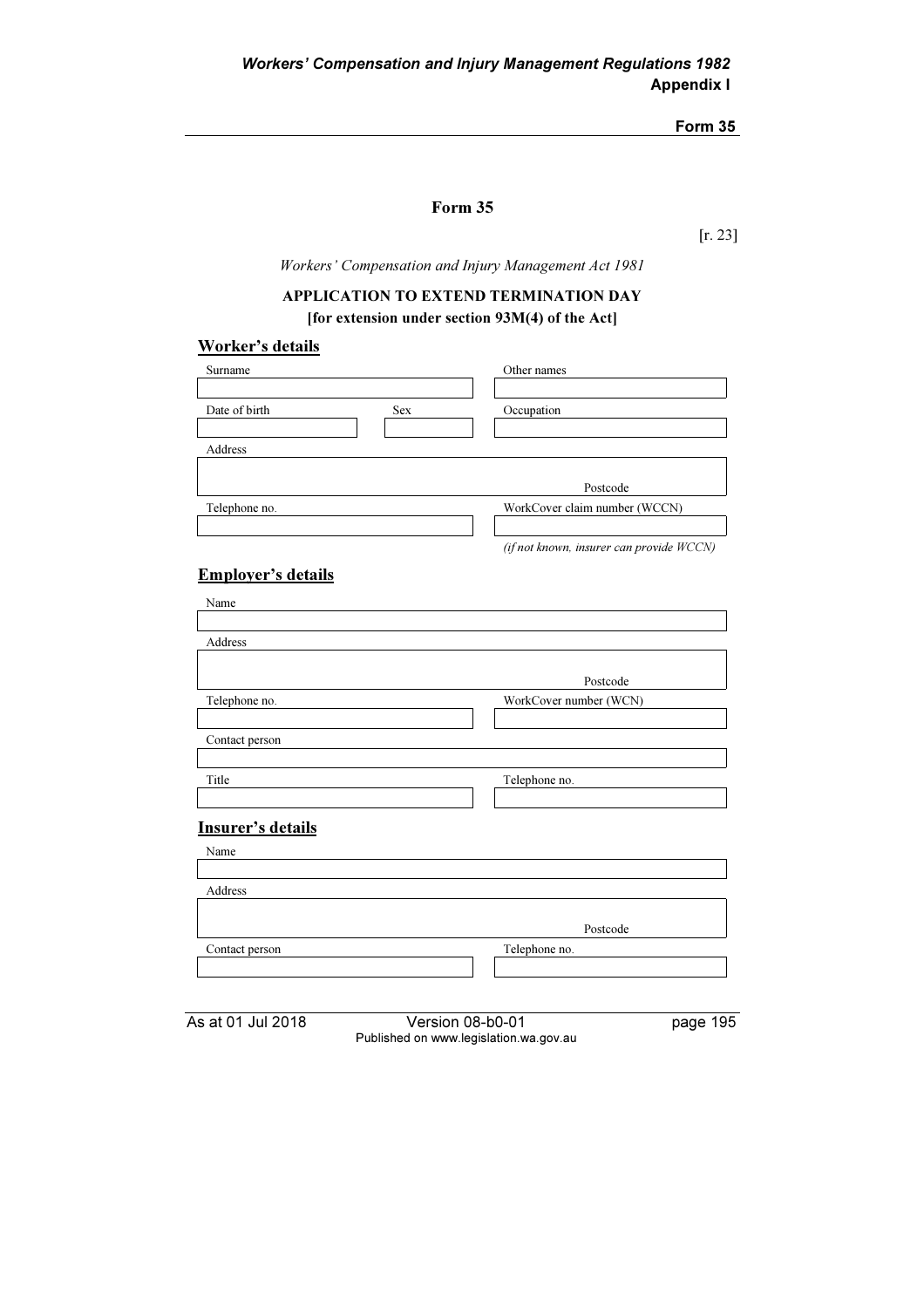Form 35

# Injury details

|                | Description of injury                                                                                                                                                                                  |                                                                                   |    |  |                                                                                                   |                                                                                              |
|----------------|--------------------------------------------------------------------------------------------------------------------------------------------------------------------------------------------------------|-----------------------------------------------------------------------------------|----|--|---------------------------------------------------------------------------------------------------|----------------------------------------------------------------------------------------------|
|                |                                                                                                                                                                                                        |                                                                                   |    |  |                                                                                                   |                                                                                              |
|                |                                                                                                                                                                                                        |                                                                                   |    |  |                                                                                                   |                                                                                              |
|                |                                                                                                                                                                                                        |                                                                                   |    |  |                                                                                                   |                                                                                              |
|                | Date injury occurred                                                                                                                                                                                   |                                                                                   |    |  |                                                                                                   |                                                                                              |
|                |                                                                                                                                                                                                        |                                                                                   |    |  |                                                                                                   |                                                                                              |
|                |                                                                                                                                                                                                        | Date the claim for compensation by way of weekly<br>payments was made on employer |    |  |                                                                                                   | Claim number given by insurer (if known)                                                     |
|                |                                                                                                                                                                                                        |                                                                                   |    |  |                                                                                                   |                                                                                              |
|                |                                                                                                                                                                                                        |                                                                                   |    |  |                                                                                                   |                                                                                              |
|                | <b>Termination day</b>                                                                                                                                                                                 |                                                                                   |    |  |                                                                                                   |                                                                                              |
| $\mathbf{1}$ . |                                                                                                                                                                                                        |                                                                                   |    |  | Did a dispute resolution authority, acting under section $58(1)$ or (2) of the Act, determine the |                                                                                              |
|                |                                                                                                                                                                                                        | question of liability to make the weekly payments claimed?                        |    |  |                                                                                                   |                                                                                              |
|                |                                                                                                                                                                                                        | Yes                                                                               | □  |  | If so, answer question 2.                                                                         |                                                                                              |
|                |                                                                                                                                                                                                        | No                                                                                | П  |  | If not, skip question 2.                                                                          |                                                                                              |
| 2.             |                                                                                                                                                                                                        | weekly payments was claimed?                                                      |    |  |                                                                                                   | Was the question determined more than 3 months after the day on which compensation by way of |
|                |                                                                                                                                                                                                        | Yes                                                                               | □  |  | If so, on which date?                                                                             |                                                                                              |
|                |                                                                                                                                                                                                        | No                                                                                | П  |  |                                                                                                   |                                                                                              |
| 3.             | Was the worker first notified that liability is accepted in respect of the weekly payments claimed<br>more than 3 months after the day on which compensation by way of weekly payments was<br>claimed? |                                                                                   |    |  |                                                                                                   |                                                                                              |
|                |                                                                                                                                                                                                        | Yes                                                                               | П. |  | If so, on which date?                                                                             |                                                                                              |
|                |                                                                                                                                                                                                        | N <sub>0</sub>                                                                    | п  |  |                                                                                                   |                                                                                              |
| 4.             | Has the termination day been extended under section 93M(4) of the Act?                                                                                                                                 |                                                                                   |    |  |                                                                                                   |                                                                                              |
|                |                                                                                                                                                                                                        | Yes                                                                               | □  |  | If so, to which date?                                                                             |                                                                                              |
|                |                                                                                                                                                                                                        | N <sub>0</sub>                                                                    | □  |  |                                                                                                   |                                                                                              |
|                | <b>Extension sought</b>                                                                                                                                                                                |                                                                                   |    |  |                                                                                                   |                                                                                              |
| $\mathbf{1}$ . |                                                                                                                                                                                                        |                                                                                   |    |  | This application is for the termination day to be extended in the circumstances described in —    |                                                                                              |
|                | □                                                                                                                                                                                                      | section $93M(4)(a)$ of Act                                                        |    |  | (worker's condition has not stabilised)                                                           |                                                                                              |
|                |                                                                                                                                                                                                        | section $93M(4)(b)$ of Act                                                        |    |  |                                                                                                   | (employer failed to comply with section 930 of Act)                                          |
|                |                                                                                                                                                                                                        | section $93M(4)(c)$ of Act                                                        |    |  | (more time required to give documents to worker)                                                  |                                                                                              |
|                | п                                                                                                                                                                                                      | section $93M(4)(d)(i)$ of Act                                                     |    |  |                                                                                                   | (assessment requested but documents not available                                            |
|                |                                                                                                                                                                                                        |                                                                                   |    |  | within specified time $-$ not special evaluation)                                                 |                                                                                              |
|                | п                                                                                                                                                                                                      | section $93M(4)(d)(ii)$ of Act                                                    |    |  | within specified time - special evaluation)                                                       | (assessment requested but documents not available                                            |
| 2.             |                                                                                                                                                                                                        | Specify date until which extension sought.                                        |    |  |                                                                                                   |                                                                                              |
|                |                                                                                                                                                                                                        |                                                                                   |    |  |                                                                                                   |                                                                                              |
|                | <b>Signature</b>                                                                                                                                                                                       |                                                                                   |    |  |                                                                                                   |                                                                                              |
|                | $\sqrt{ }$<br>$\sqrt{2}$<br>Date<br>of worker                                                                                                                                                          |                                                                                   |    |  |                                                                                                   |                                                                                              |

page 196 Version 08-b0-01 As at 01 Jul 2018 Published on www.legislation.wa.gov.au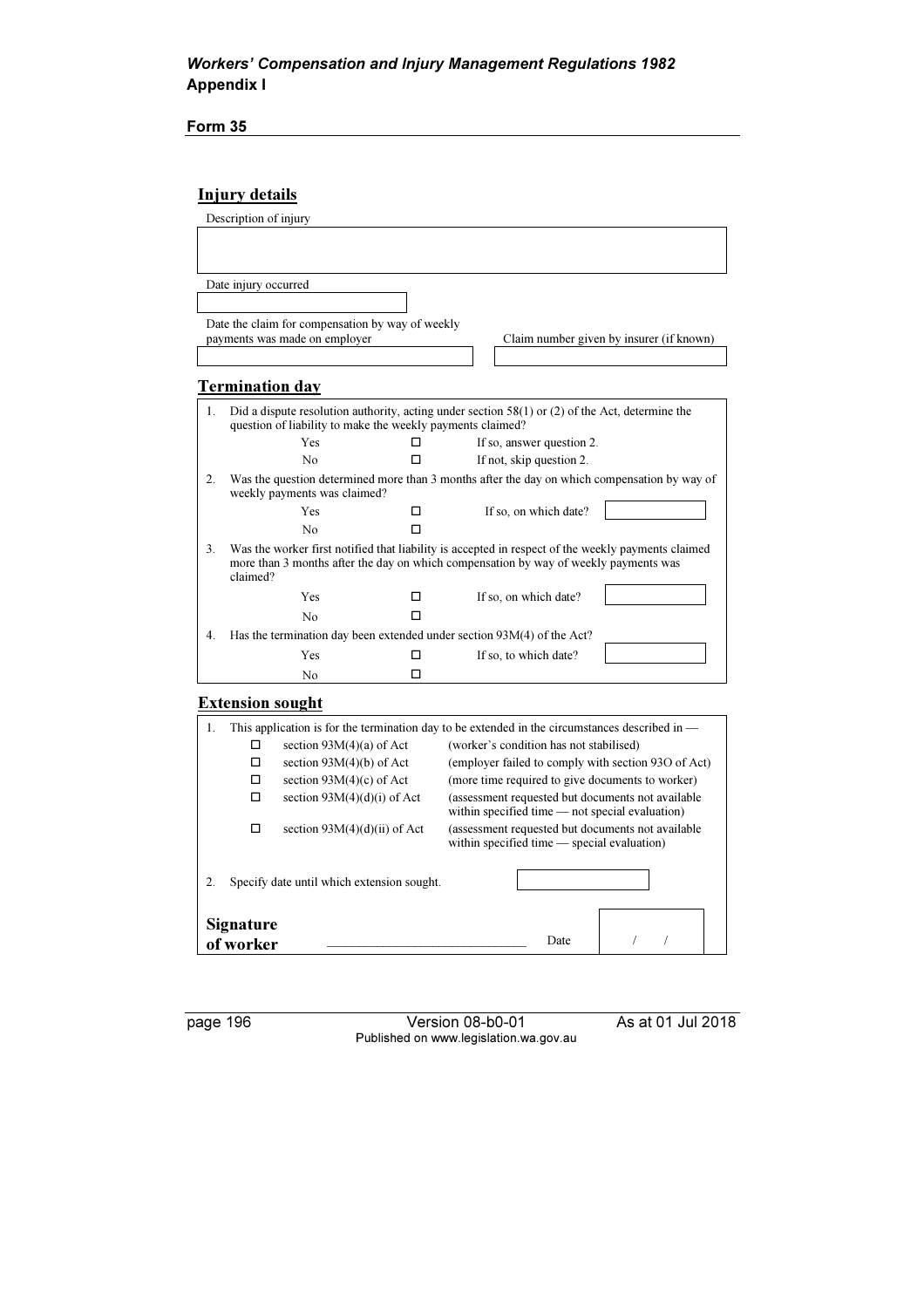### How to lodge this form

| This form should be lodged with:<br>Director                                                            |
|---------------------------------------------------------------------------------------------------------|
| WorkCover WA<br>Perth, WA                                                                               |
| WHEN LODGING THIS FORM ALSO PROVIDE ANYTHING ELSE THAT<br><b>REGULATION 23 REQUIRES YOU TO PROVIDE.</b> |

### Extension given or refused

| The termination day   |      |
|-----------------------|------|
| is extended to        |      |
| is not extended.<br>П |      |
| <b>Signature of</b>   |      |
| Director              | Date |
|                       |      |

## Copies of extension sent to

| worker   | (signature of person sending copy) | Date |  |
|----------|------------------------------------|------|--|
| employer | (signature of person sending copy) | Date |  |

 [Form 35 inserted: Gazette 28 Oct 2005 p. 4951-3; amended: Gazette 18 Nov 2011 p. 4825.]

As at 01 Jul 2018 Version 08-b0-01 page 197 Published on www.legislation.wa.gov.au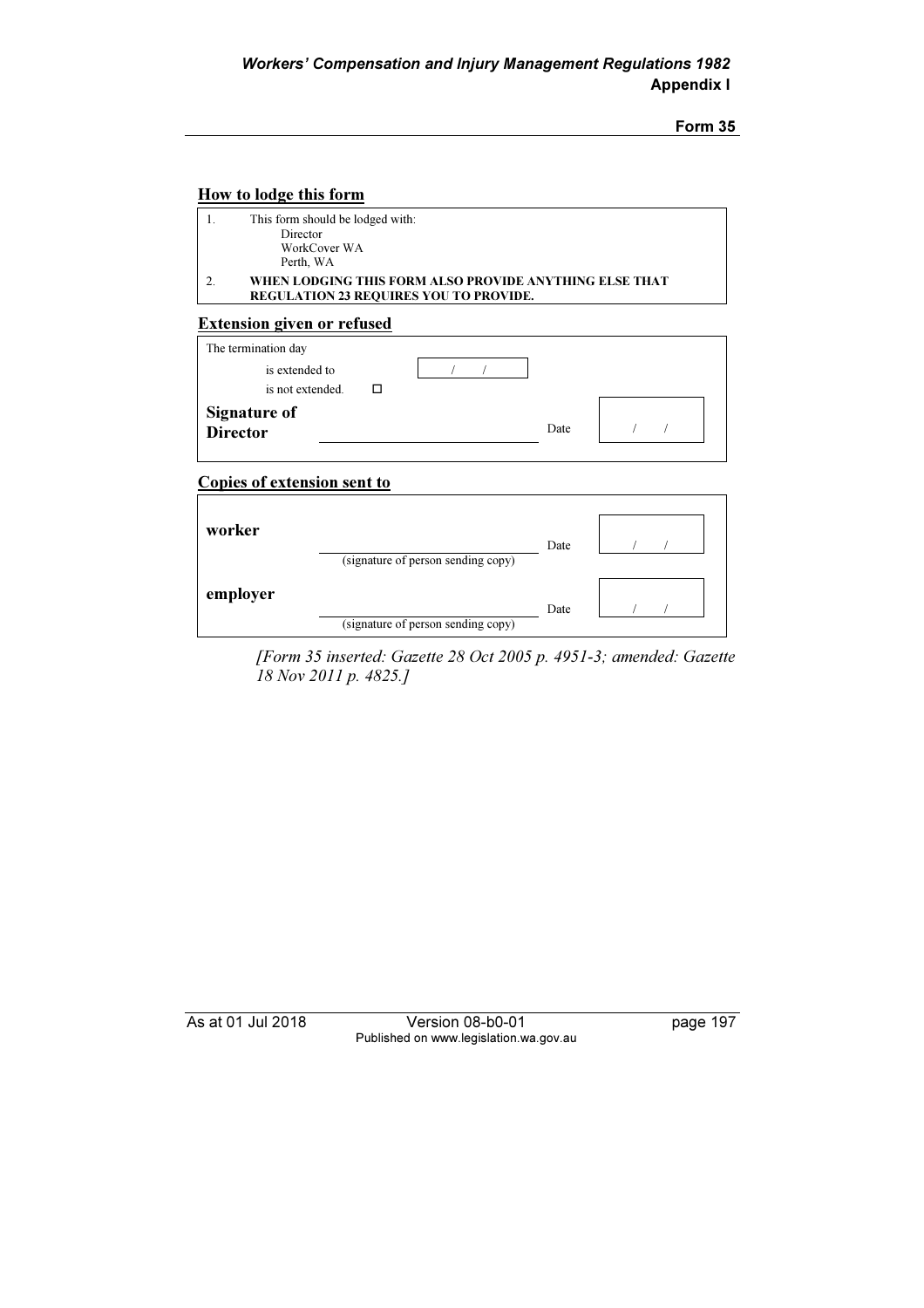#### Form 36

[r. 25]

Workers' Compensation and Injury Management Act 1981

### NOTICE TO WORKER ABOUT TERMINATION DAY FOR ELECTION [under section 93O of the Act]

Date on which notice given (insert date) (Insert name of worker) (Insert address of worker) WorkCover claim number (WCCN) (insert number) Date of injury *(insert date)* Date when claim for compensation made on employer: *(insert date)* 

#### IMPORTANT INFORMATION

Section 93O of the Workers' Compensation and Injury Management Act 1981 entitles you to notice of certain things that may affect the damages you could recover in court.

If your cause of action arises on or after 14 November 2005, a court will not be able to award damages for your injury if you do not elect under section 93K of the Act to retain the right to seek damages and have the election registered by WorkCover's Director.

On the other hand, registering your election may affect your entitlement to statutory compensation. You should seek advice on whether or not to make an election.

One rule about electing is that, if you claim compensation by way of weekly payments because of your injury, you cannot elect after the termination day (there are exceptions to this rule for AIDS and specified industrial diseases).

Your termination day for this injury is............... (specify date), which is about 6 months away.

You may be able to apply for the termination day to be extended but an extension can only be given in limited circumstances (see section 93M(4) and (8) of the Act).

Also, before you can elect, an agreement (between you and your employer) or assessment (by an approved medical specialist you select — see the register kept by the Director) about the level of your degree of permanent whole of person impairment has to be made and recorded by the Director. The level agreed or assessed has to be 15% or more.

If you request an assessment, the approved medical specialist can reasonably be expected to take 6 weeks from when you make the request to give you the documents about the outcome of the assessment. In some cases 7 weeks is relevant (see section  $93M(4)(d)(ii)$  of the Act). You need to allow for this time.

page 198 Version 08-b0-01 As at 01 Jul 2018 Published on www.legislation.wa.gov.au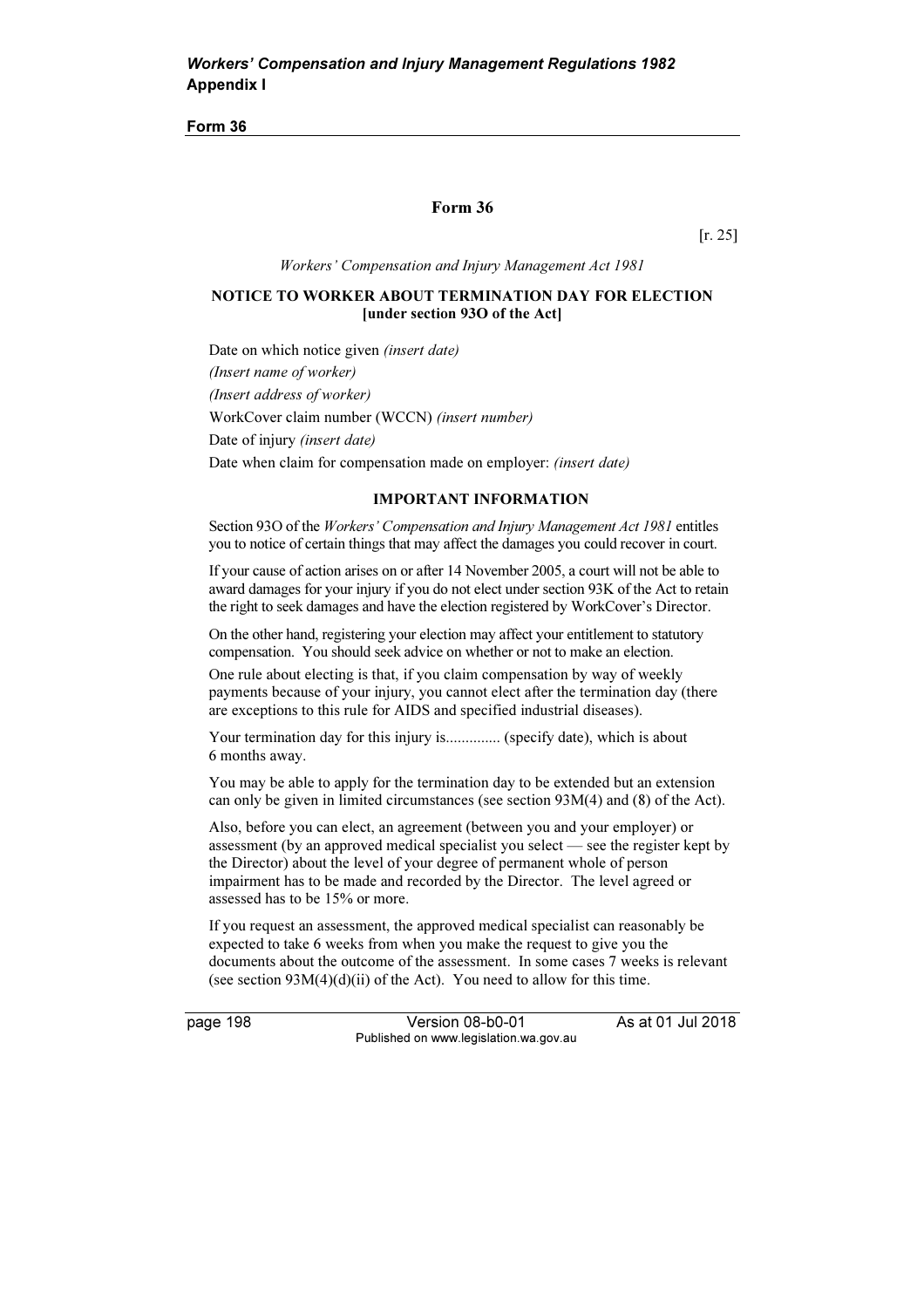This notice is a standard document and is not meant to be relied on instead of obtaining appropriate advice.

### Employer's details

| Name           |                        |
|----------------|------------------------|
|                |                        |
| Address        |                        |
|                |                        |
|                | Postcode               |
| Telephone no.  | WorkCover number (WCN) |
|                |                        |
| Contact person |                        |
|                |                        |
| Title          | Telephone no.          |
|                |                        |
|                |                        |

 [Form 36 inserted: Gazette 28 Oct 2005 p. 4953-4; amended: Gazette 18 Nov 2011 p. 4825.]

As at 01 Jul 2018 Version 08-b0-01 page 199 Published on www.legislation.wa.gov.au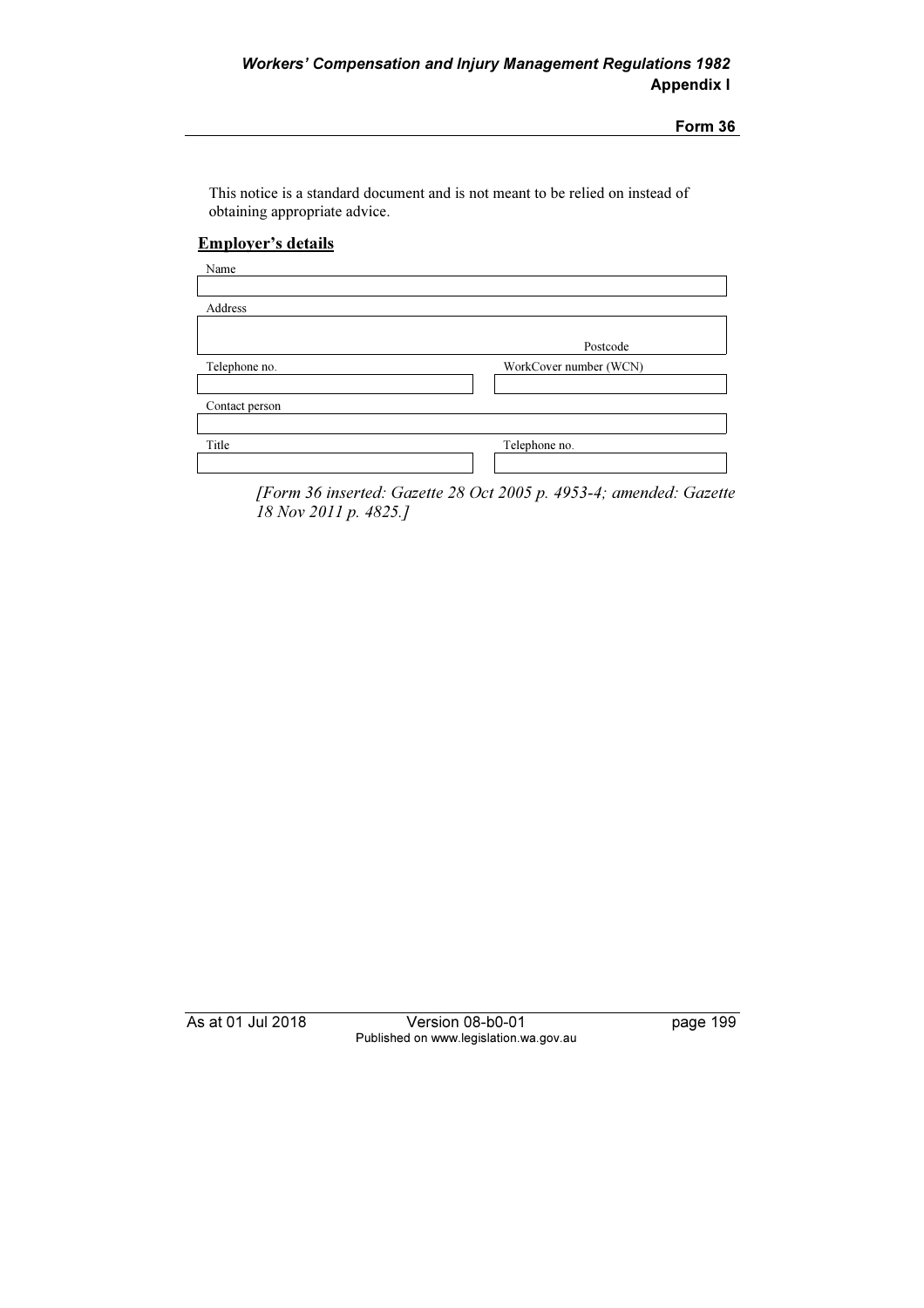## Form 37

 $[r. 47(4)(a)]$ 

Workers' Compensation and Injury Management Act 1981

## RECORD OF AGREEMENT ABOUT DEGREE OF PERMANENT WHOLE OF PERSON IMPAIRMENT

[recorded under section 158B(1)(a)(i) of the Act]

| <b>Record No.</b>                  |                                                                                 |
|------------------------------------|---------------------------------------------------------------------------------|
|                                    |                                                                                 |
| <b>Worker's details</b><br>Surname | Other names                                                                     |
|                                    |                                                                                 |
| Date of birth                      | Occupation<br>Sex                                                               |
| Address                            |                                                                                 |
|                                    | Postcode                                                                        |
| Telephone no.                      | WorkCover claim number (WCCN)                                                   |
|                                    |                                                                                 |
| <b>Employer's details</b>          |                                                                                 |
| Name                               |                                                                                 |
| Address                            |                                                                                 |
|                                    |                                                                                 |
|                                    | Postcode                                                                        |
| Telephone no.                      | WorkCover number (WCN)                                                          |
| Contact person                     |                                                                                 |
|                                    |                                                                                 |
| Title                              | Telephone no.                                                                   |
| <b>Insurer's details</b>           |                                                                                 |
| Name                               |                                                                                 |
|                                    |                                                                                 |
| Address                            |                                                                                 |
|                                    | Postcode                                                                        |
| Contact person                     | Telephone no.                                                                   |
|                                    |                                                                                 |
|                                    |                                                                                 |
| page 200                           | As at 01 Jul 2018<br>Version 08-b0-01<br>Published on www.legislation.wa.gov.au |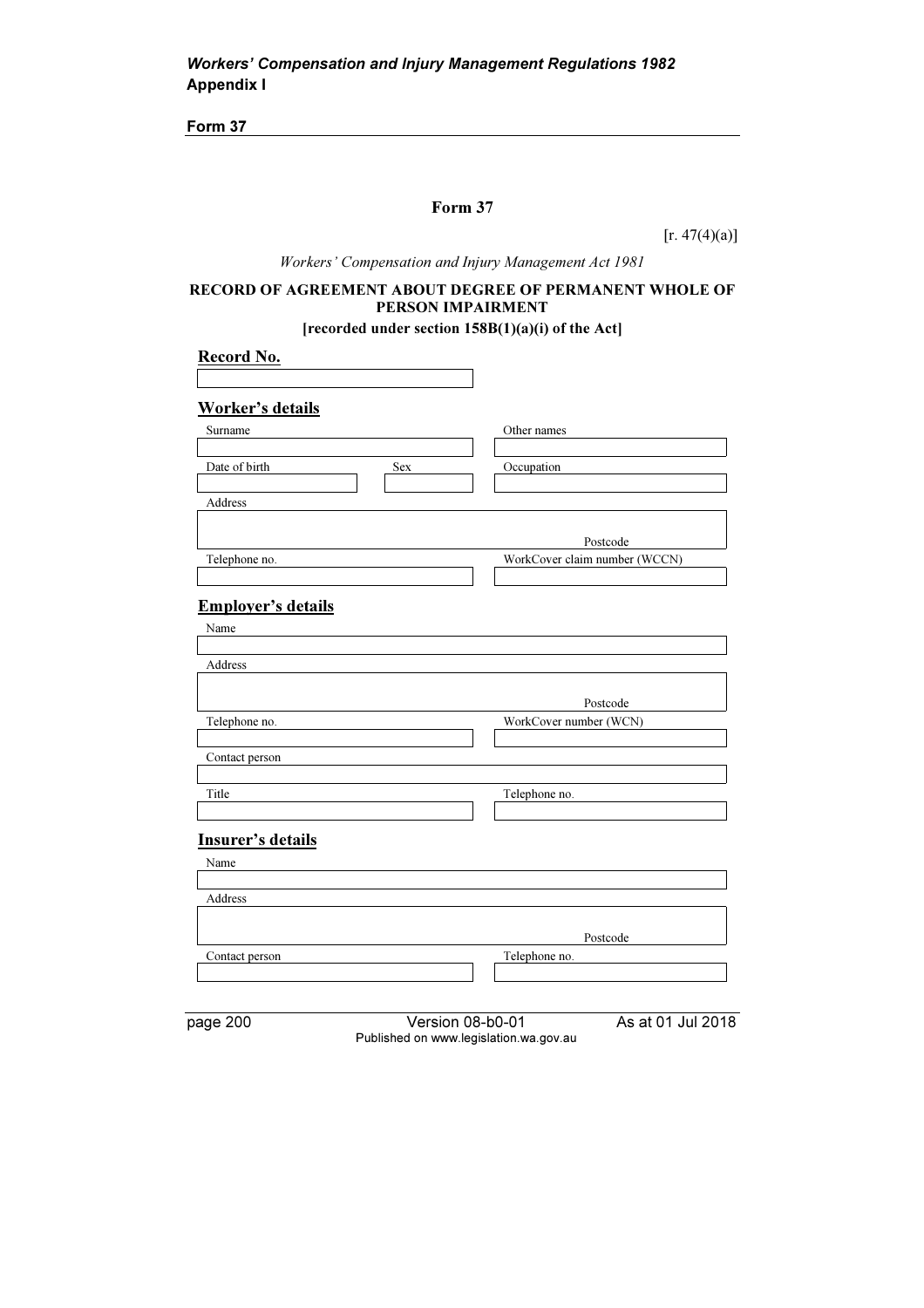# Injury details

|                  | Description of injury                                                                    |                                          |                          |
|------------------|------------------------------------------------------------------------------------------|------------------------------------------|--------------------------|
|                  |                                                                                          |                                          |                          |
|                  |                                                                                          |                                          |                          |
|                  | Date injury occurred                                                                     |                                          |                          |
|                  |                                                                                          |                                          |                          |
|                  | Date the claim, if any, for compensation by way of                                       |                                          |                          |
|                  | weekly payments was made on employer                                                     | Claim number given by insurer (if known) |                          |
|                  |                                                                                          |                                          |                          |
| <u>Agreement</u> |                                                                                          |                                          |                          |
|                  | It has been agreed that the worker's degree of permanent whole of person impairment is - |                                          |                          |
| (a)              | at least 10%                                                                             |                                          |                          |
|                  | do not complete if "No" in paragraph (b)                                                 | <b>Yes</b>                               | п                        |
|                  |                                                                                          | N <sub>0</sub>                           | п                        |
| (b)              | less than $15%$                                                                          |                                          |                          |
|                  | do not complete if "No" in paragraph (a)                                                 | Yes                                      | □                        |
|                  |                                                                                          | N <sub>0</sub>                           | □                        |
| Recorded         |                                                                                          |                                          |                          |
|                  |                                                                                          |                                          |                          |
|                  | <b>Signature of</b>                                                                      |                                          |                          |
| <b>Director</b>  |                                                                                          | Date                                     | $\sqrt{2}$<br>$\sqrt{2}$ |
|                  |                                                                                          |                                          |                          |
|                  | <b>Copies of record sent</b>                                                             |                                          |                          |
|                  |                                                                                          |                                          |                          |
|                  | <b>To worker</b>                                                                         |                                          |                          |
|                  |                                                                                          | Date                                     |                          |
|                  | (signature of person sending copy)                                                       |                                          |                          |
|                  |                                                                                          |                                          |                          |
|                  | To employer                                                                              | Date                                     |                          |
|                  | (signature of person sending copy)                                                       |                                          |                          |

[Form 37 inserted: Gazette 28 Oct 2005 p. 4955-6.]

As at 01 Jul 2018 Version 08-b0-01 page 201 Published on www.legislation.wa.gov.au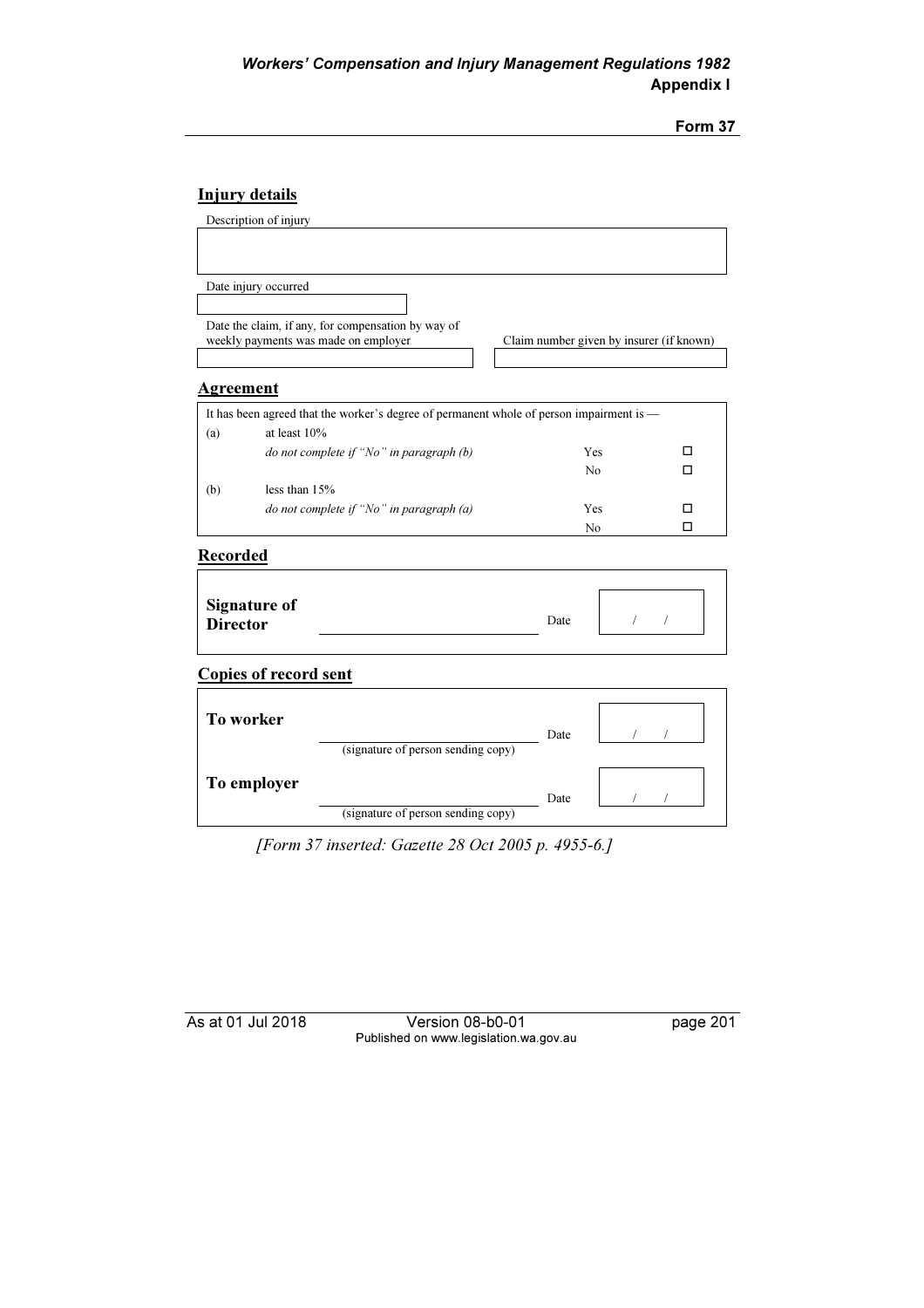## Form 38

 $[r. 47(4)(b)]$ 

# Workers' Compensation and Injury Management Act 1981 RECORD OF AGREEMENT ABOUT RETRAINING CRITERIA [recorded under section 158B(1)(b)(i) of the Act]

| <b>Worker's details</b>   |                               |
|---------------------------|-------------------------------|
| Surname                   | Other names                   |
| Date of birth             | Occupation<br>Sex             |
|                           |                               |
| Address                   |                               |
|                           |                               |
|                           | Postcode                      |
| Telephone no.             | WorkCover claim number (WCCN) |
|                           |                               |
| <b>Employer's details</b> |                               |
| Name                      |                               |
|                           |                               |
| Address                   |                               |
|                           |                               |
|                           | Postcode                      |
| Telephone no.             | WorkCover number (WCN)        |
| Contact person            |                               |
|                           |                               |
| Title                     | Telephone no.                 |
|                           |                               |
| <b>Insurer's details</b>  |                               |
| Name                      |                               |
|                           |                               |
| Address                   |                               |
|                           |                               |
|                           | Postcode                      |
|                           |                               |
| Contact person            | Telephone no.                 |
|                           |                               |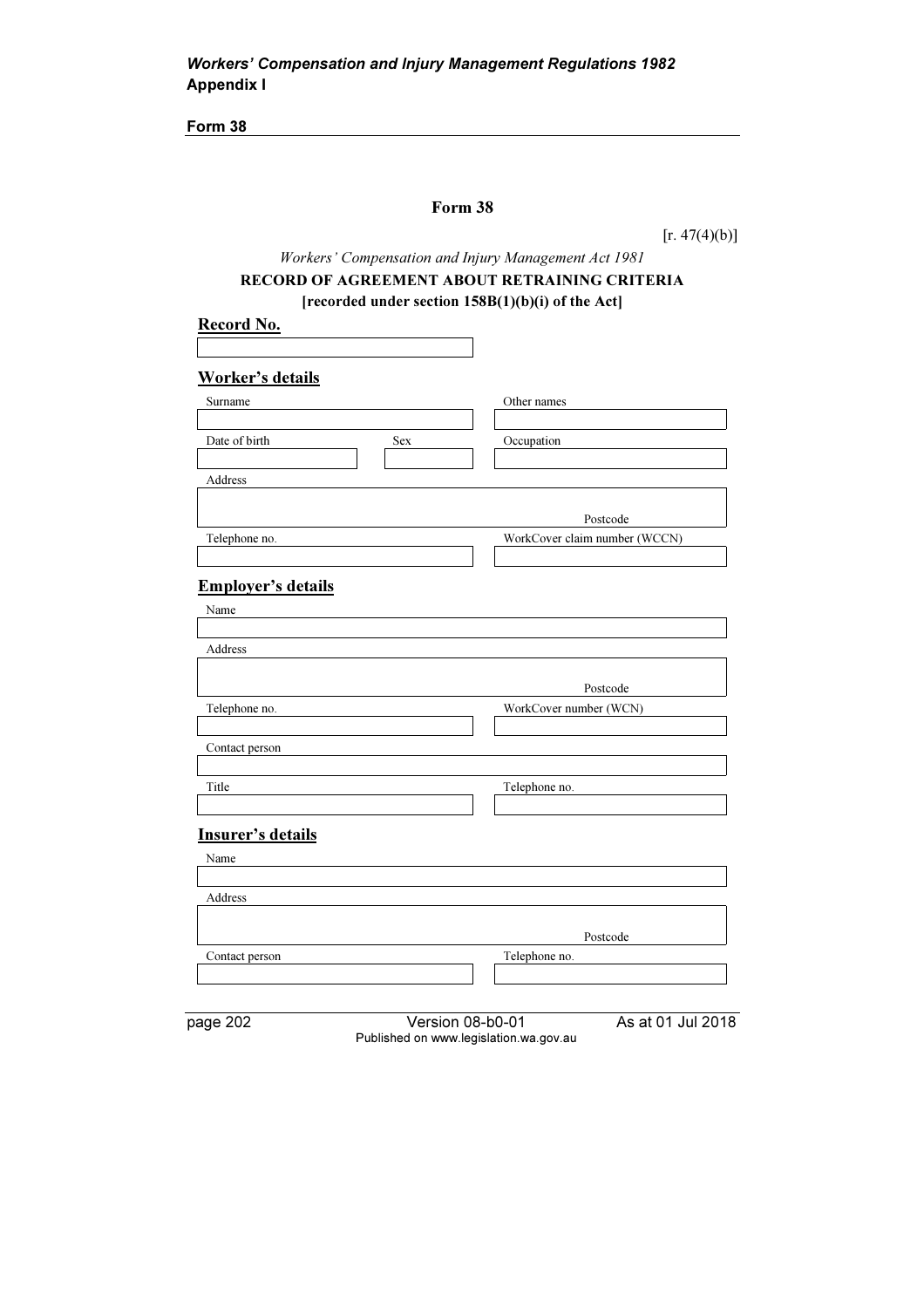| orm |
|-----|
|     |

# Injury details

| Description of injury                |                                                                                                              |      |                                          |  |
|--------------------------------------|--------------------------------------------------------------------------------------------------------------|------|------------------------------------------|--|
|                                      |                                                                                                              |      |                                          |  |
|                                      |                                                                                                              |      |                                          |  |
| Date injury occurred                 |                                                                                                              |      |                                          |  |
|                                      |                                                                                                              |      |                                          |  |
|                                      | Date the claim, if any, for compensation by way of                                                           |      |                                          |  |
| weekly payments was made on employer |                                                                                                              |      | Claim number given by insurer (if known) |  |
|                                      |                                                                                                              |      |                                          |  |
| <b>Agreement</b>                     |                                                                                                              |      |                                          |  |
| Act.                                 | It has been agreed that the worker satisfies all of the retraining criteria defined in section 158(1) of the |      |                                          |  |
| <b>Recorded</b>                      |                                                                                                              |      |                                          |  |
|                                      |                                                                                                              |      |                                          |  |
| <b>Signature of</b>                  |                                                                                                              |      |                                          |  |
| <b>Director</b>                      |                                                                                                              | Date |                                          |  |
|                                      |                                                                                                              |      |                                          |  |
| <b>Copies of record sent</b>         |                                                                                                              |      |                                          |  |
|                                      |                                                                                                              |      |                                          |  |
| To worker                            |                                                                                                              |      |                                          |  |
|                                      | (signature of person sending copy)                                                                           | Date |                                          |  |
|                                      |                                                                                                              |      |                                          |  |
| To employer                          |                                                                                                              |      |                                          |  |
|                                      |                                                                                                              | Date |                                          |  |
|                                      | (signature of person sending copy)                                                                           |      |                                          |  |

[Form 38 inserted: Gazette 28 Oct 2005 p. 4957-8.]

As at 01 Jul 2018 Version 08-b0-01 page 203 Published on www.legislation.wa.gov.au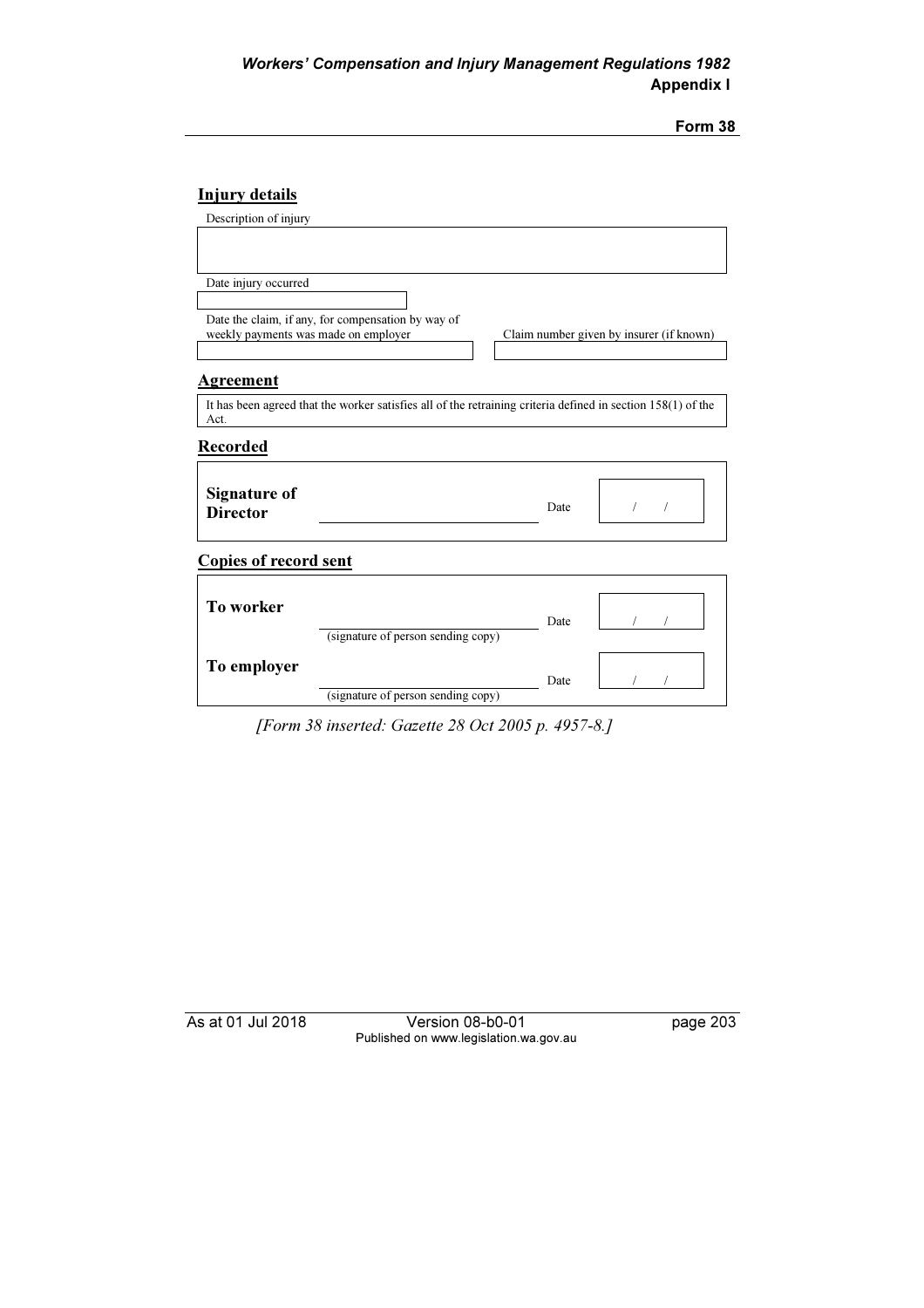### Form 39

[r. 48]

Workers' Compensation and Injury Management Act 1981

### APPLICATION TO EXTEND FINAL DAY [for extension under section 158B(4) of the Act]

## Worker's details

| Surname                   | Other names                              |
|---------------------------|------------------------------------------|
|                           |                                          |
| Date of birth<br>Sex      | Occupation                               |
|                           |                                          |
| Address                   |                                          |
|                           |                                          |
|                           | Postcode                                 |
| Telephone no.             | WorkCover claim number (WCCN)            |
|                           |                                          |
|                           | (if not known, insurer can provide WCCN) |
|                           |                                          |
| <b>Employer's details</b> |                                          |
| Name                      |                                          |
|                           |                                          |
| Address                   |                                          |
|                           |                                          |
|                           | Postcode                                 |
| Telephone no.             | WorkCover number (WCN)                   |
|                           |                                          |
| Contact person            |                                          |
|                           |                                          |
| Title                     | Telephone no.                            |
|                           |                                          |
|                           |                                          |
| Insurer's details         |                                          |
| Name                      |                                          |
|                           |                                          |
| Address                   |                                          |

page 204 Version 08-b0-01 As at 01 Jul 2018 Published on www.legislation.wa.gov.au

Contact person Telephone no.

Postcode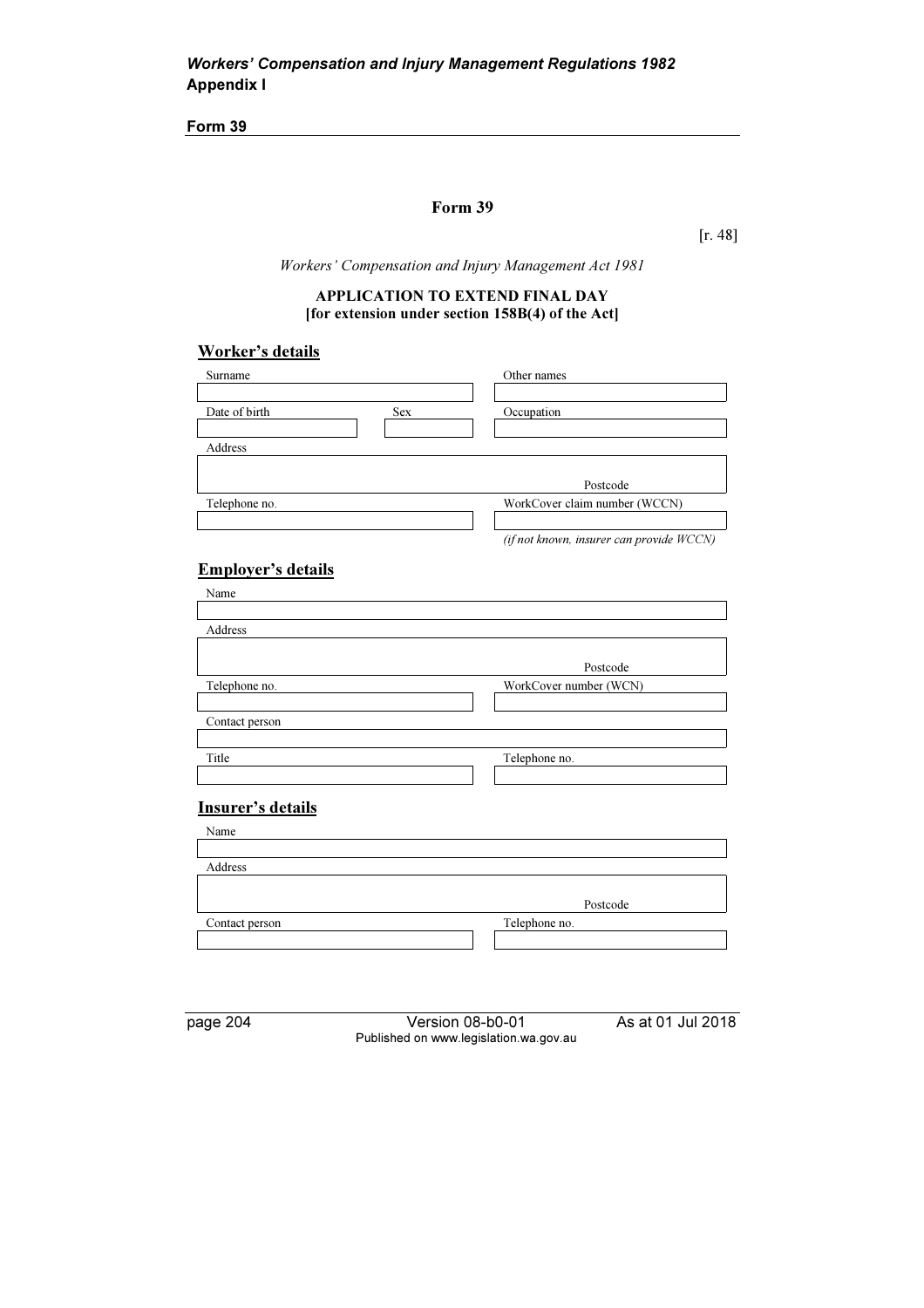| orm |  |
|-----|--|
|     |  |

# Injury details

|                | Description of injury                                                                                                                                                                                  |   |                                                                                                   |
|----------------|--------------------------------------------------------------------------------------------------------------------------------------------------------------------------------------------------------|---|---------------------------------------------------------------------------------------------------|
|                |                                                                                                                                                                                                        |   |                                                                                                   |
|                |                                                                                                                                                                                                        |   |                                                                                                   |
|                | Date injury occurred                                                                                                                                                                                   |   |                                                                                                   |
|                |                                                                                                                                                                                                        |   |                                                                                                   |
|                | Date the claim for compensation by way of weekly                                                                                                                                                       |   |                                                                                                   |
|                | payments was made on employer                                                                                                                                                                          |   | Claim number given by insurer (if known)                                                          |
|                |                                                                                                                                                                                                        |   |                                                                                                   |
|                | Final day under section 158B of the Act                                                                                                                                                                |   |                                                                                                   |
|                |                                                                                                                                                                                                        |   |                                                                                                   |
| 1.             |                                                                                                                                                                                                        |   | Did a dispute resolution authority, acting under section $58(1)$ or (2) of the Act, determine the |
|                | question of liability to make the weekly payments claimed?<br>Yes                                                                                                                                      | п |                                                                                                   |
|                |                                                                                                                                                                                                        |   | If so, answer question 2.                                                                         |
|                | $\mathbf{N}$                                                                                                                                                                                           | П | If not, skip question 2.                                                                          |
| 2.             | weekly payments was claimed?                                                                                                                                                                           |   | Was the question determined more than 3 months after the day on which compensation by way of      |
|                | Yes                                                                                                                                                                                                    | П | If so, on which date?                                                                             |
|                | No                                                                                                                                                                                                     | п |                                                                                                   |
| 3 <sub>1</sub> | Was the worker first notified that liability is accepted in respect of the weekly payments claimed<br>more than 3 months after the day on which compensation by way of weekly payments was<br>claimed? |   |                                                                                                   |
|                | Yes                                                                                                                                                                                                    | П | If so, on which date?                                                                             |
|                | No                                                                                                                                                                                                     |   |                                                                                                   |
|                |                                                                                                                                                                                                        |   |                                                                                                   |
| 4.             | Has the final day been extended under section 158B(4) of the Act?                                                                                                                                      |   |                                                                                                   |
|                | Yes                                                                                                                                                                                                    | п | If so, to which date?                                                                             |

#### Extension sought

| This application is for the final day to be extended under section $158B(4)$ of the Act. |      |  |  |
|------------------------------------------------------------------------------------------|------|--|--|
| Specify date until which extension sought.                                               |      |  |  |
| <b>Signature of</b><br>worker                                                            | Date |  |  |

## How to lodge this form

| This form should be lodged with:                       |
|--------------------------------------------------------|
| Director                                               |
| WorkCover WA                                           |
| Perth, WA                                              |
| WHEN LODGING THIS FORM ALSO PROVIDE ANYTHING ELSE THAT |
| <b>REGULATION 48 REQUIRES YOU TO PROVIDE.</b>          |

As at 01 Jul 2018 Version 08-b0-01 page 205 Published on www.legislation.wa.gov.au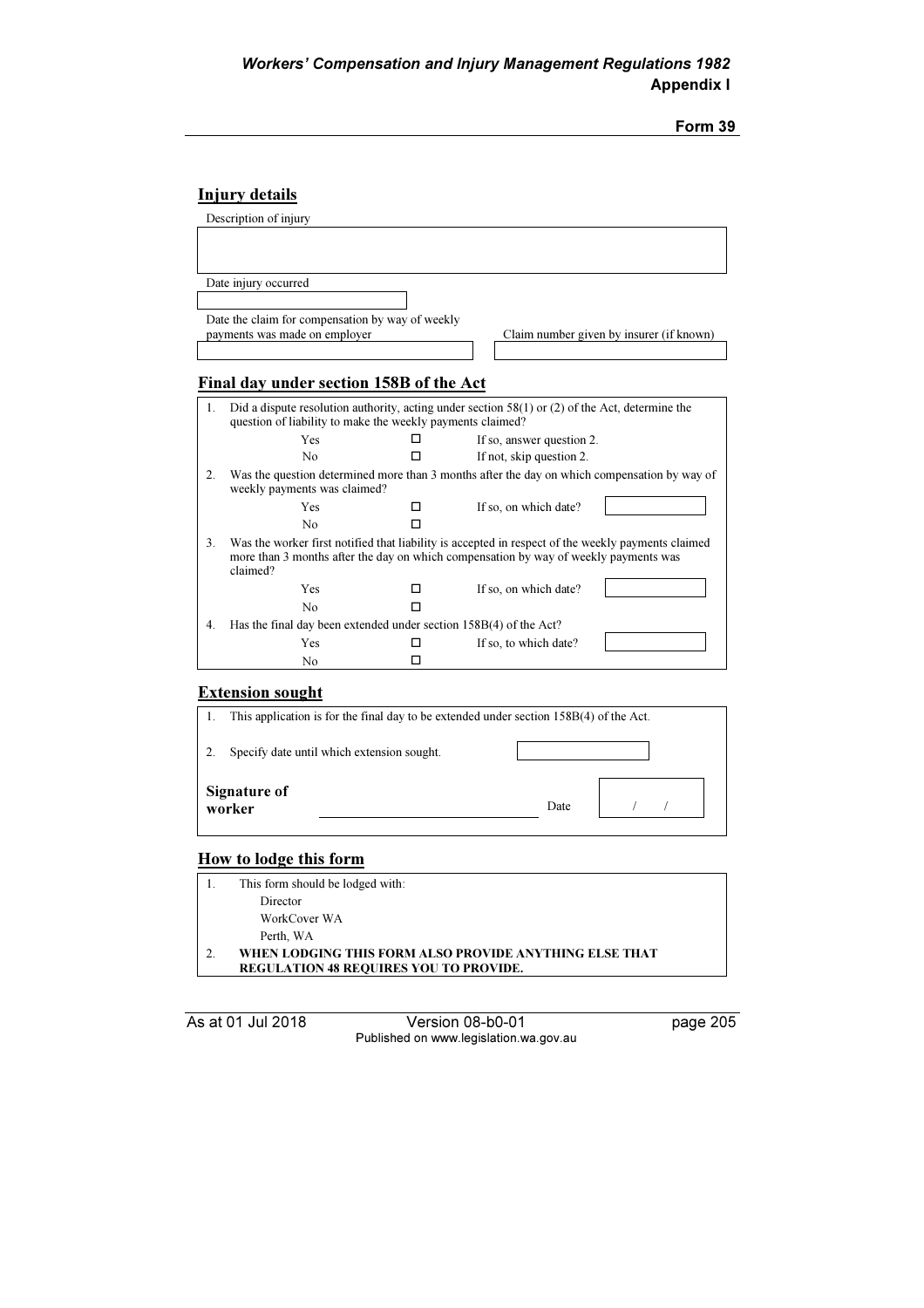Form 39

| The final day                           |      |  |
|-----------------------------------------|------|--|
| is extended to<br>is not extended.<br>П |      |  |
| <b>Signature of</b><br><b>Director</b>  | Date |  |

# Copies of extension sent to

| worker   | (signature of person sending copy) | Date |  |
|----------|------------------------------------|------|--|
| employer | (signature of person sending copy) | Date |  |

 [Form 39 inserted: Gazette 28 Oct 2005 p. 4959-61; amended: Gazette 18 Nov 2011 p. 4825.]

page 206 Version 08-b0-01 As at 01 Jul 2018 Published on www.legislation.wa.gov.au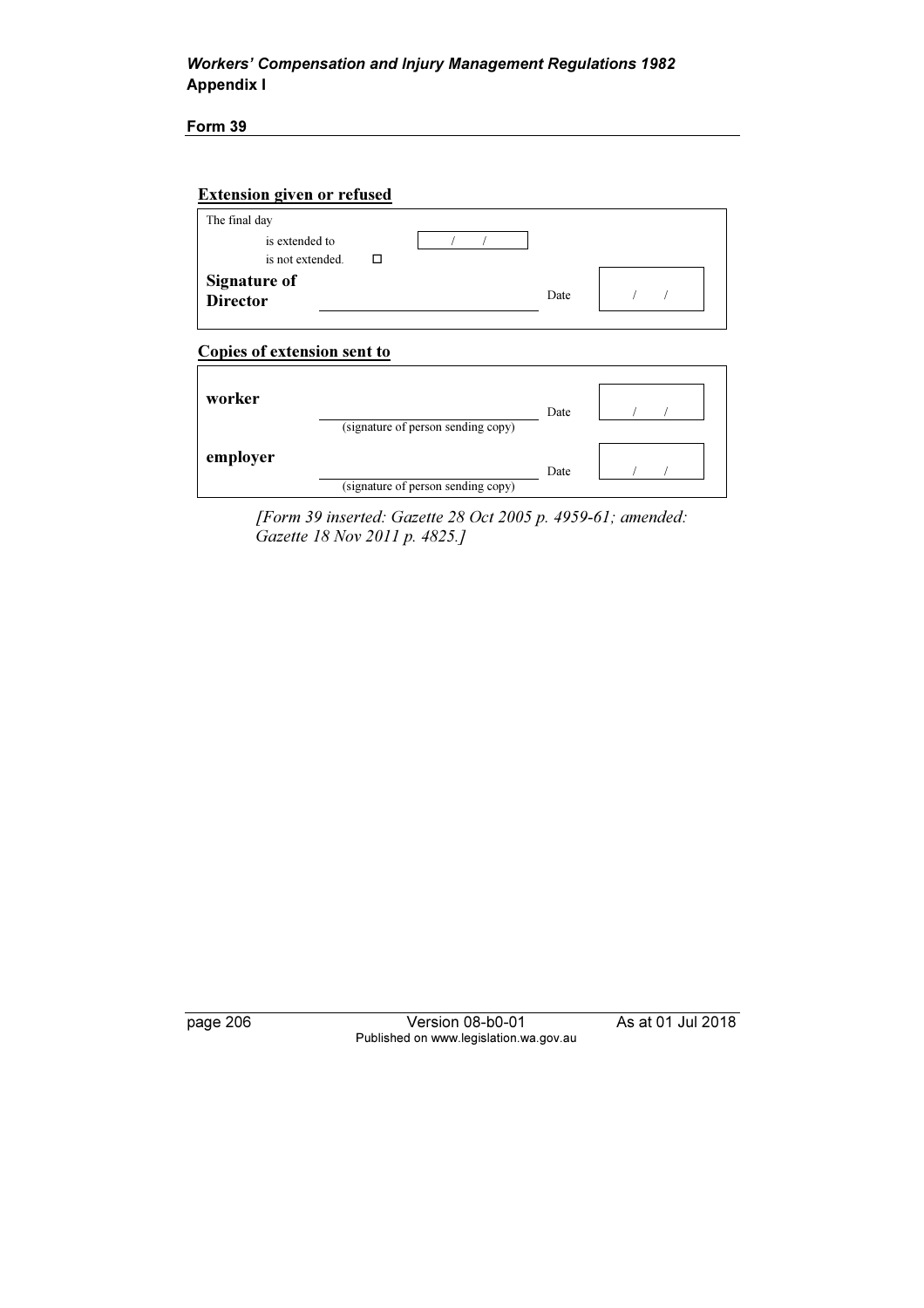## Form 40

|                                                                       |                                                            |  |                            | [r. 52] |
|-----------------------------------------------------------------------|------------------------------------------------------------|--|----------------------------|---------|
| <b>Workers' Compensation and Injury Management</b><br><b>Act 1981</b> |                                                            |  | Infringement<br>notice no. |         |
|                                                                       | <b>INFRINGEMENT NOTICE</b>                                 |  |                            |         |
| <b>Alleged</b><br>offender                                            | Name                                                       |  |                            |         |
|                                                                       | Address                                                    |  |                            |         |
| <b>Details of</b><br>alleged                                          | Date or<br>period                                          |  |                            |         |
| offence                                                               | Place                                                      |  |                            |         |
|                                                                       | Written law<br>contravened                                 |  |                            |         |
|                                                                       | Details of<br>offence                                      |  |                            |         |
| <b>Date</b>                                                           | Date of<br>notice                                          |  |                            |         |
| <b>Authorised</b>                                                     | Name                                                       |  |                            |         |
| officer                                                               | Signature                                                  |  |                            |         |
| <b>Modified</b><br>penalty                                            | \$                                                         |  |                            |         |
| Due date for<br>payment of<br>modified<br>penalty                     | $/$ /20<br>(Within 28 days after the giving of the notice) |  |                            |         |

As at 01 Jul 2018 Version 08-b0-01 page 207 Published on www.legislation.wa.gov.au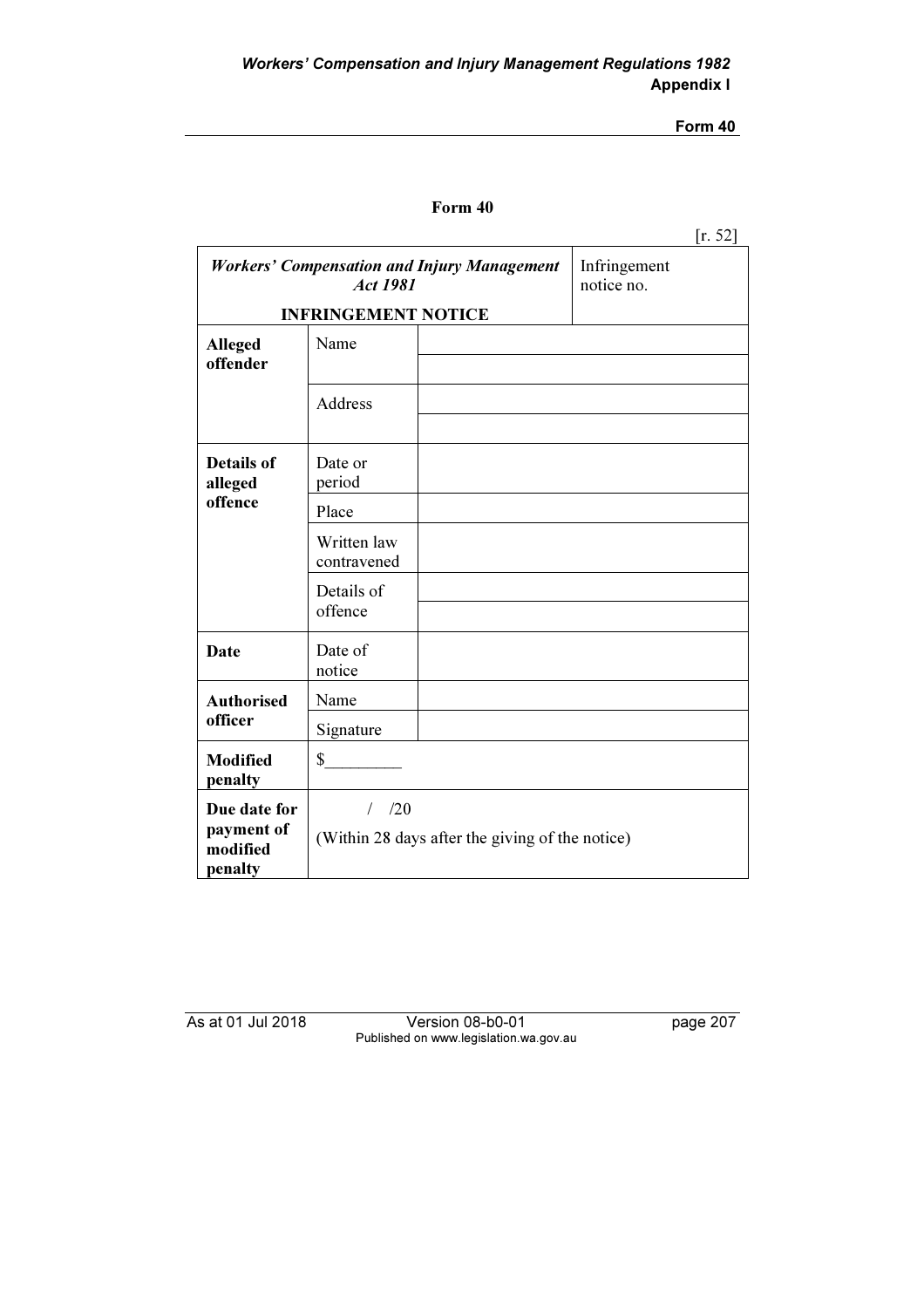Form 40

| <b>TAKE</b>   |                                                                                                                                                                                                                                                                               | It is alleged that you have committed the above offence.                                                                                                             |  |  |
|---------------|-------------------------------------------------------------------------------------------------------------------------------------------------------------------------------------------------------------------------------------------------------------------------------|----------------------------------------------------------------------------------------------------------------------------------------------------------------------|--|--|
| <b>NOTICE</b> | If you do not want to be prosecuted in court for the<br>offence, pay the modified penalty to an authorised officer*<br>by the above due date.                                                                                                                                 |                                                                                                                                                                      |  |  |
|               | If you need more time to pay the modified penalty, you<br>should contact an authorised officer* at the address below.                                                                                                                                                         |                                                                                                                                                                      |  |  |
|               | Paying the modified penalty will not be regarded as an<br>admission for the purposes of any civil or criminal court case.                                                                                                                                                     |                                                                                                                                                                      |  |  |
|               | If you want this matter to be dealt with by prosecution in<br>court, sign and date here:                                                                                                                                                                                      |                                                                                                                                                                      |  |  |
|               | /20<br>and post this notice to an authorised officer* at the address<br>below within 28 days after the date of this notice.                                                                                                                                                   |                                                                                                                                                                      |  |  |
|               | If you consider that you have good reason to have this notice<br>withdrawn, you can write to an authorised officer* at the<br>address below requesting that this notice be withdrawn and<br>setting out the reasons why you consider that this notice<br>should be withdrawn. |                                                                                                                                                                      |  |  |
| How to pay    | By post                                                                                                                                                                                                                                                                       | Tick the relevant box below and post this notice<br>to:                                                                                                              |  |  |
|               |                                                                                                                                                                                                                                                                               | Workcover WA<br>[Insert address]                                                                                                                                     |  |  |
|               |                                                                                                                                                                                                                                                                               | I want to pay the modified penalty.<br>⊓<br>A cheque or money order (payable to<br>[insert details of authorised officer*]) for the<br>modified penalty is enclosed. |  |  |
|               |                                                                                                                                                                                                                                                                               | I want to pay the modified penalty by<br>σ<br>credit card. Please debit my credit card<br>account.                                                                   |  |  |

page 208 Version 08-b0-01 As at 01 Jul 2018 Published on www.legislation.wa.gov.au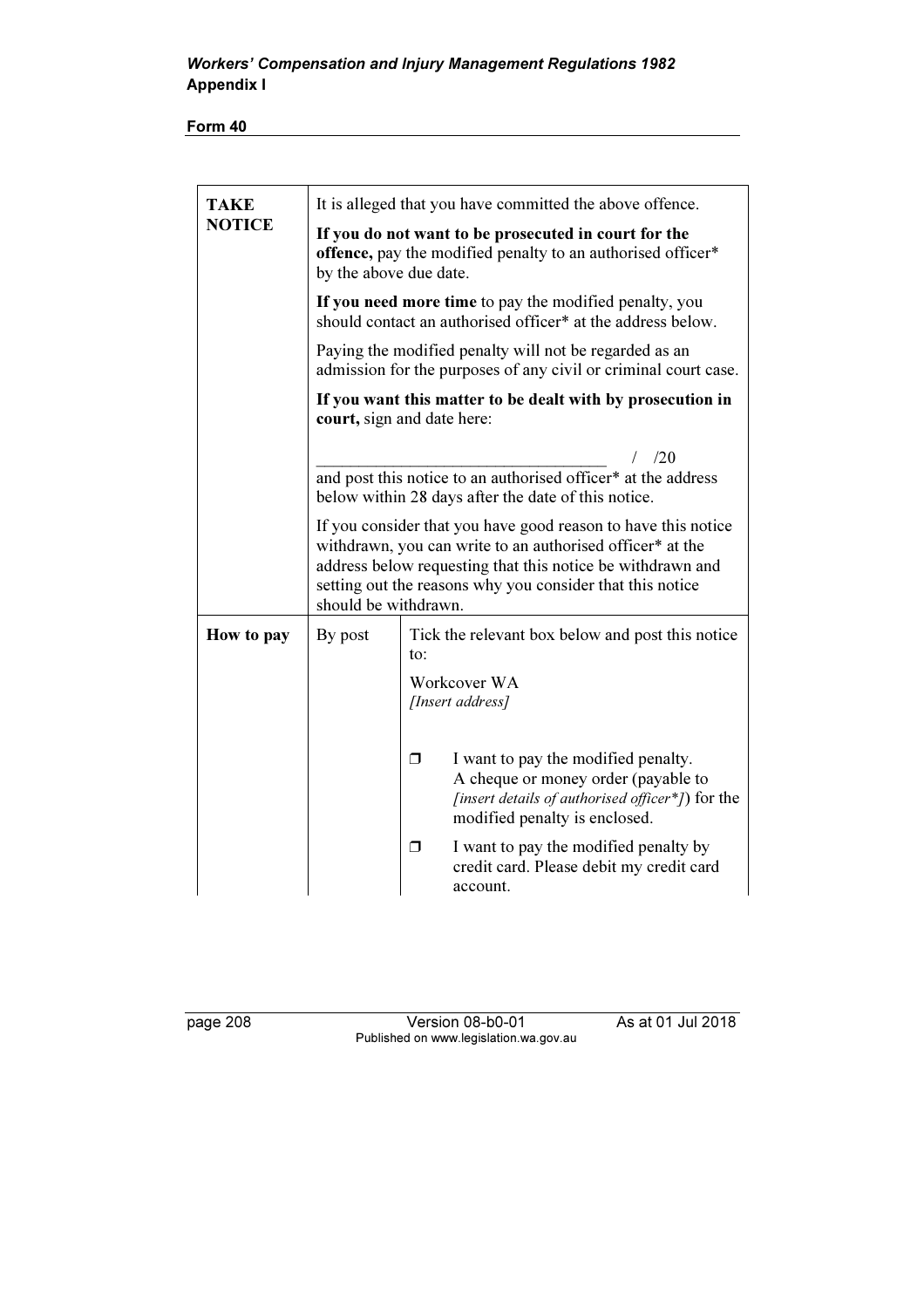Form 40

|                                |                          | Cardholder name                                                      |  |  |  |  |  |  |  |  |
|--------------------------------|--------------------------|----------------------------------------------------------------------|--|--|--|--|--|--|--|--|
|                                |                          | Card number                                                          |  |  |  |  |  |  |  |  |
|                                |                          |                                                                      |  |  |  |  |  |  |  |  |
|                                |                          | Expiry date of card $\frac{\ }{\ }$                                  |  |  |  |  |  |  |  |  |
|                                |                          | Amount \$                                                            |  |  |  |  |  |  |  |  |
|                                |                          | Signature                                                            |  |  |  |  |  |  |  |  |
|                                |                          | <b>Complete all details</b>                                          |  |  |  |  |  |  |  |  |
|                                | <b>Direct</b><br>deposit | [Insert details]                                                     |  |  |  |  |  |  |  |  |
|                                | Electronic<br>transfer   | [Insert details]                                                     |  |  |  |  |  |  |  |  |
| payment of modified penalties: |                          | *The following are authorised officers for the purposes of receiving |  |  |  |  |  |  |  |  |
| <b>Method of</b><br>service    |                          | Date of<br>service                                                   |  |  |  |  |  |  |  |  |

[Form 40 inserted: Gazette 25 Feb 2014 p. 505-7.]

As at 01 Jul 2018 Version 08-b0-01 page 209 Published on www.legislation.wa.gov.au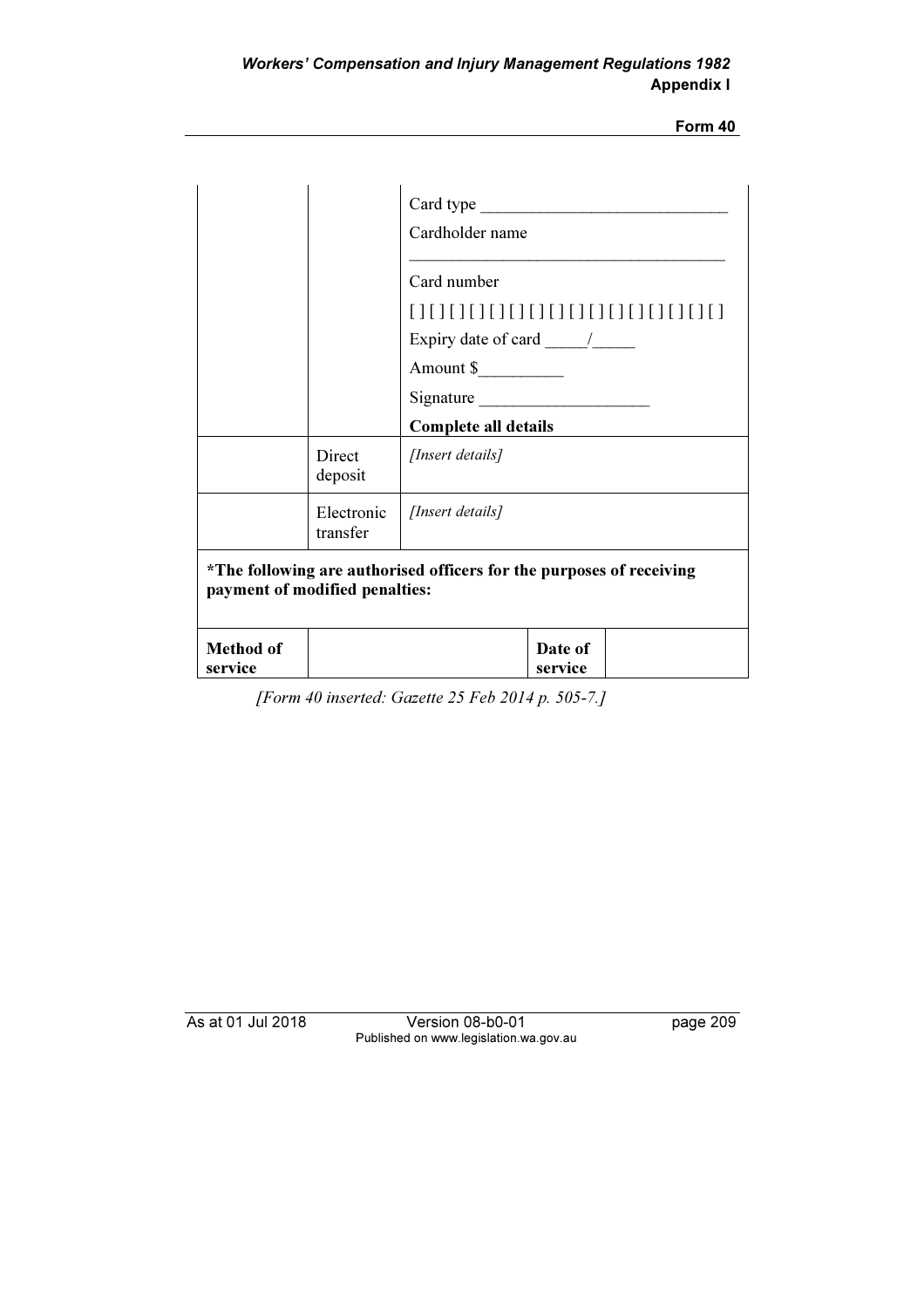Form 41

## Form 41

|                                   |                                                                                                         |  | [r. 53]                                                  |  |  |  |  |  |
|-----------------------------------|---------------------------------------------------------------------------------------------------------|--|----------------------------------------------------------|--|--|--|--|--|
|                                   | <b>Workers' Compensation and Injury Management</b><br>Act 1981                                          |  | Withdrawal no.                                           |  |  |  |  |  |
|                                   | WITHDRAWAL OF INFRINGEMENT NOTICE                                                                       |  |                                                          |  |  |  |  |  |
| <b>Alleged</b><br>offender        | Name                                                                                                    |  |                                                          |  |  |  |  |  |
|                                   | Address                                                                                                 |  |                                                          |  |  |  |  |  |
| <b>Details of</b><br>infringement | Infringement<br>notice no.                                                                              |  |                                                          |  |  |  |  |  |
| notice                            | Date of issue                                                                                           |  |                                                          |  |  |  |  |  |
| <b>Details of</b>                 | Date or period                                                                                          |  |                                                          |  |  |  |  |  |
| alleged                           | Place                                                                                                   |  |                                                          |  |  |  |  |  |
| offence                           | Written law<br>contravened                                                                              |  |                                                          |  |  |  |  |  |
|                                   | Details of<br>offence                                                                                   |  |                                                          |  |  |  |  |  |
| <b>Signature of</b><br>authorised | Name                                                                                                    |  |                                                          |  |  |  |  |  |
| officer                           | Signature                                                                                               |  |                                                          |  |  |  |  |  |
| <b>Date</b>                       | Date of<br>withdrawal                                                                                   |  |                                                          |  |  |  |  |  |
| Withdrawal<br>of                  | above alleged offence has been withdrawn.                                                               |  | The above infringement notice issued against you for the |  |  |  |  |  |
| infringement<br>notice            | If you have already paid the modified penalty for the<br>alleged offence, you are entitled to a refund. |  |                                                          |  |  |  |  |  |

| page | 10 |  |
|------|----|--|
|      |    |  |

**Version 08-b0-01** As at 01 Jul 2018 Published on www.legislation.wa.gov.au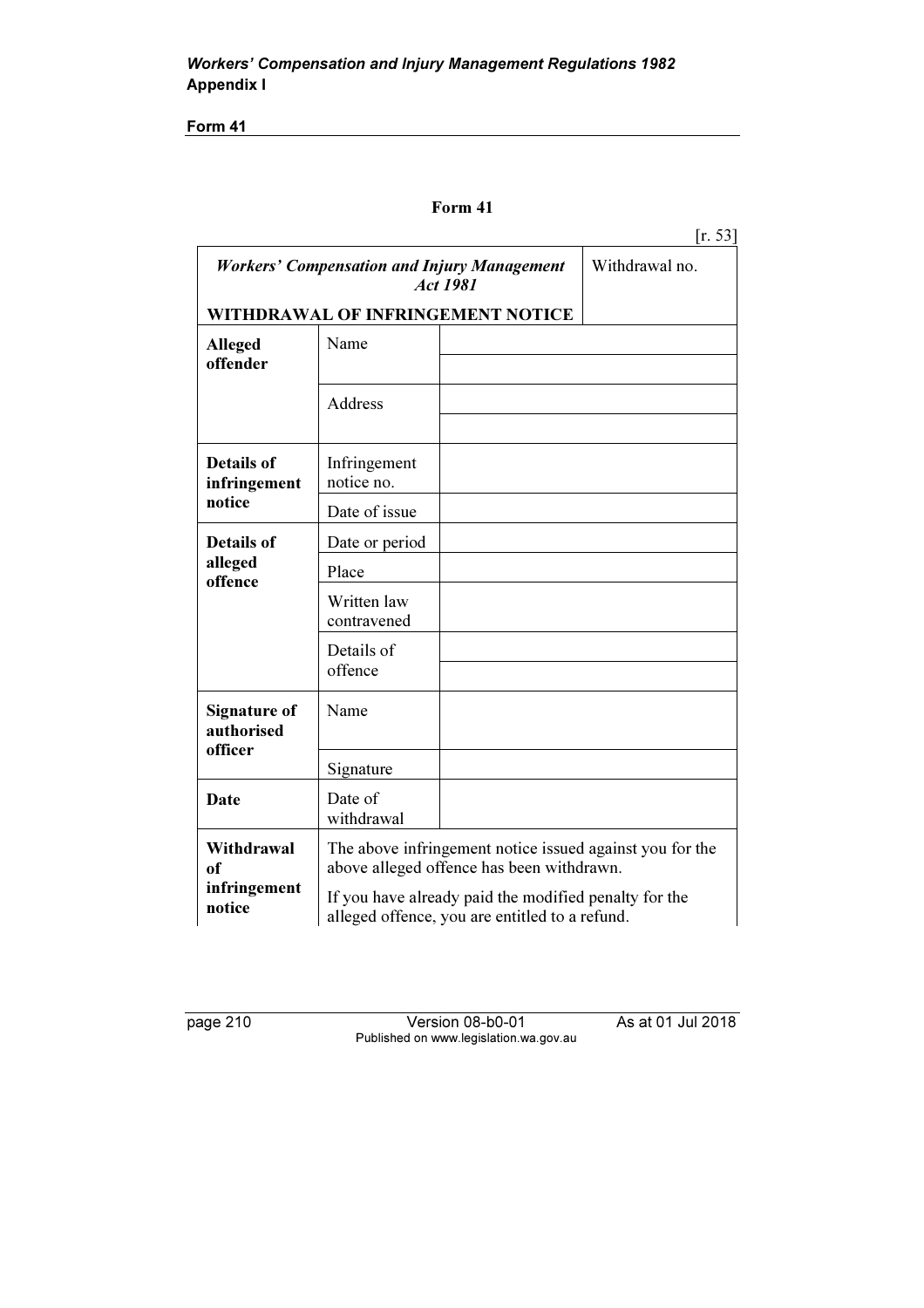## Form 41

| [*Delete<br>whichever is not<br><i>applicable]</i> | * Your refund is enclosed.<br>or |                                                                                                                                                            |  |  |  |  |  |  |  |  |  |
|----------------------------------------------------|----------------------------------|------------------------------------------------------------------------------------------------------------------------------------------------------------|--|--|--|--|--|--|--|--|--|
|                                                    |                                  | * If you have paid the modified penalty but a refund<br>is not enclosed, you may claim your refund by<br>signing and dating this notice and posting it to: |  |  |  |  |  |  |  |  |  |
|                                                    | Workcover WA<br>[Insert address] |                                                                                                                                                            |  |  |  |  |  |  |  |  |  |
| Your<br>signature                                  | Date                             |                                                                                                                                                            |  |  |  |  |  |  |  |  |  |

[Form 41 inserted: Gazette 25 Feb 2014 p. 507-8.]

As at 01 Jul 2018 Version 08-b0-01 page 211 Published on www.legislation.wa.gov.au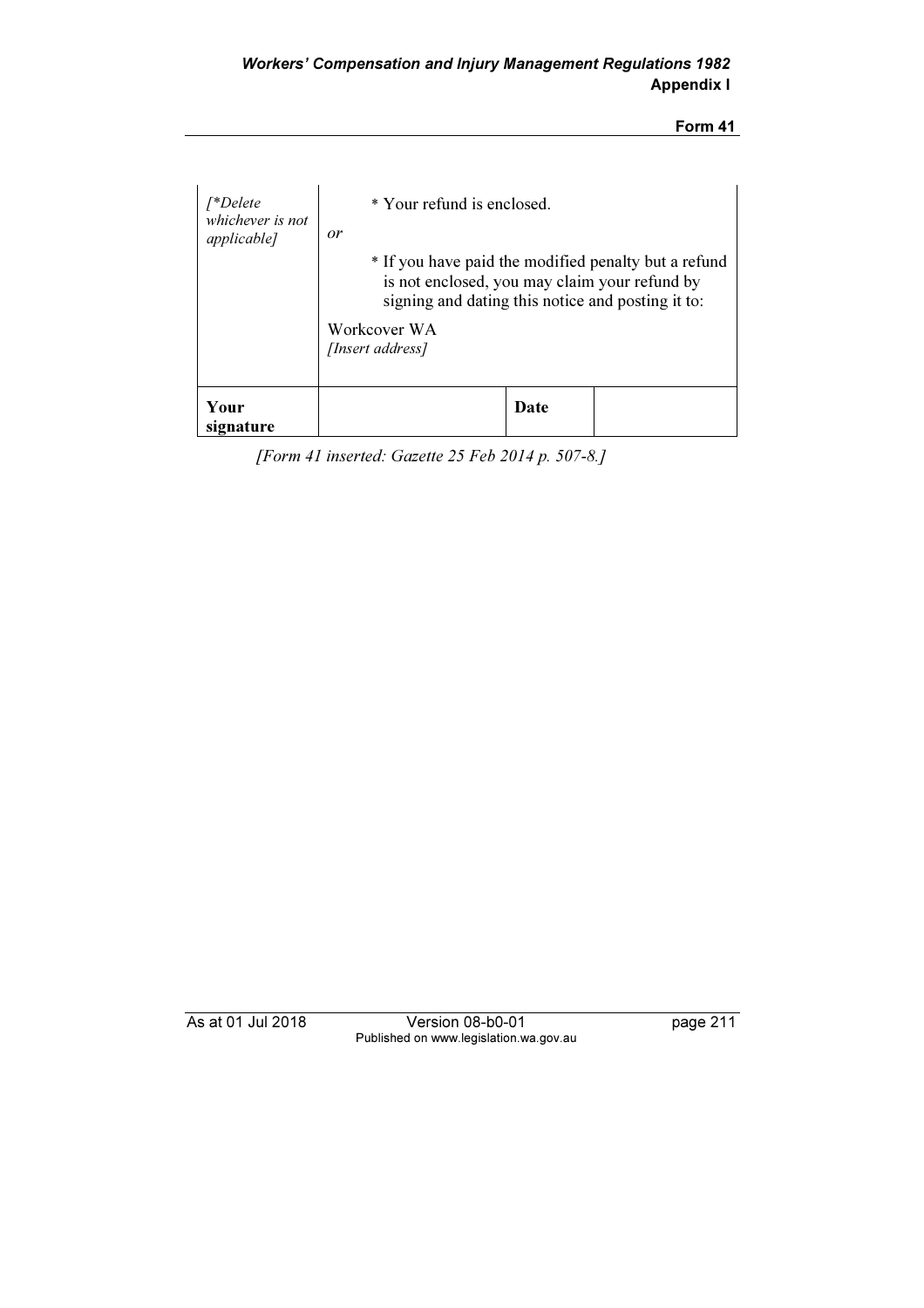# Appendix II

[r. 9]

## [Heading deleted: Gazette 21 Jan 2005 p. 277.]

### Table showing present values of \$1.00 per annum payable weekly assuming an effective earning rate of 3% per annum

|                         | Weeks    |                     |                        |                                                                                                                         |          |          |          |                     |          |          |          |                                                                                                                                                                                                                                                                               |           |  |
|-------------------------|----------|---------------------|------------------------|-------------------------------------------------------------------------------------------------------------------------|----------|----------|----------|---------------------|----------|----------|----------|-------------------------------------------------------------------------------------------------------------------------------------------------------------------------------------------------------------------------------------------------------------------------------|-----------|--|
| Years                   | 0<br>\$  | 1<br>\$             | $\boldsymbol{2}$<br>\$ | 3<br>\$                                                                                                                 | 4<br>s   | 5<br>S   | 6<br>\$  | $\overline{7}$<br>s | 8<br>S   | 9<br>S   | 10<br>\$ | 11<br>S                                                                                                                                                                                                                                                                       | 12<br>s   |  |
| $\bf{0}$                | 0.000 00 | 0.019 22            | 0.038 43               | 0.057 63                                                                                                                | 0.07681  | 0.095 99 | 0.115 16 | 0.13431             | 0.153 45 | 0.172 59 | 0.19171  | 0.21082                                                                                                                                                                                                                                                                       | 0.229 92  |  |
| 1                       | 0.985 09 | 1.003 75            | 1.022 39               | 1.041 03                                                                                                                | 1.059 66 | 1.078 28 | 1.096 89 | 1.115 48            | 1.134 07 | 1.152 64 | 1.171 21 | 1.18976                                                                                                                                                                                                                                                                       | 1.208 31  |  |
| $\mathbf{2}$            | 1.941 48 | 1.959 59            | 1.977 70               | 1.995 80                                                                                                                | 2.013 88 | 2.031 96 | 2.050 02 | 2.068 08            | 2.086 12 | 2.104 16 | 2.122 18 | 2.140 20                                                                                                                                                                                                                                                                      | 2.158 20  |  |
| 3                       | 2.870 02 | 2.887 60            | 2.905 18               | 2.922 75                                                                                                                | 2.940 31 | 2.95786  | 2.975 40 | 2.992 93            | 3.010 45 | 3.02796  | 3.045 46 | 3.06294                                                                                                                                                                                                                                                                       | 3.080 42  |  |
| $\overline{\mathbf{4}}$ | 3.771 51 | 3.788 58            | 3.805 65               | 3.822 71                                                                                                                | 3.83976  | 3.856 79 | 3.873 82 | 3.890 84            | 3.90785  | 3.924 85 | 3.94184  | 3.958 82                                                                                                                                                                                                                                                                      | 3.975 79  |  |
| 5                       | 4.646 74 | 4.663 32            | 4.679 89               | 4.696 45                                                                                                                | 4.713 00 | 4.729 55 | 4.746 08 | 4.762 60            | 4.779 11 | 4.795 62 | 4.812 11 | 4.828 60                                                                                                                                                                                                                                                                      | 4.845 07  |  |
| 6                       | 5.496 49 | 5.512 58            | 5.528 67               | 5.544 75                                                                                                                | 5.560 82 | 5.57688  | 5.592 93 | 5.608 97            | 5.625 00 | 5.641 02 | 5.65704  | 5.673 04                                                                                                                                                                                                                                                                      | 5.689 04  |  |
| $\overline{7}$          | 6.321 48 | 6.337 11            | 6.352 73               | 6.368 34                                                                                                                | 6.383 94 | 6.399 53 | 6.415 11 | 6.430 69            | 6.446 25 | 6.46181  | 6.47736  | 6.49289                                                                                                                                                                                                                                                                       | 6.508 42  |  |
| 8                       | 7.122 44 | 7.137 62            | 7.152 78               | 7.16794                                                                                                                 | 7.183 08 | 7.198 22 | 7.213 35 | 7.228 47            | 7.243 58 | 7.258 69 | 7.273 78 | 7.288 87                                                                                                                                                                                                                                                                      | 7.303 94  |  |
| $\boldsymbol{9}$        | 7.900 08 | 7.91481             | 7.929 53               | 7.944 25                                                                                                                | 7.958 95 | 7.973 65 | 7.988 34 | 8.003 02            | 8.01769  | 8.03235  | 8.047 01 | 8.061 65                                                                                                                                                                                                                                                                      | 8.076 29  |  |
| 10                      | 8.655 07 | 8.66937             | 8.683 66               | 8.697 95                                                                                                                | 8.712 22 | 8.726 49 | 8.740 75 | 8.755 00            | 8.769 25 | 8.783 49 | 8.797 71 | 8.81193                                                                                                                                                                                                                                                                       | 8.826 15  |  |
| 11                      | 9.388 06 | 9.40195             | 9.41582                | 9.429 69                                                                                                                | 9.443 55 | 9.45741  | 9.471 25 | 9.485 09            | 9.498 92 | 9.51274  | 9.526 55 | 9.540 36                                                                                                                                                                                                                                                                      | 9.554 16  |  |
| 12                      |          |                     |                        |                                                                                                                         |          |          |          |                     |          |          |          | 10.099 71 10.113 19 10.126 66 10.140 13 10.153 58 10.167 03 10.180 48 10.193 91 10.207 34 10.220 76 10.234 17 10.247 57 10.260 97                                                                                                                                             |           |  |
| 13                      |          | 10.790 63 10.803 71 |                        |                                                                                                                         |          |          |          |                     |          |          |          | 10,816 79 10.829 87 10.842 93 10.855 99 10.869 04 10.882 09 10.895 12 10.908 15 10.921 17 10.934 18 10.947 19                                                                                                                                                                 |           |  |
| 14                      |          |                     |                        |                                                                                                                         |          |          |          |                     |          |          |          | 11,461 42 11,474 13 11,486 83 11,499 52 11,512 20 11,524 88 11,537 55 11,550 22 11,562 87 11,575 52 11,588 16 11,600 80 11,613 42                                                                                                                                             |           |  |
| 15                      |          |                     |                        |                                                                                                                         |          |          |          |                     |          |          |          | 12,112,68 12,125 02 12,137 35 12,149 67 12,161 98 12,174 29 12,186 59 12,198 89 12,211 17 12,223 46 12,235 73 12,248 00 12,260 26                                                                                                                                             |           |  |
| 16                      |          |                     |                        |                                                                                                                         |          |          |          |                     |          |          |          | 12,744 97 12,756.94 12,768 92 12,780 88 12,792 84 12,804 79 12,816 73 12,828 67 12,840 59 12,852 52 12,864 43 12,876 34 12,888 25                                                                                                                                             |           |  |
| 17                      |          |                     |                        |                                                                                                                         |          |          |          |                     |          |          |          | 13,358 84 13,370 47 13,382 09 13,393 71 13,405 31 13,416 92 13,428 51 13,440 10 13,451 68 13,463 26 13,474 83 13,486 39 13,497 94                                                                                                                                             |           |  |
| 18                      |          |                     |                        |                                                                                                                         |          |          |          |                     |          |          |          | 13,956 12 13,967 14,078 67 14,089 89 14,011 22 14,022 47 14,033 73 14,044 97 14,056 21 14,067 44 14,078 67 14,089 89                                                                                                                                                          |           |  |
| 19<br>20                |          |                     |                        |                                                                                                                         |          |          |          |                     |          |          |          | 14,533 47 14,544 43 14,555 38 14,566 33 14,577 27 14,588 21 14,599 14 14,610 06 14,620 98 14,631 89 14,642 79 14,653 69 14,664 59<br>15,095 25 15,105 89 15,116 52 15,127 15 15,137 78 15,148 39 15,159 01 15,169 61 15,180 21 15,190 80 15,201 39 15,211 97 15,222 55        |           |  |
|                         |          |                     |                        |                                                                                                                         |          |          |          |                     |          |          |          |                                                                                                                                                                                                                                                                               |           |  |
| 21                      |          |                     |                        |                                                                                                                         |          |          |          |                     |          |          |          | 15,641 15,743 72 15,753 99 15,764 26 15,671 164 17,681 96 15,692 26 15,702 57 15,712 86 15,723 15 15,733 44 15,743 72 15,753 99 15,764 26                                                                                                                                     |           |  |
| 22                      |          |                     |                        |                                                                                                                         |          |          |          |                     |          |          |          | 16.170 20 16.180 23 16.190 25 16.200 27 16.210 29 16.220 29 16.230 30 16.240 29 16.250 28 16.260 27 16.270 25 16.280 22 16.290 19                                                                                                                                             |           |  |
| 23<br>24                |          |                     |                        |                                                                                                                         |          |          |          |                     |          |          |          | 16.800 80 16.771 75 16.781 44 16.791 13 16.800 16.723 23 16.732 94 16.742 65 16.752 36 16.762 06 16.771 75 16.781 44 16.791 13 16.800 80<br>17.183 44 17.192 89 17.202 34 17.211 79 17.221 23 17.230 66 17.240 09 17.249 51 17.258 93 17.268 34 17.277 75 17.287 15 17.296 54 |           |  |
| 25                      |          |                     |                        |                                                                                                                         |          |          |          |                     |          |          |          | 17,668 04 17,677 22 17,686 39 17,695 56 17,704 72 17,713 88 17,723 04 17,732 18 17,741 33 17,750 46 17,759 60 17,768 72 17,777 85                                                                                                                                             |           |  |
|                         |          |                     |                        |                                                                                                                         |          |          |          |                     |          |          |          |                                                                                                                                                                                                                                                                               |           |  |
| 26<br>27                |          |                     |                        | 18.138 52 18.147 43 18.156 34 18.165 24 18.174 14 18.183 03 18.191 92 18.200 80 18.209 67 18.218 55 18.227 41 18.236 27 |          |          |          |                     |          |          |          | 18,603 95 18,612 60 18,622 94 18,629 88 18,638 51 18,647 14 18,655 76 18,664 38 18,672 99 18,681 60 18,690 21 18,698 80                                                                                                                                                       | 18.245 13 |  |
| 28                      |          |                     |                        |                                                                                                                         |          |          |          |                     |          |          |          | 19.038 77 19.047 17 19.055 57 19.063 96 19.072 35 19.080 73 19.089 10 19.097 48 19.105 84 19.114 21 19.122 56 19.130 92 19.139 26                                                                                                                                             |           |  |
| 29                      |          |                     |                        |                                                                                                                         |          |          |          |                     |          |          |          | 19,465 19,558 79 19.566 90 19.588 78 19.591 93 19.510 96 19.518 20 19.526 32 19.534 45 19.542 57 19.550 68 19.558 79 19.566 90                                                                                                                                                |           |  |
| 30                      |          |                     |                        |                                                                                                                         |          |          |          |                     |          |          |          | 19,887 35 19,895 27 19,903 18 19,911 09 19,918 99 19,926 89 19,934 79 19,942 68 19,950 57 19,958 45 19,966 33 19,974 20 19,982 07                                                                                                                                             |           |  |
| 31                      |          |                     |                        |                                                                                                                         |          |          |          |                     |          |          |          | 20.293 19 20.300 88 20.308 56 20.316 24 20.323 91 20.331 58 20.339 25 20.346 91 20.354 57 20.362 22 20.369 87 20.377 51 20.385 15                                                                                                                                             |           |  |
| 32                      |          |                     |                        |                                                                                                                         |          |          |          |                     |          |          |          | 20,687 21 20,694 67 20,702 13 20,709 59 20,717 04 20,724 49 20,731 93 20,739 37 20,746 80 20,754 23 20,761 66 20,769 08 20,776 50                                                                                                                                             |           |  |
| 33                      |          |                     |                        |                                                                                                                         |          |          |          |                     |          |          |          | 21.069 76 21.077 00 21.084 24 21.091 48 21.098 72 21.105 95 21.113 17 21.120 39 21.127 61 21.134 83 21.142 03 21.149 24 21.156 44                                                                                                                                             |           |  |
| 34                      |          |                     |                        |                                                                                                                         |          |          |          |                     |          |          |          | 21.441 16 21.448 19 21.455 23 21.462 25 21.469 28 21.476 30 21.483 31 21.490 32 21.497 33 21.504 33 21.511 33 21.518 33 21.525 32                                                                                                                                             |           |  |
| 35                      |          |                     |                        |                                                                                                                         |          |          |          |                     |          |          |          | 21.801 74 21.808 57 21.815 40 21.822 22 21.829 04 21.835 86 21.842 67 21.849 48 21.856 28 21.863 08 21.869 87 21.876 67 21.883 45                                                                                                                                             |           |  |
| 36                      |          |                     |                        |                                                                                                                         |          |          |          |                     |          |          |          | 22.151 83 22.158 46 22.165 09 22.171 71 22.178 33 22.184 95 22.191 56 22.198 17 22.204 77 22.211 38 22.217 97 22.224 57 22.231 16                                                                                                                                             |           |  |
| 37                      |          |                     |                        |                                                                                                                         |          |          |          |                     |          |          |          | 22.491 71 22.498 15 22.504 59 22.511 02 22.517 45 22.523 87 22.530 29 22.536 71 22.543 12 22.549 53 22.555 93 22.568 23 22.568 73                                                                                                                                             |           |  |
| 38                      |          |                     |                        |                                                                                                                         |          |          |          |                     |          |          |          | 22.821 70 22.827 95 22.834 20 22.840 44 22.846 68 22.852 92 22.859 15 22.865 38 22.871 61 22.877 83 22.884 05 22.890 26 22.896 48                                                                                                                                             |           |  |
| 39                      |          |                     |                        |                                                                                                                         |          |          |          |                     |          |          |          | 23, 142 08 23, 148 14 23, 154 21 23, 160 27 23, 166 33 23, 172 39 23, 178 44 23, 184 48 23, 190 53 23, 196 57 23, 202 61 23, 208 64 23, 214 67                                                                                                                                |           |  |
| 40                      |          |                     |                        |                                                                                                                         |          |          |          |                     |          |          |          | 23,459 01 23,464 90 23,470 79 23,476 67 23,482 55 23,488 42 23,494 49 23,500 16 23,506 03 23,511 89 23,517 75 23,523 60                                                                                                                                                       |           |  |
| 41                      |          |                     |                        |                                                                                                                         |          |          |          |                     |          |          |          | 23,755 10 23,760 83 23,766 54 23,772 26 23,777 97 23,783 67 23,789 38 23,795 08 23,800 78 23,806 47 23,812 16 23,817 85 23,823 54                                                                                                                                             |           |  |
| 42                      |          |                     |                        |                                                                                                                         |          |          |          |                     |          |          |          | 24.041 24.059 24.059 24.059 24.064 24.070 24.070 24.070 24.070 24.070 24.087 24.087 24.087 26 24.092 26 26 27                                                                                                                                                                 |           |  |
| 43                      |          |                     |                        |                                                                                                                         |          |          |          |                     |          |          |          | 24.332 94 24.338 34 24.343 72 24.349 11 24.354 49 24.359 87 24.365 25 24.370 62 24.375 99 24.381 36 24.386 73 24.392 09 24.397 45                                                                                                                                             |           |  |
| 44                      |          |                     |                        |                                                                                                                         |          |          |          |                     |          |          |          | 24.609 30 24.614 54 24.619 77 24.625 00 24.630 22 24.635 45 24.640 67 24.645 88 24.651 10 24.656 31 24.661 52 24.666 72 24.671 93                                                                                                                                             |           |  |
| 45                      |          |                     |                        |                                                                                                                         |          |          |          |                     |          |          |          | 24.877 61 24.882 69 24.887 77 24.892 85 24.897 92 24.903 00 24.908 06 24.913 13 24.918 19 24.923 25 24.928 31 24.933 36 24.938 41                                                                                                                                             |           |  |
| 46                      |          |                     |                        |                                                                                                                         |          |          |          |                     |          |          |          | 25, 138 11 25, 143 04 25, 147 97 25, 152 90 25, 157 83 25, 162 75 25, 167 67 25, 172 59 25, 177 50 25, 182 42 25, 187 32 25, 192 23 25, 197 13                                                                                                                                |           |  |
| 47                      |          |                     |                        |                                                                                                                         |          |          |          |                     |          |          |          | 25.400 59 25.400 25.400 25.400 25.400 38 25.410 16 25.414 94 25.419 72 25.424 49 25.429 26 25.434 03 25.438 80 25.443 56 25.448 32                                                                                                                                            |           |  |
| 48                      |          |                     |                        |                                                                                                                         |          |          |          |                     |          |          |          | 25.682 95 25.682 95 25.687 57 25.692 91 25.658 25.659 14 25.659 78 25.664 42 25.669 06 25.673 69 25.678 32 25.682 95 25.687 57 25.692 91                                                                                                                                      |           |  |
| 49                      |          |                     |                        |                                                                                                                         |          |          |          |                     |          |          |          | 25.874 94 25.879 46 25.883 97 25.888 48 25.892 99 25.897 50 25.902 00 25.906 50 25.911 00 25.915 49 25.919 99 25.924 48 25.928 96                                                                                                                                             |           |  |
| 50                      |          |                     |                        |                                                                                                                         |          |          |          |                     |          |          |          | 26, 106 39 26, 110 77 26, 115 16 26, 119 54 26, 123 91 26, 128 29 26, 132 66 26, 137 03 26, 141 39 26, 145 76 26, 150 12 26, 154 48 26, 158 84                                                                                                                                |           |  |

page 212 Version 08-b0-01 As at 01 Jul 2018 Published on www.legislation.wa.gov.au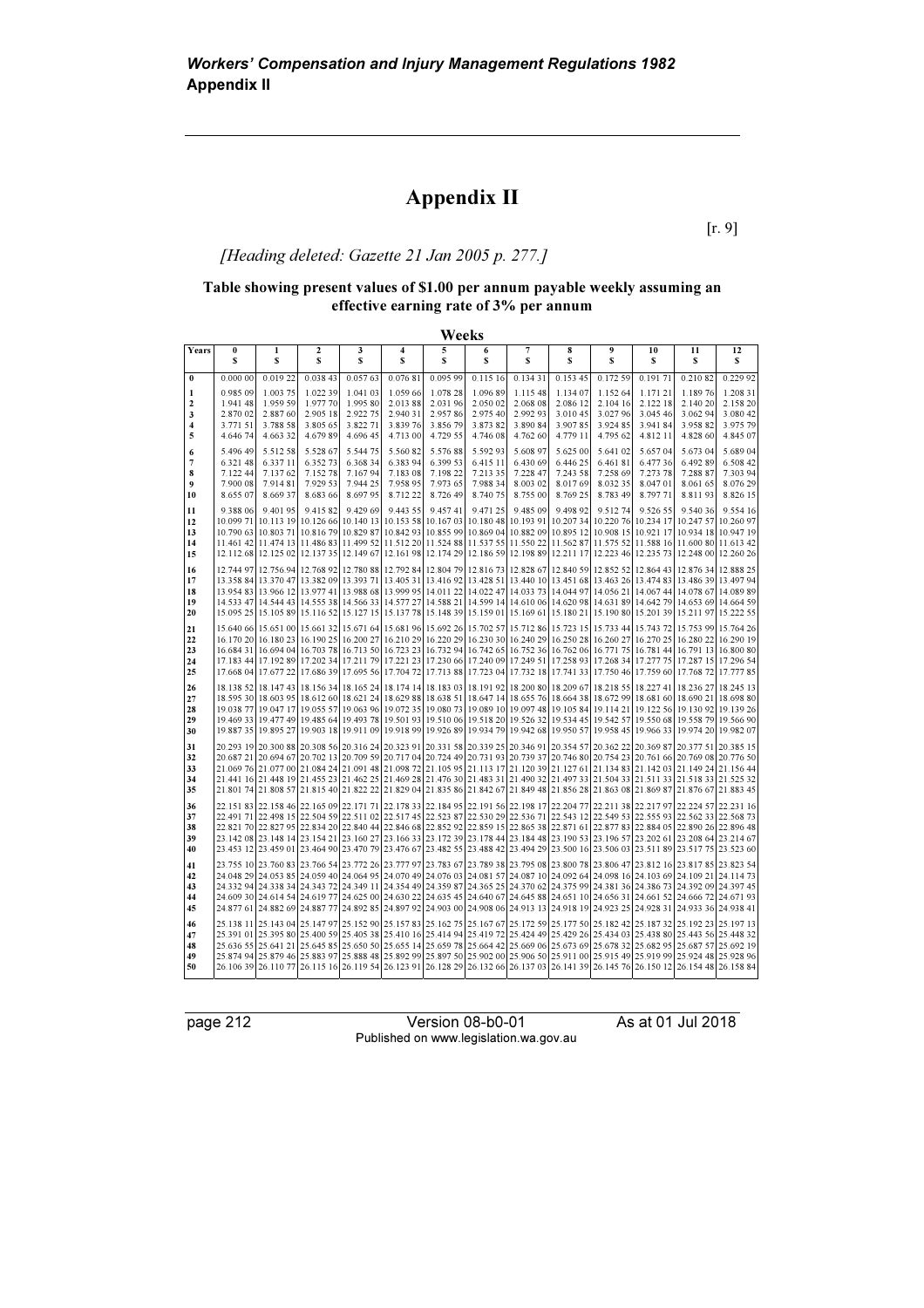Appendix II — continued

|          |                      |                      |                      |                                                                                                                                                                                                                                                                                     |                      | Weeks                |                      |                      |                      |                      |                      |                      |                      |
|----------|----------------------|----------------------|----------------------|-------------------------------------------------------------------------------------------------------------------------------------------------------------------------------------------------------------------------------------------------------------------------------------|----------------------|----------------------|----------------------|----------------------|----------------------|----------------------|----------------------|----------------------|----------------------|
| Years    | 13<br>S              | 14<br>\$             | 15<br>S              | 16<br>s                                                                                                                                                                                                                                                                             | 17<br>s              | 18<br>S              | 19<br>\$             | 20<br>s              | 21<br>s              | 22<br>s              | 23<br>s              | 24<br>S              | 25<br>s              |
| $\bf{0}$ | 0.249 01             | 0.268 09             | 0.28715              | 0.306 21                                                                                                                                                                                                                                                                            | 0.325 26             | 0.344 29             | 0.363 32             | 0.38233              | 0.40133              | 0.42032              | 0.43930              | 0.458 27             | 0.477 23             |
| 1        | 1.226 84             | 1.245 36             | 1.263 88             | 1.282 38                                                                                                                                                                                                                                                                            | 1.300 87             | 1.319 35             | 1.33782              | 1.356 28             | 1.374 73             | 1.393 17             | 1.411 59             | 1.430 01             | 1.448 42             |
| 2        | 2.176 19<br>3.09789  | 2.194 18<br>3.115 35 | 2.212 15<br>3.132 80 | 2.230 11<br>3.150 24                                                                                                                                                                                                                                                                | 2.248 06<br>3.167 67 | 2.266 01<br>3.185 09 | 2.283 94<br>3.202 50 | 2.301 86<br>3.219 90 | 2.31977<br>3.237 29  | 2.337 67<br>3.254 67 | 2.355 56<br>3.272 04 | 2.373 45<br>3.289 40 | 2.39132<br>3.306 75  |
| 3<br>4   | 3.992 75             | 4.009 70             | 4.026 64             | 4.043 57                                                                                                                                                                                                                                                                            | 4.060 49             | 4.07741              | 4.094 31             | 4.111 20             | 4.128 09             | 4.144 96             | 4.16182              | 4.178 68             | 4.195 52             |
| 5        | 4.861 54             | 4.878 00             | 4.894 44             | 4.91088                                                                                                                                                                                                                                                                             | 4.92731              | 4.943 73             | 4.960 14             | 4.976 54             | 4.992 94             | 5.00932              | 5.025 69             | 5.042 05             | 5.058 41             |
| 6        | 5.705 03             | 5.721 00             | 5.736 97             | 5.75293                                                                                                                                                                                                                                                                             | 5.768 88             | 5.784 82             | 5.800 76             | 5.816 68             | 5.832 60             | 5.848 50             | 5.864 40             | 5.88028              | 5.896 16             |
| 7        | 6.523 95             | 6.539 46             | 6.554 96             | 6.570 46                                                                                                                                                                                                                                                                            | 6.585 94             | 6.601 42             | 6.61689              | 6.632 35             | 6.64780              | 6.663 24             | 6.678 67             | 6.694 10             | 6.709 51             |
| 8<br>9   | 7.319 01<br>8.090 92 | 7.334 07<br>8.105 55 | 7.349 13<br>8.120 16 | 7.364 17<br>8.13476                                                                                                                                                                                                                                                                 | 7.379 20<br>8.14936  | 7.394 23<br>8.163 95 | 7.409 25<br>8.178.53 | 7.424 26<br>8.193 10 | 7.439 26<br>8.207 67 | 7.454 25<br>8.222 22 | 7.469 23<br>8.236 77 | 7.484 21<br>8.25131  | 7.499 18<br>8.265 84 |
| 10       | 8.84035              | 8.854 55             | 8.86873              | 8.882 91                                                                                                                                                                                                                                                                            | 8.897 09             | 8.911 25             | 8.925 41             | 8.939 55             | 8.953 69             | 8.96783              | 8.98195              | 8.996 06             | 9.010 17             |
| 11       | 9.56795              | 9.581 73             | 9.595 51             | 9.609 27                                                                                                                                                                                                                                                                            | 9.623 03             | 9.636 78             | 9.650 53             | 9.664 26             | 9.67799              | 9.69171              | 9.705 42             | 9.719 13             | 9.73282              |
| 12       |                      |                      |                      | 10.274 36 10.287 74 10.301 11 10.314 48 10.327 84 10.341 19 10.354 53 10.367 87 10.381 19 10.394 51 10.407 83 10.421 13 10.434 43                                                                                                                                                   |                      |                      |                      |                      |                      |                      |                      |                      |                      |
| 13       |                      |                      |                      | 10.960 19 10.973 18 10.986 16 10.999 14 11.012 11 11.025 07 11.038 03 11.050 97 11.063 91 11.076 85 11.089 77 11.102 69 11.115 60                                                                                                                                                   |                      |                      |                      |                      |                      |                      |                      |                      |                      |
| 14<br>15 | 11.626 05            |                      |                      | 11,638 66 11,651 26 11,663 86 11,676 45 11,689 04 11,701 62 11,714 19 11,726 75 11,739 30 11,751 85 11,764 39 11,776 93<br>12,272 51 12,284 75 12,296 99 12,309 22 12,321 45 12,333 67 12,345 88 12,358 08 12,370 28 12,382 47 12,394 65 12,406 83 12,419 00                        |                      |                      |                      |                      |                      |                      |                      |                      |                      |
|          |                      |                      |                      |                                                                                                                                                                                                                                                                                     |                      |                      |                      |                      |                      |                      |                      |                      |                      |
| 16<br>17 |                      |                      |                      | 12,900 14 12,912 03 12,923 91 12,935 79 12,947 66 12,959 52 12,971 37 12,983 22 12,995 06 13,006 90 13,018 73 13,030 55 13,042 36<br>13,509 49 13,521 04 13,532 57 13,544 10 13,555 63 13,567 14 13,578 65 13,590 16 13,601 65 13,613 14 13,624 63 13,636 10 13,647 57              |                      |                      |                      |                      |                      |                      |                      |                      |                      |
| 18       |                      |                      |                      | 14.101 10 14.112 31 14.123 51 14.134 70 14.145 89 14.157 07 14.168 24 14.179 41 14.190 57 14.201 73 14.212 88 14.224 02 14.235 16                                                                                                                                                   |                      |                      |                      |                      |                      |                      |                      |                      |                      |
| 19       |                      |                      |                      | 14.675 47 14.686 35 14.697 23 14.708 09 14.718 96 14.729 81 14.740 66 14.751 50 14.762 34 14.773 17 14.784 00 14.794 81 14.805 63                                                                                                                                                   |                      |                      |                      |                      |                      |                      |                      |                      |                      |
| 20       |                      |                      |                      | 15.233 12 15.243 68 15.254 24 15.264 79 15.275 33 15.285 87 15.296 41 15.306 93 15.317 45 15.327 97 15.338 48 15.348 98 15.359 48                                                                                                                                                   |                      |                      |                      |                      |                      |                      |                      |                      |                      |
| 21       |                      |                      |                      | 15.774 52 15.784 77 15.795 02 15.805 27 15.815 51 15.825 74 15.835 96 15.846 19 15.856 40 15.866 61 15.876 81 15.887 01 15.897 20                                                                                                                                                   |                      |                      |                      |                      |                      |                      |                      |                      |                      |
| 22<br>23 |                      |                      |                      | 16,300 15 16,310 11 16,320 06 16,330 01 16,339 95 16,349 88 16,359 81 16,369 73 16,379 65 16,389 56 16,399 47 16,409 37 16,419 26<br>16.810 48 16.820 14 16.829 80 16.839 46 16.849 11 16.858 75 16.868 39 16.878 03 16.887 66 16.897 28 16.906 90 16.916 51 16.926 12              |                      |                      |                      |                      |                      |                      |                      |                      |                      |
| 24       |                      |                      |                      | 17.305 94 17.315 32 17.324 70 17.334 08 17.343 44 17.352 81 17.362 17 17.371 52 17.380 87 17.390 21 17.399 55 17.408 88 17.418 21                                                                                                                                                   |                      |                      |                      |                      |                      |                      |                      |                      |                      |
| 25       |                      |                      |                      | 17,869 (17,796 08 17,805 18 17,814 28 17,823 38 17,832 47 17,841 56 17,850 64 17,859 71 17,868 79 17,877 85 17,886 91 17,895 97                                                                                                                                                     |                      |                      |                      |                      |                      |                      |                      |                      |                      |
| 26       |                      |                      |                      | 18.253 98 18.262 83 18.271 67 18.280 51 18.289 34 18.298 16 18.306 99 18.315 80 18.324 61 18.333 42 18.342 22 18.351 02 18.359 81                                                                                                                                                   |                      |                      |                      |                      |                      |                      |                      |                      |                      |
| 27       |                      |                      |                      | 18.707 40 18.715 99 18.724 57 18.733 15 18.741 72 18.750 29 18.758 86 18.767 42 18.775 97 18.784 52 18.793 07 18.801 61 18.810 14<br>19, 147 61 19, 155 95 19, 164 28 19, 172 61 19, 180 93 19, 189 25 19, 197 57 19, 205 88 19, 214 18 19, 222 49 19, 230 78 19, 230 97 19, 247 36 |                      |                      |                      |                      |                      |                      |                      |                      |                      |
| 28<br>29 |                      |                      |                      | 19,575 00 19,583 09 19,591 18 19,599 27 19,607 35 19,615 43 19,623 50 19,631 57 19,639 63 19,647 69 19,655 75 19,663 80 19,671 84                                                                                                                                                   |                      |                      |                      |                      |                      |                      |                      |                      |                      |
| 30       |                      |                      |                      | 19.989 94 19.997 80 20.005 65 20.013 50 20.021 35 20.029 19 20.037 03 20.044 86 20.052 69 20.060 51 20.068 33 20.076 15 20.083 96                                                                                                                                                   |                      |                      |                      |                      |                      |                      |                      |                      |                      |
| 31       |                      |                      |                      | 20.484 08 20.496 120.406 120.408 120.415 120.423 29 20.430 20.438 21 20.446 12 20.453 72 20.461 31 20.468 21 20.476 49 20.484 08                                                                                                                                                    |                      |                      |                      |                      |                      |                      |                      |                      |                      |
| 32       |                      |                      |                      | 20.783 91 20.791 32 20.798 72 20.806 12 20.813 52 20.820 91 20.828 30 20.835 68 20.843 06 20.850 44 20.857 81 20.865 18 20.872 54                                                                                                                                                   |                      |                      |                      |                      |                      |                      |                      |                      |                      |
| 33<br>34 |                      |                      |                      | 21.164 64 21.170 83 21.178 02 21.185 21 21.192 39 21.199 56 21.206 74 21.213 90 21.221 07 21.228 23 21.235 39 21.242 54 21.249 69<br>21.532 31 21.539 29 21.546 27 21.553 25 21.560 22 21.567 19 21.574 15 21.581 11 21.588 06 21.595 02 21.601 96 21.608 91 21.615 85              |                      |                      |                      |                      |                      |                      |                      |                      |                      |
| 35       |                      |                      |                      | 21.890 24 21.897 02 21.903 79 21.910 57 21.917 34 21.924 10 21.930 86 21.937 62 21.944 37 21.951 12 21.957 87 21.964 61 21.971 35                                                                                                                                                   |                      |                      |                      |                      |                      |                      |                      |                      |                      |
| 36       |                      |                      |                      | 22.237 74 22.244 33 22.250 90 22.257 48 22.264 05 22.270 62 22.277 18 22.283 74 22.290 30 22.296 85 22.303 40 22.309 95 22.316 49                                                                                                                                                   |                      |                      |                      |                      |                      |                      |                      |                      |                      |
| 37       |                      |                      |                      | 22.575 13 22.581 52 22.587 91 22.594 29 22.600 67 22.607 05 22.613 42 22.619 79 22.626 15 22.632 51 22.638 87 22.645 23 22.651 58                                                                                                                                                   |                      |                      |                      |                      |                      |                      |                      |                      |                      |
| 38       |                      |                      |                      | 22,902 68 22,908 89 22,915 09 22,921 29 22,927 48 22,933 67 22,939 86 22,946 04 22,952 22 22,958 40 22,964 57 22,970 74 22,976 91                                                                                                                                                   |                      |                      |                      |                      |                      |                      |                      |                      |                      |
| 39<br>40 | 23.220 70            |                      |                      | 23,226 73 23,232 75 23,238 76 23,244 78 23,250 79 23,256 79 23,262 80 23,268 80 23,274 79 23,280 79 23,286 78 23 292 76<br>23,529 46 23,535 30 23,541 15 23,546 99 23,552 83 23,558 67 23,564 50 23,570 33 23,576 15 23,581 97 23,587 79 23,593 61 23,599 42                        |                      |                      |                      |                      |                      |                      |                      |                      |                      |
| 41       |                      |                      |                      | 23,829 22 23,834 89 23,840 57 23,846 24 23,851 91 23,857 58 23,863 24 23,868 90 23,874 55 23,880 20 23,885 85 23,891 50 23,897 14                                                                                                                                                   |                      |                      |                      |                      |                      |                      |                      |                      |                      |
| 42       |                      |                      |                      | 24.126.197 24.127 25 24.127 24.128 24.149 27 24.142 28 24.147 28 24.147 28 24.153 28 24.158 27 24.164 26 24.169 27 24.169 27 24.175 23 24.180 22 24.186 19                                                                                                                          |                      |                      |                      |                      |                      |                      |                      |                      |                      |
| 43       |                      |                      |                      | 24.402 80 24.408 15 24.413 50 24.418 85 24.424 19 24.429 53 24.434 87 24.440 20 24.445 53 24.450 86 24.456 19 24.466 13 24.466 83                                                                                                                                                   |                      |                      |                      |                      |                      |                      |                      |                      |                      |
| 44       |                      |                      |                      | 24.677 12 24.682 32 24.687 51 24.692 71 24.697 89 24.703 08 24.708 26 24.713 44 24.718 61 24.723 79 24.723 96 24.723 12 24.734 12 24.739 29                                                                                                                                         |                      |                      |                      |                      |                      |                      |                      |                      |                      |
| 45       |                      |                      |                      | 24.943 46 24.948 50 24.953 55 24.958 59 24.963 62 24.968 66 24.973 69 24.978 71 24.983 74 24.988 76 24.993 78 24.998 80 25.003 81                                                                                                                                                   |                      |                      |                      |                      |                      |                      |                      |                      |                      |
| 46       |                      |                      |                      | 25.200 93 25.211 83 25.216 72 25.226 10 25.226 50 25 231 38 25.236 26 25.241 14 25.246 02 25.250 89 25.255 76 25.260 63<br>25.457 84 25.462 59 25.467 34 25.472 09 25.476 83 25.481 57 25.486 31 25.491 05 25.495 78 25.500 51 25.505 24 25.509 97                                  |                      |                      |                      |                      |                      |                      |                      |                      |                      |
| 47<br>48 |                      |                      |                      | 25,696 81 25,701 43 25,706 05 25,710 66 25,715 27 25,719 87 25,724 48 25,729 08 25,733 68 25,738 27 25,742 87 25,747 46 25,752 04                                                                                                                                                   |                      |                      |                      |                      |                      |                      |                      |                      |                      |
| 49       |                      |                      |                      | 25.933 45 25.937 93 25.942 41 25.946 89 25.951 36 25.955 84 25.960 31 25.964 77 25.969 24 25.973 70 25.978 16 25.982 62 25.987 07                                                                                                                                                   |                      |                      |                      |                      |                      |                      |                      |                      |                      |
| 50       |                      |                      |                      | 26, 163 19 26, 167 54 26, 171 89 26, 176 24 26, 180 58 26, 184 93 26, 189 27 26, 193 60 26, 197 94 26, 202 27 26, 206 60 26, 210 93 26, 215 25                                                                                                                                      |                      |                      |                      |                      |                      |                      |                      |                      |                      |

As at 01 Jul 2018 Version 08-b0-01 page 213 Published on www.legislation.wa.gov.au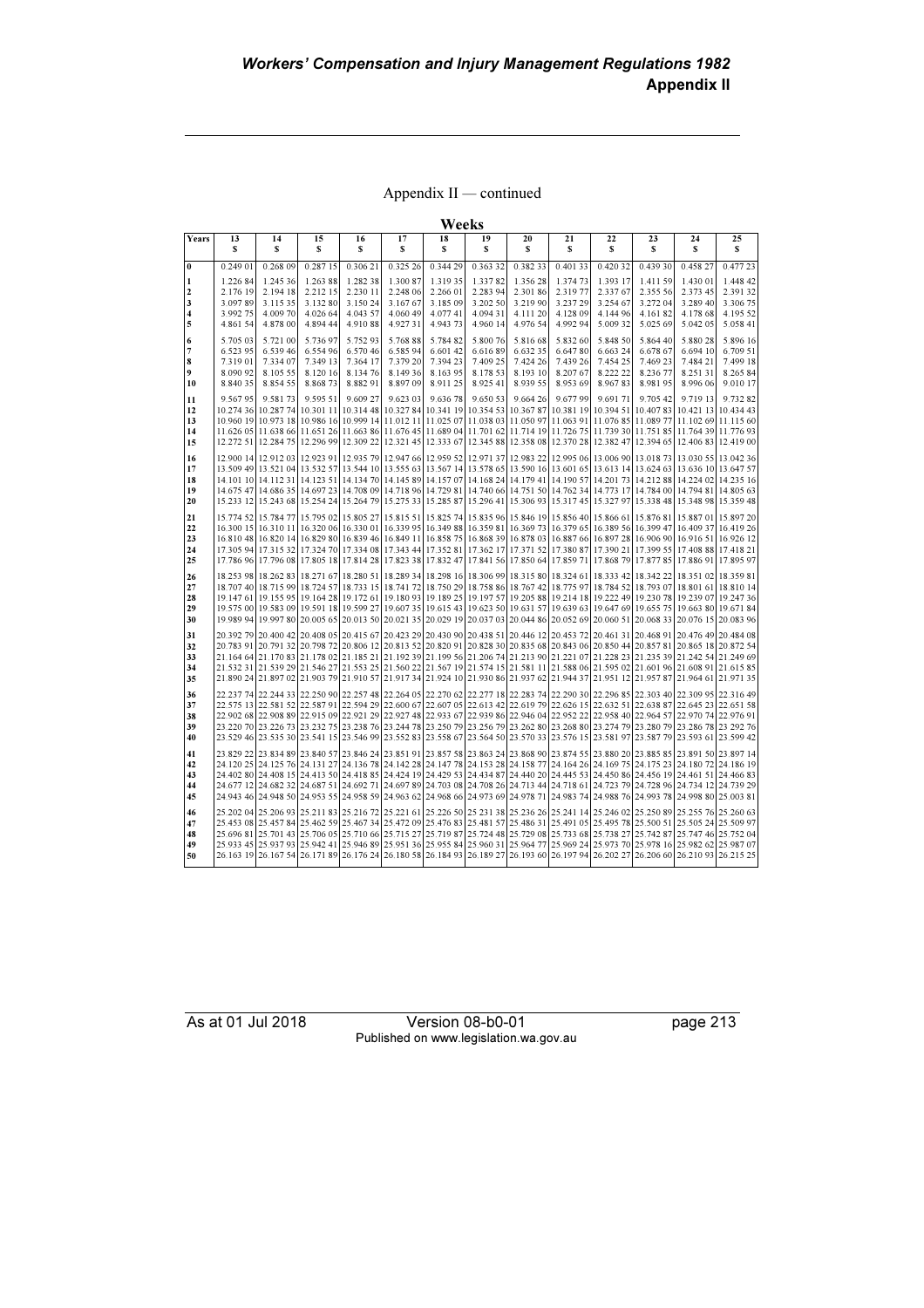Appendix II — continued

| Years        | 26                   | 27                   | 28                   | 29                   | 30                   | 31                   | 32                  | 33                   | 34                                                                                                                                                                                                                                                                       | 35                   | 36                   | 37                   | 38                  |
|--------------|----------------------|----------------------|----------------------|----------------------|----------------------|----------------------|---------------------|----------------------|--------------------------------------------------------------------------------------------------------------------------------------------------------------------------------------------------------------------------------------------------------------------------|----------------------|----------------------|----------------------|---------------------|
|              | S                    | s                    | s                    | s                    | s                    | S                    | s                   | s                    | s                                                                                                                                                                                                                                                                        | s                    | s                    | s                    | s                   |
| $\bf{0}$     | 0.496 18             | 0.515 12             | 0.534 05             | 0.55296              | 0.57187              | 0.590 76             | 0.609 65            | 0.628 52             | 0.64738                                                                                                                                                                                                                                                                  | 0.666 24             | 0.685 08             | 0.703 91             | 0.722 73            |
| 1            | 1.46682              | 1.485 20             | 1.503 58             | 1.521 94             | 1.540 30             | 1.558 64             | 1.576 98            | 1.595 30             | 1.613 61                                                                                                                                                                                                                                                                 | 1.63192              | 1.650 21             | 1.668 49             | 1.686 76            |
| $\mathbf{2}$ | 2.409 18             | 2.427 03             | 2.444 87             | 2.462 70             | 2.480 52             | 2.498 33             | 2.516 13            | 2.533 92             | 2.551 70                                                                                                                                                                                                                                                                 | 2.569 47             | 2.58723              | 2.604 98             | 2.622 72            |
| 3<br>4       | 3.324 09<br>4.212 36 | 3.341 42<br>4.229 19 | 3.358 74<br>4.246 00 | 3.376 06<br>4.262 81 | 3.393 36<br>4.279 61 | 3.410 65<br>4.296 39 | 3.42793<br>4.313 17 | 3.445 20<br>4.329 94 | 3.462 46<br>4.346 70                                                                                                                                                                                                                                                     | 3.479 72<br>4.363 45 | 3.496 96<br>4.380 19 | 3.514 19<br>4.396 92 | 3.53141<br>4.413 64 |
| 5            | 5.074 75             | 5.091 09             | 5.10742              | 5.123 73             | 5.140 04             | 5.15634              | 5.172 63            | 5.18891              | 5.205 18                                                                                                                                                                                                                                                                 | 5.221 44             | 5.237 70             | 5.253 94             | 5.270 17            |
| 6            | 5.91203              | 5.92789              | 5.943 74             | 5.959 58             | 5.975 42             | 5.991 24             | 6.007 06            | 6.022 86             | 6.038 66                                                                                                                                                                                                                                                                 | 6.054 45             | 6.070 23             | 6.086.00             | 6.10176             |
| 7            | 6.724 92             | 6.740 32             | 6.755 71             | 6.771 09             | 6.786 46             | 6.80183              | 6.81718             | 6.832 53             | 6.84786                                                                                                                                                                                                                                                                  | 6.863 19             | 6.878 51             | 6.89382              | 6.909 12            |
| 8            | 7.514 14             | 7.529 08             | 7.544 03             | 7.558 96             | 7.573 88             | 7.588 80             | 7.603 71            | 7.618 60             | 7.633 50                                                                                                                                                                                                                                                                 | 7.64838              | 7.663 25             | 7.678 12             | 7.692 97            |
| 9            | 8.280 36             | 8.294 88             | 8.30938              | 8.323 88             | 8.338 37             | 8.35285              | 8.36732             | 8.38179              | 8.396 25                                                                                                                                                                                                                                                                 | 8.410 69             | 8.425 13             | 8.439 57             | 8.453 99            |
| 10           | 9.024 27             | 9.038 36             | 9.052 45             | 9.066 52             | 9.080 59             | 9.094 65             | 9.108 70            | 9.122 74             | 9.13678                                                                                                                                                                                                                                                                  | 9.150 81             | 9.16483              | 9.178 84             | 9.19284             |
| 11           | 9.746 51             | 9.760 19             | 9.773 87             | 9.787 53             | 9.801 19             | 9.814 84             | 9.828 48            | 9.842 12             | 9.855 75                                                                                                                                                                                                                                                                 | 9.86936              | 9.88298              | 9.896 58             | 9.910 18            |
| 12<br>13     | 10.44772             |                      |                      |                      |                      |                      |                     |                      | 10.606 61 10.401 00 10.474 28 10.487 55 10.500 81 10.514 06 10.527 30 10.540 54 10.553 77 10.566 99 10.580 21 10.593 41 10.606 61<br>11.128 50 11.141 40 11.154 29 11.167 17 11.180 04 11.192 91 11.205 77 11.218 62 11.231 46 11.244 30 11.257 13 11.269 95 11.282 77   |                      |                      |                      |                     |
| 14           |                      |                      |                      |                      |                      |                      |                     |                      | 11,789 46 11,801 98 11,814 49 11,827 00 11,839 49 11,851 99 11,864 47 11,876 95 11,889 42 11,901 88 11,914 34 11,926 79 11,939 23                                                                                                                                        |                      |                      |                      |                     |
| 15           |                      |                      |                      |                      |                      |                      |                     |                      | 12,431 16 12,443 32 12,455 46 12,467 61 12,479 74 12,491 87 12,503 99 12,516 10 12,528 21 12,540 31 12,552 40 12,564 49 12,576 57                                                                                                                                        |                      |                      |                      |                     |
| 16           |                      |                      |                      |                      |                      |                      |                     |                      | 13,054 17 13,065 97 13,077 77 13,089 56 13,101 34 13,113 11 13,124 88 13,136 64 13,148 40 13,160 14 13,171 89 13,183 62 13,195 35                                                                                                                                        |                      |                      |                      |                     |
| 17           |                      |                      |                      |                      |                      |                      |                     |                      | 13,650 13,670 13,681 13,681 13,693 13,704 13,704 13,716 26 13,727 69 13.729 11 13,750 52 13,761 92 13,773 32 13,784 72 13,796 10                                                                                                                                         |                      |                      |                      |                     |
| 18           |                      |                      |                      |                      |                      |                      |                     |                      | 14.246 29 14.257 41 14.268 53 14.279 64 14.290 75 14.301 84 14.312 94 14.324 02 14.335 10 14.346 18 14.357 24 14.368 30 14.379 36                                                                                                                                        |                      |                      |                      |                     |
| 19           |                      |                      |                      |                      |                      |                      |                     |                      | 14.816 43 14.827 23 14.838 03 14.848 81 14.859 60 14.870 37 14.881 14 14.891 90 14.902 66 14.913 41 14.924 16 14.934 90 14.945 63                                                                                                                                        |                      |                      |                      |                     |
| 20           |                      |                      |                      |                      |                      |                      |                     |                      | 15.484 98 15.495 69 15.464 13 15.474 56 15.484 15.401 17.49 17.492 18 17.423 18 17.423 18 17.423 18 17.423 18 17.423 18 17.464 13 15.474 56 15.484 98 15.495 40                                                                                                          |                      |                      |                      |                     |
| 21           |                      |                      |                      |                      |                      |                      |                     |                      | 15.907 39 15.917 57 15.927 74 15.937 91 15.948 07 15.958 23 15.968 38 15.978 53 15.988 67 15.998 80 16.008 93 16.019 05 16.029 17                                                                                                                                        |                      |                      |                      |                     |
| 22<br>23     |                      |                      |                      |                      |                      |                      |                     |                      | 16.429 15 16.439 03 16.448 91 16.458 78 16.468 65 16.478 51 16.488 37 16.498 22 16.508 06 16.517 90 16.527 73 16.537 56 16.547 38<br>16.935 72 16.945 31 16.954 90 16.964 49 16.974 07 16.983 64 16.993 21 17.002 77 17.012 33 17.021 88 17.031 43 17.040 97 17.050 51   |                      |                      |                      |                     |
| 24           |                      |                      |                      |                      |                      |                      |                     |                      | 17.427 53 17.436 84 17.446 16 17.455 46 17.464 76 17.474 06 17.483 35 17.492 63 17.501 91 17.511 18 17.520 45 17.529 72 17.538 97                                                                                                                                        |                      |                      |                      |                     |
| 25           |                      |                      |                      |                      |                      |                      |                     |                      | 17,905 02 17,914 06 17,923 10 17,932 14 17,941 16 17,950 19 17,959 21 17,968 22 17,977 23 17,986 23 17,995 23 18,004 23 18,013 22                                                                                                                                        |                      |                      |                      |                     |
| 26           |                      |                      |                      |                      |                      |                      |                     |                      | 18,368 60 18,377 38 18,386 15 18,394 93 18,403 69 18,412 45 18,421 21 18,429 96 18,438 71 18,447 45 18,456 19 18,464 92 18,473 64                                                                                                                                        |                      |                      |                      |                     |
| 27           |                      |                      |                      |                      |                      |                      |                     |                      | 18,812 19 18:92 19 18:92 19 18:92 18:84 18:85 18:861 17:86 18:06 17:07 18:869 17:07 18:87 18:87 18:07 18:87 18:90 18:91 18:91 18:920 66                                                                                                                                  |                      |                      |                      |                     |
| 28<br>29     |                      |                      |                      |                      |                      |                      |                     |                      | 19.255 64 19.263 92 19.272 19 19.280 46 19.288 72 19.296 98 19.305 24 19.313 48 19.321 73 19.329 97 19.338 20 19.346 43 19.354 66<br>19,678 03 19,687 92 19,695 95 19,703 98 19,712 00 19,720 02 19,728 03 19,736 04 19,744 05 19,752 04 19,760 04 19,768 03 19,776 02   |                      |                      |                      |                     |
| 30           |                      |                      |                      |                      |                      |                      |                     |                      | 20.091 77 20.099 57 20.107 37 20.115 16 20.122 95 20.130 73 20.138 51 20.146 29 20.154 06 20.161 83 20.169 59 20.177 35 20.185 10                                                                                                                                        |                      |                      |                      |                     |
| 31           |                      |                      |                      |                      |                      |                      |                     |                      | 20.596 20.499 23 20.506 80 20.514 37 20.521 93 20.529 49 20.537 04 20.544 59 20.552 13 20.559 68 20.567 21 20.574 74 20.582 27                                                                                                                                           |                      |                      |                      |                     |
| 32           |                      |                      |                      |                      |                      |                      |                     |                      | 20.879 90 20.887 25 20.894 60 20.901 95 20.909 29 20.916 63 20.923 96 20.931 29 20.938 61 20.945 94 20.953 25 20.960 56 20.967 87                                                                                                                                        |                      |                      |                      |                     |
| 33           |                      |                      |                      |                      |                      |                      |                     |                      | 21.256 83 21.263 97 21.271 11 21.278 24 21.285 37 21.292 49 21.299 61 21.306 73 21.313 84 21.320 94 21.328 05 21.335 15 21.342 24                                                                                                                                        |                      |                      |                      |                     |
| 34           |                      |                      |                      |                      |                      |                      |                     |                      | 21.622 78 21.629 72 21.636 64 21.643 57 21.650 49 21.657 41 21.664 32 21.671 23 21.678 13 21.685 03 21.691 93 21.698 82 21.705 71                                                                                                                                        |                      |                      |                      |                     |
| 35           |                      |                      |                      |                      |                      |                      |                     |                      | 21.978 08 21.984 81 21.991 54 21.998 26 22.004 98 22.011 69 22.018 40 22.025 11 22.031 81 22.038 51 22.045 21 22.051 90 22.058 59                                                                                                                                        |                      |                      |                      |                     |
| 36           |                      |                      |                      |                      |                      |                      |                     |                      | 22.323 03 22.329 56 22.336 09 22.342 62 22.349 14 22.355 66 22.362 18 22.368 69 22.375 20 22.381 70 22.388 20 22.394 70 22.401 19                                                                                                                                        |                      |                      |                      |                     |
| 37<br>38     |                      |                      |                      |                      |                      |                      |                     |                      | 22.657 93 22.664 27 22.670 61 22.676 95 22.683 28 22.689 61 22.695 94 22.702 26 22.708 58 22.714 89 22.721 20 22.727 51 22.733 82<br>22.989 23 22.989 23 22.995 39 23.001 54 23.007 69 23.013 83 23.019 97 23.026 11 23.032 25 23.038 38 23.044 51 23.050 63 23.056 75   |                      |                      |                      |                     |
| 39           |                      |                      |                      |                      |                      |                      |                     |                      | 23,298 75 23,304 73 23,310 70 23,316 68 23,322 65 23,328 61 23,334 57 23,346 53 23,346 49 23,352 44 23,358 39 23,364 34 23,370 28                                                                                                                                        |                      |                      |                      |                     |
| 40           |                      |                      |                      |                      |                      |                      |                     |                      | 23,668 91 23,616 84 23,622 64 23,628 43 23,628 44 23,634 22 23,640 01 23,645 80 23,651 58 23,657 36 23,653 14 23,668 91 23,674 68                                                                                                                                        |                      |                      |                      |                     |
| 41           |                      |                      |                      |                      |                      |                      |                     |                      | 23.902 78 23.908 42 23.914 05 23.919 68 23.925 31 23.930 93 23.936 55 23.942 17 23.947 78 23.953 40 23.959 00 23.964 61 23.970 21                                                                                                                                        |                      |                      |                      |                     |
| 42           |                      |                      |                      |                      |                      |                      |                     |                      | 24.197 14 24.202 61 24.203 08 24.213 54 24.219 00 24.224 46 24.229 91 24.225 36 24.240 81 24.246 25 24.251 69 24.257 13                                                                                                                                                  |                      |                      |                      |                     |
| 43           |                      |                      |                      |                      |                      |                      |                     |                      | 24.472 14 24.577 46 24.482 77 24.488 07 24.493 38 24.498 68 24.503 98 24.509 27 24.514 56 24.519 85 24.525 14 24.530 42 24.535 70                                                                                                                                        |                      |                      |                      |                     |
| 44           |                      |                      |                      |                      |                      |                      |                     |                      | 24.749 124.749 124.749 124.754 16 24.759 124.765 16 24.770 21 24.775 35 24.780 49 24.785 63 24.790 77 24.795 90 24.801 03 24.806 15<br>25,008 82 25,013 83 25,018 83 25,023 84 25,028 84 25,033 83 25,038 83 25,043 82 25,048 80 25,053 79 25,058 77 25,063 75 25,068 73 |                      |                      |                      |                     |
| 45           |                      |                      |                      |                      |                      |                      |                     |                      |                                                                                                                                                                                                                                                                          |                      |                      |                      |                     |
| 46<br>47     |                      |                      |                      |                      |                      |                      |                     |                      | 25.265 49 25.270 36 25.275 22 25.280 07 25.284 93 25.289 78 25.294 63 25.299 47 25.304 31 25.309 15 25.313 99 25.318 83 25.323 66<br>25.519 41 25.524 13 25.528 84 25.533 56 25.538 27 25.542 97 25.547 68 25.552 38 25.557 08 25.561 78 25.566 47 25.571 16             |                      |                      |                      |                     |
| 48           |                      |                      |                      |                      |                      |                      |                     |                      | 25.766 63 25.761 21 25.765 79 25.770 37 25.774 95 25.779 52 25.784 09 25.788 66 25.793 22 25.797 78 25.802 34 25.806 90 25.811 45                                                                                                                                        |                      |                      |                      |                     |
| 49           |                      |                      |                      |                      |                      |                      |                     |                      | 25.991 52 25.995 97 26.000 42 26.004 86 26.009 31 26.013 74 26.018 18 26.022 62 26.027 05 26.031 48 26.035 90 26.040 33 26.044 75                                                                                                                                        |                      |                      |                      |                     |
| 50           |                      |                      |                      |                      |                      |                      |                     |                      | 26.219 57 26.223 89 26.228 21 26.232 53 26.236 84 26.241 15 26.245 46 26.249 76 26.254 06 26.258 36 26.262 66 26.260 96 26.271 25                                                                                                                                        |                      |                      |                      |                     |

page 214 Version 08-b0-01 As at 01 Jul 2018 Published on www.legislation.wa.gov.au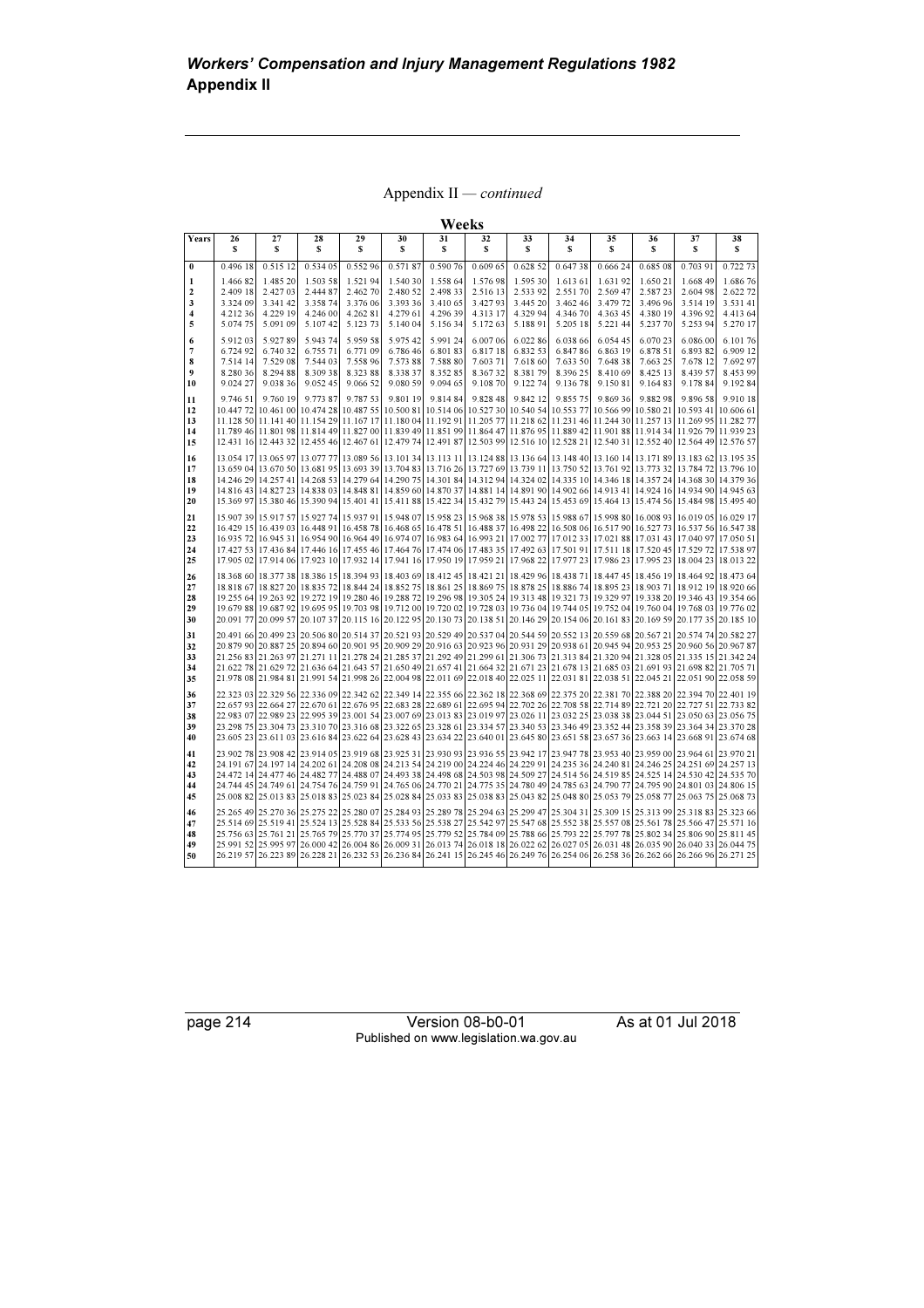Appendix II — continued

| I<br>۰, |  |
|---------|--|
|---------|--|

| s<br>S<br>S<br>S<br>S<br>S<br>S<br>S<br>S<br>S<br>s<br>s<br>s<br>0.741 54<br>0.760 34<br>0.779 12<br>0.79790<br>0.835 42<br>0.87290<br>0.891 63<br>0.91034<br>0.929 04<br>0.947 73<br>0.966 41<br>0.816 67<br>0.854 17<br>0<br>1.723 27<br>1.777 97<br>1.796 17<br>1.85074<br>1.923 35<br>1.705 02<br>1.741 52<br>1.759 75<br>1.81437<br>1.832 56<br>1.868 91<br>1.88707<br>1.905 21<br>1<br>2.658 17<br>2.675 88<br>2.693 58<br>2.711 27<br>2.728 94<br>2.746 61<br>2.764 27<br>2.78192<br>2.799 56<br>2.817 19<br>2.834 81<br>2.852 42<br>$\mathbf{2}$<br>2.640 45<br>3<br>3.548 63<br>3.56583<br>3.583 02<br>3.600 21<br>3.61738<br>3.634 55<br>3.651 70<br>3.668 84<br>3.68598<br>3.703 10<br>3.720 22<br>3.73733<br>3.754 42<br>4.447 06<br>4.497 11<br>4.563 71<br>4.430 35<br>4.463 75<br>4.480 43<br>4.513 77<br>4.530 42<br>4.547 07<br>4.58033<br>4.59695<br>4.613 56<br>4.630 15<br>4<br>5.302 62<br>5.335 02<br>5.351 21<br>5.39972<br>5.41587<br>5.48038<br>5<br>5.286 40<br>5.31882<br>5.36739<br>5.383 56<br>5.432 01<br>5.448 14<br>5.464 27<br>6.148 99<br>6.196 14<br>6.243 21<br>6.258 88<br>6.290 20<br>6.305 84<br>6.11751<br>6.133 26<br>6.16472<br>6.18043<br>6.21184<br>6.227 53<br>6.274 54<br>6<br>6.939 70<br>7<br>6.924 42<br>6.954 98<br>6.970 25<br>6.985 50<br>7.000 75<br>7.016 00<br>7.031 23<br>7.046 45<br>7.061 67<br>7.076 88<br>7.092 07<br>7.107 26<br>7.70782<br>7.722 66<br>7.737 49<br>7.767 13<br>7.78193<br>7.796 73<br>7.811 52<br>7.826 30<br>7.841 07<br>7.855 84<br>7.870 59<br>7.88534<br>8<br>7.752 31<br>8.525 99<br>8.468 41<br>8.482 81<br>8.497 21<br>8.511 60<br>8.54036<br>8.55473<br>8.569 09<br>8.583 44<br>8.59778<br>8.612 11<br>8.626 44<br>8.64076<br>$\boldsymbol{9}$<br>10<br>9.206 84<br>9.22083<br>9.234 81<br>9.248 78<br>9.262 74<br>9.276 70<br>9.290 65<br>9.304 59<br>9.318 52<br>9.332 44<br>9.34636<br>9.360 27<br>9.374 17<br>9.93734<br>9.964 48<br>9.978 04<br>9.991 59 10.005 13 10.018 66 10.032 19 10.045 71 10.059 22 10.072 72 10.086 22<br>11<br>9.923 76<br>9.950 92<br>10.619 81 10.632 99 10.646 17 10.659 34 10.672 50 10.685 66 10.698 80 10.711 94 10.725 08 10.738 20 10.751 32 10.764 43 10.777 53<br>12<br>11.295 58 11.308 38 11.321 17 11.333 96 11.346 74 11.359 51 11.372 27 11.385 03 11.397 78 11.410 52 11.423 26 11.435 99 11.448 71<br>13<br>11,951 66 11,964 09 11,976 51 11,988 93 12,001 33 12,013 73 12,026 13 12,028 51 12,030 89 12,063 26 12,075 63 12,087 99 12,100 34<br>14<br>12,588 64 12,600 71 12,612 77 12,624 82 12,636 87 12,648 90 12,660 94 12,672 96 12,684 98 12,696 99 12,709 00 12,720 99 12,732 98<br>15<br>13,207 07 13,218 78 13,230 49 13,242 19 13,253 89 13,265 58 13,277 26 13,278 93 13,300 60 13,312 26 13,323 92 13,335 56 13,347 21<br>16<br>13,807 48 13.818 86 13.830 22 13.841 58 13.852 94 13.864 28 13.875 63 13.886 96 13.898 29 13.909 61 13.920 93 13.932 23 13.943 54<br>17<br>14.522 50 14.511 14.401 45 14.511 153 14.522 16 17:433 17:433 17:434 17:445 17:446 17:57 17:446 17:57 17:478 17:478 17:478 17:57 17:478 17:57 17:478 17:57 17:478 17:57 17:478 17:57 17:57 17:57 17:57 17:57 17:57 17:57 17:57<br>18<br>14.957 15.084 60 14.957 15.084 60 14.998 10 14.999 20 15.009 90 15.020 59 15.031 27 15.041 95 15.052 62 15.063 29 15.073 95 15.084 60<br>19<br>15.500 82 15.516 23 15.526 63 15.537 03 15.547 42 15.557 80 15.568 18 15.578 55 15.588 92 15.599 28 15.609 63 15.619 98 15.630 33<br>20<br>16.039 28 16.049 38 16.059 48 16.069 58 16.079 66 16.089 75 16.099 82 16.109 89 16.119 96 16.130 02 16.140 07 16.150 12 16.160 16<br>21<br>22<br>16.57 20 16.567 01 16.576 82 16.586 61 16.596 41 16.606 20 16.615 98 16.625 76 16.635 53 16.645 30 16.655 06 16.664 81 16.674 56<br>23<br>17.060 04 17.069 56 17.079 08 17.088 59 17.098 10 17.107 61 17.117 10 17.126 60 17.136 08 17.145 57 17.155 04 17.164 51 17.173 98<br>24<br>17.548 23 17.557 47 17.566 72 17.575 95 17.585 19 17.594 41 17.603 63 17.612 85 17.622 06 17.631 27 17.640 47 17.649 66 17.658 85<br>25<br>18,022 20 18,031 18 18,040 15 18,049 12 18,058 08 18,067 04 18,075 99 18,084 94 18,093 88 18,102 82 18,111 75 18,120 68 18,129 60<br>18,482 37 18,491 08 18,499 79 18,508 50 18,517 20 18,525 90 18,534 59 18,543 28 18,551 96 18,560 64 18,569 31 18,577 98 18,586 64<br>26<br>27<br>18,929 13 18,937 59 18,946 05 18,954 50 18,962 95 18,971 40 18,979 83 18,988 27 18,996 70 19,005 12 19,013 54 19,021 96 19,030 37<br>19.362 88 19.371 10 19.379 31 19.387 52 19.395 72 19.403 92 19.412 11 19.420 30 19.428 48 19.436 66 19.444 83 19.453 00 19.461 17<br>28<br>19,784 00 19,791 98 19,799 95 19,807 92 19,815 88 19,823 84 19,831 79 19,839 74 19,847 69 19,855 63 19,863 57 19,871 50 19,879 42<br>29<br>20, 20, 277 80 20, 208 34 20, 216 07 20, 223 80 20, 231 53 20, 239 25 20, 246 97 20, 254 69 20, 262 39 20, 270 10 20, 277 80 20, 285 50<br>30<br>20.589 79 20.597 31 20.604 83 20.612 34 20.619 85 20.627 35 20.634 85 20.642 34 20.649 83 20.657 31 20.664 79 20.672 27 20.679 74<br>31<br>32<br>20.975 18 20.982 48 20.989 77 20.997 07 21.004 35 21.011 64 21.018 92 21.026 19 21.033 46 21.040 73 21.047 99 21.055 25 21.062 51<br>21.349 33 21.356 42 21.363 51 21.370 59 21.377 66 21.384 73 21.391 80 21.398 86 21.405 92 21.412 98 21.420 03 21.427 08 21.434 12<br>33<br>34<br>21.712 59 21.719 48 21.726 35 21.733 23 21.740 10 21.746 96 21.753 82 21.760 68 21.767 53 21.774 38 21.781 23 21.788 07 21.794 91<br>35<br>22.065 27 22.071 96 22.078 63 22.085 31 22.091 97 22.098 64 22.105 30 22.111 96 22.118 61 22.125 26 22.131 91 22.138 55 22.145 19<br>22.407 68 22.414 17 22.420 65 22.427 13 22.433 60 22.440 08 22.446 54 22.453 01 22.459 47 22.465 92 22.472 38 22.478 83 22.485 27<br>36<br>22.740 12 22.746 41 22.752 71 22.759 00 22.765 28 22.771 57 22.777 85 22.784 12 22.790 39 22.796 66 22.802 93 22.809 19 22.815 45<br>37<br>23,062 87 23,068 98 23,075 09 23,081 20 23,087 30 23,093 40 23,099 50 23,105 59 23,111 68 23,117 77 23,123 85 23,129 93 23,136 00<br>38<br>39<br>23,376 22 23,382 15 23,388 09 23,394 02 23,399 94 23,405 86 23,411 78 23,417 70 23,423 61 23,429 52 23,435 42 23,441 33 23,447 22<br>40<br>23,680 44 23,686 21 23,691 97 23,697 72 23,703 48 23,709 22 23,714 97 23,720 71 23,726 45 23,732 19 23,737 92 23,743 65 23,749 38<br>23.97 81 23.981 40 23.986 99 23.992 58 23.998 17 24.003 75 24.009 33 24.014 90 24.020 48 24.020 65 24.031 61 24.037 18 24.042 74<br>41<br>42<br>24.262 57 24.368 00 24.273 43 24.278 85 24.284 28 24.289 70 24.295 11 24.300 53 24.305 94 24.311 34 24.316 75 24.322 15 24.327 55<br>24.546 28 24.546 25 24.546 25 24.556 29 24.556 29 24.562 25 24.567 26 26:57 24.572 24.577 24.577 24.577 24.578 24.588 27 24.588 37 24.593 24.593 28 24.598 27 24.604 06<br>43<br>24.811 28 24.816 40 24.821 51 24.826 63 24.831 74 24.836 85 24.841 95 24.847 06 24.852 16 24.857 25 24.862 35 24.867 44 24.872 53<br>44<br>25,073 70 25,078 67 25,083 64 25,088 61 25,093 57 25,098 53 25,103 49 25,108 44 25,113 39 25,118 34 25,123 29 25,128 23 25,133 17<br>45<br>25.328 49 25.333 31 25.338 14 25.342 96 25.347 77 25.352 59 25.357 40 25.362 21 25.367 02 25.371 82 25.376 63 25.381 42 25.386 22<br>46<br>25.575 85 25.580 53 25.585 22 25.589 90 25.594 57 25.599 25 25.603 92 25.608 59 25.613 26 25.617 92 25.622 59 25.627 24 25.631 90<br>47<br>25,816 01 25,820 55 25,825 10 25,829 65 25,834 19 25,838 73 25,843 26 25,847 80 25,852 33 25,856 86 25,861 38 25,865 91 25,870 43<br>48<br>49<br>26.049 17 26.053 59 26.058 00 26.062 41 26.066 82 26.071 23 26.075 63 26.080 03 26.084 43 26.088 83 26.093 22 26.097 61 26.102 00<br>50<br>26.279 83 26.284 11 26.288 40 26.292 68 26.296 96 26.301 23 26.305 51 26.309 78 26.314 05 26.318 31 26.322 57 26.326 84 | Years | 39 | 40 | 41 | 42 | 43 | 44 | 45 | 46 | 47 | 48 | 49 | 50 | 51 |
|---------------------------------------------------------------------------------------------------------------------------------------------------------------------------------------------------------------------------------------------------------------------------------------------------------------------------------------------------------------------------------------------------------------------------------------------------------------------------------------------------------------------------------------------------------------------------------------------------------------------------------------------------------------------------------------------------------------------------------------------------------------------------------------------------------------------------------------------------------------------------------------------------------------------------------------------------------------------------------------------------------------------------------------------------------------------------------------------------------------------------------------------------------------------------------------------------------------------------------------------------------------------------------------------------------------------------------------------------------------------------------------------------------------------------------------------------------------------------------------------------------------------------------------------------------------------------------------------------------------------------------------------------------------------------------------------------------------------------------------------------------------------------------------------------------------------------------------------------------------------------------------------------------------------------------------------------------------------------------------------------------------------------------------------------------------------------------------------------------------------------------------------------------------------------------------------------------------------------------------------------------------------------------------------------------------------------------------------------------------------------------------------------------------------------------------------------------------------------------------------------------------------------------------------------------------------------------------------------------------------------------------------------------------------------------------------------------------------------------------------------------------------------------------------------------------------------------------------------------------------------------------------------------------------------------------------------------------------------------------------------------------------------------------------------------------------------------------------------------------------------------------------------------------------------------------------------------------------------------------------------------------------------------------------------------------------------------------------------------------------------------------------------------------------------------------------------------------------------------------------------------------------------------------------------------------------------------------------------------------------------------------------------------------------------------------------------------------------------------------------------------------------------------------------------------------------------------------------------------------------------------------------------------------------------------------------------------------------------------------------------------------------------------------------------------------------------------------------------------------------------------------------------------------------------------------------------------------------------------------------------------------------------------------------------------------------------------------------------------------------------------------------------------------------------------------------------------------------------------------------------------------------------------------------------------------------------------------------------------------------------------------------------------------------------------------------------------------------------------------------------------------------------------------------------------------------------------------------------------------------------------------------------------------------------------------------------------------------------------------------------------------------------------------------------------------------------------------------------------------------------------------------------------------------------------------------------------------------------------------------------------------------------------------------------------------------------------------------------------------------------------------------------------------------------------------------------------------------------------------------------------------------------------------------------------------------------------------------------------------------------------------------------------------------------------------------------------------------------------------------------------------------------------------------------------------------------------------------------------------------------------------------------------------------------------------------------------------------------------------------------------------------------------------------------------------------------------------------------------------------------------------------------------------------------------------------------------------------------------------------------------------------------------------------------------------------------------------------------------------------------------------------------------------------------------------------------------------------------------------------------------------------------------------------------------------------------------------------------------------------------------------------------------------------------------------------------------------------------------------------------------------------------------------------------------------------------------------------------------------------------------------------------------------------------------------------------------------------------------------------------------------------------------------------------------------------------------------------------------------------------------------------------------------------------------------------------------------------------------------------------------------------------------------------------------------------------------------------------------------------------------------------------------------------------------------------------------------------------------------------------------------------------------------------------------------------------------------------------------------------------------------------------------------------------------------------------------------------------------------------------------------------------------------------------------------------------------------|-------|----|----|----|----|----|----|----|----|----|----|----|----|----|
|                                                                                                                                                                                                                                                                                                                                                                                                                                                                                                                                                                                                                                                                                                                                                                                                                                                                                                                                                                                                                                                                                                                                                                                                                                                                                                                                                                                                                                                                                                                                                                                                                                                                                                                                                                                                                                                                                                                                                                                                                                                                                                                                                                                                                                                                                                                                                                                                                                                                                                                                                                                                                                                                                                                                                                                                                                                                                                                                                                                                                                                                                                                                                                                                                                                                                                                                                                                                                                                                                                                                                                                                                                                                                                                                                                                                                                                                                                                                                                                                                                                                                                                                                                                                                                                                                                                                                                                                                                                                                                                                                                                                                                                                                                                                                                                                                                                                                                                                                                                                                                                                                                                                                                                                                                                                                                                                                                                                                                                                                                                                                                                                                                                                                                                                                                                                                                                                                                                                                                                                                                                                                                                                                                                                                                                                                                                                                                                                                                                                                                                                                                                                                                                                                                                                                                                                                                                                                                                                                                                                                                                                                                                                                                                                                                                                                                                                                                                                                                                                                                                                                                                                                                                                                                                                                                                                                                       |       |    |    |    |    |    |    |    |    |    |    |    |    |    |
|                                                                                                                                                                                                                                                                                                                                                                                                                                                                                                                                                                                                                                                                                                                                                                                                                                                                                                                                                                                                                                                                                                                                                                                                                                                                                                                                                                                                                                                                                                                                                                                                                                                                                                                                                                                                                                                                                                                                                                                                                                                                                                                                                                                                                                                                                                                                                                                                                                                                                                                                                                                                                                                                                                                                                                                                                                                                                                                                                                                                                                                                                                                                                                                                                                                                                                                                                                                                                                                                                                                                                                                                                                                                                                                                                                                                                                                                                                                                                                                                                                                                                                                                                                                                                                                                                                                                                                                                                                                                                                                                                                                                                                                                                                                                                                                                                                                                                                                                                                                                                                                                                                                                                                                                                                                                                                                                                                                                                                                                                                                                                                                                                                                                                                                                                                                                                                                                                                                                                                                                                                                                                                                                                                                                                                                                                                                                                                                                                                                                                                                                                                                                                                                                                                                                                                                                                                                                                                                                                                                                                                                                                                                                                                                                                                                                                                                                                                                                                                                                                                                                                                                                                                                                                                                                                                                                                                       |       |    |    |    |    |    |    |    |    |    |    |    |    |    |
|                                                                                                                                                                                                                                                                                                                                                                                                                                                                                                                                                                                                                                                                                                                                                                                                                                                                                                                                                                                                                                                                                                                                                                                                                                                                                                                                                                                                                                                                                                                                                                                                                                                                                                                                                                                                                                                                                                                                                                                                                                                                                                                                                                                                                                                                                                                                                                                                                                                                                                                                                                                                                                                                                                                                                                                                                                                                                                                                                                                                                                                                                                                                                                                                                                                                                                                                                                                                                                                                                                                                                                                                                                                                                                                                                                                                                                                                                                                                                                                                                                                                                                                                                                                                                                                                                                                                                                                                                                                                                                                                                                                                                                                                                                                                                                                                                                                                                                                                                                                                                                                                                                                                                                                                                                                                                                                                                                                                                                                                                                                                                                                                                                                                                                                                                                                                                                                                                                                                                                                                                                                                                                                                                                                                                                                                                                                                                                                                                                                                                                                                                                                                                                                                                                                                                                                                                                                                                                                                                                                                                                                                                                                                                                                                                                                                                                                                                                                                                                                                                                                                                                                                                                                                                                                                                                                                                                       |       |    |    |    |    |    |    |    |    |    |    |    |    |    |
|                                                                                                                                                                                                                                                                                                                                                                                                                                                                                                                                                                                                                                                                                                                                                                                                                                                                                                                                                                                                                                                                                                                                                                                                                                                                                                                                                                                                                                                                                                                                                                                                                                                                                                                                                                                                                                                                                                                                                                                                                                                                                                                                                                                                                                                                                                                                                                                                                                                                                                                                                                                                                                                                                                                                                                                                                                                                                                                                                                                                                                                                                                                                                                                                                                                                                                                                                                                                                                                                                                                                                                                                                                                                                                                                                                                                                                                                                                                                                                                                                                                                                                                                                                                                                                                                                                                                                                                                                                                                                                                                                                                                                                                                                                                                                                                                                                                                                                                                                                                                                                                                                                                                                                                                                                                                                                                                                                                                                                                                                                                                                                                                                                                                                                                                                                                                                                                                                                                                                                                                                                                                                                                                                                                                                                                                                                                                                                                                                                                                                                                                                                                                                                                                                                                                                                                                                                                                                                                                                                                                                                                                                                                                                                                                                                                                                                                                                                                                                                                                                                                                                                                                                                                                                                                                                                                                                                       |       |    |    |    |    |    |    |    |    |    |    |    |    |    |
|                                                                                                                                                                                                                                                                                                                                                                                                                                                                                                                                                                                                                                                                                                                                                                                                                                                                                                                                                                                                                                                                                                                                                                                                                                                                                                                                                                                                                                                                                                                                                                                                                                                                                                                                                                                                                                                                                                                                                                                                                                                                                                                                                                                                                                                                                                                                                                                                                                                                                                                                                                                                                                                                                                                                                                                                                                                                                                                                                                                                                                                                                                                                                                                                                                                                                                                                                                                                                                                                                                                                                                                                                                                                                                                                                                                                                                                                                                                                                                                                                                                                                                                                                                                                                                                                                                                                                                                                                                                                                                                                                                                                                                                                                                                                                                                                                                                                                                                                                                                                                                                                                                                                                                                                                                                                                                                                                                                                                                                                                                                                                                                                                                                                                                                                                                                                                                                                                                                                                                                                                                                                                                                                                                                                                                                                                                                                                                                                                                                                                                                                                                                                                                                                                                                                                                                                                                                                                                                                                                                                                                                                                                                                                                                                                                                                                                                                                                                                                                                                                                                                                                                                                                                                                                                                                                                                                                       |       |    |    |    |    |    |    |    |    |    |    |    |    |    |
|                                                                                                                                                                                                                                                                                                                                                                                                                                                                                                                                                                                                                                                                                                                                                                                                                                                                                                                                                                                                                                                                                                                                                                                                                                                                                                                                                                                                                                                                                                                                                                                                                                                                                                                                                                                                                                                                                                                                                                                                                                                                                                                                                                                                                                                                                                                                                                                                                                                                                                                                                                                                                                                                                                                                                                                                                                                                                                                                                                                                                                                                                                                                                                                                                                                                                                                                                                                                                                                                                                                                                                                                                                                                                                                                                                                                                                                                                                                                                                                                                                                                                                                                                                                                                                                                                                                                                                                                                                                                                                                                                                                                                                                                                                                                                                                                                                                                                                                                                                                                                                                                                                                                                                                                                                                                                                                                                                                                                                                                                                                                                                                                                                                                                                                                                                                                                                                                                                                                                                                                                                                                                                                                                                                                                                                                                                                                                                                                                                                                                                                                                                                                                                                                                                                                                                                                                                                                                                                                                                                                                                                                                                                                                                                                                                                                                                                                                                                                                                                                                                                                                                                                                                                                                                                                                                                                                                       |       |    |    |    |    |    |    |    |    |    |    |    |    |    |
|                                                                                                                                                                                                                                                                                                                                                                                                                                                                                                                                                                                                                                                                                                                                                                                                                                                                                                                                                                                                                                                                                                                                                                                                                                                                                                                                                                                                                                                                                                                                                                                                                                                                                                                                                                                                                                                                                                                                                                                                                                                                                                                                                                                                                                                                                                                                                                                                                                                                                                                                                                                                                                                                                                                                                                                                                                                                                                                                                                                                                                                                                                                                                                                                                                                                                                                                                                                                                                                                                                                                                                                                                                                                                                                                                                                                                                                                                                                                                                                                                                                                                                                                                                                                                                                                                                                                                                                                                                                                                                                                                                                                                                                                                                                                                                                                                                                                                                                                                                                                                                                                                                                                                                                                                                                                                                                                                                                                                                                                                                                                                                                                                                                                                                                                                                                                                                                                                                                                                                                                                                                                                                                                                                                                                                                                                                                                                                                                                                                                                                                                                                                                                                                                                                                                                                                                                                                                                                                                                                                                                                                                                                                                                                                                                                                                                                                                                                                                                                                                                                                                                                                                                                                                                                                                                                                                                                       |       |    |    |    |    |    |    |    |    |    |    |    |    |    |
|                                                                                                                                                                                                                                                                                                                                                                                                                                                                                                                                                                                                                                                                                                                                                                                                                                                                                                                                                                                                                                                                                                                                                                                                                                                                                                                                                                                                                                                                                                                                                                                                                                                                                                                                                                                                                                                                                                                                                                                                                                                                                                                                                                                                                                                                                                                                                                                                                                                                                                                                                                                                                                                                                                                                                                                                                                                                                                                                                                                                                                                                                                                                                                                                                                                                                                                                                                                                                                                                                                                                                                                                                                                                                                                                                                                                                                                                                                                                                                                                                                                                                                                                                                                                                                                                                                                                                                                                                                                                                                                                                                                                                                                                                                                                                                                                                                                                                                                                                                                                                                                                                                                                                                                                                                                                                                                                                                                                                                                                                                                                                                                                                                                                                                                                                                                                                                                                                                                                                                                                                                                                                                                                                                                                                                                                                                                                                                                                                                                                                                                                                                                                                                                                                                                                                                                                                                                                                                                                                                                                                                                                                                                                                                                                                                                                                                                                                                                                                                                                                                                                                                                                                                                                                                                                                                                                                                       |       |    |    |    |    |    |    |    |    |    |    |    |    |    |
|                                                                                                                                                                                                                                                                                                                                                                                                                                                                                                                                                                                                                                                                                                                                                                                                                                                                                                                                                                                                                                                                                                                                                                                                                                                                                                                                                                                                                                                                                                                                                                                                                                                                                                                                                                                                                                                                                                                                                                                                                                                                                                                                                                                                                                                                                                                                                                                                                                                                                                                                                                                                                                                                                                                                                                                                                                                                                                                                                                                                                                                                                                                                                                                                                                                                                                                                                                                                                                                                                                                                                                                                                                                                                                                                                                                                                                                                                                                                                                                                                                                                                                                                                                                                                                                                                                                                                                                                                                                                                                                                                                                                                                                                                                                                                                                                                                                                                                                                                                                                                                                                                                                                                                                                                                                                                                                                                                                                                                                                                                                                                                                                                                                                                                                                                                                                                                                                                                                                                                                                                                                                                                                                                                                                                                                                                                                                                                                                                                                                                                                                                                                                                                                                                                                                                                                                                                                                                                                                                                                                                                                                                                                                                                                                                                                                                                                                                                                                                                                                                                                                                                                                                                                                                                                                                                                                                                       |       |    |    |    |    |    |    |    |    |    |    |    |    |    |
|                                                                                                                                                                                                                                                                                                                                                                                                                                                                                                                                                                                                                                                                                                                                                                                                                                                                                                                                                                                                                                                                                                                                                                                                                                                                                                                                                                                                                                                                                                                                                                                                                                                                                                                                                                                                                                                                                                                                                                                                                                                                                                                                                                                                                                                                                                                                                                                                                                                                                                                                                                                                                                                                                                                                                                                                                                                                                                                                                                                                                                                                                                                                                                                                                                                                                                                                                                                                                                                                                                                                                                                                                                                                                                                                                                                                                                                                                                                                                                                                                                                                                                                                                                                                                                                                                                                                                                                                                                                                                                                                                                                                                                                                                                                                                                                                                                                                                                                                                                                                                                                                                                                                                                                                                                                                                                                                                                                                                                                                                                                                                                                                                                                                                                                                                                                                                                                                                                                                                                                                                                                                                                                                                                                                                                                                                                                                                                                                                                                                                                                                                                                                                                                                                                                                                                                                                                                                                                                                                                                                                                                                                                                                                                                                                                                                                                                                                                                                                                                                                                                                                                                                                                                                                                                                                                                                                                       |       |    |    |    |    |    |    |    |    |    |    |    |    |    |
|                                                                                                                                                                                                                                                                                                                                                                                                                                                                                                                                                                                                                                                                                                                                                                                                                                                                                                                                                                                                                                                                                                                                                                                                                                                                                                                                                                                                                                                                                                                                                                                                                                                                                                                                                                                                                                                                                                                                                                                                                                                                                                                                                                                                                                                                                                                                                                                                                                                                                                                                                                                                                                                                                                                                                                                                                                                                                                                                                                                                                                                                                                                                                                                                                                                                                                                                                                                                                                                                                                                                                                                                                                                                                                                                                                                                                                                                                                                                                                                                                                                                                                                                                                                                                                                                                                                                                                                                                                                                                                                                                                                                                                                                                                                                                                                                                                                                                                                                                                                                                                                                                                                                                                                                                                                                                                                                                                                                                                                                                                                                                                                                                                                                                                                                                                                                                                                                                                                                                                                                                                                                                                                                                                                                                                                                                                                                                                                                                                                                                                                                                                                                                                                                                                                                                                                                                                                                                                                                                                                                                                                                                                                                                                                                                                                                                                                                                                                                                                                                                                                                                                                                                                                                                                                                                                                                                                       |       |    |    |    |    |    |    |    |    |    |    |    |    |    |
|                                                                                                                                                                                                                                                                                                                                                                                                                                                                                                                                                                                                                                                                                                                                                                                                                                                                                                                                                                                                                                                                                                                                                                                                                                                                                                                                                                                                                                                                                                                                                                                                                                                                                                                                                                                                                                                                                                                                                                                                                                                                                                                                                                                                                                                                                                                                                                                                                                                                                                                                                                                                                                                                                                                                                                                                                                                                                                                                                                                                                                                                                                                                                                                                                                                                                                                                                                                                                                                                                                                                                                                                                                                                                                                                                                                                                                                                                                                                                                                                                                                                                                                                                                                                                                                                                                                                                                                                                                                                                                                                                                                                                                                                                                                                                                                                                                                                                                                                                                                                                                                                                                                                                                                                                                                                                                                                                                                                                                                                                                                                                                                                                                                                                                                                                                                                                                                                                                                                                                                                                                                                                                                                                                                                                                                                                                                                                                                                                                                                                                                                                                                                                                                                                                                                                                                                                                                                                                                                                                                                                                                                                                                                                                                                                                                                                                                                                                                                                                                                                                                                                                                                                                                                                                                                                                                                                                       |       |    |    |    |    |    |    |    |    |    |    |    |    |    |
|                                                                                                                                                                                                                                                                                                                                                                                                                                                                                                                                                                                                                                                                                                                                                                                                                                                                                                                                                                                                                                                                                                                                                                                                                                                                                                                                                                                                                                                                                                                                                                                                                                                                                                                                                                                                                                                                                                                                                                                                                                                                                                                                                                                                                                                                                                                                                                                                                                                                                                                                                                                                                                                                                                                                                                                                                                                                                                                                                                                                                                                                                                                                                                                                                                                                                                                                                                                                                                                                                                                                                                                                                                                                                                                                                                                                                                                                                                                                                                                                                                                                                                                                                                                                                                                                                                                                                                                                                                                                                                                                                                                                                                                                                                                                                                                                                                                                                                                                                                                                                                                                                                                                                                                                                                                                                                                                                                                                                                                                                                                                                                                                                                                                                                                                                                                                                                                                                                                                                                                                                                                                                                                                                                                                                                                                                                                                                                                                                                                                                                                                                                                                                                                                                                                                                                                                                                                                                                                                                                                                                                                                                                                                                                                                                                                                                                                                                                                                                                                                                                                                                                                                                                                                                                                                                                                                                                       |       |    |    |    |    |    |    |    |    |    |    |    |    |    |
|                                                                                                                                                                                                                                                                                                                                                                                                                                                                                                                                                                                                                                                                                                                                                                                                                                                                                                                                                                                                                                                                                                                                                                                                                                                                                                                                                                                                                                                                                                                                                                                                                                                                                                                                                                                                                                                                                                                                                                                                                                                                                                                                                                                                                                                                                                                                                                                                                                                                                                                                                                                                                                                                                                                                                                                                                                                                                                                                                                                                                                                                                                                                                                                                                                                                                                                                                                                                                                                                                                                                                                                                                                                                                                                                                                                                                                                                                                                                                                                                                                                                                                                                                                                                                                                                                                                                                                                                                                                                                                                                                                                                                                                                                                                                                                                                                                                                                                                                                                                                                                                                                                                                                                                                                                                                                                                                                                                                                                                                                                                                                                                                                                                                                                                                                                                                                                                                                                                                                                                                                                                                                                                                                                                                                                                                                                                                                                                                                                                                                                                                                                                                                                                                                                                                                                                                                                                                                                                                                                                                                                                                                                                                                                                                                                                                                                                                                                                                                                                                                                                                                                                                                                                                                                                                                                                                                                       |       |    |    |    |    |    |    |    |    |    |    |    |    |    |
|                                                                                                                                                                                                                                                                                                                                                                                                                                                                                                                                                                                                                                                                                                                                                                                                                                                                                                                                                                                                                                                                                                                                                                                                                                                                                                                                                                                                                                                                                                                                                                                                                                                                                                                                                                                                                                                                                                                                                                                                                                                                                                                                                                                                                                                                                                                                                                                                                                                                                                                                                                                                                                                                                                                                                                                                                                                                                                                                                                                                                                                                                                                                                                                                                                                                                                                                                                                                                                                                                                                                                                                                                                                                                                                                                                                                                                                                                                                                                                                                                                                                                                                                                                                                                                                                                                                                                                                                                                                                                                                                                                                                                                                                                                                                                                                                                                                                                                                                                                                                                                                                                                                                                                                                                                                                                                                                                                                                                                                                                                                                                                                                                                                                                                                                                                                                                                                                                                                                                                                                                                                                                                                                                                                                                                                                                                                                                                                                                                                                                                                                                                                                                                                                                                                                                                                                                                                                                                                                                                                                                                                                                                                                                                                                                                                                                                                                                                                                                                                                                                                                                                                                                                                                                                                                                                                                                                       |       |    |    |    |    |    |    |    |    |    |    |    |    |    |
|                                                                                                                                                                                                                                                                                                                                                                                                                                                                                                                                                                                                                                                                                                                                                                                                                                                                                                                                                                                                                                                                                                                                                                                                                                                                                                                                                                                                                                                                                                                                                                                                                                                                                                                                                                                                                                                                                                                                                                                                                                                                                                                                                                                                                                                                                                                                                                                                                                                                                                                                                                                                                                                                                                                                                                                                                                                                                                                                                                                                                                                                                                                                                                                                                                                                                                                                                                                                                                                                                                                                                                                                                                                                                                                                                                                                                                                                                                                                                                                                                                                                                                                                                                                                                                                                                                                                                                                                                                                                                                                                                                                                                                                                                                                                                                                                                                                                                                                                                                                                                                                                                                                                                                                                                                                                                                                                                                                                                                                                                                                                                                                                                                                                                                                                                                                                                                                                                                                                                                                                                                                                                                                                                                                                                                                                                                                                                                                                                                                                                                                                                                                                                                                                                                                                                                                                                                                                                                                                                                                                                                                                                                                                                                                                                                                                                                                                                                                                                                                                                                                                                                                                                                                                                                                                                                                                                                       |       |    |    |    |    |    |    |    |    |    |    |    |    |    |
|                                                                                                                                                                                                                                                                                                                                                                                                                                                                                                                                                                                                                                                                                                                                                                                                                                                                                                                                                                                                                                                                                                                                                                                                                                                                                                                                                                                                                                                                                                                                                                                                                                                                                                                                                                                                                                                                                                                                                                                                                                                                                                                                                                                                                                                                                                                                                                                                                                                                                                                                                                                                                                                                                                                                                                                                                                                                                                                                                                                                                                                                                                                                                                                                                                                                                                                                                                                                                                                                                                                                                                                                                                                                                                                                                                                                                                                                                                                                                                                                                                                                                                                                                                                                                                                                                                                                                                                                                                                                                                                                                                                                                                                                                                                                                                                                                                                                                                                                                                                                                                                                                                                                                                                                                                                                                                                                                                                                                                                                                                                                                                                                                                                                                                                                                                                                                                                                                                                                                                                                                                                                                                                                                                                                                                                                                                                                                                                                                                                                                                                                                                                                                                                                                                                                                                                                                                                                                                                                                                                                                                                                                                                                                                                                                                                                                                                                                                                                                                                                                                                                                                                                                                                                                                                                                                                                                                       |       |    |    |    |    |    |    |    |    |    |    |    |    |    |
|                                                                                                                                                                                                                                                                                                                                                                                                                                                                                                                                                                                                                                                                                                                                                                                                                                                                                                                                                                                                                                                                                                                                                                                                                                                                                                                                                                                                                                                                                                                                                                                                                                                                                                                                                                                                                                                                                                                                                                                                                                                                                                                                                                                                                                                                                                                                                                                                                                                                                                                                                                                                                                                                                                                                                                                                                                                                                                                                                                                                                                                                                                                                                                                                                                                                                                                                                                                                                                                                                                                                                                                                                                                                                                                                                                                                                                                                                                                                                                                                                                                                                                                                                                                                                                                                                                                                                                                                                                                                                                                                                                                                                                                                                                                                                                                                                                                                                                                                                                                                                                                                                                                                                                                                                                                                                                                                                                                                                                                                                                                                                                                                                                                                                                                                                                                                                                                                                                                                                                                                                                                                                                                                                                                                                                                                                                                                                                                                                                                                                                                                                                                                                                                                                                                                                                                                                                                                                                                                                                                                                                                                                                                                                                                                                                                                                                                                                                                                                                                                                                                                                                                                                                                                                                                                                                                                                                       |       |    |    |    |    |    |    |    |    |    |    |    |    |    |
|                                                                                                                                                                                                                                                                                                                                                                                                                                                                                                                                                                                                                                                                                                                                                                                                                                                                                                                                                                                                                                                                                                                                                                                                                                                                                                                                                                                                                                                                                                                                                                                                                                                                                                                                                                                                                                                                                                                                                                                                                                                                                                                                                                                                                                                                                                                                                                                                                                                                                                                                                                                                                                                                                                                                                                                                                                                                                                                                                                                                                                                                                                                                                                                                                                                                                                                                                                                                                                                                                                                                                                                                                                                                                                                                                                                                                                                                                                                                                                                                                                                                                                                                                                                                                                                                                                                                                                                                                                                                                                                                                                                                                                                                                                                                                                                                                                                                                                                                                                                                                                                                                                                                                                                                                                                                                                                                                                                                                                                                                                                                                                                                                                                                                                                                                                                                                                                                                                                                                                                                                                                                                                                                                                                                                                                                                                                                                                                                                                                                                                                                                                                                                                                                                                                                                                                                                                                                                                                                                                                                                                                                                                                                                                                                                                                                                                                                                                                                                                                                                                                                                                                                                                                                                                                                                                                                                                       |       |    |    |    |    |    |    |    |    |    |    |    |    |    |
|                                                                                                                                                                                                                                                                                                                                                                                                                                                                                                                                                                                                                                                                                                                                                                                                                                                                                                                                                                                                                                                                                                                                                                                                                                                                                                                                                                                                                                                                                                                                                                                                                                                                                                                                                                                                                                                                                                                                                                                                                                                                                                                                                                                                                                                                                                                                                                                                                                                                                                                                                                                                                                                                                                                                                                                                                                                                                                                                                                                                                                                                                                                                                                                                                                                                                                                                                                                                                                                                                                                                                                                                                                                                                                                                                                                                                                                                                                                                                                                                                                                                                                                                                                                                                                                                                                                                                                                                                                                                                                                                                                                                                                                                                                                                                                                                                                                                                                                                                                                                                                                                                                                                                                                                                                                                                                                                                                                                                                                                                                                                                                                                                                                                                                                                                                                                                                                                                                                                                                                                                                                                                                                                                                                                                                                                                                                                                                                                                                                                                                                                                                                                                                                                                                                                                                                                                                                                                                                                                                                                                                                                                                                                                                                                                                                                                                                                                                                                                                                                                                                                                                                                                                                                                                                                                                                                                                       |       |    |    |    |    |    |    |    |    |    |    |    |    |    |
|                                                                                                                                                                                                                                                                                                                                                                                                                                                                                                                                                                                                                                                                                                                                                                                                                                                                                                                                                                                                                                                                                                                                                                                                                                                                                                                                                                                                                                                                                                                                                                                                                                                                                                                                                                                                                                                                                                                                                                                                                                                                                                                                                                                                                                                                                                                                                                                                                                                                                                                                                                                                                                                                                                                                                                                                                                                                                                                                                                                                                                                                                                                                                                                                                                                                                                                                                                                                                                                                                                                                                                                                                                                                                                                                                                                                                                                                                                                                                                                                                                                                                                                                                                                                                                                                                                                                                                                                                                                                                                                                                                                                                                                                                                                                                                                                                                                                                                                                                                                                                                                                                                                                                                                                                                                                                                                                                                                                                                                                                                                                                                                                                                                                                                                                                                                                                                                                                                                                                                                                                                                                                                                                                                                                                                                                                                                                                                                                                                                                                                                                                                                                                                                                                                                                                                                                                                                                                                                                                                                                                                                                                                                                                                                                                                                                                                                                                                                                                                                                                                                                                                                                                                                                                                                                                                                                                                       |       |    |    |    |    |    |    |    |    |    |    |    |    |    |
|                                                                                                                                                                                                                                                                                                                                                                                                                                                                                                                                                                                                                                                                                                                                                                                                                                                                                                                                                                                                                                                                                                                                                                                                                                                                                                                                                                                                                                                                                                                                                                                                                                                                                                                                                                                                                                                                                                                                                                                                                                                                                                                                                                                                                                                                                                                                                                                                                                                                                                                                                                                                                                                                                                                                                                                                                                                                                                                                                                                                                                                                                                                                                                                                                                                                                                                                                                                                                                                                                                                                                                                                                                                                                                                                                                                                                                                                                                                                                                                                                                                                                                                                                                                                                                                                                                                                                                                                                                                                                                                                                                                                                                                                                                                                                                                                                                                                                                                                                                                                                                                                                                                                                                                                                                                                                                                                                                                                                                                                                                                                                                                                                                                                                                                                                                                                                                                                                                                                                                                                                                                                                                                                                                                                                                                                                                                                                                                                                                                                                                                                                                                                                                                                                                                                                                                                                                                                                                                                                                                                                                                                                                                                                                                                                                                                                                                                                                                                                                                                                                                                                                                                                                                                                                                                                                                                                                       |       |    |    |    |    |    |    |    |    |    |    |    |    |    |
|                                                                                                                                                                                                                                                                                                                                                                                                                                                                                                                                                                                                                                                                                                                                                                                                                                                                                                                                                                                                                                                                                                                                                                                                                                                                                                                                                                                                                                                                                                                                                                                                                                                                                                                                                                                                                                                                                                                                                                                                                                                                                                                                                                                                                                                                                                                                                                                                                                                                                                                                                                                                                                                                                                                                                                                                                                                                                                                                                                                                                                                                                                                                                                                                                                                                                                                                                                                                                                                                                                                                                                                                                                                                                                                                                                                                                                                                                                                                                                                                                                                                                                                                                                                                                                                                                                                                                                                                                                                                                                                                                                                                                                                                                                                                                                                                                                                                                                                                                                                                                                                                                                                                                                                                                                                                                                                                                                                                                                                                                                                                                                                                                                                                                                                                                                                                                                                                                                                                                                                                                                                                                                                                                                                                                                                                                                                                                                                                                                                                                                                                                                                                                                                                                                                                                                                                                                                                                                                                                                                                                                                                                                                                                                                                                                                                                                                                                                                                                                                                                                                                                                                                                                                                                                                                                                                                                                       |       |    |    |    |    |    |    |    |    |    |    |    |    |    |
|                                                                                                                                                                                                                                                                                                                                                                                                                                                                                                                                                                                                                                                                                                                                                                                                                                                                                                                                                                                                                                                                                                                                                                                                                                                                                                                                                                                                                                                                                                                                                                                                                                                                                                                                                                                                                                                                                                                                                                                                                                                                                                                                                                                                                                                                                                                                                                                                                                                                                                                                                                                                                                                                                                                                                                                                                                                                                                                                                                                                                                                                                                                                                                                                                                                                                                                                                                                                                                                                                                                                                                                                                                                                                                                                                                                                                                                                                                                                                                                                                                                                                                                                                                                                                                                                                                                                                                                                                                                                                                                                                                                                                                                                                                                                                                                                                                                                                                                                                                                                                                                                                                                                                                                                                                                                                                                                                                                                                                                                                                                                                                                                                                                                                                                                                                                                                                                                                                                                                                                                                                                                                                                                                                                                                                                                                                                                                                                                                                                                                                                                                                                                                                                                                                                                                                                                                                                                                                                                                                                                                                                                                                                                                                                                                                                                                                                                                                                                                                                                                                                                                                                                                                                                                                                                                                                                                                       |       |    |    |    |    |    |    |    |    |    |    |    |    |    |
|                                                                                                                                                                                                                                                                                                                                                                                                                                                                                                                                                                                                                                                                                                                                                                                                                                                                                                                                                                                                                                                                                                                                                                                                                                                                                                                                                                                                                                                                                                                                                                                                                                                                                                                                                                                                                                                                                                                                                                                                                                                                                                                                                                                                                                                                                                                                                                                                                                                                                                                                                                                                                                                                                                                                                                                                                                                                                                                                                                                                                                                                                                                                                                                                                                                                                                                                                                                                                                                                                                                                                                                                                                                                                                                                                                                                                                                                                                                                                                                                                                                                                                                                                                                                                                                                                                                                                                                                                                                                                                                                                                                                                                                                                                                                                                                                                                                                                                                                                                                                                                                                                                                                                                                                                                                                                                                                                                                                                                                                                                                                                                                                                                                                                                                                                                                                                                                                                                                                                                                                                                                                                                                                                                                                                                                                                                                                                                                                                                                                                                                                                                                                                                                                                                                                                                                                                                                                                                                                                                                                                                                                                                                                                                                                                                                                                                                                                                                                                                                                                                                                                                                                                                                                                                                                                                                                                                       |       |    |    |    |    |    |    |    |    |    |    |    |    |    |
|                                                                                                                                                                                                                                                                                                                                                                                                                                                                                                                                                                                                                                                                                                                                                                                                                                                                                                                                                                                                                                                                                                                                                                                                                                                                                                                                                                                                                                                                                                                                                                                                                                                                                                                                                                                                                                                                                                                                                                                                                                                                                                                                                                                                                                                                                                                                                                                                                                                                                                                                                                                                                                                                                                                                                                                                                                                                                                                                                                                                                                                                                                                                                                                                                                                                                                                                                                                                                                                                                                                                                                                                                                                                                                                                                                                                                                                                                                                                                                                                                                                                                                                                                                                                                                                                                                                                                                                                                                                                                                                                                                                                                                                                                                                                                                                                                                                                                                                                                                                                                                                                                                                                                                                                                                                                                                                                                                                                                                                                                                                                                                                                                                                                                                                                                                                                                                                                                                                                                                                                                                                                                                                                                                                                                                                                                                                                                                                                                                                                                                                                                                                                                                                                                                                                                                                                                                                                                                                                                                                                                                                                                                                                                                                                                                                                                                                                                                                                                                                                                                                                                                                                                                                                                                                                                                                                                                       |       |    |    |    |    |    |    |    |    |    |    |    |    |    |
|                                                                                                                                                                                                                                                                                                                                                                                                                                                                                                                                                                                                                                                                                                                                                                                                                                                                                                                                                                                                                                                                                                                                                                                                                                                                                                                                                                                                                                                                                                                                                                                                                                                                                                                                                                                                                                                                                                                                                                                                                                                                                                                                                                                                                                                                                                                                                                                                                                                                                                                                                                                                                                                                                                                                                                                                                                                                                                                                                                                                                                                                                                                                                                                                                                                                                                                                                                                                                                                                                                                                                                                                                                                                                                                                                                                                                                                                                                                                                                                                                                                                                                                                                                                                                                                                                                                                                                                                                                                                                                                                                                                                                                                                                                                                                                                                                                                                                                                                                                                                                                                                                                                                                                                                                                                                                                                                                                                                                                                                                                                                                                                                                                                                                                                                                                                                                                                                                                                                                                                                                                                                                                                                                                                                                                                                                                                                                                                                                                                                                                                                                                                                                                                                                                                                                                                                                                                                                                                                                                                                                                                                                                                                                                                                                                                                                                                                                                                                                                                                                                                                                                                                                                                                                                                                                                                                                                       |       |    |    |    |    |    |    |    |    |    |    |    |    |    |
|                                                                                                                                                                                                                                                                                                                                                                                                                                                                                                                                                                                                                                                                                                                                                                                                                                                                                                                                                                                                                                                                                                                                                                                                                                                                                                                                                                                                                                                                                                                                                                                                                                                                                                                                                                                                                                                                                                                                                                                                                                                                                                                                                                                                                                                                                                                                                                                                                                                                                                                                                                                                                                                                                                                                                                                                                                                                                                                                                                                                                                                                                                                                                                                                                                                                                                                                                                                                                                                                                                                                                                                                                                                                                                                                                                                                                                                                                                                                                                                                                                                                                                                                                                                                                                                                                                                                                                                                                                                                                                                                                                                                                                                                                                                                                                                                                                                                                                                                                                                                                                                                                                                                                                                                                                                                                                                                                                                                                                                                                                                                                                                                                                                                                                                                                                                                                                                                                                                                                                                                                                                                                                                                                                                                                                                                                                                                                                                                                                                                                                                                                                                                                                                                                                                                                                                                                                                                                                                                                                                                                                                                                                                                                                                                                                                                                                                                                                                                                                                                                                                                                                                                                                                                                                                                                                                                                                       |       |    |    |    |    |    |    |    |    |    |    |    |    |    |
|                                                                                                                                                                                                                                                                                                                                                                                                                                                                                                                                                                                                                                                                                                                                                                                                                                                                                                                                                                                                                                                                                                                                                                                                                                                                                                                                                                                                                                                                                                                                                                                                                                                                                                                                                                                                                                                                                                                                                                                                                                                                                                                                                                                                                                                                                                                                                                                                                                                                                                                                                                                                                                                                                                                                                                                                                                                                                                                                                                                                                                                                                                                                                                                                                                                                                                                                                                                                                                                                                                                                                                                                                                                                                                                                                                                                                                                                                                                                                                                                                                                                                                                                                                                                                                                                                                                                                                                                                                                                                                                                                                                                                                                                                                                                                                                                                                                                                                                                                                                                                                                                                                                                                                                                                                                                                                                                                                                                                                                                                                                                                                                                                                                                                                                                                                                                                                                                                                                                                                                                                                                                                                                                                                                                                                                                                                                                                                                                                                                                                                                                                                                                                                                                                                                                                                                                                                                                                                                                                                                                                                                                                                                                                                                                                                                                                                                                                                                                                                                                                                                                                                                                                                                                                                                                                                                                                                       |       |    |    |    |    |    |    |    |    |    |    |    |    |    |
|                                                                                                                                                                                                                                                                                                                                                                                                                                                                                                                                                                                                                                                                                                                                                                                                                                                                                                                                                                                                                                                                                                                                                                                                                                                                                                                                                                                                                                                                                                                                                                                                                                                                                                                                                                                                                                                                                                                                                                                                                                                                                                                                                                                                                                                                                                                                                                                                                                                                                                                                                                                                                                                                                                                                                                                                                                                                                                                                                                                                                                                                                                                                                                                                                                                                                                                                                                                                                                                                                                                                                                                                                                                                                                                                                                                                                                                                                                                                                                                                                                                                                                                                                                                                                                                                                                                                                                                                                                                                                                                                                                                                                                                                                                                                                                                                                                                                                                                                                                                                                                                                                                                                                                                                                                                                                                                                                                                                                                                                                                                                                                                                                                                                                                                                                                                                                                                                                                                                                                                                                                                                                                                                                                                                                                                                                                                                                                                                                                                                                                                                                                                                                                                                                                                                                                                                                                                                                                                                                                                                                                                                                                                                                                                                                                                                                                                                                                                                                                                                                                                                                                                                                                                                                                                                                                                                                                       |       |    |    |    |    |    |    |    |    |    |    |    |    |    |
|                                                                                                                                                                                                                                                                                                                                                                                                                                                                                                                                                                                                                                                                                                                                                                                                                                                                                                                                                                                                                                                                                                                                                                                                                                                                                                                                                                                                                                                                                                                                                                                                                                                                                                                                                                                                                                                                                                                                                                                                                                                                                                                                                                                                                                                                                                                                                                                                                                                                                                                                                                                                                                                                                                                                                                                                                                                                                                                                                                                                                                                                                                                                                                                                                                                                                                                                                                                                                                                                                                                                                                                                                                                                                                                                                                                                                                                                                                                                                                                                                                                                                                                                                                                                                                                                                                                                                                                                                                                                                                                                                                                                                                                                                                                                                                                                                                                                                                                                                                                                                                                                                                                                                                                                                                                                                                                                                                                                                                                                                                                                                                                                                                                                                                                                                                                                                                                                                                                                                                                                                                                                                                                                                                                                                                                                                                                                                                                                                                                                                                                                                                                                                                                                                                                                                                                                                                                                                                                                                                                                                                                                                                                                                                                                                                                                                                                                                                                                                                                                                                                                                                                                                                                                                                                                                                                                                                       |       |    |    |    |    |    |    |    |    |    |    |    |    |    |
|                                                                                                                                                                                                                                                                                                                                                                                                                                                                                                                                                                                                                                                                                                                                                                                                                                                                                                                                                                                                                                                                                                                                                                                                                                                                                                                                                                                                                                                                                                                                                                                                                                                                                                                                                                                                                                                                                                                                                                                                                                                                                                                                                                                                                                                                                                                                                                                                                                                                                                                                                                                                                                                                                                                                                                                                                                                                                                                                                                                                                                                                                                                                                                                                                                                                                                                                                                                                                                                                                                                                                                                                                                                                                                                                                                                                                                                                                                                                                                                                                                                                                                                                                                                                                                                                                                                                                                                                                                                                                                                                                                                                                                                                                                                                                                                                                                                                                                                                                                                                                                                                                                                                                                                                                                                                                                                                                                                                                                                                                                                                                                                                                                                                                                                                                                                                                                                                                                                                                                                                                                                                                                                                                                                                                                                                                                                                                                                                                                                                                                                                                                                                                                                                                                                                                                                                                                                                                                                                                                                                                                                                                                                                                                                                                                                                                                                                                                                                                                                                                                                                                                                                                                                                                                                                                                                                                                       |       |    |    |    |    |    |    |    |    |    |    |    |    |    |
|                                                                                                                                                                                                                                                                                                                                                                                                                                                                                                                                                                                                                                                                                                                                                                                                                                                                                                                                                                                                                                                                                                                                                                                                                                                                                                                                                                                                                                                                                                                                                                                                                                                                                                                                                                                                                                                                                                                                                                                                                                                                                                                                                                                                                                                                                                                                                                                                                                                                                                                                                                                                                                                                                                                                                                                                                                                                                                                                                                                                                                                                                                                                                                                                                                                                                                                                                                                                                                                                                                                                                                                                                                                                                                                                                                                                                                                                                                                                                                                                                                                                                                                                                                                                                                                                                                                                                                                                                                                                                                                                                                                                                                                                                                                                                                                                                                                                                                                                                                                                                                                                                                                                                                                                                                                                                                                                                                                                                                                                                                                                                                                                                                                                                                                                                                                                                                                                                                                                                                                                                                                                                                                                                                                                                                                                                                                                                                                                                                                                                                                                                                                                                                                                                                                                                                                                                                                                                                                                                                                                                                                                                                                                                                                                                                                                                                                                                                                                                                                                                                                                                                                                                                                                                                                                                                                                                                       |       |    |    |    |    |    |    |    |    |    |    |    |    |    |
|                                                                                                                                                                                                                                                                                                                                                                                                                                                                                                                                                                                                                                                                                                                                                                                                                                                                                                                                                                                                                                                                                                                                                                                                                                                                                                                                                                                                                                                                                                                                                                                                                                                                                                                                                                                                                                                                                                                                                                                                                                                                                                                                                                                                                                                                                                                                                                                                                                                                                                                                                                                                                                                                                                                                                                                                                                                                                                                                                                                                                                                                                                                                                                                                                                                                                                                                                                                                                                                                                                                                                                                                                                                                                                                                                                                                                                                                                                                                                                                                                                                                                                                                                                                                                                                                                                                                                                                                                                                                                                                                                                                                                                                                                                                                                                                                                                                                                                                                                                                                                                                                                                                                                                                                                                                                                                                                                                                                                                                                                                                                                                                                                                                                                                                                                                                                                                                                                                                                                                                                                                                                                                                                                                                                                                                                                                                                                                                                                                                                                                                                                                                                                                                                                                                                                                                                                                                                                                                                                                                                                                                                                                                                                                                                                                                                                                                                                                                                                                                                                                                                                                                                                                                                                                                                                                                                                                       |       |    |    |    |    |    |    |    |    |    |    |    |    |    |
|                                                                                                                                                                                                                                                                                                                                                                                                                                                                                                                                                                                                                                                                                                                                                                                                                                                                                                                                                                                                                                                                                                                                                                                                                                                                                                                                                                                                                                                                                                                                                                                                                                                                                                                                                                                                                                                                                                                                                                                                                                                                                                                                                                                                                                                                                                                                                                                                                                                                                                                                                                                                                                                                                                                                                                                                                                                                                                                                                                                                                                                                                                                                                                                                                                                                                                                                                                                                                                                                                                                                                                                                                                                                                                                                                                                                                                                                                                                                                                                                                                                                                                                                                                                                                                                                                                                                                                                                                                                                                                                                                                                                                                                                                                                                                                                                                                                                                                                                                                                                                                                                                                                                                                                                                                                                                                                                                                                                                                                                                                                                                                                                                                                                                                                                                                                                                                                                                                                                                                                                                                                                                                                                                                                                                                                                                                                                                                                                                                                                                                                                                                                                                                                                                                                                                                                                                                                                                                                                                                                                                                                                                                                                                                                                                                                                                                                                                                                                                                                                                                                                                                                                                                                                                                                                                                                                                                       |       |    |    |    |    |    |    |    |    |    |    |    |    |    |
|                                                                                                                                                                                                                                                                                                                                                                                                                                                                                                                                                                                                                                                                                                                                                                                                                                                                                                                                                                                                                                                                                                                                                                                                                                                                                                                                                                                                                                                                                                                                                                                                                                                                                                                                                                                                                                                                                                                                                                                                                                                                                                                                                                                                                                                                                                                                                                                                                                                                                                                                                                                                                                                                                                                                                                                                                                                                                                                                                                                                                                                                                                                                                                                                                                                                                                                                                                                                                                                                                                                                                                                                                                                                                                                                                                                                                                                                                                                                                                                                                                                                                                                                                                                                                                                                                                                                                                                                                                                                                                                                                                                                                                                                                                                                                                                                                                                                                                                                                                                                                                                                                                                                                                                                                                                                                                                                                                                                                                                                                                                                                                                                                                                                                                                                                                                                                                                                                                                                                                                                                                                                                                                                                                                                                                                                                                                                                                                                                                                                                                                                                                                                                                                                                                                                                                                                                                                                                                                                                                                                                                                                                                                                                                                                                                                                                                                                                                                                                                                                                                                                                                                                                                                                                                                                                                                                                                       |       |    |    |    |    |    |    |    |    |    |    |    |    |    |
|                                                                                                                                                                                                                                                                                                                                                                                                                                                                                                                                                                                                                                                                                                                                                                                                                                                                                                                                                                                                                                                                                                                                                                                                                                                                                                                                                                                                                                                                                                                                                                                                                                                                                                                                                                                                                                                                                                                                                                                                                                                                                                                                                                                                                                                                                                                                                                                                                                                                                                                                                                                                                                                                                                                                                                                                                                                                                                                                                                                                                                                                                                                                                                                                                                                                                                                                                                                                                                                                                                                                                                                                                                                                                                                                                                                                                                                                                                                                                                                                                                                                                                                                                                                                                                                                                                                                                                                                                                                                                                                                                                                                                                                                                                                                                                                                                                                                                                                                                                                                                                                                                                                                                                                                                                                                                                                                                                                                                                                                                                                                                                                                                                                                                                                                                                                                                                                                                                                                                                                                                                                                                                                                                                                                                                                                                                                                                                                                                                                                                                                                                                                                                                                                                                                                                                                                                                                                                                                                                                                                                                                                                                                                                                                                                                                                                                                                                                                                                                                                                                                                                                                                                                                                                                                                                                                                                                       |       |    |    |    |    |    |    |    |    |    |    |    |    |    |
|                                                                                                                                                                                                                                                                                                                                                                                                                                                                                                                                                                                                                                                                                                                                                                                                                                                                                                                                                                                                                                                                                                                                                                                                                                                                                                                                                                                                                                                                                                                                                                                                                                                                                                                                                                                                                                                                                                                                                                                                                                                                                                                                                                                                                                                                                                                                                                                                                                                                                                                                                                                                                                                                                                                                                                                                                                                                                                                                                                                                                                                                                                                                                                                                                                                                                                                                                                                                                                                                                                                                                                                                                                                                                                                                                                                                                                                                                                                                                                                                                                                                                                                                                                                                                                                                                                                                                                                                                                                                                                                                                                                                                                                                                                                                                                                                                                                                                                                                                                                                                                                                                                                                                                                                                                                                                                                                                                                                                                                                                                                                                                                                                                                                                                                                                                                                                                                                                                                                                                                                                                                                                                                                                                                                                                                                                                                                                                                                                                                                                                                                                                                                                                                                                                                                                                                                                                                                                                                                                                                                                                                                                                                                                                                                                                                                                                                                                                                                                                                                                                                                                                                                                                                                                                                                                                                                                                       |       |    |    |    |    |    |    |    |    |    |    |    |    |    |
|                                                                                                                                                                                                                                                                                                                                                                                                                                                                                                                                                                                                                                                                                                                                                                                                                                                                                                                                                                                                                                                                                                                                                                                                                                                                                                                                                                                                                                                                                                                                                                                                                                                                                                                                                                                                                                                                                                                                                                                                                                                                                                                                                                                                                                                                                                                                                                                                                                                                                                                                                                                                                                                                                                                                                                                                                                                                                                                                                                                                                                                                                                                                                                                                                                                                                                                                                                                                                                                                                                                                                                                                                                                                                                                                                                                                                                                                                                                                                                                                                                                                                                                                                                                                                                                                                                                                                                                                                                                                                                                                                                                                                                                                                                                                                                                                                                                                                                                                                                                                                                                                                                                                                                                                                                                                                                                                                                                                                                                                                                                                                                                                                                                                                                                                                                                                                                                                                                                                                                                                                                                                                                                                                                                                                                                                                                                                                                                                                                                                                                                                                                                                                                                                                                                                                                                                                                                                                                                                                                                                                                                                                                                                                                                                                                                                                                                                                                                                                                                                                                                                                                                                                                                                                                                                                                                                                                       |       |    |    |    |    |    |    |    |    |    |    |    |    |    |
|                                                                                                                                                                                                                                                                                                                                                                                                                                                                                                                                                                                                                                                                                                                                                                                                                                                                                                                                                                                                                                                                                                                                                                                                                                                                                                                                                                                                                                                                                                                                                                                                                                                                                                                                                                                                                                                                                                                                                                                                                                                                                                                                                                                                                                                                                                                                                                                                                                                                                                                                                                                                                                                                                                                                                                                                                                                                                                                                                                                                                                                                                                                                                                                                                                                                                                                                                                                                                                                                                                                                                                                                                                                                                                                                                                                                                                                                                                                                                                                                                                                                                                                                                                                                                                                                                                                                                                                                                                                                                                                                                                                                                                                                                                                                                                                                                                                                                                                                                                                                                                                                                                                                                                                                                                                                                                                                                                                                                                                                                                                                                                                                                                                                                                                                                                                                                                                                                                                                                                                                                                                                                                                                                                                                                                                                                                                                                                                                                                                                                                                                                                                                                                                                                                                                                                                                                                                                                                                                                                                                                                                                                                                                                                                                                                                                                                                                                                                                                                                                                                                                                                                                                                                                                                                                                                                                                                       |       |    |    |    |    |    |    |    |    |    |    |    |    |    |
|                                                                                                                                                                                                                                                                                                                                                                                                                                                                                                                                                                                                                                                                                                                                                                                                                                                                                                                                                                                                                                                                                                                                                                                                                                                                                                                                                                                                                                                                                                                                                                                                                                                                                                                                                                                                                                                                                                                                                                                                                                                                                                                                                                                                                                                                                                                                                                                                                                                                                                                                                                                                                                                                                                                                                                                                                                                                                                                                                                                                                                                                                                                                                                                                                                                                                                                                                                                                                                                                                                                                                                                                                                                                                                                                                                                                                                                                                                                                                                                                                                                                                                                                                                                                                                                                                                                                                                                                                                                                                                                                                                                                                                                                                                                                                                                                                                                                                                                                                                                                                                                                                                                                                                                                                                                                                                                                                                                                                                                                                                                                                                                                                                                                                                                                                                                                                                                                                                                                                                                                                                                                                                                                                                                                                                                                                                                                                                                                                                                                                                                                                                                                                                                                                                                                                                                                                                                                                                                                                                                                                                                                                                                                                                                                                                                                                                                                                                                                                                                                                                                                                                                                                                                                                                                                                                                                                                       |       |    |    |    |    |    |    |    |    |    |    |    |    |    |
|                                                                                                                                                                                                                                                                                                                                                                                                                                                                                                                                                                                                                                                                                                                                                                                                                                                                                                                                                                                                                                                                                                                                                                                                                                                                                                                                                                                                                                                                                                                                                                                                                                                                                                                                                                                                                                                                                                                                                                                                                                                                                                                                                                                                                                                                                                                                                                                                                                                                                                                                                                                                                                                                                                                                                                                                                                                                                                                                                                                                                                                                                                                                                                                                                                                                                                                                                                                                                                                                                                                                                                                                                                                                                                                                                                                                                                                                                                                                                                                                                                                                                                                                                                                                                                                                                                                                                                                                                                                                                                                                                                                                                                                                                                                                                                                                                                                                                                                                                                                                                                                                                                                                                                                                                                                                                                                                                                                                                                                                                                                                                                                                                                                                                                                                                                                                                                                                                                                                                                                                                                                                                                                                                                                                                                                                                                                                                                                                                                                                                                                                                                                                                                                                                                                                                                                                                                                                                                                                                                                                                                                                                                                                                                                                                                                                                                                                                                                                                                                                                                                                                                                                                                                                                                                                                                                                                                       |       |    |    |    |    |    |    |    |    |    |    |    |    |    |
|                                                                                                                                                                                                                                                                                                                                                                                                                                                                                                                                                                                                                                                                                                                                                                                                                                                                                                                                                                                                                                                                                                                                                                                                                                                                                                                                                                                                                                                                                                                                                                                                                                                                                                                                                                                                                                                                                                                                                                                                                                                                                                                                                                                                                                                                                                                                                                                                                                                                                                                                                                                                                                                                                                                                                                                                                                                                                                                                                                                                                                                                                                                                                                                                                                                                                                                                                                                                                                                                                                                                                                                                                                                                                                                                                                                                                                                                                                                                                                                                                                                                                                                                                                                                                                                                                                                                                                                                                                                                                                                                                                                                                                                                                                                                                                                                                                                                                                                                                                                                                                                                                                                                                                                                                                                                                                                                                                                                                                                                                                                                                                                                                                                                                                                                                                                                                                                                                                                                                                                                                                                                                                                                                                                                                                                                                                                                                                                                                                                                                                                                                                                                                                                                                                                                                                                                                                                                                                                                                                                                                                                                                                                                                                                                                                                                                                                                                                                                                                                                                                                                                                                                                                                                                                                                                                                                                                       |       |    |    |    |    |    |    |    |    |    |    |    |    |    |
|                                                                                                                                                                                                                                                                                                                                                                                                                                                                                                                                                                                                                                                                                                                                                                                                                                                                                                                                                                                                                                                                                                                                                                                                                                                                                                                                                                                                                                                                                                                                                                                                                                                                                                                                                                                                                                                                                                                                                                                                                                                                                                                                                                                                                                                                                                                                                                                                                                                                                                                                                                                                                                                                                                                                                                                                                                                                                                                                                                                                                                                                                                                                                                                                                                                                                                                                                                                                                                                                                                                                                                                                                                                                                                                                                                                                                                                                                                                                                                                                                                                                                                                                                                                                                                                                                                                                                                                                                                                                                                                                                                                                                                                                                                                                                                                                                                                                                                                                                                                                                                                                                                                                                                                                                                                                                                                                                                                                                                                                                                                                                                                                                                                                                                                                                                                                                                                                                                                                                                                                                                                                                                                                                                                                                                                                                                                                                                                                                                                                                                                                                                                                                                                                                                                                                                                                                                                                                                                                                                                                                                                                                                                                                                                                                                                                                                                                                                                                                                                                                                                                                                                                                                                                                                                                                                                                                                       |       |    |    |    |    |    |    |    |    |    |    |    |    |    |
|                                                                                                                                                                                                                                                                                                                                                                                                                                                                                                                                                                                                                                                                                                                                                                                                                                                                                                                                                                                                                                                                                                                                                                                                                                                                                                                                                                                                                                                                                                                                                                                                                                                                                                                                                                                                                                                                                                                                                                                                                                                                                                                                                                                                                                                                                                                                                                                                                                                                                                                                                                                                                                                                                                                                                                                                                                                                                                                                                                                                                                                                                                                                                                                                                                                                                                                                                                                                                                                                                                                                                                                                                                                                                                                                                                                                                                                                                                                                                                                                                                                                                                                                                                                                                                                                                                                                                                                                                                                                                                                                                                                                                                                                                                                                                                                                                                                                                                                                                                                                                                                                                                                                                                                                                                                                                                                                                                                                                                                                                                                                                                                                                                                                                                                                                                                                                                                                                                                                                                                                                                                                                                                                                                                                                                                                                                                                                                                                                                                                                                                                                                                                                                                                                                                                                                                                                                                                                                                                                                                                                                                                                                                                                                                                                                                                                                                                                                                                                                                                                                                                                                                                                                                                                                                                                                                                                                       |       |    |    |    |    |    |    |    |    |    |    |    |    |    |
|                                                                                                                                                                                                                                                                                                                                                                                                                                                                                                                                                                                                                                                                                                                                                                                                                                                                                                                                                                                                                                                                                                                                                                                                                                                                                                                                                                                                                                                                                                                                                                                                                                                                                                                                                                                                                                                                                                                                                                                                                                                                                                                                                                                                                                                                                                                                                                                                                                                                                                                                                                                                                                                                                                                                                                                                                                                                                                                                                                                                                                                                                                                                                                                                                                                                                                                                                                                                                                                                                                                                                                                                                                                                                                                                                                                                                                                                                                                                                                                                                                                                                                                                                                                                                                                                                                                                                                                                                                                                                                                                                                                                                                                                                                                                                                                                                                                                                                                                                                                                                                                                                                                                                                                                                                                                                                                                                                                                                                                                                                                                                                                                                                                                                                                                                                                                                                                                                                                                                                                                                                                                                                                                                                                                                                                                                                                                                                                                                                                                                                                                                                                                                                                                                                                                                                                                                                                                                                                                                                                                                                                                                                                                                                                                                                                                                                                                                                                                                                                                                                                                                                                                                                                                                                                                                                                                                                       |       |    |    |    |    |    |    |    |    |    |    |    |    |    |
|                                                                                                                                                                                                                                                                                                                                                                                                                                                                                                                                                                                                                                                                                                                                                                                                                                                                                                                                                                                                                                                                                                                                                                                                                                                                                                                                                                                                                                                                                                                                                                                                                                                                                                                                                                                                                                                                                                                                                                                                                                                                                                                                                                                                                                                                                                                                                                                                                                                                                                                                                                                                                                                                                                                                                                                                                                                                                                                                                                                                                                                                                                                                                                                                                                                                                                                                                                                                                                                                                                                                                                                                                                                                                                                                                                                                                                                                                                                                                                                                                                                                                                                                                                                                                                                                                                                                                                                                                                                                                                                                                                                                                                                                                                                                                                                                                                                                                                                                                                                                                                                                                                                                                                                                                                                                                                                                                                                                                                                                                                                                                                                                                                                                                                                                                                                                                                                                                                                                                                                                                                                                                                                                                                                                                                                                                                                                                                                                                                                                                                                                                                                                                                                                                                                                                                                                                                                                                                                                                                                                                                                                                                                                                                                                                                                                                                                                                                                                                                                                                                                                                                                                                                                                                                                                                                                                                                       |       |    |    |    |    |    |    |    |    |    |    |    |    |    |
|                                                                                                                                                                                                                                                                                                                                                                                                                                                                                                                                                                                                                                                                                                                                                                                                                                                                                                                                                                                                                                                                                                                                                                                                                                                                                                                                                                                                                                                                                                                                                                                                                                                                                                                                                                                                                                                                                                                                                                                                                                                                                                                                                                                                                                                                                                                                                                                                                                                                                                                                                                                                                                                                                                                                                                                                                                                                                                                                                                                                                                                                                                                                                                                                                                                                                                                                                                                                                                                                                                                                                                                                                                                                                                                                                                                                                                                                                                                                                                                                                                                                                                                                                                                                                                                                                                                                                                                                                                                                                                                                                                                                                                                                                                                                                                                                                                                                                                                                                                                                                                                                                                                                                                                                                                                                                                                                                                                                                                                                                                                                                                                                                                                                                                                                                                                                                                                                                                                                                                                                                                                                                                                                                                                                                                                                                                                                                                                                                                                                                                                                                                                                                                                                                                                                                                                                                                                                                                                                                                                                                                                                                                                                                                                                                                                                                                                                                                                                                                                                                                                                                                                                                                                                                                                                                                                                                                       |       |    |    |    |    |    |    |    |    |    |    |    |    |    |

 [Appendix II amended: Gazette 17 Nov 2000 p. 6322; 21 Jan 2005  $p. 277.$ 

As at 01 Jul 2018 Version 08-b0-01 page 215 Published on www.legislation.wa.gov.au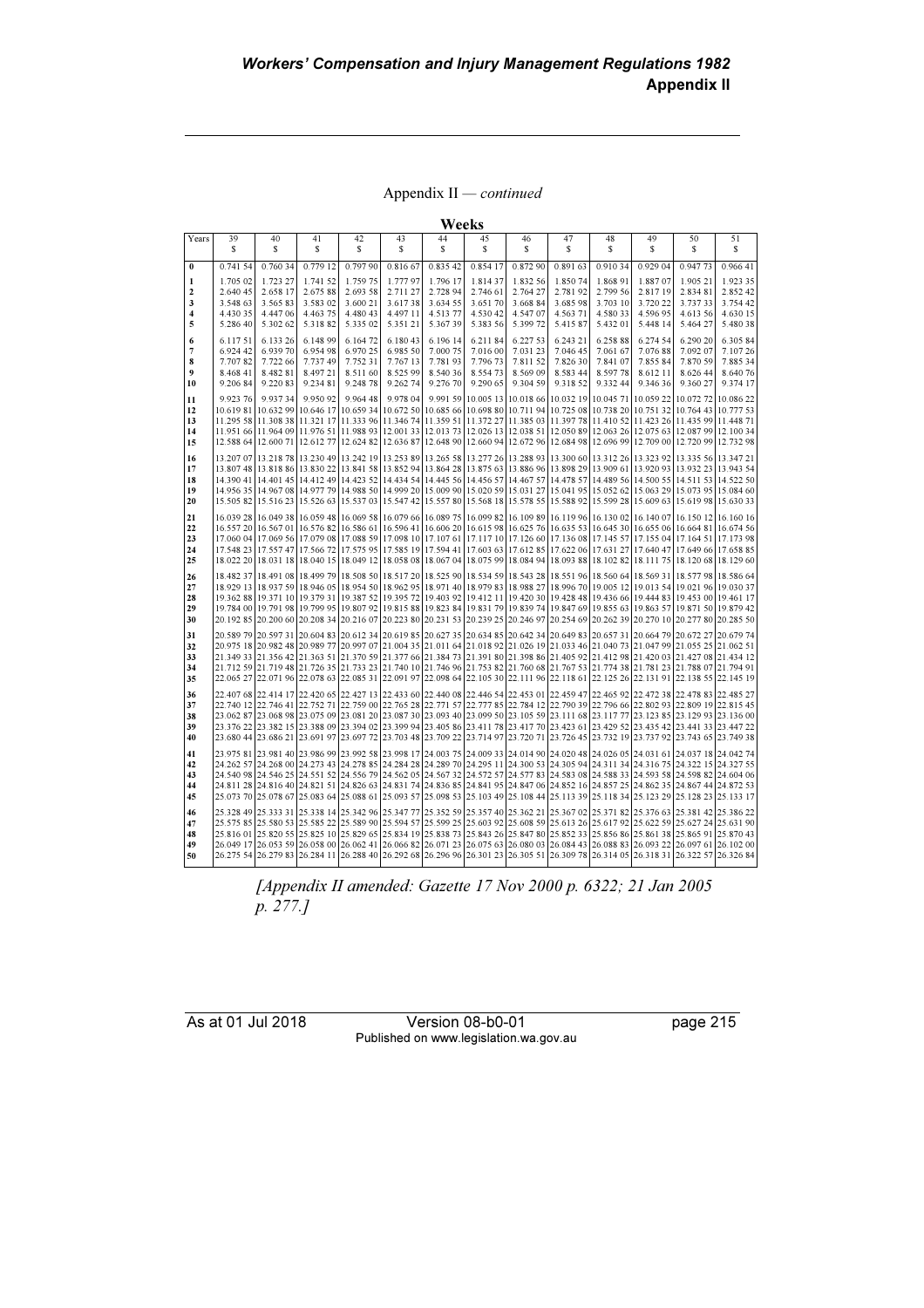## Appendix III

[r. 19E]

[Heading inserted: Gazette 26 Feb 1991 p. 947.]

Report No. 118 of the National Acoustic Laboratories

#### Appendix 3

#### Binaural tables for determining percentage loss of hearing

January, 1988

It is recommended that the following procedure be used to assess binaural percentage loss of hearing.

- 1. Measure the hearing threshold levels (HTLs) of the person at the audiometric frequencies 500, 1000, 1500, 2000, 3000 and 4000 Hz.
- 2. Determine the better and worse ears at each of these frequencies. At a particular frequency, the better ear is the ear with the smaller HTL. The better ear at one frequency may be the worse at another.
- 3. Using the HTLs of the better and worse ears, read the percentage loss of hearing (PLH) at each frequency from the appropriate table (Table RB-500, RB-1000, RB-1500, RB-2000, RB-3000 or RB-4000) and add these 6 values together to obtain the overall binaural PLH.

|                  |                                 |      | <b>Example</b> |       |                                 |  |  |  |  |  |  |  |  |  |
|------------------|---------------------------------|------|----------------|-------|---------------------------------|--|--|--|--|--|--|--|--|--|
|                  | <b>HEARING THRESHOLD LEVELS</b> |      |                |       |                                 |  |  |  |  |  |  |  |  |  |
| <b>Frequency</b> | <b>Right</b>                    | Left | <b>Better</b>  | Worse | <b>PLH</b>                      |  |  |  |  |  |  |  |  |  |
|                  | Ear                             | Ear  | Ear            | Ear   |                                 |  |  |  |  |  |  |  |  |  |
| 500              | 40                              | 10   | 10             | 40    | 1.7                             |  |  |  |  |  |  |  |  |  |
| 1000             | 45                              | 25   | 25             | 45    | 4.2                             |  |  |  |  |  |  |  |  |  |
| 1500             | 50                              | 40   | 40             | 50    | 7.1                             |  |  |  |  |  |  |  |  |  |
| 2000             | 55                              | 55   | 55             | 55    | 8.4                             |  |  |  |  |  |  |  |  |  |
| 3000             | 60                              | 70   | 60             | 70    | 6.5                             |  |  |  |  |  |  |  |  |  |
| 4000             | 65                              | 85   | 65             | 85    | 7.1                             |  |  |  |  |  |  |  |  |  |
|                  |                                 |      |                |       | Overall Binaural PLH = $35.0\%$ |  |  |  |  |  |  |  |  |  |

page 216 Version 08-b0-01 As at 01 Jul 2018 Published on www.legislation.wa.gov.au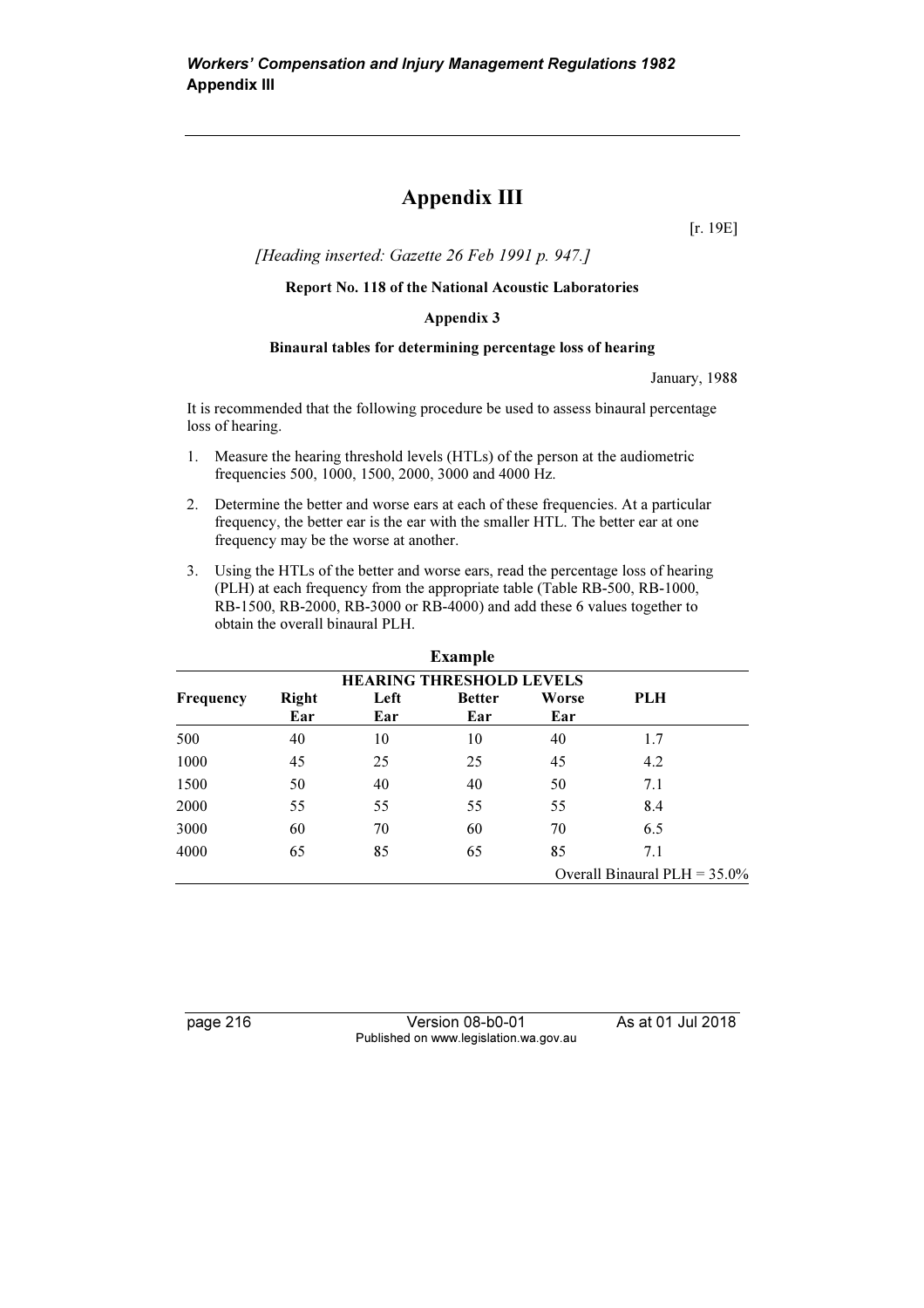#### Table RB — 500

Values of percentage loss of hearing corresponding to given hearing threshold levels in the better and worse ears at 500 Hz

## HTL — BETTER EAR

|           | $\leq15$    | 20  | 25  | 30  | 35  | 40  | 45  | 50   | 55   | 60   | 65   | 70   | 75   | 80   | 85   | 90   | $\leq 95$ |              |
|-----------|-------------|-----|-----|-----|-----|-----|-----|------|------|------|------|------|------|------|------|------|-----------|--------------|
|           |             |     |     |     |     |     |     |      |      |      |      |      |      |      |      |      |           |              |
| $\leq$ 15 | $\mathbf 0$ |     |     |     |     |     |     |      |      |      |      |      |      |      |      |      |           |              |
| 20        | 0.4         | 0.6 |     |     |     |     |     |      |      |      |      |      |      |      |      |      |           | н            |
| 25        | 0.6         | 1.0 | 1.4 |     |     |     |     |      |      |      |      |      |      |      |      |      |           | $\mathbf T$  |
| 30        | 1.0         | 1.4 | 2.0 | 2.8 |     |     |     |      |      |      |      |      |      |      |      |      |           | L            |
| 35        | 1.3         | 1.8 | 2.5 | 3.4 | 4.5 |     |     |      |      |      |      |      |      |      |      |      |           | $\mathsf{I}$ |
| 40        | 1.7         | 2.2 | 3.0 | 3.9 | 5.1 | 6.4 |     |      |      |      |      |      |      |      |      |      |           | W            |
| 45        | 2.0         | 2.6 | 3.4 | 4.3 | 5.5 | 6.8 | 8.1 |      |      |      |      |      |      |      |      |      |           | $\mathbf{o}$ |
| 50        | 2.3         | 2.9 | 3.7 | 4.7 | 5.8 | 7.1 | 8.4 | 9.7  |      |      |      |      |      |      |      |      |           | $\mathbf R$  |
| 55        | 2.5         | 3.2 | 4.0 | 5.0 | 6.1 | 7.3 | 8.6 | 9.9  | 11.2 |      |      |      |      |      |      |      |           | $\mathbf{s}$ |
| 60        | 2.7         | 3.4 | 4.2 | 5.2 | 6.3 | 7.5 | 8.8 | 10.0 | 11.3 | 12.6 |      |      |      |      |      |      |           | $\bf E$      |
| 65        | 2.8         | 3.5 | 4.4 | 5.4 | 6.5 | 7.7 | 8.9 | 10.2 | 11.5 | 12.7 | 14.0 |      |      |      |      |      |           |              |
| 70        | 2.9         | 3.7 | 4.5 | 5.5 | 6.6 | 7.8 | 9.1 | 10.3 | 11.6 | 12.9 | 14.2 | 15.5 |      |      |      |      |           | $\bf E$      |
| 75        | 3.0         | 3.8 | 4.7 | 5.7 | 6.8 | 8.0 | 9.2 | 10.5 | 11.8 | 13.1 | 14.5 | 15.7 | 16.9 |      |      |      |           | $\mathbf{A}$ |
| 80        | 3.1         | 3.9 | 4.8 | 5.8 | 6.9 | 8.1 | 9.3 | 10.6 | 12.0 | 13.3 | 14.7 | 16.0 | 17.2 | 18.2 |      |      |           | $\bf R$      |
| 85        | 3.2         | 4.0 | 4.9 | 5.9 | 7.0 | 8.2 | 9.4 | 10.7 | 12.1 | 13.5 | 14.9 | 16.2 | 17.4 | 18.4 | 19.1 |      |           |              |
| 90        | 3.4         | 4.1 | 5.0 | 6.0 | 7.1 | 8.3 | 9.5 | 10.8 | 12.2 | 13.6 | 15.0 | 16.3 | 17.6 | 18.5 | 19.2 | 19.7 |           |              |
| $\leq 95$ | 3.4         | 4.2 | 5.1 | 6.1 | 7.1 | 8.3 | 9.5 | 10.8 | 12.2 | 13.6 | 15.0 | 16.4 | 17.6 | 18.6 | 19.3 | 19.7 | 20.0      |              |
|           |             |     |     |     |     |     |     |      |      |      |      |      |      |      |      |      |           |              |

#### Table RB — 1000

Values of percentage loss of hearing corresponding to given hearing threshold levels in the better and worse ears at 1000 Hz

#### HTL — BETTER EAR

|           | $\leq$ 15    | 20  | 25  | 30  | 35  | 40   | 45   | 50   | 55   | 60   | 65   | 70   | 75   | 80   | 85   | 90   | $\leq 95$ |             |
|-----------|--------------|-----|-----|-----|-----|------|------|------|------|------|------|------|------|------|------|------|-----------|-------------|
| $\leq$ 15 | $\mathbf{0}$ |     |     |     |     |      |      |      |      |      |      |      |      |      |      |      |           |             |
| 20        | 0.5          | 0.8 |     |     |     |      |      |      |      |      |      |      |      |      |      |      |           |             |
| 25        | 0.8          | 1.2 | 1.8 |     |     |      |      |      |      |      |      |      |      |      |      |      |           | н           |
| 30        | 1.2          | 1.7 | 2.5 | 3.5 |     |      |      |      |      |      |      |      |      |      |      |      |           | T           |
| 35        | 1.7          | 2.3 | 3.1 | 4.3 | 5.7 |      |      |      |      |      |      |      |      |      |      |      |           | L           |
| 40        | 2.1          | 2.8 | 3.7 | 4.9 | 6.3 | 8.0  |      |      |      |      |      |      |      |      |      |      |           |             |
| 45        | 2.5          | 3.3 | 4.2 | 5.4 | 6.9 | 8.5  | 10.2 |      |      |      |      |      |      |      |      |      |           | W           |
| 50        | 2.8          | 3.6 | 4.7 | 5.9 | 7.3 | 8.8  | 10.5 | 12.1 |      |      |      |      |      |      |      |      |           | $\mathbf 0$ |
| 55        | 3.1          | 3.9 | 5.0 | 6.2 | 7.6 | 9.1  | 10.7 | 12.4 | 14.0 |      |      |      |      |      |      |      |           | $\bf R$     |
| 60        | 3.3          | 4.2 | 5.3 | 6.5 | 7.9 | 9.4  | 11.0 | 12.6 | 14.2 | 15.7 |      |      |      |      |      |      |           | S           |
| 65        | 3.5          | 4.4 | 5.5 | 6.7 | 8.1 | 9.6  | 11.2 | 12.8 | 14.4 | 15.9 | 17.5 |      |      |      |      |      |           | E           |
| 70        | 3.7          | 4.6 | 5.7 | 6.9 | 8.3 | 9.8  | 11.3 | 12.9 | 14.6 | 16.2 | 17.8 | 19.4 |      |      |      |      |           |             |
| 75        | 3.8          | 4.7 | 5.8 | 7.1 | 8.5 | 10.0 | 11.5 | 13.1 | 14.8 | 16.4 | 18.1 | 19.7 | 21.1 |      |      |      |           | E           |
| 80        | 3.9          | 4.9 | 6.0 | 7.3 | 8.6 | 10.1 | 11.7 | 13.3 | 15.0 | 16.7 | 18.4 | 20.0 | 21.5 | 22.7 |      |      |           | A           |
| 85        | 4.1          | 5.0 | 6.2 | 7.4 | 8.8 | 10.3 | 11.8 | 13.4 | 15.1 | 16.9 | 18.6 | 20.3 | 21.7 | 23.0 | 23.9 |      |           | R           |
| 90        | 4.2          | 5.2 | 6.3 | 7.5 | 8.9 | 10.3 | 11.9 | 13.5 | 15.2 | 17.0 | 18.7 | 20.4 | 21.9 | 23.2 | 24.1 | 24.6 |           |             |
| $\leq$ 95 | 4.3          | 5.3 | 6.4 | 7.6 | 8.9 | 10.3 | 11.9 | 13.5 | 15.2 | 17.0 | 18.7 | 20.5 | 22.0 | 23.3 | 24.2 | 24.7 | 25.0      |             |
|           |              |     |     |     |     |      |      |      |      |      |      |      |      |      |      |      |           |             |

As at 01 Jul 2018 Version 08-b0-01 page 217 Published on www.legislation.wa.gov.au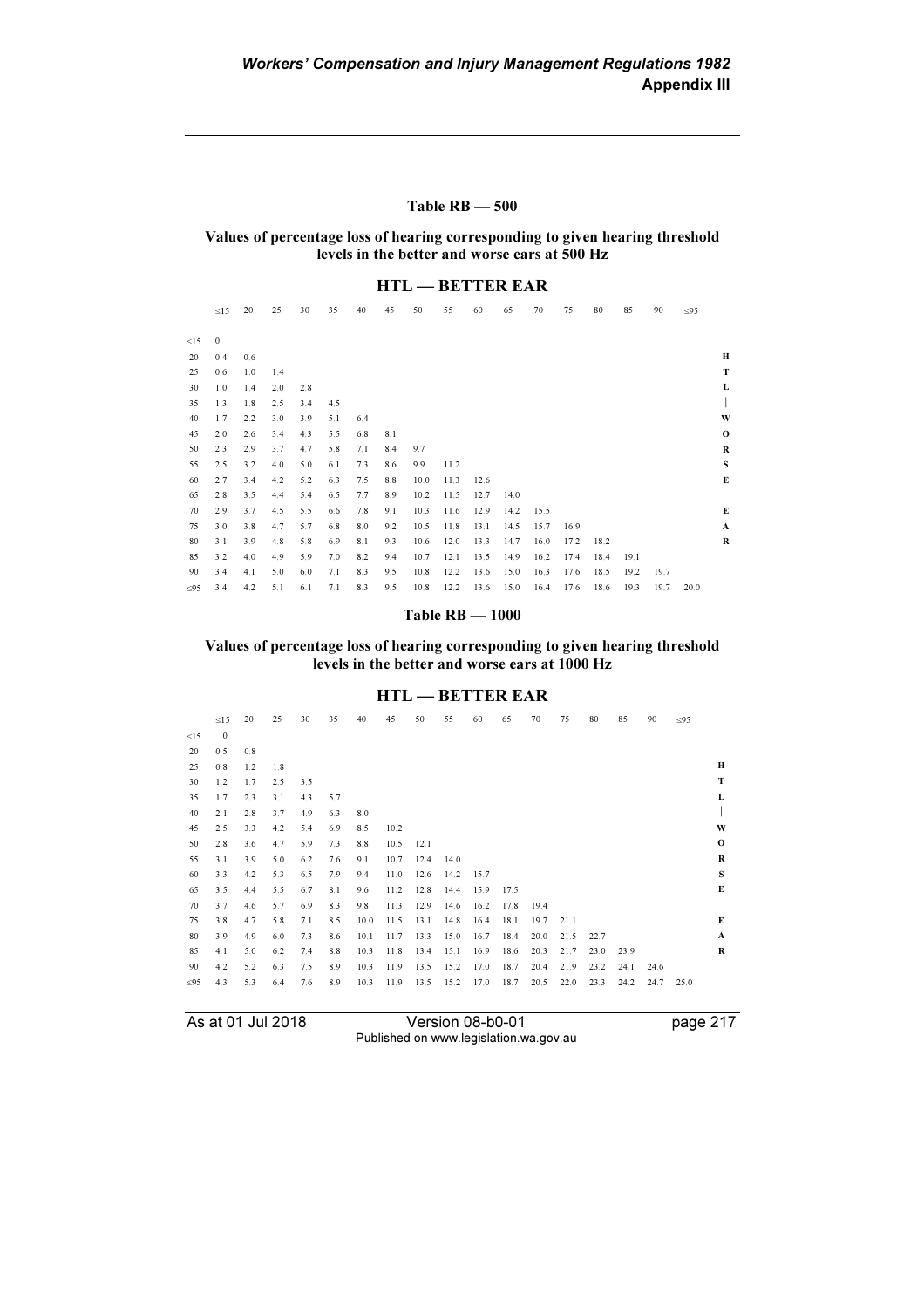#### Table RB — 1500

Values of percentage loss of hearing corresponding to given hearing threshold levels in the better and worse ears at 1500 Hz

#### HTL — BETTER EAR

| $\leq$ 15 | $\leq$ 15<br>$\boldsymbol{0}$ | 20  | 25  | 30  | 35  | 40  | 45  | 50   | 55   |      | 65   | 70   | 75   | 80   | 85   | 90   | $\leq 95$ |
|-----------|-------------------------------|-----|-----|-----|-----|-----|-----|------|------|------|------|------|------|------|------|------|-----------|
|           |                               |     |     |     |     |     |     |      |      | 60   |      |      |      |      |      |      |           |
|           |                               |     |     |     |     |     |     |      |      |      |      |      |      |      |      |      |           |
| 20        | 0.4                           | 0.6 |     |     |     |     |     |      |      |      |      |      |      |      |      |      |           |
| 25        | 0.6                           | 1.0 | 1.4 |     |     |     |     |      |      |      |      |      |      |      |      |      |           |
| 30        | 1.0                           | 1.4 | 2.0 | 2.8 |     |     |     |      |      |      |      |      |      |      |      |      |           |
| 35        | 1.3                           | 1.8 | 2.5 | 3.4 | 4.5 |     |     |      |      |      |      |      |      |      |      |      |           |
| 40        | 1.7                           | 2.2 | 3.0 | 3.9 | 5.1 | 6.4 |     |      |      |      |      |      |      |      |      |      |           |
| 45        | 2.0                           | 2.6 | 3.4 | 4.3 | 5.5 | 6.8 | 8.1 |      |      |      |      |      |      |      |      |      |           |
| 50        | 2.3                           | 2.9 | 3.7 | 4.7 | 5.8 | 7.1 | 8.4 | 9.7  |      |      |      |      |      |      |      |      |           |
| 55        | 2.5                           | 3.2 | 4.0 | 5.0 | 6.1 | 7.3 | 8.6 | 9.9  | 11.2 |      |      |      |      |      |      |      |           |
| 60        | 2.7                           | 3.4 | 4.2 | 5.2 | 6.3 | 7.5 | 8.8 | 10.0 | 11.3 | 12.6 |      |      |      |      |      |      |           |
| 65        | 2.8                           | 3.5 | 4.4 | 5.4 | 6.5 | 7.7 | 8.9 | 10.2 | 11.5 | 12.7 | 14.0 |      |      |      |      |      |           |
| 70        | 2.9                           | 3.7 | 4.5 | 5.5 | 6.6 | 7.8 | 9.1 | 10.3 | 11.6 | 12.9 | 14.2 | 15.5 |      |      |      |      |           |
| 75        | 3.0                           | 3.8 | 4.7 | 5.7 | 6.8 | 8.0 | 9.2 | 10.5 | 11.8 | 13.1 | 14.5 | 15.7 | 16.9 |      |      |      |           |
| 80        | 3.1                           | 3.9 | 4.8 | 5.8 | 6.9 | 8.1 | 9.3 | 10.6 | 12.0 | 13.3 | 14.7 | 16.0 | 17.2 | 18.2 |      |      |           |
| 85        | 3.2                           | 4.0 | 4.9 | 5.9 | 7.0 | 8.2 | 9.4 | 10.7 | 12.1 | 13.5 | 14.9 | 16.2 | 17.4 | 18.4 | 19.1 |      |           |
| 90        | 3.4                           | 4.1 | 5.0 | 6.0 | 7.1 | 8.3 | 9.5 | 10.8 | 12.2 | 13.6 | 15.0 | 16.3 | 17.6 | 18.5 | 19.2 | 19.7 |           |
| $\leq 95$ | 3.4                           | 4.2 | 5.1 | 6.1 | 7.1 | 8.3 | 9.5 | 10.8 | 12.2 | 13.6 | 15.0 | 16.4 | 17.6 | 18.6 | 19.3 | 19.7 | 20.0      |

#### Table RB — 2000

Values of percentage loss of hearing corresponding to given hearing threshold levels in the better and worse ears at 2000 Hz

#### HTL — BETTER EAR

| $\leq$ 15    | 20  | 25  | 30  | 35  | 40  | 45  | 50  | 55  | 60   | 65   | 70   | 75   | 80   | 85   | 90   | $\leq 95$ |              |
|--------------|-----|-----|-----|-----|-----|-----|-----|-----|------|------|------|------|------|------|------|-----------|--------------|
| $\mathbf{0}$ |     |     |     |     |     |     |     |     |      |      |      |      |      |      |      |           |              |
| 0.3          | 0.5 |     |     |     |     |     |     |     |      |      |      |      |      |      |      |           |              |
| 0.5          | 0.7 | 1.1 |     |     |     |     |     |     |      |      |      |      |      |      |      |           | н            |
| 0.7          | 1.0 | 1.5 | 2.1 |     |     |     |     |     |      |      |      |      |      |      |      |           | T            |
| 1.0          | 1.4 | 1.9 | 2.5 | 3.4 |     |     |     |     |      |      |      |      |      |      |      |           | L            |
| 1.3          | 1.7 | 2.2 | 2.9 | 3.8 | 4.8 |     |     |     |      |      |      |      |      |      |      |           | $\mathbf{r}$ |
| 1.5          | 1.9 | 2.5 | 3.3 | 4.1 | 5.1 | 6.1 |     |     |      |      |      |      |      |      |      |           | W            |
| 1.7          | 2.2 | 2.8 | 3.5 | 4.4 | 5.3 | 6.3 | 7.3 |     |      |      |      |      |      |      |      |           | $\mathbf 0$  |
| 1.9          | 2.4 | 3.0 | 3.7 | 4.6 | 5.5 | 6.4 | 7.4 | 8.4 |      |      |      |      |      |      |      |           | $\mathbf R$  |
| 2.0          | 2.5 | 3.1 | 3.9 | 4.7 | 5.6 | 6.6 | 7.5 | 8.5 | 9.4  |      |      |      |      |      |      |           | S            |
| 2.1          | 2.6 | 3.3 | 4.0 | 4.9 | 5.7 | 6.7 | 7.6 | 8.6 | 9.6  | 10.5 |      |      |      |      |      |           | E            |
| 2.2          | 2.7 | 3.4 | 4.1 | 5.0 | 5.9 | 6.8 | 7.8 | 8.7 | 9.7  | 10.7 | 11.6 |      |      |      |      |           |              |
| 2.3          | 2.8 | 3.5 | 4.3 | 5.1 | 6.0 | 6.9 | 7.9 | 8.9 | 9.9  | 10.8 | 11.8 | 12.7 |      |      |      |           | E            |
| 2.4          | 2.9 | 3.6 | 4.4 | 5.2 | 6.1 | 7.0 | 8.0 | 9.0 | 10.0 | 11.0 | 12.0 | 12.9 | 13.6 |      |      |           | $\mathbf{A}$ |
| 2.4          | 3.0 | 3.7 | 4.4 | 5.3 | 6.1 | 7.1 | 8.1 | 9.1 | 10.1 | 11.1 | 12.1 | 13.0 | 13.8 | 14.3 |      |           | R            |
| 2.5          | 3.1 | 3.8 | 4.5 | 5.3 | 6.2 | 7.1 | 8.1 | 9.1 | 10.2 | 11.2 | 12.2 | 13.2 | 13.9 | 14.4 | 14.8 |           |              |
| 2.6          | 3.2 | 3.8 | 4.6 | 5.4 | 6.2 | 7.1 | 8.1 | 9.1 | 10.2 | 11.3 | 12.3 | 13.2 | 14.0 | 14.5 | 14.8 | 15.0      |              |
|              |     |     |     |     |     |     |     |     |      |      |      |      |      |      |      |           |              |

| page 218 |
|----------|
|----------|

page 218 Version 08-b0-01 As at 01 Jul 2018 Published on www.legislation.wa.gov.au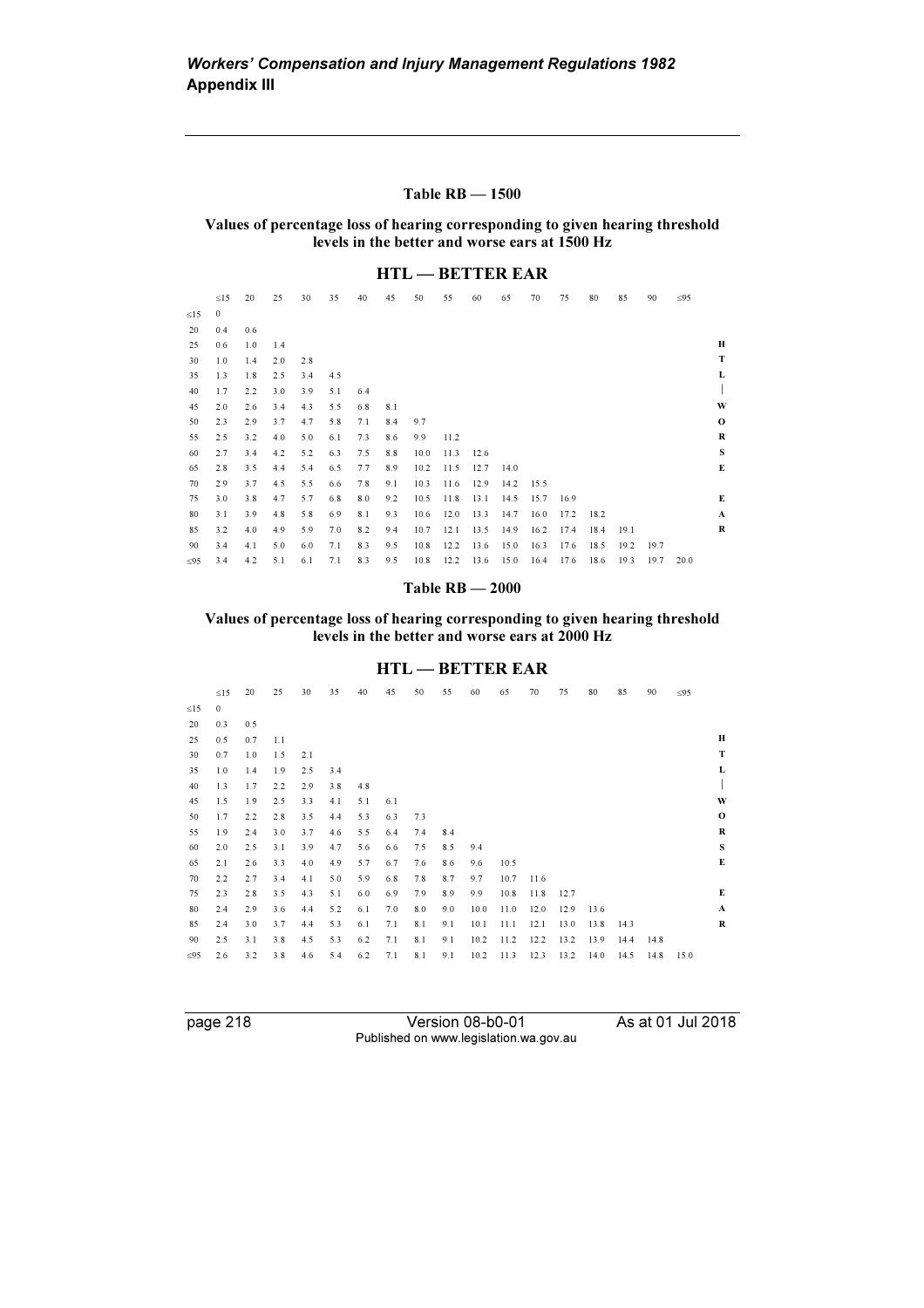#### Table RB — 3000

Values of percentage loss of hearing corresponding to given hearing threshold levels in the better and worse ears at 3000 Hz

#### HTL — BETTER EAR

|           | $\leq$ 15    | 20  | 25  | 30  | 35  | 40  | 45  | 50  | 55  | 60  | 65  | 70  | 75  | 80  | 85  | 90  | $\leq 95$ |              |
|-----------|--------------|-----|-----|-----|-----|-----|-----|-----|-----|-----|-----|-----|-----|-----|-----|-----|-----------|--------------|
| $\leq 15$ | $\mathbf{0}$ |     |     |     |     |     |     |     |     |     |     |     |     |     |     |     |           |              |
| 20        | 0.2          | 0.3 |     |     |     |     |     |     |     |     |     |     |     |     |     |     |           |              |
| 25        | 0.3          | 0.5 | 0.7 |     |     |     |     |     |     |     |     |     |     |     |     |     |           | Н            |
| 30        | 0.5          | 0.7 | 1.0 | 1.4 |     |     |     |     |     |     |     |     |     |     |     |     |           | $\mathbf T$  |
| 35        | 0.7          | 0.9 | 1.2 | 1.7 | 2.3 |     |     |     |     |     |     |     |     |     |     |     |           | L            |
| 40        | 0.8          | 1.1 | 1.5 | 2.0 | 2.5 | 3.2 |     |     |     |     |     |     |     |     |     |     |           |              |
| 45        | 1.0          | 1.3 | 1.7 | 2.2 | 2.7 | 3.4 | 4.1 |     |     |     |     |     |     |     |     |     |           | W            |
| 50        | 1.1          | 1.4 | 1.9 | 2.3 | 2.9 | 3.5 | 4.2 | 4.8 |     |     |     |     |     |     |     |     |           | $\mathbf 0$  |
| 55        | 1.2          | 1.6 | 2.0 | 2.5 | 3.0 | 3.6 | 4.3 | 4.9 | 5.6 |     |     |     |     |     |     |     |           | $\bf R$      |
| 60        | 1.3          | 1.7 | 2.1 | 2.6 | 3.1 | 3.7 | 4.4 | 5.0 | 5.6 | 6.3 |     |     |     |     |     |     |           | ${\bf S}$    |
| 65        | 1.4          | 1.8 | 2.2 | 2.7 | 3.2 | 3.8 | 4.4 | 5.1 | 5.7 | 6.4 | 7.0 |     |     |     |     |     |           | E            |
| 70        | 1.5          | 1.8 | 2.3 | 2.8 | 3.3 | 3.9 | 4.5 | 5.2 | 5.8 | 6.5 | 7.1 | 7.7 |     |     |     |     |           |              |
| 75        | 1.5          | 1.9 | 2.3 | 2.8 | 3.4 | 4.0 | 4.6 | 5.2 | 5.9 | 6.6 | 7.2 | 7.8 | 8.4 |     |     |     |           | E            |
| 80        | 1.6          | 2.0 | 2.4 | 2.9 | 3.4 | 4.0 | 4.7 | 5.3 | 6.0 | 6.6 | 7.3 | 8.0 | 8.6 | 9.1 |     |     |           | $\mathbf{A}$ |
| 85        | 1.6          | 2.0 | 2.5 | 3.0 | 3.5 | 4.1 | 4.7 | 5.4 | 6.0 | 6.7 | 7.4 | 8.1 | 8.7 | 9.2 | 9.5 |     |           | $\bf{R}$     |
| 90        | 1.7          | 2.1 | 2.5 | 3.0 | 3.5 | 4.1 | 4.7 | 5.4 | 6.1 | 6.8 | 7.5 | 8.2 | 8.8 | 9.2 | 9.6 | 9.8 |           |              |
| $\leq$ 95 | 1.7          | 2.1 | 2.6 | 3.0 | 3.6 | 4.1 | 4.7 | 5.4 | 6.1 | 6.8 | 7.5 | 8.2 | 8.8 | 9.3 | 9.6 | 9.8 | 10.0      |              |

#### Table EB — 4000

Values of percentage loss of hearing corresponding to given hearing threshold levels in the better and worse ears at 4000 Hz

#### HTL — BETTER EAR

|           | $\leq$ 20    | 25      | 30  | 35  | 40  | 45  | 50  | 55  | 60  | 65  | 70  | 75  | 80  | 85  | 90  | $\leq 95$ |              |
|-----------|--------------|---------|-----|-----|-----|-----|-----|-----|-----|-----|-----|-----|-----|-----|-----|-----------|--------------|
| $\leq$ 20 | $\mathbf{0}$ |         |     |     |     |     |     |     |     |     |     |     |     |     |     |           |              |
| 25        | 0.1          | 0.2     |     |     |     |     |     |     |     |     |     |     |     |     |     |           | Н            |
| 30        | 0.2          | 0.3     | 0.5 |     |     |     |     |     |     |     |     |     |     |     |     |           | T            |
| 35        | 0.3          | 0.4     | 0.6 | 0.9 |     |     |     |     |     |     |     |     |     |     |     |           | L            |
| 40        | 0.4          | 0.5     | 0.8 | 1.0 | 1.5 |     |     |     |     |     |     |     |     |     |     |           | L            |
| 45        | 0.5          | 0.7     | 0.9 | 1.2 | 1.6 | 2.1 |     |     |     |     |     |     |     |     |     |           | W            |
| 50        | 0.6          | 0.8     | 1.0 | 1.4 | 1.7 | 2.2 | 2.6 |     |     |     |     |     |     |     |     |           | $\mathbf{o}$ |
| 55        | 0.6          | 0.8     | 1.1 | 1.5 | 1.8 | 2.2 | 2.7 | 3.1 |     |     |     |     |     |     |     |           | $\mathbf R$  |
| 60        | 0.7          | 0.9     | 1.2 | 1.5 | 1.9 | 2.3 | 2.7 | 3.2 | 3.6 |     |     |     |     |     |     |           | S            |
| 65        | 0.7          | 1.0     | 1.3 | 1.6 | 2.0 | 2.4 | 2.8 | 3.2 | 3.6 | 4.0 |     |     |     |     |     |           | $\bf E$      |
| 70        | 0.8          | 1.0     | 1.3 | 1.6 | 2.0 | 2.4 | 2.8 | 3.2 | 3.7 | 4.1 | 4.5 |     |     |     |     |           |              |
| 75        | 0.8          | 1.1     | 1.4 | 1.7 | 2.1 | 2.5 | 2.9 | 3.3 | 3.7 | 4.1 | 4.5 | 4.9 |     |     |     |           | E            |
| 80        | 0.9          | 1.1     | 1.4 | 1.7 | 2.1 | 2.5 | 2.9 | 3.3 | 3.8 | 4.2 | 4.6 | 5.0 | 5.3 |     |     |           | $\mathbf{A}$ |
| 85        | 0.9          | 1.2     | 1.4 | 1.8 | 2.1 | 2.5 | 2.9 | 3.4 | 3.8 | 4.3 | 4.7 | 5.1 | 5.4 | 5.7 |     |           | $\mathbf R$  |
| 90        | 0.9          | $1.2\,$ | 1.5 | 1.8 | 2.2 | 2.6 | 3.0 | 3.4 | 3.8 | 4.3 | 4.7 | 5.1 | 5.5 | 5.7 | 5.9 |           |              |
| $\leq 95$ | 1.0          | 1.2     | 1.5 | 1.8 | 2.2 | 2.6 | 3.0 | 3.4 | 3.9 | 4.3 | 4.8 | 5.2 | 5.5 | 5.7 | 5.9 | 6.0       |              |
|           |              |         |     |     |     |     |     |     |     |     |     |     |     |     |     |           |              |

|  |  |  |  | As at 01 Jul 2018 |  |
|--|--|--|--|-------------------|--|
|--|--|--|--|-------------------|--|

Version 08-b0-01 page 219 Published on www.legislation.wa.gov.au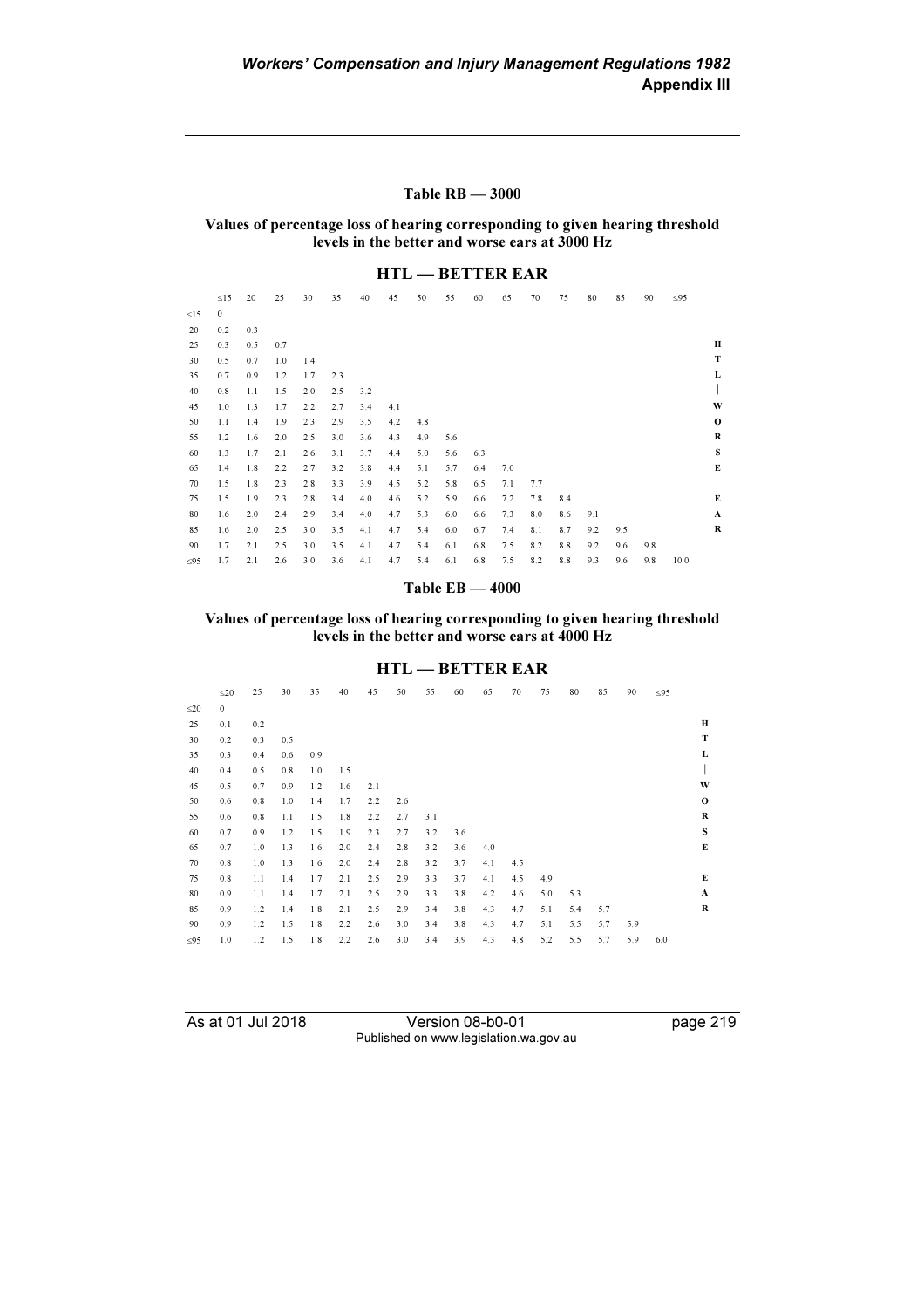#### Table EB — 6000

Values of percentage loss of hearing corresponding to given hearing threshold levels in the better and worse ears at 6000 Hz

#### HTL — BETTER EAR

|           | $\leq$ 25    | 30  | 35  | 40  | 45  | 50  | 55  | 60  | 65  | 70  | 75  | 80  | 85  | 90  | $\leq 95$ |              |
|-----------|--------------|-----|-----|-----|-----|-----|-----|-----|-----|-----|-----|-----|-----|-----|-----------|--------------|
| $\leq$ 25 | $\mathbf{0}$ |     |     |     |     |     |     |     |     |     |     |     |     |     |           |              |
| 30        | 0.1          | 0.2 |     |     |     |     |     |     |     |     |     |     |     |     |           | Н            |
| 35        | 0.2          | 0.3 | 0.4 |     |     |     |     |     |     |     |     |     |     |     |           | T            |
| 40        | 0.3          | 0.4 | 0.5 | 0.7 |     |     |     |     |     |     |     |     |     |     |           | L            |
| 45        | 0.3          | 0.4 | 0.6 | 0.8 | 1.0 |     |     |     |     |     |     |     |     |     |           | $\mathbf{I}$ |
| 50        | 0.4          | 0.5 | 0.7 | 0.9 | 1.1 | 1.3 |     |     |     |     |     |     |     |     |           | W            |
| 55        | 0.4          | 0.5 | 0.7 | 0.9 | 1.1 | 1.3 | 1.5 |     |     |     |     |     |     |     |           | $\mathbf{o}$ |
| 60        | 0.4          | 0.6 | 0.7 | 0.9 | 1.1 | 1.4 | 1.6 | 1.8 |     |     |     |     |     |     |           | R            |
| 65        | 0.5          | 0.6 | 0.8 | 1.0 | 1.2 | 1.4 | 1.6 | 1.8 | 2.0 |     |     |     |     |     |           | S            |
| 70        | 0.5          | 0.6 | 0.8 | 1.0 | 1.2 | 1.4 | 1.6 | 1.8 | 2.0 | 2.2 |     |     |     |     |           | E            |
| 75        | 0.5          | 0.7 | 0.8 | 1.0 | 1.2 | 1.4 | 1.7 | 1.9 | 2.1 | 2.3 | 2.5 |     |     |     |           |              |
| 80        | 0.6          | 0.7 | 0.9 | 1.1 | 1.3 | 1.5 | 1.7 | 1.9 | 2.1 | 2.3 | 2.5 | 2.7 |     |     |           | E            |
| 85        | 0.6          | 0.7 | 0.9 | 1.1 | 1.3 | 1.5 | 1.7 | 1.9 | 2.1 | 2.3 | 2.5 | 2.7 | 2.8 |     |           | A            |
| 90        | 0.6          | 0.7 | 0.9 | 1.1 | 1.3 | 1.5 | 1.7 | 1.9 | 2.2 | 2.4 | 2.6 | 2.7 | 2.8 | 2.9 |           | R            |
| $\leq$ 95 | 0.6          | 0.8 | 0.9 | 1.1 | 1.3 | 1.5 | 1.7 | 1.9 | 2.2 | 2.4 | 2.6 | 2.7 | 2.8 | 2.9 | 3.0       |              |

page 220 Version 08-b0-01 As at 01 Jul 2018 Published on www.legislation.wa.gov.au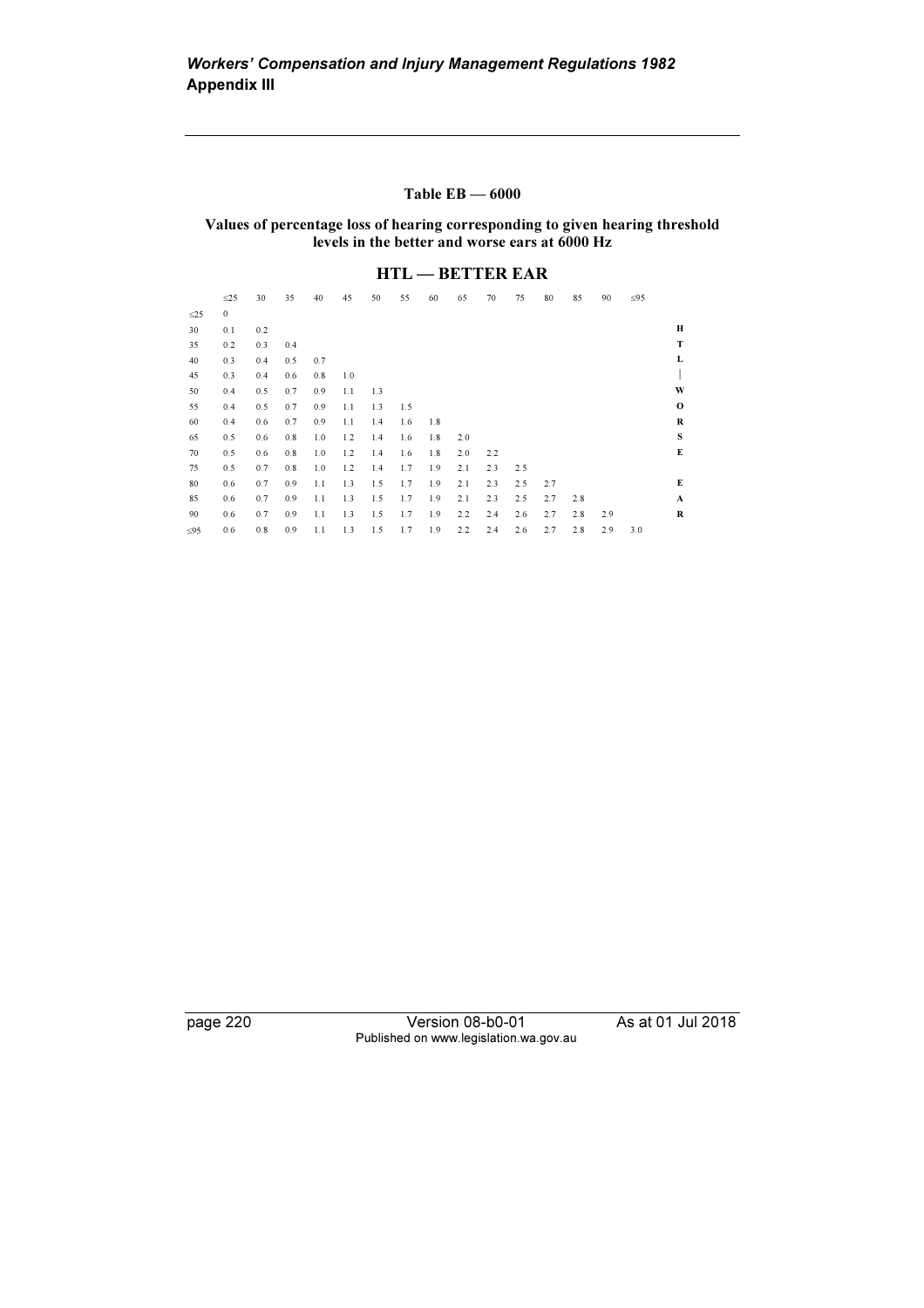#### Appendix 7

#### Binaural extension tables

January, 1988

These tables replace Table RB-4000 in the binaural tables given in Appendix 3 when it is necessary to determine binaural PLH over the range 500 to 8000 Hz. The weighting of 10% given to 4000 Hz in Appendix 3 has been split between 4000, 6000 and 8000 Hz, with 4000 Hz receiving 6%, 6000 Hz 3% and 8000 Hz 1%. When determining binaural PLH over the range 500 to 8000 Hz, the appropriate tables from Appendix 3 are used for the frequencies 500, 1000, 1500, 2000 and 3000 Hz and the relevant tables given in this Appendix are used for the frequencies 4000, 6000 and 8000 Hz.

| Example |
|---------|
|---------|

| <b>Hearing Threshold Levels</b> |                     |             |                      |                                 |            |  |  |  |  |  |
|---------------------------------|---------------------|-------------|----------------------|---------------------------------|------------|--|--|--|--|--|
| <b>Frequency</b>                | <b>Right</b><br>Ear | Left<br>Ear | <b>Better</b><br>Ear | Worse<br>Ear                    | <b>PLH</b> |  |  |  |  |  |
| 500                             | 40                  | 10          | 10                   | 40                              | 1.7        |  |  |  |  |  |
| 1000                            | 45                  | 25          | 25                   | 45                              | 4.2        |  |  |  |  |  |
| 1500                            | 50                  | 40          | 40                   | 50                              | 7.1        |  |  |  |  |  |
| 2000                            | 55                  | 55          | 55                   | 55                              | 8.4        |  |  |  |  |  |
| 3000                            | 60                  | 70          | 60                   | 70                              | 6.5        |  |  |  |  |  |
| 4000                            | 65                  | 85          | 65                   | 85                              | 4.3        |  |  |  |  |  |
| 6000                            | 55                  | 75          | 55                   | 75                              | 1.7        |  |  |  |  |  |
| 8000                            | 45                  | 65          | 45                   | 65                              | 0.4        |  |  |  |  |  |
|                                 |                     |             |                      | Overall Binaural $PLH = 34.3\%$ |            |  |  |  |  |  |

As at 01 Jul 2018 Version 08-b0-01 page 221 Published on www.legislation.wa.gov.au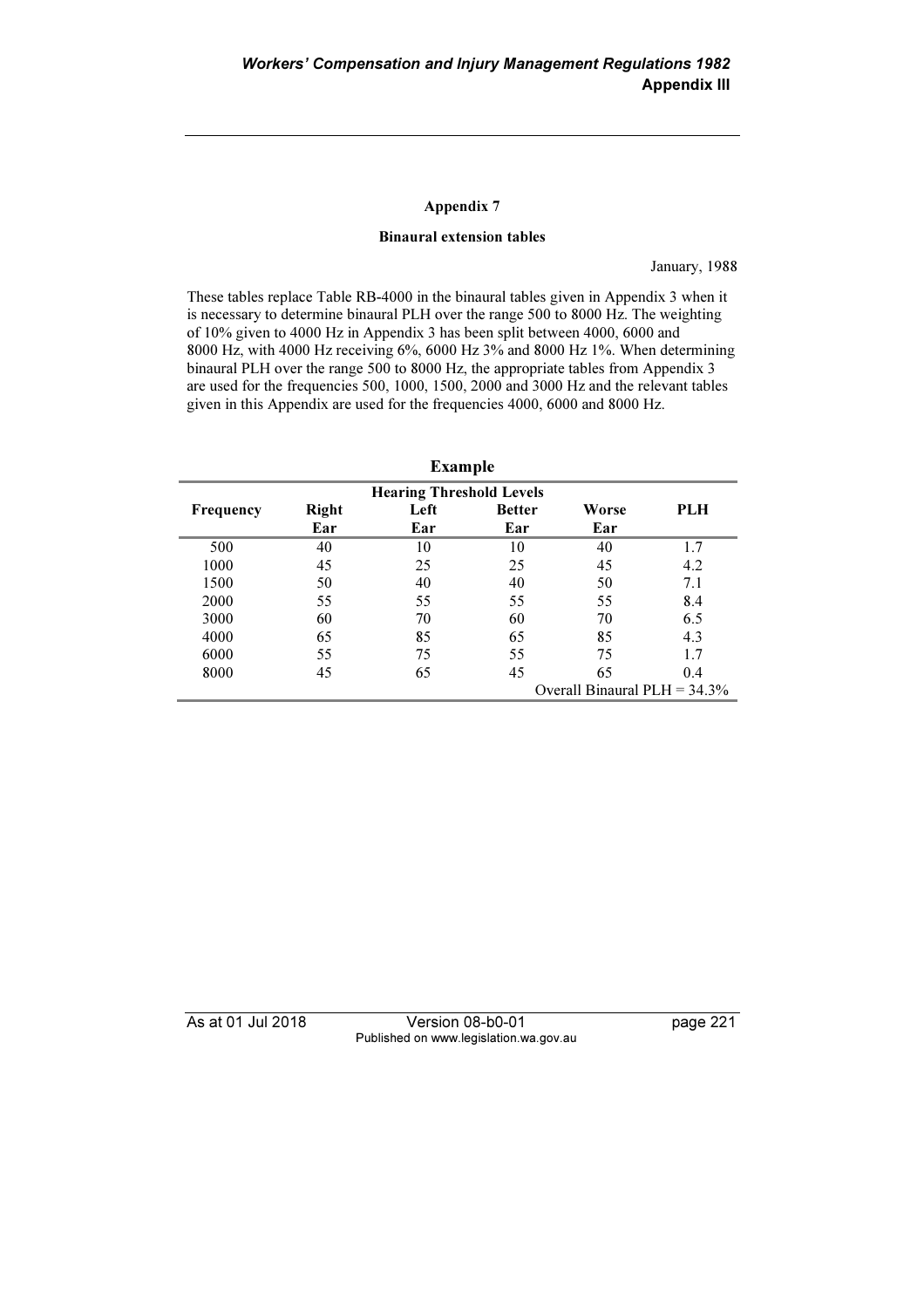#### Table EB — 8000

Values of percentage loss of hearing corresponding to given hearing threshold levels in the better and worse ears at 8000 Hz

## HTL — BETTER EAR

|           | $\leq 30$ 35 |     | 40  | 45  | 50  | 55  | 60  | 65  | 70  | 75  | 80  | 85  | $\leq 90$ |             |
|-----------|--------------|-----|-----|-----|-----|-----|-----|-----|-----|-----|-----|-----|-----------|-------------|
| $\leq 30$ | $\bf{0}$     |     |     |     |     |     |     |     |     |     |     |     |           | Н           |
| 35        | 0.1          | 0.1 |     |     |     |     |     |     |     |     |     |     |           | T           |
| 40        | 0.1          | 0.2 | 0.2 |     |     |     |     |     |     |     |     |     |           | L           |
| 45        | 0.1          | 0.2 | 0.3 | 0.3 |     |     |     |     |     |     |     |     |           |             |
| 50        | 0.2          | 0.2 | 0.3 | 0.3 | 0.4 |     |     |     |     |     |     |     |           | W           |
| 55        | 0.2          | 0.2 | 0.3 | 0.4 | 0.4 | 0.5 |     |     |     |     |     |     |           | $\mathbf 0$ |
| 60        | 0.2          | 0.2 | 0.3 | 0.4 | 0.4 | 0.5 | 0.6 |     |     |     |     |     |           | R           |
| 65        | 0.2          | 0.3 | 0.3 | 0.4 | 0.5 | 0.5 | 0.6 | 0.7 |     |     |     |     |           | S           |
| 70        | 0.2          | 0.3 | 0.3 | 0.4 | 0.5 | 0.5 | 0.6 | 0.7 | 0.7 |     |     |     |           | E           |
| 75        | 0.2          | 0.3 | 0.3 | 0.4 | 0.5 | 0.5 | 0.6 | 0.7 | 0.8 | 0.8 |     |     |           |             |
| 80        | 0.2          | 0.3 | 0.3 | 0.4 | 0.5 | 0.6 | 0.6 | 0.7 | 0.8 | 0.8 | 0.9 |     |           | E           |
| 85        | 0.2          | 0.3 | 0.4 | 0.4 | 0.5 | 0.6 | 0.6 | 0.7 | 0.8 | 0.8 | 0.9 | 0.9 |           | A           |
| $\leq 90$ | 0.2          | 0.3 | 0.4 | 0.4 | 0.5 | 0.6 | 0.6 | 0.7 | 0.8 | 0.8 | 0.9 | 0.9 | 1.0       | R           |

[Appendix III inserted: Gazette 26 Feb 1991 p. 947-56.]

page 222 Version 08-b0-01 As at 01 Jul 2018 Published on www.legislation.wa.gov.au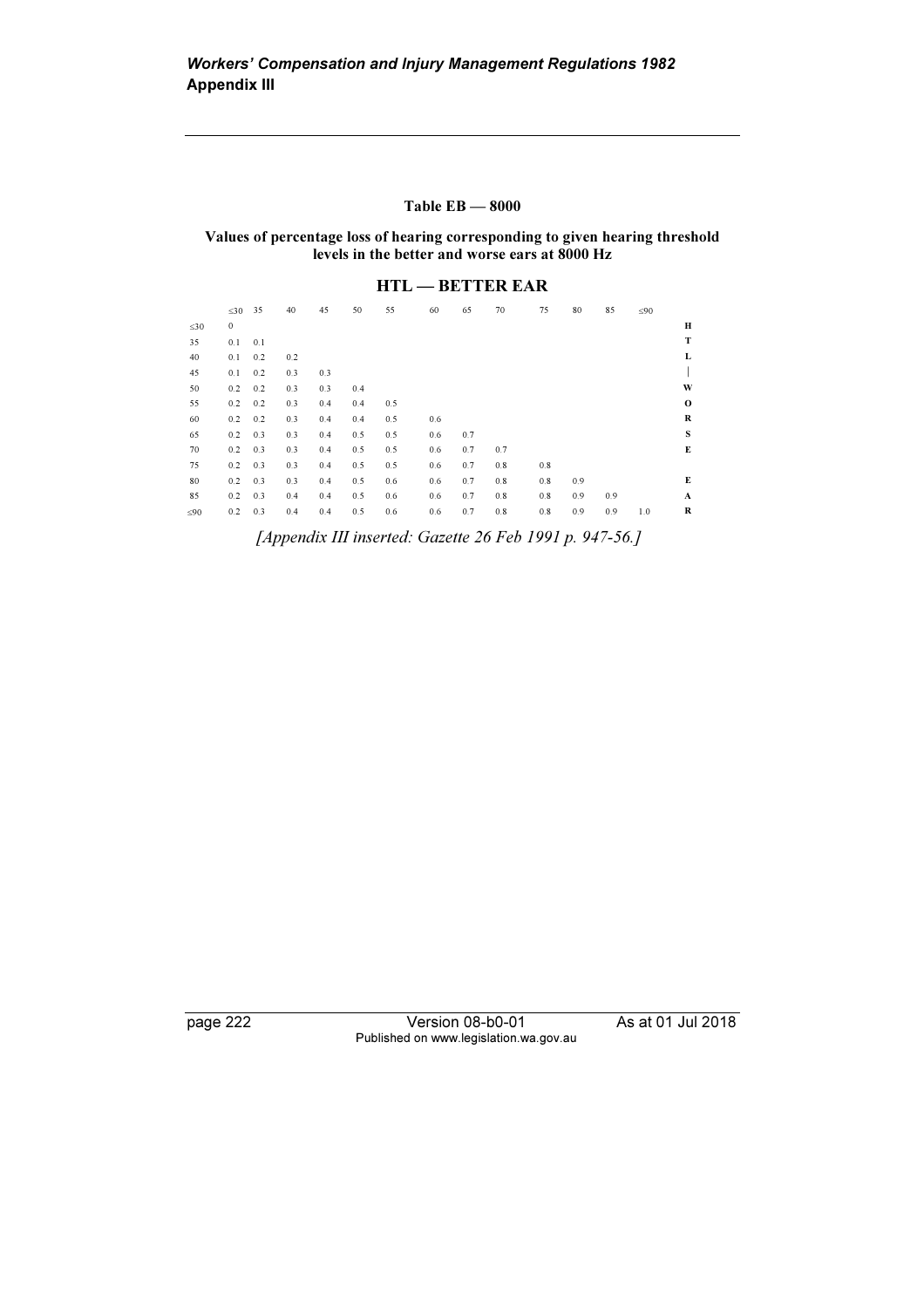cl. 1

# Appendix IV — Registered agents code of conduct

[r. 26]

[Heading inserted: Gazette 28 Oct 2005 p. 4964.]

## 1. Duties of registered agent

It is the duty of a registered agent —

- (a) to comply with the provisions of the Act, any subsidiary legislation made under the Act and the conditions of registration; and
- (b) not to engage in conduct which is illegal or dishonest or which may otherwise bring registered agents into disrepute or which is prejudicial to the administration of the workers' compensation and injury management system; and
- (c) to be competent as a registered agent.

[Clause 1 inserted: Gazette 28 Oct 2005 p. 4964.]

## 2. Integrity and diligence

- (1) A registered agent must not attempt to further a client's case by unethical or dishonest means.
- (2) A registered agent must not knowingly assist or seek to induce another person to breach this code of conduct.
- (3) A registered agent must treat clients fairly and in good faith, giving due regard to a client's position of dependence upon the agent, and the high degree of trust which a client is entitled to place on the agent.
- (4) A registered agent must always be completely frank and open with a client and with all others so far as the interests of the client permit and must at all times give a client a candid opinion on any matter in which the agent acts for that client.
- (5) A registered agent must take such action consistent with the agent's retainer as is necessary and reasonably available to protect and advance a client's interests.
- (6) A registered agent must at all times use his or her best endeavours to complete work on behalf of a client as soon as is reasonably possible, and if a registered agent accepts instructions and it is, or becomes,

As at 01 Jul 2018 Version 08-b0-01 page 223 Published on www.legislation.wa.gov.au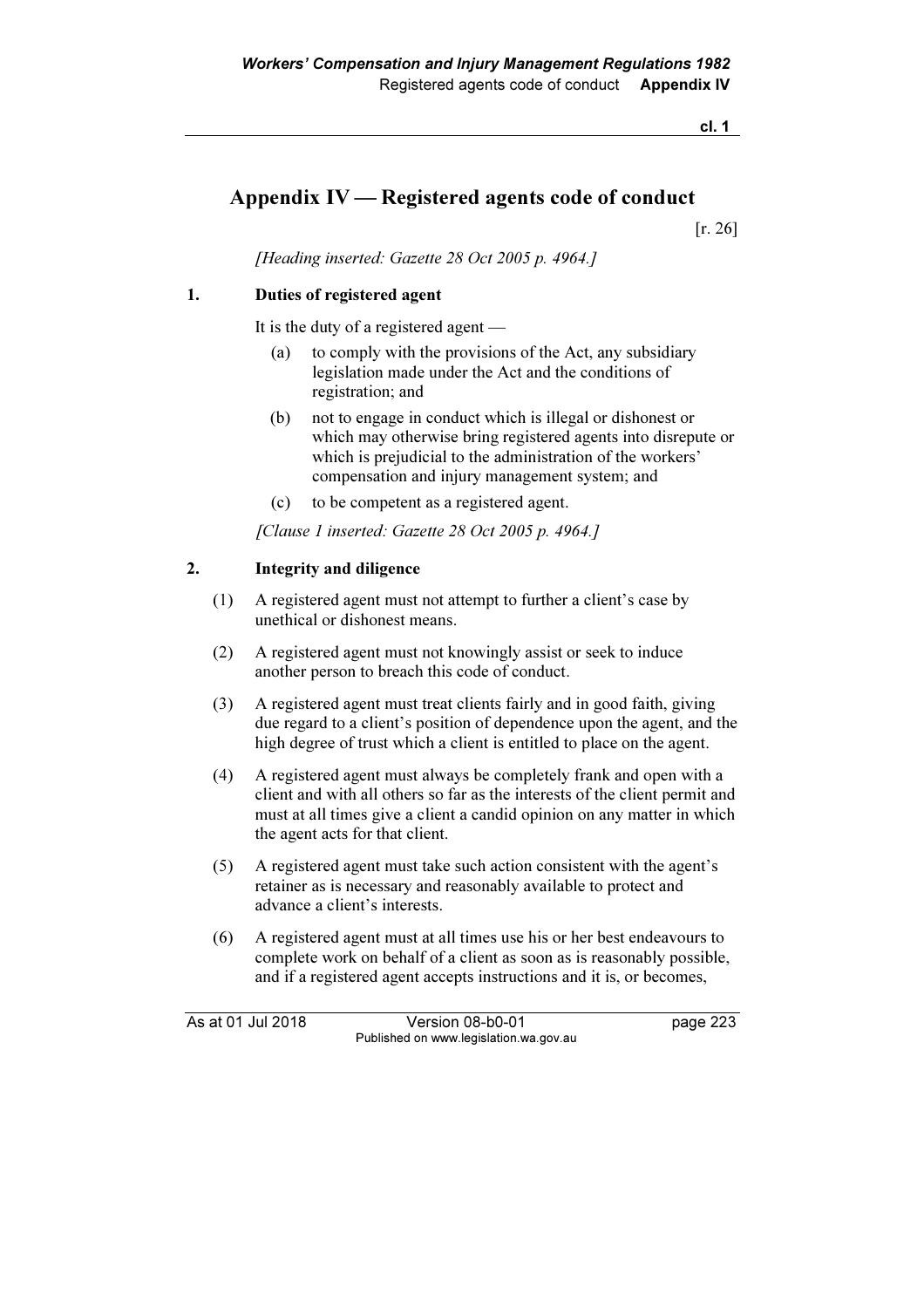apparent to the agent that the work cannot be done within a reasonable time, the agent must so inform the client.

- (7) A registered agent must not take unnecessary steps or do work in such a manner as to increase proper costs to the client.
- (8) If it is in the best interests of the client of a registered agent to do so, the agent must endeavour to reach a solution by settlement rather than commence or continue proceedings.

[Clause 2 inserted: Gazette 28 Oct 2005 p. 4964-5.]

## 3. Confidentiality

- (1) A registered agent must strive to establish and maintain a relationship of trust and confidence with clients.
- (2) A registered agent must impress upon a client that the agent cannot adequately serve the client without knowing everything that might be relevant to the client's interests and that the client should not withhold information that the client might think is embarrassing or harmful to the client's interests.
- (3) A registered agent must not, without the client's consent, directly or indirectly reveal a client's confidence, or use the confidence in any way detrimental to the interests of that client, or lend or reveal the contents of the confidence in any brief or instructions to any person except to the extent —
	- (a) required by law, rules of court or court order; or
	- (b) necessary for replying to or defending any charge or complaint of criminal conduct or misconduct contrary to this code brought against the agent.
- (4) A registered agent's duties under this clause towards a particular client continue after the agent has ceased to act for the client.

[Clause 3 inserted: Gazette 28 Oct 2005 p. 4965-6.]

### 4. Conflict of interest

 (1) A registered agent must at all times make a full and frank disclosure to a client of any conflict of interest that the registered agent has or may have in any matter concerning that client.

page 224 Version 08-b0-01 As at 01 Jul 2018 Published on www.legislation.wa.gov.au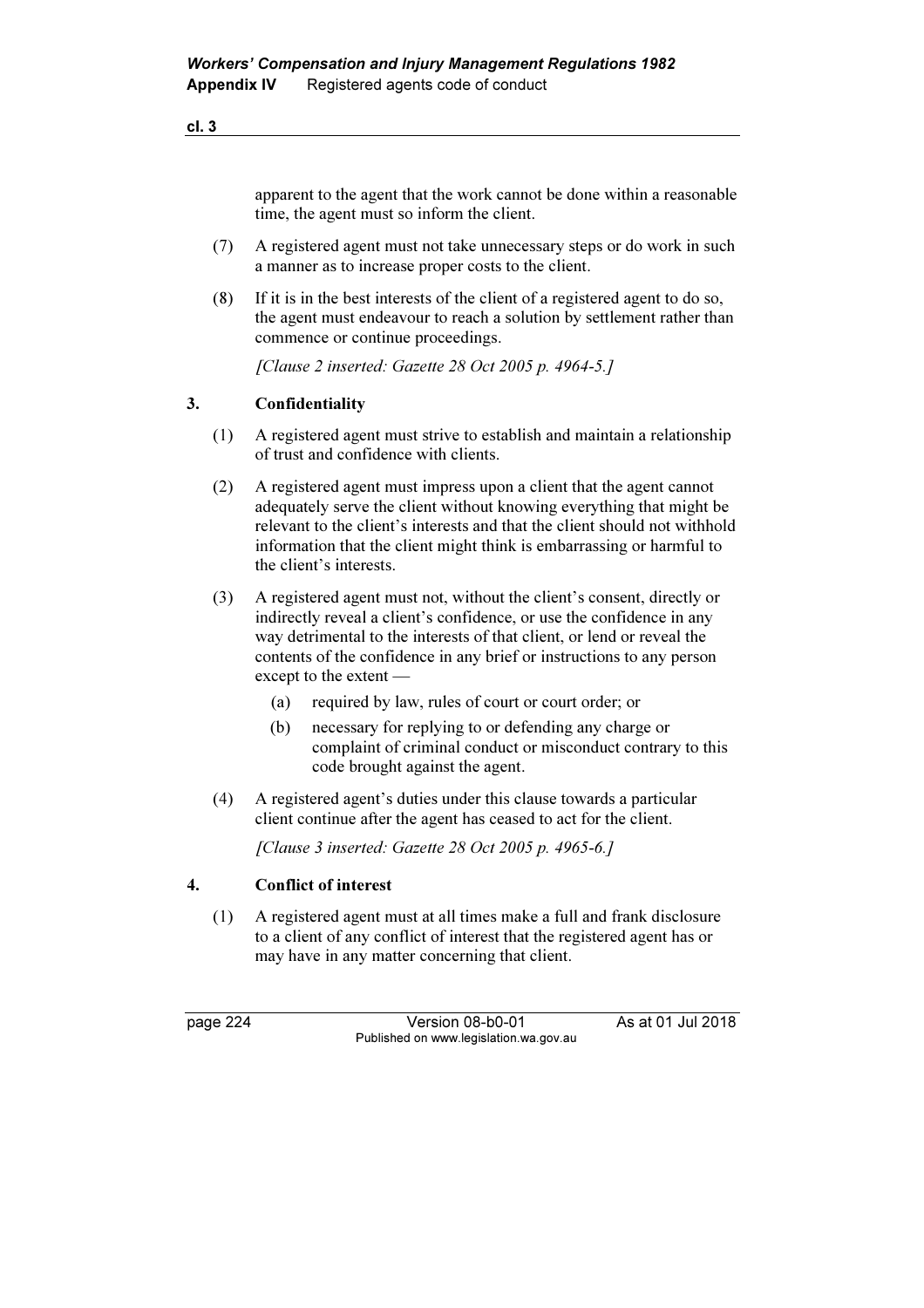- (2) A registered agent must not act or continue to act on behalf of a client if to do so would or may give rise to a conflict of interest adverse to the client unless the client has been fully informed of the nature and implications of the conflict and consents to the registered agent acting or continuing to act on behalf of the client.
- (3) A registered agent must not give advice or guidance to a person where the registered agent knows that the interests of that person are in conflict or likely to be in conflict with the interests of the agent's client, other than advice to secure the services of another representative.

[Clause 4 inserted: Gazette 28 Oct 2005 p. 4966.]

## 5. Proceedings

- (1) Subject to this code of conduct, a registered agent must provide advice and conduct each case and matter in the manner the agent considers most advantageous to the agent's client.
- (2) A registered agent must not knowingly deceive or mislead the Director, the Registrar, an officer of the Conciliation Service or the Arbitration Service or any other officer of WorkCover WA, a client or any other person involved in a matter in respect of which the agent has been retained.
- (3) A registered agent must at all times
	- (a) act with due courtesy to the Director, the Registrar, officers of the Conciliation Service and the Arbitration Service and other officers of WorkCover WA, legal practitioners, other registered agents, their own clients and other parties to the dispute; and
	- (b) use his or her best endeavours to avoid unnecessary expense and waste of a dispute resolution authority's time; and
	- (c) when so requested, inform the Director or Registrar of the probable length of a proceeding; and
	- (d) inform the Director or Registrar of the possibility of a settlement provided the agent can do so without revealing the existence or content of "without prejudice" communications; and

As at 01 Jul 2018 Version 08-b0-01 page 225 Published on www.legislation.wa.gov.au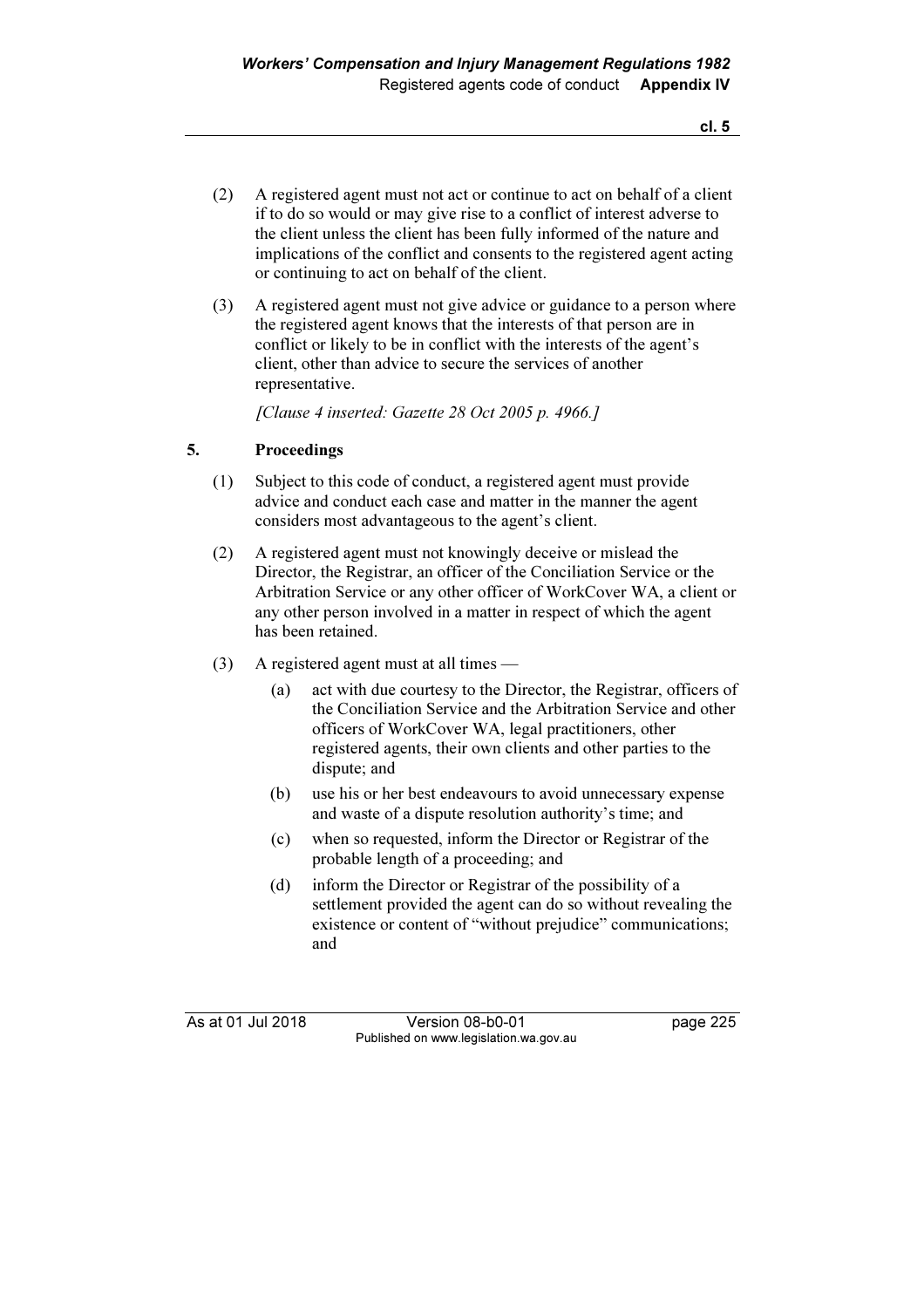- (e) subject to this code of conduct, inform the Director or Registrar of any development that affects the information already before a dispute resolution authority.
- (4) In cross examination which goes to a matter in issue, a registered agent may put questions suggesting fraud, misconduct or the commission of an offence provided that the agent is satisfied that the matters suggested are part of the case of the agent's client and the agent has no reason to believe that they are only put forward for the purpose of impugning the witness's character.
- (5) Questions which affect the credibility of a witness by attacking the witness's character, but which are otherwise not relevant to the actual inquiry, must not be put in cross examination unless there are reasonable grounds to support the imputation conveyed by such questions.

 [Clause 5 inserted: Gazette 28 Oct 2005 p. 4966-7; amended: Gazette 18 Nov 2011 p. 4826.]

## 6. Advertising

 A registered agent must not engage in promotional conduct or advertising about the agent's skills, experience, fees or results in a manner which is misleading or deceptive, or likely to mislead or deceive.

[Clause 6 inserted: Gazette 28 Oct 2005 p. 4967.]

### 7. Withdrawal

- (1) A registered agent must recognise that a client is entitled to change representative at any time without giving a reason and must take all reasonable steps to facilitate such a change should a client so request.
- (2) If a client engages another registered agent in a matter and that agent is of the opinion that the conduct of a preceding representative in the matter warrants the making of a complaint, the agent must so advise the client.
- (3) A registered agent may withdraw from representing a client
	- (a) at any time and for any reason if withdrawal will cause no significant harm to the client's interests and the client is fully

page 226 Version 08-b0-01 As at 01 Jul 2018 Published on www.legislation.wa.gov.au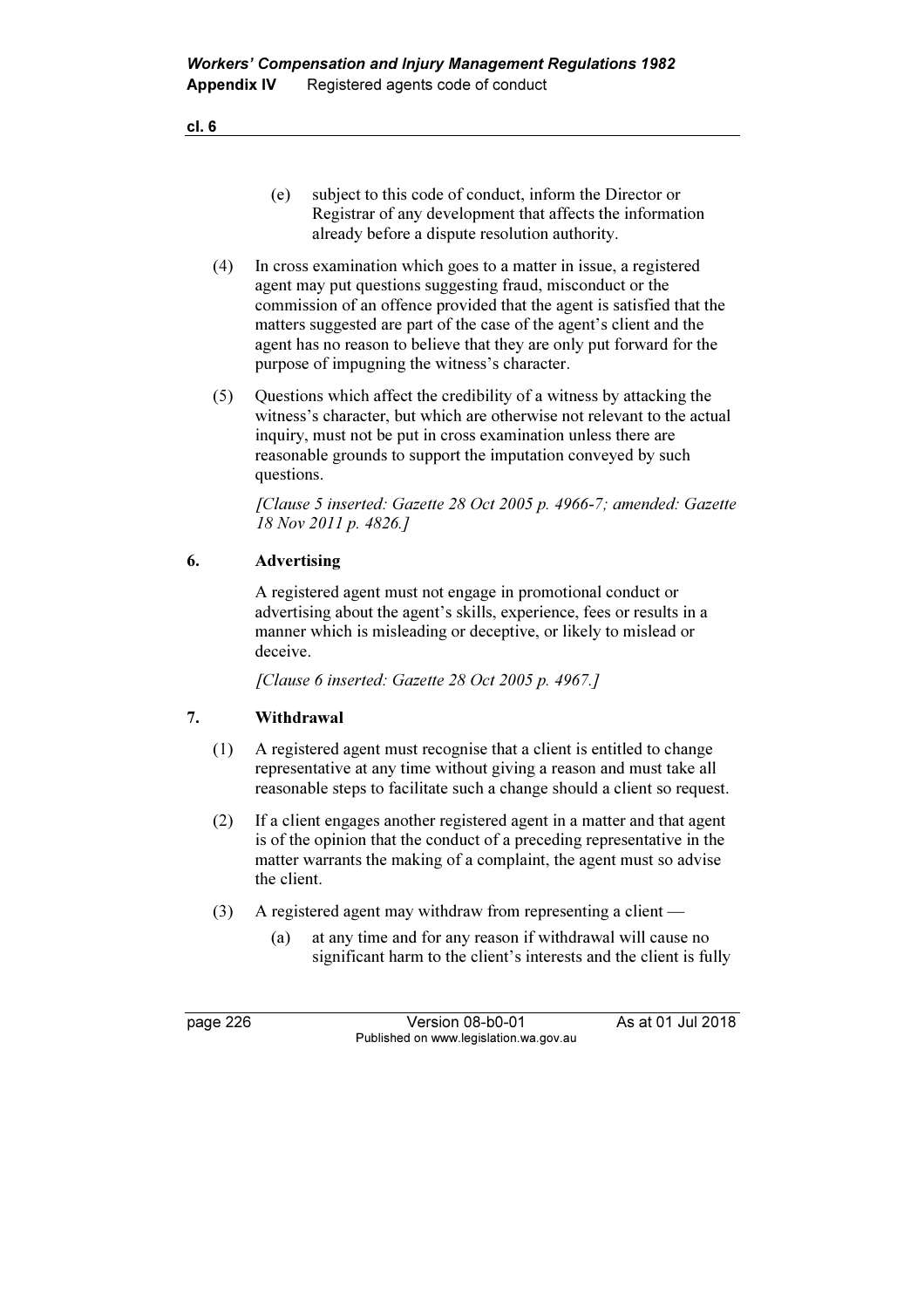informed of the consequences of withdrawal and voluntarily assents to it; or

- (b) if the registered agent reasonably believes that continued engagement in the case or matter would be likely to have a seriously adverse effect upon the agent's health; or
- (c) if the client, without lawful excuse, refuses or fails to comply with a written agreement regarding fees or expenses; or
- (d) if the client made material misrepresentations about the facts of the case or matter to the agent; or
- (e) if the agent has an interest in any case or matter which the agent is concerned may be adverse to that of the client; or
- (f) if such action is necessary to avoid the agent breaching this code of conduct; or
- (g) if any other good cause exists.
- (4) If a registered agent withdraws from representing a client the agent must take reasonable care to avoid foreseeable harm to the client including —
	- (a) giving due notice to the client; and
	- (b) allowing reasonable time for the substitution of a new agent; and
	- (c) cooperating with the new agent; and
	- (d) promptly turning over all papers and property and paying to the client any moneys to which the client is entitled.
- (5) If a registered agent withdraws from representing a client the agent must give written notice of the withdrawal to the Director and other parties to the proceeding.

[Clause 7 inserted: Gazette 28 Oct 2005 p. 4967-9.]

### 8. Fees

- (1) A registered agent must before commencing to act for a client inform the client in writing of the maximum costs the registered agent can charge and the basis for calculation of the costs of the agent.
- (2) Upon receiving the advice the client must sign an acknowledgment of the information.

As at 01 Jul 2018 Version 08-b0-01 page 227 Published on www.legislation.wa.gov.au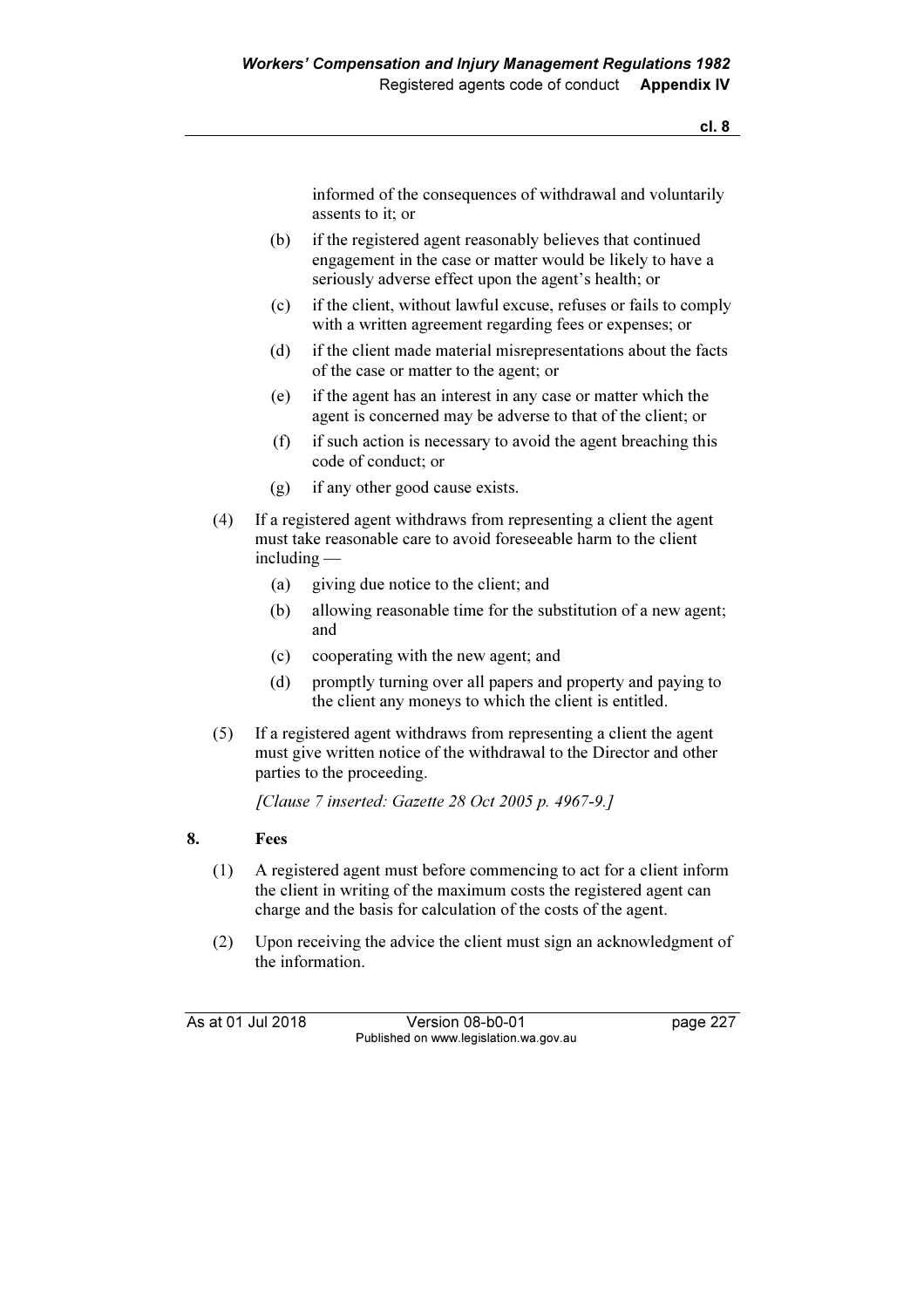| ×<br>I<br>۰. | ×<br>v |
|--------------|--------|

- (3) During the course of a retainer, a registered agent must promptly advise the client of any circumstances likely to have a substantial effect on the amount, or basis of calculation, of such costs or any disbursements.
- (4) A registered agent must issue appropriate receipts for services provided to a client.
- (5) A registered agent must not charge more than is reasonable for his or her services, having regard to the complexity of the matter, the time and skill involved, and any costs determination published under section 273 of the Act.

[Clause 8 inserted: Gazette 28 Oct 2005 p. 4969.]

### 9. Records

- (1) A registered agent must keep adequate records of
	- (a) moneys received on behalf of clients; and
	- (b) disbursement made on behalf of clients; and
	- (c) time spent on cases.
- (2) Records kept under this clause must be available for inspection by WorkCover WA.

[Clause 9 inserted: Gazette 28 Oct 2005 p. 4969.]

### 10. Trust moneys

 A registered agent must not hold for or on behalf of a client or other party any moneys in trust without the written authorisation of that person.

[Clause 10 inserted: Gazette 28 Oct 2005 p. 4970.]

## 11. Costs

 (1) A registered agent must not, in the course of his or her business give, or agree to give, an allowance in the nature of an introduction fee or spotter's fee to any person for introducing business to him or her and must not receive any similar allowance from any person for introducing or recommending clients to that person.

page 228 Version 08-b0-01 As at 01 Jul 2018 Published on www.legislation.wa.gov.au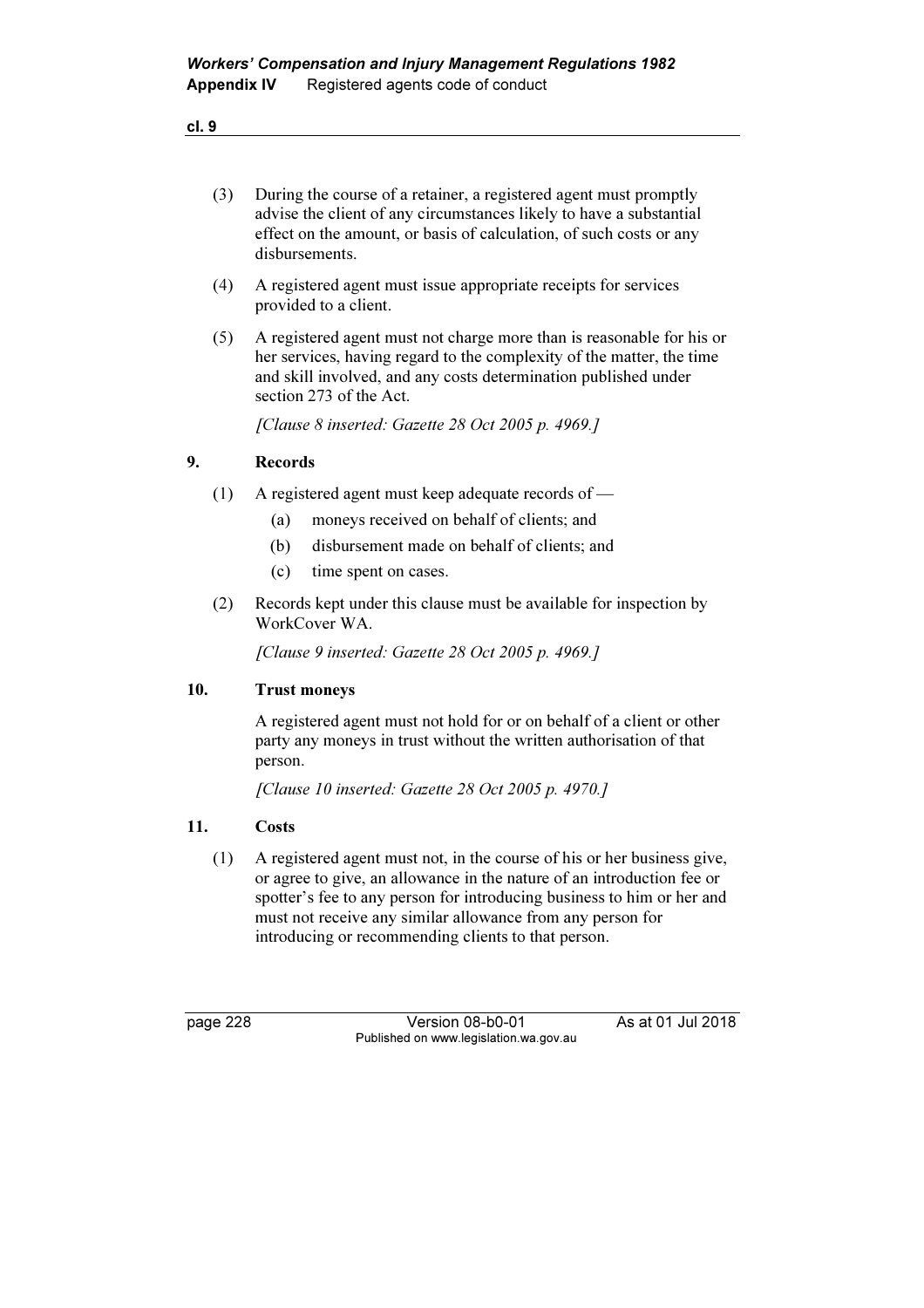cl. 11

 (2) A registered agent must, as soon as practicable after being requested by a client, render a bill of costs covering all work performed for the client to which the request relates.

[Clause 11 inserted: Gazette 28 Oct 2005 p. 4970.]

As at 01 Jul 2018 Version 08-b0-01 page 229 Published on www.legislation.wa.gov.au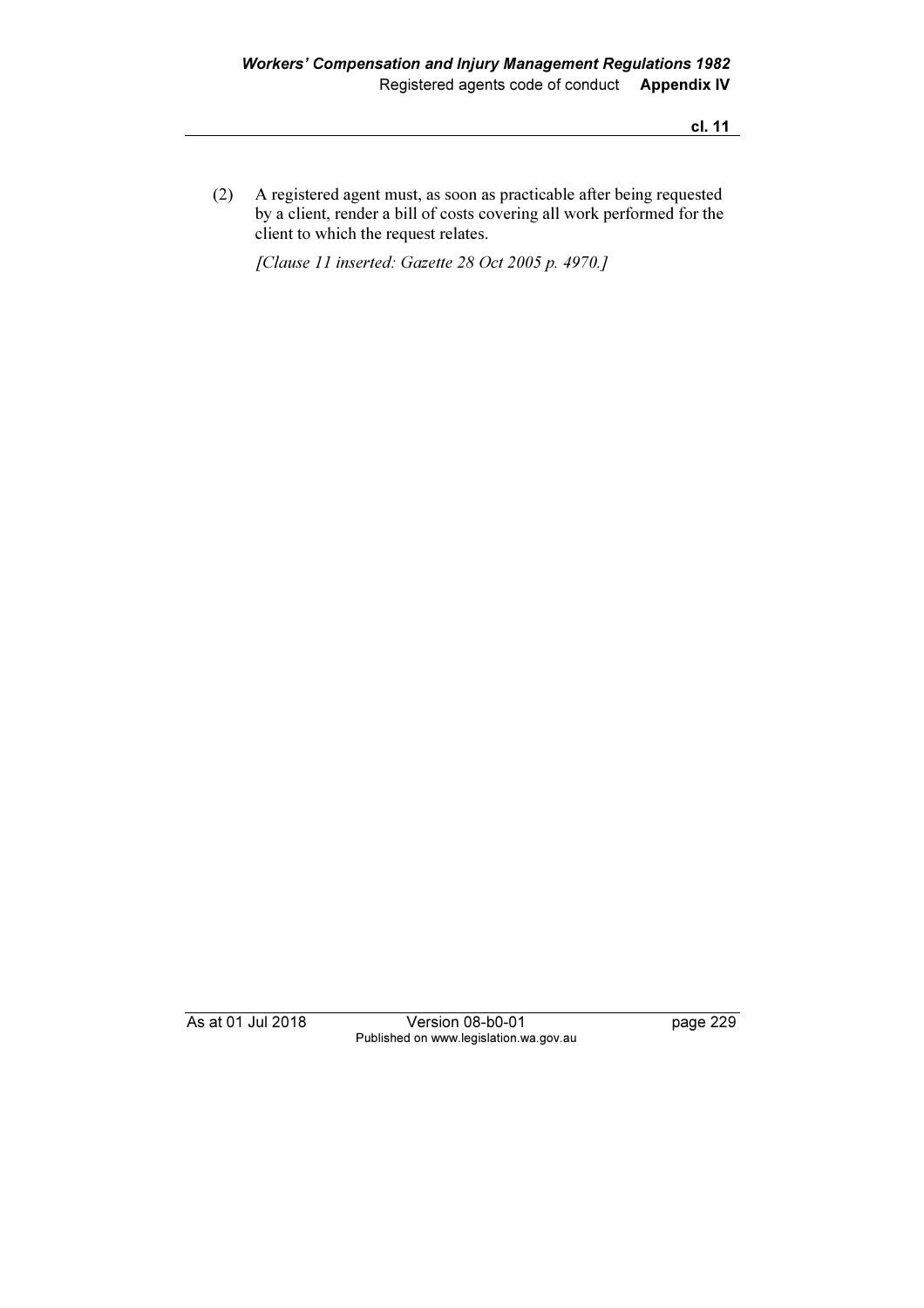# Appendix  $V$  — Prescribed offences and modified penalties

[r. 50, 51]

| <b>Item</b> | Act       | Section of Description of offence                                                                                 | <b>Modified</b><br>penalty |
|-------------|-----------|-------------------------------------------------------------------------------------------------------------------|----------------------------|
| 1A.         | 57A(2A)   | Failing to claim under policy of                                                                                  | \$200.00                   |
| 1.          | 57A(3)    |                                                                                                                   | \$200.00                   |
| 2.          | 57A(4)    | Failing to cause notification to be<br>accompanied by means for conveying<br>information in machine-readable form | \$200.00                   |
| 3A.         | 57A(8A)   | Failing to make weekly payment                                                                                    | \$400.00                   |
| 3B.         | 57A(8)    | Failing to make weekly payment having<br>received payment from insurer                                            | \$400.00                   |
| 3.          | 57B(2)    | Failing to make first weekly payment or                                                                           | \$200.00                   |
| 4.          | 57B(2b)   | Failing to notify WorkCover WA of<br>having declined to indemnify employer                                        | \$200.00                   |
| 5.          | 57B(3)    | Failing to cause notification to be<br>accompanied by means for conveying<br>information in machine-readable form | \$200.00                   |
| 6A.         | 57B(8)    | Failing to make weekly payment                                                                                    | \$400.00                   |
| 6.          | 57C(2)    | Failing to notify WorkCover WA after<br>weekly payments commenced                                                 | \$200.00                   |
| 7.          | 57C(4)    | Failing to notify WorkCover WA of<br>discontinuance of weekly payments                                            | \$200.00                   |
| 8.          | 61(2a)(a) | Failing to give notice of intention to<br>discontinue or reduce weekly payments                                   | \$400.00                   |
| 9.          | 61(2a)(b) | Failing to give notice that complies with                                                                         | \$400.00                   |
| 10.         | 70(2)     | Failing to furnish worker with copy of                                                                            | \$400.00                   |
| page 230    |           | Version 08-b0-01                                                                                                  | As at 01 Jul 2018          |

[Heading inserted: Gazette 28 Oct 2005 p. 4970.]

Published on www.legislation.wa.gov.au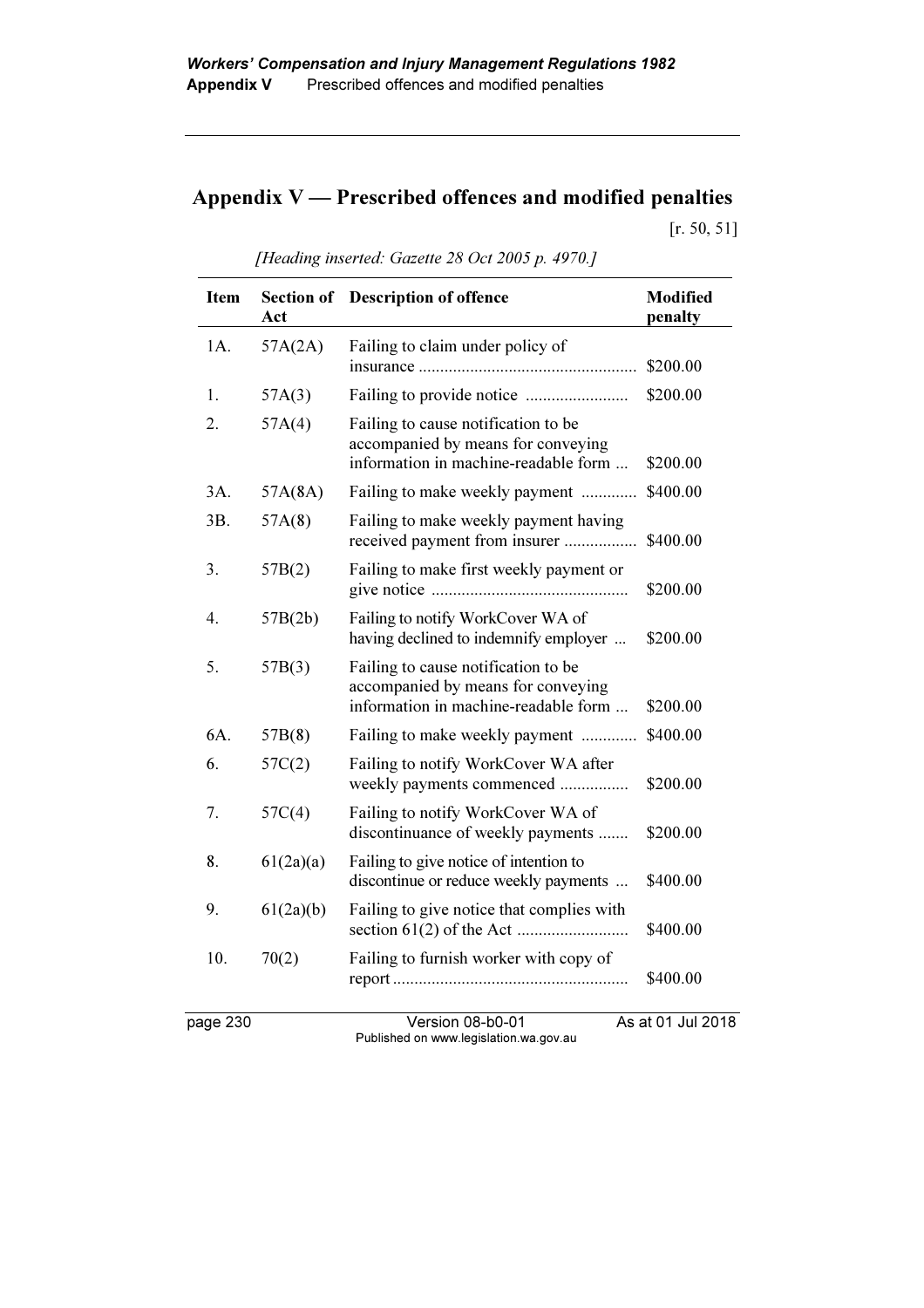| <b>Item</b> | Act     | Section of Description of offence                                              | <b>Modified</b><br>penalty |
|-------------|---------|--------------------------------------------------------------------------------|----------------------------|
| 11.         | 75(2)   | Giving notice contrary to section $75(1)$                                      | \$200.00                   |
| 12.         | 103A(2) | Furnishing WorkCover WA with false                                             | \$400.00                   |
| 13.         | 109(3)  | Failing to pay contribution or instalment                                      | \$400.00                   |
| 14.         | 109(4b) | Failing to send particulars to                                                 | \$400.00                   |
| 15.         | 109(6)  | Failing to send return or statutory<br>declaration to WorkCover WA             | \$400.00                   |
| 16.         | 152     | Charging a premium rate loading of<br>more than 75% without permission         | \$200.00                   |
| 17.         | 155D(3) | Failing to take reasonable action to<br>discharge and comply with employer's   | \$400.00                   |
| 18.         | 160(3)  | Failing to insure employer for full amount<br>of liability to pay compensation | \$400.00                   |
| 19.         | 160(3a) | Failing to notify employer of<br>cancellation of insurance                     | \$200.00                   |
| 20.         | 160(5)  | Declining to indemnify employer                                                | \$400.00                   |
| 21.         | 162(1a) | Issuing or renewing policy in respect of<br>certain industrial diseases        | \$200.00                   |
| 22.         | 165(5)  | Failing to give securities to State as                                         | \$200.00                   |

As at 01 Jul 2018 Version 08-b0-01 page 231 Published on www.legislation.wa.gov.au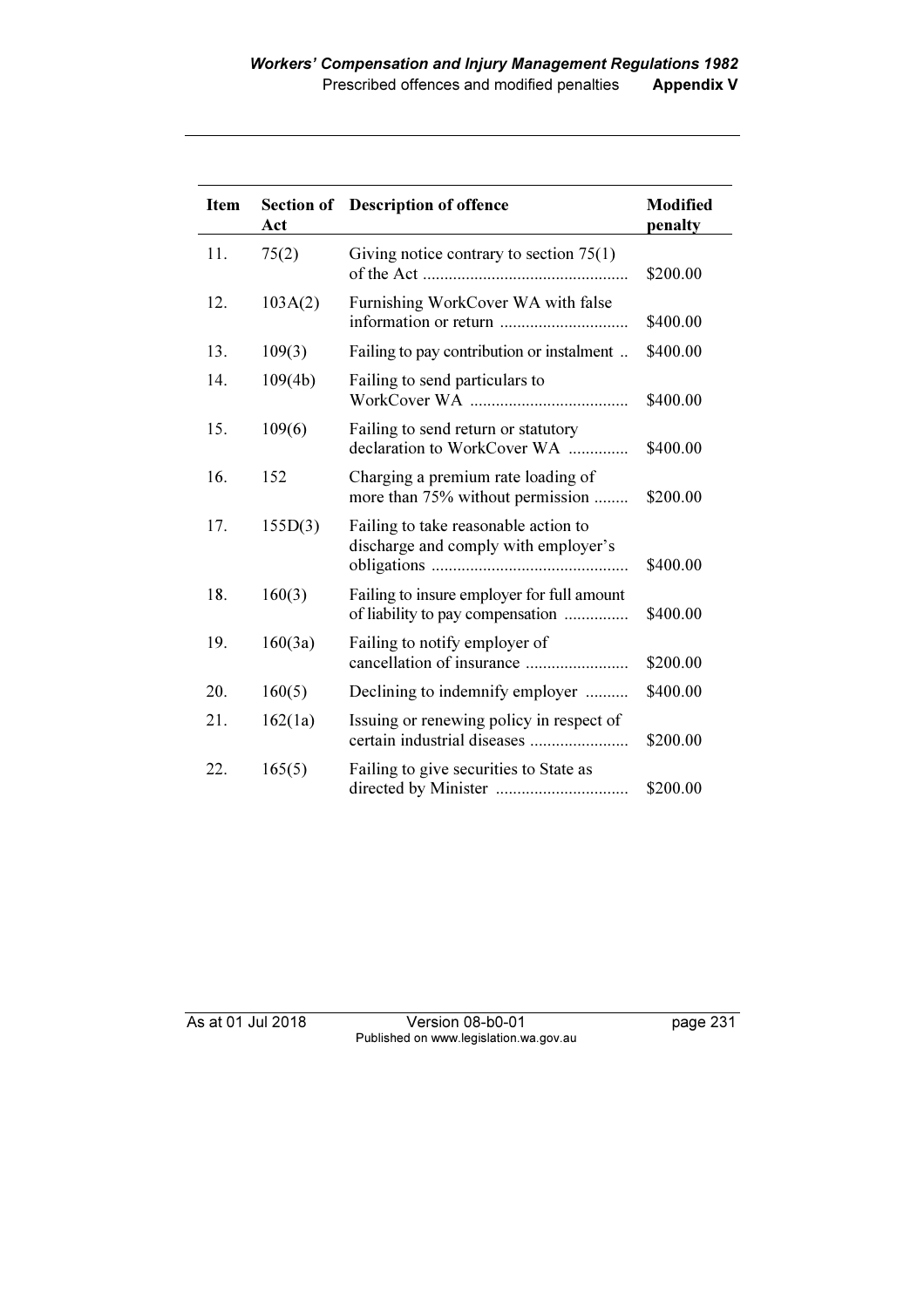| <b>Item</b> | Act        | Section of Description of offence                                                                                 | Modified<br>penalty                                                                         |
|-------------|------------|-------------------------------------------------------------------------------------------------------------------|---------------------------------------------------------------------------------------------|
| 23.         | 170(1)(a)  | Failure to keep a current policy of<br>insurance under section $160(1)$ of the                                    | \$400.00 in<br>respect of<br>each<br>worker to<br>whom the<br>alleged<br>offence<br>relates |
| 24.         | 170(1)(a)  | Failing to comply with section $160(2)(a)$                                                                        | \$400.00                                                                                    |
| 25.         | 171(1)     | Failing to transmit to WorkCover WA<br>statements and means for conveying<br>information in machine-readable form | \$200.00                                                                                    |
| 26.         | 175D(1)(a) | Obstructing or interfering with inspector                                                                         | \$500.00                                                                                    |
| 27.         |            | $175D(1)(b)$ Contravening requirement made by                                                                     | \$500.00                                                                                    |
| 28.         | 175D(1)(c) | Providing answer or information to<br>inspector that is false or misleading in a                                  | \$500.00                                                                                    |
| 29.         |            | $175D(1)(d)$ Giving false or misleading information<br>in a certificate under section $175B(1)(f)$                | \$500.00                                                                                    |
| 30.         | 175D(1)(e) | Preventing another person from<br>complying with a requirement under the                                          | \$500.00                                                                                    |
| 31.         | 180(5)     | Failing to comply with request to<br>provide copy of relevant document                                            | \$200.00                                                                                    |

page 232 Version 08-b0-01 As at 01 Jul 2018 Published on www.legislation.wa.gov.au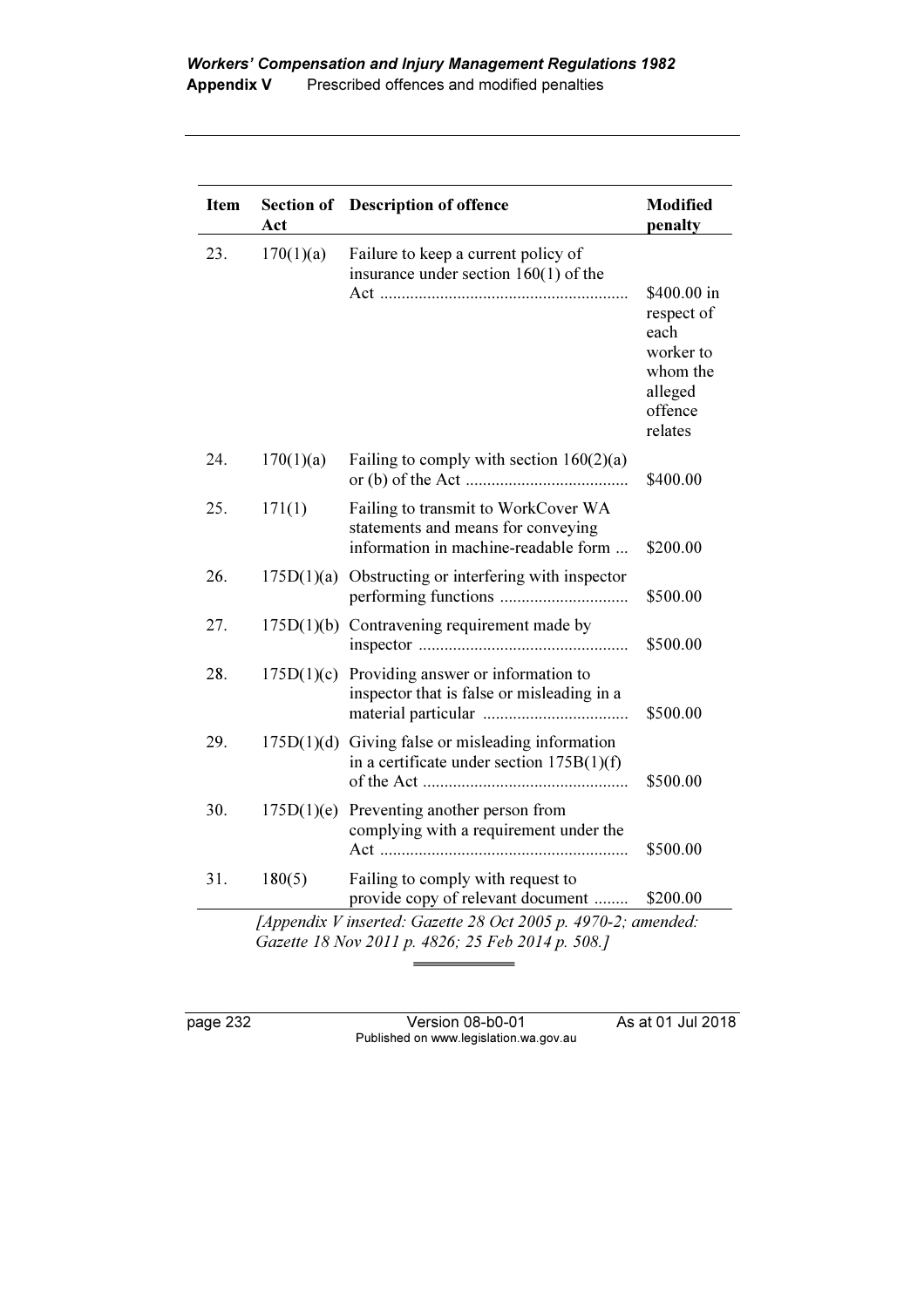## **Notes**

 This is a compilation of the Workers' Compensation and Injury Management Regulations 1982 and includes the amendments made by the other written laws referred to in the following table. The table also contains information about any reprint.

| <b>Citation</b>                                                                        | Gazettal                                                            | Commencement                                                     |
|----------------------------------------------------------------------------------------|---------------------------------------------------------------------|------------------------------------------------------------------|
| Workers' Compensation and<br>Assistance Regulations 1982 <sup>5</sup>                  | 8 Apr 1982<br>p. 1229-50<br>(corrigendum<br>23 Apr 1982<br>p. 1384) | 3 May 1982 (see r. 2 and Gazette<br>8 Apr 1982 p. 1205)          |
| Workers' Compensation and<br>Assistance Amendment<br>Regulations 1982                  | 14 May 1982<br>p. 1519                                              | 14 May 1982                                                      |
| Workers' Compensation and<br><b>Assistance Amendment Regulations</b><br>$(No. 2)$ 1982 | 27 Aug 1982<br>p. 3427-9                                            | 27 Aug 1982                                                      |
| Workers' Compensation and<br>Assistance Amendment<br>Regulations 1983                  | 30 Dec 1983<br>p. 5121                                              | 30 Dec 1983                                                      |
| Workers' Compensation and<br>Assistance Amendment<br>Regulations 1986                  | 25 Jul 1986<br>p. 2484-5                                            | 25 Jul 1986 (see r. 2 and <i>Gazette</i><br>25 Jul 1986 p. 2453) |
| Workers' Compensation and<br>Assistance Amendment<br>Regulations 1987                  | 22 May 1987<br>p. 2193                                              | 22 May 1987 (see r. 2 and<br>Gazette 22 May 1987 p. 2167)        |
| Workers' Compensation and<br><b>Assistance Amendment Regulations</b><br>$(No. 2)$ 1987 | 19 Jun 1987<br>p. 2410                                              | 1 Jul 1987 (see r. 2)                                            |
| Workers' Compensation and<br>Assistance Amendment<br>Regulations 1988                  | 2 Sep 1988<br>p. 3464                                               | 2 Sep 1988                                                       |
| Workers' Compensation and<br><b>Assistance Amendment Regulations</b><br>$(No. 2)$ 1989 | 22 Sep 1989<br>p. 3490-1                                            | 22 Sep 1989                                                      |
| Workers' Compensation and<br>Assistance Amendment<br>Regulations 1991                  | 26 Feb 1991<br>p. 931-56                                            | 1 Mar 1991 (see r. 2 and <i>Gazette</i><br>1 Mar 1991 p. 967)    |

## Compilation table

1

As at 01 Jul 2018 Version 08-b0-01 page 233 Published on www.legislation.wa.gov.au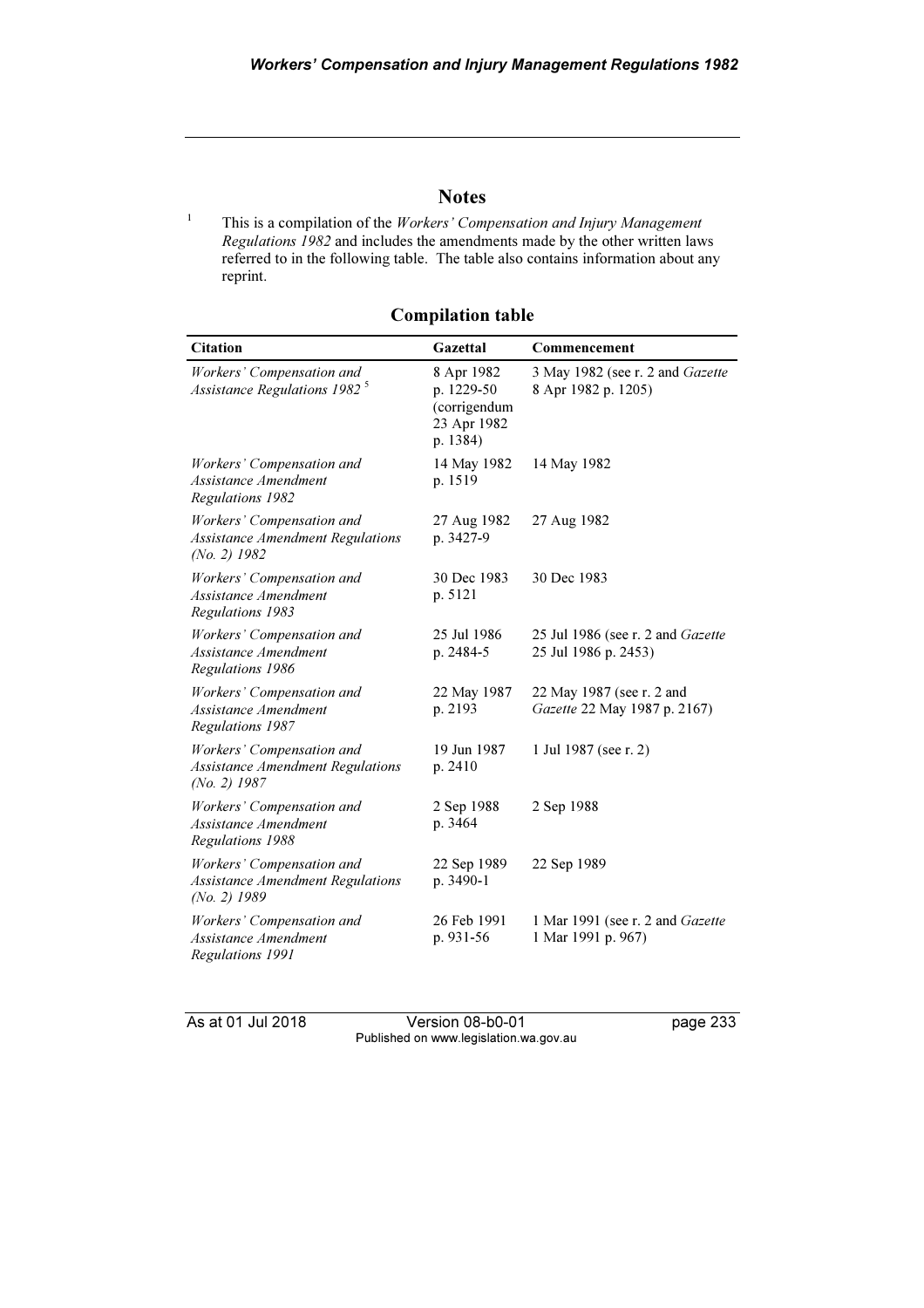| <b>Citation</b>                                                                                                                  | Gazettal                 | Commencement                                              |  |  |
|----------------------------------------------------------------------------------------------------------------------------------|--------------------------|-----------------------------------------------------------|--|--|
| Workers' Compensation and<br><b>Assistance Amendment Regulations</b><br>$(No. 2)$ 1991                                           | 8 Mar 1991<br>p. 1071-6  | 8 Mar 1991 (see r. 2 and Gazette<br>8 Mar 1991 p. 1030)   |  |  |
| Workers' Compensation and<br>Rehabilitation Amendment<br>Regulations (No. 3) 1991                                                | 28 Jun 1991<br>p. 3291-4 | 1 Jul 1991 (see r. 2)                                     |  |  |
| Workers' Compensation and<br>Rehabilitation Amendment<br>Regulations (No. 4) 1991                                                | 6 Dec 1991<br>p. 6118-19 | 6 Dec 1991                                                |  |  |
| Workers' Compensation and<br>Rehabilitation Amendment<br>Regulations (No. 2) 1992                                                | 3 Apr 1992<br>p. 1540-1  | 3 Apr 1992                                                |  |  |
| Workers' Compensation and<br>Rehabilitation Amendment<br>Regulations 1992                                                        | 3 Apr 1992<br>p. 1541-5  | 3 Apr 1992                                                |  |  |
| Reprint of the Workers' Compensation and Rehabilitation Regulations 1982 as at<br>30 Apr 1992 (includes amendments listed above) |                          |                                                           |  |  |
| Workers' Compensation and<br>Rehabilitation Amendment Regulations p. 5201<br>(No. 4) $1992$                                      | 16 Oct 1992              | 16 Oct 1992                                               |  |  |
| Workers' Compensation and<br>Rehabilitation Amendment<br>Regulations 1993                                                        | 5 Feb 1993<br>p. 1059-60 | 5 Feb 1993 (see r. 2 and Gazette<br>5 Feb 1993 p. 975)    |  |  |
| Workers' Compensation and<br>Rehabilitation Amendment Regulations<br>$(No. 3)$ 1993                                              | 17 Sep 1993<br>p. 5182   | 17 Sep 1993                                               |  |  |
| Workers' Compensation and<br>Rehabilitation Amendment Regulations p. 5929-30<br>(No. 2) $1993$                                   | 29 Oct 1993              | 29 Oct 1993                                               |  |  |
| Workers' Compensation and<br>Rehabilitation Amendment Regulations p. 6844-50<br>$(No. 4)$ 1993                                   | 24 Dec 1993              | 24 Dec 1993 (see r. 2 and Gazette<br>24 Dec 1993 p. 6795) |  |  |
| Workers' Compensation and<br>Rehabilitation Amendment<br>Regulations 1994                                                        | 18 Feb 1994<br>p. 660-4  | 1 Mar 1994 (see r. 2)                                     |  |  |
| Workers' Compensation and<br>Rehabilitation Amendment Regulations<br>$(No. 2)$ 1994                                              | 31 Mar 1994<br>p. 1444   | 31 Mar 1994                                               |  |  |

page 234 Version 08-b0-01 As at 01 Jul 2018 Published on www.legislation.wa.gov.au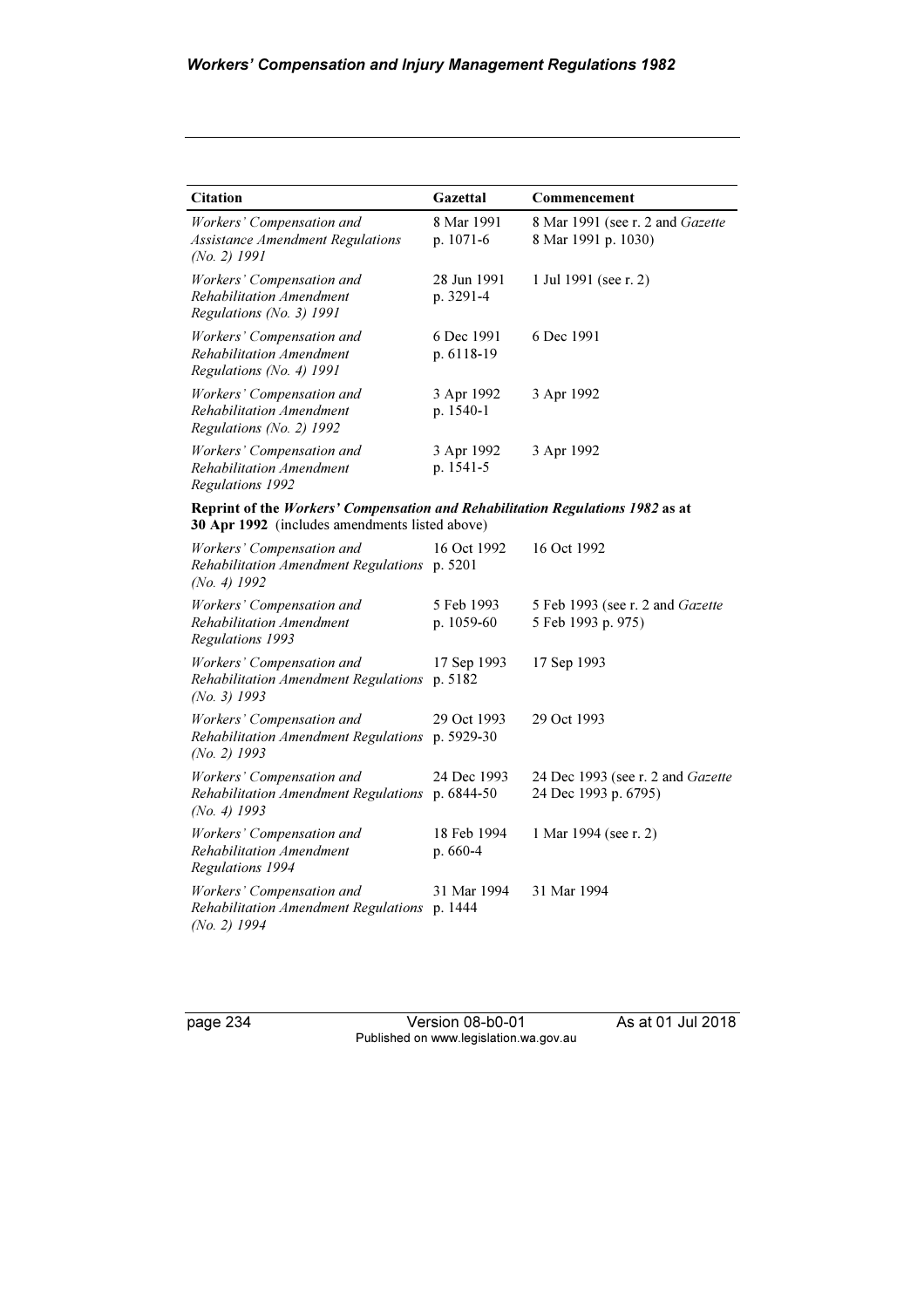| <b>Citation</b>                                                                                                                  | Gazettal                                                            | Commencement                                              |
|----------------------------------------------------------------------------------------------------------------------------------|---------------------------------------------------------------------|-----------------------------------------------------------|
| Workers' Compensation and<br>Rehabilitation Amendment Regulations p. 2888-9<br>(No. 3) 1994                                      | 24 Jun 1994                                                         | 24 Jun 1994                                               |
| Workers' Compensation and<br>Rehabilitation Amendment Regulations p. 4394-5<br>(No. 4) $1994$                                    | 23 Aug 1994                                                         | 23 Aug 1994                                               |
| Reprint of the Workers' Compensation and Rehabilitation Regulations 1982 as at<br>14 Feb 1995 (includes amendments listed above) |                                                                     |                                                           |
| Workers' Compensation and<br>Rehabilitation Amendment<br>Regulations 1995                                                        | 25 Aug 1995<br>p. 3885-7                                            | 25 Aug 1995                                               |
| Workers' Compensation and<br>Rehabilitation Amendment<br>Regulations (No. 2) 1995                                                | 15 Sep 1995<br>p. 4358                                              | 15 Sep 1995                                               |
| Workers' Compensation and<br>Rehabilitation Amendment<br>Regulations 1996                                                        | 17 Jan 1997<br>p. 444                                               | 17 Jan 1997                                               |
| Workers' Compensation and<br><b>Rehabilitation Amendment</b><br>Regulations 1997                                                 | 12 Aug 1997<br>p. 4568                                              | 12 Aug 1997                                               |
| Workers' Compensation and<br>Rehabilitation Amendment<br>Regulations 1998                                                        | 12 Jun 1998<br>p. 3205                                              | 1 Jul 1998 (see r. 2)                                     |
| Workers' Compensation and<br>Rehabilitation Amendment<br>Regulations 1999                                                        | 13 Apr 1999<br>p. 1529-41<br>(correction<br>16 Apr 1999<br>p. 1598) | 3 May 1999 (see r. 2)                                     |
| Workers' Compensation and<br>Rehabilitation Amendment<br>Regulations (No. 3) 1999                                                | 22 Jun 1999<br>p. 2692-3                                            | 1 Jul 1999 (see r. 2)                                     |
| Workers' Compensation and<br>Rehabilitation Amendment<br>Regulations (No. 4) 1999                                                | 15 Oct 1999<br>p. 4890-8                                            | 15 Oct 1999 (see r. 2)                                    |
| Workers' Compensation and<br><b>Rehabilitation Amendment</b><br>Regulations (No. 5) 1999                                         | 15 Oct 1999<br>p. 4899                                              | 15 Oct 1999 (see r. 2 and Gazette<br>15 Oct 1999 p. 4889) |
| Workers' Compensation and<br>Rehabilitation Amendment<br>Regulations (No. 6) 1999                                                | 15 Oct 1999<br>p. 4900-2                                            | 15 Oct 1999 (see r. 2 and Gazette<br>15 Oct 1999 p. 4889) |

As at 01 Jul 2018 Version 08-b0-01 page 235 Published on www.legislation.wa.gov.au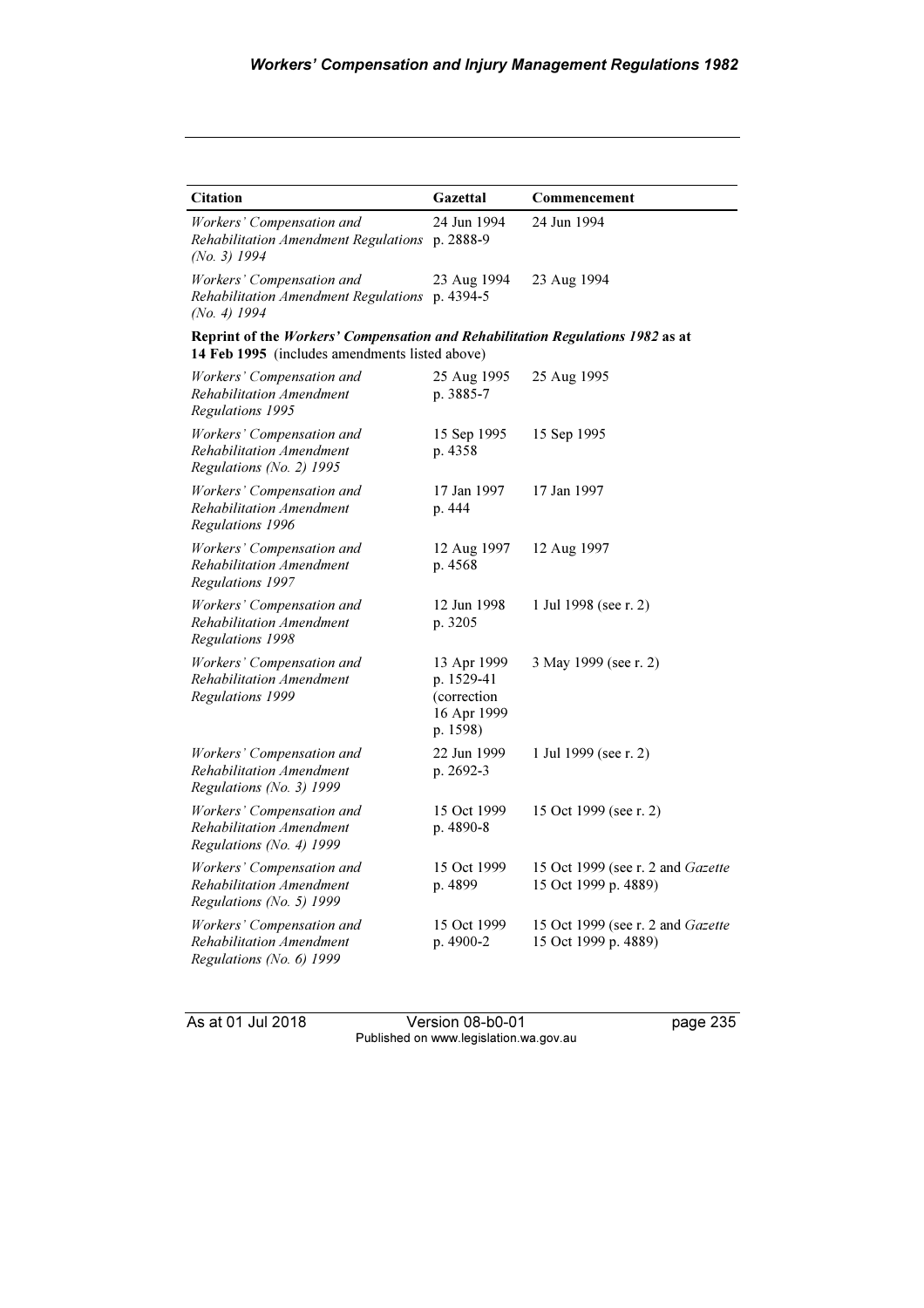| <b>Citation</b>                                                                     | Gazettal                  | Commencement                                              |
|-------------------------------------------------------------------------------------|---------------------------|-----------------------------------------------------------|
| Workers' Compensation and<br>Rehabilitation Amendment<br>Regulations (No. 7) $1999$ | 15 Oct 1999<br>p. 4903    | 15 Oct 1999 (see r. 2 and Gazette<br>15 Oct 1999 p. 4889) |
| Workers' Compensation and<br>Rehabilitation Amendment<br>Regulations (No. 8) $1999$ | 15 Oct 1999<br>p. 4904    | 15 Oct 1999 (see r. 2 and Gazette<br>15 Oct 1999 p. 4889) |
| Workers' Compensation and<br>Rehabilitation Amendment<br>Regulations (No. 9) $1999$ | 15 Oct 1999<br>p. 4905    | 15 Oct 1999 (see r. 2 and Gazette<br>15 Oct 1999 p. 4889) |
| Workers' Compensation and<br>Rehabilitation Amendment<br>Regulations (No. 10) 1999  | 15 Oct 1999<br>p. 4906-12 | 15 Oct 1999 (see r. 2)                                    |
| Workers' Compensation and<br>Rehabilitation Amendment<br>Regulations (No. 11) 1999  | 14 Dec 1999<br>p. 6145-63 | 14 Dec 1999                                               |

#### Reprint of the Workers' Compensation and Rehabilitation Regulations 1982 as at 25 Feb 2000 (includes amendments listed above)

| Workers' Compensation and<br>Rehabilitation Amendment<br>Regulations 2000 | 17 Nov 2000<br>p. $6307 - 22$ | 17 Nov 2000                                                      |
|---------------------------------------------------------------------------|-------------------------------|------------------------------------------------------------------|
| Corporations (Consequential<br>Amendments) Regulations 2001 Pt. 7         | 28 Sep 2001<br>p. 5353-8      | 15 Jul 2001 (see r. 2 and Cwlth<br>Gazette 13 Jul 2001 No. S285) |
| Workers' Compensation and<br>Rehabilitation Amendment<br>Regulations 2002 | 8 Mar 2002<br>$p.948-9$       | 8 Mar 2002                                                       |

#### Reprint 4: The Workers' Compensation and Rehabilitation Regulations 1982 as at 17 Apr 2003 (includes amendments listed above)

| Equality of Status Subsidiary<br>Legislation Amendment<br>Regulations 2003 Pt. 42   | 30 Jun 2003<br>p. 2581-638 | 1 Jul 2003 (see r. 2 and Gazette<br>30 Jun 2003 p. 2579) |
|-------------------------------------------------------------------------------------|----------------------------|----------------------------------------------------------|
| Workers' Compensation and<br>Rehabilitation Amendment<br>Regulations 2003           | 16 Sep 2003<br>$p.4103-4$  | 16 Sep 2003                                              |
| Workers' Compensation and<br>Rehabilitation Amendment<br>Regulations 2004           | 8 Apr 2004<br>p. 1177      | 8 Apr 2004                                               |
| Workers' Compensation and<br>Rehabilitation Amendment<br>Regulations (No. 2) $2004$ | 26 Oct 2004<br>p. 4895-913 | 26 Oct 2004 (see r. 2)                                   |

page 236 Version 08-b0-01 As at 01 Jul 2018 Published on www.legislation.wa.gov.au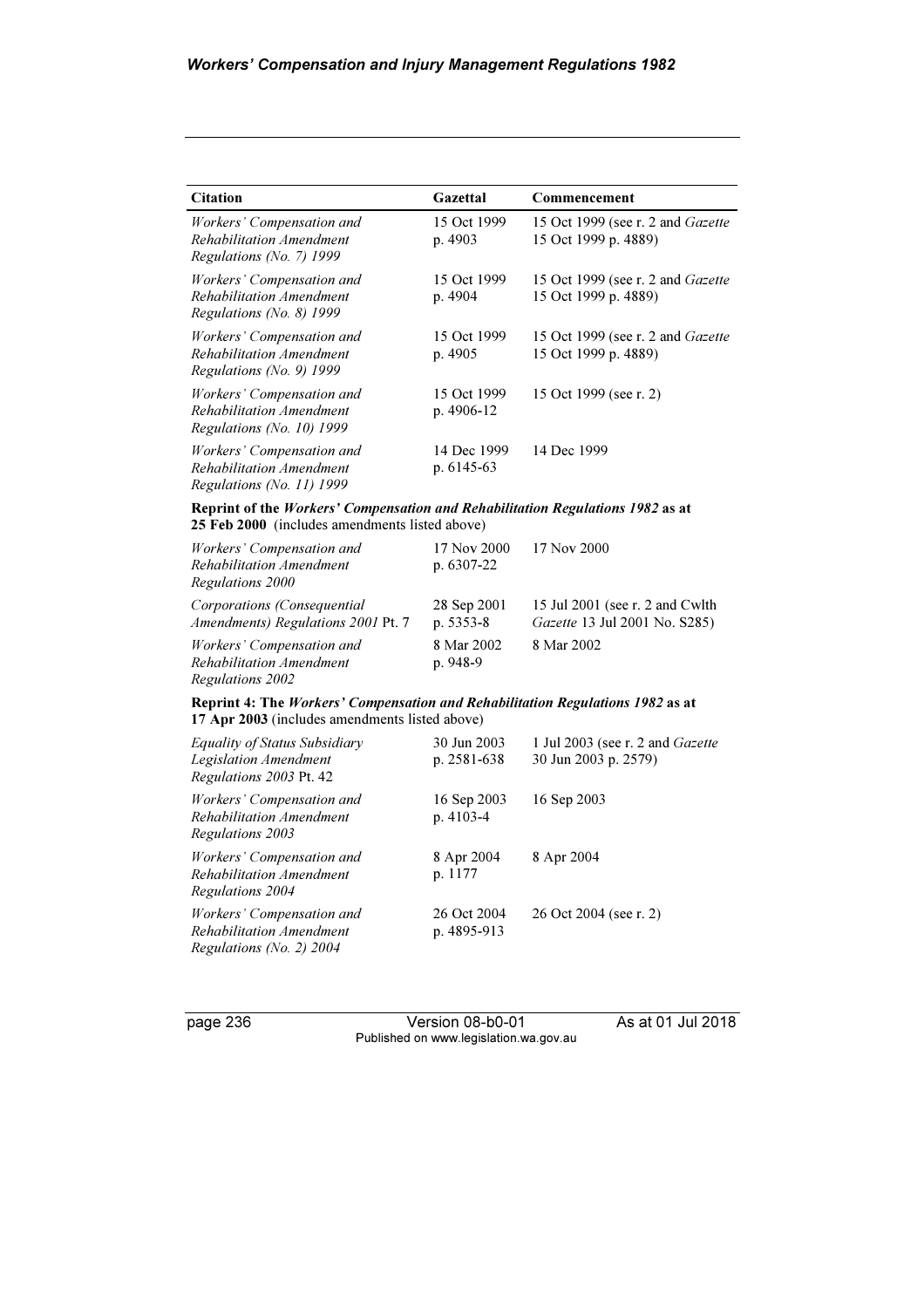| <b>Citation</b>                                                                               | Gazettal                   | Commencement           |
|-----------------------------------------------------------------------------------------------|----------------------------|------------------------|
| Workers' Compensation and<br>Rehabilitation Amendment<br>Regulations (No. 3) $2004$           | 29 Oct 2004<br>p. 4939-40  | 29 Oct 2004            |
| Workers' Compensation and<br>Rehabilitation Amendment<br>Regulations 2005                     | 21 Jan 2005<br>p. 275-7    | 21 Jan 2005            |
| Workers' Compensation and Injury<br>Management Amendment<br>Regulations (No. 2) $2005$        | 28 Oct 2005<br>p. 4853-972 | 14 Nov 2005 (see r. 2) |
| <i>Workers' Compensation and Injury</i><br>Management Amendment<br>Regulations (No. 3) $2005$ | 9 Dec 2005<br>p. 5891-7    | 9 Dec 2005             |

Reprint 5: The Workers' Compensation and Injury Management Regulations 1982 as at 3 Feb 2006 (includes amendments listed above)

| <i>Workers' Compensation and Injury</i><br>Management Amendment<br>Regulations 2006         | 4 Aug 2006<br>$p. 2855-6$ | 4 Aug 2006                                                                                                      |
|---------------------------------------------------------------------------------------------|---------------------------|-----------------------------------------------------------------------------------------------------------------|
| <i>Workers' Compensation and Injury</i><br>Management Amendment<br>Regulations (No. 2) 2006 | 15 Dec 2006<br>p. 5636-7  | 15 Dec 2006                                                                                                     |
| Workers' Compensation and Injury<br>Management Amendment<br>Regulations 2007                | 2 Nov 2007<br>p. 5933-4   | r. 1 and 2: 2 Nov 2007<br>(see r. $2(a)$ );<br>Regulations other than r. 1 and 2:<br>3 Nov 2007 (see r. 2(b))   |
| Workers' Compensation and Injury<br>Management Amendment<br>Regulations 2008                | 17 Dec 2008<br>p. 5331-4  | r. 1 and 2: 17 Dec 2008<br>(see r. $2(a)$ );<br>Regulations other than r. 1 and 2:<br>18 Dec 2008 (see r. 2(b)) |

Reprint 6: The Workers' Compensation and Injury Management Regulations 1982 as at 14 Aug 2009 (includes amendments listed above)

| Workers' Compensation and Injury<br>Management Amendment<br>Regulations 2010           | 19 Mar 2010<br>p. $1038-9$ | r. 1 and 2: 19 Mar 2010<br>(see r. $2(a)$ );<br>Regulations other than r. 1 and 2:<br>20 Mar 2010 (see r. 2(b))   |
|----------------------------------------------------------------------------------------|----------------------------|-------------------------------------------------------------------------------------------------------------------|
| Workers' Compensation and Injury<br>Management Amendment Regulations<br>(No. 2) $2010$ | 10 Sep 2010<br>$p.4351-7$  | r. 1 and 2: 10 Sep 2010<br>(see r. $2(a)$ );<br>Regulations other than r. 1 and 2:<br>1 Oct 2010 (see r. $2(b)$ ) |

As at 01 Jul 2018 Version 08-b0-01 page 237 Published on www.legislation.wa.gov.au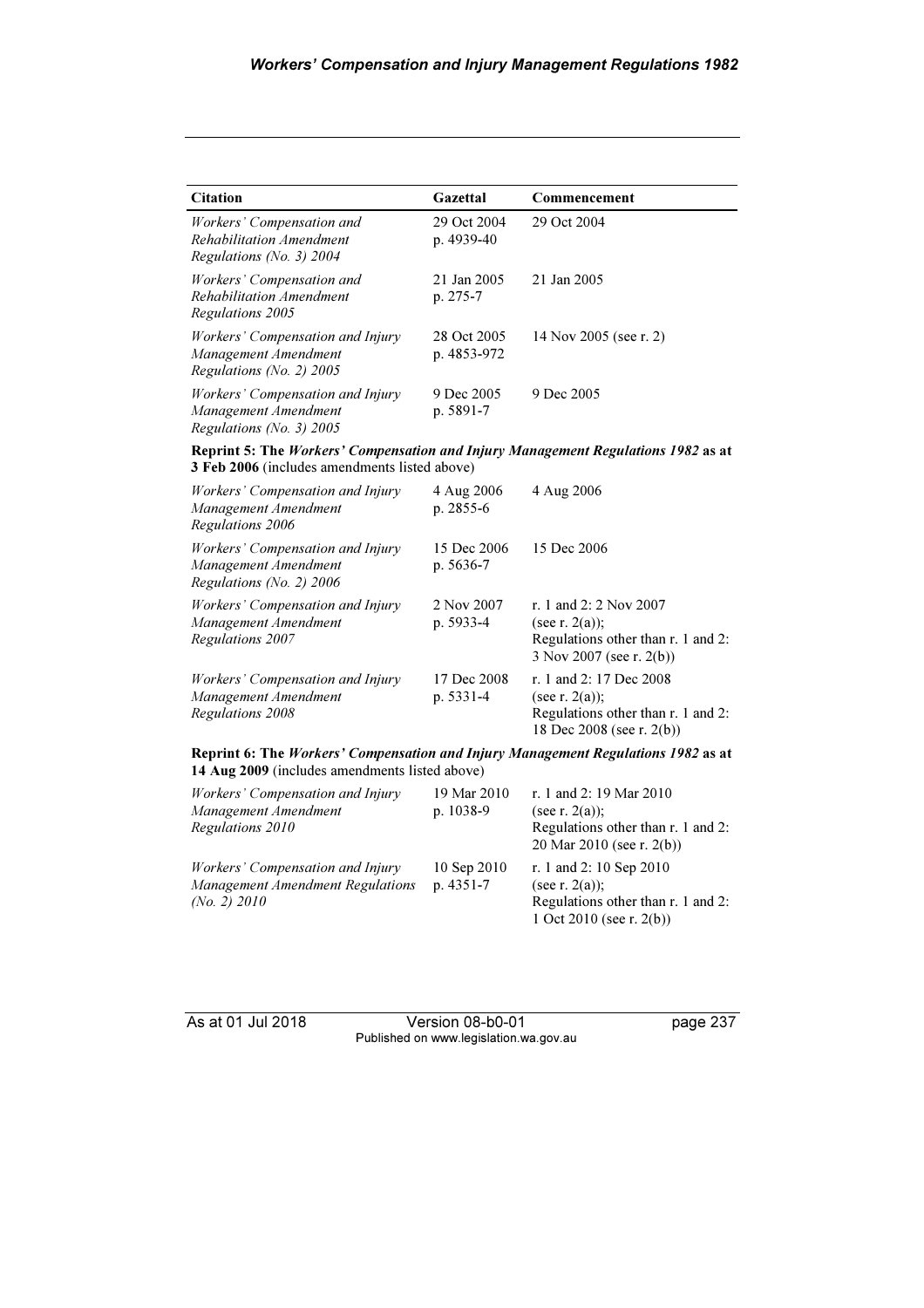| <b>Citation</b>                                                                               | Gazettal                  | Commencement                                                                                                                                      |
|-----------------------------------------------------------------------------------------------|---------------------------|---------------------------------------------------------------------------------------------------------------------------------------------------|
| Workers' Compensation and Injury<br>Management Amendment<br>Regulations 2011                  | 18 Nov 2011<br>p. 4819-26 | r. 1 and 2: 18 Nov 2011<br>(see r. $2(a)$ );<br>Regulations other than r. 1 and 2:<br>1 Dec 2011 (see r. 2(b) and<br>Gazette 8 Nov 2011 p. 4673)  |
| Workers' Compensation and Injury<br>Management Amendment<br>Regulations 2012                  | 27 Jul 2012<br>$p.3664-6$ | r. 1 and 2: 27 Jul 2012<br>(see r. $2(a)$ );<br>Regulations other than r. 1 and 2:<br>1 Aug 2012 (see r. 2(b) and<br>Gazette 27 Jul 2012 p. 3663) |
| Workers' Compensation and Injury<br><b>Management Amendment Regulations</b><br>(No. 2) $2012$ | 14 Dec 2012<br>p. 6209-12 | r. 1 and 2: 14 Dec 2012<br>(see r. $2(a)$ );<br>Regulations other than r. 1 and 2:<br>15 Dec 2012 (see r. 2(b))                                   |

Reprint 7: The Workers' Compensation and Injury Management Regulations 1982 as at 24 May 2013 (includes amendments listed above)

| Workers' Compensation and Injury<br>Management Amendment Regulations<br>$(No. 2)$ 2014                                              | 25 Feb 2014<br>$p. 505-8$ | r. 1 and 2: 25 Feb 2014<br>(see r. $2(a)$ );<br>Regulations other than r. 1 and 2:<br>26 Feb 2014 (see r. 2(b))    |
|-------------------------------------------------------------------------------------------------------------------------------------|---------------------------|--------------------------------------------------------------------------------------------------------------------|
| Workers' Compensation and Injury<br>Management Amendment<br>Regulations 2014                                                        | 25 Mar 2014<br>$p. 820-8$ | r. 1 and 2:25 Mar 2014<br>(see r. $2(a)$ );<br>Regulations other than r. 1 and 2:<br>1 Jul 2014 (see r. $2(b)$ )   |
| Workers' Compensation and Injury<br>Management Amendment<br>Regulations 2015                                                        | 20 Mar 2015<br>p. 910-11  | r. 1 and 2: 20 Mar 2015<br>(see r. $2(a)$ );<br>Regulations other than r. 1 and 2:<br>1 Apr 2015 (see r. $2(b)$ )  |
| Workers' Compensation and Injury<br>Management Amendment Regulations<br>2016                                                        | 15 Apr 2016<br>p. 1184-5  | r. 1 and 2: 15 Apr 2016<br>(see r. $2(a)$ );<br>Regulations other than r. 1 and 2:<br>16 Apr 2016 (see r. $2(b)$ ) |
| Workers' Compensation and Injury<br>Management Amendment Regulations<br>(No. 2) $2016$                                              | 4 Oct 2016<br>p. 4242-5   | r. 1 and 2: 4 Oct 2016 (see r. 2(a));<br>Regulations other than r. 1 and 2:<br>17 Oct 2016 (see r. $2(b)$ )        |
| Reprint 8: The Workers' Compensation and Injury Management Regulations 1982 as at<br>19 May 2017 (includes amendments listed above) |                           |                                                                                                                    |
| Workers' Compensation and Injury<br>Management Amendment<br>Regulations 2018                                                        | 29 Jun 2018<br>p. 2442-6  | r. 1 and 2: 29 Jun 2018<br>(see r. $2(a)$ );<br>Regulations other than r. 1 and 2:                                 |

page 238 Version 08-b0-01 As at 01 Jul 2018 Published on www.legislation.wa.gov.au

1 Jul 2018 (see r. 2(b) and Gazette

29 Jun 2018 p. 2433)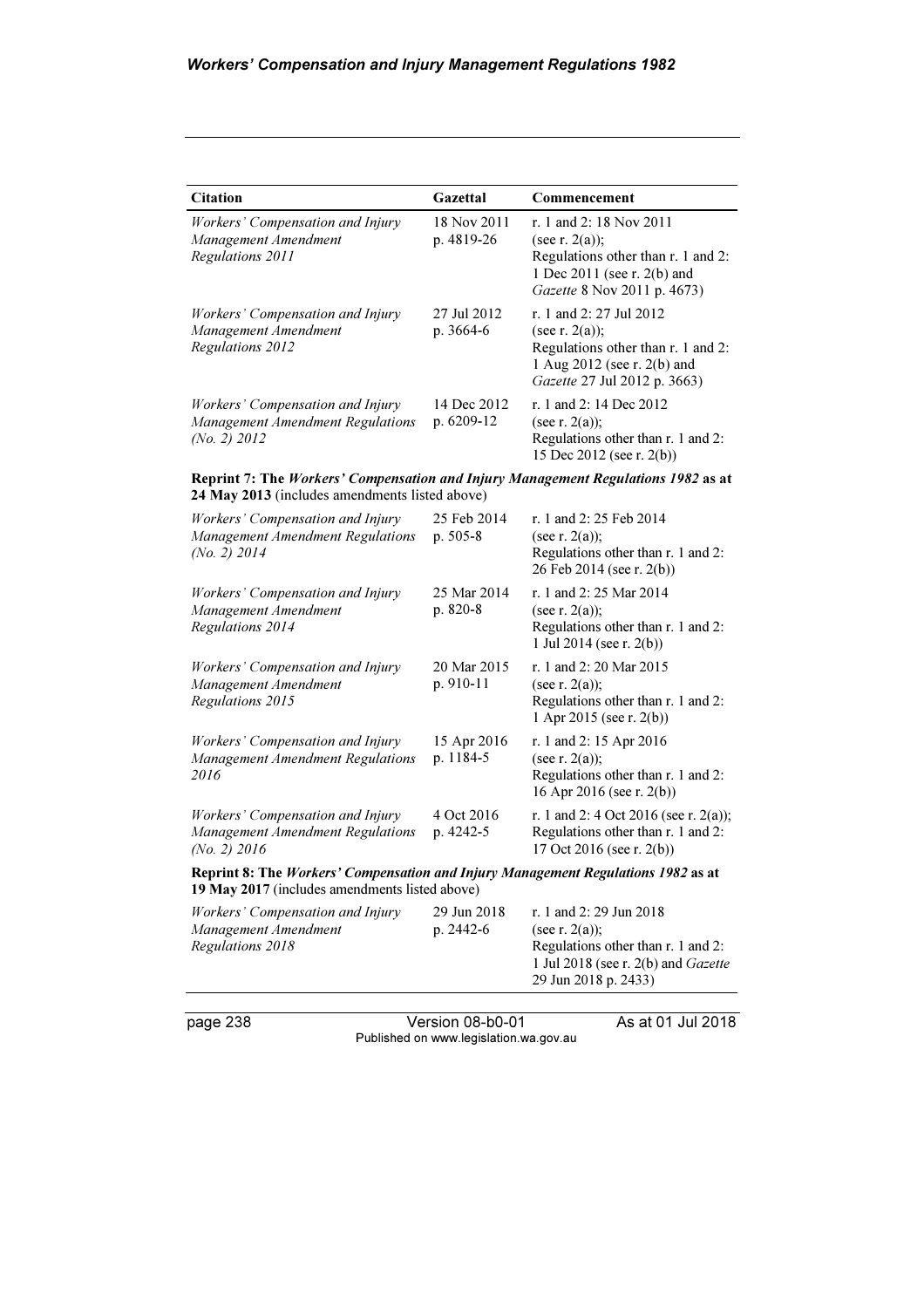- 2 Formerly referred to the Workers' Compensation and Assistance Act 1981 the short title of which was changed to the Workers' Compensation and Rehabilitation Act 1981 by the Workers' Compensation and Assistance Amendment Act 1990 s. 5 and then to the Workers' Compensation and Injury Management Act 1981 by the Workers' Compensation Reform Act 2004 s. 5. The reference was changed under the Reprints Act 1984 s.  $7(3)(gb)$ .
- 3 Repealed by the Workers' Compensation and Injury Management Amendment Act 2011 s. 77 as at 1 Dec 2011 (see Gazette 8 Nov 2011 p. 4673).
- 4 The Standards Association of Australia has changed its corporate status and its name. It is now Standards Australia International Limited (ACN 087 326 690). It also trades as Standards Australia.
- 5 Now known as the Workers' Compensation and Injury Management Regulations 1982; citation changed (see note under r. 1).

As at 01 Jul 2018 **Version 08-b0-01** page 239 Published on www.legislation.wa.gov.au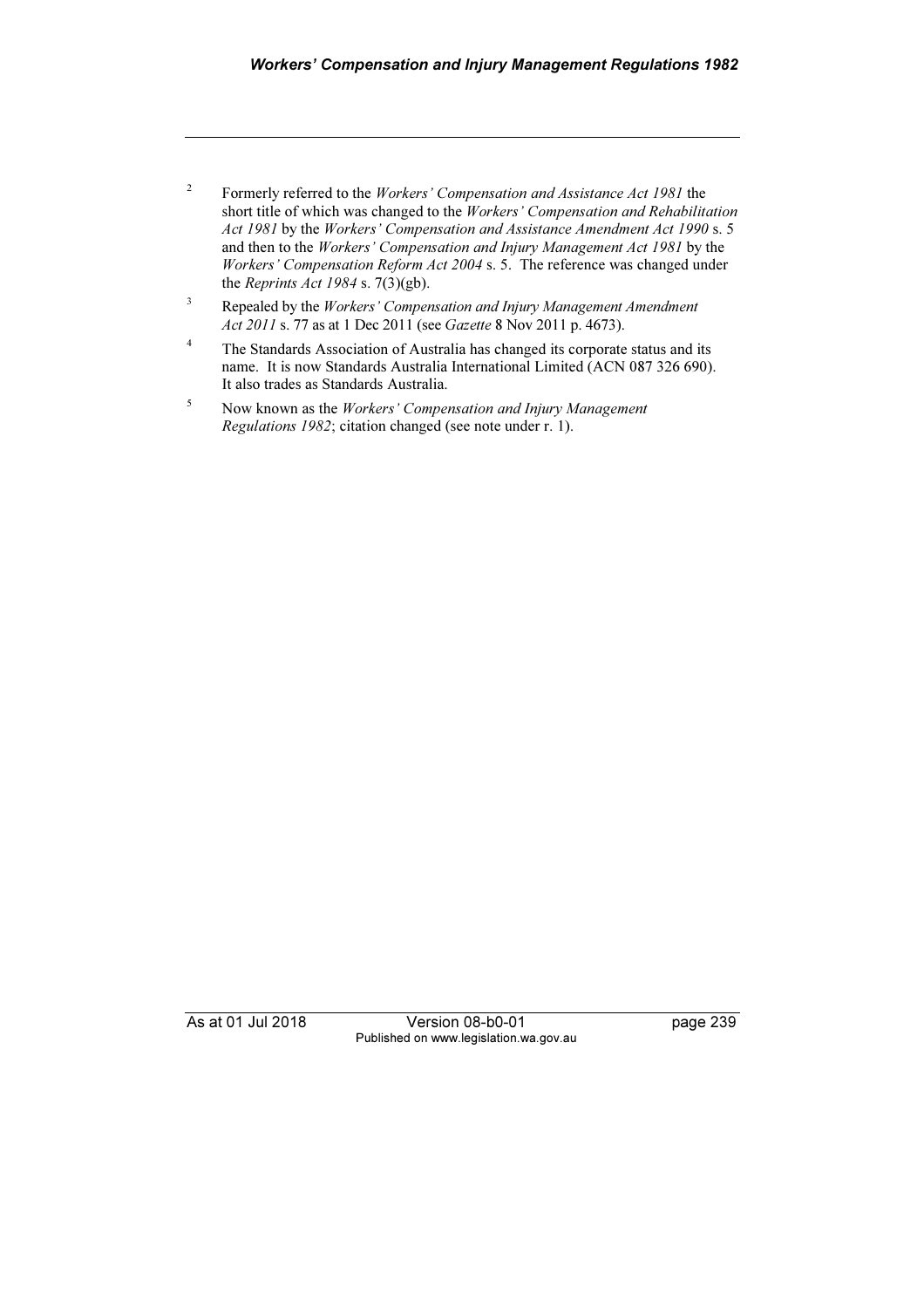#### Defined terms

# **Defined terms**

[This is a list of terms defined and the provisions where they are defined. The list is not part of the law.]

| Defined term<br><u> 1989 - Johann Stoff, deutscher Stoffen und der Stoffen und der Stoffen und der Stoffen und der Stoffen und der</u> | Provision(s) |
|----------------------------------------------------------------------------------------------------------------------------------------|--------------|
|                                                                                                                                        |              |
|                                                                                                                                        |              |
|                                                                                                                                        |              |
|                                                                                                                                        |              |
|                                                                                                                                        |              |
|                                                                                                                                        |              |
|                                                                                                                                        |              |
|                                                                                                                                        |              |
|                                                                                                                                        |              |
|                                                                                                                                        |              |
|                                                                                                                                        |              |
|                                                                                                                                        |              |
|                                                                                                                                        |              |
|                                                                                                                                        |              |
|                                                                                                                                        |              |
|                                                                                                                                        |              |
|                                                                                                                                        |              |
|                                                                                                                                        |              |
|                                                                                                                                        |              |
|                                                                                                                                        |              |
|                                                                                                                                        |              |
|                                                                                                                                        |              |
|                                                                                                                                        |              |
|                                                                                                                                        |              |
|                                                                                                                                        |              |
|                                                                                                                                        |              |
|                                                                                                                                        |              |
| Insurer/Self-Insurer Electronic Data Specification (Edition Q1) 13(3)                                                                  |              |
|                                                                                                                                        |              |
|                                                                                                                                        |              |
|                                                                                                                                        |              |
|                                                                                                                                        |              |
|                                                                                                                                        |              |
|                                                                                                                                        |              |
|                                                                                                                                        |              |
|                                                                                                                                        |              |
|                                                                                                                                        |              |
|                                                                                                                                        |              |
|                                                                                                                                        |              |
|                                                                                                                                        |              |

page 240

Version 08-b0-01 Published on www.legislation.wa.gov.au As at 01 Jul 2018